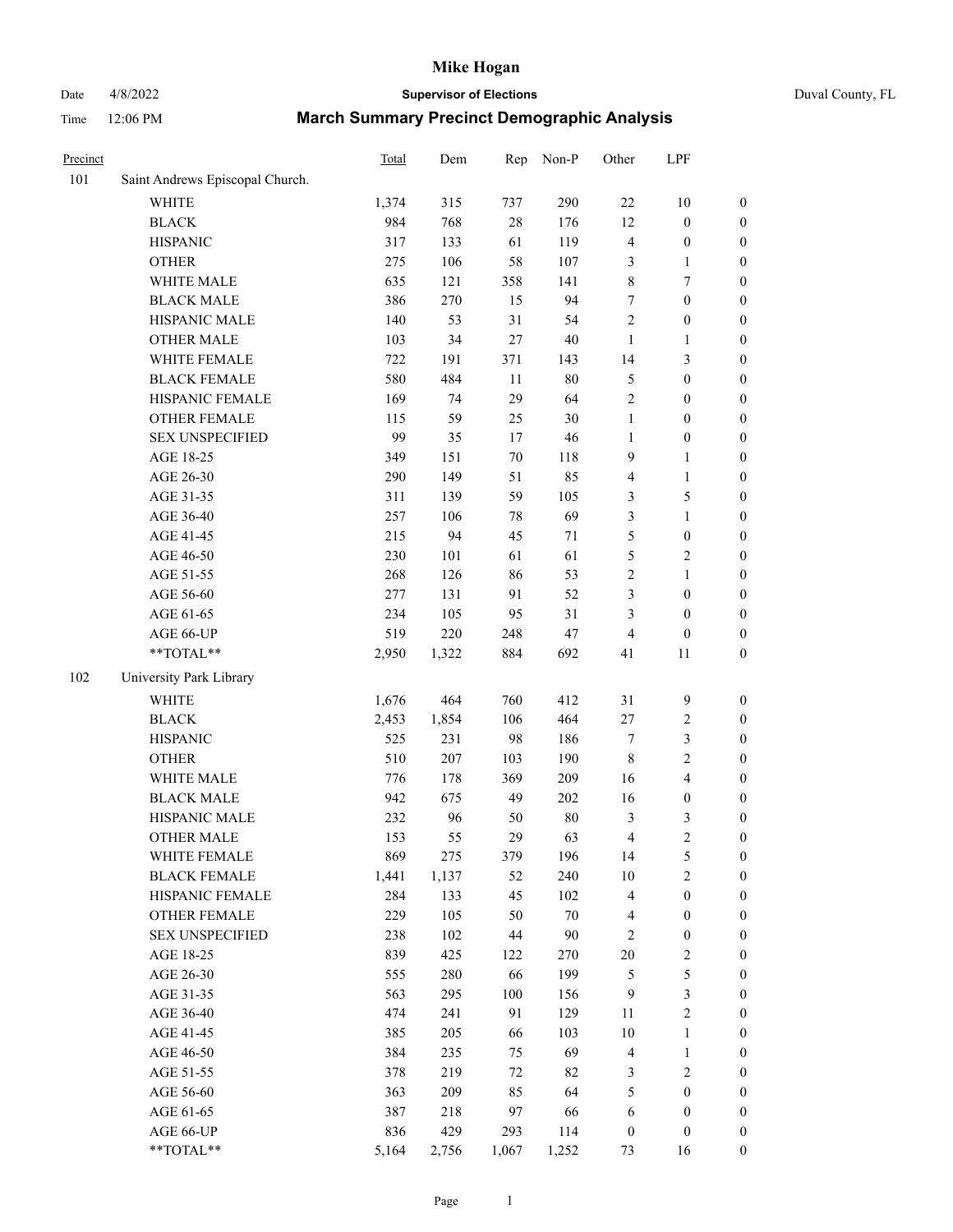Date 4/8/2022 **Supervisor of Elections** Duval County, FL

| Precinct |                            | Total | Dem   | Rep    | Non-P  | Other            | LPF              |                  |
|----------|----------------------------|-------|-------|--------|--------|------------------|------------------|------------------|
| 103      | River Reach Baptist Church |       |       |        |        |                  |                  |                  |
|          | <b>WHITE</b>               | 975   | 200   | 528    | 222    | 19               | 6                | 0                |
|          | <b>BLACK</b>               | 536   | 396   | 22     | 110    | 8                | $\boldsymbol{0}$ | 0                |
|          | <b>HISPANIC</b>            | 177   | 62    | 38     | 76     | $\mathbf{1}$     | $\boldsymbol{0}$ | $\boldsymbol{0}$ |
|          | <b>OTHER</b>               | 224   | 60    | 63     | 96     | 3                | $\sqrt{2}$       | $\boldsymbol{0}$ |
|          | WHITE MALE                 | 468   | 71    | 272    | 117    | 6                | $\sqrt{2}$       | $\boldsymbol{0}$ |
|          | <b>BLACK MALE</b>          | 245   | 171   | 11     | 59     | 4                | $\boldsymbol{0}$ | $\boldsymbol{0}$ |
|          | HISPANIC MALE              | 79    | 25    | 16     | 38     | $\boldsymbol{0}$ | $\boldsymbol{0}$ | $\boldsymbol{0}$ |
|          | <b>OTHER MALE</b>          | 87    | 26    | 26     | 34     | $\boldsymbol{0}$ | $\mathbf{1}$     | $\boldsymbol{0}$ |
|          | WHITE FEMALE               | 491   | 125   | 249    | 101    | 13               | $\mathfrak{Z}$   | $\boldsymbol{0}$ |
|          | <b>BLACK FEMALE</b>        | 282   | 218   | $10\,$ | 50     | 4                | $\boldsymbol{0}$ | $\boldsymbol{0}$ |
|          | HISPANIC FEMALE            | 95    | 35    | 22     | 37     | $\mathbf{1}$     | $\boldsymbol{0}$ | 0                |
|          | OTHER FEMALE               | 103   | 26    | 30     | 43     | 3                | $\mathbf{1}$     | $\boldsymbol{0}$ |
|          | <b>SEX UNSPECIFIED</b>     | 62    | 21    | 15     | 25     | $\boldsymbol{0}$ | $\mathbf{1}$     | $\boldsymbol{0}$ |
|          | AGE 18-25                  | 197   | 72    | 46     | 71     | 6                | $\sqrt{2}$       | $\boldsymbol{0}$ |
|          | AGE 26-30                  | 208   | 68    | 55     | 79     | 6                | $\boldsymbol{0}$ | $\boldsymbol{0}$ |
|          | AGE 31-35                  | 201   | 78    | 63     | 59     | $\boldsymbol{0}$ | $\mathbf{1}$     | $\boldsymbol{0}$ |
|          | AGE 36-40                  | 206   | 68    | 60     | 76     | 2                | $\boldsymbol{0}$ | $\boldsymbol{0}$ |
|          | AGE 41-45                  | 158   | 64    | 44     | 46     | $\overline{c}$   | $\overline{2}$   | $\boldsymbol{0}$ |
|          | AGE 46-50                  | 143   | 67    | 41     | 33     | $\overline{2}$   | $\boldsymbol{0}$ | $\boldsymbol{0}$ |
|          | AGE 51-55                  | 157   | 67    | 48     | 37     | 4                | 1                | 0                |
|          | AGE 56-60                  | 177   | 57    | $80\,$ | 38     | 2                | $\boldsymbol{0}$ | 0                |
|          | AGE 61-65                  | 138   | 54    | 61     | 18     | 4                | $\mathbf{1}$     | 0                |
|          | AGE 66-UP                  | 327   | 123   | 153    | $47\,$ | 3                | $\mathbf{1}$     | $\boldsymbol{0}$ |
|          | **TOTAL**                  | 1,912 | 718   | 651    | 504    | 31               | $8\,$            | $\boldsymbol{0}$ |
| 104      | Arlington Christian Church |       |       |        |        |                  |                  |                  |
|          | <b>WHITE</b>               | 1,396 | 290   | 756    | 324    | 23               | $\mathfrak{Z}$   | $\boldsymbol{0}$ |
|          | <b>BLACK</b>               | 900   | 697   | 52     | 139    | 10               | $\sqrt{2}$       | $\boldsymbol{0}$ |
|          | <b>HISPANIC</b>            | 360   | 142   | 78     | 134    | 4                | $\mathbf{2}$     | $\boldsymbol{0}$ |
|          | <b>OTHER</b>               | 321   | 99    | 96     | 123    | 3                | $\boldsymbol{0}$ | $\boldsymbol{0}$ |
|          | WHITE MALE                 | 677   | 119   | 370    | 175    | $10\,$           | 3                | $\boldsymbol{0}$ |
|          | <b>BLACK MALE</b>          | 377   | 263   | 26     | 82     | $\overline{4}$   | $\sqrt{2}$       | $\boldsymbol{0}$ |
|          | HISPANIC MALE              | 158   | 60    | 35     | 60     | 2                | $\mathbf{1}$     | $\boldsymbol{0}$ |
|          | <b>OTHER MALE</b>          | 120   | 29    | 48     | 42     | $\mathbf{1}$     | $\boldsymbol{0}$ | $\boldsymbol{0}$ |
|          | WHITE FEMALE               | 696   | 168   | 370    | 145    | 13               | $\boldsymbol{0}$ | 0                |
|          | <b>BLACK FEMALE</b>        | 508   | 423   | 26     | 53     | 6                | $\boldsymbol{0}$ | $\boldsymbol{0}$ |
|          | HISPANIC FEMALE            | 194   | 77    | 40     | 74     | 2                | $\mathbf{1}$     | $\overline{0}$   |
|          | <b>OTHER FEMALE</b>        | 160   | 55    | 41     | 62     | 2                | $\boldsymbol{0}$ | $\overline{0}$   |
|          | <b>SEX UNSPECIFIED</b>     | 87    | 34    | 26     | $27\,$ | $\boldsymbol{0}$ | $\boldsymbol{0}$ | 0                |
|          | AGE 18-25                  | 320   | 138   | 70     | 104    | $\boldsymbol{7}$ | $\mathbf{1}$     | 0                |
|          | AGE 26-30                  | 296   | 104   | 73     | 110    | 7                | $\sqrt{2}$       | 0                |
|          | AGE 31-35                  | 282   | 116   | $80\,$ | $80\,$ | 4                | $\overline{2}$   | 0                |
|          | AGE 36-40                  | 298   | 110   | 89     | 95     | 4                | $\boldsymbol{0}$ | 0                |
|          | AGE 41-45                  | 247   | 116   | 60     | 67     | $\overline{4}$   | $\boldsymbol{0}$ | 0                |
|          | AGE 46-50                  | 258   | 104   | 87     | 63     | 4                | $\boldsymbol{0}$ | 0                |
|          | AGE 51-55                  | 239   | 104   | 84     | 46     | 5                | $\boldsymbol{0}$ | 0                |
|          | AGE 56-60                  | 258   | 107   | 111    | 37     | 3                | $\boldsymbol{0}$ | $\overline{0}$   |
|          | AGE 61-65                  | 265   | 110   | 100    | 53     | $\mathbf{1}$     | $\mathbf{1}$     | $\overline{0}$   |
|          | AGE 66-UP                  | 514   | 219   | 228    | 65     | $\mathbf{1}$     | $\mathbf{1}$     | 0                |
|          | **TOTAL**                  | 2,977 | 1,228 | 982    | 720    | $40\,$           | 7                | $\boldsymbol{0}$ |
|          |                            |       |       |        |        |                  |                  |                  |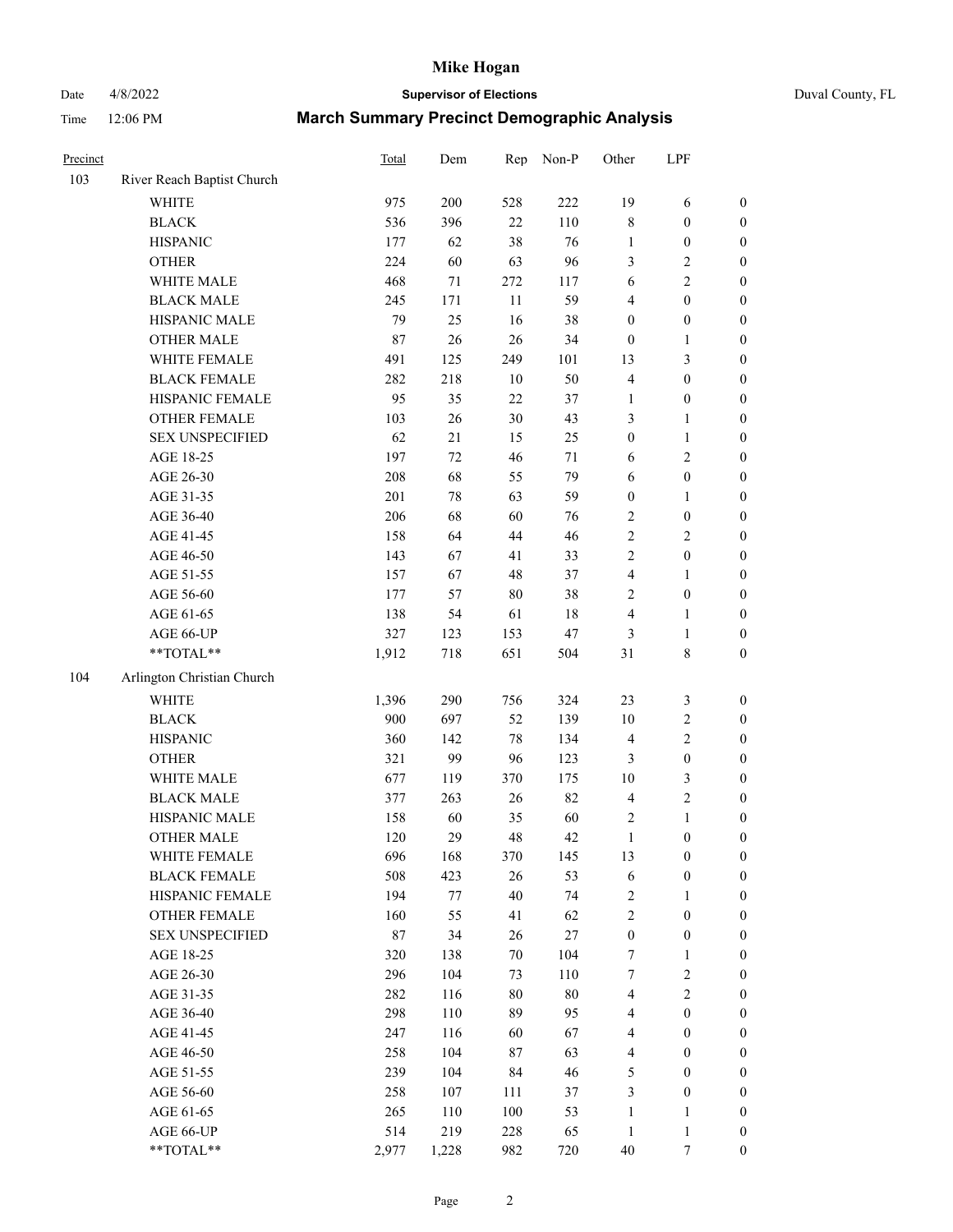Date 4/8/2022 **Supervisor of Elections** Duval County, FL

| Precinct |                               | Total | Dem   | Rep    | Non-P  | Other            | LPF              |                  |
|----------|-------------------------------|-------|-------|--------|--------|------------------|------------------|------------------|
| 105      | Terry Parker Baptist Church   |       |       |        |        |                  |                  |                  |
|          | <b>WHITE</b>                  | 2,377 | 543   | 1,264  | 523    | 34               | 13               | 0                |
|          | <b>BLACK</b>                  | 1,118 | 855   | 53     | 189    | 19               | $\sqrt{2}$       | 0                |
|          | <b>HISPANIC</b>               | 382   | 129   | 105    | 143    | 5                | $\boldsymbol{0}$ | $\boldsymbol{0}$ |
|          | <b>OTHER</b>                  | 392   | 115   | 108    | 165    | 3                | $\mathbf{1}$     | $\boldsymbol{0}$ |
|          | WHITE MALE                    | 1,089 | 199   | 584    | 279    | 16               | 11               | $\boldsymbol{0}$ |
|          | <b>BLACK MALE</b>             | 482   | 342   | 30     | 99     | $10\,$           | $\mathbf{1}$     | $\boldsymbol{0}$ |
|          | HISPANIC MALE                 | 156   | 46    | 51     | 55     | 4                | $\boldsymbol{0}$ | $\boldsymbol{0}$ |
|          | <b>OTHER MALE</b>             | 142   | 31    | 46     | 65     | $\boldsymbol{0}$ | $\boldsymbol{0}$ | $\boldsymbol{0}$ |
|          | WHITE FEMALE                  | 1,252 | 336   | 658    | 238    | 18               | $\sqrt{2}$       | $\boldsymbol{0}$ |
|          | <b>BLACK FEMALE</b>           | 609   | 494   | $22\,$ | 83     | $\overline{9}$   | $\mathbf{1}$     | $\boldsymbol{0}$ |
|          | HISPANIC FEMALE               | 216   | 77    | 53     | 85     | 1                | $\boldsymbol{0}$ | $\boldsymbol{0}$ |
|          | OTHER FEMALE                  | 169   | 64    | 47     | 54     | 3                | 1                | $\boldsymbol{0}$ |
|          | <b>SEX UNSPECIFIED</b>        | 154   | 53    | 39     | 62     | $\boldsymbol{0}$ | $\boldsymbol{0}$ | $\boldsymbol{0}$ |
|          | AGE 18-25                     | 465   | 191   | 105    | 160    | 9                | $\boldsymbol{0}$ | $\boldsymbol{0}$ |
|          | AGE 26-30                     | 356   | 114   | 95     | 137    | 7                | $\mathfrak{Z}$   | $\boldsymbol{0}$ |
|          | AGE 31-35                     | 434   | 161   | 107    | 153    | 9                | $\overline{4}$   | $\boldsymbol{0}$ |
|          | AGE 36-40                     | 395   | 154   | 107    | 125    | 5                | $\overline{4}$   | $\boldsymbol{0}$ |
|          | AGE 41-45                     | 336   | 132   | 106    | 96     | $\mathbf{1}$     | $\mathbf{1}$     | $\boldsymbol{0}$ |
|          | AGE 46-50                     | 287   | 106   | 104    | $71\,$ | 3                | $\mathfrak{Z}$   | $\boldsymbol{0}$ |
|          | AGE 51-55                     | 335   | 124   | 146    | 58     | 7                | $\boldsymbol{0}$ | $\boldsymbol{0}$ |
|          | AGE 56-60                     | 393   | 148   | 176    | 64     | 5                | $\boldsymbol{0}$ | $\boldsymbol{0}$ |
|          | AGE 61-65                     | 390   | 158   | 171    | 55     | 6                | $\boldsymbol{0}$ | $\boldsymbol{0}$ |
|          | AGE 66-UP                     | 878   | 354   | 413    | 101    | 9                | $\mathbf{1}$     | $\boldsymbol{0}$ |
|          | $**TOTAL**$                   | 4,269 | 1,642 | 1,530  | 1,020  | 61               | 16               | $\boldsymbol{0}$ |
| 106      | Blue Cypress Community Center |       |       |        |        |                  |                  |                  |
|          | <b>WHITE</b>                  | 2,193 | 536   | 1,181  | 433    | $30\,$           | 13               | $\boldsymbol{0}$ |
|          | <b>BLACK</b>                  | 1,929 | 1,526 | 69     | 314    | 17               | $\sqrt{3}$       | $\boldsymbol{0}$ |
|          | <b>HISPANIC</b>               | 296   | 112   | 76     | 103    | 3                | $\sqrt{2}$       | $\boldsymbol{0}$ |
|          | <b>OTHER</b>                  | 448   | 133   | 135    | 174    | 5                | $\mathbf{1}$     | $\boldsymbol{0}$ |
|          | WHITE MALE                    | 1,031 | 217   | 593    | 201    | $11\,$           | $\boldsymbol{9}$ | $\boldsymbol{0}$ |
|          | <b>BLACK MALE</b>             | 708   | 526   | 31     | 142    | 8                | $\mathbf{1}$     | $\boldsymbol{0}$ |
|          | HISPANIC MALE                 | 129   | 46    | 38     | 40     | 3                | $\sqrt{2}$       | $\boldsymbol{0}$ |
|          | <b>OTHER MALE</b>             | 153   | 42    | 57     | 53     | $\mathbf{1}$     | $\boldsymbol{0}$ | $\boldsymbol{0}$ |
|          | WHITE FEMALE                  | 1,134 | 309   | 576    | 226    | 19               | 4                | 0                |
|          | <b>BLACK FEMALE</b>           | 1,192 | 973   | 38     | 171    | 8                | $\sqrt{2}$       | $\overline{0}$   |
|          | HISPANIC FEMALE               | 163   | 64    | 38     | 61     | $\boldsymbol{0}$ | $\boldsymbol{0}$ | $\overline{0}$   |
|          | OTHER FEMALE                  | 220   | 74    | 69     | 73     | 4                | $\boldsymbol{0}$ | 0                |
|          | <b>SEX UNSPECIFIED</b>        | 136   | 56    | 21     | 57     | 1                | $\mathbf{1}$     | 0                |
|          | AGE 18-25                     | 604   | 294   | 112    | 184    | 9                | 5                | 0                |
|          | AGE 26-30                     | 502   | 258   | 87     | 149    | 6                | $\sqrt{2}$       | 0                |
|          | AGE 31-35                     | 497   | 244   | 111    | 129    | 8                | 5                | 0                |
|          | AGE 36-40                     | 428   | 216   | 89     | 116    | 5                | $\sqrt{2}$       | 0                |
|          | AGE 41-45                     | 365   | 188   | 79     | 94     | $\mathbf{2}$     | $\sqrt{2}$       | 0                |
|          | AGE 46-50                     | 356   | 167   | 112    | 68     | 8                | $\mathbf{1}$     | 0                |
|          | AGE 51-55                     | 367   | 165   | 131    | 67     | 2                | $\sqrt{2}$       | 0                |
|          | AGE 56-60                     | 405   | 194   | 146    | 59     | 6                | $\boldsymbol{0}$ | 0                |
|          | AGE 61-65                     | 377   | 176   | 144    | 55     | 2                | $\boldsymbol{0}$ | $\overline{0}$   |
|          | AGE 66-UP                     | 965   | 405   | 450    | 103    | 7                | $\boldsymbol{0}$ | 0                |
|          | **TOTAL**                     | 4,866 | 2,307 | 1,461  | 1,024  | 55               | 19               | $\boldsymbol{0}$ |
|          |                               |       |       |        |        |                  |                  |                  |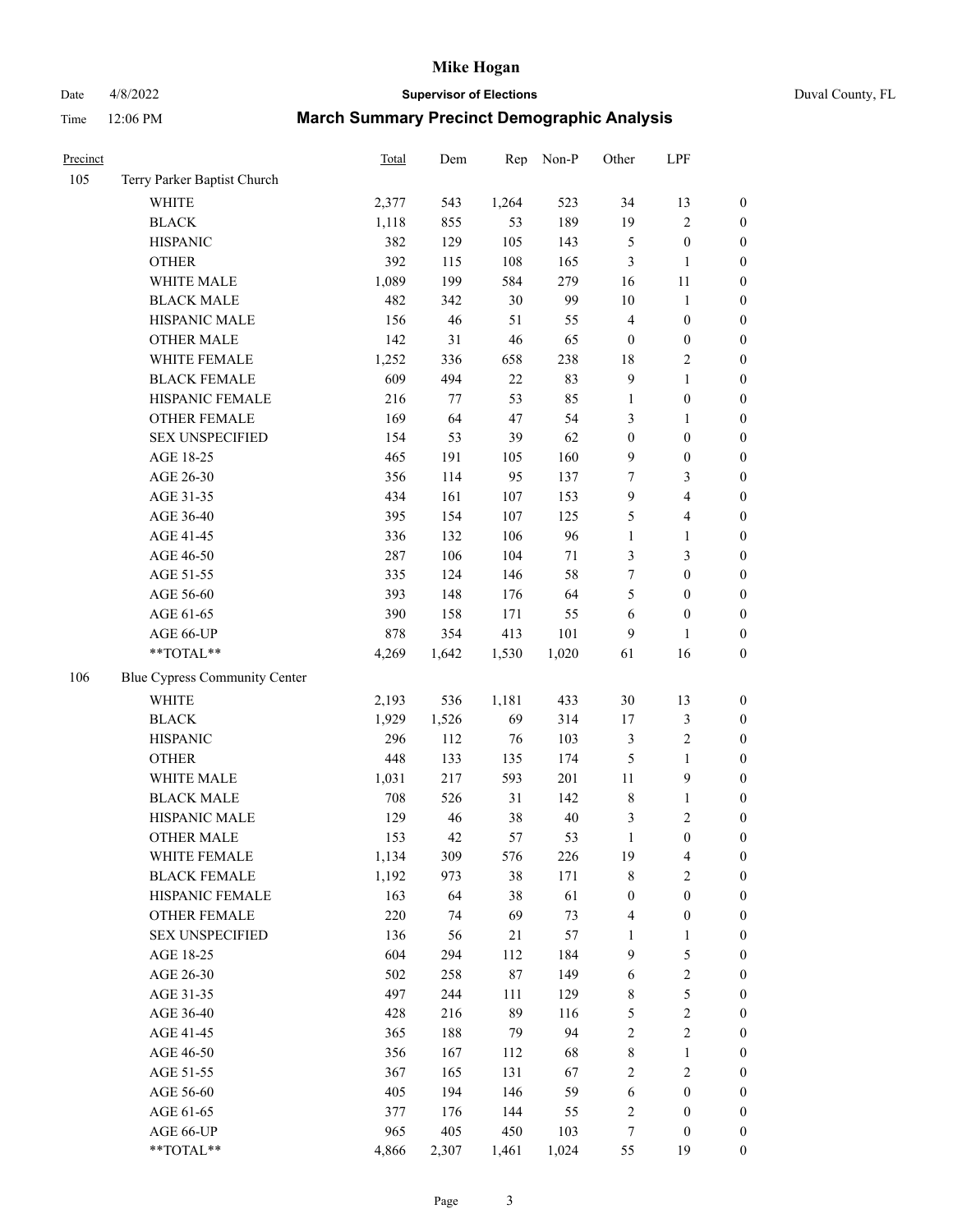Date 4/8/2022 **Supervisor of Elections** Duval County, FL

| Precinct |                                    | Total | Dem | Rep    | Non-P  | Other            | LPF                     |                  |
|----------|------------------------------------|-------|-----|--------|--------|------------------|-------------------------|------------------|
| 107      | Arlington Baptist Church           |       |     |        |        |                  |                         |                  |
|          | <b>WHITE</b>                       | 620   | 173 | 279    | 155    | 12               | $\mathbf{1}$            | 0                |
|          | <b>BLACK</b>                       | 736   | 562 | 38     | 128    | 6                | $\sqrt{2}$              | $\boldsymbol{0}$ |
|          | <b>HISPANIC</b>                    | 116   | 48  | 25     | 42     | 1                | $\boldsymbol{0}$        | $\boldsymbol{0}$ |
|          | <b>OTHER</b>                       | 161   | 65  | $27\,$ | 66     | $\overline{c}$   | $\mathbf{1}$            | $\boldsymbol{0}$ |
|          | WHITE MALE                         | 293   | 80  | 139    | 71     | 3                | $\boldsymbol{0}$        | $\boldsymbol{0}$ |
|          | <b>BLACK MALE</b>                  | 308   | 228 | 19     | 56     | 4                | $\mathbf{1}$            | $\boldsymbol{0}$ |
|          | HISPANIC MALE                      | 55    | 23  | 11     | 21     | $\boldsymbol{0}$ | $\boldsymbol{0}$        | $\boldsymbol{0}$ |
|          | <b>OTHER MALE</b>                  | 64    | 22  | 16     | 25     | $\boldsymbol{0}$ | $\mathbf{1}$            | $\boldsymbol{0}$ |
|          | WHITE FEMALE                       | 323   | 92  | 137    | 84     | 9                | $\mathbf{1}$            | $\boldsymbol{0}$ |
|          | <b>BLACK FEMALE</b>                | 417   | 326 | 17     | 71     | $\mathbf{2}$     | $\mathbf{1}$            | 0                |
|          | HISPANIC FEMALE                    | 58    | 24  | 13     | $20\,$ | $\mathbf{1}$     | $\boldsymbol{0}$        | $\boldsymbol{0}$ |
|          | OTHER FEMALE                       | 59    | 28  | $\tau$ | 22     | 2                | $\boldsymbol{0}$        | $\boldsymbol{0}$ |
|          | <b>SEX UNSPECIFIED</b>             | 56    | 25  | $10\,$ | 21     | $\boldsymbol{0}$ | $\boldsymbol{0}$        | $\boldsymbol{0}$ |
|          | AGE 18-25                          | 161   | 82  | 26     | 50     | 3                | $\boldsymbol{0}$        | $\boldsymbol{0}$ |
|          | AGE 26-30                          | 164   | 86  | 25     | 50     | 3                | $\boldsymbol{0}$        | $\boldsymbol{0}$ |
|          | AGE 31-35                          | 151   | 76  | 23     | 51     | $\mathbf{1}$     | $\boldsymbol{0}$        | $\boldsymbol{0}$ |
|          | AGE 36-40                          | 139   | 81  | 17     | 38     | 3                | $\boldsymbol{0}$        | $\boldsymbol{0}$ |
|          | AGE 41-45                          | 116   | 59  | 18     | 36     | 3                | $\boldsymbol{0}$        | $\boldsymbol{0}$ |
|          | AGE 46-50                          | 136   | 75  | 23     | 34     | $\mathfrak{Z}$   | $\mathbf{1}$            | $\boldsymbol{0}$ |
|          | AGE 51-55                          | 143   | 73  | 41     | 25     | $\mathbf{2}$     | $\mathbf{2}$            | 0                |
|          | AGE 56-60                          | 148   | 82  | 38     | 27     | $\mathbf{1}$     | $\boldsymbol{0}$        | 0                |
|          | AGE 61-65                          | 155   | 90  | 37     | $27\,$ | $\mathbf{1}$     | $\boldsymbol{0}$        | $\boldsymbol{0}$ |
|          | AGE 66-UP                          | 320   | 144 | 121    | 53     | $\mathbf{1}$     | $\mathbf{1}$            | $\boldsymbol{0}$ |
|          | **TOTAL**                          | 1,633 | 848 | 369    | 391    | $21\,$           | $\overline{\mathbf{4}}$ | $\boldsymbol{0}$ |
| 108      | The Central Church of the Nazarene |       |     |        |        |                  |                         |                  |
|          | <b>WHITE</b>                       | 1,410 | 341 | 722    | 321    | 19               | 7                       | $\boldsymbol{0}$ |
|          | <b>BLACK</b>                       | 546   | 433 | 19     | 86     | $\tau$           | $\mathbf{1}$            | $\boldsymbol{0}$ |
|          | <b>HISPANIC</b>                    | 197   | 79  | 44     | 72     | $\sqrt{2}$       | $\boldsymbol{0}$        | $\boldsymbol{0}$ |
|          | <b>OTHER</b>                       | 185   | 76  | 45     | 61     | 3                | $\boldsymbol{0}$        | $\boldsymbol{0}$ |
|          | WHITE MALE                         | 634   | 126 | 336    | 163    | 4                | $\mathfrak{S}$          | $\boldsymbol{0}$ |
|          | <b>BLACK MALE</b>                  | 226   | 167 | 12     | 42     | 4                | $\mathbf{1}$            | $\boldsymbol{0}$ |
|          | HISPANIC MALE                      | 101   | 36  | 27     | 37     | $\mathbf{1}$     | $\boldsymbol{0}$        | 0                |
|          | <b>OTHER MALE</b>                  | 66    | 25  | 20     | 20     | $\mathbf{1}$     | $\boldsymbol{0}$        | $\boldsymbol{0}$ |
|          | WHITE FEMALE                       | 766   | 212 | 382    | 156    | 14               | $\overline{c}$          | $\boldsymbol{0}$ |
|          | <b>BLACK FEMALE</b>                | 304   | 252 | $\tau$ | 42     | 3                | $\boldsymbol{0}$        | $\overline{0}$   |
|          | HISPANIC FEMALE                    | 93    | 43  | $17\,$ | 32     | $\mathbf{1}$     | $\boldsymbol{0}$        | $\overline{0}$   |
|          | <b>OTHER FEMALE</b>                | 84    | 38  | $18\,$ | 26     | 2                | $\boldsymbol{0}$        | 0                |
|          | <b>SEX UNSPECIFIED</b>             | 64    | 30  | 11     | 22     | $\mathbf{1}$     | $\boldsymbol{0}$        | 0                |
|          | AGE 18-25                          | 242   | 97  | 55     | $80\,$ | $\overline{9}$   | $\mathbf{1}$            | 0                |
|          | AGE 26-30                          | 210   | 89  | 40     | 75     | 4                | $\sqrt{2}$              | 0                |
|          | AGE 31-35                          | 211   | 94  | 60     | 53     | 4                | $\boldsymbol{0}$        | 0                |
|          | AGE 36-40                          | 220   | 83  | 58     | 76     | $\mathbf{1}$     | $\sqrt{2}$              | 0                |
|          | AGE 41-45                          | 167   | 62  | 46     | 55     | 3                | $\mathbf{1}$            | 0                |
|          | AGE 46-50                          | 146   | 59  | 56     | $28\,$ | 3                | $\boldsymbol{0}$        | 0                |
|          | AGE 51-55                          | 195   | 85  | 75     | 34     | $\mathbf{1}$     | $\boldsymbol{0}$        | $\boldsymbol{0}$ |
|          | AGE 56-60                          | 247   | 95  | 115    | 34     | 2                | $\mathbf{1}$            | $\boldsymbol{0}$ |
|          | AGE 61-65                          | 231   | 87  | 99     | 44     | $\mathbf{1}$     | $\boldsymbol{0}$        | 0                |
|          | AGE 66-UP                          | 469   | 178 | 226    | 61     | 3                | $\mathbf{1}$            | 0                |
|          | **TOTAL**                          | 2,338 | 929 | 830    | 540    | 31               | $8\,$                   | $\boldsymbol{0}$ |
|          |                                    |       |     |        |        |                  |                         |                  |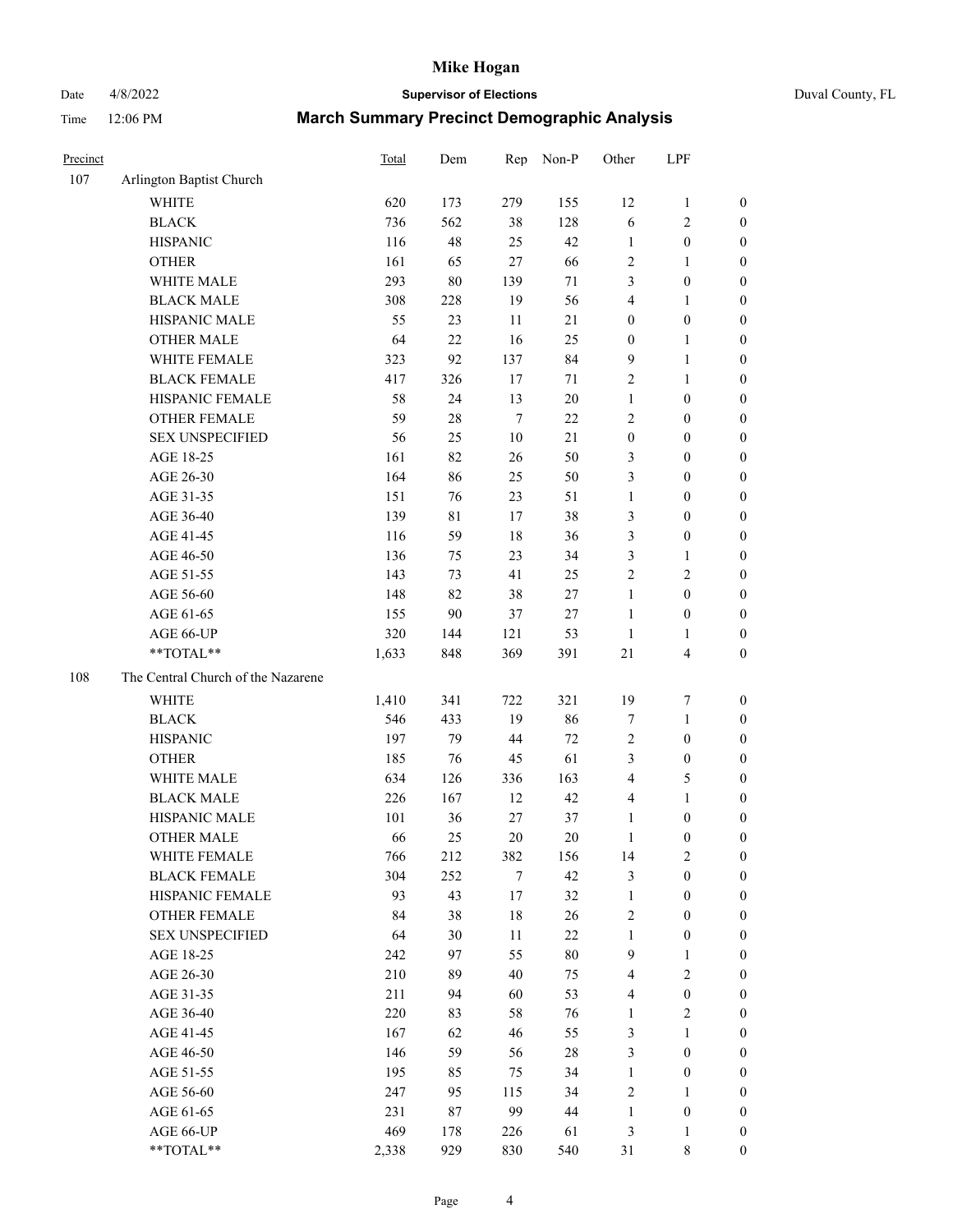# Date 4/8/2022 **Supervisor of Elections** Duval County, FL

| Precinct |                                 | Total       | Dem    | Rep     | Non-P  | Other            | LPF              |                  |
|----------|---------------------------------|-------------|--------|---------|--------|------------------|------------------|------------------|
| 109      | Arlington Congregational Church |             |        |         |        |                  |                  |                  |
|          | <b>WHITE</b>                    | 848         | 216    | 445     | 163    | 16               | $8\,$            | 0                |
|          | <b>BLACK</b>                    | 415         | 297    | 22      | 91     | 4                | $\mathbf{1}$     | 0                |
|          | <b>HISPANIC</b>                 | 118         | 57     | 26      | $30\,$ | 4                | $\mathbf{1}$     | $\boldsymbol{0}$ |
|          | <b>OTHER</b>                    | 115         | 40     | 31      | 42     | 2                | $\boldsymbol{0}$ | $\boldsymbol{0}$ |
|          | WHITE MALE                      | 402         | 85     | 220     | $87\,$ | 5                | 5                | $\boldsymbol{0}$ |
|          | <b>BLACK MALE</b>               | 174         | 121    | $10\,$  | $40\,$ | $\overline{c}$   | $\mathbf{1}$     | $\boldsymbol{0}$ |
|          | HISPANIC MALE                   | 49          | 25     | 9       | 13     | $\mathbf{1}$     | $\mathbf{1}$     | $\boldsymbol{0}$ |
|          | <b>OTHER MALE</b>               | 43          | $10\,$ | 14      | 18     | $\mathbf{1}$     | $\boldsymbol{0}$ | $\boldsymbol{0}$ |
|          | WHITE FEMALE                    | 440         | 130    | 220     | 76     | $11\,$           | $\mathfrak{Z}$   | $\boldsymbol{0}$ |
|          | <b>BLACK FEMALE</b>             | 229         | 170    | $10\,$  | 47     | $\sqrt{2}$       | $\boldsymbol{0}$ | $\boldsymbol{0}$ |
|          | HISPANIC FEMALE                 | 64          | 31     | 16      | 14     | 3                | $\boldsymbol{0}$ | $\boldsymbol{0}$ |
|          | OTHER FEMALE                    | 55          | 27     | 12      | 15     | $\mathbf{1}$     | $\boldsymbol{0}$ | $\boldsymbol{0}$ |
|          | <b>SEX UNSPECIFIED</b>          | 40          | 11     | 13      | 16     | $\boldsymbol{0}$ | $\boldsymbol{0}$ | $\boldsymbol{0}$ |
|          | AGE 18-25                       | 166         | 63     | 44      | 54     | 2                | $\mathfrak{Z}$   | $\boldsymbol{0}$ |
|          | AGE 26-30                       | 142         | 63     | 37      | 37     | 5                | $\boldsymbol{0}$ | $\boldsymbol{0}$ |
|          | AGE 31-35                       | 190         | 82     | 46      | 58     | 3                | $\mathbf{1}$     | $\boldsymbol{0}$ |
|          | AGE 36-40                       | 144         | $72\,$ | 32      | 38     | $\mathbf{1}$     | $\mathbf{1}$     | $\boldsymbol{0}$ |
|          | AGE 41-45                       | 98          | 48     | 24      | $20\,$ | 5                | $\mathbf{1}$     | $\boldsymbol{0}$ |
|          | AGE 46-50                       | 94          | 37     | 28      | $27\,$ | $\overline{2}$   | $\boldsymbol{0}$ | $\boldsymbol{0}$ |
|          | AGE 51-55                       | 129         | 43     | 61      | $22\,$ | $\mathbf{1}$     | $\sqrt{2}$       | 0                |
|          | AGE 56-60                       | 106         | 39     | 49      | 15     | 3                | $\boldsymbol{0}$ | 0                |
|          | AGE 61-65                       | 125         | 46     | 58      | 18     | 2                | $\mathbf{1}$     | $\boldsymbol{0}$ |
|          | AGE 66-UP                       | 302         | 117    | 145     | 37     | $\sqrt{2}$       | $\mathbf{1}$     | $\boldsymbol{0}$ |
|          | **TOTAL**                       | 1,496       | 610    | 524     | 326    | $26\,$           | $10\,$           | $\boldsymbol{0}$ |
| 110      | St. Pauls Episcopal Church      |             |        |         |        |                  |                  |                  |
|          | <b>WHITE</b>                    | 1,717       | 445    | 926     | 315    | 18               | 13               | $\boldsymbol{0}$ |
|          | <b>BLACK</b>                    | 233         | 164    | 14      | 51     | 4                | $\boldsymbol{0}$ | $\boldsymbol{0}$ |
|          | <b>HISPANIC</b>                 | 120         | 47     | 38      | 34     | $\mathbf{1}$     | $\boldsymbol{0}$ | $\boldsymbol{0}$ |
|          | <b>OTHER</b>                    | 169         | 50     | 51      | 63     | 4                | $\mathbf{1}$     | $\boldsymbol{0}$ |
|          | WHITE MALE                      | 812         | 179    | 444     | 174    | 9                | 6                | $\boldsymbol{0}$ |
|          | <b>BLACK MALE</b>               | 101         | 63     | $\,8\,$ | $28\,$ | $\overline{c}$   | $\boldsymbol{0}$ | $\boldsymbol{0}$ |
|          | HISPANIC MALE                   | 51          | 19     | $22\,$  | $10\,$ | $\boldsymbol{0}$ | $\boldsymbol{0}$ | $\boldsymbol{0}$ |
|          | OTHER MALE                      | 55          | 16     | 20      | 16     | 2                | $\mathbf{1}$     | $\boldsymbol{0}$ |
|          | WHITE FEMALE                    | 887         | 257    | 475     | 139    | 9                | 7                | 0                |
|          | <b>BLACK FEMALE</b>             | 126         | 97     | 5       | $22\,$ | 2                | $\boldsymbol{0}$ | $\boldsymbol{0}$ |
|          | HISPANIC FEMALE                 | 68          | $28\,$ | 16      | 23     | $\mathbf{1}$     | $\boldsymbol{0}$ | $\overline{0}$   |
|          | <b>OTHER FEMALE</b>             | $8\sqrt{1}$ | 30     | 24      | 26     | $\mathbf{1}$     | $\boldsymbol{0}$ | 0                |
|          | <b>SEX UNSPECIFIED</b>          | 58          | 17     | 15      | 25     | $\mathbf{1}$     | $\boldsymbol{0}$ | 0                |
|          | AGE 18-25                       | 177         | 50     | 70      | 55     | 2                | $\boldsymbol{0}$ | 0                |
|          | AGE 26-30                       | 170         | 57     | 58      | 54     | $\boldsymbol{0}$ | $\mathbf{1}$     | 0                |
|          | AGE 31-35                       | 182         | 58     | 71      | 47     | 4                | $\sqrt{2}$       | 0                |
|          | AGE 36-40                       | 184         | 50     | 64      | 59     | 6                | $\mathfrak s$    | 0                |
|          | AGE 41-45                       | 155         | 46     | 68      | 37     | 3                | $\mathbf{1}$     | 0                |
|          | AGE 46-50                       | 176         | 52     | 81      | 39     | 2                | $\sqrt{2}$       | 0                |
|          | AGE 51-55                       | 182         | 52     | 90      | 37     | 3                | $\boldsymbol{0}$ | 0                |
|          | AGE 56-60                       | 203         | 61     | 97      | 44     | $\mathbf{1}$     | $\boldsymbol{0}$ | 0                |
|          | AGE 61-65                       | 208         | 72     | 113     | 21     | $\mathbf{1}$     | $\mathbf{1}$     | 0                |
|          | AGE 66-UP                       | 602         | 208    | 317     | $70\,$ | 5                | $\sqrt{2}$       | 0                |
|          | **TOTAL**                       | 2,239       | 706    | 1,029   | 463    | 27               | 14               | $\boldsymbol{0}$ |
|          |                                 |             |        |         |        |                  |                  |                  |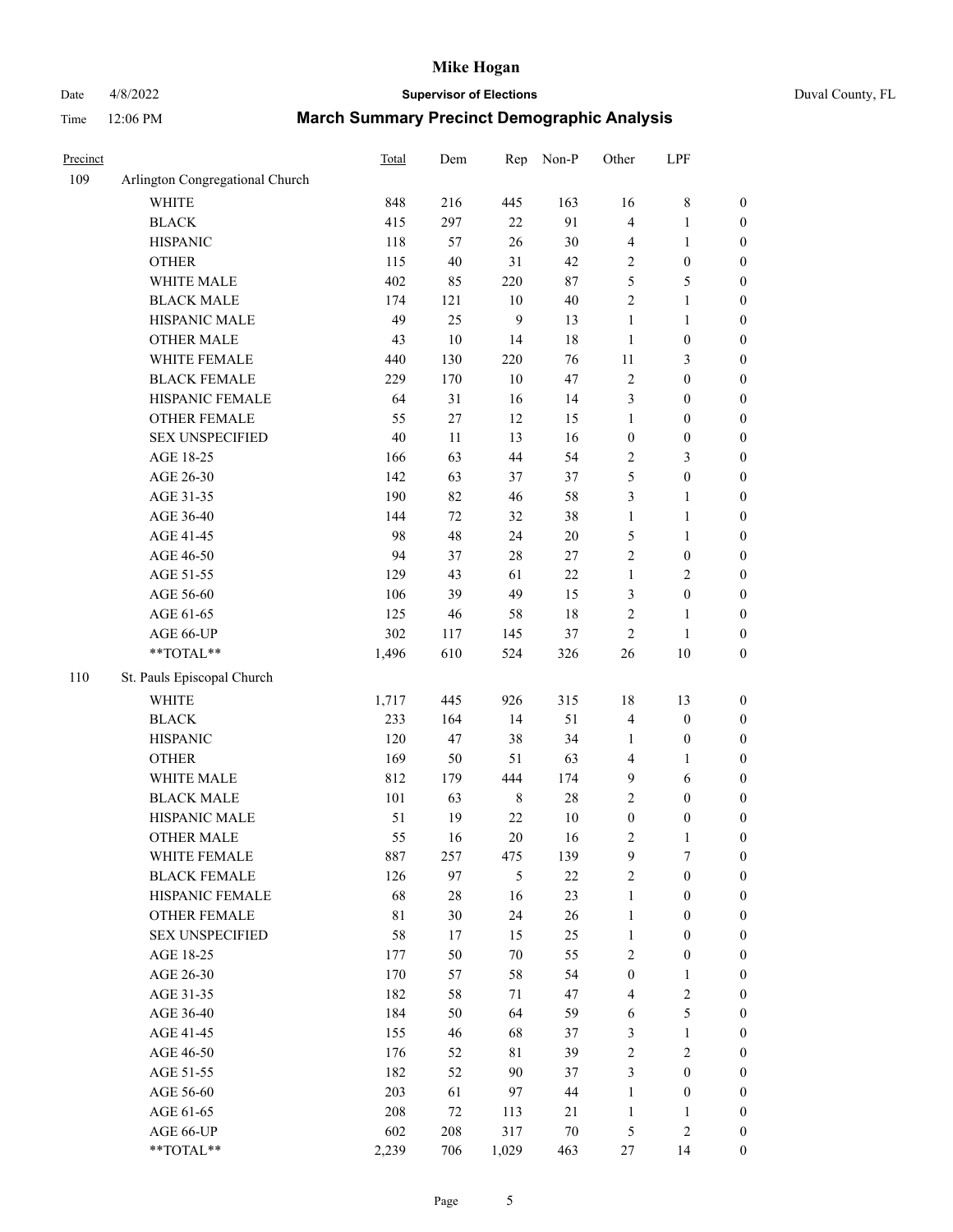# Date 4/8/2022 **Supervisor of Elections** Duval County, FL

| Precinct |                                   | <b>Total</b> | Dem    | Rep            | Non-P  | Other            | LPF              |                  |
|----------|-----------------------------------|--------------|--------|----------------|--------|------------------|------------------|------------------|
| 111      | Fort Caroline Presbyterian Church |              |        |                |        |                  |                  |                  |
|          | <b>WHITE</b>                      | 1,101        | 255    | 620            | 200    | 17               | $\mathbf{9}$     | 0                |
|          | <b>BLACK</b>                      | 304          | 238    | 12             | 53     | $\mathbf{1}$     | $\boldsymbol{0}$ | $\boldsymbol{0}$ |
|          | <b>HISPANIC</b>                   | 118          | 43     | 31             | 41     | $\mathbf{1}$     | 2                | $\boldsymbol{0}$ |
|          | <b>OTHER</b>                      | 121          | 36     | 36             | 48     | $\mathbf{1}$     | $\boldsymbol{0}$ | $\boldsymbol{0}$ |
|          | WHITE MALE                        | 537          | 106    | 315            | 98     | 12               | 6                | $\boldsymbol{0}$ |
|          | <b>BLACK MALE</b>                 | 139          | 96     | 9              | 33     | $\mathbf{1}$     | $\boldsymbol{0}$ | $\boldsymbol{0}$ |
|          | HISPANIC MALE                     | 47           | 16     | 15             | 15     | $\boldsymbol{0}$ | $\mathbf{1}$     | $\boldsymbol{0}$ |
|          | <b>OTHER MALE</b>                 | 44           | $10\,$ | 14             | $20\,$ | $\boldsymbol{0}$ | $\boldsymbol{0}$ | $\boldsymbol{0}$ |
|          | WHITE FEMALE                      | 554          | 148    | 300            | 98     | 5                | $\mathfrak{Z}$   | $\boldsymbol{0}$ |
|          | <b>BLACK FEMALE</b>               | 163          | 141    | $\mathfrak{Z}$ | 19     | $\boldsymbol{0}$ | $\boldsymbol{0}$ | 0                |
|          | HISPANIC FEMALE                   | 67           | 24     | 16             | 25     | 1                | 1                | 0                |
|          | OTHER FEMALE                      | 63           | 24     | 16             | 22     | $\mathbf{1}$     | $\boldsymbol{0}$ | $\boldsymbol{0}$ |
|          | <b>SEX UNSPECIFIED</b>            | 30           | $\tau$ | 11             | 12     | $\boldsymbol{0}$ | $\boldsymbol{0}$ | $\boldsymbol{0}$ |
|          | AGE 18-25                         | 147          | 49     | 43             | 50     | 3                | $\sqrt{2}$       | $\boldsymbol{0}$ |
|          | AGE 26-30                         | 141          | 45     | 46             | 47     | 3                | $\boldsymbol{0}$ | $\boldsymbol{0}$ |
|          | AGE 31-35                         | 123          | 43     | 40             | 35     | 3                | $\sqrt{2}$       | $\boldsymbol{0}$ |
|          | AGE 36-40                         | 132          | 52     | 42             | 34     | $\overline{c}$   | $\sqrt{2}$       | $\boldsymbol{0}$ |
|          | AGE 41-45                         | 127          | 45     | 41             | 38     | $\boldsymbol{0}$ | 3                | $\boldsymbol{0}$ |
|          | AGE 46-50                         | 103          | 37     | 40             | 24     | 1                | $\mathbf{1}$     | $\boldsymbol{0}$ |
|          | AGE 51-55                         | 132          | 45     | 67             | $20\,$ | $\boldsymbol{0}$ | $\boldsymbol{0}$ | 0                |
|          | AGE 56-60                         | 164          | 48     | 86             | 28     | 2                | $\boldsymbol{0}$ | 0                |
|          | AGE 61-65                         | 154          | 44     | $80\,$         | 25     | 4                | $\mathbf{1}$     | 0                |
|          | AGE 66-UP                         | 421          | 164    | 214            | 41     | $\overline{2}$   | $\boldsymbol{0}$ | $\boldsymbol{0}$ |
|          | **TOTAL**                         | 1,644        | 572    | 699            | 342    | $20\,$           | 11               | $\boldsymbol{0}$ |
| 112      | Regency Square Regional Library   |              |        |                |        |                  |                  |                  |
|          | <b>WHITE</b>                      | 914          | 242    | 407            | 242    | 17               | 6                | $\boldsymbol{0}$ |
|          | <b>BLACK</b>                      | 857          | 655    | 31             | 157    | 13               | $\mathbf{1}$     | $\boldsymbol{0}$ |
|          | <b>HISPANIC</b>                   | 208          | 81     | 44             | 79     | 4                | $\boldsymbol{0}$ | $\boldsymbol{0}$ |
|          | <b>OTHER</b>                      | 211          | 92     | 35             | 79     | 4                | $\mathbf{1}$     | $\boldsymbol{0}$ |
|          | WHITE MALE                        | 421          | 74     | 211            | 124    | $\tau$           | $\mathfrak{S}$   | $\boldsymbol{0}$ |
|          | <b>BLACK MALE</b>                 | 333          | 243    | 13             | $71\,$ | $\sqrt{6}$       | $\boldsymbol{0}$ | $\boldsymbol{0}$ |
|          | HISPANIC MALE                     | 88           | 23     | 21             | 41     | 3                | $\boldsymbol{0}$ | 0                |
|          | OTHER MALE                        | 75           | 24     | 15             | 34     | $\mathbf{1}$     | $\mathbf{1}$     | $\boldsymbol{0}$ |
|          | WHITE FEMALE                      | 483          | 166    | 192            | 115    | 9                | 1                | 0                |
|          | <b>BLACK FEMALE</b>               | 509          | 401    | 18             | 82     | 7                | $\mathbf{1}$     | $\boldsymbol{0}$ |
|          | HISPANIC FEMALE                   | 117          | 56     | 23             | 37     | $\mathbf{1}$     | $\boldsymbol{0}$ | $\overline{0}$   |
|          | OTHER FEMALE                      | 105          | 60     | 14             | $30\,$ | $\mathbf{1}$     | $\boldsymbol{0}$ | $\overline{0}$   |
|          | <b>SEX UNSPECIFIED</b>            | 59           | 23     | 10             | 23     | 3                | $\boldsymbol{0}$ | 0                |
|          | AGE 18-25                         | 336          | 166    | 54             | 107    | 9                | $\boldsymbol{0}$ | 0                |
|          | AGE 26-30                         | 318          | 151    | 52             | 108    | 6                | $\mathbf{1}$     | 0                |
|          | AGE 31-35                         | 243          | 130    | 37             | $72\,$ | 3                | $\mathbf{1}$     | 0                |
|          | AGE 36-40                         | 167          | 90     | 31             | $40\,$ | 5                | $\mathbf{1}$     | 0                |
|          | AGE 41-45                         | 151          | 79     | 26             | 42     | 3                | $\mathbf{1}$     | 0                |
|          | AGE 46-50                         | 157          | 77     | 34             | 43     | 2                | $\mathbf{1}$     | 0                |
|          | AGE 51-55                         | 150          | 82     | 32             | 32     | $\overline{4}$   | $\boldsymbol{0}$ | 0                |
|          | AGE 56-60                         | 142          | 77     | 37             | 27     | $\boldsymbol{0}$ | $\mathbf{1}$     | 0                |
|          | AGE 61-65                         | 147          | 63     | 57             | 25     | 1                | $\mathbf{1}$     | $\overline{0}$   |
|          | AGE 66-UP                         | 379          | 155    | 157            | 61     | 5                | $\mathbf{1}$     | 0                |
|          | **TOTAL**                         | 2,190        | 1,070  | 517            | 557    | 38               | 8                | $\boldsymbol{0}$ |
|          |                                   |              |        |                |        |                  |                  |                  |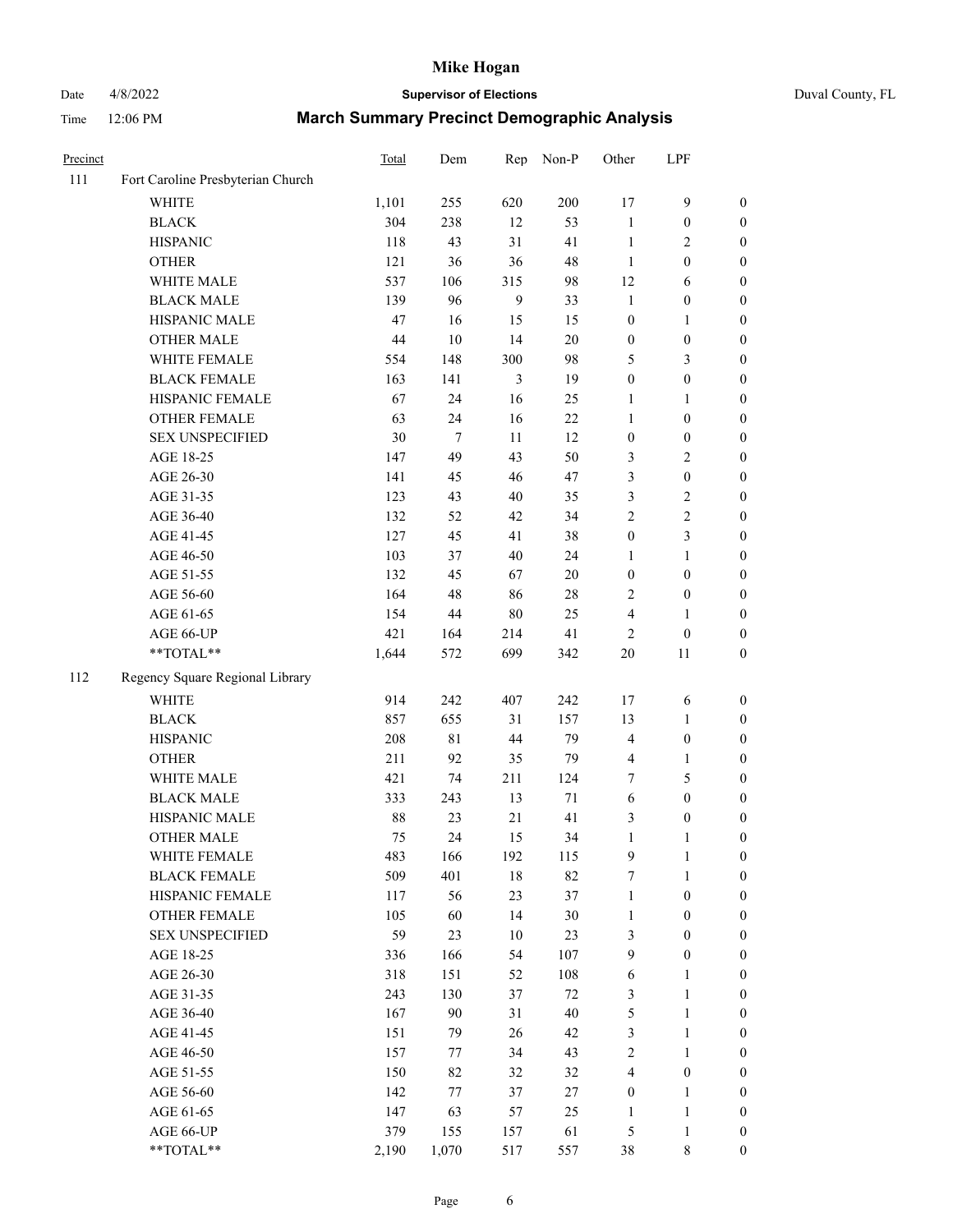# Date 4/8/2022 **Supervisor of Elections** Duval County, FL

| Precinct |                                    | Total | Dem   | Rep    | Non-P  | Other            | LPF                     |                  |
|----------|------------------------------------|-------|-------|--------|--------|------------------|-------------------------|------------------|
| 113      | Fort Caroline Christian Church     |       |       |        |        |                  |                         |                  |
|          | <b>WHITE</b>                       | 2,977 | 691   | 1,550  | 676    | 47               | 13                      | 0                |
|          | <b>BLACK</b>                       | 1,946 | 1,490 | 78     | 349    | $27\,$           | $\sqrt{2}$              | 0                |
|          | <b>HISPANIC</b>                    | 495   | 182   | 113    | 189    | 10               | $\mathbf{1}$            | $\boldsymbol{0}$ |
|          | <b>OTHER</b>                       | 617   | 204   | 144    | 251    | 13               | $\mathfrak{S}$          | $\boldsymbol{0}$ |
|          | WHITE MALE                         | 1,351 | 251   | 734    | 336    | $22\,$           | $8\,$                   | $\boldsymbol{0}$ |
|          | <b>BLACK MALE</b>                  | 796   | 584   | 50     | 149    | 13               | $\boldsymbol{0}$        | $\boldsymbol{0}$ |
|          | HISPANIC MALE                      | 233   | 85    | 56     | 85     | 6                | $\mathbf{1}$            | $\boldsymbol{0}$ |
|          | <b>OTHER MALE</b>                  | 231   | 73    | 64     | $88\,$ | 3                | $\mathfrak{Z}$          | $\boldsymbol{0}$ |
|          | WHITE FEMALE                       | 1,596 | 432   | 804    | 332    | 24               | $\overline{\mathbf{4}}$ | $\boldsymbol{0}$ |
|          | <b>BLACK FEMALE</b>                | 1,106 | 876   | 27     | 187    | 14               | $\sqrt{2}$              | 0                |
|          | HISPANIC FEMALE                    | 249   | 92    | 55     | 98     | 4                | $\boldsymbol{0}$        | 0                |
|          | OTHER FEMALE                       | 290   | 104   | 66     | 112    | 6                | $\sqrt{2}$              | 0                |
|          | <b>SEX UNSPECIFIED</b>             | 182   | 70    | 29     | $77\,$ | 5                | $\mathbf{1}$            | $\boldsymbol{0}$ |
|          | AGE 18-25                          | 711   | 308   | 161    | 215    | 21               | 6                       | $\boldsymbol{0}$ |
|          | AGE 26-30                          | 625   | 244   | 154    | 211    | 13               | $\mathfrak{Z}$          | $\boldsymbol{0}$ |
|          | AGE 31-35                          | 543   | 254   | 121    | 156    | $10\,$           | $\sqrt{2}$              | $\boldsymbol{0}$ |
|          | AGE 36-40                          | 514   | 222   | 116    | 162    | 11               | $\mathfrak{Z}$          | $\boldsymbol{0}$ |
|          | AGE 41-45                          | 486   | 204   | 121    | 148    | 11               | $\sqrt{2}$              | $\overline{0}$   |
|          | AGE 46-50                          | 477   | 206   | 151    | 114    | $\overline{4}$   | $\sqrt{2}$              | $\boldsymbol{0}$ |
|          | AGE 51-55                          | 546   | 240   | 164    | 130    | 10               | $\sqrt{2}$              | 0                |
|          | AGE 56-60                          | 535   | 221   | 194    | 112    | 7                | $\mathbf{1}$            | 0                |
|          | AGE 61-65                          | 489   | 212   | 202    | $70\,$ | 5                | $\boldsymbol{0}$        | 0                |
|          | AGE 66-UP                          | 1,109 | 456   | 501    | 147    | $\mathfrak{S}$   | $\boldsymbol{0}$        | $\boldsymbol{0}$ |
|          | **TOTAL**                          | 6,035 | 2,567 | 1,885  | 1,465  | 97               | 21                      | $\boldsymbol{0}$ |
| 114      | Destination Church Assembly of God |       |       |        |        |                  |                         |                  |
|          | <b>WHITE</b>                       | 965   | 228   | 432    | 276    | 25               | $\overline{\mathbf{4}}$ | $\boldsymbol{0}$ |
|          | <b>BLACK</b>                       | 1,278 | 963   | 49     | 248    | 17               | $\mathbf{1}$            | $\boldsymbol{0}$ |
|          | <b>HISPANIC</b>                    | 255   | 112   | 42     | 91     | 10               | $\boldsymbol{0}$        | $\boldsymbol{0}$ |
|          | <b>OTHER</b>                       | 277   | 112   | 42     | 122    | $\boldsymbol{0}$ | $\mathbf{1}$            | $\boldsymbol{0}$ |
|          | WHITE MALE                         | 479   | 95    | 228    | 140    | 13               | 3                       | $\boldsymbol{0}$ |
|          | <b>BLACK MALE</b>                  | 457   | 319   | $18\,$ | 111    | $\overline{9}$   | $\boldsymbol{0}$        | $\boldsymbol{0}$ |
|          | HISPANIC MALE                      | 110   | 56    | $18\,$ | 34     | $\sqrt{2}$       | $\boldsymbol{0}$        | 0                |
|          | <b>OTHER MALE</b>                  | 90    | 40    | 15     | 35     | $\boldsymbol{0}$ | $\boldsymbol{0}$        | $\boldsymbol{0}$ |
|          | WHITE FEMALE                       | 469   | 131   | 193    | 132    | 12               | 1                       | 0                |
|          | <b>BLACK FEMALE</b>                | 781   | 609   | 29     | 134    | 8                | $\mathbf{1}$            | $\overline{0}$   |
|          | HISPANIC FEMALE                    | 134   | 49    | 22     | 56     | 7                | $\boldsymbol{0}$        | $\overline{0}$   |
|          | OTHER FEMALE                       | 109   | 49    | 17     | 42     | $\boldsymbol{0}$ | $\mathbf{1}$            | $\overline{0}$   |
|          | <b>SEX UNSPECIFIED</b>             | 146   | 67    | 25     | 53     | $\mathbf{1}$     | $\boldsymbol{0}$        | 0                |
|          | AGE 18-25                          | 382   | 180   | 40     | 154    | 8                | $\boldsymbol{0}$        | $\theta$         |
|          | AGE 26-30                          | 387   | 187   | 59     | 131    | $10\,$           | $\boldsymbol{0}$        | 0                |
|          | AGE 31-35                          | 401   | 229   | 44     | 119    | 7                | $\sqrt{2}$              | 0                |
|          | AGE 36-40                          | 258   | 123   | 49     | 75     | 9                | $\sqrt{2}$              | 0                |
|          | AGE 41-45                          | 239   | 124   | 46     | 64     | 5                | $\boldsymbol{0}$        | 0                |
|          | AGE 46-50                          | 201   | 106   | 52     | 36     | 6                | $\mathbf{1}$            | 0                |
|          | AGE 51-55                          | 199   | 107   | 52     | 35     | $\overline{4}$   | $\mathbf{1}$            | 0                |
|          | AGE 56-60                          | 226   | 105   | 67     | 52     | 2                | $\boldsymbol{0}$        | 0                |
|          | AGE 61-65                          | 163   | 89    | 46     | 27     | 1                | $\boldsymbol{0}$        | $\overline{0}$   |
|          | AGE 66-UP                          | 319   | 165   | 110    | $44\,$ | $\boldsymbol{0}$ | $\boldsymbol{0}$        | 0                |
|          | **TOTAL**                          | 2,775 | 1,415 | 565    | 737    | 52               | 6                       | $\boldsymbol{0}$ |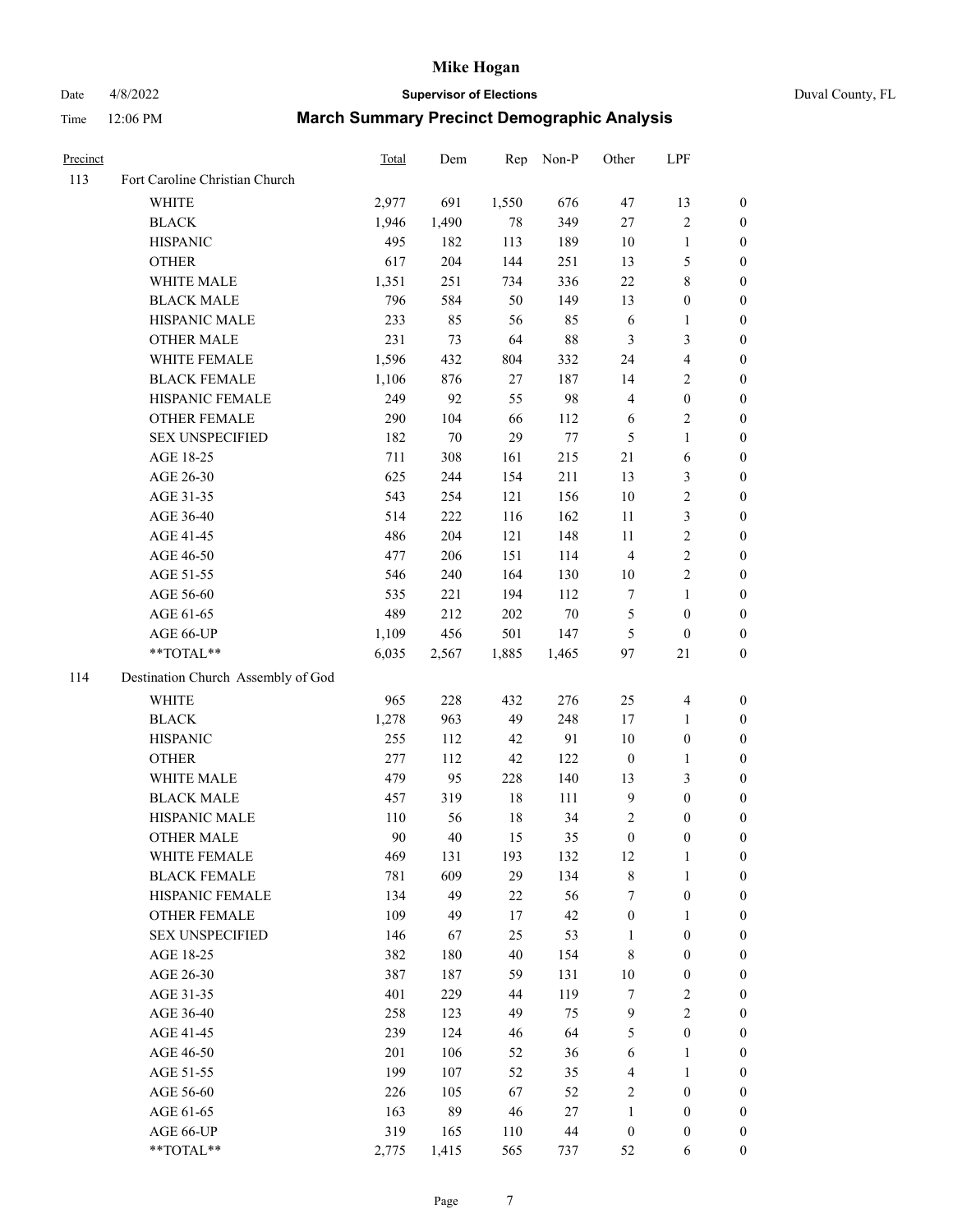Date 4/8/2022 **Supervisor of Elections** Duval County, FL

| Precinct |                            | Total | Dem    | Rep    | Non-P       | Other            | LPF                     |                  |
|----------|----------------------------|-------|--------|--------|-------------|------------------|-------------------------|------------------|
| 201      | Victory Celebration Church |       |        |        |             |                  |                         |                  |
|          | <b>WHITE</b>               | 2,165 | 328    | 1,345  | 433         | 38               | $21\,$                  | 0                |
|          | <b>BLACK</b>               | 1,157 | 865    | 53     | 215         | 21               | $\mathfrak{Z}$          | 0                |
|          | <b>HISPANIC</b>            | 346   | 113    | 89     | 138         | 5                | $\mathbf{1}$            | $\boldsymbol{0}$ |
|          | <b>OTHER</b>               | 369   | 117    | 116    | 128         | 6                | $\sqrt{2}$              | $\boldsymbol{0}$ |
|          | WHITE MALE                 | 1,057 | 131    | 669    | 226         | 18               | 13                      | $\boldsymbol{0}$ |
|          | <b>BLACK MALE</b>          | 532   | 366    | 33     | 120         | $10\,$           | $\mathfrak{Z}$          | $\boldsymbol{0}$ |
|          | HISPANIC MALE              | 154   | 42     | 47     | 62          | $\sqrt{2}$       | $\mathbf{1}$            | $\boldsymbol{0}$ |
|          | <b>OTHER MALE</b>          | 160   | 50     | 52     | 56          | $\mathbf{1}$     | $\mathbf{1}$            | $\boldsymbol{0}$ |
|          | WHITE FEMALE               | 1,088 | 194    | 666    | 201         | 19               | $\,$ 8 $\,$             | $\boldsymbol{0}$ |
|          | <b>BLACK FEMALE</b>        | 609   | 490    | $20\,$ | $88\,$      | 11               | $\boldsymbol{0}$        | $\boldsymbol{0}$ |
|          | HISPANIC FEMALE            | 186   | 70     | $40\,$ | 73          | 3                | $\boldsymbol{0}$        | 0                |
|          | OTHER FEMALE               | 169   | 58     | 54     | 52          | 4                | $\mathbf{1}$            | $\boldsymbol{0}$ |
|          | <b>SEX UNSPECIFIED</b>     | 82    | 22     | $22\,$ | 36          | $\sqrt{2}$       | $\boldsymbol{0}$        | $\boldsymbol{0}$ |
|          | AGE 18-25                  | 389   | 143    | 113    | 119         | $11\,$           | $\mathfrak{Z}$          | $\boldsymbol{0}$ |
|          | AGE 26-30                  | 465   | 133    | 160    | 155         | $11\,$           | 6                       | $\boldsymbol{0}$ |
|          | AGE 31-35                  | 483   | 156    | 187    | 130         | $\boldsymbol{7}$ | $\mathfrak{Z}$          | $\boldsymbol{0}$ |
|          | AGE 36-40                  | 442   | 168    | 144    | 116         | $\boldsymbol{7}$ | 7                       | $\boldsymbol{0}$ |
|          | AGE 41-45                  | 391   | 141    | 138    | 100         | $\,8\,$          | $\overline{\mathbf{4}}$ | $\boldsymbol{0}$ |
|          | AGE 46-50                  | 362   | 141    | 135    | $80\,$      | 5                | $\mathbf{1}$            | $\boldsymbol{0}$ |
|          | AGE 51-55                  | 367   | 150    | 149    | 62          | 5                | $\mathbf{1}$            | 0                |
|          | AGE 56-60                  | 346   | 127    | 165    | 45          | $\,$ 8 $\,$      | 1                       | 0                |
|          | AGE 61-65                  | 287   | 105    | 134    | 45          | 3                | $\boldsymbol{0}$        | 0                |
|          | AGE 66-UP                  | 505   | 159    | 278    | 62          | $\mathfrak{S}$   | $\mathbf{1}$            | $\boldsymbol{0}$ |
|          | **TOTAL**                  | 4,037 | 1,423  | 1,603  | 914         | $70\,$           | $27\,$                  | $\boldsymbol{0}$ |
| 202      | Faith Bridge Church        |       |        |        |             |                  |                         |                  |
|          | <b>WHITE</b>               | 3,536 | 720    | 1,919  | 817         | 64               | 16                      | $\boldsymbol{0}$ |
|          | <b>BLACK</b>               | 839   | 586    | 67     | 174         | 12               | $\boldsymbol{0}$        | $\boldsymbol{0}$ |
|          | <b>HISPANIC</b>            | 450   | 150    | 134    | 160         | 4                | $\sqrt{2}$              | $\boldsymbol{0}$ |
|          | <b>OTHER</b>               | 1,003 | 265    | 320    | 405         | 12               | $\mathbf{1}$            | $\boldsymbol{0}$ |
|          | WHITE MALE                 | 1,700 | 292    | 941    | 425         | 30               | 12                      | $\boldsymbol{0}$ |
|          | <b>BLACK MALE</b>          | 407   | 255    | $40\,$ | 107         | 5                | $\boldsymbol{0}$        | $\boldsymbol{0}$ |
|          | HISPANIC MALE              | 208   | 61     | 65     | 79          | 3                | $\boldsymbol{0}$        | 0                |
|          | <b>OTHER MALE</b>          | 419   | 110    | 139    | 166         | 4                | $\boldsymbol{0}$        | $\boldsymbol{0}$ |
|          | WHITE FEMALE               | 1,795 | 418    | 960    | 379         | 34               | 4                       | 0                |
|          | <b>BLACK FEMALE</b>        | 415   | 317    | 27     | 65          | 6                | $\boldsymbol{0}$        | $\overline{0}$   |
|          | HISPANIC FEMALE            | 236   | $88\,$ | 68     | $77\,$      | $\mathbf{1}$     | $\sqrt{2}$              | $\overline{0}$   |
|          | OTHER FEMALE               | 494   | 139    | 167    | 181         | 7                | $\boldsymbol{0}$        | $\overline{0}$   |
|          | <b>SEX UNSPECIFIED</b>     | 154   | 41     | 33     | 77          | $\overline{c}$   | $\mathbf{1}$            | 0                |
|          | AGE 18-25                  | 698   | 225    | 233    | 214         | 23               | $\mathfrak{Z}$          | 0                |
|          | AGE 26-30                  | 587   | 164    | 218    | 186         | 17               | $\sqrt{2}$              | 0                |
|          | AGE 31-35                  | 616   | 169    | 234    | 200         | 7                | $\sqrt{6}$              | 0                |
|          | AGE 36-40                  | 606   | 173    | 216    | 205         | 7                | $\mathfrak{S}$          | 0                |
|          | AGE 41-45                  | 548   | 154    | 216    | 163         | 14               | $\mathbf{1}$            | 0                |
|          | AGE 46-50                  | 507   | 150    | 227    | 125         | 4                | $\mathbf{1}$            | 0                |
|          | AGE 51-55                  | 518   | 137    | 249    | 127         | 4                | $\mathbf{1}$            | 0                |
|          | AGE 56-60                  | 509   | 151    | 251    | 101         | 6                | $\boldsymbol{0}$        | 0                |
|          | AGE 61-65                  | 400   | 134    | 181    | $8\sqrt{1}$ | 4                | $\boldsymbol{0}$        | $\overline{0}$   |
|          | AGE 66-UP                  | 839   | 264    | 415    | 154         | 6                | $\boldsymbol{0}$        | 0                |
|          | **TOTAL**                  | 5,828 | 1,721  | 2,440  | 1,556       | 92               | 19                      | $\boldsymbol{0}$ |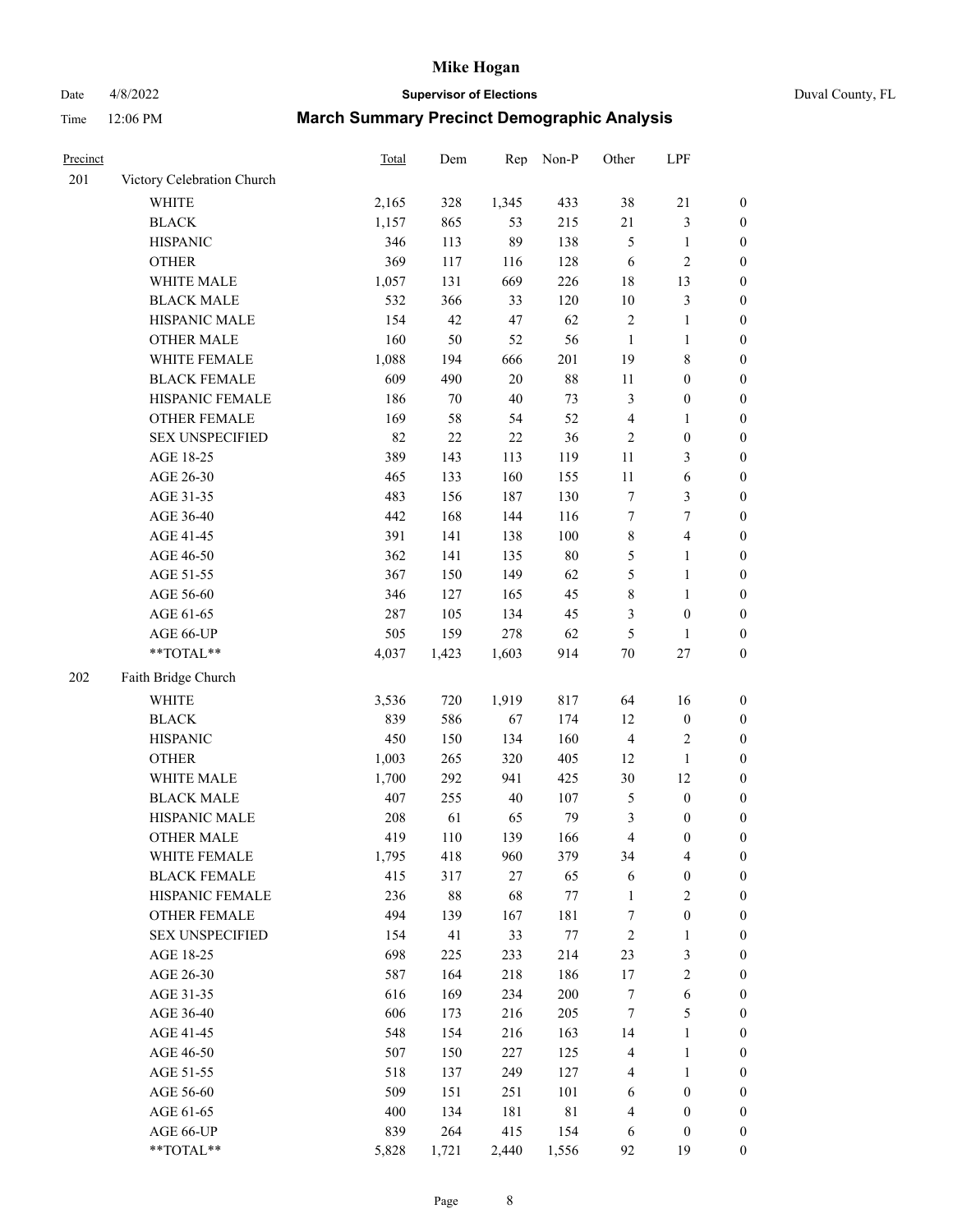## Date 4/8/2022 **Supervisor of Elections** Duval County, FL

| Other            | LPF                                                                                                                                                                                                                     |                                                                                                                                                                                                                                                                                                                                                                          |
|------------------|-------------------------------------------------------------------------------------------------------------------------------------------------------------------------------------------------------------------------|--------------------------------------------------------------------------------------------------------------------------------------------------------------------------------------------------------------------------------------------------------------------------------------------------------------------------------------------------------------------------|
|                  |                                                                                                                                                                                                                         |                                                                                                                                                                                                                                                                                                                                                                          |
| $40\,$           | 26                                                                                                                                                                                                                      | $\boldsymbol{0}$                                                                                                                                                                                                                                                                                                                                                         |
| 18               | $\overline{\mathbf{4}}$                                                                                                                                                                                                 | $\boldsymbol{0}$                                                                                                                                                                                                                                                                                                                                                         |
| 8                | $\mathbf{1}$                                                                                                                                                                                                            | $\boldsymbol{0}$                                                                                                                                                                                                                                                                                                                                                         |
| $\,8\,$          | $\mathfrak{S}$                                                                                                                                                                                                          | $\boldsymbol{0}$                                                                                                                                                                                                                                                                                                                                                         |
| 17               | $18\,$                                                                                                                                                                                                                  | $\boldsymbol{0}$                                                                                                                                                                                                                                                                                                                                                         |
| $\,$ 8 $\,$      | $\overline{\mathbf{4}}$                                                                                                                                                                                                 | $\boldsymbol{0}$                                                                                                                                                                                                                                                                                                                                                         |
| $\sqrt{2}$       | $\mathbf{1}$                                                                                                                                                                                                            | 0                                                                                                                                                                                                                                                                                                                                                                        |
| 3                | $\sqrt{2}$                                                                                                                                                                                                              | 0                                                                                                                                                                                                                                                                                                                                                                        |
| 23               | $8\,$                                                                                                                                                                                                                   | 0                                                                                                                                                                                                                                                                                                                                                                        |
| 10               | $\boldsymbol{0}$                                                                                                                                                                                                        | $\boldsymbol{0}$                                                                                                                                                                                                                                                                                                                                                         |
| 6                | $\boldsymbol{0}$                                                                                                                                                                                                        | $\boldsymbol{0}$                                                                                                                                                                                                                                                                                                                                                         |
| 5                | $\mathfrak{Z}$                                                                                                                                                                                                          | $\boldsymbol{0}$                                                                                                                                                                                                                                                                                                                                                         |
| $\boldsymbol{0}$ | $\boldsymbol{0}$                                                                                                                                                                                                        | $\boldsymbol{0}$                                                                                                                                                                                                                                                                                                                                                         |
| 15               | 6                                                                                                                                                                                                                       | $\boldsymbol{0}$                                                                                                                                                                                                                                                                                                                                                         |
| $\overline{9}$   | $\sqrt{6}$                                                                                                                                                                                                              | $\boldsymbol{0}$                                                                                                                                                                                                                                                                                                                                                         |
|                  |                                                                                                                                                                                                                         | $\boldsymbol{0}$                                                                                                                                                                                                                                                                                                                                                         |
| $\sqrt{2}$       | $\mathfrak s$                                                                                                                                                                                                           | $\boldsymbol{0}$                                                                                                                                                                                                                                                                                                                                                         |
| $\mathfrak{S}$   | 6                                                                                                                                                                                                                       | 0                                                                                                                                                                                                                                                                                                                                                                        |
| 8                | $\overline{4}$                                                                                                                                                                                                          | 0                                                                                                                                                                                                                                                                                                                                                                        |
|                  | $\boldsymbol{0}$                                                                                                                                                                                                        | $\boldsymbol{0}$                                                                                                                                                                                                                                                                                                                                                         |
| 9                |                                                                                                                                                                                                                         | $\boldsymbol{0}$                                                                                                                                                                                                                                                                                                                                                         |
| 4                |                                                                                                                                                                                                                         | $\boldsymbol{0}$                                                                                                                                                                                                                                                                                                                                                         |
| $\overline{c}$   | $\boldsymbol{0}$                                                                                                                                                                                                        | $\boldsymbol{0}$                                                                                                                                                                                                                                                                                                                                                         |
| 74               | 36                                                                                                                                                                                                                      | $\boldsymbol{0}$                                                                                                                                                                                                                                                                                                                                                         |
|                  |                                                                                                                                                                                                                         |                                                                                                                                                                                                                                                                                                                                                                          |
|                  |                                                                                                                                                                                                                         | $\boldsymbol{0}$                                                                                                                                                                                                                                                                                                                                                         |
|                  |                                                                                                                                                                                                                         | $\boldsymbol{0}$                                                                                                                                                                                                                                                                                                                                                         |
|                  |                                                                                                                                                                                                                         | $\boldsymbol{0}$                                                                                                                                                                                                                                                                                                                                                         |
|                  |                                                                                                                                                                                                                         | $\boldsymbol{0}$                                                                                                                                                                                                                                                                                                                                                         |
|                  |                                                                                                                                                                                                                         | 0                                                                                                                                                                                                                                                                                                                                                                        |
|                  |                                                                                                                                                                                                                         | 0                                                                                                                                                                                                                                                                                                                                                                        |
|                  |                                                                                                                                                                                                                         | $\boldsymbol{0}$                                                                                                                                                                                                                                                                                                                                                         |
|                  |                                                                                                                                                                                                                         | $\boldsymbol{0}$                                                                                                                                                                                                                                                                                                                                                         |
|                  |                                                                                                                                                                                                                         | $\boldsymbol{0}$                                                                                                                                                                                                                                                                                                                                                         |
|                  |                                                                                                                                                                                                                         | $\overline{0}$                                                                                                                                                                                                                                                                                                                                                           |
|                  |                                                                                                                                                                                                                         | $\overline{0}$                                                                                                                                                                                                                                                                                                                                                           |
|                  |                                                                                                                                                                                                                         | $\overline{0}$                                                                                                                                                                                                                                                                                                                                                           |
|                  | $\mathbf{1}$                                                                                                                                                                                                            | $\overline{0}$                                                                                                                                                                                                                                                                                                                                                           |
|                  |                                                                                                                                                                                                                         | 0                                                                                                                                                                                                                                                                                                                                                                        |
| 6                | $\mathbf{1}$                                                                                                                                                                                                            | 0                                                                                                                                                                                                                                                                                                                                                                        |
|                  |                                                                                                                                                                                                                         | 0                                                                                                                                                                                                                                                                                                                                                                        |
|                  |                                                                                                                                                                                                                         | $\boldsymbol{0}$                                                                                                                                                                                                                                                                                                                                                         |
|                  | $\boldsymbol{0}$                                                                                                                                                                                                        | $\overline{0}$                                                                                                                                                                                                                                                                                                                                                           |
|                  |                                                                                                                                                                                                                         | $\boldsymbol{0}$                                                                                                                                                                                                                                                                                                                                                         |
| 3                | $\mathbf{1}$                                                                                                                                                                                                            | $\boldsymbol{0}$                                                                                                                                                                                                                                                                                                                                                         |
| 4                | $\boldsymbol{0}$                                                                                                                                                                                                        | $\boldsymbol{0}$                                                                                                                                                                                                                                                                                                                                                         |
| $\mathbf{1}$     |                                                                                                                                                                                                                         | $\overline{0}$                                                                                                                                                                                                                                                                                                                                                           |
|                  |                                                                                                                                                                                                                         |                                                                                                                                                                                                                                                                                                                                                                          |
| $\overline{4}$   | $\mathbf{1}$                                                                                                                                                                                                            | $\overline{0}$                                                                                                                                                                                                                                                                                                                                                           |
|                  | 12<br>8<br>33<br>5<br>$\boldsymbol{0}$<br>$\mathfrak{2}$<br>16<br>$\mathbf{1}$<br>$\boldsymbol{0}$<br>$\mathbf{1}$<br>17<br>4<br>$\boldsymbol{0}$<br>$\mathbf{1}$<br>$\boldsymbol{0}$<br>6<br>$\sqrt{2}$<br>5<br>4<br>5 | $\boldsymbol{7}$<br>$\boldsymbol{0}$<br>$\sqrt{2}$<br>$\,$ 8 $\,$<br>$\boldsymbol{0}$<br>$\boldsymbol{0}$<br>$\boldsymbol{0}$<br>3<br>$\boldsymbol{0}$<br>$\boldsymbol{0}$<br>$\boldsymbol{0}$<br>$\overline{4}$<br>$\boldsymbol{0}$<br>$\boldsymbol{0}$<br>$\boldsymbol{0}$<br>$\boldsymbol{0}$<br>$\mathfrak{Z}$<br>$\sqrt{2}$<br>$\boldsymbol{0}$<br>$\boldsymbol{0}$ |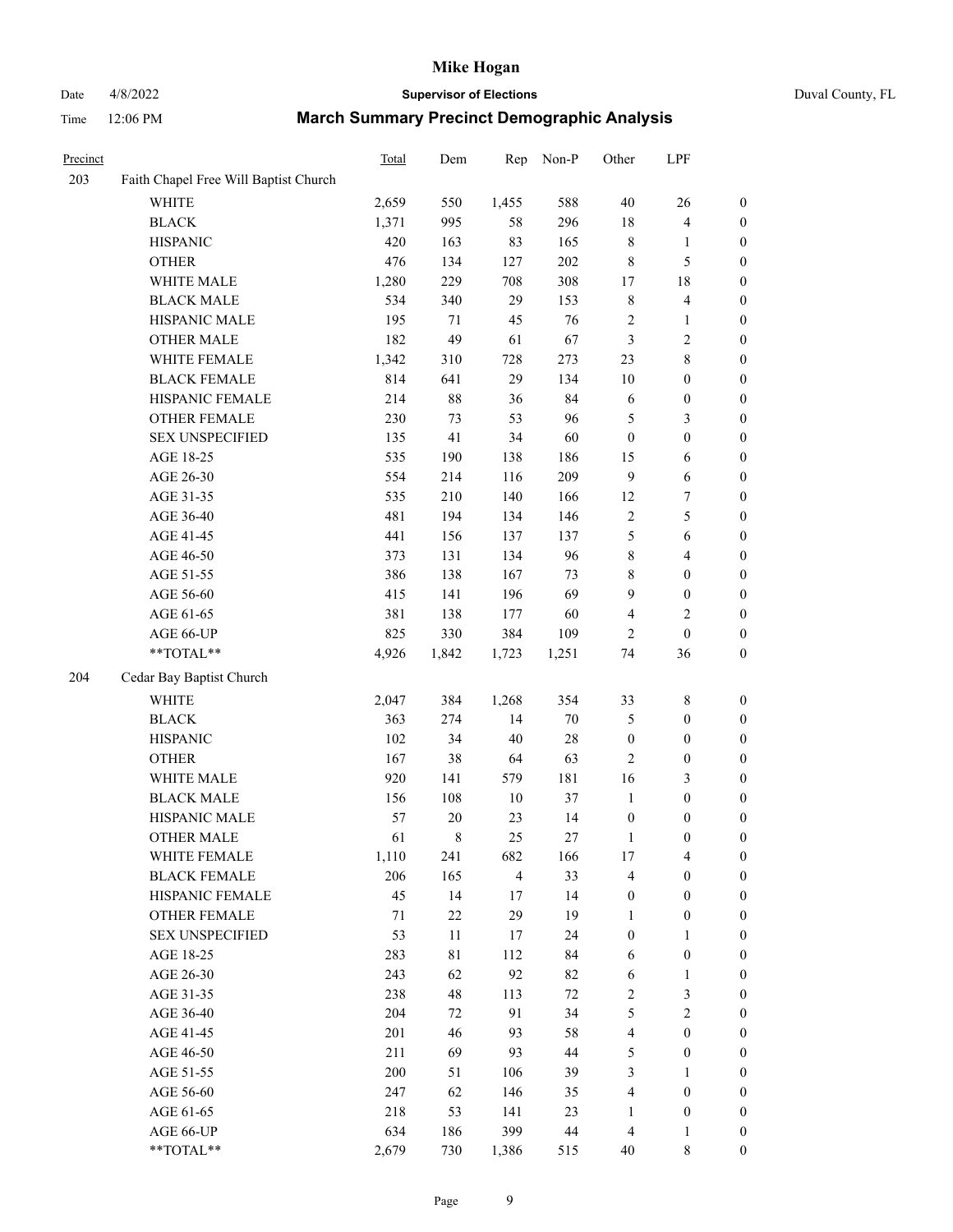# Date 4/8/2022 **Supervisor of Elections** Duval County, FL

| Precinct |                               | Total | Dem   | Rep         | Non-P       | Other            | LPF                     |                  |
|----------|-------------------------------|-------|-------|-------------|-------------|------------------|-------------------------|------------------|
| 205      | Dunns Creek Baptist Church    |       |       |             |             |                  |                         |                  |
|          | <b>WHITE</b>                  | 5,297 | 906   | 3,164       | 1,114       | 75               | $38\,$                  | $\boldsymbol{0}$ |
|          | <b>BLACK</b>                  | 2,703 | 2,076 | 114         | 470         | $40\,$           | $\mathfrak{Z}$          | $\boldsymbol{0}$ |
|          | <b>HISPANIC</b>               | 644   | 212   | 181         | 241         | 10               | $\boldsymbol{0}$        | $\boldsymbol{0}$ |
|          | <b>OTHER</b>                  | 814   | 232   | 264         | 302         | 12               | $\overline{\mathbf{4}}$ | $\boldsymbol{0}$ |
|          | WHITE MALE                    | 2,530 | 345   | 1,543       | 586         | 30               | 26                      | $\boldsymbol{0}$ |
|          | <b>BLACK MALE</b>             | 1,213 | 865   | 70          | 256         | 19               | $\mathfrak{Z}$          | $\boldsymbol{0}$ |
|          | HISPANIC MALE                 | 306   | 83    | 99          | 118         | 6                | $\boldsymbol{0}$        | $\boldsymbol{0}$ |
|          | <b>OTHER MALE</b>             | 325   | 77    | 114         | 128         | 3                | $\mathfrak{Z}$          | $\boldsymbol{0}$ |
|          | WHITE FEMALE                  | 2,711 | 552   | 1,584       | 519         | 44               | 12                      | $\boldsymbol{0}$ |
|          | <b>BLACK FEMALE</b>           | 1,461 | 1,194 | 43          | 203         | 21               | $\boldsymbol{0}$        | 0                |
|          | HISPANIC FEMALE               | 331   | 126   | 79          | 122         | 4                | $\boldsymbol{0}$        | $\boldsymbol{0}$ |
|          | OTHER FEMALE                  | 360   | 121   | 110         | 122         | 6                | $\mathbf{1}$            | $\boldsymbol{0}$ |
|          | <b>SEX UNSPECIFIED</b>        | 221   | 63    | $8\sqrt{1}$ | 73          | 4                | $\boldsymbol{0}$        | $\boldsymbol{0}$ |
|          | AGE 18-25                     | 1,019 | 372   | 299         | 322         | 24               | $\sqrt{2}$              | $\boldsymbol{0}$ |
|          | AGE 26-30                     | 894   | 301   | 306         | 257         | 22               | $\,8\,$                 | $\boldsymbol{0}$ |
|          | AGE 31-35                     | 1,021 | 305   | 358         | 336         | 14               | $\,$ 8 $\,$             | $\boldsymbol{0}$ |
|          | AGE 36-40                     | 941   | 330   | 325         | 262         | 11               | 13                      | $\boldsymbol{0}$ |
|          | AGE 41-45                     | 912   | 353   | 302         | 236         | 15               | 6                       | $\boldsymbol{0}$ |
|          | AGE 46-50                     | 892   | 380   | 313         | 188         | $\tau$           | $\overline{4}$          | $\boldsymbol{0}$ |
|          | AGE 51-55                     | 867   | 315   | 386         | 153         | 13               | $\boldsymbol{0}$        | 0                |
|          | AGE 56-60                     | 856   | 331   | 369         | 147         | $\tau$           | $\sqrt{2}$              | $\boldsymbol{0}$ |
|          | AGE 61-65                     | 682   | 242   | 345         | 83          | $11\,$           | $\mathbf{1}$            | $\boldsymbol{0}$ |
|          | AGE 66-UP                     | 1,374 | 497   | 720         | 143         | 13               | $\mathbf{1}$            | $\boldsymbol{0}$ |
|          | **TOTAL**                     | 9,458 | 3,426 | 3,723       | 2,127       | 137              | 45                      | $\boldsymbol{0}$ |
| 206      | Resurrection Episcopal Church |       |       |             |             |                  |                         |                  |
|          | WHITE                         | 3,876 | 671   | 2,480       | 656         | 57               | 12                      | $\boldsymbol{0}$ |
|          | <b>BLACK</b>                  | 316   | 246   | 19          | 45          | 4                | $\sqrt{2}$              | $\boldsymbol{0}$ |
|          | <b>HISPANIC</b>               | 192   | 50    | 79          | 62          | $\mathbf{1}$     | $\boldsymbol{0}$        | $\boldsymbol{0}$ |
|          | <b>OTHER</b>                  | 344   | 97    | 129         | 114         | $\overline{4}$   | $\boldsymbol{0}$        | $\boldsymbol{0}$ |
|          | WHITE MALE                    | 1,870 | 268   | 1,219       | 351         | 24               | $\,$ 8 $\,$             | $\boldsymbol{0}$ |
|          | <b>BLACK MALE</b>             | 152   | 110   | 12          | $26\,$      | $\overline{2}$   | $\overline{2}$          | $\boldsymbol{0}$ |
|          | HISPANIC MALE                 | 76    | 15    | 32          | 29          | $\boldsymbol{0}$ | $\boldsymbol{0}$        | 0                |
|          | <b>OTHER MALE</b>             | 132   | 29    | 53          | 47          | 3                | $\boldsymbol{0}$        | $\boldsymbol{0}$ |
|          | WHITE FEMALE                  | 1,979 | 400   | 1,243       | 300         | 32               | $\overline{\mathbf{4}}$ | $\boldsymbol{0}$ |
|          | <b>BLACK FEMALE</b>           | 161   | 135   | 5           | 19          | 2                | $\boldsymbol{0}$        | $\boldsymbol{0}$ |
|          | HISPANIC FEMALE               | 108   | 33    | 46          | $28\,$      | $\mathbf{1}$     | $\boldsymbol{0}$        | $\overline{0}$   |
|          | OTHER FEMALE                  | 161   | 55    | 62          | $44\,$      | $\boldsymbol{0}$ | $\boldsymbol{0}$        | 0                |
|          | <b>SEX UNSPECIFIED</b>        | 89    | 19    | 35          | 33          | $\sqrt{2}$       | $\boldsymbol{0}$        | 0                |
|          | AGE 18-25                     | 431   | 101   | 192         | 123         | 13               | $\sqrt{2}$              | 0                |
|          | AGE 26-30                     | 292   | 73    | 130         | $8\sqrt{1}$ | 6                | $\boldsymbol{2}$        | 0                |
|          | AGE 31-35                     | 380   | 98    | 198         | 74          | 8                | $\sqrt{2}$              | 0                |
|          | AGE 36-40                     | 362   | 90    | 170         | 93          | 6                | $\mathfrak{Z}$          | 0                |
|          | AGE 41-45                     | 333   | 68    | 170         | 89          | 5                | $\mathbf{1}$            | 0                |
|          | AGE 46-50                     | 314   | 73    | 172         | 63          | 4                | $\sqrt{2}$              | 0                |
|          | AGE 51-55                     | 407   | 71    | 248         | $80\,$      | 6                | $\sqrt{2}$              | 0                |
|          | AGE 56-60                     | 531   | 115   | 344         | $70\,$      | 2                | $\boldsymbol{0}$        | $\boldsymbol{0}$ |
|          | AGE 61-65                     | 472   | 91    | 313         | 65          | 3                | $\boldsymbol{0}$        | 0                |
|          | AGE 66-UP                     | 1,206 | 284   | 770         | 139         | 13               | $\boldsymbol{0}$        | 0                |
|          | **TOTAL**                     | 4,728 | 1,064 | 2,707       | 877         | 66               | 14                      | $\boldsymbol{0}$ |
|          |                               |       |       |             |             |                  |                         |                  |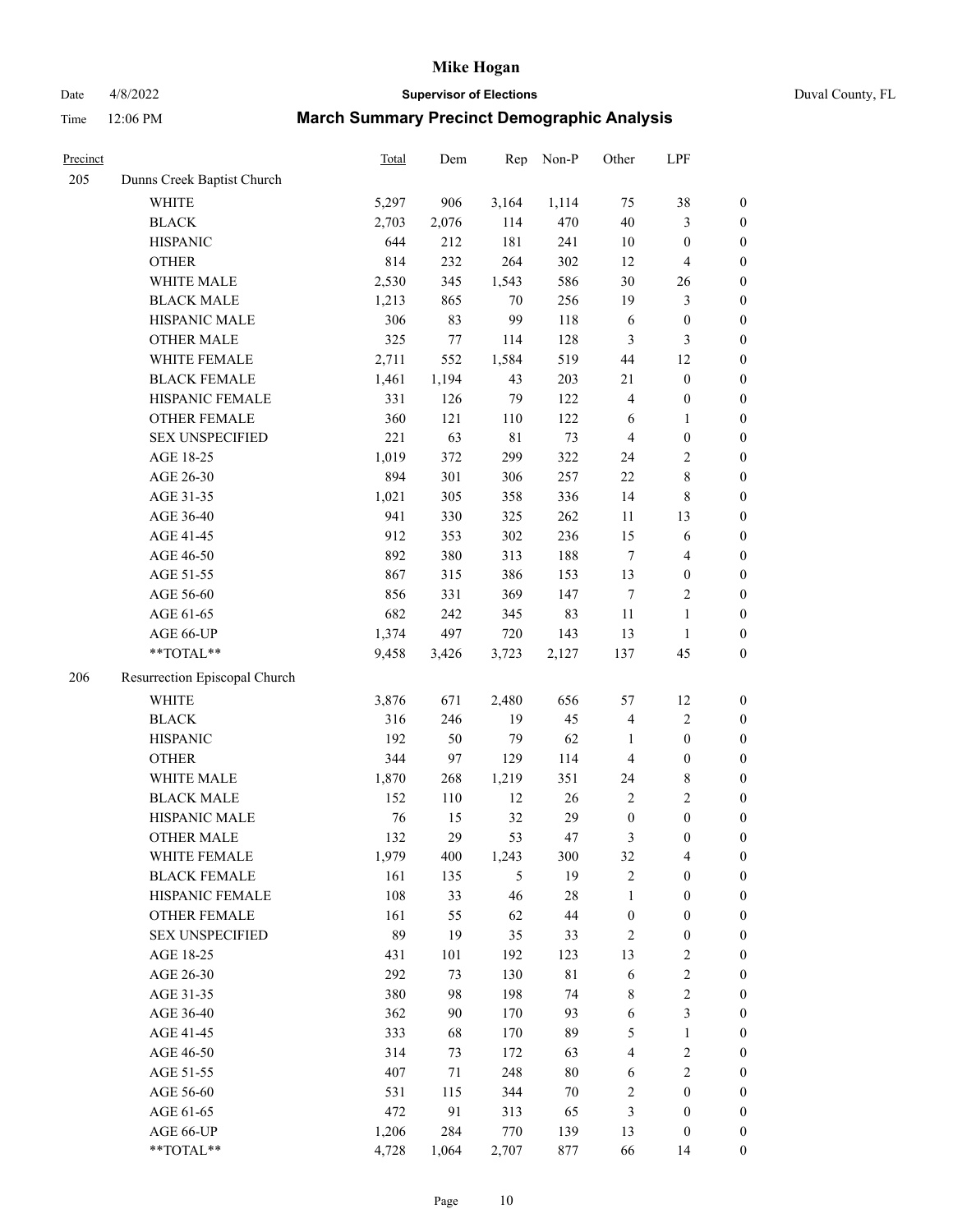Date 4/8/2022 **Supervisor of Elections** Duval County, FL

| Precinct |                                   | Total | Dem            | Rep    | Non-P  | Other            | LPF              |                  |
|----------|-----------------------------------|-------|----------------|--------|--------|------------------|------------------|------------------|
| 207      | Police Athletic League            |       |                |        |        |                  |                  |                  |
|          | <b>WHITE</b>                      | 3,494 | 719            | 1,905  | 791    | 62               | 17               | 0                |
|          | <b>BLACK</b>                      | 1,083 | 844            | 31     | 193    | 14               | $\mathbf{1}$     | $\boldsymbol{0}$ |
|          | <b>HISPANIC</b>                   | 440   | 153            | 107    | 175    | 4                | $\mathbf{1}$     | $\boldsymbol{0}$ |
|          | <b>OTHER</b>                      | 565   | 149            | 193    | 214    | 6                | $\mathfrak{Z}$   | $\boldsymbol{0}$ |
|          | WHITE MALE                        | 1,652 | 280            | 955    | 378    | 31               | $\,$ 8 $\,$      | $\boldsymbol{0}$ |
|          | <b>BLACK MALE</b>                 | 452   | 321            | 21     | 100    | 9                | $\mathbf{1}$     | $\boldsymbol{0}$ |
|          | HISPANIC MALE                     | 180   | 54             | 43     | $80\,$ | 2                | $\mathbf{1}$     | $\boldsymbol{0}$ |
|          | <b>OTHER MALE</b>                 | 233   | 50             | $87\,$ | 92     | 3                | $\mathbf{1}$     | $\boldsymbol{0}$ |
|          | WHITE FEMALE                      | 1,816 | 434            | 942    | 400    | 31               | $\boldsymbol{9}$ | $\boldsymbol{0}$ |
|          | <b>BLACK FEMALE</b>               | 615   | 511            | 9      | 90     | 5                | $\boldsymbol{0}$ | $\boldsymbol{0}$ |
|          | HISPANIC FEMALE                   | 247   | 93             | 64     | $88\,$ | $\overline{2}$   | $\boldsymbol{0}$ | $\boldsymbol{0}$ |
|          | <b>OTHER FEMALE</b>               | 255   | 84             | 82     | 85     | 3                | $\mathbf{1}$     | $\boldsymbol{0}$ |
|          | <b>SEX UNSPECIFIED</b>            | 132   | 38             | 33     | 60     | $\boldsymbol{0}$ | $\mathbf{1}$     | $\boldsymbol{0}$ |
|          | AGE 18-25                         | 498   | 175            | 125    | 184    | 12               | $\sqrt{2}$       | $\boldsymbol{0}$ |
|          | AGE 26-30                         | 496   | 154            | 157    | 165    | 16               | $\overline{4}$   | $\boldsymbol{0}$ |
|          | AGE 31-35                         | 588   | 209            | 172    | 193    | $\boldsymbol{7}$ | 7                | $\boldsymbol{0}$ |
|          | AGE 36-40                         | 520   | 164            | 173    | 172    | 5                | 6                | $\boldsymbol{0}$ |
|          | AGE 41-45                         | 470   | 163            | 164    | 135    | 8                | $\boldsymbol{0}$ | $\boldsymbol{0}$ |
|          | AGE 46-50                         | 407   | 130            | 159    | 110    | 7                | $\mathbf{1}$     | $\boldsymbol{0}$ |
|          | AGE 51-55                         | 440   | 158            | 167    | 110    | 4                | $\mathbf{1}$     | $\boldsymbol{0}$ |
|          | AGE 56-60                         | 532   | 188            | 255    | 80     | 8                | 1                | 0                |
|          | AGE 61-65                         | 497   | 180            | 223    | 84     | 10               | $\boldsymbol{0}$ | $\boldsymbol{0}$ |
|          | AGE 66-UP                         | 1,134 | 344            | 641    | 140    | 9                | $\boldsymbol{0}$ | $\boldsymbol{0}$ |
|          | **TOTAL**                         | 5,582 | 1,865          | 2,236  | 1,373  | 86               | $22\,$           | $\boldsymbol{0}$ |
| 208      | Christ's Church River City Campus |       |                |        |        |                  |                  |                  |
|          | <b>WHITE</b>                      | 1,992 | 270            | 1,377  | 319    | $20\,$           | 6                | $\boldsymbol{0}$ |
|          | <b>BLACK</b>                      | 194   | 136            | 16     | 37     | 5                | $\boldsymbol{0}$ | $\boldsymbol{0}$ |
|          | <b>HISPANIC</b>                   | 63    | 12             | 34     | 16     | $\mathbf{1}$     | $\boldsymbol{0}$ | $\boldsymbol{0}$ |
|          | <b>OTHER</b>                      | 104   | 31             | $40\,$ | 33     | $\boldsymbol{0}$ | $\boldsymbol{0}$ | $\boldsymbol{0}$ |
|          | WHITE MALE                        | 953   | 120            | 660    | 163    | 9                | $\mathbf{1}$     | $\boldsymbol{0}$ |
|          | <b>BLACK MALE</b>                 | 99    | 59             | 9      | 26     | 5                | $\boldsymbol{0}$ | $\boldsymbol{0}$ |
|          | HISPANIC MALE                     | 33    | $\overline{4}$ | 23     | 6      | $\boldsymbol{0}$ | $\boldsymbol{0}$ | $\boldsymbol{0}$ |
|          | <b>OTHER MALE</b>                 | 29    | 9              | 11     | 9      | $\boldsymbol{0}$ | $\boldsymbol{0}$ | $\boldsymbol{0}$ |
|          | WHITE FEMALE                      | 1,012 | 146            | 700    | 151    | 10               | 5                | 0                |
|          | <b>BLACK FEMALE</b>               | 93    | 76             | $\tau$ | $10\,$ | $\boldsymbol{0}$ | $\boldsymbol{0}$ | $\overline{0}$   |
|          | HISPANIC FEMALE                   | 28    | $\,$ 8 $\,$    | $10\,$ | $10\,$ | $\boldsymbol{0}$ | $\boldsymbol{0}$ | $\overline{0}$   |
|          | <b>OTHER FEMALE</b>               | 49    | 16             | 21     | 12     | $\boldsymbol{0}$ | $\boldsymbol{0}$ | $\overline{0}$   |
|          | <b>SEX UNSPECIFIED</b>            | 57    | 11             | 26     | 18     | 2                | $\boldsymbol{0}$ | 0                |
|          | AGE 18-25                         | 188   | 38             | 99     | 49     | $\overline{c}$   | $\boldsymbol{0}$ | 0                |
|          | AGE 26-30                         | 120   | 21             | 57     | 38     | 4                | $\boldsymbol{0}$ | 0                |
|          | AGE 31-35                         | 151   | 26             | 70     | 54     | $\boldsymbol{0}$ | 1                | 0                |
|          | AGE 36-40                         | 160   | 23             | 94     | 40     | 2                | $\mathbf{1}$     | 0                |
|          | AGE 41-45                         | 163   | $28\,$         | 96     | 36     | $\mathbf{1}$     | $\mathfrak{2}$   | 0                |
|          | AGE 46-50                         | 176   | 26             | 124    | 22     | 4                | $\boldsymbol{0}$ | 0                |
|          | AGE 51-55                         | 235   | 41             | 157    | 33     | 4                | $\boldsymbol{0}$ | 0                |
|          | AGE 56-60                         | 272   | 62             | 169    | $40\,$ | 1                | $\boldsymbol{0}$ | $\overline{0}$   |
|          | AGE 61-65                         | 255   | 52             | 169    | 29     | 4                | 1                | $\overline{0}$   |
|          | AGE 66-UP                         | 633   | 132            | 432    | 64     | 4                | $\mathbf{1}$     | 0                |
|          | **TOTAL**                         | 2,353 | 449            | 1,467  | 405    | 26               | 6                | $\boldsymbol{0}$ |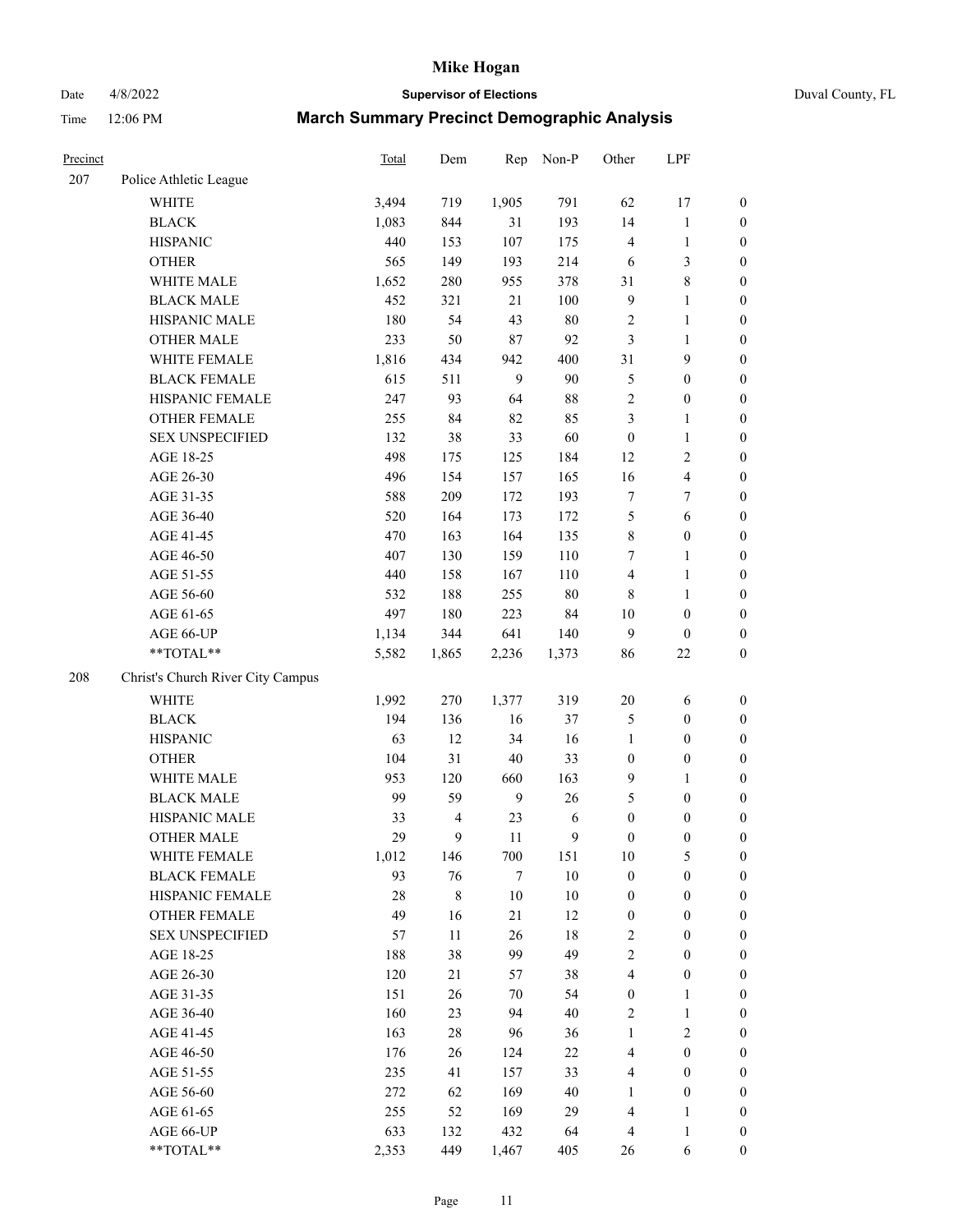# Date 4/8/2022 **Supervisor of Elections** Duval County, FL

| Precinct |                            | Total  | Dem            | Rep              | Non-P            | Other            | LPF              |                  |
|----------|----------------------------|--------|----------------|------------------|------------------|------------------|------------------|------------------|
| 209      | Monument Pointe Fellowship |        |                |                  |                  |                  |                  |                  |
|          | <b>WHITE</b>               | 2,139  | 403            | 1,323            | 363              | 37               | 13               | $\boldsymbol{0}$ |
|          | <b>BLACK</b>               | 136    | 97             | 19               | $20\,$           | $\boldsymbol{0}$ | $\boldsymbol{0}$ | $\boldsymbol{0}$ |
|          | <b>HISPANIC</b>            | 109    | 39             | 41               | 28               | 1                | $\boldsymbol{0}$ | $\boldsymbol{0}$ |
|          | <b>OTHER</b>               | 179    | 33             | 82               | 59               | 4                | $\mathbf{1}$     | $\boldsymbol{0}$ |
|          | WHITE MALE                 | 1,051  | 163            | 663              | 193              | 21               | 11               | $\boldsymbol{0}$ |
|          | <b>BLACK MALE</b>          | 73     | 45             | 13               | 15               | $\boldsymbol{0}$ | $\boldsymbol{0}$ | $\boldsymbol{0}$ |
|          | HISPANIC MALE              | 50     | 12             | 23               | 15               | $\boldsymbol{0}$ | $\boldsymbol{0}$ | $\boldsymbol{0}$ |
|          | <b>OTHER MALE</b>          | 63     | $11\,$         | 25               | 26               | $\mathbf{1}$     | $\boldsymbol{0}$ | $\boldsymbol{0}$ |
|          | WHITE FEMALE               | 1,060  | 236            | 641              | 166              | 16               | 1                | $\boldsymbol{0}$ |
|          | <b>BLACK FEMALE</b>        | 63     | 52             | 6                | $\mathfrak{S}$   | $\boldsymbol{0}$ | $\boldsymbol{0}$ | 0                |
|          | HISPANIC FEMALE            | 58     | $27\,$         | 18               | 12               | 1                | $\boldsymbol{0}$ | $\boldsymbol{0}$ |
|          | OTHER FEMALE               | 87     | 18             | 47               | 18               | 3                | $\mathbf{1}$     | $\boldsymbol{0}$ |
|          | <b>SEX UNSPECIFIED</b>     | 58     | $\,$ $\,$      | 29               | 20               | $\boldsymbol{0}$ | $\mathbf{1}$     | $\boldsymbol{0}$ |
|          | AGE 18-25                  | 224    | 52             | 112              | 50               | 8                | $\sqrt{2}$       | $\boldsymbol{0}$ |
|          | AGE 26-30                  | 154    | 44             | 66               | 37               | 6                | $\mathbf{1}$     | $\boldsymbol{0}$ |
|          | AGE 31-35                  | 204    | 40             | 96               | 62               | 5                | $\mathbf{1}$     | $\boldsymbol{0}$ |
|          | AGE 36-40                  | 228    | $44\,$         | 108              | 69               | $\overline{c}$   | 5                | $\boldsymbol{0}$ |
|          | AGE 41-45                  | 189    | 35             | 96               | 54               | $\overline{c}$   | $\sqrt{2}$       | $\boldsymbol{0}$ |
|          | AGE 46-50                  | 160    | 29             | 95               | 31               | 4                | $\mathbf{1}$     | $\boldsymbol{0}$ |
|          | AGE 51-55                  | 220    | 45             | 133              | 37               | 4                | $\mathbf{1}$     | 0                |
|          | AGE 56-60                  | 253    | 53             | 160              | 36               | 3                | $\mathbf{1}$     | 0                |
|          | AGE 61-65                  | 280    | 70             | 182              | $27\,$           | $\mathbf{1}$     | $\boldsymbol{0}$ | $\boldsymbol{0}$ |
|          | AGE 66-UP                  | 651    | 160            | 417              | 67               | 7                | $\boldsymbol{0}$ | $\boldsymbol{0}$ |
|          | $**TOTAL**$                | 2,563  | 572            | 1,465            | 470              | 42               | 14               | $\boldsymbol{0}$ |
|          |                            |        |                |                  |                  |                  |                  |                  |
| 210      | Sisters Creek Marina       |        |                |                  |                  |                  |                  |                  |
|          | <b>WHITE</b>               | 1,278  | 224            | 836              | 183              | 24               | 11               | $\boldsymbol{0}$ |
|          | <b>BLACK</b>               | 65     | 51             | $\sqrt{2}$       | 12               | $\boldsymbol{0}$ | $\boldsymbol{0}$ | $\boldsymbol{0}$ |
|          | <b>HISPANIC</b>            | 46     | 12             | 19               | 15               | $\boldsymbol{0}$ | $\boldsymbol{0}$ | $\boldsymbol{0}$ |
|          | <b>OTHER</b>               | 83     | 20             | 37               | 25               | $\mathbf{1}$     | $\boldsymbol{0}$ | $\boldsymbol{0}$ |
|          | WHITE MALE                 | 642    | 98             | 431              | 98               | $10\,$           | $\mathfrak s$    | $\boldsymbol{0}$ |
|          | <b>BLACK MALE</b>          | 38     | 29             | $\boldsymbol{0}$ | $\boldsymbol{9}$ | $\boldsymbol{0}$ | $\boldsymbol{0}$ | $\boldsymbol{0}$ |
|          | HISPANIC MALE              | 22     | 3              | 10               | $\boldsymbol{9}$ | $\boldsymbol{0}$ | $\boldsymbol{0}$ | 0                |
|          | <b>OTHER MALE</b>          | 36     | 6              | 18               | 12               | 0                | $\boldsymbol{0}$ | $\boldsymbol{0}$ |
|          | WHITE FEMALE               | 619    | 124            | 396              | 79               | 14               | 6                | $\overline{0}$   |
|          | <b>BLACK FEMALE</b>        | 27     | $22\,$         | $\mathbf{2}$     | 3                | $\boldsymbol{0}$ | $\boldsymbol{0}$ | $\overline{0}$   |
|          | HISPANIC FEMALE            | 23     | $\,8\,$        | 9                | 6                | $\boldsymbol{0}$ | $\boldsymbol{0}$ | $\overline{0}$   |
|          | <b>OTHER FEMALE</b>        | 39     | 14             | 15               | 9                | 1                | $\boldsymbol{0}$ | $\overline{0}$   |
|          | <b>SEX UNSPECIFIED</b>     | 26     | $\mathfrak{Z}$ | 13               | 10               | $\boldsymbol{0}$ | $\boldsymbol{0}$ | 0                |
|          | AGE 18-25                  | 106    | 25             | 56               | $22\,$           | 2                | $\mathbf{1}$     | $\theta$         |
|          | AGE 26-30                  | $70\,$ | 16             | 32               | 19               | 3                | $\boldsymbol{0}$ | 0                |
|          | AGE 31-35                  | 85     | 12             | 44               | 26               | $\overline{c}$   | $\mathbf{1}$     | 0                |
|          | AGE 36-40                  | 80     | 11             | 42               | 20               | 6                | $\mathbf{1}$     | 0                |
|          | AGE 41-45                  | 82     | 14             | 45               | 19               | $\mathbf{1}$     | $\mathfrak z$    | 0                |
|          | AGE 46-50                  | 105    | 22             | 69               | 10               | $\mathbf{1}$     | 3                | $\overline{0}$   |
|          | AGE 51-55                  | 116    | 10             | 84               | 21               | $\mathbf{1}$     | $\boldsymbol{0}$ | $\boldsymbol{0}$ |
|          | AGE 56-60                  | 175    | 35             | 122              | 14               | 4                | $\boldsymbol{0}$ | $\boldsymbol{0}$ |
|          | AGE 61-65                  | 201    | 37             | 128              | 34               | 2                | $\boldsymbol{0}$ | 0                |
|          | AGE 66-UP                  | 452    | 125            | 272              | 50               | 3                | $\sqrt{2}$       | 0                |
|          | **TOTAL**                  | 1,472  | 307            | 894              | 235              | 25               | 11               | $\boldsymbol{0}$ |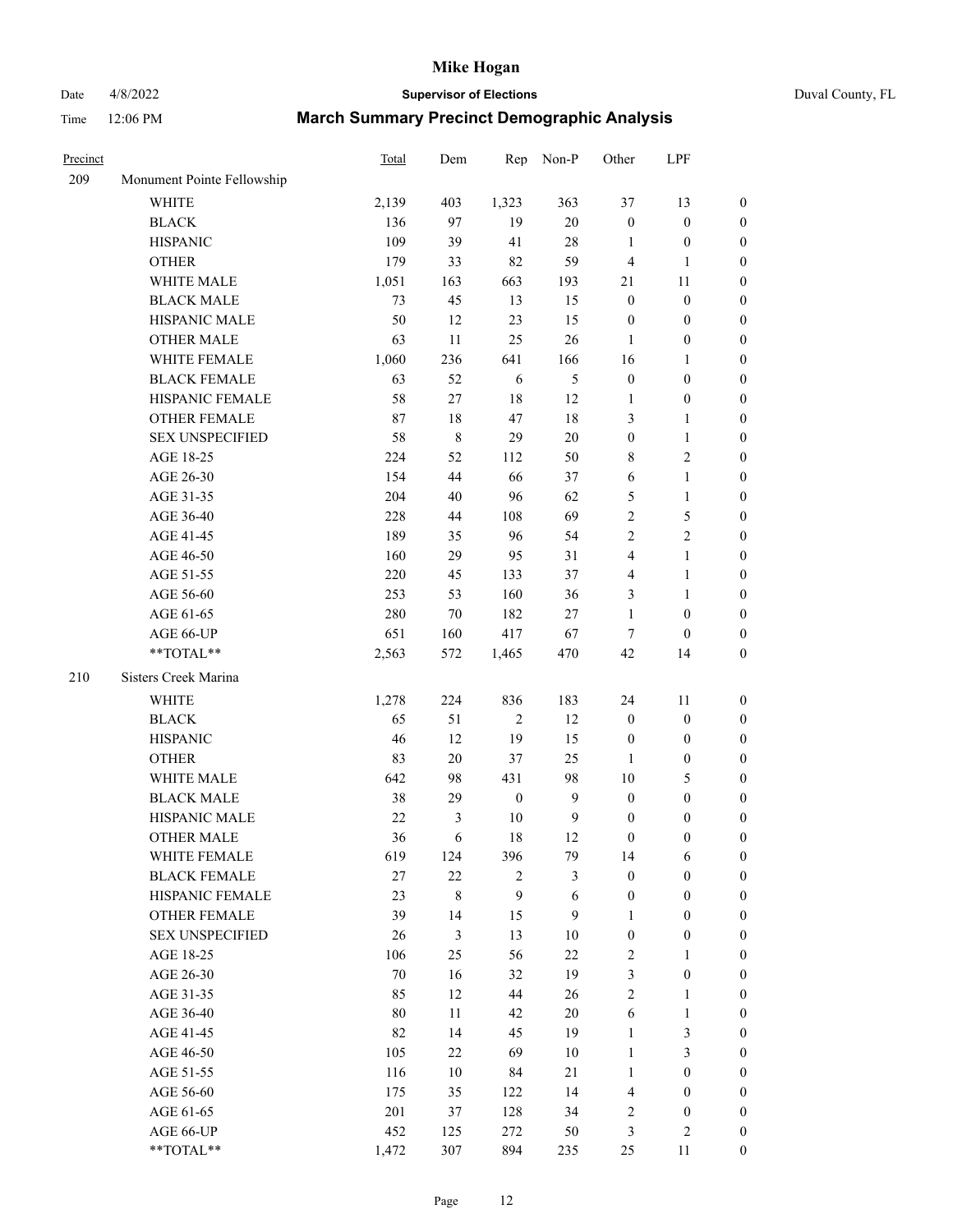# Date 4/8/2022 **Supervisor of Elections** Duval County, FL

| Precinct |                                       | Total          | Dem                     | Rep              | Non-P                   | Other            | LPF                     |                  |
|----------|---------------------------------------|----------------|-------------------------|------------------|-------------------------|------------------|-------------------------|------------------|
| 211      | Spirit of Life Lutheran Church        |                |                         |                  |                         |                  |                         |                  |
|          | <b>WHITE</b>                          | 3,152          | 511                     | 1,888            | 688                     | 49               | 16                      | 0                |
|          | <b>BLACK</b>                          | 1,485          | 1,088                   | 66               | 302                     | 28               | $\mathbf{1}$            | $\boldsymbol{0}$ |
|          | <b>HISPANIC</b>                       | 337            | 116                     | 96               | 121                     | 4                | $\boldsymbol{0}$        | $\boldsymbol{0}$ |
|          | <b>OTHER</b>                          | 496            | 135                     | 144              | 210                     | $\mathfrak{2}$   | $\mathfrak{S}$          | $\boldsymbol{0}$ |
|          | WHITE MALE                            | 1,523          | 193                     | 933              | 364                     | 21               | 12                      | $\boldsymbol{0}$ |
|          | <b>BLACK MALE</b>                     | 676            | 460                     | 32               | 167                     | 16               | $\mathbf{1}$            | $\boldsymbol{0}$ |
|          | HISPANIC MALE                         | 161            | 56                      | 53               | 50                      | $\sqrt{2}$       | $\boldsymbol{0}$        | $\boldsymbol{0}$ |
|          | <b>OTHER MALE</b>                     | 203            | 49                      | 68               | 82                      | $\mathbf{1}$     | $\mathfrak{Z}$          | $\boldsymbol{0}$ |
|          | WHITE FEMALE                          | 1,598          | 313                     | 935              | 318                     | 28               | $\overline{4}$          | $\boldsymbol{0}$ |
|          | <b>BLACK FEMALE</b>                   | 784            | 607                     | 34               | 131                     | 12               | $\boldsymbol{0}$        | 0                |
|          | HISPANIC FEMALE                       | 173            | 58                      | 43               | $70\,$                  | $\mathfrak{2}$   | $\boldsymbol{0}$        | $\boldsymbol{0}$ |
|          | OTHER FEMALE                          | 200            | 72                      | 55               | 72                      | $\boldsymbol{0}$ | $\mathbf{1}$            | $\boldsymbol{0}$ |
|          | <b>SEX UNSPECIFIED</b>                | 152            | 42                      | 41               | 67                      | $\mathbf{1}$     | $\mathbf{1}$            | $\boldsymbol{0}$ |
|          | AGE 18-25                             | 655            | 217                     | 170              | 251                     | 13               | $\overline{\mathbf{4}}$ | $\boldsymbol{0}$ |
|          | AGE 26-30                             | 448            | 136                     | 153              | 143                     | 11               | $\mathfrak{S}$          | $\boldsymbol{0}$ |
|          | AGE 31-35                             | 594            | 185                     | 235              | 158                     | 13               | $\mathfrak{Z}$          | $\boldsymbol{0}$ |
|          | AGE 36-40                             | 598            | 200                     | 200              | 186                     | 6                | $\sqrt{6}$              | $\boldsymbol{0}$ |
|          | AGE 41-45                             | 602            | 215                     | 221              | 153                     | $11\,$           | $\sqrt{2}$              | $\boldsymbol{0}$ |
|          | AGE 46-50                             | 558            | 223                     | 206              | 121                     | $\tau$           | $\mathbf{1}$            | $\boldsymbol{0}$ |
|          | AGE 51-55                             | 531            | 212                     | 212              | 97                      | $10\,$           | $\boldsymbol{0}$        | 0                |
|          | AGE 56-60                             | 443            | 135                     | 235              | 69                      | 4                | $\boldsymbol{0}$        | 0                |
|          | AGE 61-65                             | 364            | 112                     | 193              | 57                      | 2                | $\boldsymbol{0}$        | $\boldsymbol{0}$ |
|          | AGE 66-UP                             | 677            | 215                     | 369              | 86                      | 6                | $\mathbf{1}$            | $\boldsymbol{0}$ |
|          | **TOTAL**                             | 5,470          | 1,850                   | 2,194            | 1,321                   | 83               | $22\,$                  | $\boldsymbol{0}$ |
| 212      | Black Hammock Island Community Center |                |                         |                  |                         |                  |                         |                  |
|          | <b>WHITE</b>                          | 713            | 98                      | 476              | 127                     | $11\,$           | $\mathbf{1}$            | $\boldsymbol{0}$ |
|          | <b>BLACK</b>                          | 6              | $\overline{\mathbf{4}}$ | $\boldsymbol{0}$ | $\mathbf{1}$            | $\mathbf{1}$     | $\boldsymbol{0}$        | $\boldsymbol{0}$ |
|          | <b>HISPANIC</b>                       | $\,$ 8 $\,$    | 5                       | $\sqrt{2}$       | $\mathbf{1}$            | $\boldsymbol{0}$ | $\boldsymbol{0}$        | $\boldsymbol{0}$ |
|          | <b>OTHER</b>                          | 33             | 5                       | 15               | 12                      | $\mathbf{1}$     | $\boldsymbol{0}$        | $\boldsymbol{0}$ |
|          | WHITE MALE                            | 348            | 38                      | 237              | 67                      | 5                | 1                       | $\boldsymbol{0}$ |
|          | <b>BLACK MALE</b>                     | 3              | 3                       | $\boldsymbol{0}$ | $\boldsymbol{0}$        | $\boldsymbol{0}$ | $\boldsymbol{0}$        | $\boldsymbol{0}$ |
|          | HISPANIC MALE                         | $\overline{4}$ | 3                       | $\mathbf{1}$     | $\boldsymbol{0}$        | $\boldsymbol{0}$ | $\boldsymbol{0}$        | 0                |
|          | <b>OTHER MALE</b>                     | 13             | $\overline{c}$          | $\,$ 8 $\,$      | 3                       | $\boldsymbol{0}$ | $\boldsymbol{0}$        | $\boldsymbol{0}$ |
|          | WHITE FEMALE                          | 354            | 59                      | 230              | 59                      | 6                | $\boldsymbol{0}$        | $\overline{0}$   |
|          | <b>BLACK FEMALE</b>                   | 3              | $\mathbf{1}$            | $\boldsymbol{0}$ | $\mathbf{1}$            | $\mathbf{1}$     | $\boldsymbol{0}$        | $\overline{0}$   |
|          | HISPANIC FEMALE                       | 3              | 2                       | $\boldsymbol{0}$ | $\mathbf{1}$            | $\boldsymbol{0}$ | $\boldsymbol{0}$        | $\overline{0}$   |
|          | <b>OTHER FEMALE</b>                   | 11             | 3                       | $\overline{4}$   | $\overline{\mathbf{4}}$ | $\boldsymbol{0}$ | $\boldsymbol{0}$        | $\overline{0}$   |
|          | <b>SEX UNSPECIFIED</b>                | 21             | $\mathbf{1}$            | 13               | 6                       | $\mathbf{1}$     | $\boldsymbol{0}$        | 0                |
|          | AGE 18-25                             | 54             | 8                       | 30               | 14                      | 2                | $\boldsymbol{0}$        | 0                |
|          | AGE 26-30                             | 47             | $\boldsymbol{0}$        | 29               | 17                      | $\mathbf{1}$     | $\boldsymbol{0}$        | 0                |
|          | AGE 31-35                             | 62             | 5                       | 39               | 16                      | $\mathbf{1}$     | $\mathbf{1}$            | 0                |
|          | AGE 36-40                             | 46             | 5                       | 32               | 9                       | $\boldsymbol{0}$ | $\boldsymbol{0}$        | 0                |
|          | AGE 41-45                             | 48             | 6                       | 30               | 12                      | $\boldsymbol{0}$ | $\boldsymbol{0}$        | 0                |
|          | AGE 46-50                             | 61             | $\,8\,$                 | 38               | 13                      | 2                | $\boldsymbol{0}$        | 0                |
|          | AGE 51-55                             | 86             | 13                      | 55               | 18                      | $\boldsymbol{0}$ | $\boldsymbol{0}$        | $\overline{0}$   |
|          | AGE 56-60                             | 88             | 11                      | 63               | 14                      | $\boldsymbol{0}$ | $\boldsymbol{0}$        | $\overline{0}$   |
|          | AGE 61-65                             | 109            | 22                      | 71               | 11                      | 5                | $\boldsymbol{0}$        | 0                |
|          | AGE 66-UP                             | 159            | 34                      | 106              | 17                      | $\sqrt{2}$       | $\boldsymbol{0}$        | 0                |
|          | **TOTAL**                             | 760            | 112                     | 493              | 141                     | 13               | $\mathbf{1}$            | $\overline{0}$   |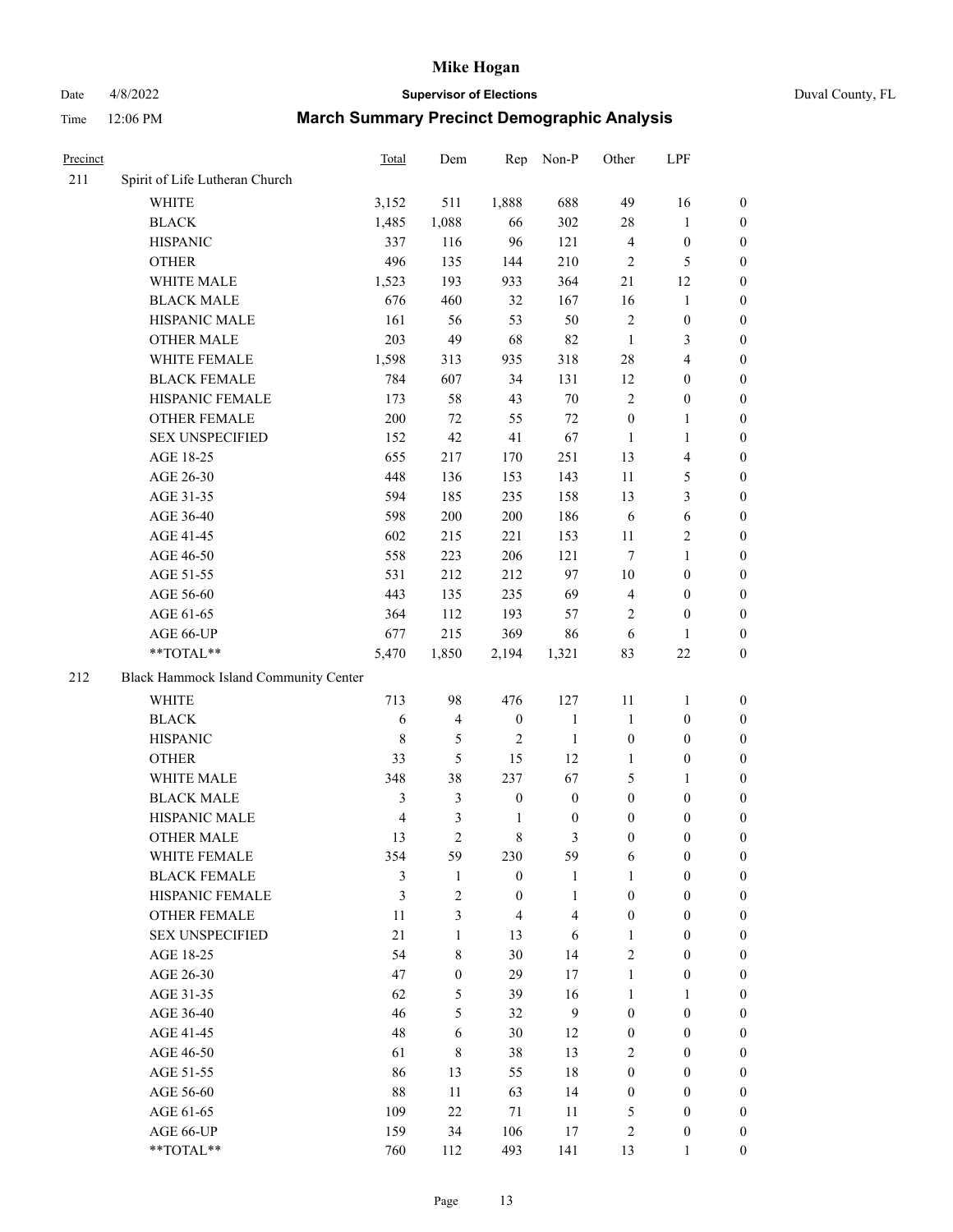# Date 4/8/2022 **Supervisor of Elections** Duval County, FL

| Precinct |                                     | <b>Total</b> | Dem        | Rep            | Non-P            | Other            | LPF              |                  |
|----------|-------------------------------------|--------------|------------|----------------|------------------|------------------|------------------|------------------|
| 213      | Hidden Hills Country Club           |              |            |                |                  |                  |                  |                  |
|          | <b>WHITE</b>                        | 966          | 169        | 649            | 134              | 14               | $\boldsymbol{0}$ | 0                |
|          | <b>BLACK</b>                        | 215          | 173        | 14             | 26               | 2                | $\boldsymbol{0}$ | $\boldsymbol{0}$ |
|          | <b>HISPANIC</b>                     | 48           | 16         | 22             | $\,$ 8 $\,$      | 2                | $\boldsymbol{0}$ | $\boldsymbol{0}$ |
|          | <b>OTHER</b>                        | 140          | 31         | 67             | 41               | $\mathbf{1}$     | $\boldsymbol{0}$ | $\boldsymbol{0}$ |
|          | WHITE MALE                          | 470          | 78         | 314            | 69               | 9                | $\boldsymbol{0}$ | $\boldsymbol{0}$ |
|          | <b>BLACK MALE</b>                   | 106          | 79         | 10             | 16               | $\mathbf{1}$     | $\boldsymbol{0}$ | $\boldsymbol{0}$ |
|          | HISPANIC MALE                       | 23           | 7          | 10             | $\mathfrak s$    | $\mathbf{1}$     | $\boldsymbol{0}$ | $\boldsymbol{0}$ |
|          | <b>OTHER MALE</b>                   | 52           | 11         | 28             | 12               | $\mathbf{1}$     | $\boldsymbol{0}$ | $\boldsymbol{0}$ |
|          | WHITE FEMALE                        | 486          | 90         | 330            | 61               | 5                | $\boldsymbol{0}$ | $\boldsymbol{0}$ |
|          | <b>BLACK FEMALE</b>                 | 103          | 89         | $\overline{4}$ | $\boldsymbol{9}$ | $\mathbf{1}$     | $\boldsymbol{0}$ | $\boldsymbol{0}$ |
|          | HISPANIC FEMALE                     | 24           | 9          | 11             | 3                | $\mathbf{1}$     | $\boldsymbol{0}$ | $\boldsymbol{0}$ |
|          | <b>OTHER FEMALE</b>                 | 64           | 14         | 30             | $20\,$           | $\boldsymbol{0}$ | $\boldsymbol{0}$ | $\boldsymbol{0}$ |
|          | <b>SEX UNSPECIFIED</b>              | 41           | 12         | 15             | 14               | $\boldsymbol{0}$ | $\boldsymbol{0}$ | $\boldsymbol{0}$ |
|          | AGE 18-25                           | 133          | 44         | 55             | $28\,$           | 6                | $\boldsymbol{0}$ | $\boldsymbol{0}$ |
|          | AGE 26-30                           | 75           | $27\,$     | 26             | 19               | 3                | $\boldsymbol{0}$ | $\boldsymbol{0}$ |
|          | AGE 31-35                           | 54           | 13         | 30             | 11               | $\boldsymbol{0}$ | $\boldsymbol{0}$ | $\boldsymbol{0}$ |
|          | AGE 36-40                           | 47           | 15         | $20\,$         | 12               | $\boldsymbol{0}$ | $\boldsymbol{0}$ | $\boldsymbol{0}$ |
|          | AGE 41-45                           | 98           | 33         | 40             | 24               | $\mathbf{1}$     | $\boldsymbol{0}$ | $\boldsymbol{0}$ |
|          | AGE 46-50                           | 92           | $28\,$     | 46             | 17               | $\mathbf{1}$     | $\boldsymbol{0}$ | $\boldsymbol{0}$ |
|          | AGE 51-55                           | 133          | 39         | 67             | 25               | 2                | $\boldsymbol{0}$ | $\boldsymbol{0}$ |
|          | AGE 56-60                           | 147          | 36         | 89             | 21               | $\mathbf{1}$     | $\boldsymbol{0}$ | 0                |
|          | AGE 61-65                           | 165          | 53         | 93             | 17               | 2                | $\boldsymbol{0}$ | $\boldsymbol{0}$ |
|          | AGE 66-UP                           | 425          | 101        | 286            | 35               | 3                | $\boldsymbol{0}$ | $\boldsymbol{0}$ |
|          | **TOTAL**                           | 1,369        | 389        | 752            | 209              | 19               | $\boldsymbol{0}$ | $\boldsymbol{0}$ |
| 301      | Queen's Harbor Yacht & Country Club |              |            |                |                  |                  |                  |                  |
|          | <b>WHITE</b>                        | 1,789        | 283        | 1,168          | 310              | 25               | $\mathfrak{Z}$   | $\boldsymbol{0}$ |
|          | <b>BLACK</b>                        | 129          | 98         | $10\,$         | 19               | 2                | $\boldsymbol{0}$ | $\boldsymbol{0}$ |
|          | <b>HISPANIC</b>                     | 59           | 12         | 32             | 15               | $\boldsymbol{0}$ | $\boldsymbol{0}$ | $\boldsymbol{0}$ |
|          | <b>OTHER</b>                        | 186          | 35         | 84             | 67               | $\boldsymbol{0}$ | $\boldsymbol{0}$ | $\boldsymbol{0}$ |
|          | WHITE MALE                          | 880          | 109        | 595            | 161              | 14               | $\mathbf{1}$     | $\boldsymbol{0}$ |
|          | <b>BLACK MALE</b>                   | 60           | 45         | $\tau$         | $8\,$            | $\boldsymbol{0}$ | $\boldsymbol{0}$ | $\boldsymbol{0}$ |
|          | HISPANIC MALE                       | 25           | 6          | 13             | 6                | $\boldsymbol{0}$ | $\boldsymbol{0}$ | $\boldsymbol{0}$ |
|          | <b>OTHER MALE</b>                   | 70           | 9          | 33             | $28\,$           | $\boldsymbol{0}$ | $\boldsymbol{0}$ | $\boldsymbol{0}$ |
|          | WHITE FEMALE                        | 890          | 170        | 566            | 141              | 11               | $\overline{c}$   | 0                |
|          | <b>BLACK FEMALE</b>                 | 67           | 52         | 3              | $10\,$           | 2                | $\boldsymbol{0}$ | $\overline{0}$   |
|          | HISPANIC FEMALE                     | 32           | $\sqrt{6}$ | 19             | 7                | $\boldsymbol{0}$ | $\boldsymbol{0}$ | $\overline{0}$   |
|          | <b>OTHER FEMALE</b>                 | 87           | $20\,$     | 38             | 29               | $\boldsymbol{0}$ | $\boldsymbol{0}$ | $\overline{0}$   |
|          | <b>SEX UNSPECIFIED</b>              | 52           | 11         | $20\,$         | 21               | $\boldsymbol{0}$ | $\boldsymbol{0}$ | 0                |
|          | AGE 18-25                           | 191          | 45         | 95             | 45               | 6                | $\boldsymbol{0}$ | $\theta$         |
|          | AGE 26-30                           | 103          | 31         | 47             | 23               | $\mathbf{1}$     | $\mathbf{1}$     | 0                |
|          | AGE 31-35                           | 72           | 14         | 44             | 14               | $\boldsymbol{0}$ | $\boldsymbol{0}$ | 0                |
|          | AGE 36-40                           | 96           | 23         | 36             | 36               | $\mathbf{1}$     | $\boldsymbol{0}$ | 0                |
|          | AGE 41-45                           | 126          | 23         | 67             | 35               | $\mathbf{1}$     | $\boldsymbol{0}$ | 0                |
|          | AGE 46-50                           | 150          | 30         | 86             | 32               | $\mathbf{1}$     | 1                | 0                |
|          | AGE 51-55                           | 206          | 38         | 126            | 37               | 5                | $\boldsymbol{0}$ | 0                |
|          | AGE 56-60                           | 228          | 34         | 154            | $40\,$           | $\boldsymbol{0}$ | $\boldsymbol{0}$ | $\overline{0}$   |
|          | AGE 61-65                           | 256          | 45         | 158            | 44               | 8                | 1                | $\overline{0}$   |
|          | AGE 66-UP                           | 735          | 145        | 481            | 105              | 4                | $\boldsymbol{0}$ | 0                |
|          | **TOTAL**                           | 2,163        | 428        | 1,294          | 411              | 27               | 3                | $\boldsymbol{0}$ |
|          |                                     |              |            |                |                  |                  |                  |                  |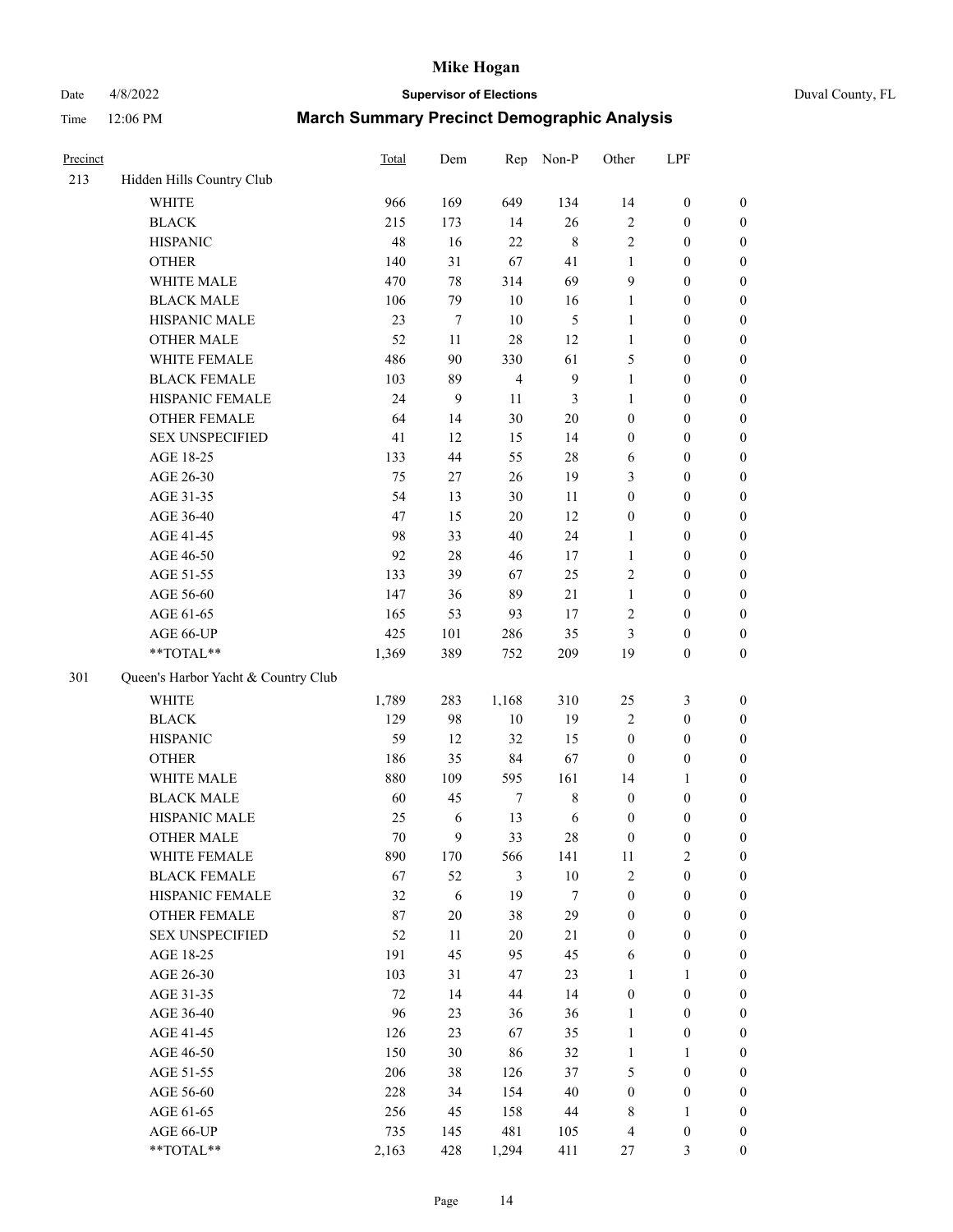Date 4/8/2022 **Supervisor of Elections** Duval County, FL

| <b>Precinct</b> |                                       | Total       | Dem | Rep            | Non-P  | Other            | LPF              |                  |
|-----------------|---------------------------------------|-------------|-----|----------------|--------|------------------|------------------|------------------|
| 302             | Fire Station #58                      |             |     |                |        |                  |                  |                  |
|                 | <b>WHITE</b>                          | 1,577       | 344 | 821            | 385    | 17               | $10\,$           | 0                |
|                 | <b>BLACK</b>                          | 208         | 143 | 16             | 47     | $\sqrt{2}$       | $\boldsymbol{0}$ | 0                |
|                 | <b>HISPANIC</b>                       | 168         | 51  | 49             | 60     | $\tau$           | $\mathbf{1}$     | 0                |
|                 | <b>OTHER</b>                          | 303         | 63  | 121            | 114    | 5                | $\boldsymbol{0}$ | $\boldsymbol{0}$ |
|                 | WHITE MALE                            | 778         | 130 | 445            | 187    | 8                | $8\,$            | $\boldsymbol{0}$ |
|                 | <b>BLACK MALE</b>                     | 101         | 59  | 10             | $30\,$ | 2                | $\boldsymbol{0}$ | $\boldsymbol{0}$ |
|                 | HISPANIC MALE                         | $8\sqrt{1}$ | 20  | 23             | 35     | $\mathfrak{2}$   | $\mathbf{1}$     | $\boldsymbol{0}$ |
|                 | <b>OTHER MALE</b>                     | 121         | 28  | $48\,$         | 42     | 3                | $\boldsymbol{0}$ | 0                |
|                 | WHITE FEMALE                          | 781         | 211 | 370            | 190    | $\,$ $\,$        | $\overline{2}$   | 0                |
|                 | <b>BLACK FEMALE</b>                   | 105         | 83  | 6              | 16     | $\boldsymbol{0}$ | $\boldsymbol{0}$ | 0                |
|                 | HISPANIC FEMALE                       | 83          | 28  | 26             | 24     | 5                | $\boldsymbol{0}$ | 0                |
|                 | OTHER FEMALE                          | 132         | 23  | 62             | 45     | $\mathbf{2}$     | $\boldsymbol{0}$ | 0                |
|                 | <b>SEX UNSPECIFIED</b>                | 74          | 19  | 17             | 37     | $\mathbf{1}$     | $\boldsymbol{0}$ | $\boldsymbol{0}$ |
|                 | AGE 18-25                             | 199         | 54  | 67             | 73     | 4                | $\mathbf{1}$     | $\boldsymbol{0}$ |
|                 | AGE 26-30                             | 223         | 66  | 82             | 70     | 4                | $\mathbf{1}$     | $\boldsymbol{0}$ |
|                 | AGE 31-35                             | 221         | 51  | $88\,$         | 76     | 3                | $\mathfrak{Z}$   | $\boldsymbol{0}$ |
|                 | AGE 36-40                             | 211         | 50  | 87             | 66     | 5                | $\mathfrak{Z}$   | $\boldsymbol{0}$ |
|                 | AGE 41-45                             | 214         | 54  | 83             | 71     | 5                | $\mathbf{1}$     | $\boldsymbol{0}$ |
|                 | AGE 46-50                             | 172         | 43  | 82             | 44     | 3                | $\boldsymbol{0}$ | $\boldsymbol{0}$ |
|                 | AGE 51-55                             | 177         | 37  | 86             | 53     | $\mathbf{1}$     | $\boldsymbol{0}$ | 0                |
|                 | AGE 56-60                             | 184         | 48  | 91             | 43     | $\mathbf{1}$     | $\mathbf{1}$     | 0                |
|                 | AGE 61-65                             | 208         | 60  | 108            | 37     | 3                | $\boldsymbol{0}$ | 0                |
|                 | AGE 66-UP                             | 447         | 138 | 233            | 73     | $\sqrt{2}$       | 1                | 0                |
|                 | **TOTAL**                             | 2,256       | 601 | 1,007          | 606    | 31               | 11               | $\boldsymbol{0}$ |
| 303             | Isle of Faith United Methodist Church |             |     |                |        |                  |                  |                  |
|                 | <b>WHITE</b>                          | 2,776       | 615 | 1,508          | 602    | 39               | 12               | $\boldsymbol{0}$ |
|                 | <b>BLACK</b>                          | 149         | 106 | 9              | 30     | $\overline{4}$   | $\boldsymbol{0}$ | $\boldsymbol{0}$ |
|                 | <b>HISPANIC</b>                       | 148         | 46  | 59             | 41     | $\mathbf{1}$     | $\mathbf{1}$     | 0                |
|                 | <b>OTHER</b>                          | 287         | 73  | 115            | 96     | $\overline{2}$   | $\mathbf{1}$     | $\boldsymbol{0}$ |
|                 | WHITE MALE                            | 1,322       | 236 | 750            | 310    | 19               | $\tau$           | $\overline{0}$   |
|                 | <b>BLACK MALE</b>                     | 69          | 38  | $\overline{4}$ | 23     | $\overline{4}$   | $\boldsymbol{0}$ | 0                |
|                 | HISPANIC MALE                         | 68          | 18  | 27             | 21     | 1                | 1                | 0                |
|                 | <b>OTHER MALE</b>                     | 106         | 24  | 38             | 43     | $\boldsymbol{0}$ | $\mathbf{1}$     | 0                |
|                 | WHITE FEMALE                          | 1,423       | 370 | 745            | 283    | 20               | 5                | 0                |
|                 | <b>BLACK FEMALE</b>                   | 76          | 64  | 5              | 7      | $\boldsymbol{0}$ | $\boldsymbol{0}$ | $\boldsymbol{0}$ |
|                 | HISPANIC FEMALE                       | 76          | 27  | 31             | $18\,$ | $\boldsymbol{0}$ | $\boldsymbol{0}$ | $\overline{0}$   |
|                 | OTHER FEMALE                          | 141         | 39  | 63             | 37     | $\overline{c}$   | $\boldsymbol{0}$ | $\overline{0}$   |
|                 | <b>SEX UNSPECIFIED</b>                | 79          | 24  | 28             | 27     | $\boldsymbol{0}$ | $\boldsymbol{0}$ | 0                |
|                 | AGE 18-25                             | 297         | 88  | 118            | 84     | $\sqrt{6}$       | $\mathbf{1}$     | 0                |
|                 | AGE 26-30                             | 329         | 85  | 153            | 83     | 7                | $\mathbf{1}$     | 0                |
|                 | AGE 31-35                             | 309         | 78  | 128            | 98     | 3                | $\overline{c}$   | 0                |
|                 | AGE 36-40                             | 287         | 71  | 104            | 105    | 6                | $\mathbf{1}$     | 0                |
|                 | AGE 41-45                             | 277         | 63  | 129            | 82     | $\sqrt{2}$       | $\mathbf{1}$     | 0                |
|                 | AGE 46-50                             | 251         | 64  | 121            | 57     | 4                | $\mathfrak s$    | 0                |
|                 | AGE 51-55                             | 253         | 54  | 151            | 44     | 3                | $\mathbf{1}$     | 0                |
|                 | AGE 56-60                             | 302         | 71  | 174            | 51     | 5                | $\mathbf{1}$     | 0                |
|                 | AGE 61-65                             | 309         | 67  | 187            | 53     | 2                | $\boldsymbol{0}$ | $\boldsymbol{0}$ |
|                 | AGE 66-UP                             | 746         | 199 | 426            | 112    | 8                | $\mathbf{1}$     | $\boldsymbol{0}$ |
|                 | **TOTAL**                             | 3,360       | 840 | 1,691          | 769    | 46               | 14               | $\boldsymbol{0}$ |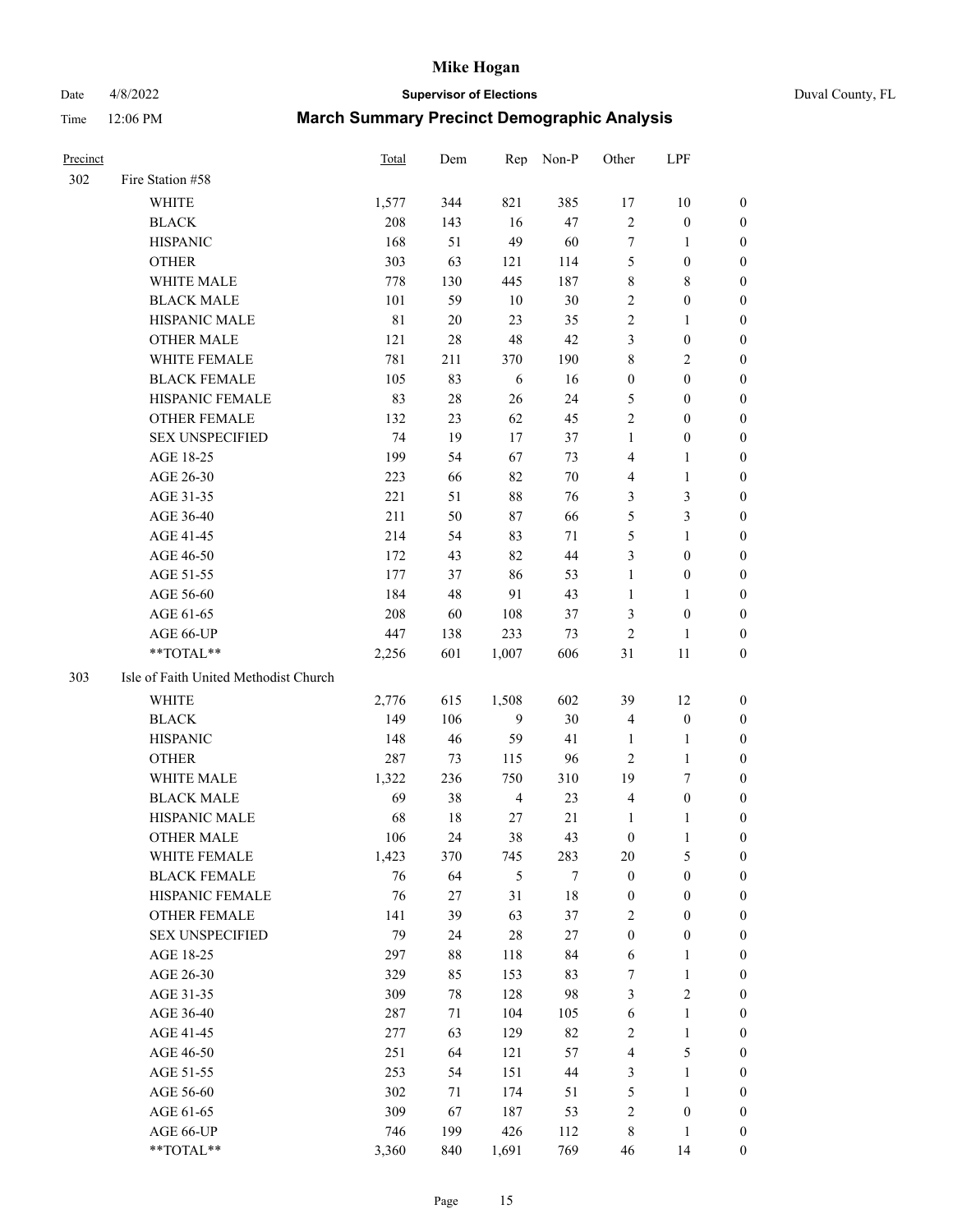## Date 4/8/2022 **Supervisor of Elections** Duval County, FL

| Precinct |                                    | Total | Dem         | Rep            | Non-P            | Other            | LPF                     |                  |
|----------|------------------------------------|-------|-------------|----------------|------------------|------------------|-------------------------|------------------|
| 304      | Jacksonville Golf and Country Club |       |             |                |                  |                  |                         |                  |
|          | <b>WHITE</b>                       | 1,782 | 274         | 1,142          | 339              | 23               | $\overline{\mathbf{4}}$ | $\boldsymbol{0}$ |
|          | <b>BLACK</b>                       | 49    | 35          | 7              | 7                | $\boldsymbol{0}$ | $\boldsymbol{0}$        | $\boldsymbol{0}$ |
|          | <b>HISPANIC</b>                    | 60    | 11          | 29             | 18               | 2                | $\boldsymbol{0}$        | $\boldsymbol{0}$ |
|          | <b>OTHER</b>                       | 183   | 35          | 57             | $90\,$           | 1                | $\boldsymbol{0}$        | $\boldsymbol{0}$ |
|          | WHITE MALE                         | 864   | 96          | 589            | 168              | 9                | $\mathbf{2}$            | $\boldsymbol{0}$ |
|          | <b>BLACK MALE</b>                  | 26    | 15          | 5              | 6                | $\boldsymbol{0}$ | $\boldsymbol{0}$        | $\boldsymbol{0}$ |
|          | HISPANIC MALE                      | 30    | $\,$ 8 $\,$ | 13             | $8\,$            | $\mathbf{1}$     | $\boldsymbol{0}$        | $\boldsymbol{0}$ |
|          | <b>OTHER MALE</b>                  | 77    | 13          | 27             | 37               | $\boldsymbol{0}$ | $\boldsymbol{0}$        | $\boldsymbol{0}$ |
|          | WHITE FEMALE                       | 904   | 176         | 547            | 167              | 12               | $\sqrt{2}$              | $\boldsymbol{0}$ |
|          | <b>BLACK FEMALE</b>                | 22    | $20\,$      | $\overline{2}$ | $\boldsymbol{0}$ | $\boldsymbol{0}$ | $\boldsymbol{0}$        | 0                |
|          | HISPANIC FEMALE                    | 28    | 3           | 16             | 9                | $\boldsymbol{0}$ | $\boldsymbol{0}$        | $\boldsymbol{0}$ |
|          | OTHER FEMALE                       | 79    | 17          | 23             | 38               | $\mathbf{1}$     | $\boldsymbol{0}$        | $\boldsymbol{0}$ |
|          | <b>SEX UNSPECIFIED</b>             | 44    | $\tau$      | 13             | 21               | 3                | $\boldsymbol{0}$        | $\boldsymbol{0}$ |
|          | AGE 18-25                          | 204   | 42          | 104            | 52               | 6                | $\boldsymbol{0}$        | $\boldsymbol{0}$ |
|          | AGE 26-30                          | 103   | 23          | 46             | 33               | $\mathbf{1}$     | $\boldsymbol{0}$        | $\boldsymbol{0}$ |
|          | AGE 31-35                          | 94    | 16          | 51             | 26               | $\mathbf{1}$     | $\boldsymbol{0}$        | $\boldsymbol{0}$ |
|          | AGE 36-40                          | 122   | 19          | 66             | 34               | 3                | $\boldsymbol{0}$        | $\boldsymbol{0}$ |
|          | AGE 41-45                          | 148   | 21          | 80             | 42               | 5                | $\boldsymbol{0}$        | $\boldsymbol{0}$ |
|          | AGE 46-50                          | 145   | 25          | 82             | 36               | $\boldsymbol{0}$ | $\sqrt{2}$              | $\boldsymbol{0}$ |
|          | AGE 51-55                          | 177   | 26          | 118            | 31               | 1                | $\mathbf{1}$            | 0                |
|          | AGE 56-60                          | 227   | 34          | 151            | 40               | $\mathbf{2}$     | $\boldsymbol{0}$        | 0                |
|          | AGE 61-65                          | 248   | 35          | 158            | 53               | $\mathbf{1}$     | $\mathbf{1}$            | 0                |
|          | AGE 66-UP                          | 606   | 114         | 379            | 107              | 6                | $\boldsymbol{0}$        | $\boldsymbol{0}$ |
|          | **TOTAL**                          | 2,074 | 355         | 1,235          | 454              | 26               | $\overline{4}$          | $\boldsymbol{0}$ |
| 305      | Chets Creek Church                 |       |             |                |                  |                  |                         |                  |
|          | <b>WHITE</b>                       | 4,362 | 984         | 2,208          | 1,051            | 88               | 31                      | $\boldsymbol{0}$ |
|          | <b>BLACK</b>                       | 364   | 243         | 30             | 82               | $\overline{9}$   | $\boldsymbol{0}$        | $\boldsymbol{0}$ |
|          | <b>HISPANIC</b>                    | 302   | 99          | 85             | 106              | $\overline{9}$   | 3                       | $\boldsymbol{0}$ |
|          | <b>OTHER</b>                       | 514   | 150         | 164            | 193              | 6                | $\mathbf{1}$            | $\boldsymbol{0}$ |
|          | WHITE MALE                         | 2,034 | 360         | 1,073          | 534              | 42               | 25                      | $\boldsymbol{0}$ |
|          | <b>BLACK MALE</b>                  | 171   | 103         | $18\,$         | 45               | $\mathfrak s$    | $\boldsymbol{0}$        | $\boldsymbol{0}$ |
|          | HISPANIC MALE                      | 125   | 35          | 36             | 48               | 5                | 1                       | 0                |
|          | <b>OTHER MALE</b>                  | 174   | 51          | 58             | 64               | $\mathbf{1}$     | $\boldsymbol{0}$        | $\boldsymbol{0}$ |
|          | WHITE FEMALE                       | 2,291 | 612         | 1,121          | 508              | 46               | $\overline{\mathbf{4}}$ | $\boldsymbol{0}$ |
|          | <b>BLACK FEMALE</b>                | 189   | 137         | 12             | 36               | 4                | $\boldsymbol{0}$        | $\boldsymbol{0}$ |
|          | HISPANIC FEMALE                    | 174   | 64          | 48             | 57               | 4                | $\mathbf{1}$            | $\boldsymbol{0}$ |
|          | <b>OTHER FEMALE</b>                | 248   | 79          | 79             | 87               | 3                | $\boldsymbol{0}$        | $\overline{0}$   |
|          | <b>SEX UNSPECIFIED</b>             | 136   | 35          | 42             | 53               | $\sqrt{2}$       | $\overline{\mathbf{4}}$ | 0                |
|          | AGE 18-25                          | 660   | 180         | 233            | 210              | $27\,$           | $10\,$                  | 0                |
|          | AGE 26-30                          | 554   | 154         | 209            | 174              | 14               | $\mathfrak{Z}$          | 0                |
|          | AGE 31-35                          | 542   | 162         | 204            | 161              | $10\,$           | $\mathfrak s$           | 0                |
|          | AGE 36-40                          | 448   | 104         | 178            | 155              | 8                | $\mathfrak{Z}$          | 0                |
|          | AGE 41-45                          | 439   | 111         | 169            | 147              | $\overline{9}$   | $\mathfrak{Z}$          | 0                |
|          | AGE 46-50                          | 459   | 118         | 198            | 129              | 11               | $\mathfrak{Z}$          | 0                |
|          | AGE 51-55                          | 485   | 110         | 265            | 103              | 5                | $\sqrt{2}$              | $\boldsymbol{0}$ |
|          | AGE 56-60                          | 438   | 104         | 234            | 83               | 14               | $\mathfrak{Z}$          | $\boldsymbol{0}$ |
|          | AGE 61-65                          | 395   | 112         | 205            | $70\,$           | 6                | $\sqrt{2}$              | $\boldsymbol{0}$ |
|          | AGE 66-UP                          | 1,122 | 321         | 592            | 200              | 8                | $\mathbf{1}$            | 0                |
|          | **TOTAL**                          | 5,542 | 1,476       | 2,487          | 1,432            | 112              | 35                      | $\boldsymbol{0}$ |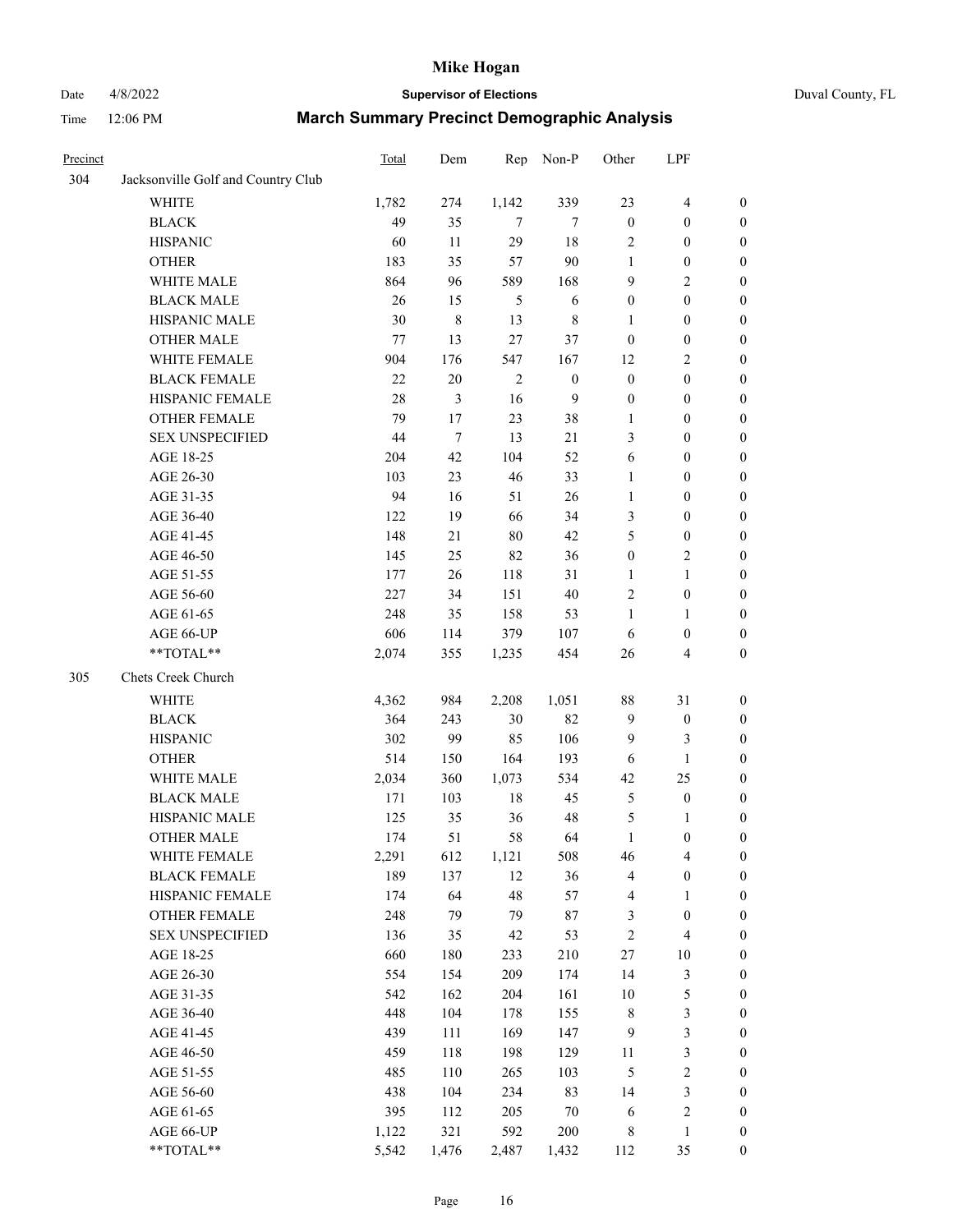Date 4/8/2022 **Supervisor of Elections** Duval County, FL

| Precinct |                              | Total | Dem    | Rep         | Non-P  | Other                   | LPF              |                  |
|----------|------------------------------|-------|--------|-------------|--------|-------------------------|------------------|------------------|
| 306      | East Pointe Baptist Church   |       |        |             |        |                         |                  |                  |
|          | <b>WHITE</b>                 | 2,192 | 543    | 1,023       | 577    | 33                      | 16               | 0                |
|          | <b>BLACK</b>                 | 740   | 523    | 31          | 179    | $\sqrt{6}$              | $\mathbf{1}$     | $\boldsymbol{0}$ |
|          | <b>HISPANIC</b>              | 429   | 144    | 114         | 161    | 9                       | $\mathbf{1}$     | $\boldsymbol{0}$ |
|          | <b>OTHER</b>                 | 1,050 | 295    | 305         | 433    | 15                      | $\sqrt{2}$       | $\boldsymbol{0}$ |
|          | WHITE MALE                   | 1,043 | 221    | 516         | 279    | 16                      | 11               | $\boldsymbol{0}$ |
|          | <b>BLACK MALE</b>            | 358   | 240    | $20\,$      | 93     | 5                       | $\boldsymbol{0}$ | $\boldsymbol{0}$ |
|          | HISPANIC MALE                | 188   | 52     | 58          | $71\,$ | $\sqrt{6}$              | $\mathbf{1}$     | $\boldsymbol{0}$ |
|          | <b>OTHER MALE</b>            | 466   | 127    | 138         | 191    | 8                       | $\sqrt{2}$       | $\boldsymbol{0}$ |
|          | WHITE FEMALE                 | 1,118 | 318    | 493         | 285    | 17                      | 5                | $\boldsymbol{0}$ |
|          | <b>BLACK FEMALE</b>          | 371   | 275    | 11          | 83     | $\mathbf{1}$            | $\mathbf{1}$     | 0                |
|          | HISPANIC FEMALE              | 226   | $88\,$ | 52          | 83     | 3                       | $\boldsymbol{0}$ | $\boldsymbol{0}$ |
|          | OTHER FEMALE                 | 475   | 145    | 151         | 174    | 5                       | $\boldsymbol{0}$ | $\boldsymbol{0}$ |
|          | <b>SEX UNSPECIFIED</b>       | 166   | 39     | 34          | 91     | $\sqrt{2}$              | $\boldsymbol{0}$ | $\boldsymbol{0}$ |
|          | AGE 18-25                    | 555   | 200    | 121         | 219    | 13                      | $\sqrt{2}$       | $\boldsymbol{0}$ |
|          | AGE 26-30                    | 409   | 127    | 127         | 146    | 6                       | $\mathfrak{Z}$   | $\boldsymbol{0}$ |
|          | AGE 31-35                    | 451   | 163    | 136         | 137    | 9                       | $\sqrt{6}$       | $\boldsymbol{0}$ |
|          | AGE 36-40                    | 449   | 151    | 134         | 153    | 9                       | $\sqrt{2}$       | $\boldsymbol{0}$ |
|          | AGE 41-45                    | 438   | 128    | 143         | 158    | 7                       | $\overline{2}$   | $\boldsymbol{0}$ |
|          | AGE 46-50                    | 411   | 143    | 132         | 128    | 7                       | $\mathbf{1}$     | $\boldsymbol{0}$ |
|          | AGE 51-55                    | 386   | 150    | 144         | 90     | $\mathbf{1}$            | $\mathbf{1}$     | 0                |
|          | AGE 56-60                    | 386   | 135    | 144         | 102    | 4                       | $\mathbf{1}$     | $\boldsymbol{0}$ |
|          | AGE 61-65                    | 315   | 101    | 126         | 84     | 2                       | $\sqrt{2}$       | $\boldsymbol{0}$ |
|          | AGE 66-UP                    | 611   | 207    | 266         | 133    | 5                       | $\boldsymbol{0}$ | $\boldsymbol{0}$ |
|          | **TOTAL**                    | 4,411 | 1,505  | 1,473       | 1,350  | 63                      | $20\,$           | $\boldsymbol{0}$ |
| 307      | Pablo Creek Regional Library |       |        |             |        |                         |                  |                  |
|          | WHITE                        | 2,011 | 436    | 938         | 581    | 38                      | $18\,$           | $\boldsymbol{0}$ |
|          | <b>BLACK</b>                 | 325   | 213    | 23          | 85     | 4                       | $\boldsymbol{0}$ | $\boldsymbol{0}$ |
|          | <b>HISPANIC</b>              | 370   | 139    | $71\,$      | 151    | 8                       | $\mathbf{1}$     | $\boldsymbol{0}$ |
|          | <b>OTHER</b>                 | 309   | 73     | 91          | 138    | 7                       | $\boldsymbol{0}$ | $\boldsymbol{0}$ |
|          | WHITE MALE                   | 953   | 158    | 478         | 290    | 16                      | $11\,$           | $\boldsymbol{0}$ |
|          | <b>BLACK MALE</b>            | 158   | 98     | 15          | 42     | 3                       | $\boldsymbol{0}$ | $\boldsymbol{0}$ |
|          | HISPANIC MALE                | 178   | 61     | 33          | $80\,$ | 3                       | 1                | 0                |
|          | <b>OTHER MALE</b>            | 118   | 26     | 41          | 49     | $\overline{c}$          | $\boldsymbol{0}$ | $\boldsymbol{0}$ |
|          | WHITE FEMALE                 | 1,037 | 272    | 447         | 289    | 22                      | 7                | $\overline{0}$   |
|          | <b>BLACK FEMALE</b>          | 166   | 115    | $\,$ 8 $\,$ | 42     | $\mathbf{1}$            | $\boldsymbol{0}$ | $\overline{0}$   |
|          | HISPANIC FEMALE              | 189   | 76     | 37          | $71\,$ | 5                       | $\boldsymbol{0}$ | $\overline{0}$   |
|          | OTHER FEMALE                 | 150   | 42     | 38          | 65     | 5                       | $\boldsymbol{0}$ | 0                |
|          | <b>SEX UNSPECIFIED</b>       | 66    | 13     | 26          | $27\,$ | $\boldsymbol{0}$        | $\boldsymbol{0}$ | 0                |
|          | AGE 18-25                    | 408   | 107    | 121         | 164    | 15                      | $\mathbf{1}$     | 0                |
|          | AGE 26-30                    | 404   | 112    | 105         | 176    | 5                       | 6                | 0                |
|          | AGE 31-35                    | 325   | 89     | 109         | 111    | $10\,$                  | 6                | 0                |
|          | AGE 36-40                    | 293   | 83     | 91          | 112    | $\overline{\mathbf{4}}$ | $\mathfrak{Z}$   | 0                |
|          | AGE 41-45                    | 233   | 77     | $72\,$      | $80\,$ | 2                       | $\sqrt{2}$       | 0                |
|          | AGE 46-50                    | 235   | 71     | 94          | 67     | 3                       | $\boldsymbol{0}$ | 0                |
|          | AGE 51-55                    | 235   | 65     | 93          | $70\,$ | 6                       | 1                | $\boldsymbol{0}$ |
|          | AGE 56-60                    | 254   | 69     | 125         | 58     | 2                       | $\boldsymbol{0}$ | $\boldsymbol{0}$ |
|          | AGE 61-65                    | 228   | 68     | 105         | 49     | 6                       | $\boldsymbol{0}$ | 0                |
|          | AGE 66-UP                    | 400   | 120    | 208         | 68     | 4                       | $\boldsymbol{0}$ | 0                |
|          | **TOTAL**                    | 3,015 | 861    | 1,123       | 955    | 57                      | 19               | $\overline{0}$   |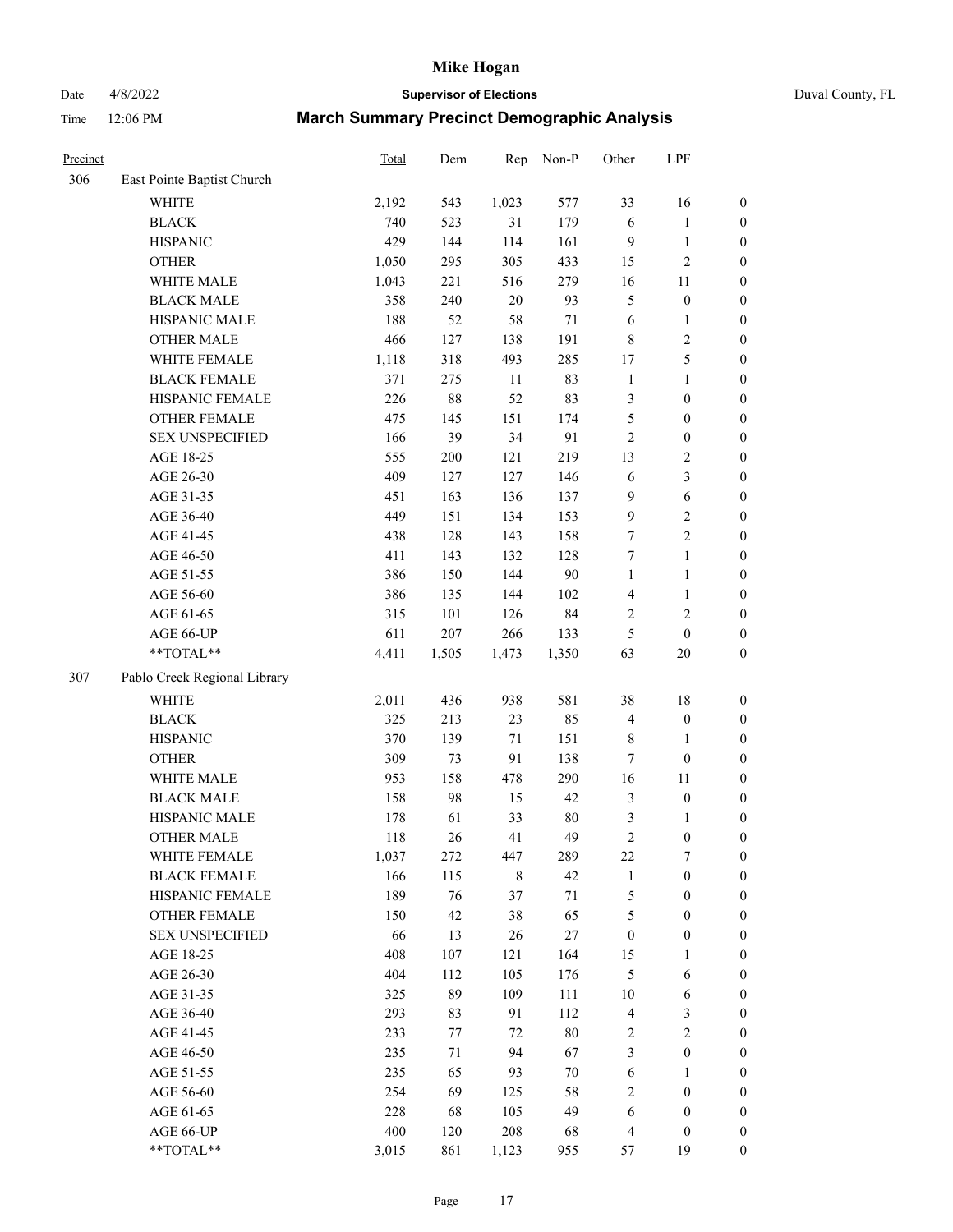# Date 4/8/2022 **Supervisor of Elections** Duval County, FL

| Precinct |                            | Total | Dem            | Rep            | Non-P  | Other            | LPF                     |                  |
|----------|----------------------------|-------|----------------|----------------|--------|------------------|-------------------------|------------------|
| 308      | The Woods Community Center |       |                |                |        |                  |                         |                  |
|          | <b>WHITE</b>               | 1,398 | 311            | 790            | 263    | 21               | 13                      | 0                |
|          | <b>BLACK</b>               | 97    | 66             | $\,8\,$        | 22     | $\mathbf{1}$     | $\boldsymbol{0}$        | $\boldsymbol{0}$ |
|          | <b>HISPANIC</b>            | 69    | 24             | 30             | 15     | $\boldsymbol{0}$ | $\boldsymbol{0}$        | $\boldsymbol{0}$ |
|          | <b>OTHER</b>               | 137   | 32             | 41             | 58     | 3                | 3                       | $\boldsymbol{0}$ |
|          | WHITE MALE                 | 666   | 118            | 381            | 146    | 12               | 9                       | $\boldsymbol{0}$ |
|          | <b>BLACK MALE</b>          | 45    | 30             | $\overline{4}$ | 11     | $\boldsymbol{0}$ | $\boldsymbol{0}$        | $\boldsymbol{0}$ |
|          | HISPANIC MALE              | 27    | 9              | 13             | 5      | $\boldsymbol{0}$ | $\boldsymbol{0}$        | $\boldsymbol{0}$ |
|          | <b>OTHER MALE</b>          | 57    | $10\,$         | 22             | 21     | $\mathbf{2}$     | $\overline{2}$          | $\boldsymbol{0}$ |
|          | WHITE FEMALE               | 721   | 192            | 405            | 111    | 9                | $\overline{4}$          | $\boldsymbol{0}$ |
|          | <b>BLACK FEMALE</b>        | 49    | 35             | $\mathfrak{Z}$ | $10\,$ | $\mathbf{1}$     | $\boldsymbol{0}$        | 0                |
|          | HISPANIC FEMALE            | 42    | 15             | 17             | 10     | $\boldsymbol{0}$ | $\boldsymbol{0}$        | 0                |
|          | OTHER FEMALE               | 65    | $20\,$         | 16             | $28\,$ | $\boldsymbol{0}$ | $\mathbf{1}$            | $\boldsymbol{0}$ |
|          | <b>SEX UNSPECIFIED</b>     | 29    | $\overline{4}$ | $\,$ 8 $\,$    | 16     | $\mathbf{1}$     | $\boldsymbol{0}$        | $\boldsymbol{0}$ |
|          | AGE 18-25                  | 151   | 45             | 50             | 49     | 5                | $\sqrt{2}$              | $\boldsymbol{0}$ |
|          | AGE 26-30                  | 93    | 23             | 36             | 31     | $\boldsymbol{0}$ | $\mathfrak{Z}$          | $\boldsymbol{0}$ |
|          | AGE 31-35                  | 116   | 31             | 55             | 27     | $\sqrt{2}$       | $\mathbf{1}$            | $\boldsymbol{0}$ |
|          | AGE 36-40                  | 174   | 24             | 100            | 42     | 3                | $\mathfrak{S}$          | $\boldsymbol{0}$ |
|          | AGE 41-45                  | 181   | 45             | 88             | 45     | 3                | $\boldsymbol{0}$        | $\boldsymbol{0}$ |
|          | AGE 46-50                  | 157   | 35             | 77             | 39     | 3                | $\mathfrak{Z}$          | $\boldsymbol{0}$ |
|          | AGE 51-55                  | 130   | 30             | 71             | $28\,$ | $\mathbf{1}$     | $\boldsymbol{0}$        | 0                |
|          | AGE 56-60                  | 139   | 34             | 88             | 16     | $\boldsymbol{0}$ | $\mathbf{1}$            | 0                |
|          | AGE 61-65                  | 143   | 40             | 78             | 22     | 2                | $\mathbf{1}$            | 0                |
|          | AGE 66-UP                  | 417   | 126            | 226            | 59     | 6                | $\boldsymbol{0}$        | $\boldsymbol{0}$ |
|          | **TOTAL**                  | 1,701 | 433            | 869            | 358    | $25\,$           | 16                      | $\boldsymbol{0}$ |
| 309      | East Pointe Baptist Church |       |                |                |        |                  |                         |                  |
|          | <b>WHITE</b>               | 2,179 | 468            | 1,073          | 582    | $40\,$           | 16                      | $\boldsymbol{0}$ |
|          | <b>BLACK</b>               | 519   | 398            | 20             | 97     | 3                | $\mathbf{1}$            | $\boldsymbol{0}$ |
|          | <b>HISPANIC</b>            | 256   | 99             | 80             | 74     | 3                | $\boldsymbol{0}$        | $\boldsymbol{0}$ |
|          | <b>OTHER</b>               | 479   | 154            | 148            | 171    | 6                | $\boldsymbol{0}$        | $\boldsymbol{0}$ |
|          | WHITE MALE                 | 1,008 | 166            | 533            | 277    | 19               | 13                      | $\boldsymbol{0}$ |
|          | <b>BLACK MALE</b>          | 218   | 158            | $10\,$         | 48     | $\mathbf{1}$     | $\mathbf{1}$            | $\boldsymbol{0}$ |
|          | HISPANIC MALE              | 107   | 38             | 37             | 30     | $\overline{c}$   | $\boldsymbol{0}$        | 0                |
|          | <b>OTHER MALE</b>          | 203   | 52             | 66             | 83     | $\overline{c}$   | $\boldsymbol{0}$        | $\boldsymbol{0}$ |
|          | WHITE FEMALE               | 1,146 | 295            | 533            | 296    | 19               | 3                       | 0                |
|          | <b>BLACK FEMALE</b>        | 299   | 238            | 10             | 49     | 2                | $\boldsymbol{0}$        | $\boldsymbol{0}$ |
|          | HISPANIC FEMALE            | 145   | 60             | 41             | 43     | $\mathbf{1}$     | $\boldsymbol{0}$        | $\overline{0}$   |
|          | OTHER FEMALE               | 225   | 86             | 73             | 63     | 3                | $\boldsymbol{0}$        | $\overline{0}$   |
|          | <b>SEX UNSPECIFIED</b>     | 82    | $26\,$         | 18             | 35     | 3                | $\boldsymbol{0}$        | $\overline{0}$   |
|          | AGE 18-25                  | 363   | 130            | 106            | 116    | 11               | $\boldsymbol{0}$        | $\overline{0}$   |
|          | AGE 26-30                  | 349   | 120            | 100            | 116    | 9                | $\overline{\mathbf{4}}$ | 0                |
|          | AGE 31-35                  | 370   | 128            | 108            | 123    | $\,$ 8 $\,$      | $\mathfrak{Z}$          | 0                |
|          | AGE 36-40                  | 353   | 104            | 122            | 119    | $\mathbf{1}$     | $\boldsymbol{7}$        | 0                |
|          | AGE 41-45                  | 291   | 96             | $87\,$         | 102    | 5                | $\mathbf{1}$            | 0                |
|          | AGE 46-50                  | 223   | 74             | 86             | 59     | 3                | $\mathbf{1}$            | 0                |
|          | AGE 51-55                  | 264   | 83             | 127            | 53     | $\mathbf{1}$     | $\boldsymbol{0}$        | 0                |
|          | AGE 56-60                  | 284   | 79             | 139            | 62     | 4                | $\boldsymbol{0}$        | $\boldsymbol{0}$ |
|          | AGE 61-65                  | 292   | 97             | 138            | 56     | 1                | $\boldsymbol{0}$        | $\boldsymbol{0}$ |
|          | AGE 66-UP                  | 644   | 208            | 308            | 118    | 9                | $\mathbf{1}$            | $\boldsymbol{0}$ |
|          | **TOTAL**                  | 3,433 | 1,119          | 1,321          | 924    | 52               | 17                      | $\boldsymbol{0}$ |
|          |                            |       |                |                |        |                  |                         |                  |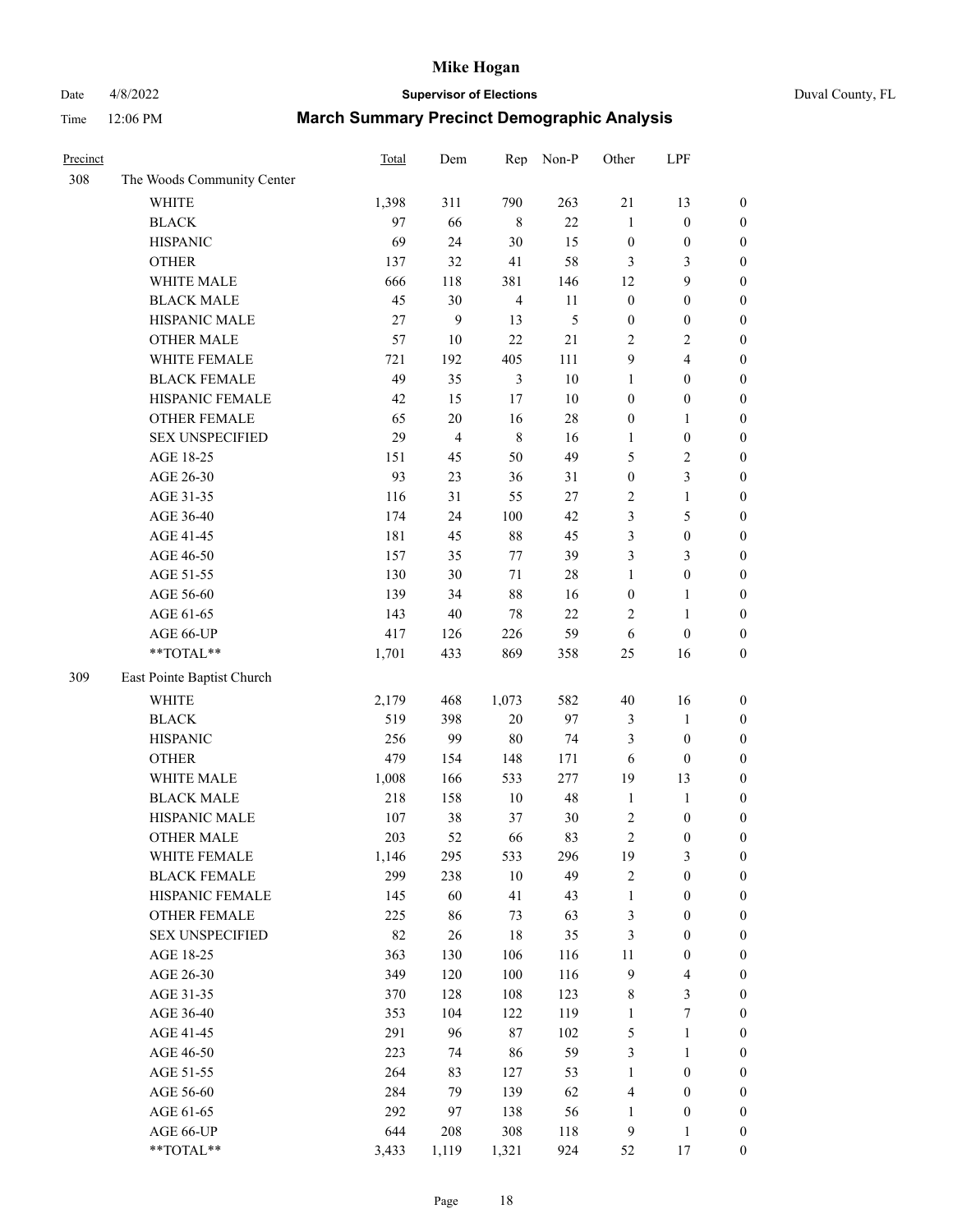#### Date 4/8/2022 **Supervisor of Elections** Duval County, FL

| <b>Precinct</b> |                                       | Total | Dem    | Rep          | Non-P        | Other            | LPF                     |                  |
|-----------------|---------------------------------------|-------|--------|--------------|--------------|------------------|-------------------------|------------------|
| 310             | Fire Station #59                      |       |        |              |              |                  |                         |                  |
|                 | <b>WHITE</b>                          | 2,616 | 506    | 1,569        | 504          | 31               | 6                       | 0                |
|                 | <b>BLACK</b>                          | 89    | 69     | 2            | 17           | $\mathbf{1}$     | $\boldsymbol{0}$        | 0                |
|                 | <b>HISPANIC</b>                       | 93    | 25     | 36           | 32           | $\boldsymbol{0}$ | $\boldsymbol{0}$        | 0                |
|                 | <b>OTHER</b>                          | 229   | 75     | $78\,$       | $70\,$       | $\overline{4}$   | $\sqrt{2}$              | $\boldsymbol{0}$ |
|                 | WHITE MALE                            | 1,154 | 167    | 713          | 256          | 13               | $\mathfrak{S}$          | $\boldsymbol{0}$ |
|                 | <b>BLACK MALE</b>                     | 45    | 33     | 1            | 10           | $\mathbf{1}$     | $\boldsymbol{0}$        | 0                |
|                 | HISPANIC MALE                         | 34    | 9      | 16           | $\mathbf{9}$ | $\boldsymbol{0}$ | $\boldsymbol{0}$        | 0                |
|                 | <b>OTHER MALE</b>                     | 87    | 19     | 39           | 26           | $\mathfrak{2}$   | $\mathbf{1}$            | 0                |
|                 | WHITE FEMALE                          | 1,440 | 331    | 845          | 245          | 18               | $\mathbf{1}$            | 0                |
|                 | <b>BLACK FEMALE</b>                   | 44    | 36     | $\mathbf{1}$ | $\tau$       | $\boldsymbol{0}$ | $\boldsymbol{0}$        | 0                |
|                 | HISPANIC FEMALE                       | 59    | 16     | $20\,$       | 23           | $\boldsymbol{0}$ | $\boldsymbol{0}$        | 0                |
|                 | OTHER FEMALE                          | 115   | 51     | 30           | 31           | $\overline{2}$   | $\mathbf{1}$            | 0                |
|                 | <b>SEX UNSPECIFIED</b>                | 49    | 13     | $20\,$       | 16           | $\boldsymbol{0}$ | $\boldsymbol{0}$        | $\boldsymbol{0}$ |
|                 | AGE 18-25                             | 185   | 50     | 77           | 53           | 4                | $\mathbf{1}$            | $\boldsymbol{0}$ |
|                 | AGE 26-30                             | 155   | 26     | 84           | 45           | $\boldsymbol{0}$ | $\boldsymbol{0}$        | $\boldsymbol{0}$ |
|                 | AGE 31-35                             | 192   | 32     | 101          | 56           | $\overline{c}$   | $\mathbf{1}$            | $\boldsymbol{0}$ |
|                 | AGE 36-40                             | 246   | 59     | 115          | 65           | 4                | $\mathfrak{Z}$          | $\boldsymbol{0}$ |
|                 | AGE 41-45                             | 253   | 59     | 123          | 66           | 5                | $\boldsymbol{0}$        | $\boldsymbol{0}$ |
|                 | AGE 46-50                             | 207   | 48     | 109          | 48           | $\mathfrak{2}$   | $\boldsymbol{0}$        | 0                |
|                 | AGE 51-55                             | 213   | 32     | 125          | 54           | $\mathbf{1}$     | $\mathbf{1}$            | 0                |
|                 | AGE 56-60                             | 213   | 39     | 135          | 37           | $\overline{c}$   | $\boldsymbol{0}$        | 0                |
|                 | AGE 61-65                             | 194   | 49     | 106          | 36           | $\overline{2}$   | $\mathbf{1}$            | 0                |
|                 | AGE 66-UP                             | 1,169 | 281    | 710          | 163          | 14               | $\mathbf{1}$            | 0                |
|                 | **TOTAL**                             | 3,027 | 675    | 1,685        | 623          | 36               | 8                       | $\boldsymbol{0}$ |
| 311             | Isle of Faith United Methodist Church |       |        |              |              |                  |                         |                  |
|                 | <b>WHITE</b>                          | 2,604 | 493    | 1,486        | 563          | 47               | 15                      | $\boldsymbol{0}$ |
|                 | <b>BLACK</b>                          | 105   | 71     | $\,$ 8 $\,$  | 25           | $\mathbf{1}$     | $\boldsymbol{0}$        | $\boldsymbol{0}$ |
|                 | <b>HISPANIC</b>                       | 112   | 35     | 43           | 33           | $\mathbf{1}$     | $\boldsymbol{0}$        | $\boldsymbol{0}$ |
|                 | <b>OTHER</b>                          | 191   | 50     | 73           | 65           | $\mathbf{1}$     | $\sqrt{2}$              | $\boldsymbol{0}$ |
|                 | WHITE MALE                            | 1,226 | 175    | 740          | 276          | 26               | 9                       | $\boldsymbol{0}$ |
|                 | <b>BLACK MALE</b>                     | 53    | 31     | 6            | 16           | $\boldsymbol{0}$ | $\boldsymbol{0}$        | 0                |
|                 | HISPANIC MALE                         | 48    | 15     | 17           | 16           | $\boldsymbol{0}$ | $\boldsymbol{0}$        | 0                |
|                 | <b>OTHER MALE</b>                     | 75    | 21     | 34           | 20           | $\boldsymbol{0}$ | $\boldsymbol{0}$        | 0                |
|                 | WHITE FEMALE                          | 1,361 | 313    | 737          | 284          | 21               | 6                       | 0                |
|                 | <b>BLACK FEMALE</b>                   | 50    | 38     | $\sqrt{2}$   | 9            | $\mathbf{1}$     | $\boldsymbol{0}$        | $\overline{0}$   |
|                 | HISPANIC FEMALE                       | 63    | $20\,$ | 26           | 16           | $\mathbf{1}$     | $\boldsymbol{0}$        | $\overline{0}$   |
|                 | OTHER FEMALE                          | 88    | 23     | 32           | 31           | $\mathbf{1}$     | $\mathbf{1}$            | $\overline{0}$   |
|                 | <b>SEX UNSPECIFIED</b>                | 48    | 13     | 16           | 18           | $\boldsymbol{0}$ | $\mathbf{1}$            | 0                |
|                 | AGE 18-25                             | 275   | 55     | 127          | 82           | 7                | $\overline{\mathbf{4}}$ | 0                |
|                 | AGE 26-30                             | 311   | 76     | 135          | 98           | $\sqrt{2}$       | $\boldsymbol{0}$        | 0                |
|                 | AGE 31-35                             | 279   | 55     | 133          | $80\,$       | 7                | $\overline{\mathbf{4}}$ | 0                |
|                 | AGE 36-40                             | 281   | 66     | 120          | 87           | $\overline{4}$   | $\overline{\mathbf{4}}$ | 0                |
|                 | AGE 41-45                             | 185   | 44     | $77\,$       | 58           | 6                | $\boldsymbol{0}$        | 0                |
|                 | AGE 46-50                             | 202   | 42     | 108          | 49           | $\overline{c}$   | $\mathbf{1}$            | 0                |
|                 | AGE 51-55                             | 221   | 39     | 131          | 42           | 6                | $\mathfrak{Z}$          | 0                |
|                 | AGE 56-60                             | 273   | 50     | 175          | 45           | $\sqrt{2}$       | 1                       | 0                |
|                 | AGE 61-65                             | 255   | 49     | 158          | 43           | 5                | $\boldsymbol{0}$        | $\boldsymbol{0}$ |
|                 | AGE 66-UP                             | 730   | 173    | 446          | 102          | 9                | $\boldsymbol{0}$        | 0                |
|                 | **TOTAL**                             | 3,012 | 649    | 1,610        | 686          | 50               | 17                      | $\boldsymbol{0}$ |
|                 |                                       |       |        |              |              |                  |                         |                  |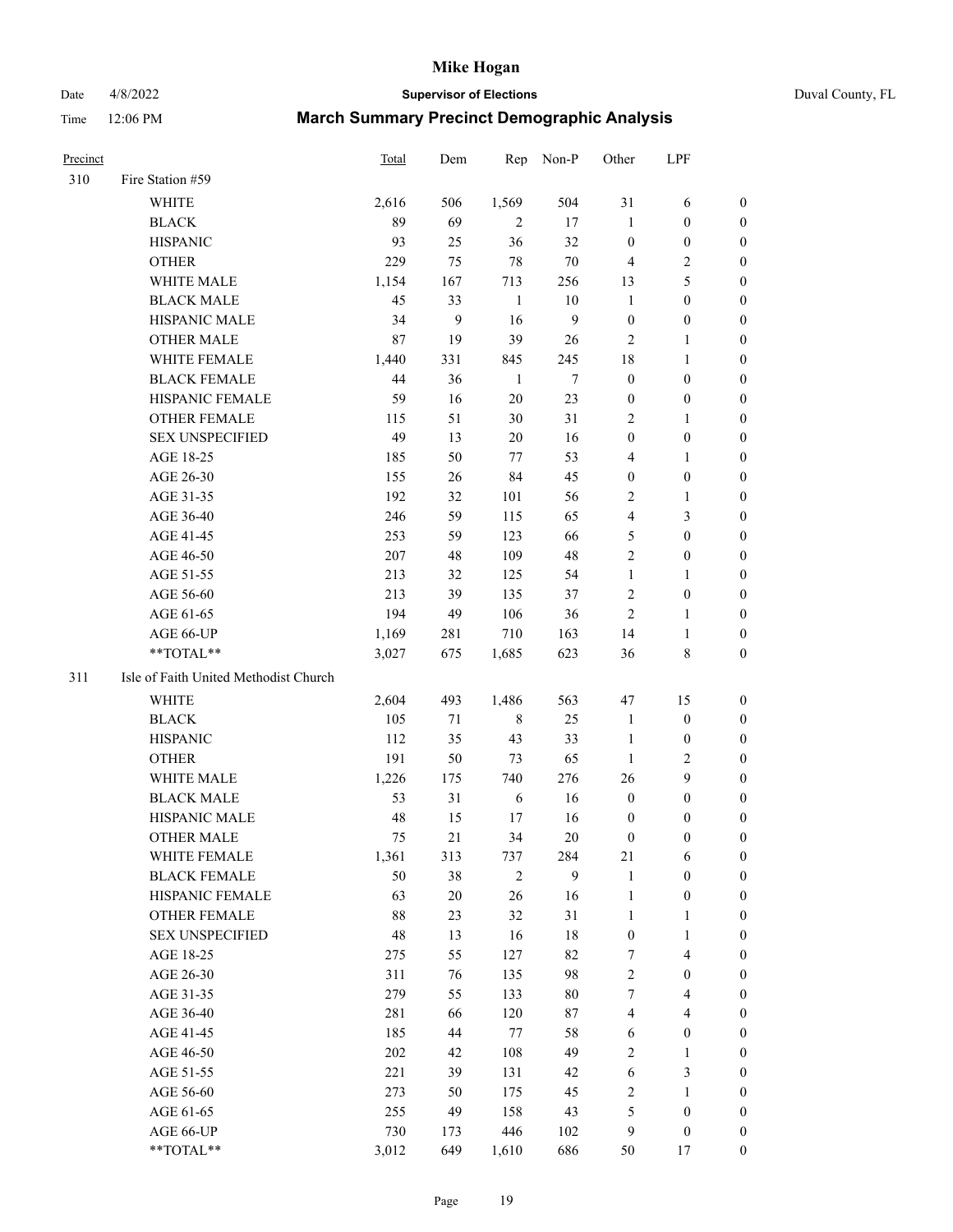# Date 4/8/2022 **Supervisor of Elections** Duval County, FL

| Precinct |                              | <b>Total</b> | Dem    | Rep    | Non-P  | Other            | LPF              |                  |
|----------|------------------------------|--------------|--------|--------|--------|------------------|------------------|------------------|
| 312      | Pablo Creek Regional Library |              |        |        |        |                  |                  |                  |
|          | <b>WHITE</b>                 | 6,387        | 1,313  | 3,401  | 1,524  | 114              | 35               | 0                |
|          | <b>BLACK</b>                 | 893          | 628    | 45     | 201    | 19               | $\boldsymbol{0}$ | 0                |
|          | <b>HISPANIC</b>              | 632          | 213    | 170    | 233    | 13               | 3                | $\boldsymbol{0}$ |
|          | <b>OTHER</b>                 | 1,472        | 417    | 442    | 596    | $11\,$           | 6                | $\boldsymbol{0}$ |
|          | WHITE MALE                   | 2,970        | 476    | 1,678  | 734    | 56               | 26               | $\boldsymbol{0}$ |
|          | <b>BLACK MALE</b>            | 419          | 266    | 27     | 114    | 12               | $\boldsymbol{0}$ | $\boldsymbol{0}$ |
|          | HISPANIC MALE                | 288          | $80\,$ | 77     | 124    | 6                | $\mathbf{1}$     | $\boldsymbol{0}$ |
|          | <b>OTHER MALE</b>            | 590          | 163    | 177    | 242    | 6                | $\sqrt{2}$       | $\boldsymbol{0}$ |
|          | WHITE FEMALE                 | 3,349        | 820    | 1,690  | 772    | 58               | $\boldsymbol{9}$ | $\boldsymbol{0}$ |
|          | <b>BLACK FEMALE</b>          | 460          | 352    | 16     | 85     | 7                | $\boldsymbol{0}$ | $\boldsymbol{0}$ |
|          | HISPANIC FEMALE              | 331          | 130    | 91     | 102    | 7                | $\mathbf{1}$     | 0                |
|          | <b>OTHER FEMALE</b>          | 710          | 214    | 217    | 272    | 4                | $\mathfrak{Z}$   | $\boldsymbol{0}$ |
|          | <b>SEX UNSPECIFIED</b>       | 266          | $70\,$ | 85     | 108    | $\mathbf{1}$     | $\sqrt{2}$       | $\boldsymbol{0}$ |
|          | AGE 18-25                    | 1,004        | 296    | 346    | 329    | $25\,$           | $\,$ $\,$        | $\boldsymbol{0}$ |
|          | AGE 26-30                    | 965          | 269    | 341    | 320    | 24               | $11\,$           | $\boldsymbol{0}$ |
|          | AGE 31-35                    | 916          | 235    | 354    | 305    | 14               | $\,$ $\,$        | $\boldsymbol{0}$ |
|          | AGE 36-40                    | 788          | 217    | 287    | 265    | 16               | $\sqrt{3}$       | $\boldsymbol{0}$ |
|          | AGE 41-45                    | 763          | 209    | 313    | 230    | $\mathbf{9}$     | $\sqrt{2}$       | $\boldsymbol{0}$ |
|          | AGE 46-50                    | 797          | 237    | 314    | 229    | 15               | $\sqrt{2}$       | $\boldsymbol{0}$ |
|          | AGE 51-55                    | 833          | 214    | 406    | 203    | $\tau$           | $\mathfrak{Z}$   | $\boldsymbol{0}$ |
|          | AGE 56-60                    | 808          | 195    | 398    | 201    | $11\,$           | $\mathfrak{Z}$   | 0                |
|          | AGE 61-65                    | 794          | 217    | 392    | 166    | 16               | $\mathfrak{Z}$   | $\boldsymbol{0}$ |
|          | AGE 66-UP                    | 1,716        | 482    | 907    | 306    | $20\,$           | $\mathbf{1}$     | $\boldsymbol{0}$ |
|          | $**TOTAL**$                  | 9,384        | 2,571  | 4,058  | 2,554  | 157              | 44               | $\boldsymbol{0}$ |
| 313      | Coastal Baptist Church       |              |        |        |        |                  |                  |                  |
|          | <b>WHITE</b>                 | 2,911        | 604    | 1,575  | 676    | 42               | 14               | $\boldsymbol{0}$ |
|          | <b>BLACK</b>                 | 721          | 551    | $30\,$ | 137    | 3                | $\boldsymbol{0}$ | $\boldsymbol{0}$ |
|          | <b>HISPANIC</b>              | 375          | 140    | 118    | 110    | $\tau$           | $\boldsymbol{0}$ | $\boldsymbol{0}$ |
|          | <b>OTHER</b>                 | 975          | 234    | 344    | 385    | $10\,$           | $\sqrt{2}$       | $\boldsymbol{0}$ |
|          | WHITE MALE                   | 1,424        | 227    | 829    | 335    | 24               | 9                | $\boldsymbol{0}$ |
|          | <b>BLACK MALE</b>            | 340          | 245    | 15     | 79     | $\mathbf{1}$     | $\boldsymbol{0}$ | $\boldsymbol{0}$ |
|          | HISPANIC MALE                | 160          | 45     | 65     | 49     | $\mathbf{1}$     | $\boldsymbol{0}$ | $\boldsymbol{0}$ |
|          | <b>OTHER MALE</b>            | 401          | 90     | 141    | 164    | 5                | $\mathbf{1}$     | $\boldsymbol{0}$ |
|          | WHITE FEMALE                 | 1,444        | 374    | 728    | 320    | 17               | 5                | 0                |
|          | <b>BLACK FEMALE</b>          | 365          | 299    | 14     | 50     | 2                | $\boldsymbol{0}$ | $\boldsymbol{0}$ |
|          | HISPANIC FEMALE              | 208          | 92     | 53     | 57     | 6                | $\boldsymbol{0}$ | $\overline{0}$   |
|          | <b>OTHER FEMALE</b>          | 476          | 121    | 185    | 164    | 5                | $\mathbf{1}$     | $\overline{0}$   |
|          | <b>SEX UNSPECIFIED</b>       | 164          | 36     | 37     | $90\,$ | $\mathbf{1}$     | $\boldsymbol{0}$ | 0                |
|          | AGE 18-25                    | 508          | 164    | 162    | 169    | 12               | $\mathbf{1}$     | 0                |
|          | AGE 26-30                    | 450          | 140    | 154    | 146    | $\boldsymbol{7}$ | 3                | 0                |
|          | AGE 31-35                    | 540          | 161    | 205    | 163    | $10\,$           | $\mathbf{1}$     | 0                |
|          | AGE 36-40                    | 506          | 139    | 186    | 173    | 7                | $\mathbf{1}$     | 0                |
|          | AGE 41-45                    | 475          | 135    | 185    | 147    | 4                | $\overline{4}$   | 0                |
|          | AGE 46-50                    | 396          | 115    | 167    | 106    | 6                | $\overline{c}$   | 0                |
|          | AGE 51-55                    | 420          | 133    | 197    | 84     | 4                | $\sqrt{2}$       | $\boldsymbol{0}$ |
|          | AGE 56-60                    | 488          | 149    | 229    | 104    | 5                | 1                | $\boldsymbol{0}$ |
|          | AGE 61-65                    | 454          | 149    | 211    | 91     | 3                | $\boldsymbol{0}$ | $\boldsymbol{0}$ |
|          | AGE 66-UP                    | 745          | 244    | 371    | 125    | 4                | $\mathbf{1}$     | 0                |
|          | **TOTAL**                    | 4,982        | 1,529  | 2,067  | 1,308  | 62               | 16               | $\boldsymbol{0}$ |
|          |                              |              |        |        |        |                  |                  |                  |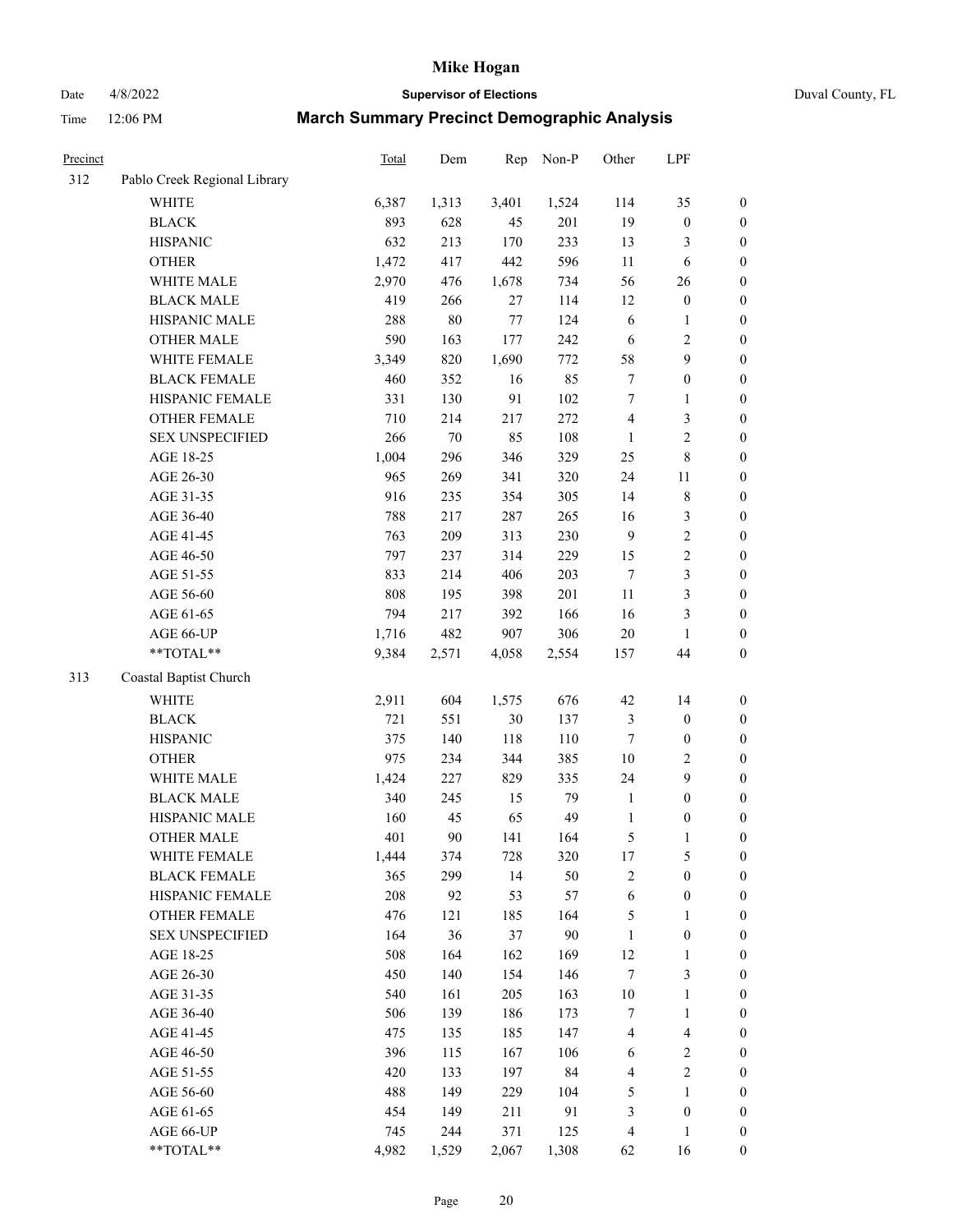Date 4/8/2022 **Supervisor of Elections** Duval County, FL

| Precinct |                                                            | Total | Dem            | Rep                     | Non-P  | Other            | LPF                             |                                      |
|----------|------------------------------------------------------------|-------|----------------|-------------------------|--------|------------------|---------------------------------|--------------------------------------|
| 315      | Coastal Baptist Church                                     |       |                |                         |        |                  |                                 |                                      |
|          | <b>WHITE</b>                                               | 1,242 | 243            | 660                     | 313    | 19               | $\boldsymbol{7}$                | 0                                    |
|          | <b>BLACK</b>                                               | 247   | 196            | 15                      | 36     | $\boldsymbol{0}$ | $\boldsymbol{0}$                | $\boldsymbol{0}$                     |
|          | <b>HISPANIC</b>                                            | 109   | 26             | 43                      | 39     | $\boldsymbol{0}$ | $\mathbf{1}$                    | $\boldsymbol{0}$                     |
|          | <b>OTHER</b>                                               | 222   | 56             | $70\,$                  | 92     | 4                | $\boldsymbol{0}$                | $\boldsymbol{0}$                     |
|          | WHITE MALE                                                 | 597   | 91             | 333                     | 159    | 8                | 6                               | $\boldsymbol{0}$                     |
|          | <b>BLACK MALE</b>                                          | 121   | 90             | 10                      | $21\,$ | $\boldsymbol{0}$ | $\boldsymbol{0}$                | $\boldsymbol{0}$                     |
|          | HISPANIC MALE                                              | 48    | 11             | 19                      | 18     | $\boldsymbol{0}$ | $\boldsymbol{0}$                | $\boldsymbol{0}$                     |
|          | <b>OTHER MALE</b>                                          | 95    | 24             | 30                      | 39     | 2                | $\boldsymbol{0}$                | $\boldsymbol{0}$                     |
|          | WHITE FEMALE                                               | 627   | 151            | 313                     | 151    | $11\,$           | 1                               | $\boldsymbol{0}$                     |
|          | <b>BLACK FEMALE</b>                                        | 124   | 105            | $\overline{\mathbf{4}}$ | 15     | $\boldsymbol{0}$ | $\boldsymbol{0}$                | $\boldsymbol{0}$                     |
|          | HISPANIC FEMALE                                            | 57    | 13             | 23                      | 20     | $\boldsymbol{0}$ | 1                               | $\boldsymbol{0}$                     |
|          | OTHER FEMALE                                               | 101   | 24             | 35                      | 40     | $\overline{c}$   | $\boldsymbol{0}$                | $\boldsymbol{0}$                     |
|          | <b>SEX UNSPECIFIED</b>                                     | 50    | 12             | 21                      | 17     | $\boldsymbol{0}$ | $\boldsymbol{0}$                | $\boldsymbol{0}$                     |
|          | AGE 18-25                                                  | 158   | 48             | 52                      | 55     | 3                | $\boldsymbol{0}$                | $\boldsymbol{0}$                     |
|          | AGE 26-30                                                  | 165   | 38             | 62                      | 61     | 2                | $\sqrt{2}$                      | $\boldsymbol{0}$                     |
|          | AGE 31-35                                                  | 188   | 53             | 66                      | 65     | $\overline{c}$   | $\sqrt{2}$                      | $\boldsymbol{0}$                     |
|          | AGE 36-40                                                  | 175   | 50             | 67                      | 56     | $\boldsymbol{0}$ | $\sqrt{2}$                      | $\boldsymbol{0}$                     |
|          | AGE 41-45                                                  | 142   | 34             | 63                      | 41     | 4                | $\boldsymbol{0}$                | $\boldsymbol{0}$                     |
|          | AGE 46-50                                                  | 155   | 37             | 72                      | 42     | $\mathbf{2}$     | $\sqrt{2}$                      | $\boldsymbol{0}$                     |
|          | AGE 51-55                                                  | 155   | 43             | 73                      | 34     | 5                | $\boldsymbol{0}$                | $\boldsymbol{0}$                     |
|          | AGE 56-60                                                  | 198   | 58             | 103                     | 37     | $\boldsymbol{0}$ | $\boldsymbol{0}$                |                                      |
|          | AGE 61-65                                                  | 164   | 61             | $71\,$                  | $30\,$ | 2                | $\boldsymbol{0}$                | $\boldsymbol{0}$<br>$\boldsymbol{0}$ |
|          |                                                            | 320   | 99             | 159                     | 59     |                  |                                 |                                      |
|          | AGE 66-UP<br>$**TOTAL**$                                   |       | 521            | 788                     | 480    | 3<br>23          | $\boldsymbol{0}$<br>$\,$ 8 $\,$ | $\boldsymbol{0}$<br>$\boldsymbol{0}$ |
|          |                                                            | 1,820 |                |                         |        |                  |                                 |                                      |
| 401      | Glendale Community Church                                  |       |                |                         |        |                  |                                 |                                      |
|          | WHITE                                                      | 1,030 | 239            | 576                     | 189    | 18               | $\,$ 8 $\,$                     | $\boldsymbol{0}$                     |
|          | <b>BLACK</b>                                               | 251   | 186            | 14                      | 50     | 1                | $\boldsymbol{0}$                | $\boldsymbol{0}$                     |
|          | <b>HISPANIC</b>                                            | 89    | 35             | 21                      | 33     | $\boldsymbol{0}$ | $\boldsymbol{0}$                | $\boldsymbol{0}$                     |
|          | <b>OTHER</b>                                               | 109   | 23             | 34                      | 50     | 2                | $\boldsymbol{0}$                | $\boldsymbol{0}$                     |
|          | WHITE MALE                                                 | 481   | 105            | 265                     | 97     | 9                | $\mathfrak s$                   | $\boldsymbol{0}$                     |
|          | <b>BLACK MALE</b>                                          | 101   | 66             | $\mathfrak{S}$          | 29     | $\mathbf{1}$     | $\boldsymbol{0}$                | $\boldsymbol{0}$                     |
|          | HISPANIC MALE                                              | 44    | 18             | $11\,$                  | 15     | $\boldsymbol{0}$ | $\boldsymbol{0}$                | $\boldsymbol{0}$                     |
|          | <b>OTHER MALE</b>                                          | 39    | $\overline{2}$ | 15                      | 20     | 2                | $\boldsymbol{0}$                | $\boldsymbol{0}$                     |
|          | WHITE FEMALE                                               | 538   | 132            | 307                     | 87     | 9                | 3                               | 0                                    |
|          | <b>BLACK FEMALE</b>                                        | 147   | 118            | 8                       | $21\,$ | $\boldsymbol{0}$ | $\boldsymbol{0}$                | $\overline{0}$                       |
|          | HISPANIC FEMALE                                            | 43    | 16             | 10                      | 17     | 0                | $\boldsymbol{0}$                | $\overline{0}$                       |
|          | OTHER FEMALE                                               | 50    | 17             | 17                      | 16     | 0                | $\boldsymbol{0}$                | $\overline{0}$                       |
|          | <b>SEX UNSPECIFIED</b>                                     | 36    | 9              | $\boldsymbol{7}$        | 20     | $\boldsymbol{0}$ | $\boldsymbol{0}$                | 0                                    |
|          | AGE 18-25                                                  | 165   | 60             | 51                      | 49     | 4                | $\mathbf{1}$                    | 0                                    |
|          | AGE 26-30                                                  | 130   | 41             | 38                      | 44     | 4                | 3                               | 0                                    |
|          | AGE 31-35                                                  | 156   | 53             | 50                      | 49     | 1                | $\mathfrak{Z}$                  | 0                                    |
|          | AGE 36-40                                                  | 114   | 49             | 43                      | 20     | 2                | $\boldsymbol{0}$                | 0                                    |
|          | AGE 41-45                                                  | 94    | 30             | 31                      | 30     | 3                | $\boldsymbol{0}$                | 0                                    |
|          | AGE 46-50                                                  | 112   | 33             | 46                      | 31     | 2                | $\boldsymbol{0}$                | 0                                    |
|          | AGE 51-55                                                  | 108   | 35             | 51                      | 20     | $\overline{c}$   | $\boldsymbol{0}$                | 0                                    |
|          | AGE 56-60                                                  | 125   | 33             | 67                      | 25     | $\boldsymbol{0}$ | $\boldsymbol{0}$                | $\overline{0}$                       |
|          | AGE 61-65                                                  | 132   | 33             | 78                      | 18     | 3                | $\boldsymbol{0}$                | $\overline{0}$                       |
|          | AGE 66-UP                                                  | 343   | 116            | 190                     | 36     | $\boldsymbol{0}$ | $\mathbf{1}$                    | 0                                    |
|          | $\mathrm{*}\mathrm{*} \mathrm{TOTAL} \mathrm{*}\mathrm{*}$ | 1,479 | 483            | 645                     | 322    | 21               | $\,$ 8 $\,$                     | $\boldsymbol{0}$                     |
|          |                                                            |       |                |                         |        |                  |                                 |                                      |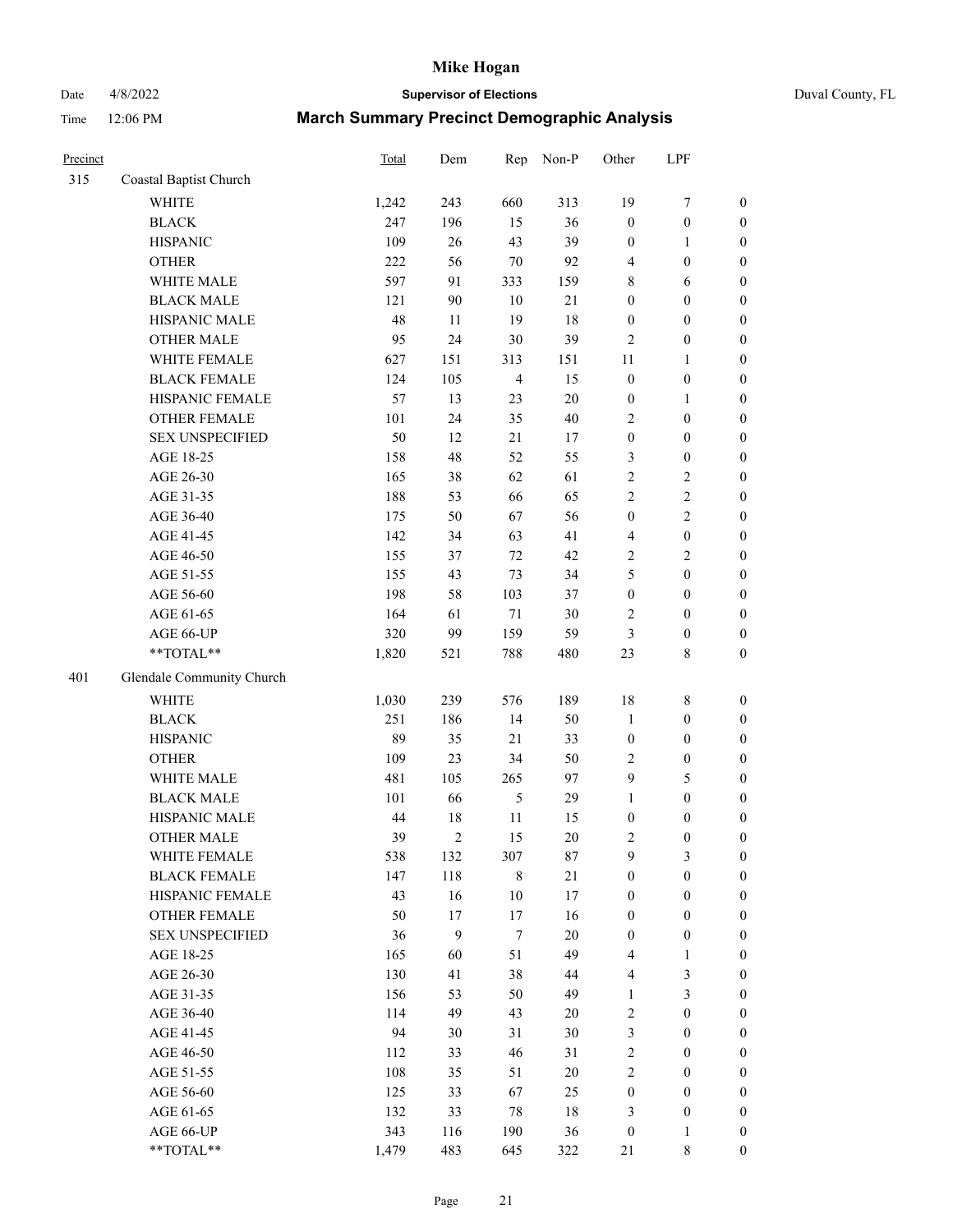# Date 4/8/2022 **Supervisor of Elections** Duval County, FL

| Precinct |                                       | Total | Dem   | Rep   | Non-P  | Other            | LPF                     |                  |
|----------|---------------------------------------|-------|-------|-------|--------|------------------|-------------------------|------------------|
| 402      | Iglesia Pentecostal Presencia De Dios |       |       |       |        |                  |                         |                  |
|          | <b>WHITE</b>                          | 2,245 | 491   | 1,086 | 613    | 41               | 14                      | 0                |
|          | <b>BLACK</b>                          | 825   | 609   | 42    | 156    | 18               | $\boldsymbol{0}$        | $\boldsymbol{0}$ |
|          | <b>HISPANIC</b>                       | 509   | 189   | 122   | 189    | 8                | 1                       | $\boldsymbol{0}$ |
|          | <b>OTHER</b>                          | 641   | 186   | 178   | 266    | 10               | $\mathbf{1}$            | $\boldsymbol{0}$ |
|          | WHITE MALE                            | 1,043 | 173   | 524   | 310    | 26               | $10\,$                  | $\boldsymbol{0}$ |
|          | <b>BLACK MALE</b>                     | 350   | 238   | 21    | 83     | 8                | $\boldsymbol{0}$        | $\boldsymbol{0}$ |
|          | HISPANIC MALE                         | 226   | 63    | 73    | 85     | 4                | $\mathbf{1}$            | $\boldsymbol{0}$ |
|          | <b>OTHER MALE</b>                     | 249   | 77    | 71    | 95     | 6                | $\boldsymbol{0}$        | $\boldsymbol{0}$ |
|          | <b>WHITE FEMALE</b>                   | 1,173 | 316   | 542   | 296    | 15               | $\overline{4}$          | 0                |
|          | <b>BLACK FEMALE</b>                   | 462   | 358   | 21    | 73     | 10               | $\boldsymbol{0}$        | 0                |
|          | HISPANIC FEMALE                       | 270   | 118   | 48    | 100    | 4                | $\boldsymbol{0}$        | 0                |
|          | OTHER FEMALE                          | 309   | 94    | 92    | 118    | 4                | $\mathbf{1}$            | $\boldsymbol{0}$ |
|          | <b>SEX UNSPECIFIED</b>                | 138   | 38    | 36    | 64     | $\boldsymbol{0}$ | $\boldsymbol{0}$        | $\boldsymbol{0}$ |
|          | AGE 18-25                             | 462   | 161   | 100   | 181    | 18               | $\sqrt{2}$              | $\boldsymbol{0}$ |
|          | AGE 26-30                             | 463   | 145   | 122   | 180    | 14               | $\sqrt{2}$              | $\boldsymbol{0}$ |
|          | AGE 31-35                             | 427   | 146   | 106   | 159    | 11               | $\mathfrak s$           | $\boldsymbol{0}$ |
|          | AGE 36-40                             | 374   | 114   | 111   | 141    | 7                | $\mathbf{1}$            | $\boldsymbol{0}$ |
|          | AGE 41-45                             | 351   | 127   | 107   | 109    | $\,$ $\,$        | $\boldsymbol{0}$        | $\boldsymbol{0}$ |
|          | AGE 46-50                             | 298   | 100   | 108   | 85     | 4                | $\mathbf{1}$            | 0                |
|          | AGE 51-55                             | 339   | 128   | 123   | 85     | 2                | $\mathbf{1}$            | 0                |
|          | AGE 56-60                             | 374   | 137   | 163   | $70\,$ | 4                | $\boldsymbol{0}$        | 0                |
|          | AGE 61-65                             | 385   | 141   | 153   | 89     | 1                | $\mathbf{1}$            | 0                |
|          | AGE 66-UP                             | 747   | 276   | 335   | 125    | 8                | $\mathfrak{Z}$          | $\boldsymbol{0}$ |
|          | **TOTAL**                             | 4,220 | 1,475 | 1,428 | 1,224  | 77               | 16                      | $\boldsymbol{0}$ |
| 403      | Restoration Church                    |       |       |       |        |                  |                         |                  |
|          | WHITE                                 | 3,181 | 785   | 1,549 | 774    | 61               | 12                      | $\boldsymbol{0}$ |
|          | <b>BLACK</b>                          | 1,464 | 1,114 | 54    | 275    | 20               | $\mathbf{1}$            | $\boldsymbol{0}$ |
|          | <b>HISPANIC</b>                       | 695   | 256   | 156   | 275    | 4                | $\overline{\mathbf{4}}$ | $\boldsymbol{0}$ |
|          | <b>OTHER</b>                          | 790   | 261   | 182   | 338    | $\,$ 8 $\,$      | $\mathbf{1}$            | $\boldsymbol{0}$ |
|          | WHITE MALE                            | 1,471 | 301   | 781   | 355    | 25               | $\mathbf{9}$            | $\overline{0}$   |
|          | <b>BLACK MALE</b>                     | 566   | 387   | 27    | 143    | 8                | $\mathbf{1}$            | 0                |
|          | HISPANIC MALE                         | 294   | 90    | 79    | 124    | $\boldsymbol{0}$ | $\mathbf{1}$            | 0                |
|          | <b>OTHER MALE</b>                     | 315   | 97    | 80    | 131    | 6                | $\mathbf{1}$            | $\boldsymbol{0}$ |
|          | WHITE FEMALE                          | 1,673 | 474   | 755   | 405    | 36               | 3                       | $\overline{0}$   |
|          | <b>BLACK FEMALE</b>                   | 875   | 710   | 27    | 127    | 11               | $\boldsymbol{0}$        | $\boldsymbol{0}$ |
|          | HISPANIC FEMALE                       | 382   | 162   | 73    | 140    | 4                | $\mathfrak{Z}$          | $\overline{0}$   |
|          | OTHER FEMALE                          | 355   | 132   | 85    | 136    | 2                | $\boldsymbol{0}$        | 0                |
|          | <b>SEX UNSPECIFIED</b>                | 199   | 63    | 34    | 101    | $\mathbf{1}$     | $\boldsymbol{0}$        | 0                |
|          | AGE 18-25                             | 700   | 266   | 157   | 249    | $25\,$           | $\mathfrak{Z}$          | 0                |
|          | AGE 26-30                             | 605   | 237   | 137   | 217    | 14               | $\boldsymbol{0}$        | 0                |
|          | AGE 31-35                             | 593   | 228   | 148   | 203    | 13               | $\mathbf{1}$            | 0                |
|          | AGE 36-40                             | 511   | 202   | 122   | 176    | $\overline{9}$   | $\sqrt{2}$              | 0                |
|          | AGE 41-45                             | 498   | 210   | 126   | 156    | 2                | $\overline{\mathbf{4}}$ | 0                |
|          | AGE 46-50                             | 474   | 194   | 140   | 129    | $\,$ 8 $\,$      | $\mathfrak{Z}$          | 0                |
|          | AGE 51-55                             | 489   | 181   | 182   | 122    | $\sqrt{2}$       | $\sqrt{2}$              | $\boldsymbol{0}$ |
|          | AGE 56-60                             | 562   | 212   | 222   | 119    | 7                | $\sqrt{2}$              | $\boldsymbol{0}$ |
|          | AGE 61-65                             | 566   | 211   | 238   | 113    | 3                | $\mathbf{1}$            | 0                |
|          | AGE 66-UP                             | 1,132 | 475   | 469   | 178    | $10\,$           | $\boldsymbol{0}$        | 0                |
|          | **TOTAL**                             | 6,130 | 2,416 | 1,941 | 1,662  | 93               | 18                      | $\boldsymbol{0}$ |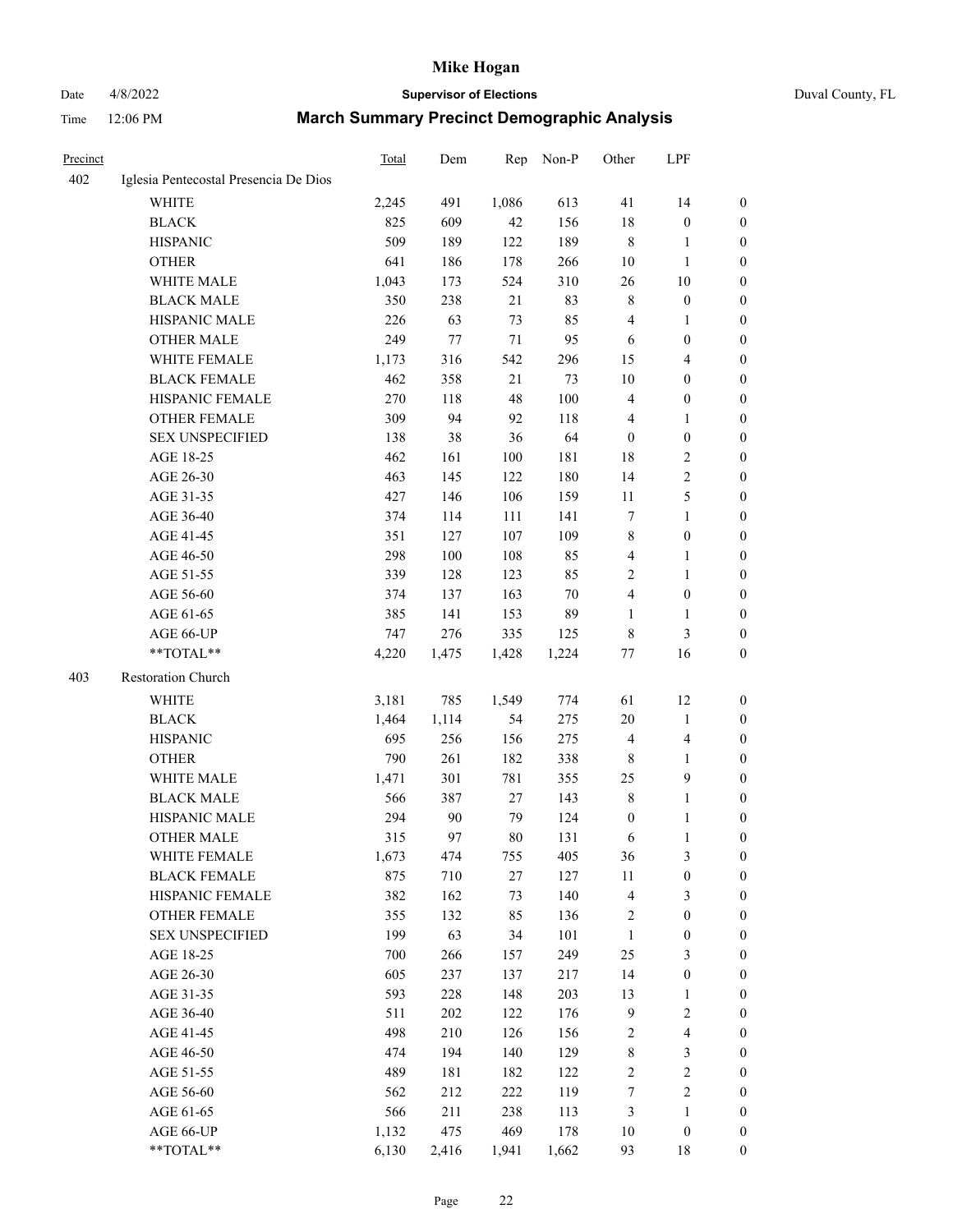## Date 4/8/2022 **Supervisor of Elections** Duval County, FL

| Precinct |                                   | <b>Total</b> | Dem    | Rep    | Non-P  | Other            | LPF                     |                  |
|----------|-----------------------------------|--------------|--------|--------|--------|------------------|-------------------------|------------------|
| 404      | Holiday Hill Baptist Church       |              |        |        |        |                  |                         |                  |
|          | <b>WHITE</b>                      | 2,343        | 528    | 1,375  | 409    | 20               | 11                      | 0                |
|          | <b>BLACK</b>                      | 190          | 153    | 10     | 23     | $\overline{4}$   | $\boldsymbol{0}$        | $\boldsymbol{0}$ |
|          | <b>HISPANIC</b>                   | 124          | 39     | 45     | 34     | 6                | $\boldsymbol{0}$        | $\boldsymbol{0}$ |
|          | <b>OTHER</b>                      | 201          | 58     | 59     | $80\,$ | $\overline{2}$   | $\sqrt{2}$              | $\boldsymbol{0}$ |
|          | WHITE MALE                        | 1,083        | 213    | 640    | 214    | 11               | $\mathfrak{S}$          | $\boldsymbol{0}$ |
|          | <b>BLACK MALE</b>                 | 103          | 79     | 5      | 16     | 3                | $\boldsymbol{0}$        | $\boldsymbol{0}$ |
|          | HISPANIC MALE                     | 65           | 19     | 23     | $20\,$ | 3                | $\boldsymbol{0}$        | $\boldsymbol{0}$ |
|          | <b>OTHER MALE</b>                 | 74           | 14     | $20\,$ | 36     | $\mathfrak{2}$   | $\overline{2}$          | $\boldsymbol{0}$ |
|          | WHITE FEMALE                      | 1,233        | 311    | 719    | 188    | 9                | $\sqrt{6}$              | $\boldsymbol{0}$ |
|          | <b>BLACK FEMALE</b>               | 84           | 72     | 5      | 6      | $\mathbf{1}$     | $\boldsymbol{0}$        | 0                |
|          | HISPANIC FEMALE                   | 59           | $20\,$ | 22     | 14     | 3                | $\boldsymbol{0}$        | 0                |
|          | OTHER FEMALE                      | 84           | 33     | 25     | 26     | $\boldsymbol{0}$ | $\boldsymbol{0}$        | $\boldsymbol{0}$ |
|          | <b>SEX UNSPECIFIED</b>            | 73           | 17     | 30     | 26     | $\boldsymbol{0}$ | $\boldsymbol{0}$        | $\boldsymbol{0}$ |
|          | AGE 18-25                         | 246          | 67     | 96     | 77     | 4                | $\sqrt{2}$              | $\boldsymbol{0}$ |
|          | AGE 26-30                         | 208          | 53     | $90\,$ | 61     | 3                | $\mathbf{1}$            | $\boldsymbol{0}$ |
|          | AGE 31-35                         | 243          | 62     | 100    | 77     | $\sqrt{2}$       | $\sqrt{2}$              | $\boldsymbol{0}$ |
|          | AGE 36-40                         | 237          | 58     | 113    | 62     | $\overline{c}$   | $\sqrt{2}$              | $\boldsymbol{0}$ |
|          | AGE 41-45                         | 219          | 66     | 97     | 47     | $\tau$           | $\overline{2}$          | $\boldsymbol{0}$ |
|          | AGE 46-50                         | 200          | 57     | 99     | 42     | $\overline{c}$   | $\boldsymbol{0}$        | $\boldsymbol{0}$ |
|          | AGE 51-55                         | 224          | 45     | 136    | 38     | 5                | $\boldsymbol{0}$        | $\boldsymbol{0}$ |
|          | AGE 56-60                         | 239          | 65     | 135    | 34     | 3                | $\sqrt{2}$              | 0                |
|          | AGE 61-65                         | 292          | 75     | 170    | 43     | $\mathfrak{2}$   | $\overline{c}$          | 0                |
|          | AGE 66-UP                         | 750          | 230    | 453    | 65     | $\sqrt{2}$       | $\boldsymbol{0}$        | $\boldsymbol{0}$ |
|          | $**TOTAL**$                       | 2,858        | 778    | 1,489  | 546    | 32               | 13                      | $\boldsymbol{0}$ |
| 405      | Harvest Time Christian Fellowship |              |        |        |        |                  |                         |                  |
|          | <b>WHITE</b>                      | 1,000        | 271    | 468    | 234    | 18               | $\mathbf{9}$            | $\boldsymbol{0}$ |
|          | <b>BLACK</b>                      | 683          | 513    | 23     | 141    | 4                | $\sqrt{2}$              | $\boldsymbol{0}$ |
|          | <b>HISPANIC</b>                   | 242          | 96     | 57     | 84     | 4                | $\mathbf{1}$            | $\boldsymbol{0}$ |
|          | <b>OTHER</b>                      | 211          | 71     | 53     | $87\,$ | $\boldsymbol{0}$ | $\boldsymbol{0}$        | $\boldsymbol{0}$ |
|          | WHITE MALE                        | 481          | 113    | 247    | 105    | 9                | $\tau$                  | $\boldsymbol{0}$ |
|          | <b>BLACK MALE</b>                 | 287          | 199    | 18     | 66     | $\sqrt{2}$       | $\overline{2}$          | $\boldsymbol{0}$ |
|          | HISPANIC MALE                     | 107          | 35     | 26     | 43     | $\overline{c}$   | $\mathbf{1}$            | $\boldsymbol{0}$ |
|          | <b>OTHER MALE</b>                 | 74           | 21     | 17     | 36     | $\boldsymbol{0}$ | $\boldsymbol{0}$        | $\boldsymbol{0}$ |
|          | WHITE FEMALE                      | 502          | 152    | 216    | 123    | 9                | 2                       | 0                |
|          | <b>BLACK FEMALE</b>               | 374          | 300    | 5      | 67     | $\sqrt{2}$       | $\boldsymbol{0}$        | $\boldsymbol{0}$ |
|          | HISPANIC FEMALE                   | 131          | 60     | 29     | 40     | $\overline{c}$   | $\boldsymbol{0}$        | $\overline{0}$   |
|          | OTHER FEMALE                      | 98           | 40     | $27\,$ | 31     | $\boldsymbol{0}$ | $\boldsymbol{0}$        | $\overline{0}$   |
|          | <b>SEX UNSPECIFIED</b>            | 82           | 31     | 16     | 35     | $\boldsymbol{0}$ | $\boldsymbol{0}$        | 0                |
|          | AGE 18-25                         | 281          | 112    | 56     | 108    | 4                | $\mathbf{1}$            | $\theta$         |
|          | AGE 26-30                         | 286          | 131    | 48     | 99     | 4                | $\overline{\mathbf{4}}$ | 0                |
|          | AGE 31-35                         | 257          | 122    | 67     | 60     | 7                | $\mathbf{1}$            | 0                |
|          | AGE 36-40                         | 199          | 89     | 48     | 56     | $\sqrt{2}$       | $\overline{\mathbf{4}}$ | 0                |
|          | AGE 41-45                         | 174          | 78     | 43     | 50     | $\sqrt{2}$       | $\mathbf{1}$            | 0                |
|          | AGE 46-50                         | 154          | 70     | 40     | 42     | $\sqrt{2}$       | $\boldsymbol{0}$        | 0                |
|          | AGE 51-55                         | 176          | 83     | 51     | 41     | $\mathbf{1}$     | $\boldsymbol{0}$        | 0                |
|          | AGE 56-60                         | 178          | 88     | 63     | 26     | $\boldsymbol{0}$ | $\mathbf{1}$            | $\overline{0}$   |
|          | AGE 61-65                         | 159          | 58     | 78     | $22\,$ | 1                | $\boldsymbol{0}$        | $\overline{0}$   |
|          | AGE 66-UP                         | 272          | 120    | 107    | 42     | 3                | $\boldsymbol{0}$        | $\boldsymbol{0}$ |
|          | **TOTAL**                         | 2,136        | 951    | 601    | 546    | 26               | 12                      | $\boldsymbol{0}$ |
|          |                                   |              |        |        |        |                  |                         |                  |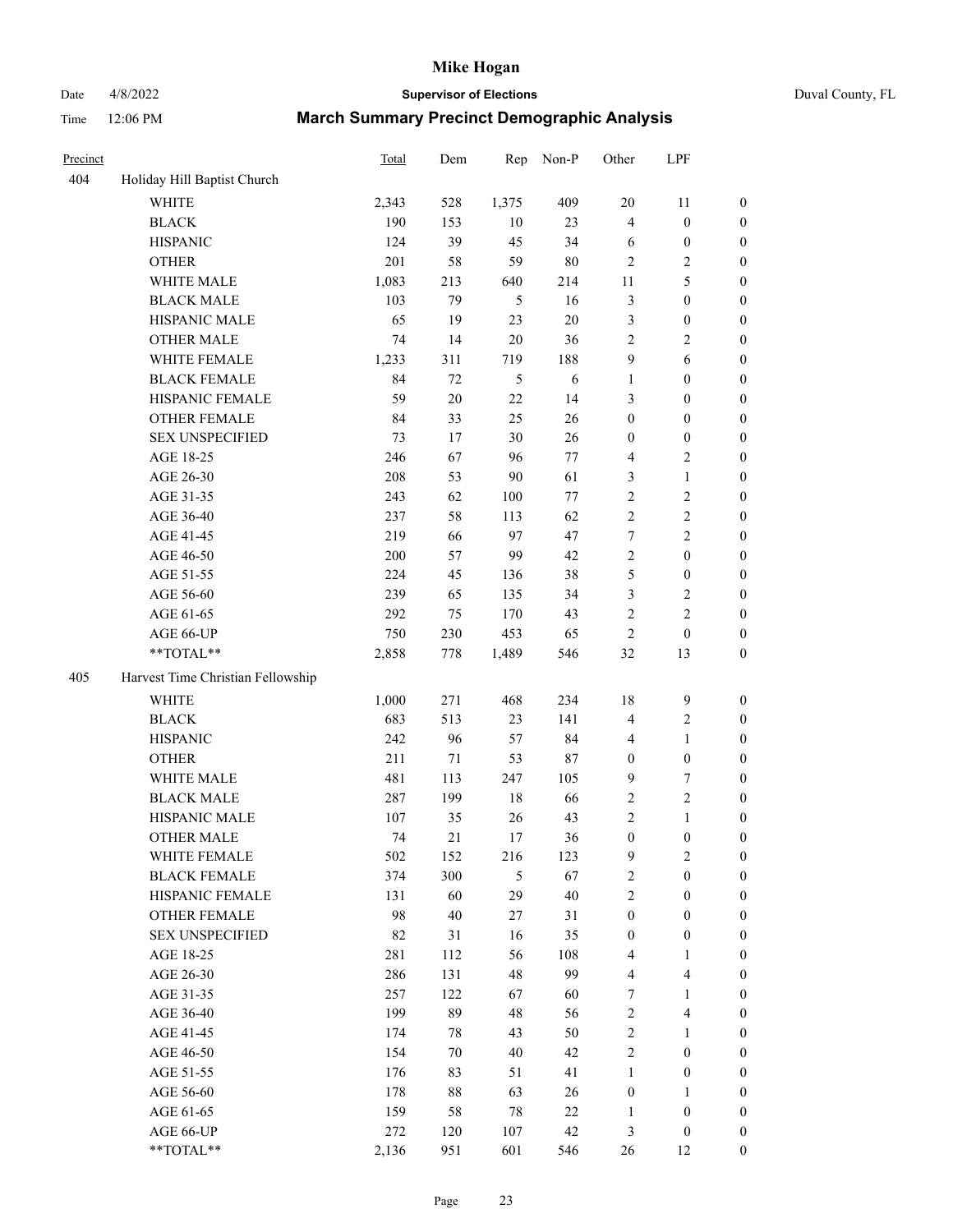Date 4/8/2022 **Supervisor of Elections** Duval County, FL

| Precinct |                                                           | <b>Total</b>   | Dem   | Rep   | Non-P        | Other            | LPF                     |                                      |
|----------|-----------------------------------------------------------|----------------|-------|-------|--------------|------------------|-------------------------|--------------------------------------|
| 407      | Southpoint Baptist Church                                 |                |       |       |              |                  |                         |                                      |
|          | <b>WHITE</b>                                              | 3,909          | 920   | 2,009 | 869          | 70               | 41                      | 0                                    |
|          | <b>BLACK</b>                                              | 1,073          | 814   | 40    | 196          | $20\,$           | $\mathfrak{Z}$          | 0                                    |
|          | <b>HISPANIC</b>                                           | 433            | 164   | 96    | 164          | $\,$ 8 $\,$      | $\mathbf{1}$            | $\boldsymbol{0}$                     |
|          | <b>OTHER</b>                                              | 911            | 322   | 182   | 392          | 12               | $\mathfrak{Z}$          | $\boldsymbol{0}$                     |
|          | WHITE MALE                                                | 1,861          | 367   | 985   | 444          | 36               | 29                      | $\boldsymbol{0}$                     |
|          | <b>BLACK MALE</b>                                         | 424            | 302   | 16    | 94           | $10\,$           | $\sqrt{2}$              | $\boldsymbol{0}$                     |
|          | HISPANIC MALE                                             | 179            | 61    | 53    | 62           | 3                | $\boldsymbol{0}$        | $\boldsymbol{0}$                     |
|          | <b>OTHER MALE</b>                                         | 378            | 120   | 78    | 173          | 6                | $\mathbf{1}$            | $\boldsymbol{0}$                     |
|          | WHITE FEMALE                                              | 2,012          | 544   | 1,009 | 414          | 34               | 11                      | $\boldsymbol{0}$                     |
|          | <b>BLACK FEMALE</b>                                       | 636            | 504   | 23    | 98           | $10\,$           | $\mathbf{1}$            | 0                                    |
|          | HISPANIC FEMALE                                           | 247            | 99    | 41    | 101          | 5                | $\mathbf{1}$            | 0                                    |
|          | <b>OTHER FEMALE</b>                                       | 410            | 170   | 83    | 151          | 6                | $\boldsymbol{0}$        | $\boldsymbol{0}$                     |
|          | <b>SEX UNSPECIFIED</b>                                    | 179            | 53    | 39    | 84           | $\boldsymbol{0}$ | 3                       | $\boldsymbol{0}$                     |
|          | AGE 18-25                                                 | 749            | 308   | 196   | 227          | 9                | 9                       | $\boldsymbol{0}$                     |
|          | AGE 26-30                                                 | 951            | 336   | 283   | 300          | 24               | $8\,$                   | $\boldsymbol{0}$                     |
|          | AGE 31-35                                                 | 729            | 285   | 187   | 235          | 15               | $\boldsymbol{7}$        | $\boldsymbol{0}$                     |
|          | AGE 36-40                                                 | 555            | 194   | 171   | 164          | $22\,$           | $\overline{\mathbf{4}}$ | $\boldsymbol{0}$                     |
|          | AGE 41-45                                                 | 471            | 169   | 145   | 147          | $\mathfrak{S}$   | 5                       | $\boldsymbol{0}$                     |
|          | AGE 46-50                                                 | 444            | 140   | 166   | 123          | $\mathbf{9}$     | $\sqrt{6}$              | $\boldsymbol{0}$                     |
|          | AGE 51-55                                                 | 446            | 146   | 179   | 113          | 6                | $\mathbf{2}$            | $\boldsymbol{0}$                     |
|          | AGE 56-60                                                 | 432            |       | 214   | 77           | 4                | $\sqrt{2}$              |                                      |
|          |                                                           | 433            | 135   | 204   | 75           |                  | $\mathfrak s$           | 0<br>$\boldsymbol{0}$                |
|          | AGE 61-65                                                 |                | 143   |       |              | 6                |                         |                                      |
|          | AGE 66-UP<br>**TOTAL**                                    | 1,116<br>6,326 | 364   | 582   | 160<br>1,621 | $10\,$<br>110    | $\boldsymbol{0}$<br>48  | $\boldsymbol{0}$<br>$\boldsymbol{0}$ |
|          |                                                           |                | 2,220 | 2,327 |              |                  |                         |                                      |
| 408      | Dean Road Church of Christ                                |                |       |       |              |                  |                         |                                      |
|          | <b>WHITE</b>                                              | 2,797          | 579   | 1,588 | 576          | 38               | 16                      | $\boldsymbol{0}$                     |
|          | <b>BLACK</b>                                              | 567            | 429   | 26    | 104          | 6                | $\sqrt{2}$              | $\boldsymbol{0}$                     |
|          | <b>HISPANIC</b>                                           | 326            | 113   | 81    | 126          | 4                | $\mathbf{2}$            | $\boldsymbol{0}$                     |
|          | <b>OTHER</b>                                              | 397            | 106   | 140   | 145          | 6                | $\boldsymbol{0}$        | $\boldsymbol{0}$                     |
|          | WHITE MALE                                                | 1,289          | 215   | 750   | 299          | 17               | $8\,$                   | $\boldsymbol{0}$                     |
|          | <b>BLACK MALE</b>                                         | 212            | 141   | 17    | 50           | 3                | $\mathbf{1}$            | $\boldsymbol{0}$                     |
|          | HISPANIC MALE                                             | 147            | 49    | 34    | 62           | $\mathbf{1}$     | 1                       | 0                                    |
|          | OTHER MALE                                                | 146            | 25    | 58    | 62           | $\mathbf{1}$     | $\boldsymbol{0}$        | $\boldsymbol{0}$                     |
|          | WHITE FEMALE                                              | 1,472          | 357   | 821   | 265          | 21               | 8                       | 0                                    |
|          | <b>BLACK FEMALE</b>                                       | 340            | 279   | 7     | 50           | 3                | $\mathbf{1}$            | $\boldsymbol{0}$                     |
|          | HISPANIC FEMALE                                           | 170            | 63    | 45    | 58           | 3                | $\mathbf{1}$            | $\overline{0}$                       |
|          | OTHER FEMALE                                              | 183            | 60    | 69    | 50           | 4                | $\boldsymbol{0}$        | $\overline{0}$                       |
|          | <b>SEX UNSPECIFIED</b>                                    | 128            | 38    | 34    | 55           | $\mathbf{1}$     | $\boldsymbol{0}$        | 0                                    |
|          | AGE 18-25                                                 | 367            | 124   | 101   | 125          | 14               | $\mathfrak{Z}$          | 0                                    |
|          | AGE 26-30                                                 | 367            | 110   | 121   | 128          | 6                | $\sqrt{2}$              | 0                                    |
|          | AGE 31-35                                                 | 380            | 112   | 141   | 121          | 3                | $\mathfrak{Z}$          | 0                                    |
|          | AGE 36-40                                                 | 347            | 102   | 125   | 113          | 5                | $\sqrt{2}$              | 0                                    |
|          | AGE 41-45                                                 | 296            | 77    | 127   | 86           | 2                | $\overline{4}$          | 0                                    |
|          | AGE 46-50                                                 | 272            | 83    | 124   | 60           | 4                | 1                       | 0                                    |
|          | AGE 51-55                                                 | 342            | 102   | 158   | 73           | 5                | $\overline{4}$          | 0                                    |
|          | AGE 56-60                                                 | 367            | 85    | 204   | 76           | 2                | $\boldsymbol{0}$        | 0                                    |
|          | AGE 61-65                                                 | 383            | 108   | 211   | 63           | $\mathbf{1}$     | $\boldsymbol{0}$        | 0                                    |
|          | AGE 66-UP                                                 | 966            | 324   | 523   | 106          | 12               | $\mathbf{1}$            | 0                                    |
|          | $\mathrm{*}\mathrm{*}\mathrm{TOTAL} \mathrm{*}\mathrm{*}$ | 4,087          | 1,227 | 1,835 | 951          | 54               | 20                      | $\boldsymbol{0}$                     |
|          |                                                           |                |       |       |              |                  |                         |                                      |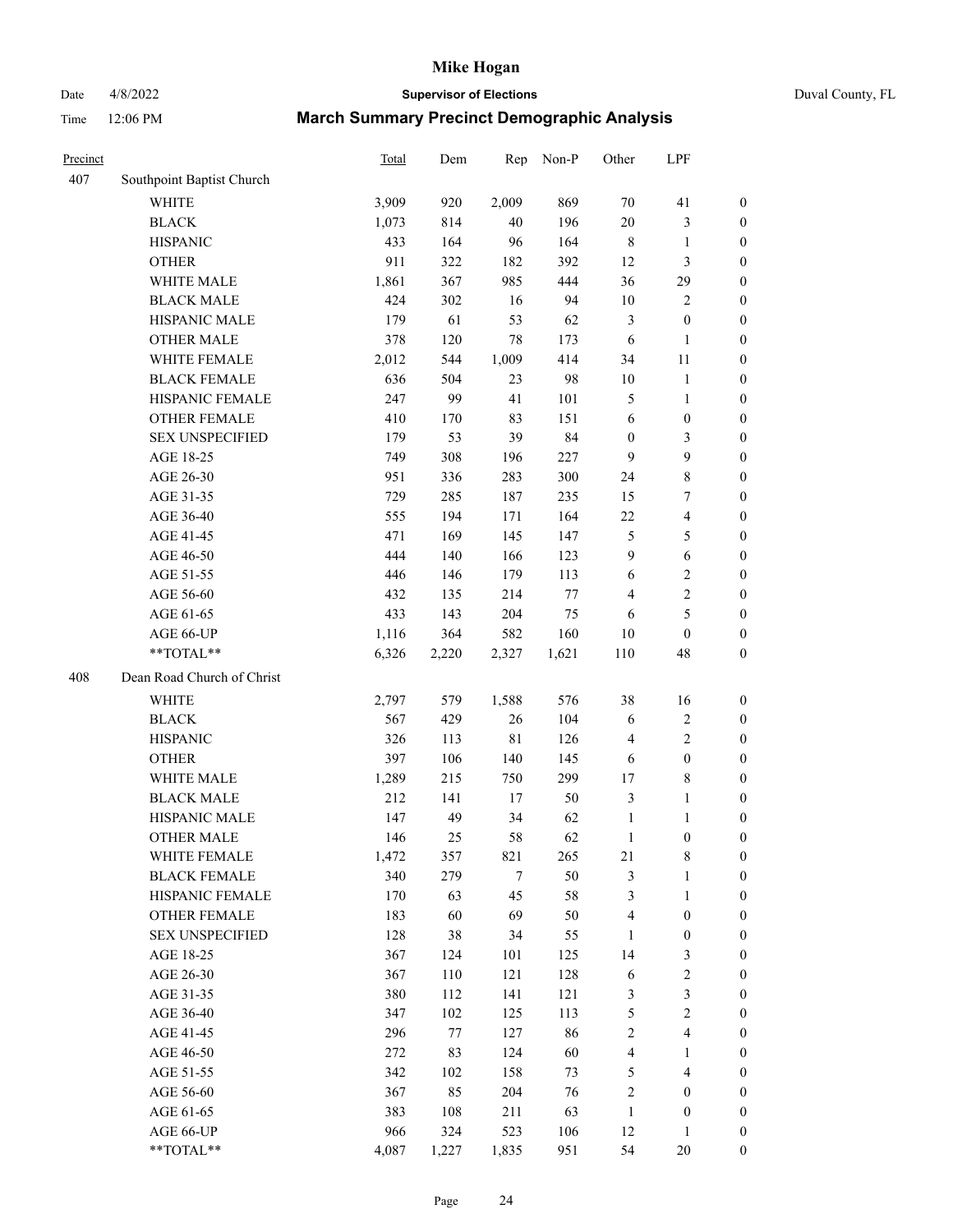# Date 4/8/2022 **Supervisor of Elections** Duval County, FL

| Precinct |                                        | Total        | Dem        | Rep        | Non-P         | Other             | LPF                          |                                      |
|----------|----------------------------------------|--------------|------------|------------|---------------|-------------------|------------------------------|--------------------------------------|
| 409      | Ramallah American Club of Jacksonville |              |            |            |               |                   |                              |                                      |
|          | <b>WHITE</b>                           | 1,734        | 451        | 873        | 374           | $27\,$            | $\mathbf{9}$                 | $\boldsymbol{0}$                     |
|          | <b>BLACK</b>                           | 652          | 497        | 22         | 126           | 7                 | $\boldsymbol{0}$             | $\boldsymbol{0}$                     |
|          | <b>HISPANIC</b>                        | 292          | 115        | 54         | 115           | 5                 | $\mathfrak{Z}$               | $\boldsymbol{0}$                     |
|          | <b>OTHER</b>                           | 402          | 109        | 104        | 181           | 6                 | $\sqrt{2}$                   | $\boldsymbol{0}$                     |
|          | WHITE MALE                             | 786          | 173        | 410        | 188           | 11                | $\overline{\mathbf{4}}$      | $\boldsymbol{0}$                     |
|          | <b>BLACK MALE</b>                      | 256          | 180        | 11         | 62            | 3                 | $\boldsymbol{0}$             | $\boldsymbol{0}$                     |
|          | HISPANIC MALE                          | 113          | 40         | 24         | 47            | $\boldsymbol{0}$  | $\mathfrak{2}$               | 0                                    |
|          | <b>OTHER MALE</b>                      | 153          | 42         | 48         | 60            | 2                 | $\mathbf{1}$                 | 0                                    |
|          | WHITE FEMALE                           | 931          | 274        | 454        | 183           | 16                | $\overline{\mathbf{4}}$      | 0                                    |
|          | <b>BLACK FEMALE</b>                    | 382          | 307        | $11\,$     | 60            | 4                 | $\boldsymbol{0}$             | $\boldsymbol{0}$                     |
|          | HISPANIC FEMALE                        | 176          | 74         | 29         | 67            | 5                 | 1                            | $\boldsymbol{0}$                     |
|          | OTHER FEMALE                           | 170          | 54         | 41         | $72\,$        | 3                 | $\boldsymbol{0}$             | $\boldsymbol{0}$                     |
|          | <b>SEX UNSPECIFIED</b>                 | 113          | $28\,$     | 25         | 57            | $\mathbf{1}$      | $\sqrt{2}$                   | $\boldsymbol{0}$                     |
|          | AGE 18-25                              | 328          | 132        | 71         | 114           | 9                 | $\sqrt{2}$                   | $\boldsymbol{0}$                     |
|          | AGE 26-30                              | 295          | 113        | 67         | 107           | $\boldsymbol{7}$  | $\mathbf{1}$                 | $\overline{0}$                       |
|          | AGE 31-35                              | 280          | 108        | $70\,$     | 89            | 7                 | $\sqrt{6}$                   | $\boldsymbol{0}$                     |
|          | AGE 36-40                              | 248          | 74         | 82         | $88\,$        | 3                 | $\mathbf{1}$                 | 0                                    |
|          | AGE 41-45                              | 231          | 84         | 62         | $80\,$        | 5                 | $\boldsymbol{0}$             | 0                                    |
|          | AGE 46-50                              | 210          | 89         | 62         | 50            | 6                 | 3                            | 0                                    |
|          | AGE 51-55                              | 238          | 83         | 94         | 59            | 1                 | $\mathbf{1}$                 | $\boldsymbol{0}$                     |
|          | AGE 56-60                              | 250          | 109        | 98         | 40            | 3                 | $\boldsymbol{0}$             | $\boldsymbol{0}$                     |
|          | AGE 61-65                              | 262          | 85         | 121        | 54            | 2                 | $\boldsymbol{0}$             | $\boldsymbol{0}$                     |
|          | AGE 66-UP                              | 738          | 295        | 326        | 115           | 2                 | $\boldsymbol{0}$             | 0                                    |
|          | **TOTAL**                              | 3,080        | 1,172      | 1,053      | 796           | 45                | 14                           | $\boldsymbol{0}$                     |
| 410      | St. Barnabas Anglican Church           |              |            |            |               |                   |                              |                                      |
|          | WHITE                                  |              |            | 1,203      | 599           | 49                | 14                           |                                      |
|          |                                        | 2,425<br>858 | 560<br>637 |            | 163           |                   | $\sqrt{2}$                   | $\boldsymbol{0}$<br>$\overline{0}$   |
|          | <b>BLACK</b><br><b>HISPANIC</b>        | 446          |            | 43         | 170           | 13                | $\sqrt{2}$                   | $\overline{0}$                       |
|          |                                        |              | 173        | 93         |               | 8                 | $\mathfrak{Z}$               |                                      |
|          | <b>OTHER</b>                           | 754          | 206        | 238        | 299           | $\,$ 8 $\,$       |                              | $\boldsymbol{0}$                     |
|          | WHITE MALE<br><b>BLACK MALE</b>        | 1,166        | 230<br>252 | 609        | 299<br>$72\,$ | 18                | $10\,$<br>$\sqrt{2}$         | 0                                    |
|          | HISPANIC MALE                          | 356<br>209   | $70\,$     | 25<br>47   | $87\,$        | 5                 | $\sqrt{2}$                   | 0                                    |
|          | OTHER MALE                             | 307          | 77         | 106        | 120           | 3<br>3            | $\mathbf{1}$                 | 0<br>$\boldsymbol{0}$                |
|          | WHITE FEMALE                           | 1,213        | 318        | 574        | 286           | 31                | $\overline{4}$               | $\boldsymbol{0}$                     |
|          | <b>BLACK FEMALE</b>                    | 485          |            | 16         | $88\,$        | 8                 | $\boldsymbol{0}$             | $\overline{0}$                       |
|          | HISPANIC FEMALE                        | 226          | 373<br>97  | 43         | $8\sqrt{1}$   | 5                 | $\boldsymbol{0}$             | $\overline{0}$                       |
|          | <b>OTHER FEMALE</b>                    | 334          |            | 109        | 122           |                   | $\sqrt{2}$                   | $\theta$                             |
|          | <b>SEX UNSPECIFIED</b>                 | 187          | 97<br>62   | 48         | 76            | 4<br>$\mathbf{1}$ | $\boldsymbol{0}$             | 0                                    |
|          | AGE 18-25                              | 535          | 184        |            | 195           | 13                | $\mathfrak s$                | 0                                    |
|          | AGE 26-30                              | 420          | 161        | 138<br>89  | 154           | 14                | $\sqrt{2}$                   |                                      |
|          |                                        | 376          |            |            | 124           |                   | $\overline{\mathbf{4}}$      | 0                                    |
|          | AGE 31-35<br>AGE 36-40                 | 383          | 140        | 100<br>114 | 123           | 8                 |                              | 0                                    |
|          |                                        | 342          | 137        | 90         | 119           | 7<br>7            | $\sqrt{2}$<br>$\mathfrak{Z}$ | $\boldsymbol{0}$<br>$\boldsymbol{0}$ |
|          | AGE 41-45                              |              | 123        |            |               |                   |                              |                                      |
|          | AGE 46-50                              | 347          | 111        | 127        | 102           | 4                 | $\mathfrak{Z}$               | $\boldsymbol{0}$                     |
|          | AGE 51-55                              | 389          | 130        | 154        | 100           | 5                 | $\boldsymbol{0}$             | $\boldsymbol{0}$                     |
|          | AGE 56-60                              | 416          | 133        | 178        | 99            | 6                 | $\boldsymbol{0}$             | $\overline{0}$                       |
|          | AGE 61-65                              | 388          | 126        | 176        | 77            | $\,$ 8 $\,$       | $\mathbf{1}$                 | $\overline{0}$                       |
|          | AGE 66-UP<br>**TOTAL**                 | 887          | 331        | 411        | 138           | 6                 | $\mathbf{1}$                 | $\overline{0}$                       |
|          |                                        | 4,483        | 1,576      | 1,577      | 1,231         | 78                | $21\,$                       | $\boldsymbol{0}$                     |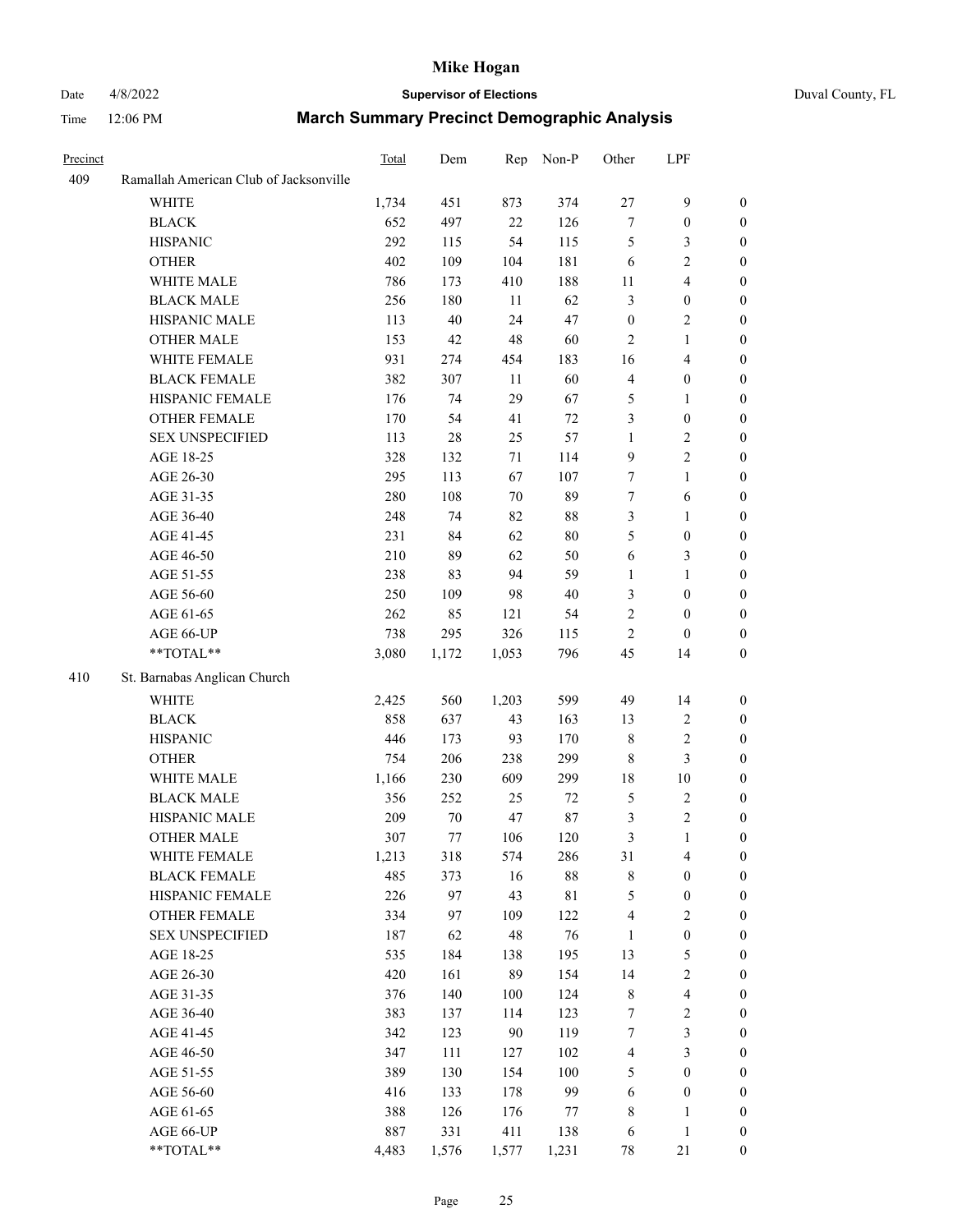# Date 4/8/2022 **Supervisor of Elections** Duval County, FL

| Precinct |                             | Total | Dem         | Rep         | Non-P       | Other            | LPF                     |                  |
|----------|-----------------------------|-------|-------------|-------------|-------------|------------------|-------------------------|------------------|
| 411      | Windy Hill Community Center |       |             |             |             |                  |                         |                  |
|          | <b>WHITE</b>                | 3,044 | 697         | 1,452       | 825         | 54               | 16                      | $\boldsymbol{0}$ |
|          | <b>BLACK</b>                | 745   | 545         | 35          | 155         | $10\,$           | $\boldsymbol{0}$        | $\boldsymbol{0}$ |
|          | <b>HISPANIC</b>             | 689   | 282         | 135         | 260         | 9                | $\mathfrak{Z}$          | $\boldsymbol{0}$ |
|          | <b>OTHER</b>                | 665   | 207         | 171         | 275         | 10               | $\overline{2}$          | $\boldsymbol{0}$ |
|          | WHITE MALE                  | 1,441 | 264         | 751         | 390         | 25               | 11                      | $\boldsymbol{0}$ |
|          | <b>BLACK MALE</b>           | 251   | 160         | $20\,$      | 67          | 4                | $\boldsymbol{0}$        | $\boldsymbol{0}$ |
|          | HISPANIC MALE               | 313   | 117         | 65          | 127         | 4                | $\boldsymbol{0}$        | $\boldsymbol{0}$ |
|          | <b>OTHER MALE</b>           | 263   | 77          | 75          | 104         | 5                | $\sqrt{2}$              | $\boldsymbol{0}$ |
|          | WHITE FEMALE                | 1,560 | 428         | 681         | 417         | 29               | 5                       | $\boldsymbol{0}$ |
|          | <b>BLACK FEMALE</b>         | 486   | 381         | 15          | 85          | 5                | $\boldsymbol{0}$        | 0                |
|          | HISPANIC FEMALE             | 359   | 159         | 66          | 126         | 5                | 3                       | $\boldsymbol{0}$ |
|          | <b>OTHER FEMALE</b>         | 305   | 104         | 72          | 124         | 5                | $\boldsymbol{0}$        | $\boldsymbol{0}$ |
|          | <b>SEX UNSPECIFIED</b>      | 165   | 41          | 48          | 75          | $\mathbf{1}$     | $\boldsymbol{0}$        | $\boldsymbol{0}$ |
|          | AGE 18-25                   | 658   | 224         | 163         | 255         | 14               | $\sqrt{2}$              | $\boldsymbol{0}$ |
|          | AGE 26-30                   | 647   | 209         | 190         | 226         | 17               | 5                       | $\boldsymbol{0}$ |
|          | AGE 31-35                   | 636   | 217         | 185         | 214         | 14               | 6                       | $\boldsymbol{0}$ |
|          | AGE 36-40                   | 414   | 151         | 116         | 137         | 6                | $\overline{4}$          | $\boldsymbol{0}$ |
|          | AGE 41-45                   | 378   | 134         | 111         | 126         | 5                | $\sqrt{2}$              | $\boldsymbol{0}$ |
|          | AGE 46-50                   | 384   | 128         | 140         | 107         | 8                | $\mathbf{1}$            | $\boldsymbol{0}$ |
|          | AGE 51-55                   | 374   | 115         | 140         | 113         | 6                | $\boldsymbol{0}$        | 0                |
|          | AGE 56-60                   | 464   | 156         | 187         | 115         | 6                | $\boldsymbol{0}$        | $\boldsymbol{0}$ |
|          | AGE 61-65                   | 392   | 131         | 165         | 91          | 4                | $\mathbf{1}$            | $\boldsymbol{0}$ |
|          | AGE 66-UP                   | 796   | 266         | 396         | 131         | 3                | $\boldsymbol{0}$        | $\boldsymbol{0}$ |
|          | **TOTAL**                   | 5,143 | 1,731       | 1,793       | 1,515       | 83               | $21\,$                  | $\boldsymbol{0}$ |
| 412      | CrossRoad Church, UMC       |       |             |             |             |                  |                         |                  |
|          | <b>WHITE</b>                | 2,371 | 610         | 993         | 688         | 62               | 18                      | $\boldsymbol{0}$ |
|          | <b>BLACK</b>                | 660   | 463         | 27          | 160         | $\boldsymbol{7}$ | $\mathfrak{Z}$          | $\boldsymbol{0}$ |
|          | <b>HISPANIC</b>             | 356   | 109         | 85          | 160         | $\sqrt{2}$       | $\boldsymbol{0}$        | $\boldsymbol{0}$ |
|          | <b>OTHER</b>                | 460   | 172         | $8\sqrt{1}$ | 195         | 12               | $\boldsymbol{0}$        | $\boldsymbol{0}$ |
|          | WHITE MALE                  | 1,108 | 231         | 479         | 357         | 29               | 12                      | $\boldsymbol{0}$ |
|          | <b>BLACK MALE</b>           | 274   | 171         | 14          | $8\sqrt{1}$ | 5                | $\mathfrak{Z}$          | $\boldsymbol{0}$ |
|          | HISPANIC MALE               | 171   | 47          | 48          | 75          | $\mathbf{1}$     | $\boldsymbol{0}$        | 0                |
|          | <b>OTHER MALE</b>           | 183   | 53          | 38          | 86          | 6                | $\boldsymbol{0}$        | $\boldsymbol{0}$ |
|          | WHITE FEMALE                | 1,239 | 366         | 510         | 325         | 32               | 6                       | $\boldsymbol{0}$ |
|          | <b>BLACK FEMALE</b>         | 371   | 279         | 13          | $77\,$      | 2                | $\boldsymbol{0}$        | $\boldsymbol{0}$ |
|          | HISPANIC FEMALE             | 180   | 62          | 36          | 81          | $\mathbf{1}$     | $\boldsymbol{0}$        | $\overline{0}$   |
|          | <b>OTHER FEMALE</b>         | 218   | 95          | 38          | $80\,$      | 5                | $\boldsymbol{0}$        | $\overline{0}$   |
|          | <b>SEX UNSPECIFIED</b>      | 103   | 50          | $10\,$      | 41          | $\sqrt{2}$       | $\boldsymbol{0}$        | 0                |
|          | AGE 18-25                   | 645   | 244         | 167         | 209         | 21               | $\overline{4}$          | 0                |
|          | AGE 26-30                   | 794   | 253         | 242         | 274         | $20\,$           | $\mathfrak s$           | 0                |
|          | AGE 31-35                   | 459   | 159         | 128         | 159         | 9                | $\overline{\mathbf{4}}$ | 0                |
|          | AGE 36-40                   | 341   | 112         | 90          | 133         | 4                | $\sqrt{2}$              | 0                |
|          | AGE 41-45                   | 274   | 103         | 83          | 83          | 4                | $\mathbf{1}$            | 0                |
|          | AGE 46-50                   | 265   | 103         | 71          | $8\sqrt{1}$ | 8                | $\sqrt{2}$              | 0                |
|          | AGE 51-55                   | 271   | 101         | 96          | 68          | 4                | $\sqrt{2}$              | $\boldsymbol{0}$ |
|          | AGE 56-60                   | 245   | $8\sqrt{1}$ | 92          | 64          | 7                | $\mathbf{1}$            | $\boldsymbol{0}$ |
|          | AGE 61-65                   | 182   | 63          | 69          | 48          | 2                | $\boldsymbol{0}$        | $\boldsymbol{0}$ |
|          | AGE 66-UP                   | 371   | 135         | 148         | 84          | 4                | $\boldsymbol{0}$        | 0                |
|          | **TOTAL**                   | 3,847 | 1,354       | 1,186       | 1,203       | 83               | 21                      | $\overline{0}$   |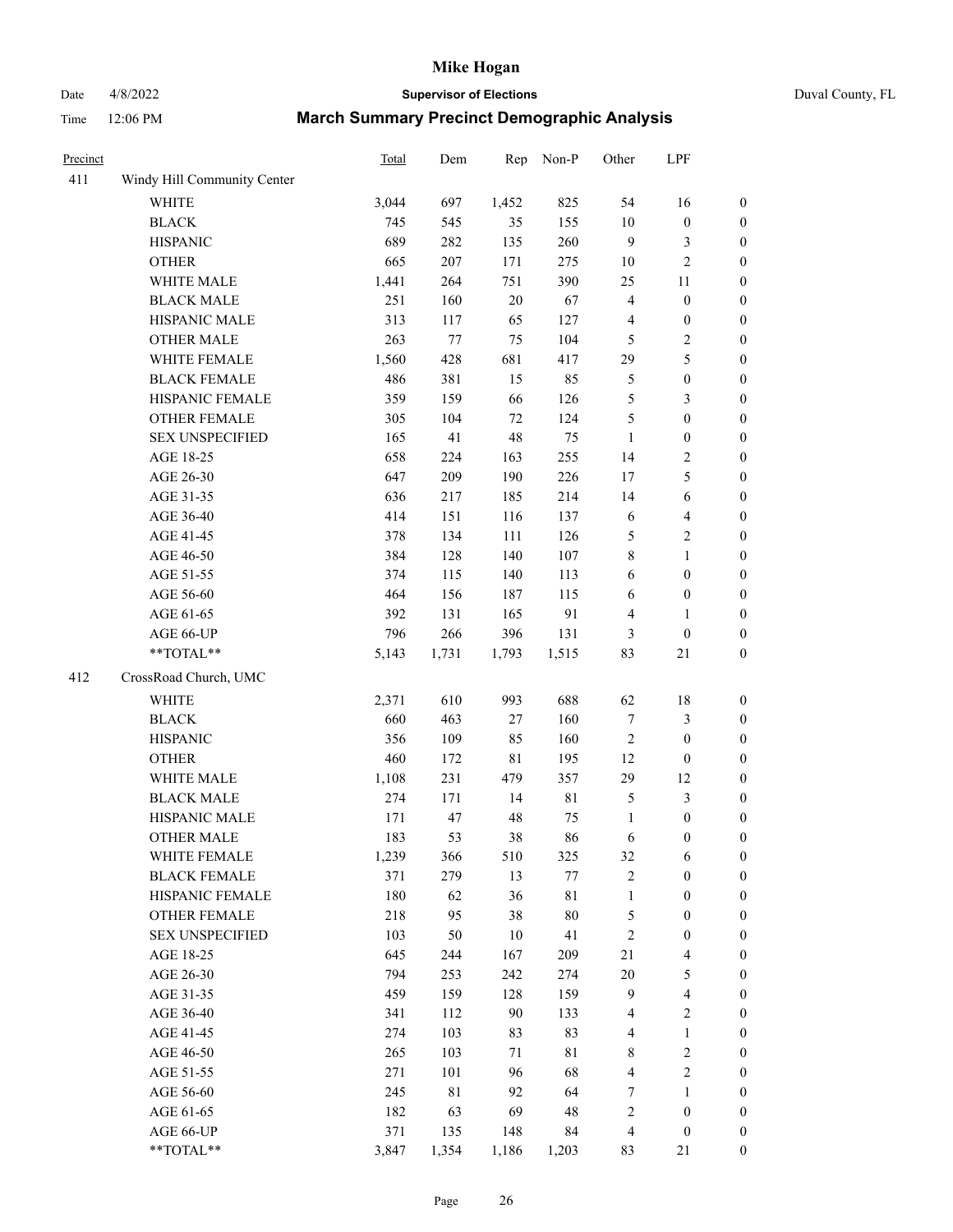Date 4/8/2022 **Supervisor of Elections** Duval County, FL

| Precinct |                                    | Total   | Dem         | Rep            | Non-P          | Other            | LPF                     |                  |
|----------|------------------------------------|---------|-------------|----------------|----------------|------------------|-------------------------|------------------|
| 501      | <b>Balis Community Center</b>      |         |             |                |                |                  |                         |                  |
|          | <b>WHITE</b>                       | 2,714   | 860         | 1,200          | 586            | 49               | 19                      | $\boldsymbol{0}$ |
|          | <b>BLACK</b>                       | 266     | 180         | 13             | 67             | 5                | $\mathbf{1}$            | $\boldsymbol{0}$ |
|          | <b>HISPANIC</b>                    | 144     | 50          | 41             | 51             | $\mathbf{1}$     | $\mathbf{1}$            | $\boldsymbol{0}$ |
|          | <b>OTHER</b>                       | 279     | 97          | $71\,$         | 106            | 3                | $\sqrt{2}$              | $\boldsymbol{0}$ |
|          | WHITE MALE                         | 1,274   | 355         | 588            | 297            | 19               | 15                      | $\boldsymbol{0}$ |
|          | <b>BLACK MALE</b>                  | 124     | 76          | 11             | 33             | 4                | $\boldsymbol{0}$        | $\boldsymbol{0}$ |
|          | HISPANIC MALE                      | $70\,$  | 25          | 18             | 27             | $\boldsymbol{0}$ | $\boldsymbol{0}$        | $\boldsymbol{0}$ |
|          | <b>OTHER MALE</b>                  | 108     | 32          | 30             | 45             | 1                | $\boldsymbol{0}$        | $\boldsymbol{0}$ |
|          | WHITE FEMALE                       | 1,408   | 498         | 599            | 277            | 30               | $\overline{\mathbf{4}}$ | 0                |
|          | <b>BLACK FEMALE</b>                | 140     | 103         | $\overline{2}$ | 33             | $\mathbf{1}$     | $\mathbf{1}$            | 0                |
|          | HISPANIC FEMALE                    | $72\,$  | 25          | 23             | $22\,$         | $\mathbf{1}$     | $\mathbf{1}$            | $\boldsymbol{0}$ |
|          | OTHER FEMALE                       | 130     | 54          | 32             | 43             | $\boldsymbol{0}$ | $\mathbf{1}$            | $\boldsymbol{0}$ |
|          | <b>SEX UNSPECIFIED</b>             | $77 \,$ | 19          | 22             | 33             | $\sqrt{2}$       | $\mathbf{1}$            | $\boldsymbol{0}$ |
|          | AGE 18-25                          | 283     | 113         | 90             | 68             | 9                | $\mathfrak{Z}$          | $\boldsymbol{0}$ |
|          | AGE 26-30                          | 396     | 141         | 115            | 132            | 7                | $\mathbf{1}$            | $\boldsymbol{0}$ |
|          | AGE 31-35                          | 387     | 148         | 117            | 109            | $\,$ $\,$        | $\mathfrak{S}$          | $\boldsymbol{0}$ |
|          | AGE 36-40                          | 275     | 95          | 80             | 93             | 3                | $\overline{4}$          | $\boldsymbol{0}$ |
|          | AGE 41-45                          | 241     | 76          | 85             | $72\,$         | 4                | $\overline{4}$          | $\boldsymbol{0}$ |
|          | AGE 46-50                          | 247     | 75          | 102            | 62             | 6                | $\sqrt{2}$              | $\boldsymbol{0}$ |
|          | AGE 51-55                          | 239     | 69          | 109            | 54             | 5                | $\sqrt{2}$              | 0                |
|          | AGE 56-60                          | 275     | 79          | 129            | 63             | 3                | $\mathbf{1}$            | $\boldsymbol{0}$ |
|          | AGE 61-65                          | 290     | 105         | 131            | 50             | 4                | $\boldsymbol{0}$        | $\boldsymbol{0}$ |
|          | AGE 66-UP                          | 770     | 286         | 367            | 107            | 9                | $\mathbf{1}$            | $\boldsymbol{0}$ |
|          | **TOTAL**                          | 3,403   | 1,187       | 1,325          | 810            | 58               | 23                      | $\boldsymbol{0}$ |
| 502      | St. Nicholas Park Christian Church |         |             |                |                |                  |                         |                  |
|          | WHITE                              | 1,050   | 309         | 499            | 218            | 15               | $\mathbf{9}$            | $\boldsymbol{0}$ |
|          | <b>BLACK</b>                       | 106     | 68          | 9              | $27\,$         | $\mathbf{1}$     | $\mathbf{1}$            | $\boldsymbol{0}$ |
|          | <b>HISPANIC</b>                    | 74      | 26          | 22             | $20\,$         | 5                | $\mathbf{1}$            | $\boldsymbol{0}$ |
|          | <b>OTHER</b>                       | 92      | 30          | 29             | 31             | $\overline{2}$   | $\boldsymbol{0}$        | $\boldsymbol{0}$ |
|          | WHITE MALE                         | 469     | 127         | 222            | 109            | 5                | 6                       | 0                |
|          | <b>BLACK MALE</b>                  | $40\,$  | $22\,$      | $\mathfrak{Z}$ | 15             | $\boldsymbol{0}$ | $\boldsymbol{0}$        | $\boldsymbol{0}$ |
|          | HISPANIC MALE                      | 31      | $\,$ 8 $\,$ | 11             | 10             | 2                | $\boldsymbol{0}$        | 0                |
|          | <b>OTHER MALE</b>                  | 37      | 12          | 9              | 15             | $\mathbf{1}$     | $\boldsymbol{0}$        | $\boldsymbol{0}$ |
|          | WHITE FEMALE                       | 568     | 178         | 269            | 108            | $10\,$           | 3                       | $\boldsymbol{0}$ |
|          | <b>BLACK FEMALE</b>                | 66      | 46          | 6              | 12             | $\mathbf{1}$     | $\mathbf{1}$            | $\overline{0}$   |
|          | HISPANIC FEMALE                    | 42      | 17          | $11\,$         | $10\,$         | 3                | $\mathbf{1}$            | $\overline{0}$   |
|          | <b>OTHER FEMALE</b>                | 36      | 13          | 15             | $8\,$          | $\boldsymbol{0}$ | $\boldsymbol{0}$        | 0                |
|          | <b>SEX UNSPECIFIED</b>             | 33      | $10\,$      | 13             | $\overline{9}$ | $\mathbf{1}$     | $\boldsymbol{0}$        | $\theta$         |
|          | AGE 18-25                          | 121     | 38          | 40             | 39             | $\overline{4}$   | $\boldsymbol{0}$        | 0                |
|          | AGE 26-30                          | 164     | 60          | 59             | 42             | 2                | $\mathbf{1}$            | 0                |
|          | AGE 31-35                          | 164     | 53          | 71             | 33             | 3                | $\overline{\mathbf{4}}$ | 0                |
|          | AGE 36-40                          | 151     | 43          | 57             | 43             | 5                | $\mathfrak{Z}$          | 0                |
|          | AGE 41-45                          | 76      | 28          | 20             | 26             | $\mathbf{2}$     | $\boldsymbol{0}$        | 0                |
|          | AGE 46-50                          | 81      | 19          | 37             | 24             | $\boldsymbol{0}$ | $\mathbf{1}$            | $\overline{0}$   |
|          | AGE 51-55                          | 93      | 43          | 34             | 15             | $\mathbf{1}$     | $\boldsymbol{0}$        | $\boldsymbol{0}$ |
|          | AGE 56-60                          | 93      | 20          | 52             | 16             | 4                | $\mathbf{1}$            | $\overline{0}$   |
|          | AGE 61-65                          | 115     | 27          | 68             | 19             | $\mathbf{1}$     | $\boldsymbol{0}$        | 0                |
|          | AGE 66-UP                          | 264     | 102         | 121            | 39             | $\mathbf{1}$     | $\mathbf{1}$            | 0                |
|          | **TOTAL**                          | 1,322   | 433         | 559            | 296            | 23               | 11                      | $\boldsymbol{0}$ |
|          |                                    |         |             |                |                |                  |                         |                  |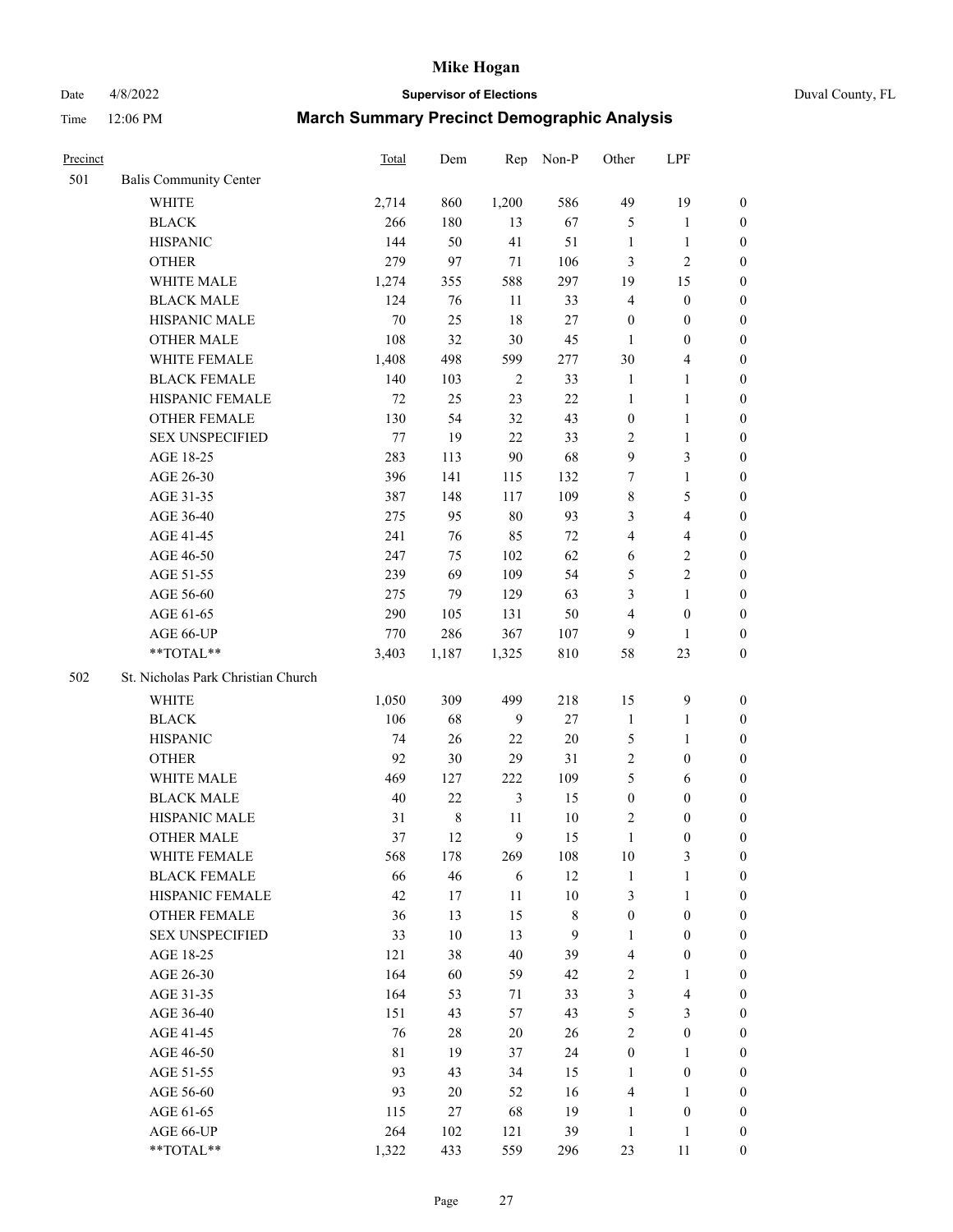# Date 4/8/2022 **Supervisor of Elections** Duval County, FL

| Precinct |                                   | Total  | Dem    | Rep            | Non-P                   | Other            | LPF              |                  |
|----------|-----------------------------------|--------|--------|----------------|-------------------------|------------------|------------------|------------------|
| 503      | Jacksonville Community Church     |        |        |                |                         |                  |                  |                  |
|          | <b>WHITE</b>                      | 1,211  | 346    | 516            | 311                     | 25               | 13               | 0                |
|          | <b>BLACK</b>                      | 907    | 690    | 30             | 172                     | 12               | $\mathfrak{Z}$   | 0                |
|          | <b>HISPANIC</b>                   | 314    | 120    | 62             | 126                     | 6                | $\boldsymbol{0}$ | $\boldsymbol{0}$ |
|          | <b>OTHER</b>                      | 290    | 114    | 58             | 113                     | 4                | $\mathbf{1}$     | $\boldsymbol{0}$ |
|          | WHITE MALE                        | 530    | 130    | 219            | 155                     | 14               | 12               | $\boldsymbol{0}$ |
|          | <b>BLACK MALE</b>                 | 378    | 264    | 16             | 90                      | 7                | 1                | $\boldsymbol{0}$ |
|          | HISPANIC MALE                     | 139    | 54     | 31             | 51                      | 3                | $\boldsymbol{0}$ | $\boldsymbol{0}$ |
|          | <b>OTHER MALE</b>                 | 122    | $44\,$ | 37             | $40\,$                  | $\boldsymbol{0}$ | $\mathbf{1}$     | $\boldsymbol{0}$ |
|          | WHITE FEMALE                      | 654    | 202    | 292            | 148                     | 11               | $\mathbf{1}$     | $\boldsymbol{0}$ |
|          | <b>BLACK FEMALE</b>               | 508    | 409    | 12             | $80\,$                  | 5                | $\sqrt{2}$       | 0                |
|          | HISPANIC FEMALE                   | 169    | 65     | 31             | $70\,$                  | 3                | $\boldsymbol{0}$ | 0                |
|          | OTHER FEMALE                      | 109    | 52     | 16             | 38                      | 3                | $\boldsymbol{0}$ | $\boldsymbol{0}$ |
|          | <b>SEX UNSPECIFIED</b>            | 113    | 50     | 12             | 50                      | $\mathbf{1}$     | $\boldsymbol{0}$ | $\boldsymbol{0}$ |
|          | AGE 18-25                         | 307    | 151    | 44             | 101                     | $10\,$           | $\mathbf{1}$     | $\boldsymbol{0}$ |
|          | AGE 26-30                         | 309    | 136    | 51             | 112                     | 7                | $\mathfrak{Z}$   | $\boldsymbol{0}$ |
|          | AGE 31-35                         | 299    | 145    | 41             | 99                      | 9                | $\mathfrak s$    | $\boldsymbol{0}$ |
|          | AGE 36-40                         | 238    | 119    | 38             | $70\,$                  | 6                | $\mathfrak s$    | $\boldsymbol{0}$ |
|          | AGE 41-45                         | 195    | 91     | 44             | 60                      | $\boldsymbol{0}$ | $\boldsymbol{0}$ | $\boldsymbol{0}$ |
|          | AGE 46-50                         | 181    | 74     | 40             | 61                      | 5                | 1                | $\boldsymbol{0}$ |
|          | AGE 51-55                         | 204    | 97     | 46             | 60                      | $\mathbf{1}$     | $\boldsymbol{0}$ | 0                |
|          | AGE 56-60                         | 187    | 100    | 44             | 40                      | 3                | $\boldsymbol{0}$ | 0                |
|          | AGE 61-65                         | 202    | 105    | 64             | 31                      | 2                | $\boldsymbol{0}$ | 0                |
|          | AGE 66-UP                         | 600    | 252    | 254            | $88\,$                  | 4                | $\overline{2}$   | $\boldsymbol{0}$ |
|          | **TOTAL**                         | 2,722  | 1,270  | 666            | 722                     | 47               | 17               | $\boldsymbol{0}$ |
| 504      | Southside United Methodist Church |        |        |                |                         |                  |                  |                  |
|          | <b>WHITE</b>                      | 1,584  | 451    | 825            | 280                     | 15               | 13               | $\boldsymbol{0}$ |
|          | <b>BLACK</b>                      | 66     | 51     | 7              | $\tau$                  | $\mathbf{1}$     | $\boldsymbol{0}$ | $\boldsymbol{0}$ |
|          | <b>HISPANIC</b>                   | 55     | 18     | 17             | 19                      | $\mathbf{1}$     | $\boldsymbol{0}$ | $\boldsymbol{0}$ |
|          | <b>OTHER</b>                      | 101    | 33     | 37             | $28\,$                  | 2                | $\mathbf{1}$     | $\boldsymbol{0}$ |
|          | WHITE MALE                        | 755    | 180    | 411            | 150                     | 5                | 9                | $\overline{0}$   |
|          | <b>BLACK MALE</b>                 | 26     | $18\,$ | $\overline{4}$ | $\overline{\mathbf{4}}$ | $\boldsymbol{0}$ | $\boldsymbol{0}$ | $\boldsymbol{0}$ |
|          | HISPANIC MALE                     | $22\,$ | 11     | $\overline{4}$ | 7                       | $\boldsymbol{0}$ | $\boldsymbol{0}$ | 0                |
|          | OTHER MALE                        | 41     | 10     | 17             | 13                      | $\boldsymbol{0}$ | $\mathbf{1}$     | $\boldsymbol{0}$ |
|          | WHITE FEMALE                      | 816    | 268    | 407            | 127                     | 10               | 4                | 0                |
|          | <b>BLACK FEMALE</b>               | 38     | 31     | $\mathfrak{Z}$ | 3                       | $\mathbf{1}$     | $\boldsymbol{0}$ | $\overline{0}$   |
|          | HISPANIC FEMALE                   | 29     | 7      | $11\,$         | $10\,$                  | $\mathbf{1}$     | $\boldsymbol{0}$ | $\overline{0}$   |
|          | OTHER FEMALE                      | 40     | 17     | 15             | $\sqrt{6}$              | 2                | $\boldsymbol{0}$ | $\overline{0}$   |
|          | <b>SEX UNSPECIFIED</b>            | 39     | 11     | 14             | 14                      | $\boldsymbol{0}$ | $\boldsymbol{0}$ | 0                |
|          | AGE 18-25                         | 151    | 43     | 68             | 33                      | 7                | $\boldsymbol{0}$ | 0                |
|          | AGE 26-30                         | 123    | 36     | 55             | 24                      | 3                | $\mathfrak{S}$   | 0                |
|          | AGE 31-35                         | 177    | 59     | 63             | 51                      | $\mathbf{1}$     | $\mathfrak{Z}$   | 0                |
|          | AGE 36-40                         | 187    | 68     | 72             | 43                      | 2                | $\sqrt{2}$       | 0                |
|          | AGE 41-45                         | 180    | 53     | 91             | 32                      | 3                | $\mathbf{1}$     | 0                |
|          | AGE 46-50                         | 157    | 43     | 79             | 34                      | $\boldsymbol{0}$ | $\mathbf{1}$     | 0                |
|          | AGE 51-55                         | 152    | 30     | 93             | 26                      | $\mathbf{1}$     | $\mathbf{2}$     | 0                |
|          | AGE 56-60                         | 140    | 50     | 69             | 19                      | 2                | $\boldsymbol{0}$ | $\overline{0}$   |
|          | AGE 61-65                         | 143    | 38     | 84             | 21                      | $\boldsymbol{0}$ | $\boldsymbol{0}$ | $\overline{0}$   |
|          | AGE 66-UP                         | 396    | 133    | 212            | 51                      | $\boldsymbol{0}$ | $\boldsymbol{0}$ | 0                |
|          | **TOTAL**                         | 1,806  | 553    | 886            | 334                     | 19               | 14               | $\boldsymbol{0}$ |
|          |                                   |        |        |                |                         |                  |                  |                  |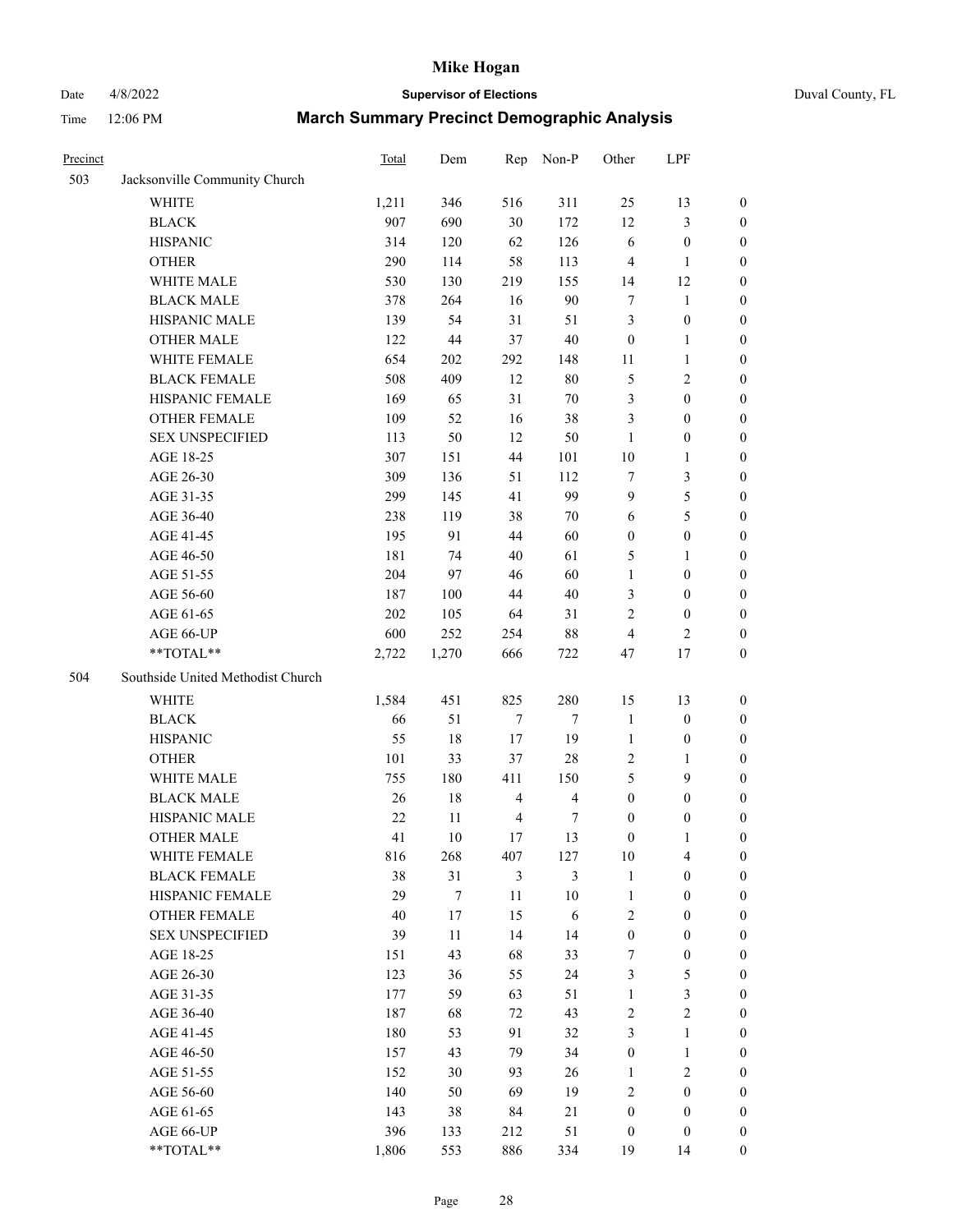#### Date 4/8/2022 **Supervisor of Elections** Duval County, FL

| Precinct |                                     | <b>Total</b> | Dem                     | Rep              | Non-P                   | Other            | LPF                     |                  |
|----------|-------------------------------------|--------------|-------------------------|------------------|-------------------------|------------------|-------------------------|------------------|
| 505      | Saint Mark's Lutheran Church - ELCA |              |                         |                  |                         |                  |                         |                  |
|          | <b>WHITE</b>                        | 2,201        | 581                     | 1,250            | 336                     | $27\,$           | 7                       | $\boldsymbol{0}$ |
|          | <b>BLACK</b>                        | 21           | 8                       | 2                | 11                      | $\boldsymbol{0}$ | $\boldsymbol{0}$        | $\boldsymbol{0}$ |
|          | <b>HISPANIC</b>                     | 64           | 19                      | 27               | 18                      | $\boldsymbol{0}$ | $\boldsymbol{0}$        | $\boldsymbol{0}$ |
|          | <b>OTHER</b>                        | 139          | 47                      | 40               | 50                      | $\overline{c}$   | $\boldsymbol{0}$        | $\boldsymbol{0}$ |
|          | WHITE MALE                          | 1,020        | 228                     | 599              | 178                     | 9                | 6                       | 0                |
|          | <b>BLACK MALE</b>                   | 13           | $\overline{\mathbf{4}}$ | $\overline{2}$   | 7                       | $\boldsymbol{0}$ | $\boldsymbol{0}$        | $\boldsymbol{0}$ |
|          | <b>HISPANIC MALE</b>                | 34           | 11                      | 14               | $\mathbf{9}$            | $\boldsymbol{0}$ | $\boldsymbol{0}$        | 0                |
|          | <b>OTHER MALE</b>                   | 56           | 17                      | 17               | 22                      | $\boldsymbol{0}$ | $\boldsymbol{0}$        | 0                |
|          | WHITE FEMALE                        | 1,159        | 347                     | 638              | 155                     | 18               | $\mathbf{1}$            | 0                |
|          | <b>BLACK FEMALE</b>                 | 8            | 4                       | $\boldsymbol{0}$ | $\overline{\mathbf{4}}$ | $\boldsymbol{0}$ | $\boldsymbol{0}$        | 0                |
|          | HISPANIC FEMALE                     | 27           | 8                       | 12               | 7                       | $\boldsymbol{0}$ | $\boldsymbol{0}$        | 0                |
|          | OTHER FEMALE                        | 64           | 25                      | 17               | $21\,$                  | $\mathbf{1}$     | $\boldsymbol{0}$        | 0                |
|          | <b>SEX UNSPECIFIED</b>              | 44           | 11                      | $20\,$           | 12                      | $\mathbf{1}$     | $\boldsymbol{0}$        | $\boldsymbol{0}$ |
|          | AGE 18-25                           | 232          | 60                      | 115              | 49                      | 8                | $\boldsymbol{0}$        | $\boldsymbol{0}$ |
|          | AGE 26-30                           | 157          | 34                      | $88\,$           | 33                      | $\sqrt{2}$       | $\boldsymbol{0}$        | 0                |
|          | AGE 31-35                           | 211          | 60                      | 105              | 43                      | $\sqrt{2}$       | $\mathbf{1}$            | $\boldsymbol{0}$ |
|          | AGE 36-40                           | 234          | 84                      | 94               | 51                      | $\mathfrak{2}$   | $\mathfrak{Z}$          | $\boldsymbol{0}$ |
|          | AGE 41-45                           | 217          | 46                      | 108              | 58                      | $\mathfrak{Z}$   | $\sqrt{2}$              | 0                |
|          | AGE 46-50                           | 199          | 58                      | 99               | 38                      | 3                | $\mathbf{1}$            | 0                |
|          | AGE 51-55                           | 215          | 57                      | 127              | 29                      | $\mathfrak{2}$   | $\boldsymbol{0}$        | 0                |
|          | AGE 56-60                           | 191          | 35                      | 122              | 33                      | $\mathbf{1}$     | $\boldsymbol{0}$        | 0                |
|          | AGE 61-65                           | 195          | 39                      | 133              | 19                      | $\overline{4}$   | $\boldsymbol{0}$        | 0                |
|          | AGE 66-UP                           | 574          | 182                     | 328              | 62                      | 2                | $\boldsymbol{0}$        | $\boldsymbol{0}$ |
|          | $**TOTAL**$                         | 2,425        | 655                     | 1,319            | 415                     | 29               | 7                       | $\boldsymbol{0}$ |
| 506      | St. Nicholas Park Christian Church  |              |                         |                  |                         |                  |                         |                  |
|          | WHITE                               | 2,149        | 653                     | 930              | 518                     | 39               | $\mathbf{9}$            | $\boldsymbol{0}$ |
|          | <b>BLACK</b>                        | 1,357        | 1,047                   | 58               | 237                     | 14               | $\mathbf{1}$            | 0                |
|          | <b>HISPANIC</b>                     | 295          | 142                     | 56               | 96                      | $\mathbf{1}$     | $\boldsymbol{0}$        | 0                |
|          | <b>OTHER</b>                        | 412          | 142                     | 103              | 158                     | $\,8\,$          | $\mathbf{1}$            | 0                |
|          | WHITE MALE                          | 997          | 252                     | 471              | 251                     | 16               | 7                       | 0                |
|          | <b>BLACK MALE</b>                   | 540          | 389                     | 27               | 120                     | 3                | $\mathbf{1}$            | 0                |
|          | HISPANIC MALE                       | 141          | 64                      | 36               | 41                      | $\boldsymbol{0}$ | $\boldsymbol{0}$        | 0                |
|          | <b>OTHER MALE</b>                   | 143          | 40                      | 35               | 63                      | 4                | 1                       | 0                |
|          | WHITE FEMALE                        | 1,118        | 389                     | 448              | 257                     | $22\,$           | $\sqrt{2}$              | 0                |
|          | <b>BLACK FEMALE</b>                 | 786          | 635                     | $27\,$           | 113                     | $11\,$           | $\boldsymbol{0}$        | $\overline{0}$   |
|          | HISPANIC FEMALE                     | 146          | 73                      | 19               | 53                      | $\mathbf{1}$     | $\boldsymbol{0}$        | $\overline{0}$   |
|          | <b>OTHER FEMALE</b>                 | 186          | 73                      | 50               | 59                      | $\overline{4}$   | $\boldsymbol{0}$        | $\overline{0}$   |
|          | <b>SEX UNSPECIFIED</b>              | 156          | 69                      | 34               | 52                      | $\mathbf{1}$     | $\boldsymbol{0}$        | $\overline{0}$   |
|          | AGE 18-25                           | 435          | 205                     | 83               | 133                     | 13               | $\mathbf{1}$            | 0                |
|          | AGE 26-30                           | 513          | 227                     | 85               | 184                     | 13               | $\overline{\mathbf{4}}$ | 0                |
|          | AGE 31-35                           | 464          | 230                     | 94               | 125                     | 12               | $\mathfrak{Z}$          | 0                |
|          | AGE 36-40                           | 383          | 187                     | 85               | 107                     | $\mathfrak{Z}$   | $\mathbf{1}$            | 0                |
|          | AGE 41-45                           | 316          | 148                     | 73               | 93                      | 2                | $\boldsymbol{0}$        | 0                |
|          | AGE 46-50                           | 315          | 133                     | 101              | 76                      | $\mathfrak{Z}$   | $\overline{2}$          | 0                |
|          | AGE 51-55                           | 375          | 161                     | 122              | $90\,$                  | $\sqrt{2}$       | $\boldsymbol{0}$        | $\boldsymbol{0}$ |
|          | AGE 56-60                           | 393          | 171                     | 139              | $78\,$                  | 5                | $\boldsymbol{0}$        | $\overline{0}$   |
|          | AGE 61-65                           | 339          | 187                     | 108              | 40                      | $\overline{4}$   | $\boldsymbol{0}$        | $\boldsymbol{0}$ |
|          | AGE 66-UP                           | 680          | 335                     | 257              | 83                      | 5                | $\boldsymbol{0}$        | $\boldsymbol{0}$ |
|          | **TOTAL**                           | 4,213        | 1,984                   | 1,147            | 1,009                   | 62               | 11                      | $\boldsymbol{0}$ |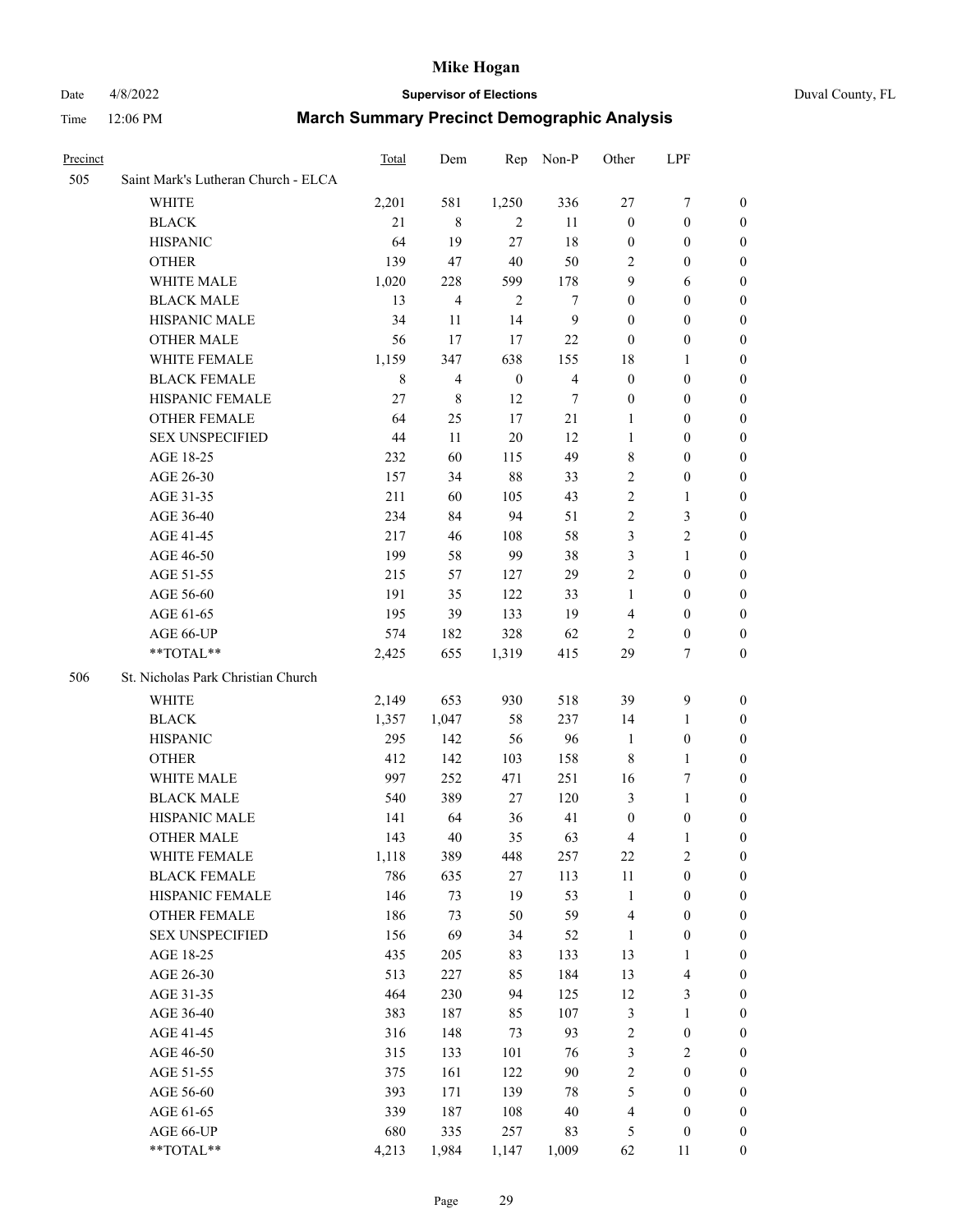# Date 4/8/2022 **Supervisor of Elections** Duval County, FL

| Precinct |                                 | <b>Total</b> | Dem   | Rep          | Non-P  | Other            | LPF                     |                  |
|----------|---------------------------------|--------------|-------|--------------|--------|------------------|-------------------------|------------------|
| 507      | Hendricks Avenue Baptist Church |              |       |              |        |                  |                         |                  |
|          | <b>WHITE</b>                    | 933          | 276   | 448          | 184    | 12               | 13                      | 0                |
|          | <b>BLACK</b>                    | 692          | 570   | 22           | 93     | 6                | $\mathbf{1}$            | 0                |
|          | <b>HISPANIC</b>                 | 82           | 42    | 6            | 33     | $\mathbf{1}$     | $\boldsymbol{0}$        | $\boldsymbol{0}$ |
|          | <b>OTHER</b>                    | 141          | 47    | 41           | 48     | 3                | $\sqrt{2}$              | $\boldsymbol{0}$ |
|          | WHITE MALE                      | 431          | 97    | 228          | 92     | 8                | 6                       | $\boldsymbol{0}$ |
|          | <b>BLACK MALE</b>               | 299          | 230   | 16           | 49     | 3                | 1                       | $\boldsymbol{0}$ |
|          | HISPANIC MALE                   | 38           | 15    | 6            | 17     | $\boldsymbol{0}$ | $\boldsymbol{0}$        | $\boldsymbol{0}$ |
|          | <b>OTHER MALE</b>               | 56           | 18    | 19           | 18     | $\mathbf{1}$     | $\boldsymbol{0}$        | $\boldsymbol{0}$ |
|          | WHITE FEMALE                    | 493          | 174   | 218          | 90     | 4                | $\boldsymbol{7}$        | $\boldsymbol{0}$ |
|          | <b>BLACK FEMALE</b>             | 377          | 327   | 6            | 42     | 2                | $\boldsymbol{0}$        | $\boldsymbol{0}$ |
|          | HISPANIC FEMALE                 | 36           | 22    | $\mathbf{0}$ | 13     | $\mathbf{1}$     | $\boldsymbol{0}$        | 0                |
|          | <b>OTHER FEMALE</b>             | 64           | 24    | 15           | 21     | 2                | $\sqrt{2}$              | $\boldsymbol{0}$ |
|          | <b>SEX UNSPECIFIED</b>          | 54           | 28    | 9            | 16     | $\mathbf{1}$     | $\boldsymbol{0}$        | $\boldsymbol{0}$ |
|          | AGE 18-25                       | 177          | 85    | 31           | 54     | 5                | $\sqrt{2}$              | $\boldsymbol{0}$ |
|          | AGE 26-30                       | 178          | 93    | 39           | 41     | 3                | $\sqrt{2}$              | $\boldsymbol{0}$ |
|          | AGE 31-35                       | 181          | 85    | 47           | 45     | $\sqrt{2}$       | $\sqrt{2}$              | $\boldsymbol{0}$ |
|          | AGE 36-40                       | 175          | 79    | 41           | 49     | $\overline{c}$   | $\overline{\mathbf{4}}$ | $\boldsymbol{0}$ |
|          | AGE 41-45                       | 133          | 69    | 26           | 34     | $\mathbf{1}$     | 3                       | $\boldsymbol{0}$ |
|          | AGE 46-50                       | 109          | 39    | 51           | 16     | 2                | $\mathbf{1}$            | $\boldsymbol{0}$ |
|          | AGE 51-55                       | 141          | 70    | 45           | $22\,$ | 4                | $\boldsymbol{0}$        | 0                |
|          | AGE 56-60                       | 180          | 88    | 54           | 36     | $\mathbf{1}$     | 1                       | 0                |
|          | AGE 61-65                       | 189          | 94    | 61           | 33     | $\mathbf{1}$     | $\boldsymbol{0}$        | 0                |
|          | AGE 66-UP                       | 385          | 233   | 122          | $28\,$ | $\mathbf{1}$     | $\mathbf{1}$            | $\boldsymbol{0}$ |
|          | **TOTAL**                       | 1,848        | 935   | 517          | 358    | $22\,$           | 16                      | $\boldsymbol{0}$ |
| 508      | San Jose Church of Christ       |              |       |              |        |                  |                         |                  |
|          | <b>WHITE</b>                    | 4,025        | 1,195 | 1,978        | 765    | 57               | 30                      | $\boldsymbol{0}$ |
|          | <b>BLACK</b>                    | 276          | 192   | 11           | $71\,$ | $\sqrt{2}$       | $\boldsymbol{0}$        | $\boldsymbol{0}$ |
|          | <b>HISPANIC</b>                 | 284          | 104   | 80           | 98     | 2                | $\boldsymbol{0}$        | $\boldsymbol{0}$ |
|          | <b>OTHER</b>                    | 348          | 100   | 106          | 137    | 4                | $\mathbf{1}$            | $\boldsymbol{0}$ |
|          | WHITE MALE                      | 1,881        | 492   | 972          | 370    | 25               | 22                      | $\boldsymbol{0}$ |
|          | <b>BLACK MALE</b>               | 114          | 77    | 6            | 31     | $\boldsymbol{0}$ | $\boldsymbol{0}$        | $\boldsymbol{0}$ |
|          | HISPANIC MALE                   | 125          | 41    | 39           | 45     | $\boldsymbol{0}$ | $\boldsymbol{0}$        | 0                |
|          | <b>OTHER MALE</b>               | 136          | 34    | 45           | 56     | $\boldsymbol{0}$ | $\mathbf{1}$            | $\boldsymbol{0}$ |
|          | WHITE FEMALE                    | 2,111        | 694   | 992          | 386    | 32               | 7                       | 0                |
|          | <b>BLACK FEMALE</b>             | 159          | 113   | 5            | 39     | 2                | $\boldsymbol{0}$        | $\boldsymbol{0}$ |
|          | HISPANIC FEMALE                 | 152          | 63    | 37           | 50     | $\overline{c}$   | $\boldsymbol{0}$        | $\overline{0}$   |
|          | OTHER FEMALE                    | 158          | 54    | 47           | 53     | 4                | $\boldsymbol{0}$        | $\overline{0}$   |
|          | <b>SEX UNSPECIFIED</b>          | 97           | 23    | 32           | 41     | $\boldsymbol{0}$ | $\mathbf{1}$            | 0                |
|          | AGE 18-25                       | 420          | 129   | 141          | 138    | 8                | $\overline{\mathbf{4}}$ | 0                |
|          | AGE 26-30                       | 403          | 116   | 155          | 114    | 13               | $\mathfrak s$           | 0                |
|          | AGE 31-35                       | 466          | 160   | 161          | 130    | $\,$ $\,$        | $\boldsymbol{7}$        | 0                |
|          | AGE 36-40                       | 405          | 139   | 138          | 123    | 2                | $\mathfrak{Z}$          | 0                |
|          | AGE 41-45                       | 318          | 107   | 121          | 82     | 6                | $\sqrt{2}$              | 0                |
|          | AGE 46-50                       | 342          | 103   | 139          | 89     | 6                | $\mathfrak s$           | 0                |
|          | AGE 51-55                       | 420          | 99    | 209          | 108    | 3                | $\mathbf{1}$            | $\boldsymbol{0}$ |
|          | AGE 56-60                       | 393          | 123   | 196          | 68     | 4                | $\sqrt{2}$              | $\boldsymbol{0}$ |
|          | AGE 61-65                       | 445          | 137   | 243          | 60     | 5                | $\boldsymbol{0}$        | $\boldsymbol{0}$ |
|          | AGE 66-UP                       | 1,321        | 478   | 672          | 159    | 10               | $\sqrt{2}$              | $\boldsymbol{0}$ |
|          | **TOTAL**                       | 4,933        | 1,591 | 2,175        | 1,071  | 65               | 31                      | $\boldsymbol{0}$ |
|          |                                 |              |       |              |        |                  |                         |                  |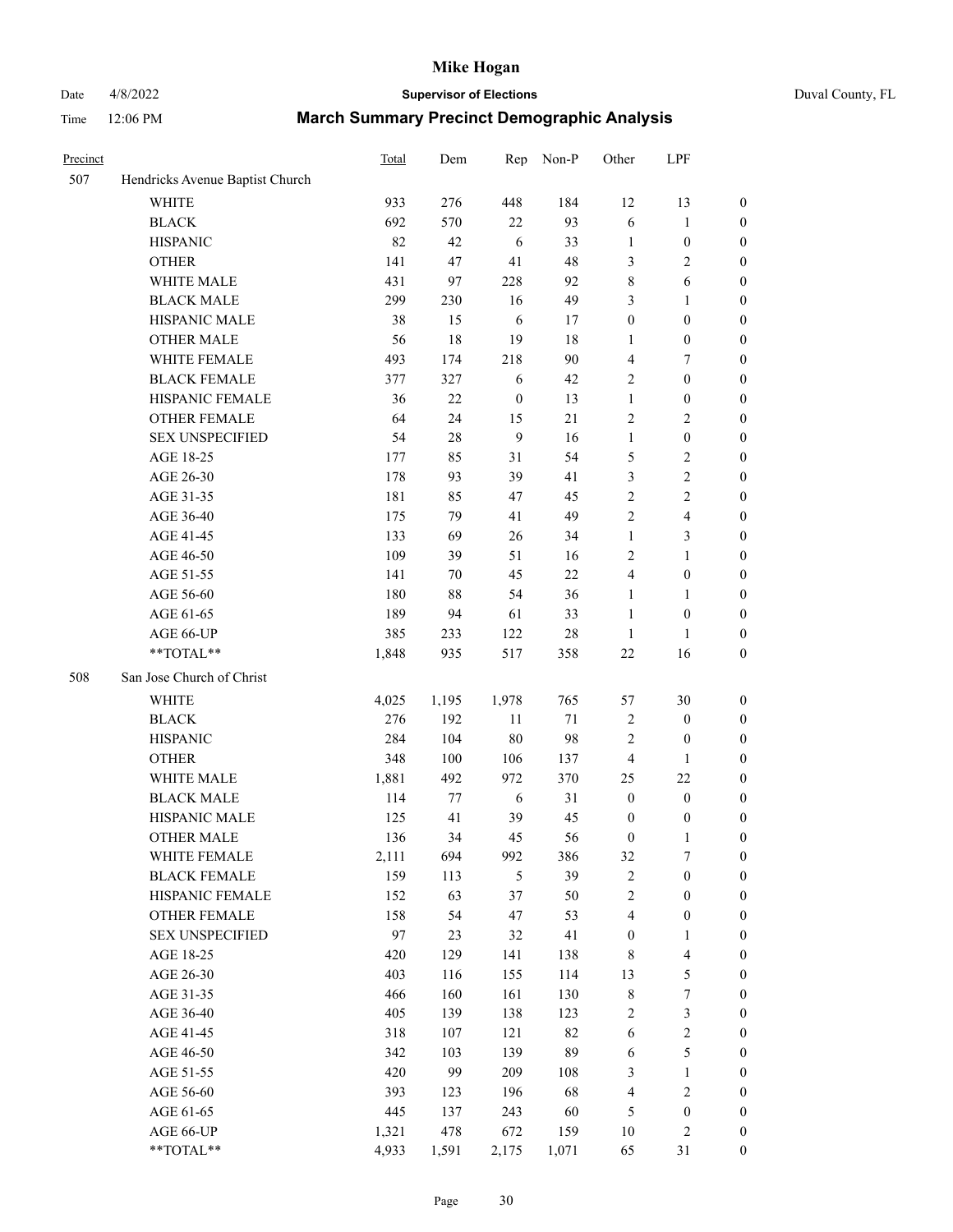# Date 4/8/2022 **Supervisor of Elections** Duval County, FL

| Precinct |                           | Total | Dem    | Rep    | Non-P  | Other            | LPF              |                  |
|----------|---------------------------|-------|--------|--------|--------|------------------|------------------|------------------|
| 509      | Christ the Messiah Church |       |        |        |        |                  |                  |                  |
|          | <b>WHITE</b>              | 3,342 | 876    | 1,859  | 552    | 39               | 16               | 0                |
|          | <b>BLACK</b>              | 349   | 240    | 23     | 82     | 4                | $\boldsymbol{0}$ | 0                |
|          | <b>HISPANIC</b>           | 207   | 77     | 64     | 62     | 3                | $\mathbf{1}$     | $\boldsymbol{0}$ |
|          | <b>OTHER</b>              | 355   | 102    | 119    | 128    | 5                | $\mathbf{1}$     | $\boldsymbol{0}$ |
|          | WHITE MALE                | 1,533 | 345    | 893    | 274    | 12               | 9                | $\boldsymbol{0}$ |
|          | <b>BLACK MALE</b>         | 143   | $87\,$ | 12     | 43     | $\mathbf{1}$     | $\boldsymbol{0}$ | $\boldsymbol{0}$ |
|          | HISPANIC MALE             | 95    | 34     | 33     | $28\,$ | $\boldsymbol{0}$ | $\boldsymbol{0}$ | $\boldsymbol{0}$ |
|          | <b>OTHER MALE</b>         | 149   | 33     | 61     | 54     | $\mathbf{1}$     | $\boldsymbol{0}$ | $\boldsymbol{0}$ |
|          | WHITE FEMALE              | 1,778 | 524    | 951    | 272    | 26               | $\mathfrak s$    | $\boldsymbol{0}$ |
|          | <b>BLACK FEMALE</b>       | 202   | 151    | $11\,$ | 37     | 3                | $\boldsymbol{0}$ | 0                |
|          | HISPANIC FEMALE           | 109   | 43     | 30     | 32     | 3                | $\mathbf{1}$     | 0                |
|          | OTHER FEMALE              | 147   | 58     | 43     | 44     | $\overline{2}$   | $\boldsymbol{0}$ | $\boldsymbol{0}$ |
|          | <b>SEX UNSPECIFIED</b>    | 97    | 20     | 31     | $40\,$ | 3                | $\mathfrak{Z}$   | $\boldsymbol{0}$ |
|          | AGE 18-25                 | 382   | 116    | 140    | 113    | 12               | $\mathbf{1}$     | $\boldsymbol{0}$ |
|          | AGE 26-30                 | 314   | 90     | 125    | 94     | 2                | $\mathfrak{Z}$   | $\boldsymbol{0}$ |
|          | AGE 31-35                 | 337   | 101    | 129    | 98     | 5                | $\overline{4}$   | $\boldsymbol{0}$ |
|          | AGE 36-40                 | 320   | 96     | 127    | 87     | 5                | $\mathfrak s$    | $\boldsymbol{0}$ |
|          | AGE 41-45                 | 301   | 92     | 117    | 86     | 3                | $\mathfrak{Z}$   | $\boldsymbol{0}$ |
|          | AGE 46-50                 | 294   | 103    | 126    | 63     | $\overline{c}$   | $\boldsymbol{0}$ | $\boldsymbol{0}$ |
|          | AGE 51-55                 | 332   | 98     | 161    | 67     | 4                | $\sqrt{2}$       | $\boldsymbol{0}$ |
|          | AGE 56-60                 | 318   | 92     | 174    | 50     | $\overline{c}$   | $\boldsymbol{0}$ | 0                |
|          | AGE 61-65                 | 377   | 121    | 201    | 51     | 4                | $\boldsymbol{0}$ | $\boldsymbol{0}$ |
|          | AGE 66-UP                 | 1,278 | 386    | 765    | 115    | 12               | $\boldsymbol{0}$ | $\boldsymbol{0}$ |
|          | $**TOTAL**$               | 4,253 | 1,295  | 2,065  | 824    | 51               | 18               | $\boldsymbol{0}$ |
| 510      | Wayman Chapel AME         |       |        |        |        |                  |                  |                  |
|          | <b>WHITE</b>              | 2,626 | 677    | 1,392  | 504    | 34               | 19               | $\boldsymbol{0}$ |
|          | <b>BLACK</b>              | 399   | 281    | 19     | 92     | 5                | $\sqrt{2}$       | $\boldsymbol{0}$ |
|          | <b>HISPANIC</b>           | 215   | 81     | 51     | $80\,$ | 3                | $\boldsymbol{0}$ | $\boldsymbol{0}$ |
|          | <b>OTHER</b>              | 268   | 60     | 94     | 105    | 8                | $\mathbf{1}$     | $\boldsymbol{0}$ |
|          | WHITE MALE                | 1,209 | 259    | 679    | 239    | 21               | $11\,$           | $\boldsymbol{0}$ |
|          | <b>BLACK MALE</b>         | 163   | 107    | $10\,$ | 43     | 3                | $\boldsymbol{0}$ | $\boldsymbol{0}$ |
|          | HISPANIC MALE             | 105   | 37     | 26     | $40\,$ | 2                | $\boldsymbol{0}$ | 0                |
|          | <b>OTHER MALE</b>         | 97    | 19     | 40     | 35     | 3                | $\boldsymbol{0}$ | $\boldsymbol{0}$ |
|          | WHITE FEMALE              | 1,396 | 414    | 705    | 256    | 13               | 8                | 0                |
|          | <b>BLACK FEMALE</b>       | 232   | 171    | 9      | 48     | 2                | $\sqrt{2}$       | 0                |
|          | HISPANIC FEMALE           | 106   | 41     | 25     | 39     | $\mathbf{1}$     | $\boldsymbol{0}$ | $\overline{0}$   |
|          | <b>OTHER FEMALE</b>       | 126   | 30     | 43     | 47     | 5                | $\mathbf{1}$     | $\overline{0}$   |
|          | <b>SEX UNSPECIFIED</b>    | 74    | 21     | 19     | 34     | $\boldsymbol{0}$ | $\boldsymbol{0}$ | 0                |
|          | AGE 18-25                 | 319   | 91     | 110    | 103    | 13               | $\sqrt{2}$       | 0                |
|          | AGE 26-30                 | 295   | 104    | 93     | 92     | 4                | $\sqrt{2}$       | 0                |
|          | AGE 31-35                 | 326   | 107    | 108    | 99     | 7                | 5                | 0                |
|          | AGE 36-40                 | 260   | $78\,$ | 91     | 84     | 4                | $\mathfrak{Z}$   | 0                |
|          | AGE 41-45                 | 215   | 64     | 76     | 68     | 5                | $\sqrt{2}$       | 0                |
|          | AGE 46-50                 | 229   | 63     | 95     | 67     | 2                | $\sqrt{2}$       | 0                |
|          | AGE 51-55                 | 250   | 74     | 104    | 66     | 3                | $\mathfrak{Z}$   | 0                |
|          | AGE 56-60                 | 306   | 91     | 164    | 46     | 3                | $\overline{2}$   | 0                |
|          | AGE 61-65                 | 353   | 104    | 201    | 42     | 6                | $\boldsymbol{0}$ | $\overline{0}$   |
|          | AGE 66-UP                 | 955   | 323    | 514    | 114    | 3                | $\mathbf{1}$     | 0                |
|          | **TOTAL**                 | 3,508 | 1,099  | 1,556  | 781    | 50               | $22\,$           | $\boldsymbol{0}$ |
|          |                           |       |        |        |        |                  |                  |                  |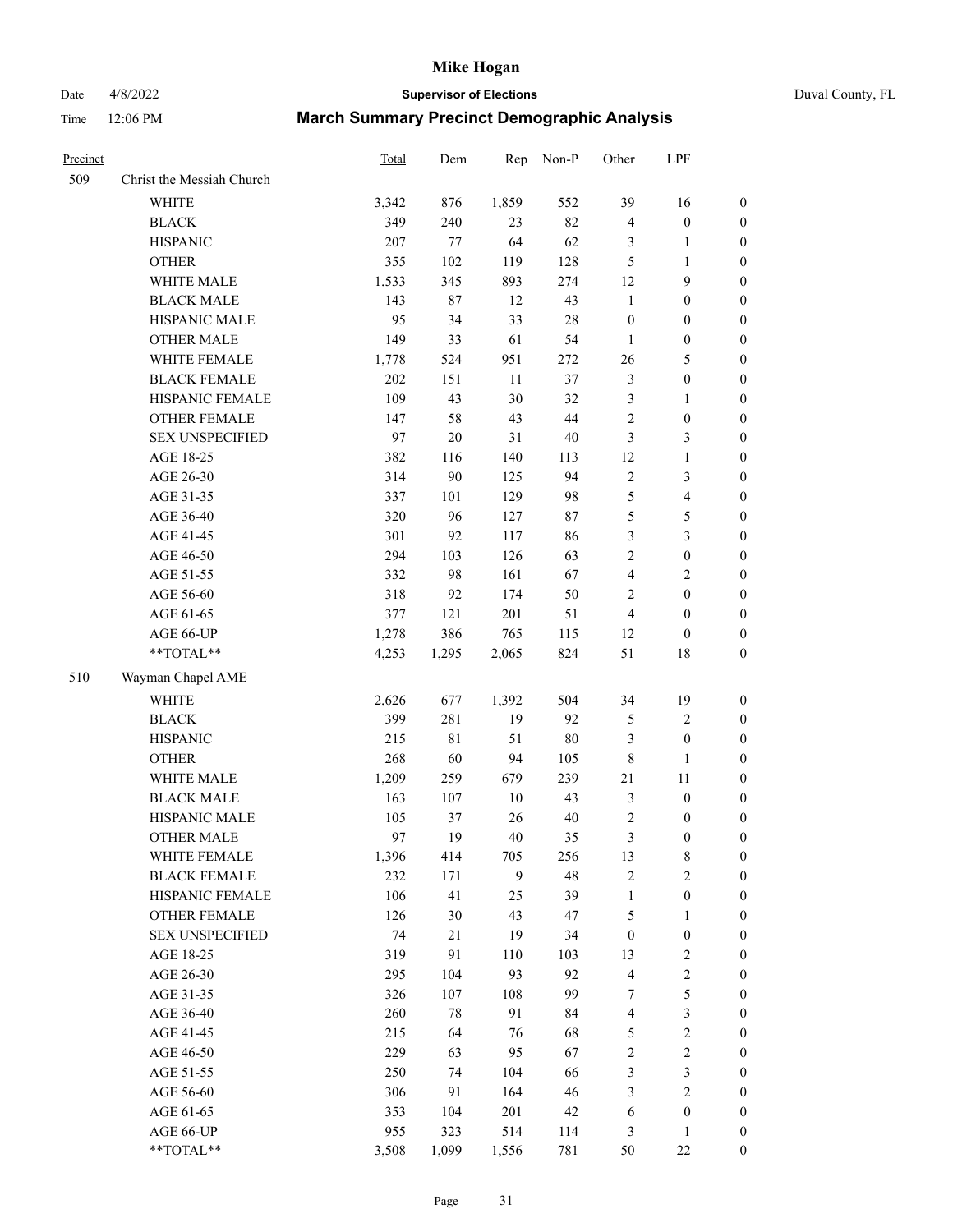# Date  $4/8/2022$  **Supervisor of Elections**

| Duval County, FL |  |
|------------------|--|
|------------------|--|

| Precinct |                              | <b>Total</b> | Dem    | Rep   | Non-P       | Other                   | LPF                     |                  |
|----------|------------------------------|--------------|--------|-------|-------------|-------------------------|-------------------------|------------------|
| 511      | Cuba Hunter Community Center |              |        |       |             |                         |                         |                  |
|          | <b>WHITE</b>                 | 1,746        | 516    | 794   | 397         | 32                      | $\boldsymbol{7}$        | 0                |
|          | <b>BLACK</b>                 | 741          | 585    | 41    | 111         | $\overline{\mathbf{4}}$ | $\boldsymbol{0}$        | $\boldsymbol{0}$ |
|          | <b>HISPANIC</b>              | 280          | 113    | 65    | 98          | 2                       | $\overline{c}$          | $\boldsymbol{0}$ |
|          | <b>OTHER</b>                 | 374          | 101    | 109   | 156         | 7                       | 1                       | $\boldsymbol{0}$ |
|          | WHITE MALE                   | 817          | 209    | 399   | 196         | 9                       | $\overline{4}$          | $\boldsymbol{0}$ |
|          | <b>BLACK MALE</b>            | 326          | 241    | 24    | 59          | 2                       | $\boldsymbol{0}$        | $\boldsymbol{0}$ |
|          | HISPANIC MALE                | 117          | 43     | 33    | 37          | $\overline{c}$          | $\sqrt{2}$              | $\boldsymbol{0}$ |
|          | <b>OTHER MALE</b>            | 150          | 42     | 45    | 62          | $\mathbf{1}$            | $\boldsymbol{0}$        | $\boldsymbol{0}$ |
|          | WHITE FEMALE                 | 901          | 295    | 387   | 193         | 23                      | $\mathfrak{Z}$          | $\boldsymbol{0}$ |
|          | <b>BLACK FEMALE</b>          | 407          | 339    | 16    | 50          | $\sqrt{2}$              | $\boldsymbol{0}$        | $\boldsymbol{0}$ |
|          | HISPANIC FEMALE              | 153          | 67     | 30    | 56          | $\boldsymbol{0}$        | $\boldsymbol{0}$        | $\boldsymbol{0}$ |
|          | OTHER FEMALE                 | 149          | 41     | 47    | 58          | 3                       | $\boldsymbol{0}$        | $\boldsymbol{0}$ |
|          | <b>SEX UNSPECIFIED</b>       | 121          | 38     | 28    | 51          | 3                       | $\mathbf{1}$            | $\boldsymbol{0}$ |
|          | AGE 18-25                    | 284          | 124    | 51    | 99          | 9                       | $\mathbf{1}$            | $\boldsymbol{0}$ |
|          | AGE 26-30                    | 269          | 110    | 46    | 103         | 9                       | $\mathbf{1}$            | $\boldsymbol{0}$ |
|          | AGE 31-35                    | 291          | 106    | 89    | 94          | $\overline{c}$          | $\boldsymbol{0}$        | $\boldsymbol{0}$ |
|          | AGE 36-40                    | 244          | 95     | 71    | 72          | 4                       | $\sqrt{2}$              | $\boldsymbol{0}$ |
|          | AGE 41-45                    | 227          | 87     | 63    | 74          | $\mathbf{1}$            | $\sqrt{2}$              | $\boldsymbol{0}$ |
|          | AGE 46-50                    | 227          | $80\,$ | 73    | 68          | 4                       | $\overline{2}$          | $\boldsymbol{0}$ |
|          | AGE 51-55                    | 235          | 101    | 78    | 53          | 3                       | $\boldsymbol{0}$        | $\boldsymbol{0}$ |
|          | AGE 56-60                    | 317          | 129    | 123   | 60          | $\overline{4}$          | $\mathbf{1}$            | 0                |
|          | AGE 61-65                    | 333          | 137    | 126   | 63          | 6                       | $\mathbf{1}$            | 0                |
|          | AGE 66-UP                    | 714          | 346    | 289   | 76          | 3                       | $\boldsymbol{0}$        | $\boldsymbol{0}$ |
|          | **TOTAL**                    | 3,141        | 1,315  | 1,009 | 762         | 45                      | $10\,$                  | $\boldsymbol{0}$ |
| 512      | Community Hospice of NE FL   |              |        |       |             |                         |                         |                  |
|          | WHITE                        | 2,843        | 742    | 1,362 | 670         | 52                      | 17                      | $\boldsymbol{0}$ |
|          | <b>BLACK</b>                 | 1,115        | 826    | 38    | 238         | 12                      | $\mathbf{1}$            | $\boldsymbol{0}$ |
|          | <b>HISPANIC</b>              | 478          | 189    | 108   | 176         | 5                       | $\boldsymbol{0}$        | $\boldsymbol{0}$ |
|          | <b>OTHER</b>                 | 594          | 181    | 175   | 230         | 7                       | $\mathbf{1}$            | $\boldsymbol{0}$ |
|          | WHITE MALE                   | 1,264        | 276    | 613   | 339         | 23                      | 13                      | $\boldsymbol{0}$ |
|          | <b>BLACK MALE</b>            | 399          | 272    | 15    | 103         | $\,$ 8 $\,$             | $\mathbf{1}$            | $\boldsymbol{0}$ |
|          | HISPANIC MALE                | 209          | 76     | 52    | 79          | $\sqrt{2}$              | $\boldsymbol{0}$        | 0                |
|          | OTHER MALE                   | 226          | 65     | 71    | $87\,$      | 3                       | $\boldsymbol{0}$        | $\boldsymbol{0}$ |
|          | WHITE FEMALE                 | 1,547        | 456    | 739   | 319         | 29                      | 4                       | 0                |
|          | <b>BLACK FEMALE</b>          | 701          | 544    | 23    | 130         | 4                       | $\boldsymbol{0}$        | $\boldsymbol{0}$ |
|          | HISPANIC FEMALE              | 258          | 107    | 53    | 95          | 3                       | $\boldsymbol{0}$        | $\overline{0}$   |
|          | <b>OTHER FEMALE</b>          | 264          | 90     | 81    | 89          | 3                       | $\mathbf{1}$            | $\overline{0}$   |
|          | <b>SEX UNSPECIFIED</b>       | 162          | 52     | 36    | 73          | $\mathbf{1}$            | $\boldsymbol{0}$        | 0                |
|          | AGE 18-25                    | 548          | 214    | 123   | 197         | 10                      | $\overline{\mathbf{4}}$ | 0                |
|          | AGE 26-30                    | 515          | 192    | 127   | 183         | $10\,$                  | 3                       | 0                |
|          | AGE 31-35                    | 538          | 230    | 123   | 173         | 9                       | $\mathfrak{Z}$          | 0                |
|          | AGE 36-40                    | 457          | 183    | 126   | 146         | $\mathbf{1}$            | $\mathbf{1}$            | 0                |
|          | AGE 41-45                    | 395          | 154    | 100   | 132         | $\boldsymbol{7}$        | $\sqrt{2}$              | 0                |
|          | AGE 46-50                    | 338          | 131    | 100   | 101         | 5                       | $\mathbf{1}$            | 0                |
|          | AGE 51-55                    | 369          | 133    | 156   | 75          | 4                       | $\mathbf{1}$            | 0                |
|          | AGE 56-60                    | 401          | 140    | 167   | $8\sqrt{1}$ | 13                      | $\boldsymbol{0}$        | 0                |
|          | AGE 61-65                    | 421          | 164    | 179   | $71\,$      | 5                       | $\sqrt{2}$              | 0                |
|          | AGE 66-UP                    | 1,048        | 397    | 482   | 155         | 12                      | $\sqrt{2}$              | 0                |
|          | **TOTAL**                    | 5,030        | 1,938  | 1,683 | 1,314       | 76                      | 19                      | $\boldsymbol{0}$ |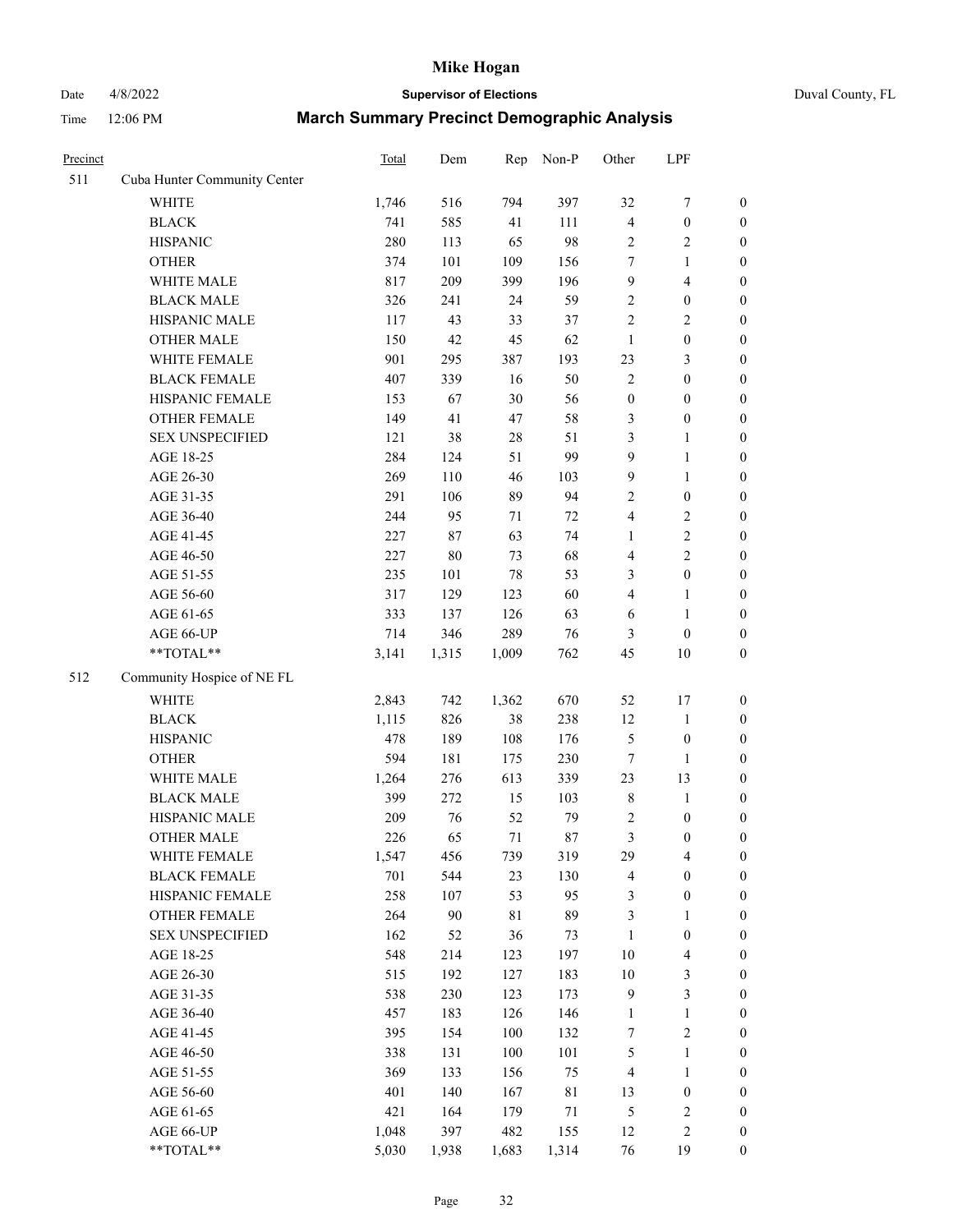# Date 4/8/2022 **Supervisor of Elections** Duval County, FL

| Precinct |                          | <b>Total</b> | Dem    | Rep         | Non-P       | Other            | LPF                     |                  |
|----------|--------------------------|--------------|--------|-------------|-------------|------------------|-------------------------|------------------|
| 513      | Englewood Baptist Church |              |        |             |             |                  |                         |                  |
|          | <b>WHITE</b>             | 1,420        | 380    | 718         | 301         | 15               | 6                       | 0                |
|          | <b>BLACK</b>             | 511          | 393    | 24          | $88\,$      | 5                | $\mathbf{1}$            | 0                |
|          | <b>HISPANIC</b>          | 245          | 104    | 56          | 83          | 2                | $\boldsymbol{0}$        | $\boldsymbol{0}$ |
|          | <b>OTHER</b>             | 372          | $80\,$ | 117         | 170         | 4                | 1                       | $\boldsymbol{0}$ |
|          | WHITE MALE               | 647          | 142    | 344         | 153         | 4                | $\overline{\mathbf{4}}$ | $\boldsymbol{0}$ |
|          | <b>BLACK MALE</b>        | 245          | 175    | 16          | 50          | 3                | $\mathbf{1}$            | $\boldsymbol{0}$ |
|          | HISPANIC MALE            | 118          | 46     | 29          | 42          | 1                | $\boldsymbol{0}$        | $\boldsymbol{0}$ |
|          | <b>OTHER MALE</b>        | 163          | 34     | 62          | 66          | $\mathbf{1}$     | $\boldsymbol{0}$        | $\boldsymbol{0}$ |
|          | WHITE FEMALE             | 744          | 232    | 359         | 140         | 11               | $\overline{2}$          | $\boldsymbol{0}$ |
|          | <b>BLACK FEMALE</b>      | 259          | 211    | $\,$ 8 $\,$ | 38          | 2                | $\boldsymbol{0}$        | $\boldsymbol{0}$ |
|          | HISPANIC FEMALE          | 115          | 51     | 25          | 39          | $\boldsymbol{0}$ | $\boldsymbol{0}$        | $\boldsymbol{0}$ |
|          | <b>OTHER FEMALE</b>      | 139          | 33     | 40          | 64          | $\mathbf{1}$     | $\mathbf{1}$            | $\boldsymbol{0}$ |
|          | <b>SEX UNSPECIFIED</b>   | 118          | 33     | 32          | 50          | 3                | $\boldsymbol{0}$        | $\boldsymbol{0}$ |
|          | AGE 18-25                | 232          | $88\,$ | 51          | 85          | 7                | $\mathbf{1}$            | $\boldsymbol{0}$ |
|          | AGE 26-30                | 201          | 75     | 51          | $70\,$      | 2                | $\mathfrak{Z}$          | $\boldsymbol{0}$ |
|          | AGE 31-35                | 224          | 91     | 57          | 71          | 3                | $\sqrt{2}$              | $\boldsymbol{0}$ |
|          | AGE 36-40                | 204          | $70\,$ | 68          | 62          | 3                | $\mathbf{1}$            | $\boldsymbol{0}$ |
|          | AGE 41-45                | 182          | 57     | 66          | 57          | $\overline{c}$   | $\boldsymbol{0}$        | $\boldsymbol{0}$ |
|          | AGE 46-50                | 203          | 62     | 67          | $72\,$      | $\overline{c}$   | $\boldsymbol{0}$        | $\boldsymbol{0}$ |
|          | AGE 51-55                | 212          | 84     | 73          | 53          | $\mathbf{1}$     | 1                       | $\boldsymbol{0}$ |
|          | AGE 56-60                | 243          | 97     | 99          | 46          | $\mathbf{1}$     | $\boldsymbol{0}$        | 0                |
|          | AGE 61-65                | 238          | 90     | 102         | 45          | 1                | $\boldsymbol{0}$        | 0                |
|          | AGE 66-UP                | 609          | 243    | 281         | $8\sqrt{1}$ | 4                | $\boldsymbol{0}$        | $\boldsymbol{0}$ |
|          | **TOTAL**                | 2,548        | 957    | 915         | 642         | 26               | $8\,$                   | $\boldsymbol{0}$ |
| 601      | Italian American Club    |              |        |             |             |                  |                         |                  |
|          |                          |              |        |             |             |                  |                         |                  |
|          | <b>WHITE</b>             | 2,970        | 537    | 1,901       | 485         | 35               | 12                      | $\boldsymbol{0}$ |
|          | <b>BLACK</b>             | 135          | 89     | 17          | 25          | 4                | $\boldsymbol{0}$        | $\boldsymbol{0}$ |
|          | <b>HISPANIC</b>          | 135          | 26     | $70\,$      | 37          | 2                | $\boldsymbol{0}$        | $\boldsymbol{0}$ |
|          | <b>OTHER</b>             | 203          | 39     | 100         | 57          | 4                | $\mathfrak{Z}$          | $\boldsymbol{0}$ |
|          | WHITE MALE               | 1,450        | 205    | 953         | 267         | 16               | 9                       | $\boldsymbol{0}$ |
|          | <b>BLACK MALE</b>        | 64           | 34     | $11\,$      | 15          | 4                | $\boldsymbol{0}$        | $\boldsymbol{0}$ |
|          | HISPANIC MALE            | 63           | 11     | 34          | 17          | $\mathbf{1}$     | $\boldsymbol{0}$        | $\boldsymbol{0}$ |
|          | <b>OTHER MALE</b>        | 74           | 16     | 37          | 17          | $\mathbf{1}$     | 3                       | $\boldsymbol{0}$ |
|          | WHITE FEMALE             | 1,495        | 328    | 935         | 211         | 19               | 2                       | 0                |
|          | <b>BLACK FEMALE</b>      | 70           | 55     | 5           | $10\,$      | $\boldsymbol{0}$ | $\boldsymbol{0}$        | $\boldsymbol{0}$ |
|          | HISPANIC FEMALE          | 69           | 13     | 36          | 19          | $\mathbf{1}$     | $\boldsymbol{0}$        | $\overline{0}$   |
|          | OTHER FEMALE             | 103          | $20\,$ | 54          | 26          | 3                | $\boldsymbol{0}$        | $\overline{0}$   |
|          | <b>SEX UNSPECIFIED</b>   | 55           | 9      | 23          | $22\,$      | $\boldsymbol{0}$ | $\mathbf{1}$            | 0                |
|          | AGE 18-25                | 314          | 51     | 171         | $80\,$      | 9                | $\mathfrak{Z}$          | 0                |
|          | AGE 26-30                | 177          | 36     | 92          | $44\,$      | 3                | $\overline{2}$          | 0                |
|          | AGE 31-35                | 208          | 42     | 109         | 53          | 3                | $\mathbf{1}$            | 0                |
|          | AGE 36-40                | 242          | 46     | 122         | 73          | $\boldsymbol{0}$ | $\mathbf{1}$            | 0                |
|          | AGE 41-45                | 235          | 46     | 128         | 53          | 6                | $\overline{2}$          | 0                |
|          | AGE 46-50                | 218          | 39     | 131         | 44          | 4                | $\boldsymbol{0}$        | 0                |
|          | AGE 51-55                | 298          | 55     | 186         | 53          | $\overline{c}$   | $\sqrt{2}$              | 0                |
|          | AGE 56-60                | 354          | 56     | 243         | 47          | 6                | $\sqrt{2}$              | $\overline{0}$   |
|          | AGE 61-65                | 349          | 67     | 234         | 47          | $\mathbf{1}$     | $\boldsymbol{0}$        | $\overline{0}$   |
|          | AGE 66-UP                | 1,048        | 253    | 672         | 110         | 11               | $\sqrt{2}$              | 0                |
|          | **TOTAL**                | 3,443        | 691    | 2,088       | 604         | 45               | 15                      | $\boldsymbol{0}$ |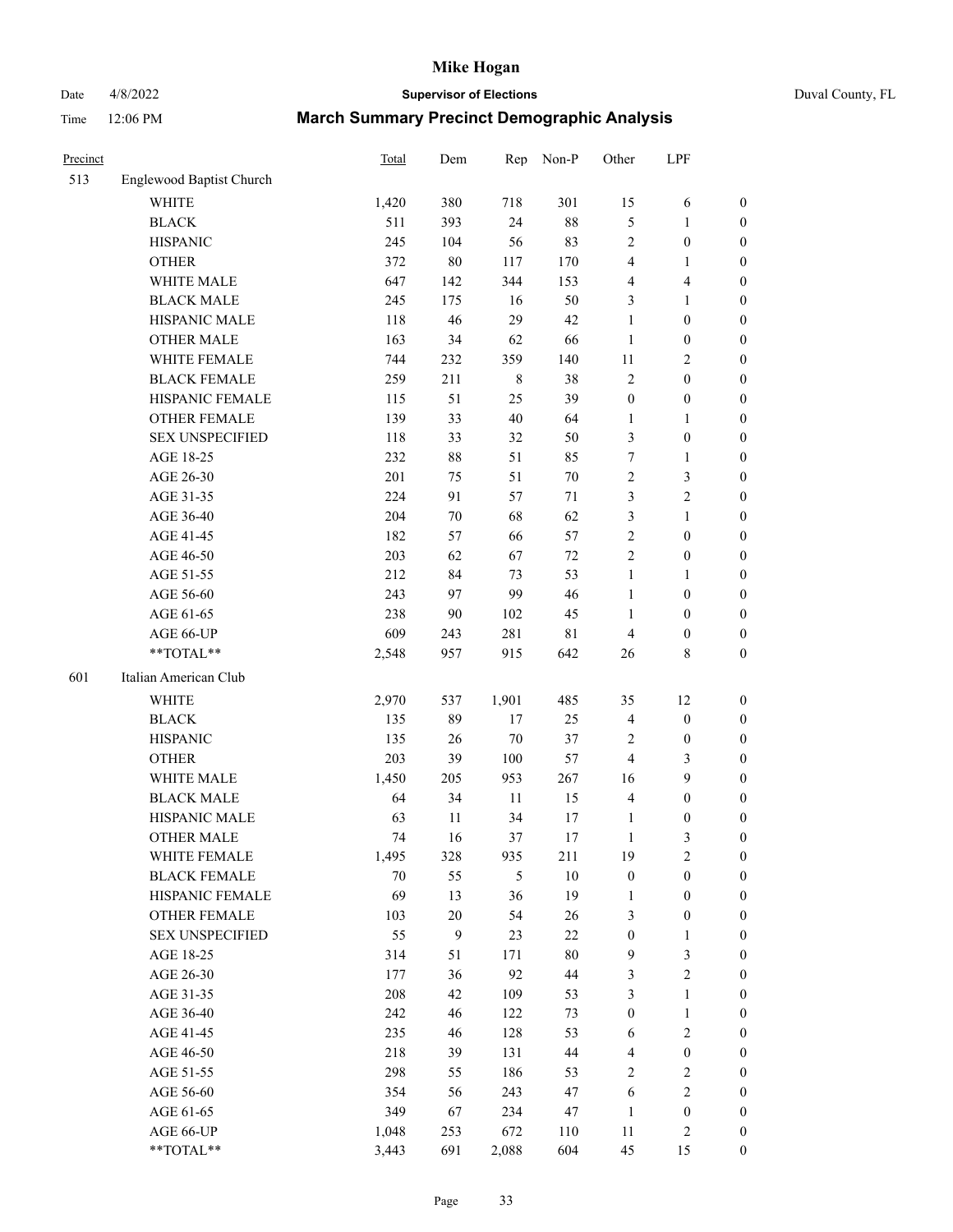Date 4/8/2022 **Supervisor of Elections** Duval County, FL

| Precinct |                                     | Total     | Dem      | Rep              | Non-P     | Other                            | LPF                                  |                                    |
|----------|-------------------------------------|-----------|----------|------------------|-----------|----------------------------------|--------------------------------------|------------------------------------|
| 602      | All Souls Anglican Church           |           |          |                  |           |                                  |                                      |                                    |
|          | <b>WHITE</b>                        | 3,285     | 696      | 1,835            | 693       | 49                               | 12                                   | 0                                  |
|          | <b>BLACK</b>                        | 407       | 314      | 29               | 58        | 6                                | $\boldsymbol{0}$                     | 0                                  |
|          | <b>HISPANIC</b>                     | 304       | 96       | 97               | 104       | 7                                | $\boldsymbol{0}$                     | $\boldsymbol{0}$                   |
|          | <b>OTHER</b>                        | 479       | 127      | 149              | 197       | 4                                | $\sqrt{2}$                           | $\boldsymbol{0}$                   |
|          | WHITE MALE                          | 1,558     | 275      | 915              | 345       | 16                               | $\tau$                               | $\boldsymbol{0}$                   |
|          | <b>BLACK MALE</b>                   | 197       | 142      | 19               | 31        | 5                                | $\boldsymbol{0}$                     | $\boldsymbol{0}$                   |
|          | HISPANIC MALE                       | 139       | 41       | 46               | 49        | 3                                | $\boldsymbol{0}$                     | $\boldsymbol{0}$                   |
|          | <b>OTHER MALE</b>                   | 215       | 48       | 66               | 99        | $\mathbf{2}$                     | $\boldsymbol{0}$                     | $\boldsymbol{0}$                   |
|          | WHITE FEMALE                        | 1,703     | 414      | 905              | 347       | 32                               | $\mathfrak{S}$                       | $\boldsymbol{0}$                   |
|          | <b>BLACK FEMALE</b>                 | 207       | 170      | $10\,$           | 26        | $\mathbf{1}$                     | $\boldsymbol{0}$                     | 0                                  |
|          | HISPANIC FEMALE                     | 163       | 54       | 51               | 54        | $\overline{4}$                   | $\boldsymbol{0}$                     | 0                                  |
|          | <b>OTHER FEMALE</b>                 | 196       | 65       | 63               | 65        | $\mathbf{2}$                     | $\mathbf{1}$                         | $\boldsymbol{0}$                   |
|          | <b>SEX UNSPECIFIED</b>              | 97        | 24       | 35               | 36        | $\mathbf{1}$                     | $\mathbf{1}$                         | $\boldsymbol{0}$                   |
|          | AGE 18-25                           | 434       | 121      | 163              | 137       | $11\,$                           | $\sqrt{2}$                           | $\boldsymbol{0}$                   |
|          | AGE 26-30                           | 340       | 92       | 144              | 100       | 4                                | $\boldsymbol{0}$                     | $\boldsymbol{0}$                   |
|          | AGE 31-35                           | 404       | 118      | 153              | 128       | 3                                | $\sqrt{2}$                           | $\boldsymbol{0}$                   |
|          | AGE 36-40                           | 435       | 116      | 179              | 129       | 7                                | $\overline{\mathbf{4}}$              | $\boldsymbol{0}$                   |
|          | AGE 41-45                           | 336       | 94       | 124              | 107       | $11\,$                           | $\boldsymbol{0}$                     | $\boldsymbol{0}$                   |
|          | AGE 46-50                           | 338       | 95       | 156              | 76        | 8                                | $\mathfrak{Z}$                       | $\boldsymbol{0}$                   |
|          | AGE 51-55                           | 394       | 82       | 212              | 92        | 6                                | $\sqrt{2}$                           | $\boldsymbol{0}$                   |
|          | AGE 56-60                           | 443       | 115      | 247              | 79        | $\overline{c}$                   | $\boldsymbol{0}$                     | 0                                  |
|          | AGE 61-65                           | 471       | 142      | 259              | 67        | $\mathfrak{Z}$                   | $\boldsymbol{0}$                     | $\boldsymbol{0}$                   |
|          | AGE 66-UP                           | 880       | 258      | 473              | 137       | 11                               | $\mathbf{1}$                         | $\boldsymbol{0}$                   |
|          | $**TOTAL**$                         | 4,475     | 1,233    | 2,110            | 1,052     | 66                               | 14                                   | $\boldsymbol{0}$                   |
| 603      | Mandarin Branch Library             |           |          |                  |           |                                  |                                      |                                    |
|          | WHITE                               |           |          | 1,835            | 548       | 48                               | 12                                   |                                    |
|          |                                     | 3,287     | 844      |                  |           |                                  |                                      | $\boldsymbol{0}$                   |
|          | <b>BLACK</b>                        | 117       | 76       | $10\,$           | 30        | $\mathbf{1}$                     | $\boldsymbol{0}$                     | $\boldsymbol{0}$                   |
|          | <b>HISPANIC</b>                     | 157       | 45       | 58               | 53        | $\mathbf{1}$                     | $\boldsymbol{0}$                     | $\boldsymbol{0}$                   |
|          | <b>OTHER</b>                        | 278       | 69       | 100              | 105       | $\mathfrak{2}$                   | $\sqrt{2}$                           | $\boldsymbol{0}$                   |
|          | WHITE MALE<br><b>BLACK MALE</b>     | 1,494     | 323      | 862              | 283       | 18                               | $8\,$                                | $\boldsymbol{0}$                   |
|          | HISPANIC MALE                       | 52        | 29       | $\boldsymbol{7}$ | 15        | $\mathbf{1}$                     | $\boldsymbol{0}$                     | $\boldsymbol{0}$                   |
|          | <b>OTHER MALE</b>                   | 70<br>110 | 19<br>18 | $27\,$<br>51     | 23<br>41  | $\mathbf{1}$<br>$\boldsymbol{0}$ | $\boldsymbol{0}$<br>$\boldsymbol{0}$ | $\boldsymbol{0}$                   |
|          |                                     |           |          |                  |           |                                  |                                      | $\boldsymbol{0}$                   |
|          | WHITE FEMALE<br><b>BLACK FEMALE</b> | 1,770     | 514      | 962<br>3         | 260<br>15 | 30<br>$\boldsymbol{0}$           | 4<br>$\boldsymbol{0}$                | 0                                  |
|          | HISPANIC FEMALE                     | 65<br>84  | 47<br>25 | 31               | 28        |                                  |                                      | $\boldsymbol{0}$<br>$\overline{0}$ |
|          | <b>OTHER FEMALE</b>                 | 131       | 42       | 37               | 49        | $\boldsymbol{0}$<br>$\mathbf{1}$ | $\boldsymbol{0}$<br>$\sqrt{2}$       | $\overline{0}$                     |
|          | <b>SEX UNSPECIFIED</b>              | 63        | 17       | 23               | 22        | $\mathbf{1}$                     | $\boldsymbol{0}$                     | 0                                  |
|          | AGE 18-25                           | 355       | 101      | 144              | 103       | 6                                | $\mathbf{1}$                         | $\overline{0}$                     |
|          | AGE 26-30                           | 232       | 56       | 108              | 56        | $10\,$                           | $\sqrt{2}$                           | 0                                  |
|          | AGE 31-35                           | 263       | 62       | 119              | 73        | 3                                | 6                                    | 0                                  |
|          | AGE 36-40                           | 241       | 82       | 96               | 60        | 3                                | $\boldsymbol{0}$                     | 0                                  |
|          | AGE 41-45                           | 245       | 66       | 104              | 68        | 5                                | $\sqrt{2}$                           | 0                                  |
|          | AGE 46-50                           | 280       |          | 142              | 68        |                                  | $\mathfrak{Z}$                       |                                    |
|          | AGE 51-55                           | 299       | 65<br>65 | 169              | 61        | $\overline{c}$                   | $\boldsymbol{0}$                     | 0<br>$\boldsymbol{0}$              |
|          | AGE 56-60                           | 328       | 74       | 198              | 51        | 4<br>5                           | $\boldsymbol{0}$                     | $\boldsymbol{0}$                   |
|          | AGE 61-65                           | 318       | 84       | 184              | 45        | 5                                | $\boldsymbol{0}$                     | $\boldsymbol{0}$                   |
|          | AGE 66-UP                           | 1,278     | 379      | 739              | 151       | 9                                | $\boldsymbol{0}$                     | $\boldsymbol{0}$                   |
|          | **TOTAL**                           | 3,839     | 1,034    | 2,003            | 736       | 52                               | 14                                   | $\boldsymbol{0}$                   |
|          |                                     |           |          |                  |           |                                  |                                      |                                    |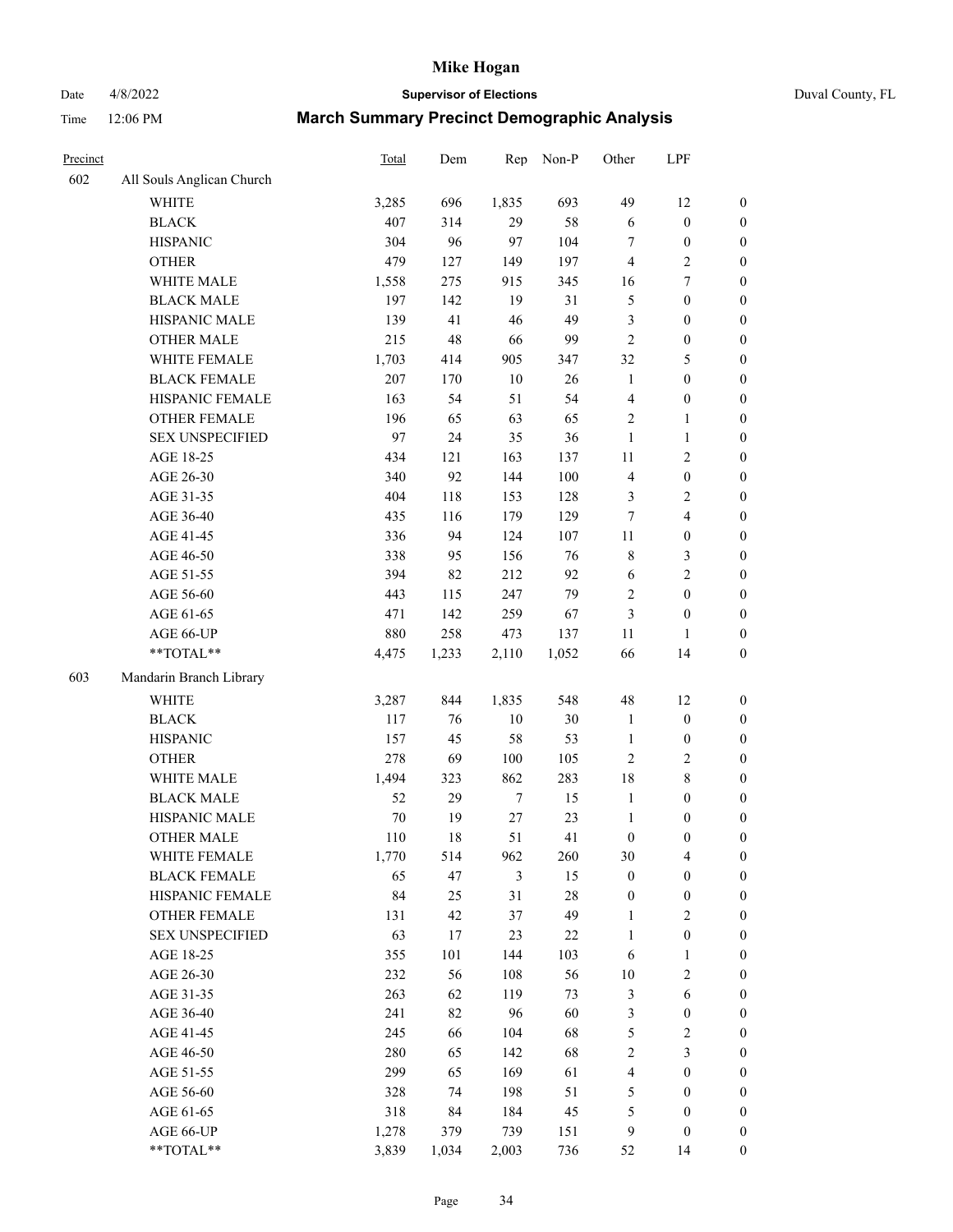# Date 4/8/2022 **Supervisor of Elections** Duval County, FL

| Precinct |                                | <b>Total</b> | Dem              | Rep            | Non-P                   | Other            | LPF                     |                  |
|----------|--------------------------------|--------------|------------------|----------------|-------------------------|------------------|-------------------------|------------------|
| 604      | Mandarin Presbyterian Church   |              |                  |                |                         |                  |                         |                  |
|          | <b>WHITE</b>                   | 1,676        | 342              | 1,034          | 281                     | 12               | $\boldsymbol{7}$        | 0                |
|          | <b>BLACK</b>                   | 33           | 21               | 3              | $\,$ 8 $\,$             | $\mathbf{1}$     | $\boldsymbol{0}$        | $\boldsymbol{0}$ |
|          | <b>HISPANIC</b>                | 79           | 24               | 26             | $28\,$                  | $\boldsymbol{0}$ | 1                       | $\boldsymbol{0}$ |
|          | <b>OTHER</b>                   | 112          | 32               | 48             | 30                      | 2                | $\boldsymbol{0}$        | $\boldsymbol{0}$ |
|          | WHITE MALE                     | 804          | 134              | 508            | 149                     | 7                | 6                       | $\boldsymbol{0}$ |
|          | <b>BLACK MALE</b>              | 15           | 9                | $\overline{2}$ | $\overline{4}$          | $\boldsymbol{0}$ | $\boldsymbol{0}$        | $\boldsymbol{0}$ |
|          | HISPANIC MALE                  | 33           | $\boldsymbol{9}$ | 11             | 12                      | $\boldsymbol{0}$ | $\mathbf{1}$            | $\boldsymbol{0}$ |
|          | <b>OTHER MALE</b>              | 52           | 12               | 27             | 12                      | $\mathbf{1}$     | $\boldsymbol{0}$        | $\boldsymbol{0}$ |
|          | WHITE FEMALE                   | 859          | 204              | 520            | 129                     | 5                | 1                       | $\boldsymbol{0}$ |
|          | <b>BLACK FEMALE</b>            | 17           | 11               | $\mathbf{1}$   | $\overline{\mathbf{4}}$ | $\mathbf{1}$     | $\boldsymbol{0}$        | 0                |
|          | HISPANIC FEMALE                | 45           | 15               | 14             | 16                      | $\boldsymbol{0}$ | $\boldsymbol{0}$        | 0                |
|          | OTHER FEMALE                   | 42           | 16               | 14             | 11                      | 1                | $\boldsymbol{0}$        | $\boldsymbol{0}$ |
|          | <b>SEX UNSPECIFIED</b>         | 33           | 9                | 14             | $10\,$                  | $\boldsymbol{0}$ | $\boldsymbol{0}$        | $\boldsymbol{0}$ |
|          | AGE 18-25                      | 140          | 36               | 59             | 44                      | 1                | $\boldsymbol{0}$        | $\boldsymbol{0}$ |
|          | AGE 26-30                      | 109          | $22\,$           | 54             | 31                      | $\mathbf{1}$     | $\mathbf{1}$            | $\boldsymbol{0}$ |
|          | AGE 31-35                      | 139          | 28               | 73             | 34                      | 4                | $\boldsymbol{0}$        | $\boldsymbol{0}$ |
|          | AGE 36-40                      | 134          | 35               | 69             | $28\,$                  | $\mathbf{1}$     | $\mathbf{1}$            | $\boldsymbol{0}$ |
|          | AGE 41-45                      | 149          | 26               | 78             | 42                      | $\mathbf{1}$     | $\sqrt{2}$              | $\boldsymbol{0}$ |
|          | AGE 46-50                      | 126          | 27               | 66             | $30\,$                  | $\mathbf{1}$     | $\overline{2}$          | $\boldsymbol{0}$ |
|          | AGE 51-55                      | 166          | 26               | 108            | 31                      | 1                | $\boldsymbol{0}$        | $\boldsymbol{0}$ |
|          | AGE 56-60                      | 157          | 30               | 103            | 24                      | $\boldsymbol{0}$ | $\boldsymbol{0}$        | 0                |
|          | AGE 61-65                      | 172          | 39               | 113            | 19                      | 1                | $\boldsymbol{0}$        | 0                |
|          | AGE 66-UP                      | 608          | 150              | 388            | 64                      | 4                | $\overline{c}$          | $\boldsymbol{0}$ |
|          | **TOTAL**                      | 1,900        | 419              | 1,111          | 347                     | 15               | $8\,$                   | $\boldsymbol{0}$ |
| 605      | Episcopal Church of Our Savior |              |                  |                |                         |                  |                         |                  |
|          | <b>WHITE</b>                   | 3,424        | 654              | 2,133          | 573                     | $42\,$           | $22\,$                  | $\boldsymbol{0}$ |
|          | <b>BLACK</b>                   | 145          | 95               | 14             | 29                      | 7                | $\boldsymbol{0}$        | $\boldsymbol{0}$ |
|          | <b>HISPANIC</b>                | 147          | 31               | 74             | 39                      | 2                | $\mathbf{1}$            | $\boldsymbol{0}$ |
|          | <b>OTHER</b>                   | 280          | 71               | 109            | 93                      | 5                | $\overline{c}$          | $\boldsymbol{0}$ |
|          | WHITE MALE                     | 1,654        | 251              | 1,078          | 290                     | 21               | 14                      | $\boldsymbol{0}$ |
|          | <b>BLACK MALE</b>              | 70           | 41               | $10\,$         | 16                      | 3                | $\boldsymbol{0}$        | $\boldsymbol{0}$ |
|          | HISPANIC MALE                  | 60           | 14               | 29             | 16                      | $\boldsymbol{0}$ | 1                       | 0                |
|          | <b>OTHER MALE</b>              | 106          | 27               | 39             | 38                      | 2                | $\boldsymbol{0}$        | $\boldsymbol{0}$ |
|          | WHITE FEMALE                   | 1,734        | 396              | 1,035          | 274                     | 21               | 8                       | 0                |
|          | <b>BLACK FEMALE</b>            | 72           | 52               | $\overline{4}$ | 12                      | 4                | $\boldsymbol{0}$        | $\boldsymbol{0}$ |
|          | HISPANIC FEMALE                | 84           | 16               | 45             | 21                      | 2                | $\boldsymbol{0}$        | $\overline{0}$   |
|          | OTHER FEMALE                   | 128          | 34               | 60             | 31                      | $\mathbf{1}$     | $\sqrt{2}$              | $\overline{0}$   |
|          | <b>SEX UNSPECIFIED</b>         | 88           | $20\,$           | 30             | 36                      | 2                | $\boldsymbol{0}$        | 0                |
|          | AGE 18-25                      | 388          | 93               | 192            | 91                      | 9                | $\mathfrak{Z}$          | $\overline{0}$   |
|          | AGE 26-30                      | 222          | 56               | 97             | 60                      | 5                | $\overline{\mathbf{4}}$ | 0                |
|          | AGE 31-35                      | 242          | 52               | 135            | 48                      | 5                | $\sqrt{2}$              | 0                |
|          | AGE 36-40                      | 268          | 51               | 143            | 66                      | 4                | $\overline{\mathbf{4}}$ | 0                |
|          | AGE 41-45                      | 237          | 45               | 124            | 59                      | 3                | 6                       | 0                |
|          | AGE 46-50                      | 296          | 46               | 169            | 71                      | 6                | $\overline{\mathbf{4}}$ | 0                |
|          | AGE 51-55                      | 332          | 50               | 212            | 61                      | 8                | 1                       | $\boldsymbol{0}$ |
|          | AGE 56-60                      | 419          | 79               | 254            | 82                      | 4                | $\boldsymbol{0}$        | $\boldsymbol{0}$ |
|          | AGE 61-65                      | 418          | 110              | 255            | 50                      | 3                | $\boldsymbol{0}$        | $\boldsymbol{0}$ |
|          | AGE 66-UP                      | 1,174        | 269              | 749            | 146                     | 9                | $\mathbf{1}$            | $\boldsymbol{0}$ |
|          | **TOTAL**                      | 3,996        | 851              | 2,330          | 734                     | 56               | 25                      | $\boldsymbol{0}$ |
|          |                                |              |                  |                |                         |                  |                         |                  |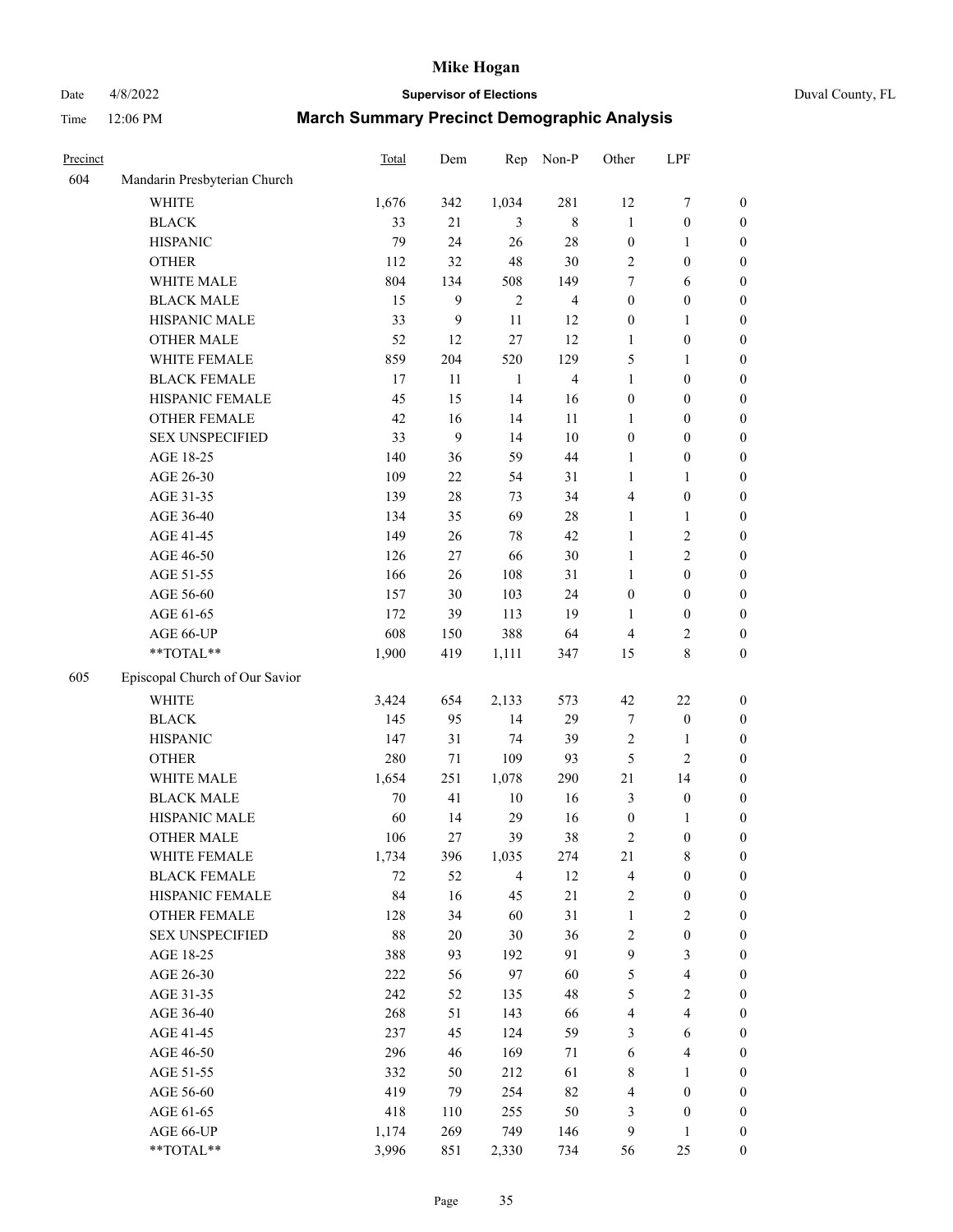## Date 4/8/2022 **Supervisor of Elections** Duval County, FL

| Precinct |                                 | Total | Dem         | Rep       | Non-P  | Other            | LPF                     |                  |
|----------|---------------------------------|-------|-------------|-----------|--------|------------------|-------------------------|------------------|
| 606      | South Mandarin Regional Library |       |             |           |        |                  |                         |                  |
|          | <b>WHITE</b>                    | 4,718 | 974         | 2,887     | 783    | 43               | 31                      | $\boldsymbol{0}$ |
|          | <b>BLACK</b>                    | 268   | 186         | 19        | 58     | 5                | $\boldsymbol{0}$        | $\boldsymbol{0}$ |
|          | <b>HISPANIC</b>                 | 195   | 70          | 71        | 53     | $\mathbf{1}$     | $\boldsymbol{0}$        | $\boldsymbol{0}$ |
|          | <b>OTHER</b>                    | 340   | $88\,$      | 129       | 117    | 5                | $\mathbf{1}$            | $\boldsymbol{0}$ |
|          | WHITE MALE                      | 2,229 | 365         | 1,420     | 405    | 19               | $20\,$                  | $\boldsymbol{0}$ |
|          | <b>BLACK MALE</b>               | 132   | $8\sqrt{1}$ | 13        | 34     | 4                | $\boldsymbol{0}$        | $\boldsymbol{0}$ |
|          | HISPANIC MALE                   | 87    | $28\,$      | 34        | 24     | $\mathbf{1}$     | $\boldsymbol{0}$        | $\boldsymbol{0}$ |
|          | <b>OTHER MALE</b>               | 131   | 25          | 55        | 49     | $\mathbf{2}$     | $\boldsymbol{0}$        | $\boldsymbol{0}$ |
|          | WHITE FEMALE                    | 2,451 | 600         | 1,447     | 369    | 24               | 11                      | 0                |
|          | <b>BLACK FEMALE</b>             | 133   | 104         | 6         | 22     | $\mathbf{1}$     | $\boldsymbol{0}$        | 0                |
|          | HISPANIC FEMALE                 | 100   | 39          | 35        | 26     | $\boldsymbol{0}$ | $\boldsymbol{0}$        | $\boldsymbol{0}$ |
|          | OTHER FEMALE                    | 159   | 55          | 56        | 45     | $\sqrt{2}$       | $\mathbf{1}$            | $\boldsymbol{0}$ |
|          | <b>SEX UNSPECIFIED</b>          | 99    | 21          | 40        | 37     | $\mathbf{1}$     | $\boldsymbol{0}$        | $\boldsymbol{0}$ |
|          | AGE 18-25                       | 473   | 118         | 229       | 113    | 10               | $\mathfrak{Z}$          | $\boldsymbol{0}$ |
|          | AGE 26-30                       | 361   | 84          | 167       | 99     | $\,$ $\,$        | $\mathfrak{Z}$          | $\boldsymbol{0}$ |
|          | AGE 31-35                       | 405   | 92          | 201       | 106    | $\overline{c}$   | $\overline{\mathbf{4}}$ | $\boldsymbol{0}$ |
|          | AGE 36-40                       | 419   | 98          | 204       | 112    | $\mathbf{1}$     | $\overline{4}$          | $\boldsymbol{0}$ |
|          | AGE 41-45                       | 376   |             | 174       | 103    | 7                |                         |                  |
|          | AGE 46-50                       | 362   | 91          | 188       | 81     |                  | $\mathbf{1}$            | $\boldsymbol{0}$ |
|          |                                 |       | 85          |           |        | 6                | $\sqrt{2}$              | $\boldsymbol{0}$ |
|          | AGE 51-55                       | 468   | 98          | 287       | 74     | 6                | $\mathfrak{Z}$          | 0                |
|          | AGE 56-60                       | 566   | 115         | 365       | 80     | 4                | $\sqrt{2}$              | $\boldsymbol{0}$ |
|          | AGE 61-65                       | 524   | 126         | 329       | 66     | $\boldsymbol{0}$ | $\mathfrak{Z}$          | $\boldsymbol{0}$ |
|          | AGE 66-UP                       | 1,567 | 411         | 962       | 177    | 10               | $\boldsymbol{7}$        | $\boldsymbol{0}$ |
|          | **TOTAL**                       | 5,521 | 1,318       | 3,106     | 1,011  | 54               | $32\,$                  | $\boldsymbol{0}$ |
| 607      | Mandarin Branch Library         |       |             |           |        |                  |                         |                  |
|          | <b>WHITE</b>                    | 1,516 | 343         | 799       | 336    | 28               | $10\,$                  | $\boldsymbol{0}$ |
|          | <b>BLACK</b>                    | 235   | 171         | 14        | 45     | 5                | $\boldsymbol{0}$        | $\boldsymbol{0}$ |
|          | <b>HISPANIC</b>                 | 171   | 62          | 57        | 50     | $\overline{c}$   | $\boldsymbol{0}$        | $\boldsymbol{0}$ |
|          | <b>OTHER</b>                    | 163   | 48          | 50        | 57     | 5                | $\mathfrak{Z}$          | $\boldsymbol{0}$ |
|          | WHITE MALE                      | 670   | 120         | 373       | 160    | 12               | $\mathfrak s$           | $\boldsymbol{0}$ |
|          | <b>BLACK MALE</b>               | 92    | 67          | 5         | $18\,$ | $\mathbf{2}$     | $\boldsymbol{0}$        | $\boldsymbol{0}$ |
|          | HISPANIC MALE                   | 69    | $20\,$      | 29        | 20     | $\boldsymbol{0}$ | $\boldsymbol{0}$        | 0                |
|          | <b>OTHER MALE</b>               | 66    | 21          | 18        | 24     | $\mathbf{1}$     | $\mathbf{2}$            | $\boldsymbol{0}$ |
|          | WHITE FEMALE                    | 833   | 219         | 418       | 175    | 16               | $\mathfrak{S}$          | 0                |
|          | <b>BLACK FEMALE</b>             | 137   | 100         | $\,$ $\,$ | 26     | 3                | $\boldsymbol{0}$        | $\overline{0}$   |
|          | HISPANIC FEMALE                 | 97    | 41          | $27\,$    | 27     | $\boldsymbol{2}$ | $\boldsymbol{0}$        | $\overline{0}$   |
|          | <b>OTHER FEMALE</b>             | 69    | 21          | $27\,$    | 19     | $\sqrt{2}$       | $\boldsymbol{0}$        | 0                |
|          | <b>SEX UNSPECIFIED</b>          | 52    | 15          | 15        | 19     | $\overline{c}$   | $\mathbf{1}$            | 0                |
|          | AGE 18-25                       | 180   | 55          | 55        | 65     | 5                | $\boldsymbol{0}$        | 0                |
|          | AGE 26-30                       | 195   | 53          | 65        | $71\,$ | 5                | $\mathbf{1}$            | 0                |
|          | AGE 31-35                       | 190   | 69          | 48        | 64     | 5                | $\overline{\mathbf{4}}$ | 0                |
|          | AGE 36-40                       | 168   | 48          | 61        | 48     | 8                | $\mathfrak{Z}$          | 0                |
|          | AGE 41-45                       | 138   | 41          | 57        | 35     | 4                | $\mathbf{1}$            | 0                |
|          | AGE 46-50                       | 124   | 41          | 50        | $28\,$ | $\overline{4}$   | $\mathbf{1}$            | 0                |
|          | AGE 51-55                       | 132   | 35          | 67        | 27     | $\overline{c}$   | $\mathbf{1}$            | $\boldsymbol{0}$ |
|          | AGE 56-60                       | 178   | 43          | 96        | 37     | $\mathbf{1}$     | $\mathbf{1}$            | $\overline{0}$   |
|          | AGE 61-65                       | 171   | 56          | 81        | 32     | $\mathbf{1}$     | $\mathbf{1}$            | 0                |
|          | AGE 66-UP                       | 609   | 183         | 340       | 81     | $\mathfrak{S}$   | $\boldsymbol{0}$        | 0                |
|          | **TOTAL**                       | 2,085 | 624         | 920       | 488    | 40               | 13                      | $\boldsymbol{0}$ |
|          |                                 |       |             |           |        |                  |                         |                  |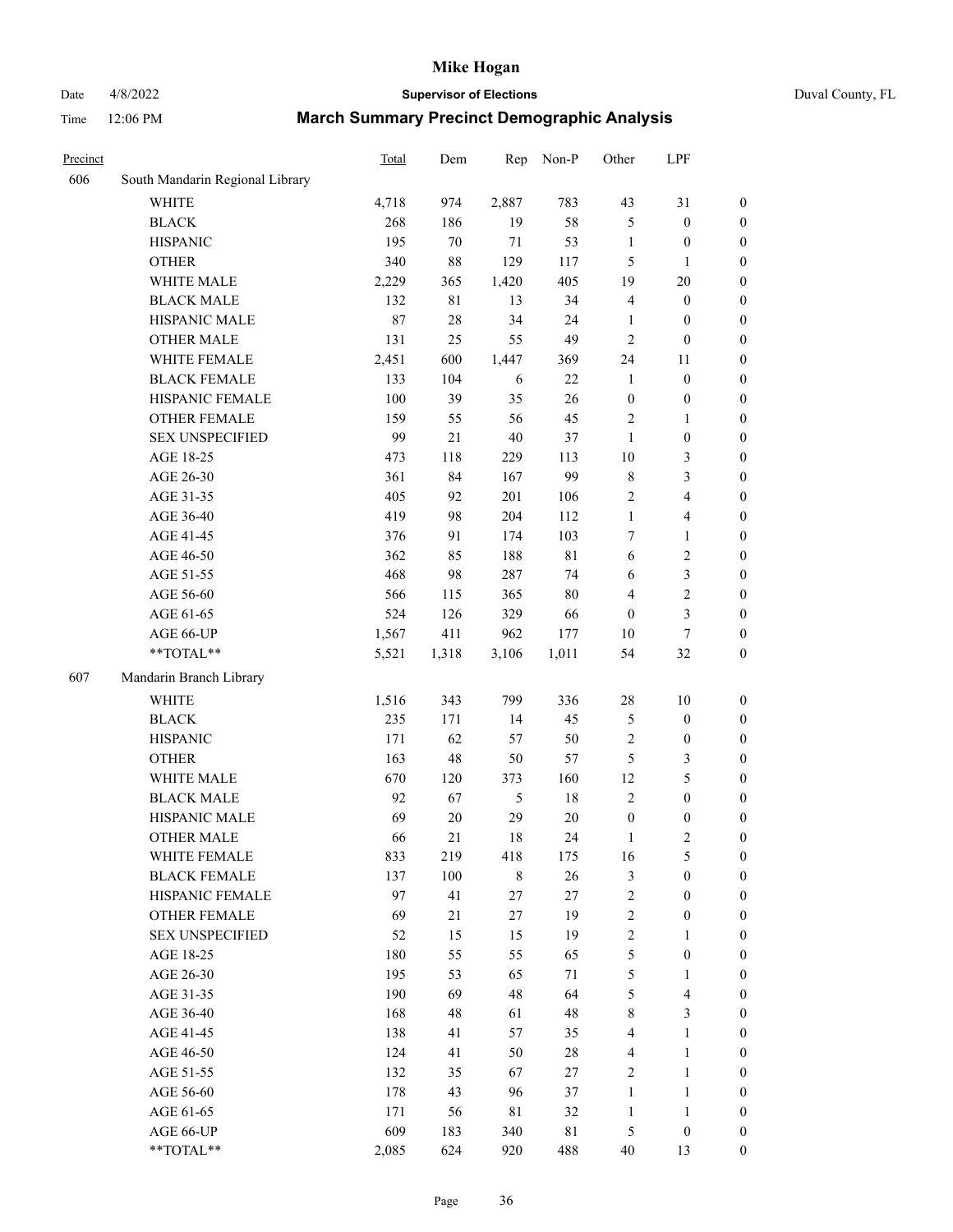Date 4/8/2022 **Supervisor of Elections** Duval County, FL

| Precinct |                                       | Total       | Dem    | Rep            | Non-P  | Other            | LPF                     |                  |
|----------|---------------------------------------|-------------|--------|----------------|--------|------------------|-------------------------|------------------|
| 608      | Freedom Christian Fellowship          |             |        |                |        |                  |                         |                  |
|          | <b>WHITE</b>                          | 4,725       | 1,031  | 2,510          | 1,063  | 92               | 29                      | $\boldsymbol{0}$ |
|          | <b>BLACK</b>                          | 663         | 456    | 32             | 165    | $\,$ 8 $\,$      | $\sqrt{2}$              | $\boldsymbol{0}$ |
|          | <b>HISPANIC</b>                       | 513         | 167    | 162            | 177    | 6                | 1                       | $\boldsymbol{0}$ |
|          | <b>OTHER</b>                          | 552         | 151    | 162            | 222    | 14               | $\mathfrak{Z}$          | $\boldsymbol{0}$ |
|          | WHITE MALE                            | 2,167       | 372    | 1,196          | 534    | 46               | 19                      | $\boldsymbol{0}$ |
|          | <b>BLACK MALE</b>                     | 264         | 172    | 18             | 73     | $\mathbf{1}$     | $\boldsymbol{0}$        | $\boldsymbol{0}$ |
|          | HISPANIC MALE                         | 231         | 67     | 78             | 84     | $\mathbf{1}$     | $\mathbf{1}$            | $\boldsymbol{0}$ |
|          | <b>OTHER MALE</b>                     | 215         | 57     | 55             | 95     | 7                | $\mathbf{1}$            | $\boldsymbol{0}$ |
|          | WHITE FEMALE                          | 2,521       | 648    | 1,296          | 521    | 46               | $10\,$                  | $\boldsymbol{0}$ |
|          | <b>BLACK FEMALE</b>                   | 386         | 276    | 13             | $88\,$ | $\tau$           | $\sqrt{2}$              | 0                |
|          | HISPANIC FEMALE                       | 271         | 98     | 80             | 89     | $\overline{4}$   | $\boldsymbol{0}$        | $\boldsymbol{0}$ |
|          | OTHER FEMALE                          | 257         | 75     | 84             | 89     | 7                | $\sqrt{2}$              | $\boldsymbol{0}$ |
|          | <b>SEX UNSPECIFIED</b>                | 141         | 40     | 46             | 54     | $\mathbf{1}$     | $\boldsymbol{0}$        | $\boldsymbol{0}$ |
|          | AGE 18-25                             | 679         | 193    | 225            | 239    | 21               | $\mathbf{1}$            | $\boldsymbol{0}$ |
|          | AGE 26-30                             | 612         | 156    | 239            | 192    | 21               | $\overline{\mathbf{4}}$ | $\boldsymbol{0}$ |
|          | AGE 31-35                             | 623         | 192    | 212            | 189    | 16               | 14                      | $\boldsymbol{0}$ |
|          | AGE 36-40                             | 543         | 147    | 231            | 151    | $\,$ 8 $\,$      | 6                       | $\boldsymbol{0}$ |
|          | AGE 41-45                             | 521         | 146    | 200            | 167    | 5                | $\mathfrak{Z}$          | $\boldsymbol{0}$ |
|          | AGE 46-50                             | 458         | 115    | 201            | 130    | $10\,$           | $\sqrt{2}$              | $\boldsymbol{0}$ |
|          | AGE 51-55                             | 531         | 139    | 257            | 122    | 12               | $\mathbf{1}$            | 0                |
|          | AGE 56-60                             | 536         | 133    | 282            | 117    | 4                | $\boldsymbol{0}$        | $\boldsymbol{0}$ |
|          | AGE 61-65                             | 498         | 118    | 268            | 102    | 7                | 3                       | $\boldsymbol{0}$ |
|          | AGE 66-UP                             | 1,452       | 466    | 751            | 218    | 16               | 1                       | $\boldsymbol{0}$ |
|          | **TOTAL**                             | 6,453       | 1,805  | 2,866          | 1,627  | 120              | 35                      | $\boldsymbol{0}$ |
| 609      | <b>Burnett Park Recreation Center</b> |             |        |                |        |                  |                         |                  |
|          | WHITE                                 | 1,476       | 374    | 723            | 330    | 34               | 15                      | $\boldsymbol{0}$ |
|          | <b>BLACK</b>                          | 231         | 170    | 11             | 47     | 3                | $\boldsymbol{0}$        | $\boldsymbol{0}$ |
|          | <b>HISPANIC</b>                       | 182         | 59     | 53             | 67     | $\mathbf{1}$     | $\sqrt{2}$              | $\boldsymbol{0}$ |
|          | <b>OTHER</b>                          | 174         | 45     | 49             | 77     | $\mathbf{1}$     | $\sqrt{2}$              | $\overline{0}$   |
|          | WHITE MALE                            | 667         | 141    | 335            | 166    | 14               | $11\,$                  | $\boldsymbol{0}$ |
|          | <b>BLACK MALE</b>                     | 89          | 59     | $\,8\,$        | 21     | $\mathbf{1}$     | $\boldsymbol{0}$        | $\boldsymbol{0}$ |
|          | HISPANIC MALE                         | 92          | 22     | 33             | 35     | $\mathbf{1}$     | 1                       | 0                |
|          | <b>OTHER MALE</b>                     | 62          | 13     | 16             | 31     | $\boldsymbol{0}$ | $\sqrt{2}$              | $\boldsymbol{0}$ |
|          | WHITE FEMALE                          | 795         | 228    | 383            | 160    | 20               | $\overline{\mathbf{4}}$ | $\overline{0}$   |
|          | <b>BLACK FEMALE</b>                   | 140         | 110    | $\mathfrak{Z}$ | 25     | 2                | $\boldsymbol{0}$        | $\overline{0}$   |
|          | HISPANIC FEMALE                       | 85          | 36     | 20             | $28\,$ | $\boldsymbol{0}$ | $\mathbf{1}$            | $\overline{0}$   |
|          | <b>OTHER FEMALE</b>                   | $8\sqrt{1}$ | $28\,$ | 22             | 31     | $\boldsymbol{0}$ | $\boldsymbol{0}$        | 0                |
|          | <b>SEX UNSPECIFIED</b>                | 52          | 11     | 16             | 24     | $\mathbf{1}$     | $\boldsymbol{0}$        | 0                |
|          | AGE 18-25                             | 216         | 65     | 72             | $70\,$ | 7                | $\sqrt{2}$              | 0                |
|          | AGE 26-30                             | 203         | 65     | 71             | 58     | 4                | $\mathfrak s$           | 0                |
|          | AGE 31-35                             | 183         | 60     | 59             | 56     | 6                | $\sqrt{2}$              | 0                |
|          | AGE 36-40                             | 184         | 56     | 59             | 64     | $\boldsymbol{0}$ | $\mathfrak{S}$          | 0                |
|          | AGE 41-45                             | 143         | 46     | 38             | 53     | 3                | $\mathfrak{Z}$          | 0                |
|          | AGE 46-50                             | 149         | 39     | 64             | $40\,$ | 4                | $\sqrt{2}$              | 0                |
|          | AGE 51-55                             | 159         | 49     | 68             | 38     | 4                | $\boldsymbol{0}$        | $\overline{0}$   |
|          | AGE 56-60                             | 169         | 40     | 88             | 36     | 5                | $\boldsymbol{0}$        | $\boldsymbol{0}$ |
|          | AGE 61-65                             | 148         | 55     | 66             | 25     | 2                | $\boldsymbol{0}$        | 0                |
|          | AGE 66-UP                             | 509         | 173    | 251            | 81     | 4                | $\boldsymbol{0}$        | 0                |
|          | **TOTAL**                             | 2,063       | 648    | 836            | 521    | 39               | 19                      | $\overline{0}$   |
|          |                                       |             |        |                |        |                  |                         |                  |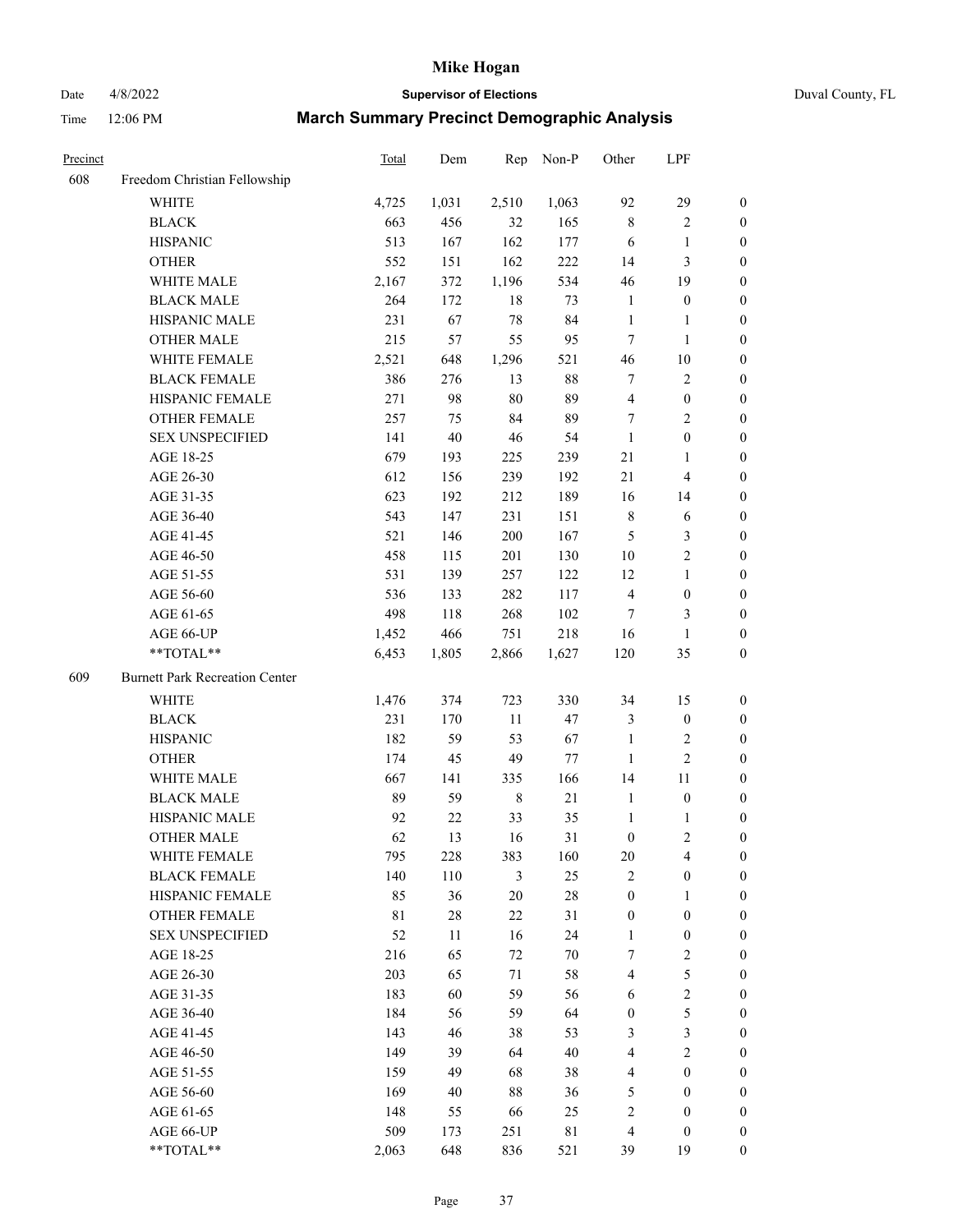Date 4/8/2022 **Supervisor of Elections** Duval County, FL

| Precinct |                           | Total | Dem    | Rep            | Non-P  | Other            | LPF                     |                  |
|----------|---------------------------|-------|--------|----------------|--------|------------------|-------------------------|------------------|
| 610      | Mandarin Church of Christ |       |        |                |        |                  |                         |                  |
|          | <b>WHITE</b>              | 4,644 | 859    | 2,744          | 948    | 64               | 29                      | 0                |
|          | <b>BLACK</b>              | 275   | 191    | 19             | 59     | 6                | $\boldsymbol{0}$        | 0                |
|          | <b>HISPANIC</b>           | 286   | 94     | 93             | 90     | 6                | 3                       | $\boldsymbol{0}$ |
|          | <b>OTHER</b>              | 404   | 110    | 151            | 137    | 6                | $\boldsymbol{0}$        | $\boldsymbol{0}$ |
|          | WHITE MALE                | 2,282 | 323    | 1,417          | 491    | 30               | 21                      | $\boldsymbol{0}$ |
|          | <b>BLACK MALE</b>         | 135   | $88\,$ | 11             | 32     | $\overline{4}$   | $\boldsymbol{0}$        | $\boldsymbol{0}$ |
|          | HISPANIC MALE             | 137   | 35     | 52             | 45     | 3                | $\sqrt{2}$              | $\boldsymbol{0}$ |
|          | <b>OTHER MALE</b>         | 159   | 41     | 64             | 52     | $\overline{2}$   | $\boldsymbol{0}$        | $\boldsymbol{0}$ |
|          | WHITE FEMALE              | 2,316 | 527    | 1,297          | 450    | 34               | $8\,$                   | $\boldsymbol{0}$ |
|          | <b>BLACK FEMALE</b>       | 137   | 101    | 8              | 26     | $\overline{c}$   | $\boldsymbol{0}$        | 0                |
|          | HISPANIC FEMALE           | 148   | 59     | 40             | 45     | 3                | $\mathbf{1}$            | 0                |
|          | OTHER FEMALE              | 183   | 55     | 75             | 50     | 3                | $\boldsymbol{0}$        | 0                |
|          | <b>SEX UNSPECIFIED</b>    | 112   | 25     | 43             | 43     | $\mathbf{1}$     | $\boldsymbol{0}$        | $\boldsymbol{0}$ |
|          | AGE 18-25                 | 554   | 117    | 274            | 154    | 6                | $\mathfrak{Z}$          | $\boldsymbol{0}$ |
|          | AGE 26-30                 | 391   | 84     | 182            | 112    | 10               | $\mathfrak{Z}$          | $\boldsymbol{0}$ |
|          | AGE 31-35                 | 499   | 104    | 219            | 156    | 11               | $\boldsymbol{9}$        | $\boldsymbol{0}$ |
|          | AGE 36-40                 | 460   | 92     | 210            | 145    | $\overline{9}$   | $\overline{\mathbf{4}}$ | $\boldsymbol{0}$ |
|          | AGE 41-45                 | 433   | 108    | 196            | 116    | 7                | $\sqrt{6}$              | $\boldsymbol{0}$ |
|          | AGE 46-50                 | 432   | 92     | 230            | 104    | $\overline{4}$   | $\overline{2}$          | 0                |
|          | AGE 51-55                 | 530   | 104    | 307            | 105    | 13               | $\mathbf{1}$            | 0                |
|          | AGE 56-60                 | 561   | 114    | 338            | 102    | 5                | $\sqrt{2}$              | 0                |
|          | AGE 61-65                 | 546   | 114    | 332            | 96     | $\mathfrak{Z}$   | $\mathbf{1}$            | 0                |
|          | AGE 66-UP                 | 1,203 | 325    | 719            | 144    | 14               | $\mathbf{1}$            | 0                |
|          | **TOTAL**                 | 5,609 | 1,254  | 3,007          | 1,234  | 82               | $32\,$                  | $\boldsymbol{0}$ |
| 611      | Mandarin Senior Center    |       |        |                |        |                  |                         |                  |
|          |                           |       |        |                |        |                  |                         |                  |
|          | <b>WHITE</b>              | 1,878 | 471    | 955            | 416    | 25               | 11                      | $\boldsymbol{0}$ |
|          | <b>BLACK</b>              | 194   | 133    | 12             | $44\,$ | $\overline{4}$   | $\mathbf{1}$            | $\boldsymbol{0}$ |
|          | <b>HISPANIC</b>           | 159   | 59     | $40\,$         | 57     | 3                | $\boldsymbol{0}$        | $\boldsymbol{0}$ |
|          | <b>OTHER</b>              | 202   | 61     | 55             | 80     | 4                | $\sqrt{2}$              | $\boldsymbol{0}$ |
|          | WHITE MALE                | 846   | 166    | 452            | 212    | 9                | $\tau$                  | $\boldsymbol{0}$ |
|          | <b>BLACK MALE</b>         | 87    | 52     | $\,$ 8 $\,$    | 26     | $\mathbf{1}$     | $\boldsymbol{0}$        | $\boldsymbol{0}$ |
|          | HISPANIC MALE             | 66    | 26     | 17             | 23     | $\boldsymbol{0}$ | $\boldsymbol{0}$        | 0                |
|          | <b>OTHER MALE</b>         | 90    | 22     | 27             | 38     | 1                | $\mathbf{2}$            | 0                |
|          | WHITE FEMALE              | 1,019 | 302    | 496            | 201    | 16               | 4                       | 0                |
|          | <b>BLACK FEMALE</b>       | 103   | 78     | $\overline{4}$ | 17     | 3                | $\mathbf{1}$            | $\boldsymbol{0}$ |
|          | HISPANIC FEMALE           | 89    | 31     | $22\,$         | 33     | 3                | $\boldsymbol{0}$        | $\overline{0}$   |
|          | OTHER FEMALE              | 85    | 32     | $22\,$         | $28\,$ | 3                | $\boldsymbol{0}$        | $\overline{0}$   |
|          | <b>SEX UNSPECIFIED</b>    | 48    | 15     | 14             | 19     | $\boldsymbol{0}$ | $\boldsymbol{0}$        | 0                |
|          | AGE 18-25                 | 209   | 49     | 65             | 91     | 4                | $\boldsymbol{0}$        | 0                |
|          | AGE 26-30                 | 226   | 62     | 90             | 61     | 11               | $\sqrt{2}$              | 0                |
|          | AGE 31-35                 | 209   | 72     | 72             | 58     | 4                | $\mathfrak{Z}$          | 0                |
|          | AGE 36-40                 | 219   | 67     | 73             | 74     | 4                | $\mathbf{1}$            | 0                |
|          | AGE 41-45                 | 167   | 41     | 71             | 51     | $\mathbf{1}$     | $\mathfrak{Z}$          | 0                |
|          | AGE 46-50                 | 187   | 47     | 83             | 53     | $\mathbf{2}$     | $\sqrt{2}$              | 0                |
|          | AGE 51-55                 | 185   | 64     | 77             | 40     | 4                | $\boldsymbol{0}$        | 0                |
|          | AGE 56-60                 | 209   | 53     | 118            | 35     | 1                | $\mathbf{2}$            | 0                |
|          | AGE 61-65                 | 206   | 67     | 99             | 37     | 3                | $\boldsymbol{0}$        | $\overline{0}$   |
|          | AGE 66-UP                 | 616   | 202    | 314            | 97     | $\overline{c}$   | $\mathbf{1}$            | $\boldsymbol{0}$ |
|          | **TOTAL**                 | 2,433 | 724    | 1,062          | 597    | 36               | 14                      | $\boldsymbol{0}$ |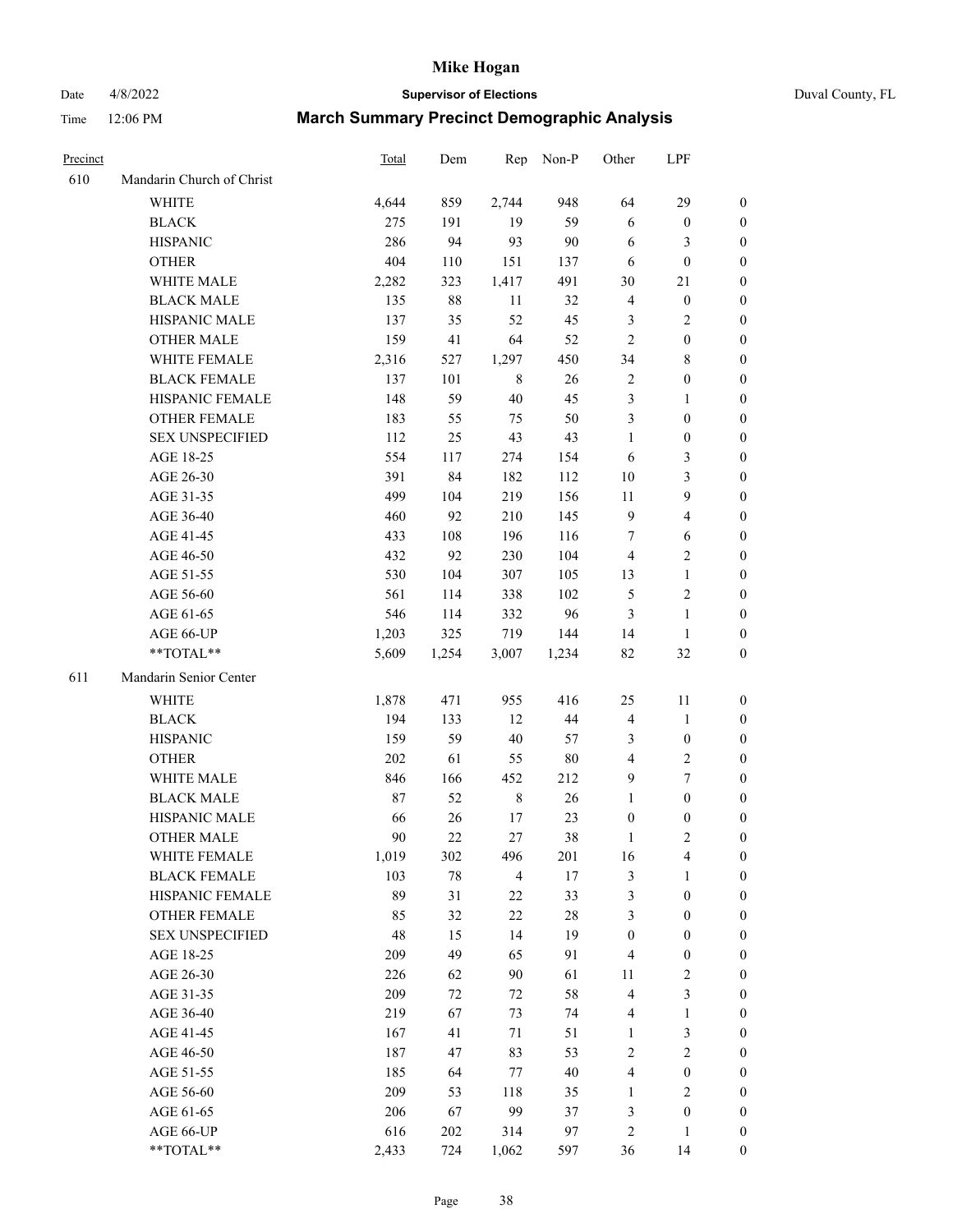# Date 4/8/2022 **Supervisor of Elections** Duval County, FL

| Precinct |                           | Total | Dem    | Rep            | Non-P       | Other                   | LPF              |                  |
|----------|---------------------------|-------|--------|----------------|-------------|-------------------------|------------------|------------------|
| 612      | Mandarin Church of Christ |       |        |                |             |                         |                  |                  |
|          | <b>WHITE</b>              | 3,248 | 682    | 1,832          | 666         | 51                      | 17               | 0                |
|          | <b>BLACK</b>              | 456   | 355    | 24             | 69          | $\,$ 8 $\,$             | $\boldsymbol{0}$ | 0                |
|          | <b>HISPANIC</b>           | 309   | 96     | 104            | 103         | 3                       | 3                | $\boldsymbol{0}$ |
|          | <b>OTHER</b>              | 737   | 205    | 210            | 309         | 11                      | $\sqrt{2}$       | $\boldsymbol{0}$ |
|          | WHITE MALE                | 1,559 | 286    | 900            | 342         | 19                      | 12               | $\boldsymbol{0}$ |
|          | <b>BLACK MALE</b>         | 221   | 156    | 14             | 46          | 5                       | $\boldsymbol{0}$ | $\boldsymbol{0}$ |
|          | HISPANIC MALE             | 147   | $40\,$ | 49             | 53          | $\sqrt{2}$              | $\mathfrak{Z}$   | $\boldsymbol{0}$ |
|          | <b>OTHER MALE</b>         | 299   | 71     | 92             | 134         | $\overline{2}$          | $\boldsymbol{0}$ | $\boldsymbol{0}$ |
|          | WHITE FEMALE              | 1,660 | 391    | 914            | 318         | 32                      | $\mathfrak{S}$   | $\boldsymbol{0}$ |
|          | <b>BLACK FEMALE</b>       | 232   | 196    | $10\,$         | 23          | 3                       | $\boldsymbol{0}$ | 0                |
|          | HISPANIC FEMALE           | 158   | 55     | 53             | 49          | $\mathbf{1}$            | $\boldsymbol{0}$ | 0                |
|          | OTHER FEMALE              | 360   | 122    | 98             | 131         | 8                       | $\mathbf{1}$     | $\boldsymbol{0}$ |
|          | <b>SEX UNSPECIFIED</b>    | 114   | 21     | $40\,$         | 51          | $\mathbf{1}$            | $\mathbf{1}$     | $\boldsymbol{0}$ |
|          | AGE 18-25                 | 545   | 176    | 174            | 171         | 21                      | $\mathfrak{Z}$   | $\boldsymbol{0}$ |
|          | AGE 26-30                 | 336   | 97     | 132            | 97          | 5                       | $\mathfrak{S}$   | $\boldsymbol{0}$ |
|          | AGE 31-35                 | 342   | 113    | 124            | 97          | $\sqrt{2}$              | 6                | $\boldsymbol{0}$ |
|          | AGE 36-40                 | 419   | 111    | 181            | 118         | $\tau$                  | $\sqrt{2}$       | $\boldsymbol{0}$ |
|          | AGE 41-45                 | 406   | 117    | 145            | 135         | $\sqrt{6}$              | $\mathfrak{Z}$   | $\boldsymbol{0}$ |
|          | AGE 46-50                 | 424   | 109    | 191            | 117         | 7                       | $\boldsymbol{0}$ | $\boldsymbol{0}$ |
|          | AGE 51-55                 | 499   | 130    | 241            | 120         | 7                       | 1                | 0                |
|          | AGE 56-60                 | 478   | 107    | 264            | 102         | $\overline{\mathbf{4}}$ | $\mathbf{1}$     | 0                |
|          | AGE 61-65                 | 424   | 120    | 211            | $87\,$      | 5                       | $\mathbf{1}$     | 0                |
|          | AGE 66-UP                 | 877   | 258    | 507            | 103         | 9                       | $\boldsymbol{0}$ | $\boldsymbol{0}$ |
|          | **TOTAL**                 | 4,750 | 1,338  | 2,170          | 1,147       | 73                      | $22\,$           | $\boldsymbol{0}$ |
| 613      | Mandarin Moose Lodge #42  |       |        |                |             |                         |                  |                  |
|          | <b>WHITE</b>              | 2,414 | 490    | 1,314          | 566         | 36                      | $\,$ 8 $\,$      | $\boldsymbol{0}$ |
|          | <b>BLACK</b>              | 334   | 236    | 15             | 75          | 8                       | $\boldsymbol{0}$ | $\boldsymbol{0}$ |
|          | <b>HISPANIC</b>           | 252   | 87     | 63             | 99          | 3                       | $\boldsymbol{0}$ | $\boldsymbol{0}$ |
|          | <b>OTHER</b>              | 291   | 92     | 79             | 110         | $10\,$                  | $\boldsymbol{0}$ | $\boldsymbol{0}$ |
|          | WHITE MALE                | 1,137 | 192    | 639            | 284         | 18                      | $\overline{4}$   | $\boldsymbol{0}$ |
|          | <b>BLACK MALE</b>         | 157   | 99     | $\overline{9}$ | 43          | 6                       | $\boldsymbol{0}$ | $\boldsymbol{0}$ |
|          | HISPANIC MALE             | 117   | 39     | 32             | 45          | 1                       | $\boldsymbol{0}$ | $\boldsymbol{0}$ |
|          | <b>OTHER MALE</b>         | 106   | 29     | 28             | 45          | $\overline{\mathbf{4}}$ | $\boldsymbol{0}$ | $\boldsymbol{0}$ |
|          | WHITE FEMALE              | 1,261 | 296    | 666            | 277         | 18                      | 4                | 0                |
|          | <b>BLACK FEMALE</b>       | 175   | 136    | 6              | 31          | 2                       | $\boldsymbol{0}$ | $\boldsymbol{0}$ |
|          | HISPANIC FEMALE           | 130   | 47     | 29             | 52          | $\overline{c}$          | $\boldsymbol{0}$ | $\overline{0}$   |
|          | <b>OTHER FEMALE</b>       | 143   | 54     | 41             | 45          | 3                       | $\boldsymbol{0}$ | $\overline{0}$   |
|          | <b>SEX UNSPECIFIED</b>    | 65    | 13     | 21             | $28\,$      | 3                       | $\boldsymbol{0}$ | 0                |
|          | AGE 18-25                 | 342   | 94     | 115            | 120         | 11                      | $\sqrt{2}$       | 0                |
|          | AGE 26-30                 | 297   | 78     | 110            | 105         | 3                       | $\mathbf{1}$     | 0                |
|          | AGE 31-35                 | 332   | 83     | 127            | 111         | 8                       | $\mathfrak{Z}$   | 0                |
|          | AGE 36-40                 | 304   | 91     | 109            | 97          | 7                       | $\boldsymbol{0}$ | 0                |
|          | AGE 41-45                 | 267   | 69     | 109            | $8\sqrt{1}$ | 8                       | $\boldsymbol{0}$ | 0                |
|          | AGE 46-50                 | 256   | 52     | 127            | 73          | 4                       | $\boldsymbol{0}$ | 0                |
|          | AGE 51-55                 | 280   | 62     | 137            | 75          | 4                       | $\overline{2}$   | 0                |
|          | AGE 56-60                 | 288   | 89     | 148            | 45          | 6                       | $\boldsymbol{0}$ | $\overline{0}$   |
|          | AGE 61-65                 | 266   | 83     | 131            | 50          | 2                       | $\boldsymbol{0}$ | $\boldsymbol{0}$ |
|          | AGE 66-UP                 | 659   | 204    | 358            | 93          | $\overline{\mathbf{4}}$ | $\boldsymbol{0}$ | 0                |
|          | **TOTAL**                 | 3,291 | 905    | 1,471          | 850         | 57                      | 8                | $\boldsymbol{0}$ |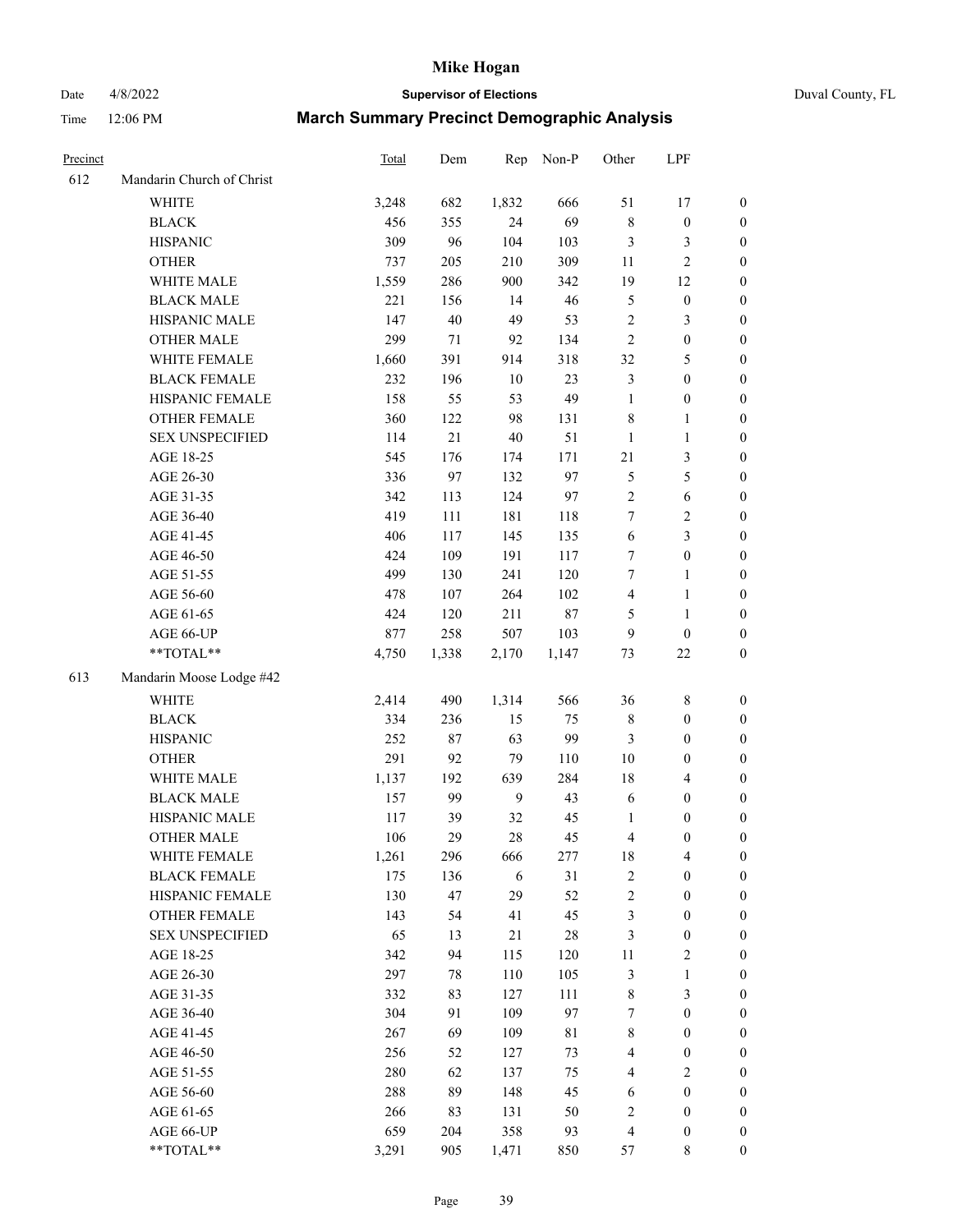Date 4/8/2022 **Supervisor of Elections** Duval County, FL

| Precinct |                                 | <b>Total</b> | Dem            | Rep            | Non-P       | Other            | LPF              |                  |
|----------|---------------------------------|--------------|----------------|----------------|-------------|------------------|------------------|------------------|
| 614      | Mandarin Senior Center          |              |                |                |             |                  |                  |                  |
|          | <b>WHITE</b>                    | 1,335        | 266            | 755            | 289         | 15               | 10               | 0                |
|          | <b>BLACK</b>                    | 234          | 185            | $\overline{4}$ | 41          | 3                | $\mathbf{1}$     | 0                |
|          | <b>HISPANIC</b>                 | 146          | 56             | 41             | 47          | $\overline{c}$   | $\boldsymbol{0}$ | $\boldsymbol{0}$ |
|          | <b>OTHER</b>                    | 320          | 86             | 110            | 116         | 6                | $\sqrt{2}$       | $\boldsymbol{0}$ |
|          | WHITE MALE                      | 658          | 100            | 384            | 162         | 7                | 5                | $\boldsymbol{0}$ |
|          | <b>BLACK MALE</b>               | 107          | 81             | $\sqrt{2}$     | 22          | $\overline{c}$   | $\boldsymbol{0}$ | $\boldsymbol{0}$ |
|          | HISPANIC MALE                   | 71           | 25             | 21             | 23          | $\overline{c}$   | $\boldsymbol{0}$ | $\boldsymbol{0}$ |
|          | <b>OTHER MALE</b>               | 145          | 41             | 58             | 44          | $\overline{c}$   | $\boldsymbol{0}$ | $\boldsymbol{0}$ |
|          | WHITE FEMALE                    | 666          | 165            | 364            | 124         | 8                | 5                | $\boldsymbol{0}$ |
|          | <b>BLACK FEMALE</b>             | 125          | 103            | $\sqrt{2}$     | 18          | 1                | $\mathbf{1}$     | $\boldsymbol{0}$ |
|          | HISPANIC FEMALE                 | 74           | 31             | 19             | 24          | $\boldsymbol{0}$ | $\boldsymbol{0}$ | 0                |
|          | OTHER FEMALE                    | 148          | 40             | 46             | 59          | $\mathbf{1}$     | $\overline{c}$   | $\boldsymbol{0}$ |
|          | <b>SEX UNSPECIFIED</b>          | 41           | $\tau$         | 14             | 17          | 3                | $\boldsymbol{0}$ | $\boldsymbol{0}$ |
|          | AGE 18-25                       | 167          | 49             | 59             | 54          | $\overline{c}$   | $\mathfrak{Z}$   | $\boldsymbol{0}$ |
|          | AGE 26-30                       | 152          | 44             | 60             | 44          | 3                | $\mathbf{1}$     | $\boldsymbol{0}$ |
|          | AGE 31-35                       | 235          | 90             | 76             | 62          | 5                | $\sqrt{2}$       | $\boldsymbol{0}$ |
|          | AGE 36-40                       | 213          | 52             | $88\,$         | 69          | 4                | $\boldsymbol{0}$ | $\boldsymbol{0}$ |
|          | AGE 41-45                       | 223          | 49             | 102            | 66          | 3                | $\mathfrak{Z}$   | $\boldsymbol{0}$ |
|          | AGE 46-50                       | 177          | 65             | 62             | 45          | 3                | $\overline{c}$   | $\boldsymbol{0}$ |
|          | AGE 51-55                       | 188          | 52             | 103            | 32          | $\boldsymbol{0}$ | $\mathbf{1}$     | $\boldsymbol{0}$ |
|          | AGE 56-60                       | 179          | 53             | 85             | $40\,$      | 1                | $\boldsymbol{0}$ | 0                |
|          | AGE 61-65                       | 151          | 35             | 93             | 21          | $\mathbf{1}$     | 1                | 0                |
|          | AGE 66-UP                       | 350          | 104            | 182            | 60          | $\overline{4}$   | $\boldsymbol{0}$ | $\boldsymbol{0}$ |
|          | $**TOTAL**$                     | 2,035        | 593            | 910            | 493         | 26               | 13               | $\boldsymbol{0}$ |
| 701      | Charlie T. Joseph Senior Center |              |                |                |             |                  |                  |                  |
|          | <b>WHITE</b>                    | 461          | 115            | 239            | 97          | 6                | $\overline{4}$   | $\boldsymbol{0}$ |
|          | <b>BLACK</b>                    | 692          | 570            | $20\,$         | 95          | 6                | $\mathbf{1}$     | $\boldsymbol{0}$ |
|          | <b>HISPANIC</b>                 | 34           | 13             | 9              | 9           | $\overline{c}$   | $\mathbf{1}$     | $\boldsymbol{0}$ |
|          | <b>OTHER</b>                    | 70           | 25             | 15             | 29          | $\mathbf{1}$     | $\boldsymbol{0}$ | $\boldsymbol{0}$ |
|          | WHITE MALE                      | 225          | 48             | 121            | 52          | $\overline{c}$   | $\mathbf{2}$     | $\boldsymbol{0}$ |
|          | <b>BLACK MALE</b>               | 268          | 217            | 13             | 35          | $\overline{c}$   | $\mathbf{1}$     | $\boldsymbol{0}$ |
|          | HISPANIC MALE                   | 17           | 6              | $\mathfrak s$  | $\sqrt{5}$  | $\boldsymbol{0}$ | $\mathbf{1}$     | 0                |
|          | <b>OTHER MALE</b>               | 17           | $\mathfrak{Z}$ | $\overline{4}$ | 10          | $\boldsymbol{0}$ | $\boldsymbol{0}$ | $\boldsymbol{0}$ |
|          | WHITE FEMALE                    | 229          | 66             | 115            | 42          | 4                | 2                | 0                |
|          | <b>BLACK FEMALE</b>             | 411          | 344            | 6              | 58          | 3                | $\boldsymbol{0}$ | $\overline{0}$   |
|          | HISPANIC FEMALE                 | 16           | 6              | $\overline{4}$ | 4           | $\overline{c}$   | $\boldsymbol{0}$ | $\overline{0}$   |
|          | OTHER FEMALE                    | $28\,$       | 14             | 6              | $\,$ 8 $\,$ | $\boldsymbol{0}$ | $\boldsymbol{0}$ | $\overline{0}$   |
|          | <b>SEX UNSPECIFIED</b>          | 46           | 19             | 9              | 16          | 2                | $\boldsymbol{0}$ | 0                |
|          | AGE 18-25                       | 133          | $70\,$         | 17             | 42          | 4                | $\boldsymbol{0}$ | 0                |
|          | AGE 26-30                       | 101          | 52             | 14             | 33          | 1                | $\mathbf{1}$     | 0                |
|          | AGE 31-35                       | 106          | 61             | 13             | 31          | 1                | $\boldsymbol{0}$ | 0                |
|          | AGE 36-40                       | 109          | 69             | 16             | 20          | 2                | $\sqrt{2}$       | 0                |
|          | AGE 41-45                       | 94           | 59             | 14             | 18          | 1                | $\mathbf{2}$     | 0                |
|          | AGE 46-50                       | 112          | 64             | 23             | 23          | 1                | $\mathbf{1}$     | 0                |
|          | AGE 51-55                       | 112          | 63             | 37             | 12          | $\boldsymbol{0}$ | $\boldsymbol{0}$ | 0                |
|          | AGE 56-60                       | 130          | 75             | 38             | 17          | 0                | $\boldsymbol{0}$ | 0                |
|          | AGE 61-65                       | 131          | 83             | 33             | 15          | 0                | $\boldsymbol{0}$ | 0                |
|          | AGE 66-UP                       | 229          | 127            | 78             | 19          | 5                | $\boldsymbol{0}$ | 0                |
|          | **TOTAL**                       | 1,257        | 723            | 283            | 230         | 15               | 6                | $\boldsymbol{0}$ |
|          |                                 |              |                |                |             |                  |                  |                  |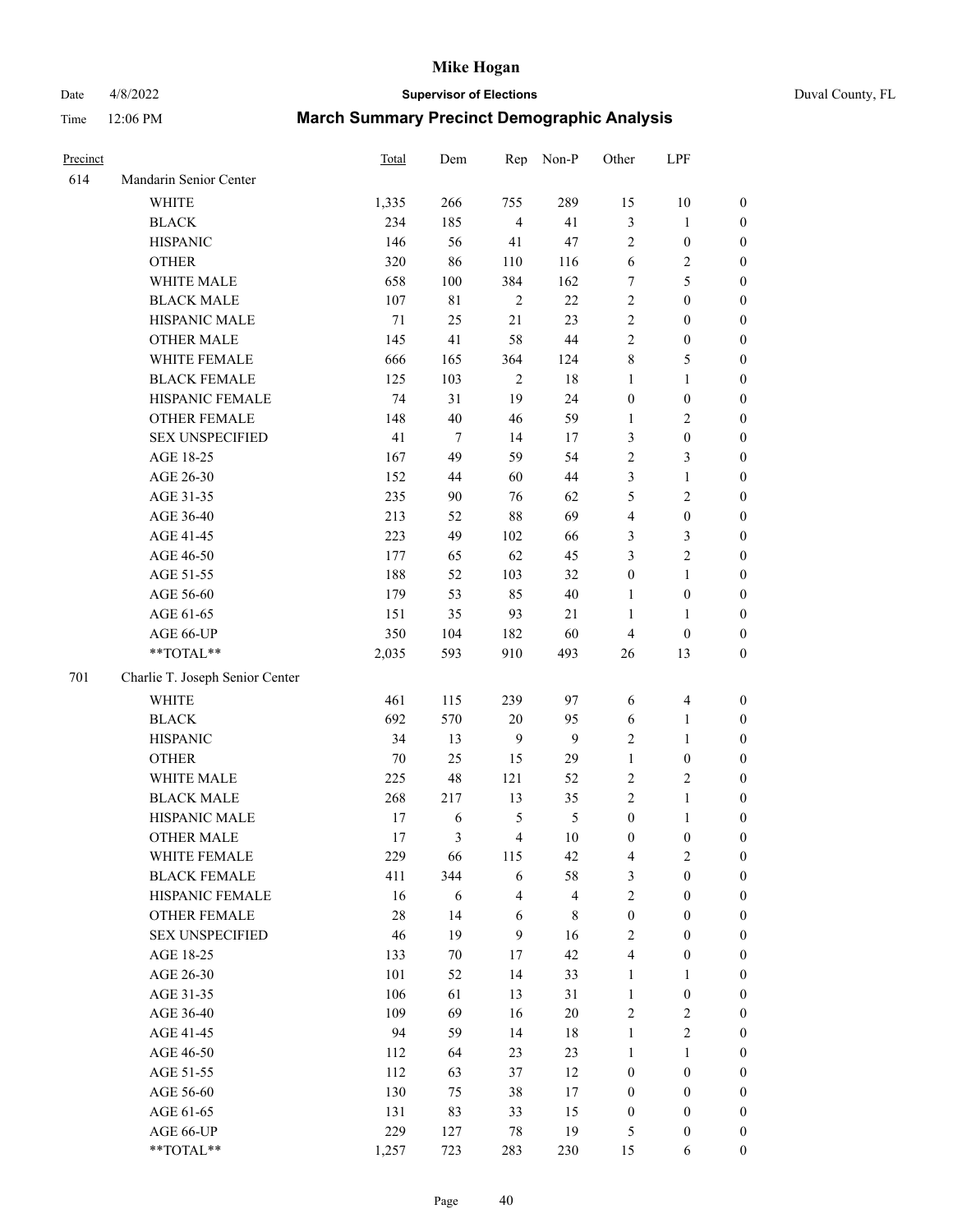# Date 4/8/2022 **Supervisor of Elections** Duval County, FL

| Precinct |                                 | Total  | Dem            | Rep            | Non-P       | Other            | LPF                     |                  |
|----------|---------------------------------|--------|----------------|----------------|-------------|------------------|-------------------------|------------------|
| 702      | Unity Missionary Baptist Church |        |                |                |             |                  |                         |                  |
|          | <b>WHITE</b>                    | 240    | 83             | 76             | 74          | 6                | $\mathbf{1}$            | $\boldsymbol{0}$ |
|          | <b>BLACK</b>                    | 875    | 756            | 18             | 97          | 3                | $\mathbf{1}$            | $\boldsymbol{0}$ |
|          | <b>HISPANIC</b>                 | 29     | 13             | $\overline{7}$ | 9           | $\boldsymbol{0}$ | $\boldsymbol{0}$        | $\boldsymbol{0}$ |
|          | <b>OTHER</b>                    | 75     | 38             | 9              | 26          | 2                | $\boldsymbol{0}$        | $\boldsymbol{0}$ |
|          | WHITE MALE                      | 107    | 35             | 33             | 36          | 2                | $\mathbf{1}$            | $\boldsymbol{0}$ |
|          | <b>BLACK MALE</b>               | 341    | 281            | $\,$ 8 $\,$    | 51          | 1                | $\boldsymbol{0}$        | $\boldsymbol{0}$ |
|          | HISPANIC MALE                   | 13     | $\overline{4}$ | $\mathfrak{Z}$ | 6           | $\boldsymbol{0}$ | $\boldsymbol{0}$        | $\boldsymbol{0}$ |
|          | <b>OTHER MALE</b>               | 22     | 9              | 5              | $\,8\,$     | $\boldsymbol{0}$ | $\boldsymbol{0}$        | $\boldsymbol{0}$ |
|          | WHITE FEMALE                    | 128    | 48             | 40             | 36          | 4                | $\boldsymbol{0}$        | $\boldsymbol{0}$ |
|          | <b>BLACK FEMALE</b>             | 511    | 456            | 10             | 42          | 2                | $\mathbf{1}$            | 0                |
|          | HISPANIC FEMALE                 | 15     | 8              | $\overline{4}$ | 3           | $\boldsymbol{0}$ | $\boldsymbol{0}$        | $\boldsymbol{0}$ |
|          | OTHER FEMALE                    | 33     | 21             | $\sqrt{2}$     | $\,$ 8 $\,$ | $\mathbf{2}$     | $\boldsymbol{0}$        | $\boldsymbol{0}$ |
|          | <b>SEX UNSPECIFIED</b>          | 49     | $28\,$         | 5              | 16          | $\boldsymbol{0}$ | $\boldsymbol{0}$        | $\boldsymbol{0}$ |
|          | AGE 18-25                       | 111    | 71             | 5              | 30          | 4                | $\mathbf{1}$            | $\boldsymbol{0}$ |
|          | AGE 26-30                       | 87     | 52             | $\mathbf{9}$   | 26          | $\boldsymbol{0}$ | $\boldsymbol{0}$        | $\boldsymbol{0}$ |
|          | AGE 31-35                       | 104    | 71             | $\overline{4}$ | 27          | 1                | $\mathbf{1}$            | $\boldsymbol{0}$ |
|          | AGE 36-40                       | 100    | 77             | 5              | $17\,$      | $\mathbf{1}$     | $\boldsymbol{0}$        | $\boldsymbol{0}$ |
|          | AGE 41-45                       | 62     | 47             | $\mathbf{1}$   | 13          | $\mathbf{1}$     | $\boldsymbol{0}$        | $\boldsymbol{0}$ |
|          | AGE 46-50                       | 86     | 58             | 11             | 16          | $\mathbf{1}$     | $\boldsymbol{0}$        | $\boldsymbol{0}$ |
|          | AGE 51-55                       | $87\,$ | 59             | 10             | 16          | $\mathbf{2}$     | $\boldsymbol{0}$        | 0                |
|          | AGE 56-60                       | 119    | $8\sqrt{1}$    | 20             | 17          | 1                | $\boldsymbol{0}$        | $\boldsymbol{0}$ |
|          | AGE 61-65                       | 140    | 108            | 15             | 17          | $\boldsymbol{0}$ | $\boldsymbol{0}$        | $\boldsymbol{0}$ |
|          | AGE 66-UP                       | 323    | 266            | 30             | $27\,$      | $\boldsymbol{0}$ | $\boldsymbol{0}$        | $\boldsymbol{0}$ |
|          | **TOTAL**                       | 1,219  | 890            | 110            | 206         | 11               | $\overline{c}$          | $\boldsymbol{0}$ |
| 703      | Oceanway Community Center       |        |                |                |             |                  |                         |                  |
|          | <b>WHITE</b>                    | 4,972  | 865            | 2,794          | 1,155       | 115              | 43                      | $\boldsymbol{0}$ |
|          | <b>BLACK</b>                    | 2,949  | 2,267          | 112            | 542         | 27               | $\mathbf{1}$            | $\boldsymbol{0}$ |
|          | <b>HISPANIC</b>                 | 545    | 197            | 119            | 218         | $\,$ 8 $\,$      | 3                       | $\boldsymbol{0}$ |
|          | <b>OTHER</b>                    | 711    | 223            | 203            | 271         | 11               | $\mathfrak{Z}$          | $\boldsymbol{0}$ |
|          | WHITE MALE                      | 2,406  | 339            | 1,403          | 584         | 51               | 29                      | $\boldsymbol{0}$ |
|          | <b>BLACK MALE</b>               | 1,202  | 850            | 65             | 273         | 14               | $\boldsymbol{0}$        | $\boldsymbol{0}$ |
|          | HISPANIC MALE                   | 257    | $8\sqrt{1}$    | 68             | 103         | $\overline{2}$   | 3                       | 0                |
|          | <b>OTHER MALE</b>               | 253    | 68             | 78             | 99          | $\boldsymbol{7}$ | $\mathbf{1}$            | $\boldsymbol{0}$ |
|          | WHITE FEMALE                    | 2,510  | 521            | 1,357          | 554         | 64               | 14                      | $\boldsymbol{0}$ |
|          | <b>BLACK FEMALE</b>             | 1,711  | 1,393          | 46             | 259         | 12               | $\mathbf{1}$            | $\boldsymbol{0}$ |
|          | HISPANIC FEMALE                 | 285    | 116            | 51             | 112         | 6                | $\boldsymbol{0}$        | $\boldsymbol{0}$ |
|          | OTHER FEMALE                    | 322    | 113            | 97             | 108         | 3                | $\mathbf{1}$            | $\boldsymbol{0}$ |
|          | <b>SEX UNSPECIFIED</b>          | 231    | 71             | 63             | 94          | $\sqrt{2}$       | $\mathbf{1}$            | 0                |
|          | AGE 18-25                       | 1,105  | 424            | 299            | 355         | 24               | $\mathfrak{Z}$          | 0                |
|          | AGE 26-30                       | 963    | 353            | 256            | 320         | 19               | 15                      | 0                |
|          | AGE 31-35                       | 880    | 317            | 269            | 261         | 21               | 12                      | 0                |
|          | AGE 36-40                       | 923    | 334            | 297            | 266         | 16               | $10\,$                  | 0                |
|          | AGE 41-45                       | 819    | 350            | 250            | 200         | 15               | $\overline{\mathbf{4}}$ | 0                |
|          | AGE 46-50                       | 860    | 353            | 269            | 219         | 16               | 3                       | 0                |
|          | AGE 51-55                       | 884    | 367            | 325            | 179         | 13               | $\boldsymbol{0}$        | $\boldsymbol{0}$ |
|          | AGE 56-60                       | 802    | 303            | 353            | 133         | 12               | $\mathbf{1}$            | $\boldsymbol{0}$ |
|          | AGE 61-65                       | 636    | 243            | 289            | 99          | 5                | $\boldsymbol{0}$        | 0                |
|          | AGE 66-UP                       | 1,305  | 508            | 621            | 154         | 20               | $\sqrt{2}$              | 0                |
|          | **TOTAL**                       | 9,177  | 3,552          | 3,228          | 2,186       | 161              | 50                      | $\boldsymbol{0}$ |
|          |                                 |        |                |                |             |                  |                         |                  |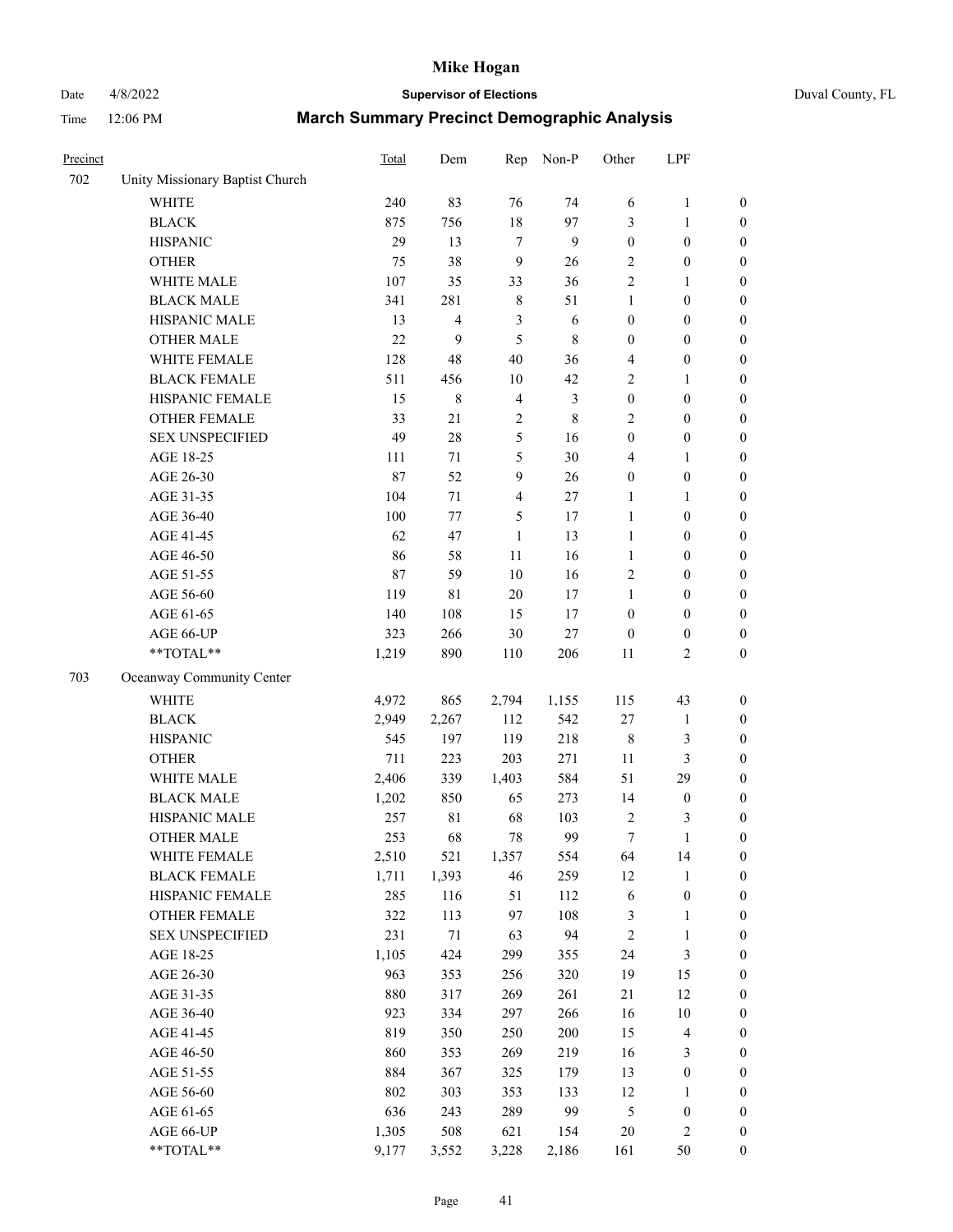# Date 4/8/2022 **Supervisor of Elections** Duval County, FL

| Precinct |                                                           | Total | Dem   | Rep           | Non-P   | Other            | LPF              |                  |
|----------|-----------------------------------------------------------|-------|-------|---------------|---------|------------------|------------------|------------------|
| 704      | Wilbur Fernander Scottish Rite Masonic Cathedral          |       |       |               |         |                  |                  |                  |
|          | WHITE                                                     | 1,241 | 635   | 273           | 300     | $21\,$           | 12               | $\boldsymbol{0}$ |
|          | <b>BLACK</b>                                              | 1,336 | 1,073 | 59            | 188     | 16               | $\boldsymbol{0}$ | $\boldsymbol{0}$ |
|          | <b>HISPANIC</b>                                           | 106   | 51    | 12            | 41      | 2                | $\boldsymbol{0}$ | $\boldsymbol{0}$ |
|          | <b>OTHER</b>                                              | 257   | 128   | 17            | 108     | 3                | $\mathbf{1}$     | $\boldsymbol{0}$ |
|          | WHITE MALE                                                | 606   | 284   | 146           | 160     | $\,$ $\,$        | $\,$ 8 $\,$      | $\boldsymbol{0}$ |
|          | <b>BLACK MALE</b>                                         | 572   | 431   | 36            | 94      | 11               | $\boldsymbol{0}$ | 0                |
|          | HISPANIC MALE                                             | 55    | 25    | 7             | 23      | $\boldsymbol{0}$ | $\boldsymbol{0}$ | 0                |
|          | <b>OTHER MALE</b>                                         | 91    | 41    | $\mathfrak s$ | 44      | 1                | $\boldsymbol{0}$ | 0                |
|          | WHITE FEMALE                                              | 621   | 345   | 124           | 135     | 13               | $\overline{4}$   | $\boldsymbol{0}$ |
|          | <b>BLACK FEMALE</b>                                       | 735   | 620   | 23            | 87      | 5                | $\boldsymbol{0}$ | $\boldsymbol{0}$ |
|          | HISPANIC FEMALE                                           | 48    | 24    | 5             | 17      | 2                | $\boldsymbol{0}$ | $\boldsymbol{0}$ |
|          | OTHER FEMALE                                              | 114   | 66    | 8             | 38      | $\mathbf{1}$     | $\mathbf{1}$     | $\boldsymbol{0}$ |
|          | <b>SEX UNSPECIFIED</b>                                    | 98    | 51    | $\tau$        | 39      | $\mathbf{1}$     | $\boldsymbol{0}$ | $\boldsymbol{0}$ |
|          | AGE 18-25                                                 | 305   | 183   | 23            | 92      | 6                | $\mathbf{1}$     | $\boldsymbol{0}$ |
|          | AGE 26-30                                                 | 248   | 135   | 21            | 84      | 7                | $\mathbf{1}$     | $\boldsymbol{0}$ |
|          | AGE 31-35                                                 | 393   | 245   | 41            | 100     | 4                | $\mathfrak{Z}$   | 0                |
|          | AGE 36-40                                                 | 356   | 214   | 40            | 96      | 6                | $\boldsymbol{0}$ | 0                |
|          | AGE 41-45                                                 | 264   | 166   | 30            | 59      | 7                | $\overline{c}$   | 0                |
|          | AGE 46-50                                                 | 250   | 151   | 40            | 56      | $\mathbf{2}$     | $\mathbf{1}$     | 0                |
|          | AGE 51-55                                                 | 216   | 152   | 27            | 34      | $\mathbf{2}$     | $\mathbf{1}$     | $\boldsymbol{0}$ |
|          | AGE 56-60                                                 | 219   | 148   | 30            | 38      | 2                | $\mathbf{1}$     | $\boldsymbol{0}$ |
|          | AGE 61-65                                                 | 214   | 140   | 34            | 33      | 5                | $\mathfrak{2}$   | 0                |
|          | AGE 66-UP                                                 | 475   | 353   | 75            | 45      | 1                | $\mathbf{1}$     | 0                |
|          | $\mathrm{*}\mathrm{*}\mathrm{TOTAL} \mathrm{*}\mathrm{*}$ | 2,940 | 1,887 | 361           | 637     | 42               | 13               | $\boldsymbol{0}$ |
| 705      | Garden City United Methodist Church                       |       |       |               |         |                  |                  |                  |
|          | <b>WHITE</b>                                              | 1,955 | 319   | 1,156         | 439     | 29               | 12               | $\boldsymbol{0}$ |
|          | <b>BLACK</b>                                              | 2,711 | 2,262 | $70\,$        | 353     | 26               | $\boldsymbol{0}$ | $\boldsymbol{0}$ |
|          | <b>HISPANIC</b>                                           | 228   | 93    | 34            | 94      | 6                | 1                | 0                |
|          | <b>OTHER</b>                                              | 303   | 120   | 65            | 108     | 7                | 3                | 0                |
|          | WHITE MALE                                                | 925   | 123   | 567           | 214     | 13               | $\,$ 8 $\,$      | 0                |
|          | <b>BLACK MALE</b>                                         | 1,097 | 873   | 35            | 176     | 13               | $\boldsymbol{0}$ | 0                |
|          | HISPANIC MALE                                             | 91    | 34    | 15            | 39      | 3                | $\boldsymbol{0}$ | $\boldsymbol{0}$ |
|          | <b>OTHER MALE</b>                                         | 109   | 46    | 23            | 33      | 5                | $\mathfrak{2}$   | $\boldsymbol{0}$ |
|          | WHITE FEMALE                                              | 1,015 | 192   | 580           | 223     | 16               | $\overline{4}$   | $\boldsymbol{0}$ |
|          | <b>BLACK FEMALE</b>                                       | 1,577 | 1,360 | 35            | 169     | 13               | $\boldsymbol{0}$ | $\overline{0}$   |
|          | HISPANIC FEMALE                                           | 131   | 56    | 17            | 54      | 3                | $\mathbf{1}$     | $\overline{0}$   |
|          | <b>OTHER FEMALE</b>                                       | 123   | 51    | 31            | 38      | $\overline{c}$   | $\mathbf{1}$     | 0                |
|          | <b>SEX UNSPECIFIED</b>                                    | 129   | 59    | 22            | 48      | $\boldsymbol{0}$ | $\boldsymbol{0}$ | 0                |
|          | AGE 18-25                                                 | 635   | 293   | 129           | 197     | 13               | 3                | 0                |
|          | AGE 26-30                                                 | 460   | 206   | 100           | 146     | 6                | $\sqrt{2}$       | 0                |
|          | AGE 31-35                                                 | 510   | 251   | 108           | 142     | 5                | $\overline{4}$   | 0                |
|          | AGE 36-40                                                 | 477   | 275   | 91            | 100     | 10               | 1                | $\boldsymbol{0}$ |
|          | AGE 41-45                                                 | 481   | 295   | 92            | 83      | 9                | $\sqrt{2}$       | $\boldsymbol{0}$ |
|          | AGE 46-50                                                 | 456   | 263   | 115           | 73      | 4                | $\mathbf{1}$     | $\boldsymbol{0}$ |
|          | AGE 51-55                                                 | 465   | 248   | 141           | 71      | 4                | $\mathbf{1}$     | $\overline{0}$   |
|          | AGE 56-60                                                 | 456   | 256   | 136           | 60      | 4                | $\boldsymbol{0}$ | $\overline{0}$   |
|          | AGE 61-65                                                 | 397   | 216   | 128           | 45      | 6                | $\sqrt{2}$       | 0                |
|          | AGE 66-UP                                                 | 860   | 491   | 285           | $77 \,$ | 7                | $\boldsymbol{0}$ | 0                |
|          | **TOTAL**                                                 | 5,197 | 2,794 | 1,325         | 994     | 68               | 16               | $\boldsymbol{0}$ |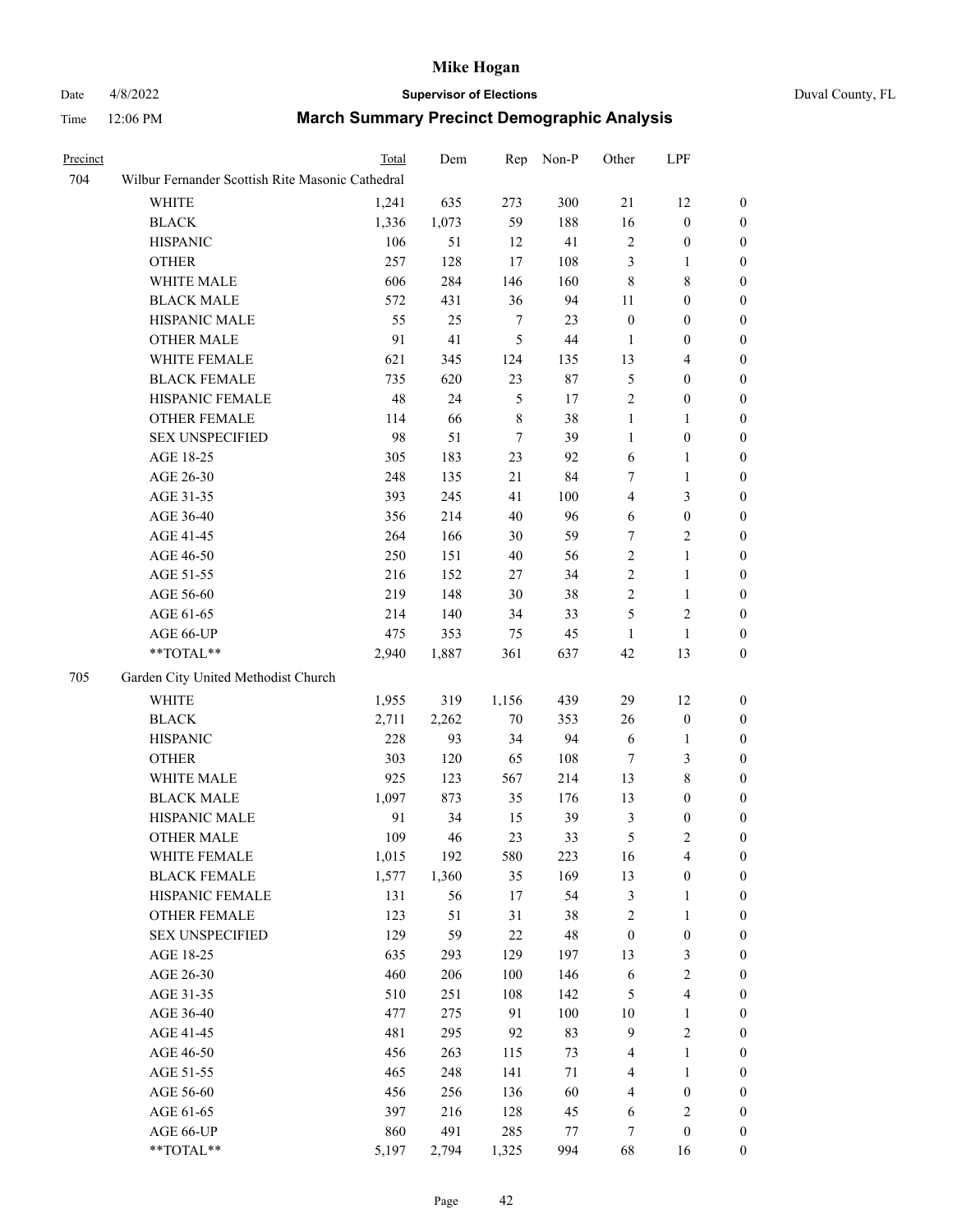Date 4/8/2022 **Supervisor of Elections** Duval County, FL

| Precinct |                                        | <b>Total</b> | Dem            | Rep              | Non-P        | Other             | LPF                              |                  |
|----------|----------------------------------------|--------------|----------------|------------------|--------------|-------------------|----------------------------------|------------------|
| 706      | Long Branch Senior Center              |              |                |                  |              |                   |                                  |                  |
|          | <b>WHITE</b>                           | 41           | 15             | $\,8\,$          | 16           | $\boldsymbol{0}$  | $\sqrt{2}$                       | 0                |
|          | <b>BLACK</b>                           | 1,036        | 916            | 23               | 92           | 4                 | $\mathbf{1}$                     | $\boldsymbol{0}$ |
|          | <b>HISPANIC</b>                        | 12           | $8\,$          | $\mathbf{1}$     | 3            | $\boldsymbol{0}$  | $\boldsymbol{0}$                 | $\boldsymbol{0}$ |
|          | <b>OTHER</b>                           | 59           | 27             | $\sqrt{2}$       | 29           | $\boldsymbol{0}$  | 1                                | $\boldsymbol{0}$ |
|          | WHITE MALE                             | 16           | $\mathbf{1}$   | 6                | $\,8\,$      | $\boldsymbol{0}$  | $\mathbf{1}$                     | $\boldsymbol{0}$ |
|          | <b>BLACK MALE</b>                      | 399          | 347            | 14               | 35           | 2                 | $\mathbf{1}$                     | $\boldsymbol{0}$ |
|          | HISPANIC MALE                          | 6            | $\overline{4}$ | $\mathbf{1}$     | 1            | $\boldsymbol{0}$  | $\boldsymbol{0}$                 | $\boldsymbol{0}$ |
|          | <b>OTHER MALE</b>                      | 14           | $\overline{4}$ | $\mathbf{1}$     | $8\,$        | $\boldsymbol{0}$  | $\mathbf{1}$                     | $\boldsymbol{0}$ |
|          | WHITE FEMALE                           | 25           | 14             | $\sqrt{2}$       | $\,8\,$      | $\boldsymbol{0}$  | $\mathbf{1}$                     | $\boldsymbol{0}$ |
|          | <b>BLACK FEMALE</b>                    | 610          | 545            | 9                | 54           | 2                 | $\boldsymbol{0}$                 | $\boldsymbol{0}$ |
|          | HISPANIC FEMALE                        | 6            | $\overline{4}$ | $\boldsymbol{0}$ | $\sqrt{2}$   | $\boldsymbol{0}$  | $\boldsymbol{0}$                 | 0                |
|          | <b>OTHER FEMALE</b>                    | 22           | 14             | $\boldsymbol{0}$ | $\,$ 8 $\,$  | $\boldsymbol{0}$  | $\boldsymbol{0}$                 | $\boldsymbol{0}$ |
|          | <b>SEX UNSPECIFIED</b>                 | 50           | 33             | $\mathbf{1}$     | 16           | $\boldsymbol{0}$  | $\boldsymbol{0}$                 | $\boldsymbol{0}$ |
|          | AGE 18-25                              | 131          | 95             | $\boldsymbol{2}$ | 34           | $\boldsymbol{0}$  | $\boldsymbol{0}$                 | $\boldsymbol{0}$ |
|          | AGE 26-30                              | 117          | $88\,$         | 5                | 24           | $\boldsymbol{0}$  | $\boldsymbol{0}$                 | $\boldsymbol{0}$ |
|          | AGE 31-35                              | 93           | 74             | $\sqrt{2}$       | 14           | 2                 | $\mathbf{1}$                     | $\boldsymbol{0}$ |
|          | AGE 36-40                              | 90           | 72             | 3                | 13           | $\mathbf{1}$      | $\mathbf{1}$                     | $\boldsymbol{0}$ |
|          | AGE 41-45                              | 95           | 78             | $\overline{4}$   | 13           | $\boldsymbol{0}$  | $\boldsymbol{0}$                 | $\boldsymbol{0}$ |
|          | AGE 46-50                              | 92           | 78             | $\sqrt{2}$       | $10\,$       | 1                 | 1                                | $\boldsymbol{0}$ |
|          | AGE 51-55                              | 83           | 72             | $\mathfrak{Z}$   | $\,$ 8 $\,$  | $\boldsymbol{0}$  | $\boldsymbol{0}$                 | $\boldsymbol{0}$ |
|          | AGE 56-60                              | 100          | 85             | 7                | $\,$ 8 $\,$  | $\boldsymbol{0}$  | $\boldsymbol{0}$                 | 0                |
|          | AGE 61-65                              | 102          | 94             | $\mathbf{1}$     | 7            | $\boldsymbol{0}$  | $\boldsymbol{0}$                 | $\boldsymbol{0}$ |
|          | AGE 66-UP                              | 245          | 230            | 5                | 9            | $\boldsymbol{0}$  | 1                                | $\boldsymbol{0}$ |
|          | **TOTAL**                              | 1,148        | 966            | 34               | 140          | 4                 | $\overline{4}$                   | $\boldsymbol{0}$ |
| 707      | Joseph Lee Community Center            |              |                |                  |              |                   |                                  |                  |
|          |                                        |              |                |                  |              |                   |                                  |                  |
|          | <b>WHITE</b>                           | 264          | 105            | 96               | 58           | 3                 | $\sqrt{2}$                       | $\boldsymbol{0}$ |
|          | <b>BLACK</b>                           | 2,409        | 2,055          | 52               | 294          | 8                 | $\boldsymbol{0}$                 | $\boldsymbol{0}$ |
|          | <b>HISPANIC</b>                        | 56           | 26             | 11               | 19           | $\boldsymbol{0}$  | $\boldsymbol{0}$                 | $\boldsymbol{0}$ |
|          | <b>OTHER</b>                           | 175          | 89             | 13               | 72           | $\boldsymbol{0}$  | $\mathbf{1}$                     | $\boldsymbol{0}$ |
|          | WHITE MALE                             | 106          | 35             | 44               | 25           | $\mathbf{1}$      | $\mathbf{1}$                     | $\boldsymbol{0}$ |
|          | <b>BLACK MALE</b>                      | 885          | 724            | 22               | 138          | $\mathbf{1}$      | $\boldsymbol{0}$                 | $\boldsymbol{0}$ |
|          | HISPANIC MALE<br><b>OTHER MALE</b>     | 25           | 14             | $\overline{4}$   | 7            | $\boldsymbol{0}$  | $\boldsymbol{0}$                 | $\boldsymbol{0}$ |
|          |                                        | 49           | 23             | 5                | 21           | $\boldsymbol{0}$  | $\boldsymbol{0}$                 | $\boldsymbol{0}$ |
|          | WHITE FEMALE                           | 154          | 69             | 51               | 31           | 2                 | 1                                | 0                |
|          | <b>BLACK FEMALE</b>                    | 1,476        | 1,294          | 30               | 145          | $\tau$            | $\boldsymbol{0}$                 | $\boldsymbol{0}$ |
|          | HISPANIC FEMALE                        | 30           | 12             | 7                | $11\,$       | $\boldsymbol{0}$  | $\boldsymbol{0}$                 | $\overline{0}$   |
|          | OTHER FEMALE<br><b>SEX UNSPECIFIED</b> | 81           | 46             | 7                | $27\,$       | $\boldsymbol{0}$  | $\mathbf{1}$                     | $\overline{0}$   |
|          |                                        | 98           | 58             | $\sqrt{2}$       | 38           | $\boldsymbol{0}$  | $\boldsymbol{0}$                 | 0<br>$\theta$    |
|          | AGE 18-25                              | 302          | 199            | 15               | $88\,$       | 0                 | $\boldsymbol{0}$                 |                  |
|          | AGE 26-30                              | 255<br>275   | 166<br>198     | 14<br>$10\,$     | 74<br>64     | $\mathbf{1}$<br>2 | $\boldsymbol{0}$                 | 0                |
|          | AGE 31-35                              |              |                |                  |              |                   | 1                                | 0                |
|          | AGE 36-40<br>AGE 41-45                 | 226<br>217   | 163            | 17<br>15         | $44\,$<br>37 | $\mathbf{1}$<br>2 | $\mathbf{1}$<br>$\boldsymbol{0}$ | 0                |
|          |                                        |              | 163            |                  |              |                   |                                  | 0                |
|          | AGE 46-50                              | 226          | 172            | $18\,$           | 36           | $\boldsymbol{0}$  | $\boldsymbol{0}$                 | 0                |
|          | AGE 51-55                              | 210          | 162            | 16               | $30\,$       | $\mathbf{1}$      | 1                                | $\boldsymbol{0}$ |
|          | AGE 56-60                              | 248          | 212            | 19               | 16           | $\mathbf{1}$      | $\boldsymbol{0}$                 | $\boldsymbol{0}$ |
|          | AGE 61-65                              | 298          | 262            | 15               | 21           | $\boldsymbol{0}$  | $\boldsymbol{0}$                 | $\overline{0}$   |
|          | AGE 66-UP                              | 647          | 578            | 33               | 33           | 3                 | $\boldsymbol{0}$                 | 0                |
|          | **TOTAL**                              | 2,904        | 2,275          | 172              | 443          | 11                | 3                                | $\boldsymbol{0}$ |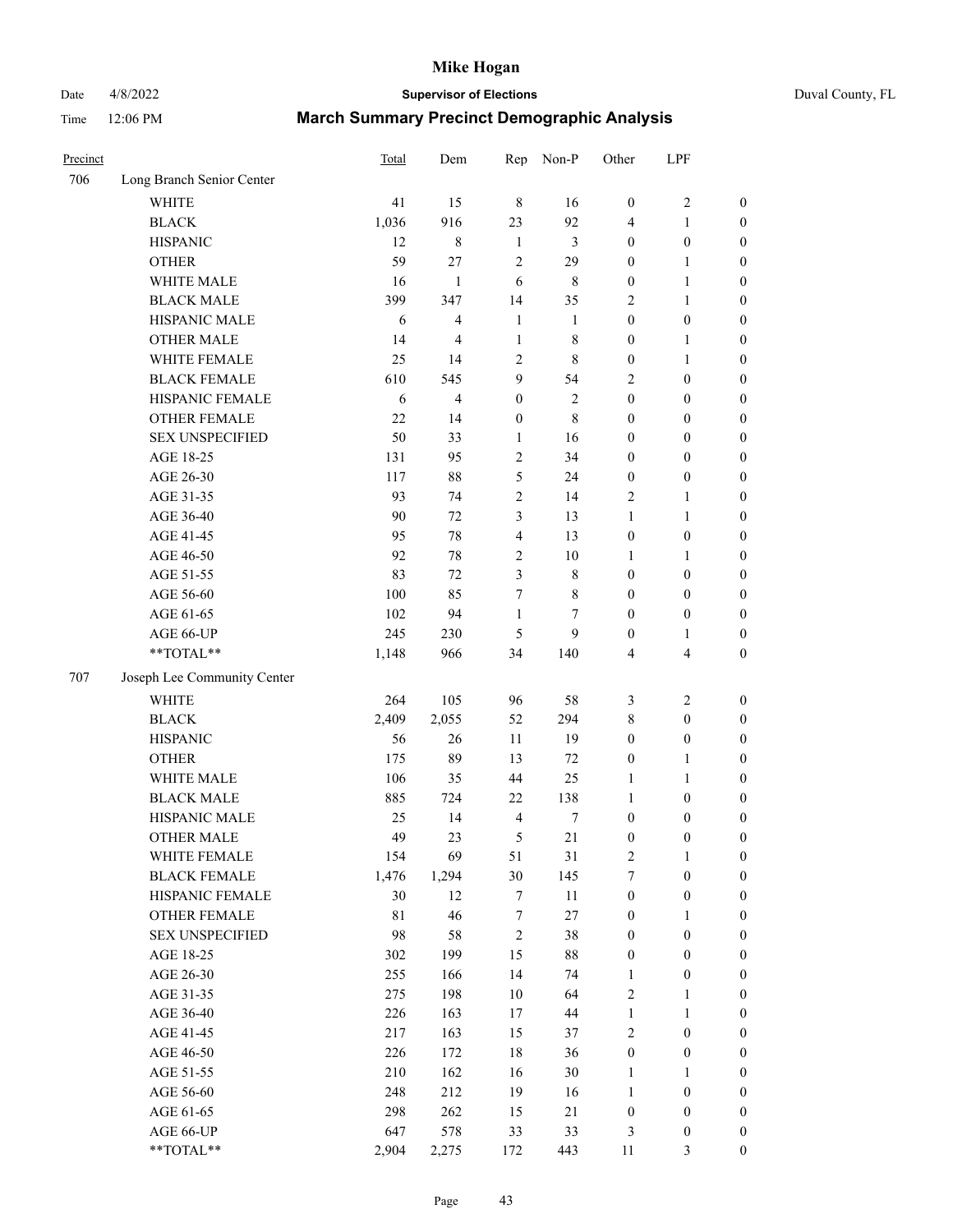# Date 4/8/2022 **Supervisor of Elections** Duval County, FL

| Precinct |                               | <b>Total</b> | Dem            | Rep              | Non-P            | Other            | LPF              |                  |
|----------|-------------------------------|--------------|----------------|------------------|------------------|------------------|------------------|------------------|
| 708      | Brown Eastside Branch Library |              |                |                  |                  |                  |                  |                  |
|          | <b>WHITE</b>                  | 167          | 49             | 63               | 52               | 3                | $\boldsymbol{0}$ | 0                |
|          | <b>BLACK</b>                  | 990          | 830            | 35               | 119              | 5                | $\mathbf{1}$     | $\boldsymbol{0}$ |
|          | <b>HISPANIC</b>               | 14           | 10             | 3                | $\mathbf{1}$     | $\boldsymbol{0}$ | $\boldsymbol{0}$ | $\boldsymbol{0}$ |
|          | <b>OTHER</b>                  | 81           | 39             | 6                | 36               | $\boldsymbol{0}$ | $\boldsymbol{0}$ | $\boldsymbol{0}$ |
|          | WHITE MALE                    | 72           | 13             | 40               | 18               | 1                | $\boldsymbol{0}$ | $\boldsymbol{0}$ |
|          | <b>BLACK MALE</b>             | 411          | 336            | 19               | 54               | $\overline{c}$   | $\boldsymbol{0}$ | $\boldsymbol{0}$ |
|          | HISPANIC MALE                 | $\,8\,$      | 6              | $\mathbf{1}$     | 1                | $\boldsymbol{0}$ | $\boldsymbol{0}$ | $\boldsymbol{0}$ |
|          | <b>OTHER MALE</b>             | 29           | 19             | $\mathbf{1}$     | $\mathbf{9}$     | $\boldsymbol{0}$ | $\boldsymbol{0}$ | $\boldsymbol{0}$ |
|          | WHITE FEMALE                  | 89           | 34             | 22               | 31               | 2                | $\boldsymbol{0}$ | $\boldsymbol{0}$ |
|          | <b>BLACK FEMALE</b>           | 556          | 478            | 14               | 61               | 3                | $\boldsymbol{0}$ | $\boldsymbol{0}$ |
|          | HISPANIC FEMALE               | 6            | $\overline{4}$ | $\sqrt{2}$       | $\boldsymbol{0}$ | $\boldsymbol{0}$ | $\boldsymbol{0}$ | $\boldsymbol{0}$ |
|          | <b>OTHER FEMALE</b>           | 29           | 12             | $\overline{4}$   | 13               | $\boldsymbol{0}$ | $\boldsymbol{0}$ | $\boldsymbol{0}$ |
|          | <b>SEX UNSPECIFIED</b>        | 52           | 26             | $\overline{4}$   | 21               | $\boldsymbol{0}$ | $\mathbf{1}$     | $\boldsymbol{0}$ |
|          | AGE 18-25                     | 141          | $80\,$         | 6                | 53               | 1                | $\mathbf{1}$     | $\boldsymbol{0}$ |
|          | AGE 26-30                     | 120          | 78             | $10\,$           | 30               | 2                | $\boldsymbol{0}$ | $\boldsymbol{0}$ |
|          | AGE 31-35                     | 108          | 74             | $\boldsymbol{9}$ | 24               | $\mathbf{1}$     | $\boldsymbol{0}$ | $\boldsymbol{0}$ |
|          | AGE 36-40                     | 103          | $80\,$         | 7                | 16               | $\boldsymbol{0}$ | $\boldsymbol{0}$ | $\boldsymbol{0}$ |
|          | AGE 41-45                     | 91           | 72             | $\overline{4}$   | 14               | $\mathbf{1}$     | $\boldsymbol{0}$ | $\boldsymbol{0}$ |
|          | AGE 46-50                     | 100          | 78             | $10\,$           | 11               | $\mathbf{1}$     | $\boldsymbol{0}$ | $\boldsymbol{0}$ |
|          | AGE 51-55                     | 107          | 76             | 12               | 19               | $\boldsymbol{0}$ | $\boldsymbol{0}$ | $\boldsymbol{0}$ |
|          | AGE 56-60                     | 132          | 99             | 16               | 16               | 1                | $\boldsymbol{0}$ | 0                |
|          | AGE 61-65                     | 139          | 113            | 13               | 12               | 1                | $\boldsymbol{0}$ | $\boldsymbol{0}$ |
|          | AGE 66-UP                     | 211          | 178            | $20\,$           | 13               | $\boldsymbol{0}$ | $\boldsymbol{0}$ | $\boldsymbol{0}$ |
|          | **TOTAL**                     | 1,252        | 928            | 107              | 208              | 8                | $\mathbf{1}$     | $\boldsymbol{0}$ |
| 709      | First Timothy Baptist Church  |              |                |                  |                  |                  |                  |                  |
|          | <b>WHITE</b>                  | 265          | 69             | 101              | 85               | 9                | $\mathbf{1}$     | $\boldsymbol{0}$ |
|          | <b>BLACK</b>                  | 3,914        | 3,329          | 112              | 444              | $27\,$           | $\sqrt{2}$       | $\boldsymbol{0}$ |
|          | <b>HISPANIC</b>               | 154          | 78             | 18               | 56               | 2                | $\boldsymbol{0}$ | $\boldsymbol{0}$ |
|          | <b>OTHER</b>                  | 250          | 135            | 24               | 84               | 7                | $\boldsymbol{0}$ | $\boldsymbol{0}$ |
|          | WHITE MALE                    | 113          | 19             | 54               | 37               | 3                | $\boldsymbol{0}$ | $\boldsymbol{0}$ |
|          | <b>BLACK MALE</b>             | 1,566        | 1,251          | 56               | 244              | 15               | $\boldsymbol{0}$ | $\boldsymbol{0}$ |
|          | HISPANIC MALE                 | 70           | 41             | $\overline{9}$   | 19               | $\mathbf{1}$     | $\boldsymbol{0}$ | $\boldsymbol{0}$ |
|          | <b>OTHER MALE</b>             | 76           | 44             | $\boldsymbol{7}$ | 22               | 3                | $\boldsymbol{0}$ | $\boldsymbol{0}$ |
|          | WHITE FEMALE                  | 150          | 49             | 47               | 47               | 6                | 1                | 0                |
|          | <b>BLACK FEMALE</b>           | 2,291        | 2,031          | 55               | 191              | 12               | $\sqrt{2}$       | $\boldsymbol{0}$ |
|          | HISPANIC FEMALE               | 82           | 37             | 9                | 35               | $\mathbf{1}$     | $\boldsymbol{0}$ | $\overline{0}$   |
|          | OTHER FEMALE                  | 111          | 62             | 12               | 34               | 3                | $\boldsymbol{0}$ | $\overline{0}$   |
|          | <b>SEX UNSPECIFIED</b>        | 124          | 77             | 6                | $40\,$           | $\mathbf{1}$     | $\boldsymbol{0}$ | 0                |
|          | AGE 18-25                     | 521          | 354            | 24               | 136              | 6                | $\mathbf{1}$     | 0                |
|          | AGE 26-30                     | 473          | 315            | 35               | 117              | 5                | $\mathbf{1}$     | 0                |
|          | AGE 31-35                     | 430          | 323            | $11\,$           | 89               | 7                | $\boldsymbol{0}$ | 0                |
|          | AGE 36-40                     | 361          | 281            | 19               | 59               | $\mathbf{1}$     | 1                | 0                |
|          | AGE 41-45                     | 353          | 262            | 17               | 69               | 5                | $\boldsymbol{0}$ | 0                |
|          | AGE 46-50                     | 360          | 275            | 27               | 53               | 5                | $\boldsymbol{0}$ | 0                |
|          | AGE 51-55                     | 408          | 337            | 25               | 39               | 7                | $\boldsymbol{0}$ | 0                |
|          | AGE 56-60                     | 401          | 331            | 32               | 33               | 5                | $\boldsymbol{0}$ | $\boldsymbol{0}$ |
|          | AGE 61-65                     | 432          | 361            | 28               | $40\,$           | 3                | $\boldsymbol{0}$ | $\boldsymbol{0}$ |
|          | AGE 66-UP                     | 844          | 772            | 37               | 34               | $\mathbf{1}$     | $\boldsymbol{0}$ | 0                |
|          | **TOTAL**                     | 4,583        | 3,611          | 255              | 669              | 45               | 3                | $\boldsymbol{0}$ |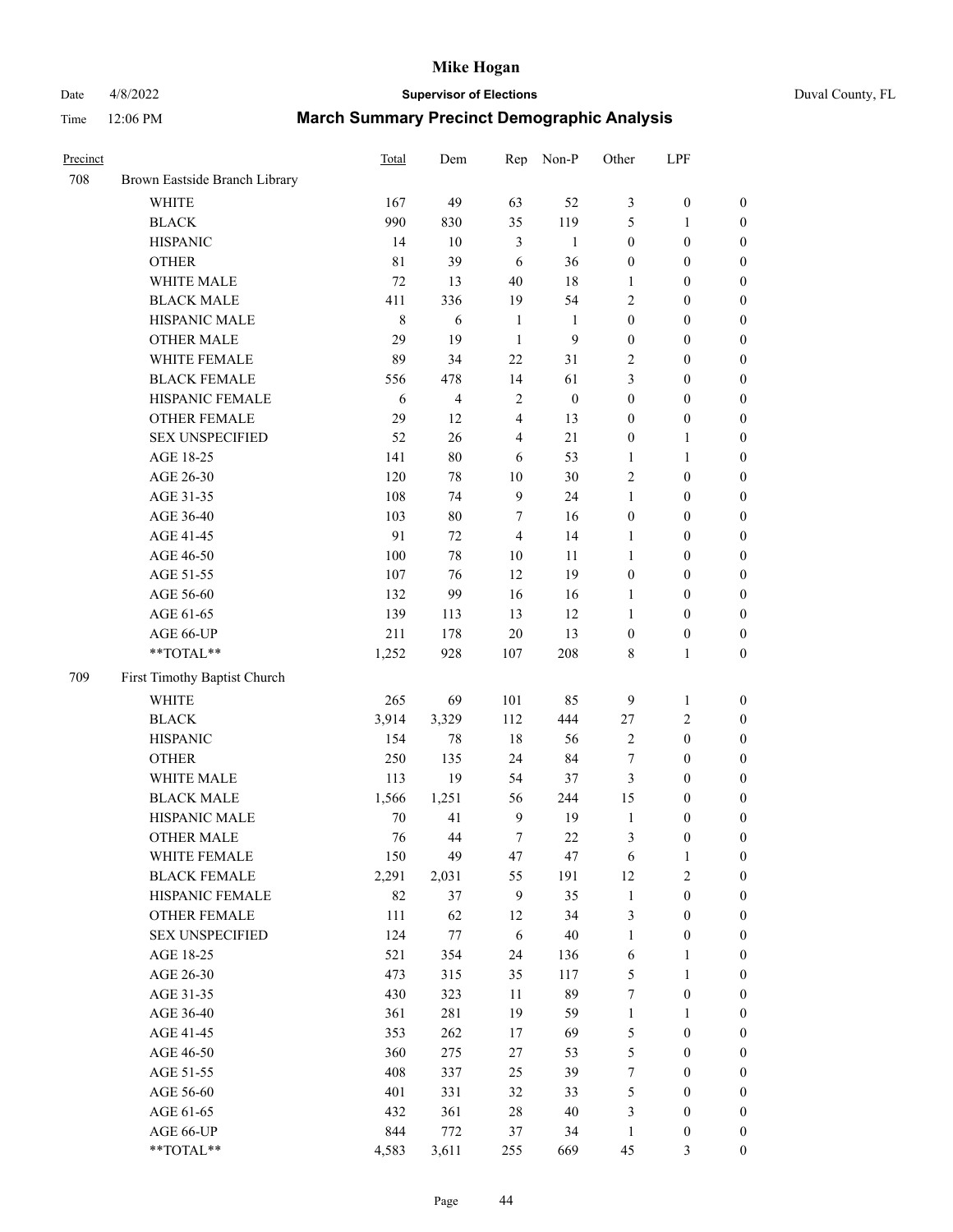# Date 4/8/2022 **Supervisor of Elections** Duval County, FL

| Precinct |                            | Total  | Dem            | Rep                     | Non-P          | Other                   | LPF              |                  |
|----------|----------------------------|--------|----------------|-------------------------|----------------|-------------------------|------------------|------------------|
| 710      | Highlands Regional Library |        |                |                         |                |                         |                  |                  |
|          | <b>WHITE</b>               | 414    | 81             | 208                     | 110            | 12                      | $\mathfrak{Z}$   | 0                |
|          | <b>BLACK</b>               | 3,300  | 2,814          | $77\,$                  | 382            | 26                      | $\mathbf{1}$     | $\boldsymbol{0}$ |
|          | <b>HISPANIC</b>            | 119    | 66             | 17                      | 36             | $\boldsymbol{0}$        | $\boldsymbol{0}$ | $\boldsymbol{0}$ |
|          | <b>OTHER</b>               | 253    | 140            | 15                      | 96             | 2                       | $\boldsymbol{0}$ | $\boldsymbol{0}$ |
|          | WHITE MALE                 | 215    | 37             | 110                     | 60             | 7                       | 1                | $\boldsymbol{0}$ |
|          | <b>BLACK MALE</b>          | 1,350  | 1,094          | 47                      | 194            | 15                      | $\boldsymbol{0}$ | $\boldsymbol{0}$ |
|          | HISPANIC MALE              | 50     | 24             | $\mathbf{9}$            | 17             | $\boldsymbol{0}$        | $\boldsymbol{0}$ | $\boldsymbol{0}$ |
|          | <b>OTHER MALE</b>          | 78     | 40             | 5                       | 32             | $\mathbf{1}$            | $\boldsymbol{0}$ | $\boldsymbol{0}$ |
|          | WHITE FEMALE               | 193    | 42             | 96                      | 48             | 5                       | $\overline{c}$   | $\boldsymbol{0}$ |
|          | <b>BLACK FEMALE</b>        | 1,896  | 1,683          | 29                      | 172            | 11                      | $\mathbf{1}$     | $\boldsymbol{0}$ |
|          | HISPANIC FEMALE            | 62     | 38             | $\,$ 8 $\,$             | 16             | $\boldsymbol{0}$        | $\boldsymbol{0}$ | $\boldsymbol{0}$ |
|          | OTHER FEMALE               | 115    | 74             | $\,$ 8 $\,$             | 32             | $\mathbf{1}$            | $\boldsymbol{0}$ | $\boldsymbol{0}$ |
|          | <b>SEX UNSPECIFIED</b>     | 127    | 69             | 5                       | 53             | $\boldsymbol{0}$        | $\boldsymbol{0}$ | $\boldsymbol{0}$ |
|          | AGE 18-25                  | 554    | 378            | 29                      | 136            | 9                       | $\sqrt{2}$       | $\boldsymbol{0}$ |
|          | AGE 26-30                  | 420    | 281            | 31                      | 102            | 5                       | $\mathbf{1}$     | $\boldsymbol{0}$ |
|          | AGE 31-35                  | 370    | 265            | 28                      | 74             | 3                       | $\boldsymbol{0}$ | $\boldsymbol{0}$ |
|          | AGE 36-40                  | 359    | 267            | 23                      | 64             | 4                       | $\mathbf{1}$     | $\boldsymbol{0}$ |
|          | AGE 41-45                  | 310    | 237            | 18                      | 52             | 3                       | $\boldsymbol{0}$ | $\boldsymbol{0}$ |
|          | AGE 46-50                  | 315    | 240            | 23                      | 48             | $\overline{\mathbf{4}}$ | $\boldsymbol{0}$ | $\boldsymbol{0}$ |
|          | AGE 51-55                  | 359    | 288            | 22                      | 45             | 4                       | $\boldsymbol{0}$ | $\boldsymbol{0}$ |
|          | AGE 56-60                  | 340    | 277            | 28                      | 29             | 6                       | $\boldsymbol{0}$ | $\boldsymbol{0}$ |
|          | AGE 61-65                  | 353    | 285            | 36                      | 31             | $\mathbf{1}$            | $\boldsymbol{0}$ | $\boldsymbol{0}$ |
|          | AGE 66-UP                  | 706    | 583            | 79                      | 43             | $\mathbf{1}$            | $\boldsymbol{0}$ | $\boldsymbol{0}$ |
|          | $**TOTAL**$                | 4,086  | 3,101          | 317                     | 624            | 40                      | $\overline{4}$   | $\boldsymbol{0}$ |
| 711      | Police Athletic League     |        |                |                         |                |                         |                  |                  |
|          | <b>WHITE</b>               | 129    | 39             | 41                      | 47             | $\mathbf{1}$            | $\mathbf{1}$     | $\boldsymbol{0}$ |
|          | <b>BLACK</b>               | 932    | 783            | 22                      | 118            | 9                       | $\boldsymbol{0}$ | $\boldsymbol{0}$ |
|          | <b>HISPANIC</b>            | 19     | 11             | $\mathfrak{2}$          | 6              | $\boldsymbol{0}$        | $\boldsymbol{0}$ | $\boldsymbol{0}$ |
|          | <b>OTHER</b>               | 81     | 43             | 11                      | 25             | 2                       | $\boldsymbol{0}$ | $\boldsymbol{0}$ |
|          | WHITE MALE                 | 56     | 11             | 24                      | 19             | $\mathbf{1}$            | $\mathbf{1}$     | $\boldsymbol{0}$ |
|          | <b>BLACK MALE</b>          | 384    | 310            | 12                      | 57             | 5                       | $\boldsymbol{0}$ | $\boldsymbol{0}$ |
|          | HISPANIC MALE              | 8      | $\overline{4}$ | $\mathbf{1}$            | $\mathfrak{Z}$ | $\boldsymbol{0}$        | $\boldsymbol{0}$ | $\boldsymbol{0}$ |
|          | <b>OTHER MALE</b>          | 29     | 9              | $\tau$                  | 11             | 2                       | $\boldsymbol{0}$ | $\boldsymbol{0}$ |
|          | WHITE FEMALE               | 69     | 25             | 16                      | 28             | 0                       | 0                | 0                |
|          | <b>BLACK FEMALE</b>        | 533    | 462            | 10                      | 57             | 4                       | $\boldsymbol{0}$ | $\overline{0}$   |
|          | HISPANIC FEMALE            | $10\,$ | 6              | $\mathbf{1}$            | 3              | $\boldsymbol{0}$        | $\boldsymbol{0}$ | $\overline{0}$   |
|          | OTHER FEMALE               | 34     | 25             | $\overline{\mathbf{c}}$ | 7              | $\boldsymbol{0}$        | $\boldsymbol{0}$ | $\overline{0}$   |
|          | <b>SEX UNSPECIFIED</b>     | 38     | 24             | 3                       | 11             | $\boldsymbol{0}$        | $\boldsymbol{0}$ | $\overline{0}$   |
|          | AGE 18-25                  | 151    | 109            | 6                       | 33             | 2                       | $\mathbf{1}$     | $\overline{0}$   |
|          | AGE 26-30                  | 103    | 76             | $\tau$                  | 20             | $\boldsymbol{0}$        | $\boldsymbol{0}$ | $\overline{0}$   |
|          | AGE 31-35                  | 124    | 79             | $10\,$                  | 33             | $\mathbf{2}$            | $\boldsymbol{0}$ | 0                |
|          | AGE 36-40                  | 113    | 74             | 13                      | 24             | $\mathbf{2}$            | $\boldsymbol{0}$ | 0                |
|          | AGE 41-45                  | 108    | 80             | $\overline{4}$          | 22             | $\overline{c}$          | $\boldsymbol{0}$ | 0                |
|          | AGE 46-50                  | 75     | 55             | 3                       | 17             | $\boldsymbol{0}$        | $\boldsymbol{0}$ | 0                |
|          | AGE 51-55                  | 99     | 75             | $10\,$                  | 14             | $\boldsymbol{0}$        | $\boldsymbol{0}$ | $\overline{0}$   |
|          | AGE 56-60                  | 85     | 73             | $\tau$                  | $\overline{4}$ | 1                       | $\boldsymbol{0}$ | $\overline{0}$   |
|          | AGE 61-65                  | 103    | 84             | 7                       | 11             | $\mathbf{1}$            | $\boldsymbol{0}$ | $\overline{0}$   |
|          | AGE 66-UP                  | 200    | 171            | 9                       | 18             | 2                       | $\boldsymbol{0}$ | 0                |
|          | **TOTAL**                  | 1,161  | 876            | 76                      | 196            | 12                      | $\mathbf{1}$     | $\boldsymbol{0}$ |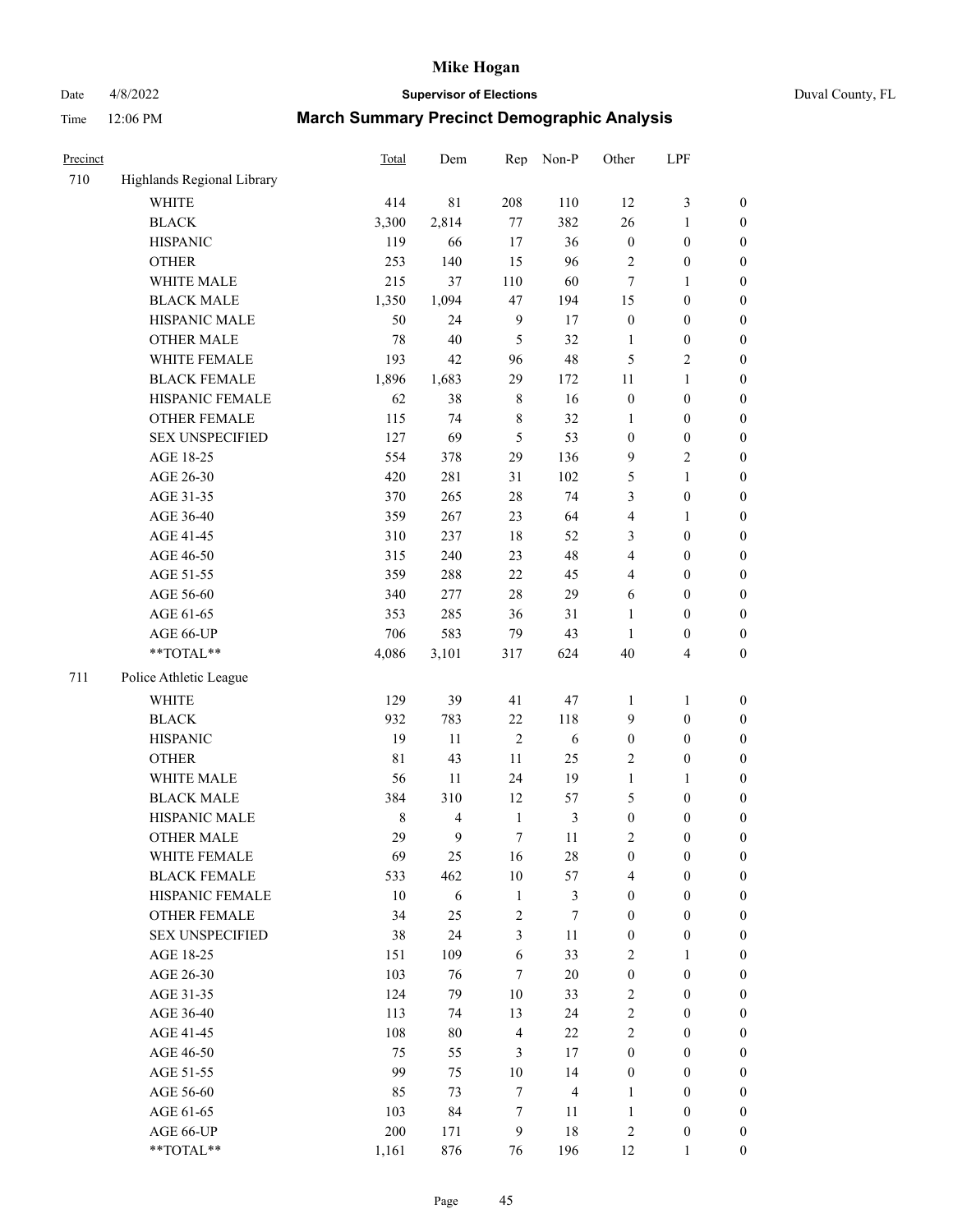# Date 4/8/2022 **Supervisor of Elections** Duval County, FL

| Precinct |                                      | <b>Total</b> | Dem    | Rep            | Non-P  | Other            | LPF                      |                  |
|----------|--------------------------------------|--------------|--------|----------------|--------|------------------|--------------------------|------------------|
| 712      | Mary Singleton Senior Citizen Center |              |        |                |        |                  |                          |                  |
|          | WHITE                                | 561          | 247    | 167            | 138    | $\overline{4}$   | $\mathfrak s$            | 0                |
|          | <b>BLACK</b>                         | 958          | 814    | $26\,$         | 103    | 13               | $\sqrt{2}$               | 0                |
|          | <b>HISPANIC</b>                      | 76           | 38     | 11             | $26\,$ | $\mathbf{1}$     | $\boldsymbol{0}$         | $\boldsymbol{0}$ |
|          | <b>OTHER</b>                         | 118          | 50     | $20\,$         | 43     | 4                | 1                        | $\boldsymbol{0}$ |
|          | WHITE MALE                           | 317          | 118    | 106            | 86     | 2                | $\mathfrak s$            | $\boldsymbol{0}$ |
|          | <b>BLACK MALE</b>                    | 398          | 327    | 13             | 49     | 8                | $\mathbf{1}$             | $\boldsymbol{0}$ |
|          | HISPANIC MALE                        | 28           | 15     | $\sqrt{2}$     | 10     | $\mathbf{1}$     | $\boldsymbol{0}$         | $\boldsymbol{0}$ |
|          | <b>OTHER MALE</b>                    | 55           | 23     | $11\,$         | $20\,$ | $\mathbf{1}$     | $\boldsymbol{0}$         | $\boldsymbol{0}$ |
|          | WHITE FEMALE                         | 232          | 122    | 61             | 47     | $\overline{c}$   | $\boldsymbol{0}$         | $\boldsymbol{0}$ |
|          | <b>BLACK FEMALE</b>                  | 536          | 469    | 12             | 49     | 5                | 1                        | 0                |
|          | HISPANIC FEMALE                      | 45           | $22\,$ | $\overline{9}$ | 14     | $\boldsymbol{0}$ | $\boldsymbol{0}$         | 0                |
|          | <b>OTHER FEMALE</b>                  | 42           | $20\,$ | $\,8\,$        | 12     | 1                | $\mathbf{1}$             | 0                |
|          | <b>SEX UNSPECIFIED</b>               | 60           | 33     | $\sqrt{2}$     | 23     | $\overline{c}$   | $\boldsymbol{0}$         | $\boldsymbol{0}$ |
|          | AGE 18-25                            | 150          | 96     | 15             | 37     | $\overline{c}$   | $\boldsymbol{0}$         | $\boldsymbol{0}$ |
|          | AGE 26-30                            | 138          | 95     | 14             | $28\,$ | $\boldsymbol{0}$ | $\mathbf{1}$             | $\boldsymbol{0}$ |
|          | AGE 31-35                            | 187          | 118    | 24             | 41     | $\mathbf{1}$     | 3                        | $\boldsymbol{0}$ |
|          | AGE 36-40                            | 185          | 111    | 23             | 47     | 3                | $\mathbf{1}$             | $\boldsymbol{0}$ |
|          | AGE 41-45                            | 145          | 94     | $18\,$         | $28\,$ | 5                | $\boldsymbol{0}$         | $\boldsymbol{0}$ |
|          | AGE 46-50                            | 126          | 69     | 23             | 31     | $\overline{c}$   | 1                        | $\boldsymbol{0}$ |
|          | AGE 51-55                            | 138          | 86     | 23             | 25     | 3                | 1                        | 0                |
|          | AGE 56-60                            | 162          | 99     | 34             | $26\,$ | 3                | $\boldsymbol{0}$         | 0                |
|          | AGE 61-65                            | 184          | 139    | 22             | $22\,$ | $\mathbf{1}$     | $\boldsymbol{0}$         | 0                |
|          | AGE 66-UP                            | 298          | 242    | $28\,$         | 25     | $\sqrt{2}$       | 1                        | 0                |
|          | $**TOTAL**$                          | 1,713        | 1,149  | 224            | 310    | $22\,$           | $\,$ 8 $\,$              | $\boldsymbol{0}$ |
| 713      | First Baptist Church of Jacksonville |              |        |                |        |                  |                          |                  |
|          | <b>WHITE</b>                         | 1,964        | 583    | 804            | 504    | 54               | 19                       | $\boldsymbol{0}$ |
|          | <b>BLACK</b>                         | 1,604        | 1,214  | 91             | 266    | 30               | $\mathfrak{Z}$           | $\boldsymbol{0}$ |
|          | <b>HISPANIC</b>                      | 189          | $72\,$ | 41             | $70\,$ | 3                | $\mathfrak{Z}$           | $\boldsymbol{0}$ |
|          | <b>OTHER</b>                         | 494          | 233    | 83             | 161    | 16               | $\mathbf{1}$             | $\boldsymbol{0}$ |
|          | WHITE MALE                           | 1,080        | 283    | 453            | 298    | 32               | 14                       | $\boldsymbol{0}$ |
|          | <b>BLACK MALE</b>                    | 754          | 539    | 58             | 140    | 14               | $\mathfrak{Z}$           | $\boldsymbol{0}$ |
|          | HISPANIC MALE                        | 102          | 34     | $28\,$         | 38     | $\boldsymbol{0}$ | $\sqrt{2}$               | 0                |
|          | <b>OTHER MALE</b>                    | 211          | 96     | 36             | 73     | 6                | $\boldsymbol{0}$         | 0                |
|          | WHITE FEMALE                         | 854          | 291    | 339            | 197    | 22               | 5                        | 0                |
|          | <b>BLACK FEMALE</b>                  | 822          | 651    | 33             | 124    | 14               | $\boldsymbol{0}$         | $\boldsymbol{0}$ |
|          | HISPANIC FEMALE                      | 85           | 38     | 13             | 30     | 3                | $\mathbf{1}$             | $\overline{0}$   |
|          | <b>OTHER FEMALE</b>                  | 206          | 110    | 35             | 51     | 9                | $\mathbf{1}$             | $\overline{0}$   |
|          | <b>SEX UNSPECIFIED</b>               | 137          | 60     | 24             | 50     | 3                | $\boldsymbol{0}$         | 0                |
|          | AGE 18-25                            | 332          | 139    | 68             | 111    | $10\,$           | $\overline{4}$           | 0                |
|          | AGE 26-30                            | 454          | 209    | $90\,$         | 137    | 12               | 6                        | 0                |
|          | AGE 31-35                            | 471          | 208    | 100            | 140    | 17               | 6                        | 0                |
|          | AGE 36-40                            | 452          | 204    | 101            | 136    | 7                | $\overline{\mathcal{L}}$ | 0                |
|          | AGE 41-45                            | 407          | 173    | 125            | 99     | 8                | $\sqrt{2}$               | 0                |
|          | AGE 46-50                            | 394          | 153    | 123            | 103    | 15               | $\boldsymbol{0}$         | 0                |
|          | AGE 51-55                            | 366          | 155    | 116            | $80\,$ | 12               | 3                        | 0                |
|          | AGE 56-60                            | 313          | 178    | 73             | 54     | 8                | $\boldsymbol{0}$         | $\boldsymbol{0}$ |
|          | AGE 61-65                            | 299          | 175    | 66             | 52     | 5                | 1                        | $\boldsymbol{0}$ |
|          | AGE 66-UP                            | 763          | 508    | 157            | 89     | 9                | $\boldsymbol{0}$         | 0                |
|          | **TOTAL**                            | 4,251        | 2,102  | 1,019          | 1,001  | 103              | 26                       | $\boldsymbol{0}$ |
|          |                                      |              |        |                |        |                  |                          |                  |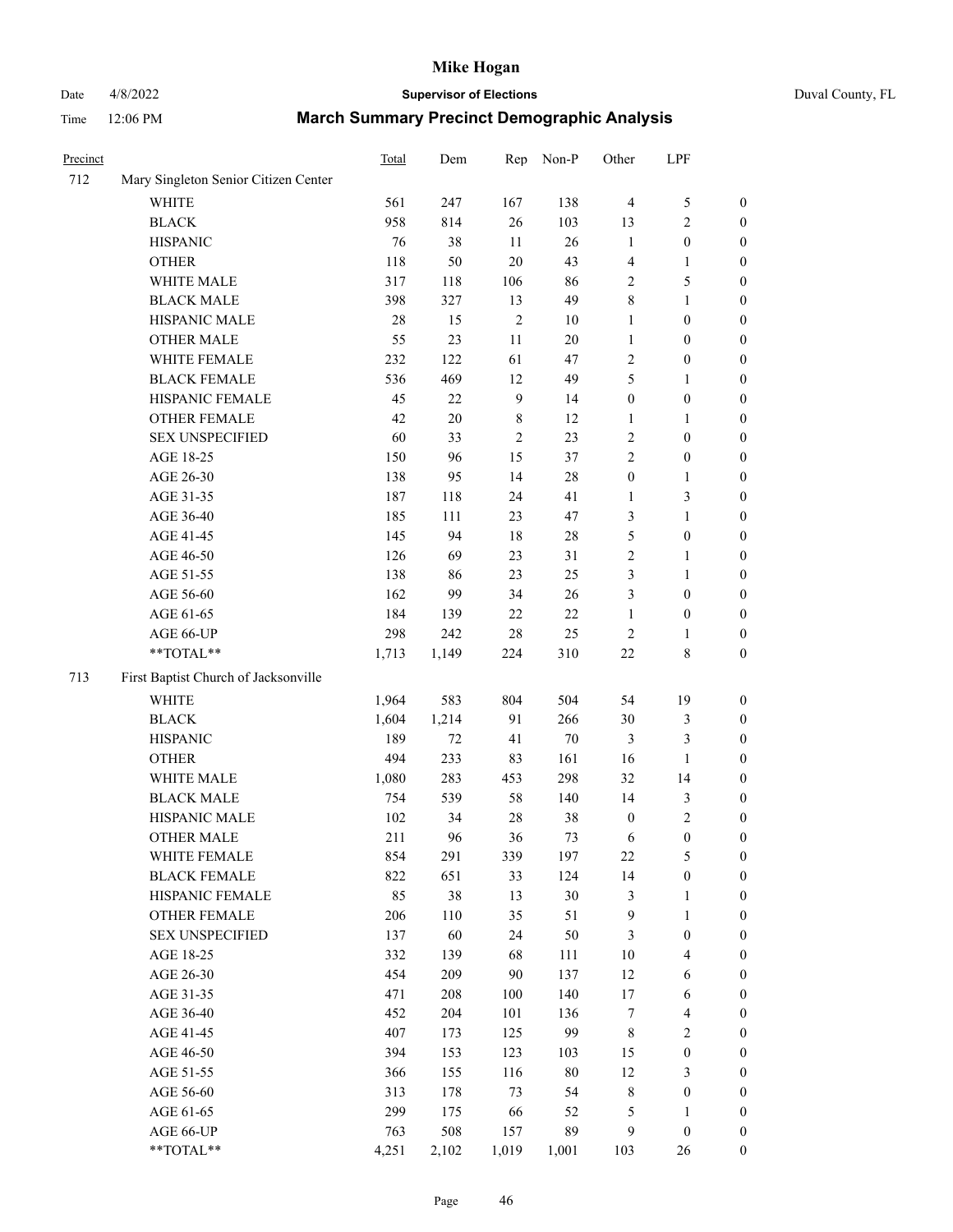Date 4/8/2022 **Supervisor of Elections** Duval County, FL

| Precinct |                                  | <b>Total</b> | Dem            | Rep              | Non-P            | Other            | LPF              |                  |
|----------|----------------------------------|--------------|----------------|------------------|------------------|------------------|------------------|------------------|
| 714      | Grace Baptist Church             |              |                |                  |                  |                  |                  |                  |
|          | <b>WHITE</b>                     | 268          | 102            | 79               | $78\,$           | $\,8\,$          | $\mathbf{1}$     | 0                |
|          | <b>BLACK</b>                     | 1,541        | 1,284          | 46               | 199              | $10\,$           | $\sqrt{2}$       | $\boldsymbol{0}$ |
|          | <b>HISPANIC</b>                  | 47           | 22             | $\overline{4}$   | 17               | 4                | $\boldsymbol{0}$ | $\boldsymbol{0}$ |
|          | <b>OTHER</b>                     | 150          | 73             | 12               | 63               | 2                | $\boldsymbol{0}$ | $\boldsymbol{0}$ |
|          | WHITE MALE                       | 135          | 43             | 51               | 37               | 3                | 1                | $\boldsymbol{0}$ |
|          | <b>BLACK MALE</b>                | 619          | 490            | $20\,$           | 102              | 6                | $\mathbf{1}$     | $\boldsymbol{0}$ |
|          | HISPANIC MALE                    | 17           | $\mathfrak{Z}$ | 3                | $\boldsymbol{9}$ | 2                | $\boldsymbol{0}$ | $\boldsymbol{0}$ |
|          | <b>OTHER MALE</b>                | 50           | $21\,$         | $\tau$           | 21               | $\mathbf{1}$     | $\boldsymbol{0}$ | $\boldsymbol{0}$ |
|          | WHITE FEMALE                     | 125          | 56             | 25               | 39               | 5                | $\boldsymbol{0}$ | $\boldsymbol{0}$ |
|          | <b>BLACK FEMALE</b>              | 884          | 764            | 26               | 89               | 4                | $\mathbf{1}$     | $\boldsymbol{0}$ |
|          | HISPANIC FEMALE                  | 28           | 17             | $\mathbf{1}$     | $\,$ 8 $\,$      | $\overline{2}$   | $\boldsymbol{0}$ | 0                |
|          | <b>OTHER FEMALE</b>              | 59           | 34             | $\overline{4}$   | 21               | $\boldsymbol{0}$ | $\boldsymbol{0}$ | $\boldsymbol{0}$ |
|          | <b>SEX UNSPECIFIED</b>           | 89           | 53             | $\overline{4}$   | 31               | $\mathbf{1}$     | $\boldsymbol{0}$ | $\boldsymbol{0}$ |
|          | AGE 18-25                        | 241          | 156            | 11               | $70\,$           | 4                | $\boldsymbol{0}$ | $\boldsymbol{0}$ |
|          | AGE 26-30                        | 170          | 108            | 10               | 48               | 3                | $\mathbf{1}$     | $\boldsymbol{0}$ |
|          | AGE 31-35                        | 189          | 128            | 12               | 45               | 3                | $\mathbf{1}$     | $\boldsymbol{0}$ |
|          | AGE 36-40                        | 207          | 134            | 17               | 53               | $\overline{c}$   | $\mathbf{1}$     | $\boldsymbol{0}$ |
|          | AGE 41-45                        | 179          | 133            | 14               | $30\,$           | 2                | $\boldsymbol{0}$ | $\boldsymbol{0}$ |
|          | AGE 46-50                        | 135          | 101            | 11               | $20\,$           | 3                | $\boldsymbol{0}$ | $\boldsymbol{0}$ |
|          | AGE 51-55                        | 156          | 115            | 13               | 27               | $\mathbf{1}$     | $\boldsymbol{0}$ | $\boldsymbol{0}$ |
|          | AGE 56-60                        | 194          | 154            | 16               | 22               | 2                | $\boldsymbol{0}$ | 0                |
|          | AGE 61-65                        | 200          | 165            | 12               | $20\,$           | 3                | $\boldsymbol{0}$ | 0                |
|          | AGE 66-UP                        | 335          | 287            | 25               | 22               | $\mathbf{1}$     | $\boldsymbol{0}$ | $\boldsymbol{0}$ |
|          | **TOTAL**                        | 2,006        | 1,481          | 141              | 357              | 24               | $\mathfrak{Z}$   | $\boldsymbol{0}$ |
| 801      | North Jacksonville Church of God |              |                |                  |                  |                  |                  |                  |
|          | <b>WHITE</b>                     | 364          | 96             | 188              | 68               | 8                | $\overline{4}$   | $\boldsymbol{0}$ |
|          | <b>BLACK</b>                     | 1,760        | 1,499          | 49               | 200              | 9                | $\mathfrak{Z}$   | $\boldsymbol{0}$ |
|          | <b>HISPANIC</b>                  | 27           | 13             | $\mathfrak{S}$   | 9                | $\boldsymbol{0}$ | $\boldsymbol{0}$ | $\boldsymbol{0}$ |
|          | <b>OTHER</b>                     | 148          | 75             | 14               | 57               | 1                | $\mathbf{1}$     | $\boldsymbol{0}$ |
|          | WHITE MALE                       | 176          | 43             | 91               | 36               | 5                | $\mathbf{1}$     | $\boldsymbol{0}$ |
|          | <b>BLACK MALE</b>                | 701          | 557            | 25               | 114              | 4                | $\mathbf{1}$     | $\boldsymbol{0}$ |
|          | HISPANIC MALE                    | $11\,$       | $\mathfrak{S}$ | 5                | $\mathbf{1}$     | $\boldsymbol{0}$ | $\boldsymbol{0}$ | 0                |
|          | <b>OTHER MALE</b>                | 45           | 22             | $\overline{4}$   | 18               | $\boldsymbol{0}$ | $\mathbf{1}$     | 0                |
|          | WHITE FEMALE                     | 183          | 52             | 95               | 30               | 3                | 3                | 0                |
|          | <b>BLACK FEMALE</b>              | 1,024        | 915            | 24               | $78\,$           | 5                | $\sqrt{2}$       | $\boldsymbol{0}$ |
|          | HISPANIC FEMALE                  | 15           | $\tau$         | $\boldsymbol{0}$ | 8                | $\boldsymbol{0}$ | $\boldsymbol{0}$ | $\overline{0}$   |
|          | OTHER FEMALE                     | 56           | 36             | 6                | 14               | $\boldsymbol{0}$ | $\boldsymbol{0}$ | $\overline{0}$   |
|          | <b>SEX UNSPECIFIED</b>           | $88\,$       | 46             | 6                | 35               | $\mathbf{1}$     | $\boldsymbol{0}$ | 0                |
|          | AGE 18-25                        | 270          | 173            | 13               | 77               | 2                | $\mathfrak s$    | $\theta$         |
|          | AGE 26-30                        | 174          | 116            | 16               | 41               | $\mathbf{1}$     | $\boldsymbol{0}$ | 0                |
|          | AGE 31-35                        | 230          | 162            | 12               | 54               | 2                | $\boldsymbol{0}$ | 0                |
|          | AGE 36-40                        | 172          | 125            | 15               | 31               | $\mathbf{1}$     | $\boldsymbol{0}$ | 0                |
|          | AGE 41-45                        | 198          | 143            | 27               | 26               | $\mathbf{1}$     | 1                | 0                |
|          | AGE 46-50                        | 156          | 118            | 13               | $20\,$           | 5                | $\boldsymbol{0}$ | 0                |
|          | AGE 51-55                        | 184          | 134            | 31               | 16               | $\mathbf{1}$     | $\sqrt{2}$       | 0                |
|          | AGE 56-60                        | 194          | 146            | 23               | 23               | 2                | $\boldsymbol{0}$ | $\overline{0}$   |
|          | AGE 61-65                        | 231          | 184            | 23               | 23               | $\mathbf{1}$     | $\boldsymbol{0}$ | $\boldsymbol{0}$ |
|          | AGE 66-UP                        | 490          | 382            | 83               | 23               | 2                | $\boldsymbol{0}$ | 0                |
|          | **TOTAL**                        | 2,299        | 1,683          | 256              | 334              | 18               | 8                | $\boldsymbol{0}$ |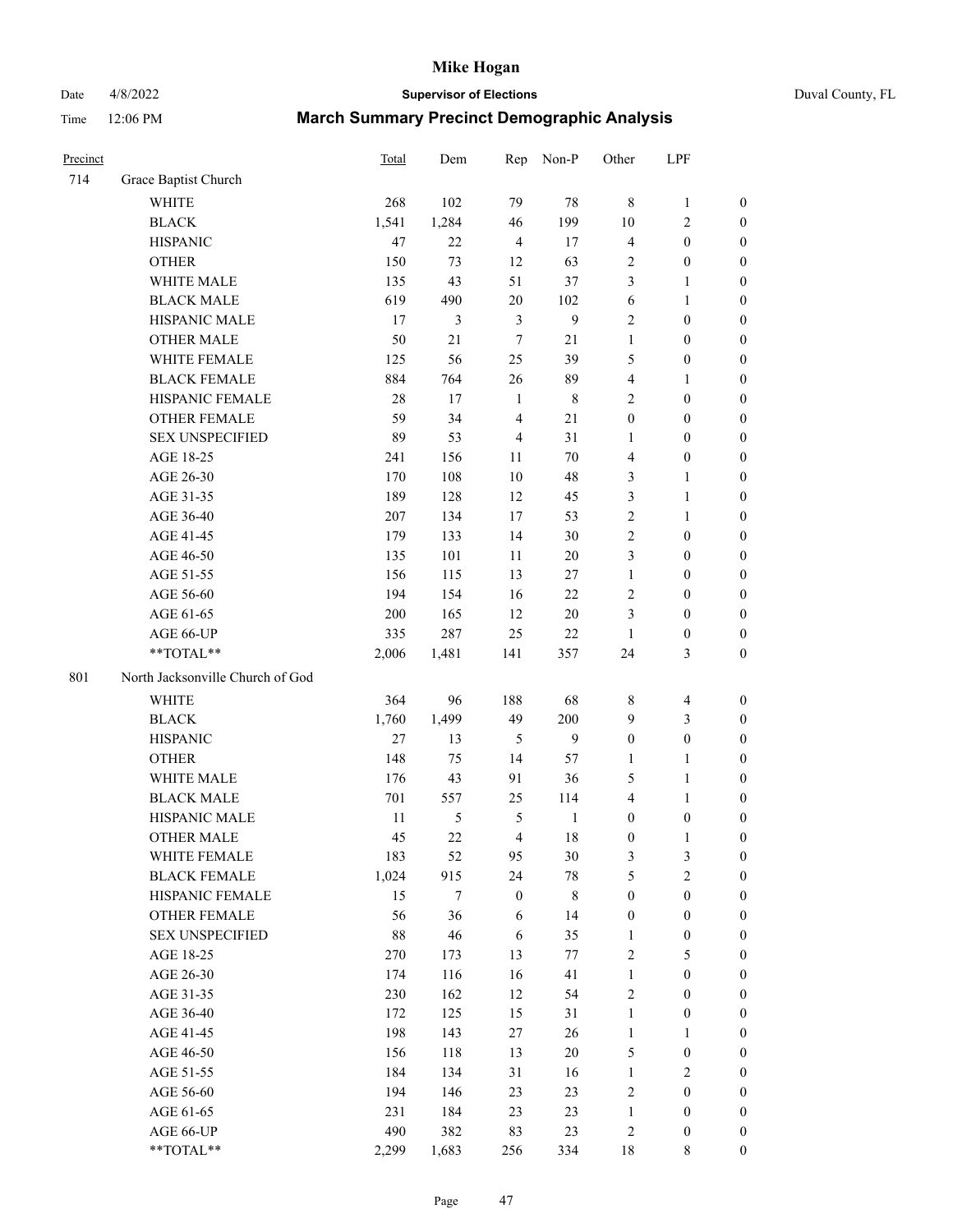# Date 4/8/2022 **Supervisor of Elections** Duval County, FL

| Precinct |                                   | Total | Dem            | Rep          | Non-P          | Other                   | LPF                     |                  |
|----------|-----------------------------------|-------|----------------|--------------|----------------|-------------------------|-------------------------|------------------|
| 802      | St Paul Missionary Baptist Church |       |                |              |                |                         |                         |                  |
|          | <b>WHITE</b>                      | 92    | 37             | 23           | 31             | $\mathbf{1}$            | $\boldsymbol{0}$        | $\boldsymbol{0}$ |
|          | <b>BLACK</b>                      | 2,273 | 1,987          | 43           | 231            | 10                      | $\overline{c}$          | $\boldsymbol{0}$ |
|          | <b>HISPANIC</b>                   | 20    | 6              | 3            | 11             | $\boldsymbol{0}$        | $\boldsymbol{0}$        | $\boldsymbol{0}$ |
|          | <b>OTHER</b>                      | 113   | 58             | 6            | 48             | 1                       | $\boldsymbol{0}$        | $\boldsymbol{0}$ |
|          | WHITE MALE                        | 36    | 12             | 9            | 14             | 1                       | $\boldsymbol{0}$        | $\boldsymbol{0}$ |
|          | <b>BLACK MALE</b>                 | 933   | 786            | 23           | 118            | 6                       | $\boldsymbol{0}$        | $\boldsymbol{0}$ |
|          | HISPANIC MALE                     | 7     | $\mathbf{2}$   | $\sqrt{2}$   | $\mathfrak{Z}$ | $\boldsymbol{0}$        | $\boldsymbol{0}$        | $\boldsymbol{0}$ |
|          | <b>OTHER MALE</b>                 | 39    | 19             | 3            | 17             | $\boldsymbol{0}$        | $\boldsymbol{0}$        | $\boldsymbol{0}$ |
|          | WHITE FEMALE                      | 56    | 25             | 14           | 17             | $\boldsymbol{0}$        | $\boldsymbol{0}$        | $\boldsymbol{0}$ |
|          | <b>BLACK FEMALE</b>               | 1,309 | 1,175          | 20           | 108            | $\overline{4}$          | $\mathbf{2}$            | 0                |
|          | HISPANIC FEMALE                   | 13    | $\overline{4}$ | $\mathbf{1}$ | $\,$ 8 $\,$    | $\boldsymbol{0}$        | $\boldsymbol{0}$        | $\boldsymbol{0}$ |
|          | OTHER FEMALE                      | 44    | 25             | $\sqrt{2}$   | 16             | $\mathbf{1}$            | $\boldsymbol{0}$        | $\boldsymbol{0}$ |
|          | <b>SEX UNSPECIFIED</b>            | 61    | 40             | $\mathbf{1}$ | 20             | $\boldsymbol{0}$        | $\boldsymbol{0}$        | $\boldsymbol{0}$ |
|          | AGE 18-25                         | 283   | 193            | $\tau$       | $8\sqrt{1}$    | 2                       | $\boldsymbol{0}$        | $\boldsymbol{0}$ |
|          | AGE 26-30                         | 185   | 121            | 8            | 55             | $\mathbf{1}$            | $\boldsymbol{0}$        | $\boldsymbol{0}$ |
|          | AGE 31-35                         | 158   | 124            | 8            | 25             | 1                       | $\boldsymbol{0}$        | $\boldsymbol{0}$ |
|          | AGE 36-40                         | 177   | 147            | 6            | 24             | $\boldsymbol{0}$        | $\boldsymbol{0}$        | $\boldsymbol{0}$ |
|          | AGE 41-45                         | 183   | 140            | $\mathbf{9}$ | 31             | 2                       | 1                       | $\boldsymbol{0}$ |
|          | AGE 46-50                         | 191   | 155            | $\tau$       | 26             | 3                       | $\boldsymbol{0}$        | $\boldsymbol{0}$ |
|          | AGE 51-55                         | 198   | 174            | 6            | 18             | $\boldsymbol{0}$        | $\boldsymbol{0}$        | 0                |
|          | AGE 56-60                         | 211   | 181            | 6            | 23             | 1                       | $\boldsymbol{0}$        | $\boldsymbol{0}$ |
|          | AGE 61-65                         | 195   | 174            | 5            | 15             | $\mathbf{1}$            | $\boldsymbol{0}$        | $\boldsymbol{0}$ |
|          | AGE 66-UP                         | 717   | 679            | 13           | 23             | 1                       | 1                       | $\boldsymbol{0}$ |
|          | **TOTAL**                         | 2,498 | 2,088          | 75           | 321            | 12                      | $\sqrt{2}$              | $\boldsymbol{0}$ |
| 803      | New Life Community Church         |       |                |              |                |                         |                         |                  |
|          |                                   |       |                |              |                |                         |                         |                  |
|          | <b>WHITE</b>                      | 812   | 194            | 430          | 169            | 16                      | $\mathfrak{Z}$          | $\boldsymbol{0}$ |
|          | <b>BLACK</b>                      | 3,461 | 2,979          | 97           | 349            | 31                      | 5                       | $\boldsymbol{0}$ |
|          | <b>HISPANIC</b>                   | 106   | 47             | 30           | 28             | $\mathbf{1}$            | $\boldsymbol{0}$        | $\boldsymbol{0}$ |
|          | <b>OTHER</b>                      | 282   | 142            | 28           | 104            | 6                       | $\sqrt{2}$              | $\boldsymbol{0}$ |
|          | WHITE MALE                        | 357   | 68             | 198          | 84             | 6                       | $\mathbf{1}$            | $\boldsymbol{0}$ |
|          | <b>BLACK MALE</b>                 | 1,331 | 1,077          | 54           | 172            | 25                      | $\mathfrak{Z}$          | $\boldsymbol{0}$ |
|          | HISPANIC MALE                     | 47    | 19             | 15           | 13             | $\boldsymbol{0}$        | $\boldsymbol{0}$        | 0                |
|          | <b>OTHER MALE</b>                 | 89    | 50             | 13           | 23             | $\overline{c}$          | 1                       | $\boldsymbol{0}$ |
|          | WHITE FEMALE                      | 442   | 124            | 227          | 79             | 10                      | $\overline{c}$          | $\overline{0}$   |
|          | <b>BLACK FEMALE</b>               | 2,077 | 1,857          | 41           | 171            | 6                       | $\sqrt{2}$              | $\boldsymbol{0}$ |
|          | HISPANIC FEMALE                   | 58    | $28\,$         | 14           | 15             | $\mathbf{1}$            | $\boldsymbol{0}$        | $\overline{0}$   |
|          | OTHER FEMALE                      | 118   | 62             | 9            | 44             | 2                       | $\mathbf{1}$            | $\overline{0}$   |
|          | <b>SEX UNSPECIFIED</b>            | 142   | 77             | 14           | 49             | $\overline{c}$          | $\boldsymbol{0}$        | 0                |
|          | AGE 18-25                         | 554   | 378            | 36           | 126            | 14                      | $\boldsymbol{0}$        | 0                |
|          | AGE 26-30                         | 377   | 240            | 41           | $87\,$         | 5                       | $\overline{\mathbf{4}}$ | 0                |
|          | AGE 31-35                         | 427   | 290            | 39           | 91             | 5                       | $\sqrt{2}$              | 0                |
|          | AGE 36-40                         | 420   | 305            | 36           | 74             | 5                       | $\boldsymbol{0}$        | 0                |
|          | AGE 41-45                         | 392   | 281            | 41           | 65             | $\overline{\mathbf{4}}$ | $\mathbf{1}$            | 0                |
|          | AGE 46-50                         | 384   | 289            | 40           | 49             | 4                       | $\sqrt{2}$              | 0                |
|          | AGE 51-55                         | 388   | 277            | 55           | 50             | 5                       | 1                       | 0                |
|          | AGE 56-60                         | 438   | 338            | 63           | 34             | 3                       | $\boldsymbol{0}$        | $\boldsymbol{0}$ |
|          | AGE 61-65                         | 390   | 298            | 60           | 30             | 2                       | $\boldsymbol{0}$        | 0                |
|          | AGE 66-UP                         | 891   | 666            | 174          | 44             | 7                       | $\boldsymbol{0}$        | 0                |
|          | **TOTAL**                         | 4,661 | 3,362          | 585          | 650            | 54                      | 10                      | $\boldsymbol{0}$ |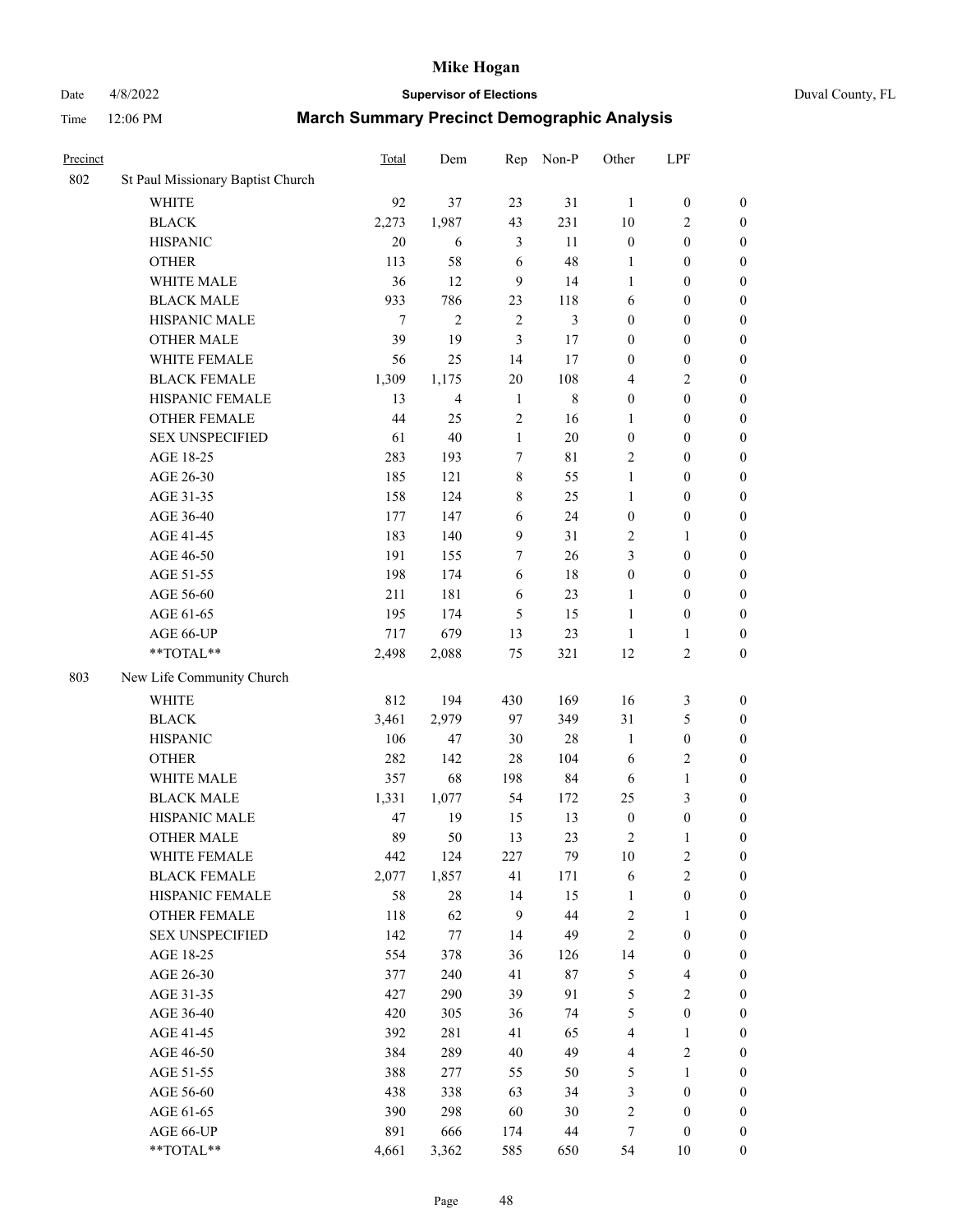Date 4/8/2022 **Supervisor of Elections** Duval County, FL

| Precinct |                         | Total       | Dem         |                  | Rep Non-P   | Other                   | LPF                     |                  |
|----------|-------------------------|-------------|-------------|------------------|-------------|-------------------------|-------------------------|------------------|
| 804      | Universal Church        |             |             |                  |             |                         |                         |                  |
|          | <b>WHITE</b>            | 934         | 247         | 460              | 202         | 15                      | $10\,$                  | $\boldsymbol{0}$ |
|          | <b>BLACK</b>            | 1,412       | 1,155       | 41               | 206         | 10                      | $\boldsymbol{0}$        | $\boldsymbol{0}$ |
|          | <b>HISPANIC</b>         | 64          | 23          | 15               | 24          | $\boldsymbol{0}$        | $\overline{c}$          | $\boldsymbol{0}$ |
|          | <b>OTHER</b>            | 191         | 79          | 29               | 83          | $\boldsymbol{0}$        | $\boldsymbol{0}$        | $\boldsymbol{0}$ |
|          | WHITE MALE              | 421         | 97          | 222              | 90          | 7                       | 5                       | $\boldsymbol{0}$ |
|          | <b>BLACK MALE</b>       | 546         | 425         | 22               | 94          | 5                       | $\boldsymbol{0}$        | $\boldsymbol{0}$ |
|          | HISPANIC MALE           | 33          | 9           | $\tau$           | 16          | $\boldsymbol{0}$        | $\mathbf{1}$            | $\boldsymbol{0}$ |
|          | <b>OTHER MALE</b>       | 60          | 22          | 11               | 27          | $\boldsymbol{0}$        | $\boldsymbol{0}$        | $\boldsymbol{0}$ |
|          | <b>WHITE FEMALE</b>     | 504         | 148         | 235              | 108         | 8                       | $\mathfrak{S}$          | $\boldsymbol{0}$ |
|          | <b>BLACK FEMALE</b>     | 845         | 713         | 17               | 110         | 5                       | $\boldsymbol{0}$        | 0                |
|          | HISPANIC FEMALE         | 30          | 14          | 7                | $\,$ 8 $\,$ | $\boldsymbol{0}$        | $\mathbf{1}$            | 0                |
|          | OTHER FEMALE            | $8\sqrt{1}$ | 42          | 16               | 23          | $\boldsymbol{0}$        | $\boldsymbol{0}$        | $\boldsymbol{0}$ |
|          | <b>SEX UNSPECIFIED</b>  | $8\sqrt{1}$ | 34          | $\,$ 8 $\,$      | 39          | $\boldsymbol{0}$        | $\boldsymbol{0}$        | $\boldsymbol{0}$ |
|          | AGE 18-25               | 266         | 130         | 37               | 93          | 4                       | $\sqrt{2}$              | $\boldsymbol{0}$ |
|          | AGE 26-30               | 246         | 129         | 34               | 77          | 5                       | $\mathbf{1}$            | $\boldsymbol{0}$ |
|          | AGE 31-35               | 248         | 149         | 36               | 56          | 3                       | $\overline{\mathbf{4}}$ | $\boldsymbol{0}$ |
|          | AGE 36-40               | 206         | 119         | 30               | 56          | $\mathbf{1}$            | $\boldsymbol{0}$        | $\boldsymbol{0}$ |
|          | AGE 41-45               | 164         | 84          | 33               | 42          | 4                       | $\mathbf{1}$            | $\boldsymbol{0}$ |
|          | AGE 46-50               | 164         | 94          | 32               | 35          | $\mathbf{2}$            | $\mathbf{1}$            | 0                |
|          | AGE 51-55               | 225         | 143         | 45               | 33          | 3                       | $\mathbf{1}$            | 0                |
|          | AGE 56-60               | 288         | 173         | 74               | 39          | 1                       | $\mathbf{1}$            | 0                |
|          | AGE 61-65               | 268         | 175         | 59               | 32          | $\mathbf{1}$            | $\mathbf{1}$            | 0                |
|          | AGE 66-UP               | 526         | 308         | 165              | 52          | $\mathbf{1}$            | $\boldsymbol{0}$        | 0                |
|          | **TOTAL**               | 2,601       | 1,504       | 545              | 515         | 25                      | 12                      | $\boldsymbol{0}$ |
| 805      | Riverview Senior Center |             |             |                  |             |                         |                         |                  |
|          | WHITE                   | 595         | 146         | 285              | 155         | 7                       | $\sqrt{2}$              | $\boldsymbol{0}$ |
|          | $\operatorname{BLACK}$  | 1,880       | 1,561       | 68               | 238         | 12                      | $\mathbf{1}$            | $\boldsymbol{0}$ |
|          | <b>HISPANIC</b>         | 63          | 26          | 14               | $20\,$      | $\sqrt{2}$              | $\mathbf{1}$            | $\boldsymbol{0}$ |
|          | <b>OTHER</b>            | 168         | $8\sqrt{1}$ | 23               | 63          | $\mathbf{1}$            | $\boldsymbol{0}$        | $\boldsymbol{0}$ |
|          | WHITE MALE              | 267         | 52          | 137              | 73          | 3                       | $\overline{2}$          | $\boldsymbol{0}$ |
|          | <b>BLACK MALE</b>       | 762         | 604         | 37               | 114         | 7                       | $\boldsymbol{0}$        | $\boldsymbol{0}$ |
|          | HISPANIC MALE           | 31          | 12          | 10               | $\,8\,$     | $\mathbf{1}$            | $\boldsymbol{0}$        | 0                |
|          | <b>OTHER MALE</b>       | 61          | 29          | 11               | 20          | $\mathbf{1}$            | $\boldsymbol{0}$        | $\boldsymbol{0}$ |
|          | WHITE FEMALE            | 313         | $87\,$      | 143              | 79          | 4                       | $\boldsymbol{0}$        | $\boldsymbol{0}$ |
|          | <b>BLACK FEMALE</b>     | 1,085       | 931         | 31               | 117         | 5                       | $\mathbf{1}$            | $\boldsymbol{0}$ |
|          | HISPANIC FEMALE         | 30          | 14          | $\mathfrak{Z}$   | 11          | $\mathbf{1}$            | $\mathbf{1}$            | $\overline{0}$   |
|          | <b>OTHER FEMALE</b>     | 72          | 43          | $\boldsymbol{9}$ | 20          | $\boldsymbol{0}$        | $\boldsymbol{0}$        | $\overline{0}$   |
|          | <b>SEX UNSPECIFIED</b>  | 85          | 42          | $\boldsymbol{9}$ | 34          | $\boldsymbol{0}$        | $\boldsymbol{0}$        | 0                |
|          | AGE 18-25               | 348         | 220         | 31               | 91          | 6                       | $\boldsymbol{0}$        | 0                |
|          | AGE 26-30               | 244         | 137         | 29               | 73          | 3                       | $\sqrt{2}$              | 0                |
|          | AGE 31-35               | 268         | 162         | 30               | 74          | $\mathbf{1}$            | $\mathbf{1}$            | 0                |
|          | AGE 36-40               | 231         | 160         | 22               | 45          | $\overline{\mathbf{4}}$ | $\boldsymbol{0}$        | 0                |
|          | AGE 41-45               | 224         | 155         | 28               | 38          | $\sqrt{2}$              | $\mathbf{1}$            | 0                |
|          | AGE 46-50               | 189         | 126         | 23               | 39          | $\mathbf{1}$            | $\boldsymbol{0}$        | 0                |
|          | AGE 51-55               | 202         | 144         | 30               | 27          | 1                       | $\boldsymbol{0}$        | $\boldsymbol{0}$ |
|          | AGE 56-60               | 238         | 155         | 45               | 36          | $\mathbf{2}$            | $\boldsymbol{0}$        | $\boldsymbol{0}$ |
|          | AGE 61-65               | 252         | 181         | 45               | 26          | $\boldsymbol{0}$        | $\boldsymbol{0}$        | $\overline{0}$   |
|          | AGE 66-UP               | 510         | 374         | 107              | 27          | $\overline{c}$          | $\boldsymbol{0}$        | 0                |
|          | **TOTAL**               | 2,706       | 1,814       | 390              | 476         | $22\,$                  | $\overline{4}$          | $\boldsymbol{0}$ |
|          |                         |             |             |                  |             |                         |                         |                  |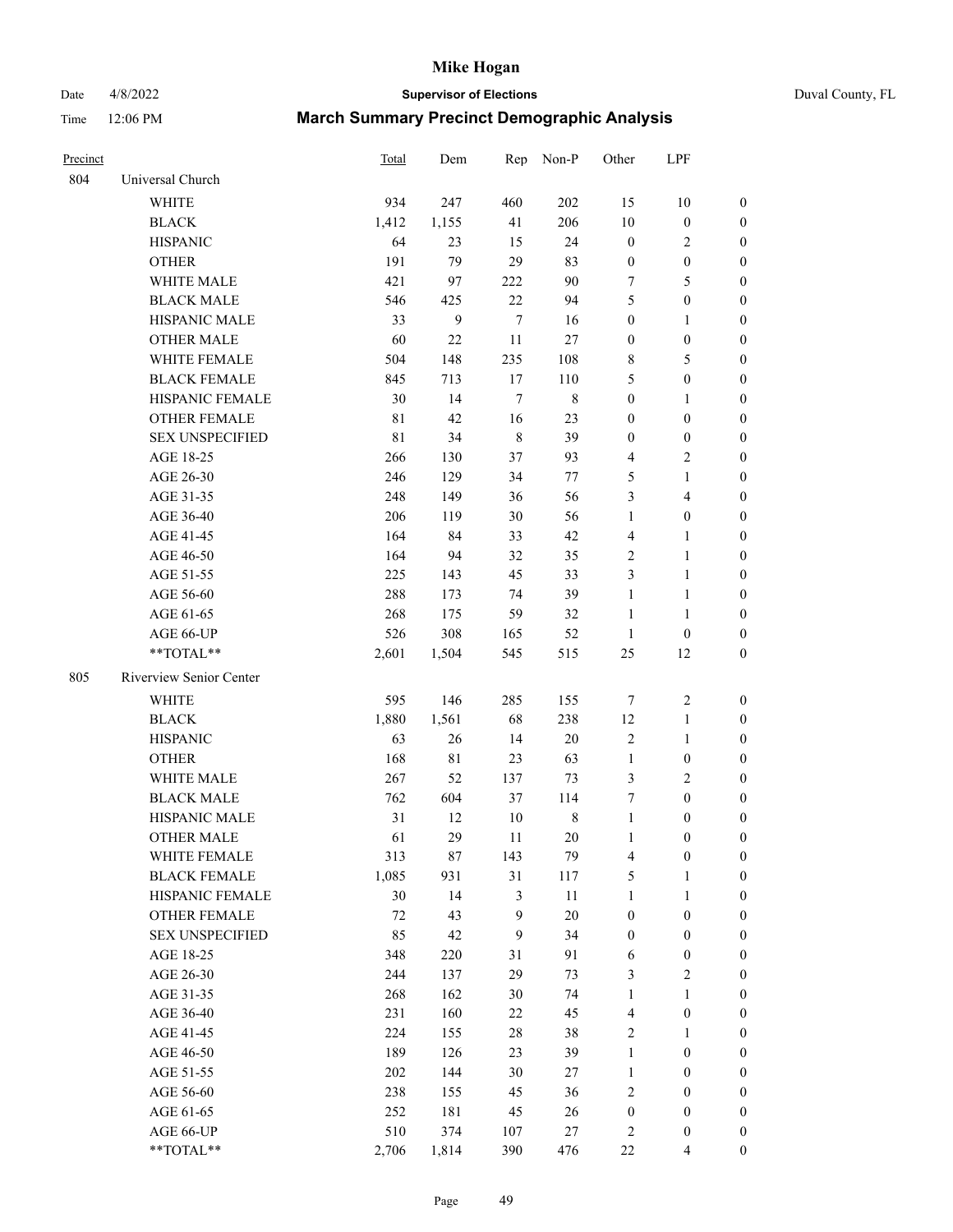# Date 4/8/2022 **Supervisor of Elections** Duval County, FL

| Precinct |                                  | Total          | Dem                     | Rep              | Non-P            | Other            | LPF                                  |                                      |
|----------|----------------------------------|----------------|-------------------------|------------------|------------------|------------------|--------------------------------------|--------------------------------------|
| 806      | Simonds Johnson Community Center |                |                         |                  |                  |                  |                                      |                                      |
|          | <b>WHITE</b>                     | 22             | $\tau$                  | $\tau$           | $\,$ 8 $\,$      | $\boldsymbol{0}$ | $\boldsymbol{0}$                     | $\boldsymbol{0}$                     |
|          | <b>BLACK</b>                     | 729            | 633                     | 18               | 73               | 5                | $\boldsymbol{0}$                     | $\boldsymbol{0}$                     |
|          | <b>HISPANIC</b>                  | 5              | 1                       | $\mathbf{1}$     | 3                | $\boldsymbol{0}$ | $\boldsymbol{0}$                     | $\boldsymbol{0}$                     |
|          | <b>OTHER</b>                     | 56             | 30                      | $\overline{4}$   | 22               | $\boldsymbol{0}$ | $\boldsymbol{0}$                     | $\boldsymbol{0}$                     |
|          | WHITE MALE                       | 6              | 3                       | $\boldsymbol{0}$ | 3                | $\boldsymbol{0}$ | $\boldsymbol{0}$                     | $\boldsymbol{0}$                     |
|          | <b>BLACK MALE</b>                | 285            | 241                     | 9                | 33               | 2                | $\boldsymbol{0}$                     | $\boldsymbol{0}$                     |
|          | HISPANIC MALE                    | $\mathfrak{2}$ | $\boldsymbol{0}$        | $\mathbf{1}$     | $\mathbf{1}$     | $\boldsymbol{0}$ | $\boldsymbol{0}$                     | $\boldsymbol{0}$                     |
|          | <b>OTHER MALE</b>                | 17             | 9                       | 3                | 5                | $\boldsymbol{0}$ | $\boldsymbol{0}$                     | $\boldsymbol{0}$                     |
|          | WHITE FEMALE                     | 15             | $\overline{\mathbf{4}}$ | $\tau$           | $\overline{4}$   | $\boldsymbol{0}$ | $\boldsymbol{0}$                     | $\boldsymbol{0}$                     |
|          | <b>BLACK FEMALE</b>              | 430            | 380                     | $\overline{9}$   | 38               | 3                | $\boldsymbol{0}$                     | 0                                    |
|          | HISPANIC FEMALE                  | 3              | 1                       | $\boldsymbol{0}$ | $\mathbf{2}$     | $\boldsymbol{0}$ | $\boldsymbol{0}$                     | $\boldsymbol{0}$                     |
|          | OTHER FEMALE                     | 20             | 15                      | $\mathbf{1}$     | $\overline{4}$   | $\boldsymbol{0}$ | $\boldsymbol{0}$                     | $\boldsymbol{0}$                     |
|          | <b>SEX UNSPECIFIED</b>           | 34             | 18                      | $\boldsymbol{0}$ | 16               | $\boldsymbol{0}$ | $\boldsymbol{0}$                     | $\boldsymbol{0}$                     |
|          | AGE 18-25                        | 108            | 68                      | 7                | 31               | 2                | $\boldsymbol{0}$                     | $\boldsymbol{0}$                     |
|          | AGE 26-30                        | 78             | 59                      | $\overline{4}$   | 15               | $\boldsymbol{0}$ | $\boldsymbol{0}$                     | $\boldsymbol{0}$                     |
|          | AGE 31-35                        | 71             | 54                      | 3                | 13               | 1                | $\boldsymbol{0}$                     | $\boldsymbol{0}$                     |
|          | AGE 36-40                        | 66             | 51                      | $\boldsymbol{0}$ | 14               | $\mathbf{1}$     | $\boldsymbol{0}$                     | $\boldsymbol{0}$                     |
|          | AGE 41-45                        | 66             | 56                      | $\sqrt{2}$       | $\,8\,$          | $\boldsymbol{0}$ | $\boldsymbol{0}$                     | $\boldsymbol{0}$                     |
|          | AGE 46-50                        | 64             | 48                      | $\overline{4}$   | 11               | 1                | $\boldsymbol{0}$                     | $\boldsymbol{0}$                     |
|          | AGE 51-55                        | 60             | 55                      | $\mathbf{1}$     | $\overline{4}$   | $\boldsymbol{0}$ | $\boldsymbol{0}$                     | 0                                    |
|          | AGE 56-60                        | 72             | 64                      | 3                | 5                | $\boldsymbol{0}$ | $\boldsymbol{0}$                     |                                      |
|          | AGE 61-65                        | 68             | 63                      | $\overline{4}$   | $\mathbf{1}$     | $\boldsymbol{0}$ | $\boldsymbol{0}$                     | $\boldsymbol{0}$<br>$\boldsymbol{0}$ |
|          | AGE 66-UP                        | 159            |                         | $\overline{2}$   | $\overline{4}$   | $\boldsymbol{0}$ |                                      |                                      |
|          | **TOTAL**                        | 812            | 153<br>671              | 30               | 106              | 5                | $\boldsymbol{0}$<br>$\boldsymbol{0}$ | $\boldsymbol{0}$<br>$\boldsymbol{0}$ |
|          |                                  |                |                         |                  |                  |                  |                                      |                                      |
| 807      | Bradham Brooks Regional Library  |                |                         |                  |                  |                  |                                      |                                      |
|          | <b>WHITE</b>                     | 30             | 5                       | 17               | $\overline{4}$   | 4                | $\boldsymbol{0}$                     | $\boldsymbol{0}$                     |
|          | <b>BLACK</b>                     | 991            | 885                     | 22               | $80\,$           | $\mathbf{1}$     | 3                                    | $\boldsymbol{0}$                     |
|          | <b>HISPANIC</b>                  | 14             | $\tau$                  | $\mathfrak{Z}$   | 3                | $\mathbf{1}$     | $\boldsymbol{0}$                     | $\boldsymbol{0}$                     |
|          | <b>OTHER</b>                     | 50             | 24                      | 7                | 18               | $\mathbf{1}$     | $\boldsymbol{0}$                     | $\boldsymbol{0}$                     |
|          | WHITE MALE                       | 18             | 3                       | $10\,$           | $\overline{2}$   | 3                | $\boldsymbol{0}$                     | $\boldsymbol{0}$                     |
|          | <b>BLACK MALE</b>                | 367            | 312                     | 13               | 39               | $\mathbf{1}$     | $\mathbf{2}$                         | $\boldsymbol{0}$                     |
|          | HISPANIC MALE                    | $\overline{4}$ | $\mathbf{1}$            | $\overline{2}$   | $\boldsymbol{0}$ | $\mathbf{1}$     | $\boldsymbol{0}$                     | 0                                    |
|          | <b>OTHER MALE</b>                | 12             | 8                       | $\boldsymbol{0}$ | $\overline{4}$   | $\boldsymbol{0}$ | $\boldsymbol{0}$                     | $\boldsymbol{0}$                     |
|          | WHITE FEMALE                     | 12             | 2                       | 7                | $\overline{c}$   | 1                | $\boldsymbol{0}$                     | $\boldsymbol{0}$                     |
|          | <b>BLACK FEMALE</b>              | 612            | 562                     | 9                | $40\,$           | $\boldsymbol{0}$ | 1                                    | $\overline{0}$                       |
|          | HISPANIC FEMALE                  | 10             | 6                       | $\mathbf{1}$     | $\mathfrak{Z}$   | $\boldsymbol{0}$ | $\boldsymbol{0}$                     | $\overline{0}$                       |
|          | <b>OTHER FEMALE</b>              | 15             | 8                       | 3                | 3                | 1                | $\boldsymbol{0}$                     | $\overline{0}$                       |
|          | <b>SEX UNSPECIFIED</b>           | 35             | 19                      | $\overline{4}$   | 12               | $\boldsymbol{0}$ | $\boldsymbol{0}$                     | $\overline{0}$                       |
|          | AGE 18-25                        | 83             | 61                      | $\mathbf{1}$     | $21\,$           | $\boldsymbol{0}$ | $\boldsymbol{0}$                     | $\overline{0}$                       |
|          | AGE 26-30                        | 71             | 54                      | $\overline{4}$   | 13               | $\boldsymbol{0}$ | $\boldsymbol{0}$                     | 0                                    |
|          | AGE 31-35                        | 72             | 54                      | $\mathfrak{Z}$   | 13               | $\mathbf{1}$     | $\mathbf{1}$                         | 0                                    |
|          | AGE 36-40                        | 76             | 52                      | 6                | 15               | 3                | $\boldsymbol{0}$                     | 0                                    |
|          | AGE 41-45                        | 66             | 55                      | 3                | $\boldsymbol{7}$ | $\boldsymbol{0}$ | $\mathbf{1}$                         | 0                                    |
|          | AGE 46-50                        | 72             | 59                      | 6                | $\boldsymbol{7}$ | $\boldsymbol{0}$ | $\boldsymbol{0}$                     | $\overline{0}$                       |
|          | AGE 51-55                        | 76             | 65                      | $\sqrt{2}$       | $\,$ 8 $\,$      | 1                | $\boldsymbol{0}$                     | $\boldsymbol{0}$                     |
|          | AGE 56-60                        | 95             | $80\,$                  | 6                | $\,$ 8 $\,$      | 1                | $\boldsymbol{0}$                     | $\boldsymbol{0}$                     |
|          | AGE 61-65                        | 104            | 91                      | 5                | $\tau$           | $\boldsymbol{0}$ | $\mathbf{1}$                         | $\overline{0}$                       |
|          | AGE 66-UP                        | 370            | 350                     | 13               | 6                | $\mathbf{1}$     | $\boldsymbol{0}$                     | $\boldsymbol{0}$                     |
|          | **TOTAL**                        | 1,085          | 921                     | 49               | 105              | $\boldsymbol{7}$ | 3                                    | $\boldsymbol{0}$                     |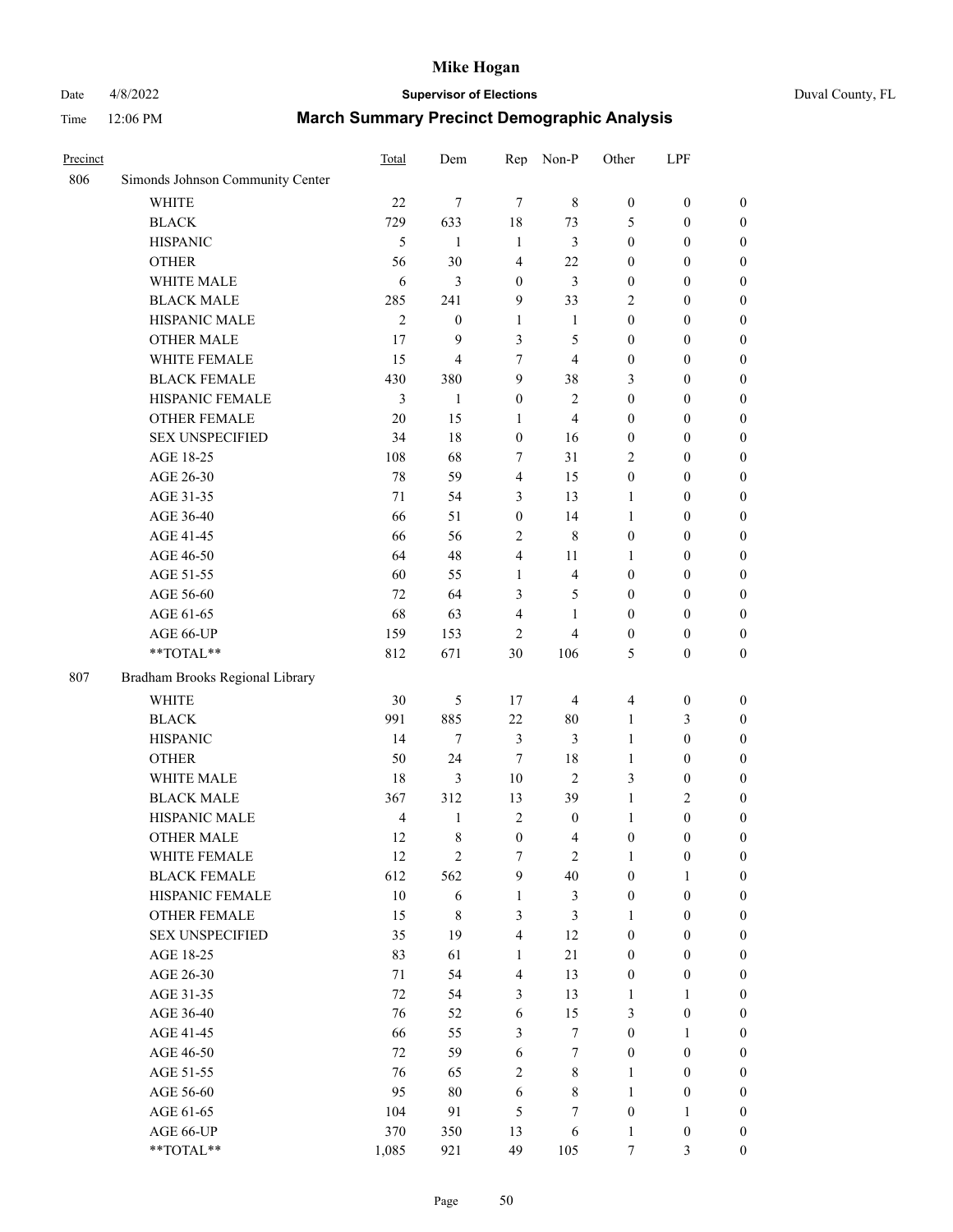Date 4/8/2022 **Supervisor of Elections** Duval County, FL

| Precinct |                                  | Total | Dem            | Rep            | Non-P       | Other            | LPF              |                  |
|----------|----------------------------------|-------|----------------|----------------|-------------|------------------|------------------|------------------|
| 808      | Fairway Oaks                     |       |                |                |             |                  |                  |                  |
|          | <b>WHITE</b>                     | 56    | 22             | 11             | 21          | $\overline{2}$   | $\boldsymbol{0}$ | 0                |
|          | <b>BLACK</b>                     | 1,656 | 1,412          | 39             | 200         | 4                | $\mathbf{1}$     | $\boldsymbol{0}$ |
|          | <b>HISPANIC</b>                  | 19    | 7              | $\overline{2}$ | 10          | $\boldsymbol{0}$ | $\boldsymbol{0}$ | $\boldsymbol{0}$ |
|          | <b>OTHER</b>                     | 116   | 60             | $\,8\,$        | 47          | $\boldsymbol{0}$ | $\mathbf{1}$     | $\boldsymbol{0}$ |
|          | WHITE MALE                       | 19    | 6              | 6              | 5           | $\overline{c}$   | $\boldsymbol{0}$ | $\boldsymbol{0}$ |
|          | <b>BLACK MALE</b>                | 609   | 501            | 16             | 90          | $\mathbf{1}$     | $\mathbf{1}$     | $\boldsymbol{0}$ |
|          | HISPANIC MALE                    | 6     | $\overline{2}$ | $\mathbf{1}$   | 3           | $\boldsymbol{0}$ | $\boldsymbol{0}$ | $\boldsymbol{0}$ |
|          | <b>OTHER MALE</b>                | 35    | 16             | 3              | 16          | $\boldsymbol{0}$ | $\boldsymbol{0}$ | $\boldsymbol{0}$ |
|          | WHITE FEMALE                     | 35    | 15             | 5              | 15          | $\boldsymbol{0}$ | $\boldsymbol{0}$ | $\boldsymbol{0}$ |
|          | <b>BLACK FEMALE</b>              | 1,024 | 891            | 23             | 107         | 3                | $\boldsymbol{0}$ | $\boldsymbol{0}$ |
|          | HISPANIC FEMALE                  | 13    | 5              | 1              | $\tau$      | $\boldsymbol{0}$ | $\boldsymbol{0}$ | $\boldsymbol{0}$ |
|          | <b>OTHER FEMALE</b>              | 43    | 27             | $\overline{4}$ | 11          | $\boldsymbol{0}$ | $\mathbf{1}$     | $\boldsymbol{0}$ |
|          | <b>SEX UNSPECIFIED</b>           | 63    | 38             | $\mathbf{1}$   | 24          | $\boldsymbol{0}$ | $\boldsymbol{0}$ | $\boldsymbol{0}$ |
|          | AGE 18-25                        | 252   | 175            | $\,$ 8 $\,$    | 68          | 1                | $\boldsymbol{0}$ | $\boldsymbol{0}$ |
|          | AGE 26-30                        | 198   | 138            | 8              | 51          | $\boldsymbol{0}$ | $\mathbf{1}$     | $\boldsymbol{0}$ |
|          | AGE 31-35                        | 220   | 165            | $\,8\,$        | 43          | 3                | $\mathbf{1}$     | $\boldsymbol{0}$ |
|          | AGE 36-40                        | 187   | 144            | $\tau$         | 34          | $\overline{c}$   | $\boldsymbol{0}$ | $\boldsymbol{0}$ |
|          | AGE 41-45                        | 119   | 93             | $\tau$         | 19          | $\boldsymbol{0}$ | $\boldsymbol{0}$ | $\boldsymbol{0}$ |
|          | AGE 46-50                        | 119   | 104            | $\mathfrak{Z}$ | 12          | $\boldsymbol{0}$ | $\boldsymbol{0}$ | $\boldsymbol{0}$ |
|          | AGE 51-55                        | 134   | 117            | 3              | 14          | $\boldsymbol{0}$ | $\boldsymbol{0}$ | $\boldsymbol{0}$ |
|          | AGE 56-60                        | 159   | 142            | 9              | $\,$ 8 $\,$ | $\boldsymbol{0}$ | $\boldsymbol{0}$ | 0                |
|          | AGE 61-65                        | 173   | 156            | $\overline{4}$ | 13          | $\boldsymbol{0}$ | $\boldsymbol{0}$ | 0                |
|          | AGE 66-UP                        | 286   | 267            | 3              | 16          | $\boldsymbol{0}$ | $\boldsymbol{0}$ | $\boldsymbol{0}$ |
|          | **TOTAL**                        | 1,847 | 1,501          | 60             | 278         | 6                | $\sqrt{2}$       | $\boldsymbol{0}$ |
| 809      | Simonds-Johnson Community Center |       |                |                |             |                  |                  |                  |
|          | <b>WHITE</b>                     | 88    | 30             | 22             | 32          | 3                | $\mathbf{1}$     | $\boldsymbol{0}$ |
|          | <b>BLACK</b>                     | 2,112 | 1,767          | 56             | 273         | 15               | $\mathbf{1}$     | $\boldsymbol{0}$ |
|          | <b>HISPANIC</b>                  | 34    | 20             | $\mathfrak{Z}$ | 11          | $\boldsymbol{0}$ | $\boldsymbol{0}$ | $\boldsymbol{0}$ |
|          | <b>OTHER</b>                     | 160   | 72             | $\,$ 8 $\,$    | 79          | $\mathbf{1}$     | $\boldsymbol{0}$ | $\boldsymbol{0}$ |
|          | WHITE MALE                       | 40    | 14             | 11             | 13          | $\mathbf{2}$     | $\boldsymbol{0}$ | $\boldsymbol{0}$ |
|          | <b>BLACK MALE</b>                | 853   | 686            | 25             | 136         | 6                | $\boldsymbol{0}$ | $\boldsymbol{0}$ |
|          | HISPANIC MALE                    | 17    | 11             | $\mathbf{1}$   | 5           | $\boldsymbol{0}$ | $\boldsymbol{0}$ | $\boldsymbol{0}$ |
|          | <b>OTHER MALE</b>                | 44    | 19             | $\overline{4}$ | 21          | $\boldsymbol{0}$ | $\boldsymbol{0}$ | $\boldsymbol{0}$ |
|          | WHITE FEMALE                     | 46    | 16             | 11             | 17          | 1                | 1                | 0                |
|          | <b>BLACK FEMALE</b>              | 1,214 | 1,050          | 30             | 124         | 9                | $\mathbf{1}$     | $\boldsymbol{0}$ |
|          | HISPANIC FEMALE                  | 17    | 9              | $\sqrt{2}$     | $\sqrt{6}$  | $\boldsymbol{0}$ | $\boldsymbol{0}$ | $\overline{0}$   |
|          | OTHER FEMALE                     | 59    | 35             | $\mathfrak{Z}$ | 21          | $\boldsymbol{0}$ | $\boldsymbol{0}$ | $\overline{0}$   |
|          | <b>SEX UNSPECIFIED</b>           | 104   | 49             | $\mathfrak{2}$ | 52          | $\mathbf{1}$     | $\boldsymbol{0}$ | $\overline{0}$   |
|          | AGE 18-25                        | 338   | 219            | 13             | 103         | 3                | $\boldsymbol{0}$ | $\overline{0}$   |
|          | AGE 26-30                        | 236   | 164            | 14             | 55          | 3                | $\boldsymbol{0}$ | $\overline{0}$   |
|          | AGE 31-35                        | 269   | 199            | $\,$ 8 $\,$    | 61          | $\mathbf{1}$     | $\boldsymbol{0}$ | 0                |
|          | AGE 36-40                        | 218   | 148            | 12             | 53          | 3                | $\sqrt{2}$       | 0                |
|          | AGE 41-45                        | 171   | 136            | 7              | 27          | $\mathbf{1}$     | $\boldsymbol{0}$ | 0                |
|          | AGE 46-50                        | 191   | 151            | $\,$ 8 $\,$    | $28\,$      | 4                | $\boldsymbol{0}$ | 0                |
|          | AGE 51-55                        | 177   | 143            | 11             | 22          | $\mathbf{1}$     | $\boldsymbol{0}$ | $\boldsymbol{0}$ |
|          | AGE 56-60                        | 197   | 173            | $\overline{4}$ | $20\,$      | $\boldsymbol{0}$ | $\boldsymbol{0}$ | $\boldsymbol{0}$ |
|          | AGE 61-65                        | 209   | 188            | 8              | 11          | 2                | $\boldsymbol{0}$ | $\boldsymbol{0}$ |
|          | AGE 66-UP                        | 388   | 368            | $\overline{4}$ | 15          | $\mathbf{1}$     | $\boldsymbol{0}$ | $\boldsymbol{0}$ |
|          | **TOTAL**                        | 2,394 | 1,889          | 89             | 395         | 19               | $\overline{2}$   | $\boldsymbol{0}$ |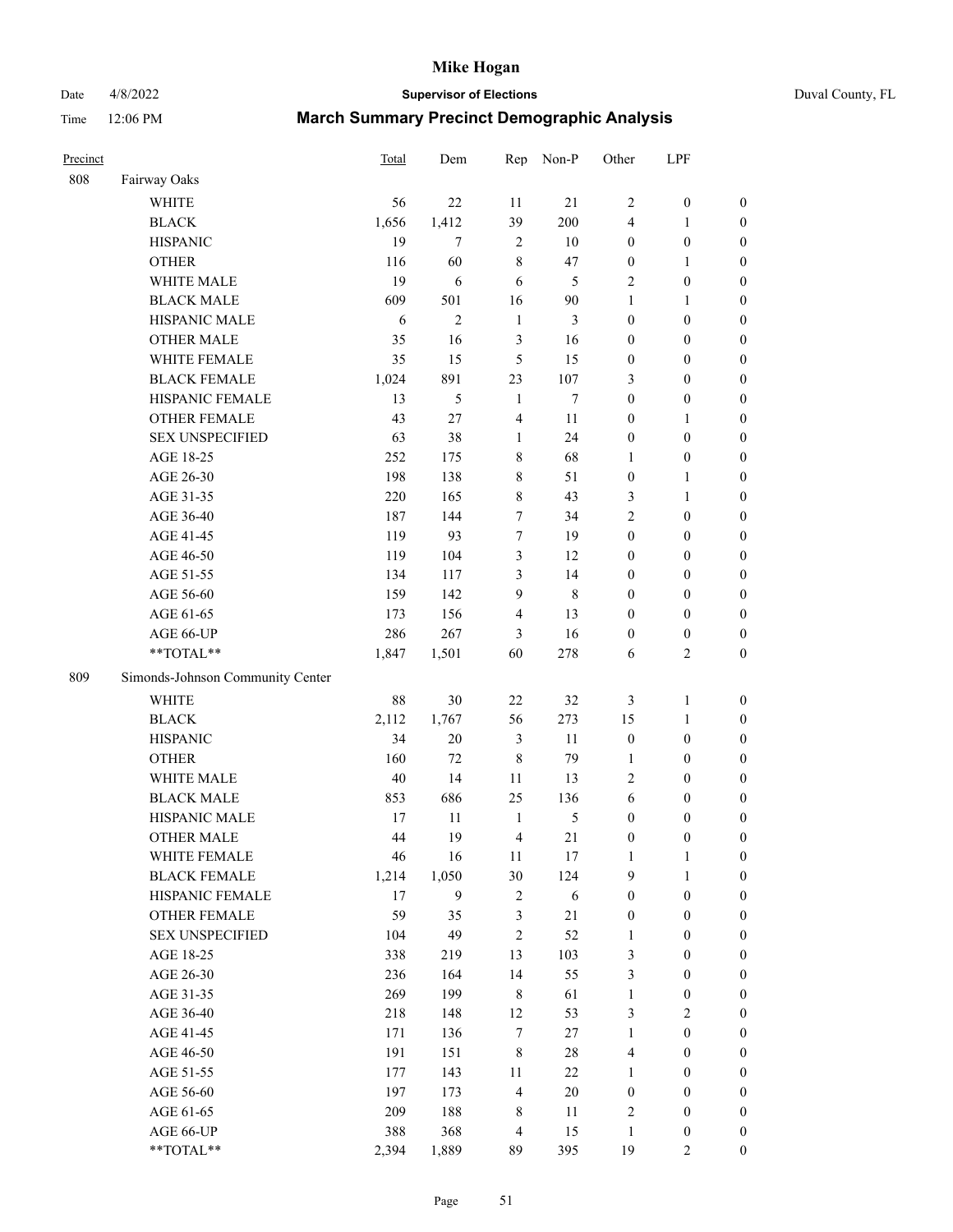Date 4/8/2022 **Supervisor of Elections** Duval County, FL

| Precinct |                                             | Total  | Dem            | Rep                     | Non-P            | Other            | LPF              |                  |
|----------|---------------------------------------------|--------|----------------|-------------------------|------------------|------------------|------------------|------------------|
| 810      | Temple Baptist Church                       |        |                |                         |                  |                  |                  |                  |
|          | <b>WHITE</b>                                | 1,041  | 115            | 780                     | 131              | $\boldsymbol{9}$ | 6                | 0                |
|          | <b>BLACK</b>                                | 119    | 95             | 3                       | 16               | 4                | 1                | $\boldsymbol{0}$ |
|          | <b>HISPANIC</b>                             | 26     | 10             | 10                      | 6                | 0                | $\boldsymbol{0}$ | $\boldsymbol{0}$ |
|          | <b>OTHER</b>                                | 73     | 12             | 34                      | 25               | $\boldsymbol{0}$ | $\sqrt{2}$       | $\boldsymbol{0}$ |
|          | WHITE MALE                                  | 516    | 52             | 384                     | $71\,$           | 6                | 3                | $\boldsymbol{0}$ |
|          | <b>BLACK MALE</b>                           | 44     | 32             | $\mathbf{2}$            | $\,$ 8 $\,$      | 2                | $\boldsymbol{0}$ | $\boldsymbol{0}$ |
|          | HISPANIC MALE                               | 13     | 6              | 5                       | 2                | $\boldsymbol{0}$ | $\boldsymbol{0}$ | $\boldsymbol{0}$ |
|          | <b>OTHER MALE</b>                           | 28     | 6              | 11                      | $\boldsymbol{9}$ | $\boldsymbol{0}$ | $\mathfrak{2}$   | $\boldsymbol{0}$ |
|          | WHITE FEMALE                                | 513    | 62             | 388                     | 57               | 3                | 3                | $\boldsymbol{0}$ |
|          | <b>BLACK FEMALE</b>                         | 71     | 61             | $\mathbf{1}$            | 7                | $\mathbf{1}$     | $\mathbf{1}$     | $\boldsymbol{0}$ |
|          | HISPANIC FEMALE                             | 13     | $\overline{4}$ | 5                       | $\overline{4}$   | $\boldsymbol{0}$ | $\boldsymbol{0}$ | $\boldsymbol{0}$ |
|          | OTHER FEMALE                                | 29     | $\overline{4}$ | 16                      | 9                | 0                | $\boldsymbol{0}$ | $\boldsymbol{0}$ |
|          | <b>SEX UNSPECIFIED</b>                      | 32     | 5              | 15                      | $11\,$           | $\mathbf{1}$     | $\boldsymbol{0}$ | $\boldsymbol{0}$ |
|          | AGE 18-25                                   | 118    | 23             | 67                      | $27\,$           | $\mathbf{1}$     | $\boldsymbol{0}$ | $\boldsymbol{0}$ |
|          | AGE 26-30                                   | 80     | 14             | 41                      | 20               | 3                | $\sqrt{2}$       | $\boldsymbol{0}$ |
|          | AGE 31-35                                   | 94     | 26             | 48                      | 16               | $\mathbf{1}$     | 3                | $\boldsymbol{0}$ |
|          | AGE 36-40                                   | 94     | 12             | 58                      | 21               | 2                | $\mathbf{1}$     | $\boldsymbol{0}$ |
|          | AGE 41-45                                   | 106    | $18\,$         | 58                      | 26               | $\overline{c}$   | $\mathfrak{2}$   | $\boldsymbol{0}$ |
|          | AGE 46-50                                   | 92     | 22             | 61                      | $\mathbf{9}$     | $\boldsymbol{0}$ | $\boldsymbol{0}$ | $\boldsymbol{0}$ |
|          | AGE 51-55                                   | 128    | 19             | 94                      | 14               | 1                | $\boldsymbol{0}$ | $\boldsymbol{0}$ |
|          | AGE 56-60                                   | 122    | 21             | 85                      | 14               | $\overline{c}$   | $\boldsymbol{0}$ | 0                |
|          | AGE 61-65                                   | 144    | 21             | 105                     | 17               | $\boldsymbol{0}$ | 1                | 0                |
|          | AGE 66-UP                                   | 281    | 56             | 210                     | 14               | 1                | $\boldsymbol{0}$ | $\boldsymbol{0}$ |
|          | $**TOTAL**$                                 | 1,259  | 232            | 827                     | 178              | 13               | 9                | $\boldsymbol{0}$ |
| 811      | Police Athletic League of Jacksonville, Inc |        |                |                         |                  |                  |                  |                  |
|          | WHITE                                       | 36     | $11\,$         | 14                      | 11               | $\boldsymbol{0}$ | $\boldsymbol{0}$ | $\boldsymbol{0}$ |
|          | <b>BLACK</b>                                | 1,198  | 1,025          | 32                      | 132              | 9                | $\boldsymbol{0}$ | $\boldsymbol{0}$ |
|          | <b>HISPANIC</b>                             | 15     | $\overline{4}$ | $\mathbf{1}$            | $\,$ 8 $\,$      | $\mathbf{1}$     | $\mathbf{1}$     | $\boldsymbol{0}$ |
|          | <b>OTHER</b>                                | 90     | 52             | 3                       | 33               | $\mathbf{1}$     | $\mathbf{1}$     | $\boldsymbol{0}$ |
|          | WHITE MALE                                  | $10\,$ | 3              | $\overline{4}$          | 3                | $\boldsymbol{0}$ | $\boldsymbol{0}$ | $\boldsymbol{0}$ |
|          | <b>BLACK MALE</b>                           | 495    | 404            | 14                      | $71\,$           | 6                | $\boldsymbol{0}$ | $\boldsymbol{0}$ |
|          | HISPANIC MALE                               | 6      | $\sqrt{2}$     | $\mathbf{1}$            | $\mathfrak{Z}$   | $\boldsymbol{0}$ | $\boldsymbol{0}$ | 0                |
|          | <b>OTHER MALE</b>                           | 36     | 18             | $\boldsymbol{0}$        | 17               | 0                | 1                | $\boldsymbol{0}$ |
|          | WHITE FEMALE                                | 24     | 8              | 9                       | 7                | 0                | 0                | 0                |
|          | <b>BLACK FEMALE</b>                         | 689    | 610            | 18                      | 58               | 3                | $\boldsymbol{0}$ | $\overline{0}$   |
|          | HISPANIC FEMALE                             | 8      | $\mathbf{1}$   | $\boldsymbol{0}$        | $\mathfrak s$    | 1                | $\mathbf{1}$     | $\overline{0}$   |
|          | OTHER FEMALE                                | 34     | 23             | $\overline{\mathbf{c}}$ | $\boldsymbol{9}$ | $\boldsymbol{0}$ | $\boldsymbol{0}$ | $\overline{0}$   |
|          | <b>SEX UNSPECIFIED</b>                      | 37     | 23             | 2                       | 11               | $\mathbf{1}$     | $\boldsymbol{0}$ | $\overline{0}$   |
|          | AGE 18-25                                   | 174    | 125            | 3                       | 44               | $\overline{c}$   | $\boldsymbol{0}$ | $\overline{0}$   |
|          | AGE 26-30                                   | 121    | 85             | 9                       | 25               | $\mathbf{1}$     | $\mathbf{1}$     | $\overline{0}$   |
|          | AGE 31-35                                   | 142    | 102            | $10\,$                  | 29               | $\mathbf{1}$     | $\boldsymbol{0}$ | 0                |
|          | AGE 36-40                                   | 111    | 83             | $\overline{\mathbf{4}}$ | $22\,$           | 1                | $\mathbf{1}$     | 0                |
|          | AGE 41-45                                   | 114    | 91             | $\mathfrak{Z}$          | 18               | 2                | $\boldsymbol{0}$ | 0                |
|          | AGE 46-50                                   | 109    | 90             | 5                       | 12               | 2                | $\boldsymbol{0}$ | $\boldsymbol{0}$ |
|          | AGE 51-55                                   | 95     | 83             | 3                       | $\,$ 8 $\,$      | $\mathbf{1}$     | $\boldsymbol{0}$ | $\boldsymbol{0}$ |
|          | AGE 56-60                                   | 114    | 99             | 5                       | 10               | $\boldsymbol{0}$ | $\boldsymbol{0}$ | $\boldsymbol{0}$ |
|          | AGE 61-65                                   | 104    | 93             | 3                       | $\,$ 8 $\,$      | $\boldsymbol{0}$ | $\boldsymbol{0}$ | $\boldsymbol{0}$ |
|          | AGE 66-UP                                   | 255    | 241            | 5                       | 8                | $\mathbf{1}$     | $\boldsymbol{0}$ | $\boldsymbol{0}$ |
|          | **TOTAL**                                   | 1,339  | 1,092          | 50                      | 184              | 11               | $\mathfrak{2}$   | $\boldsymbol{0}$ |
|          |                                             |        |                |                         |                  |                  |                  |                  |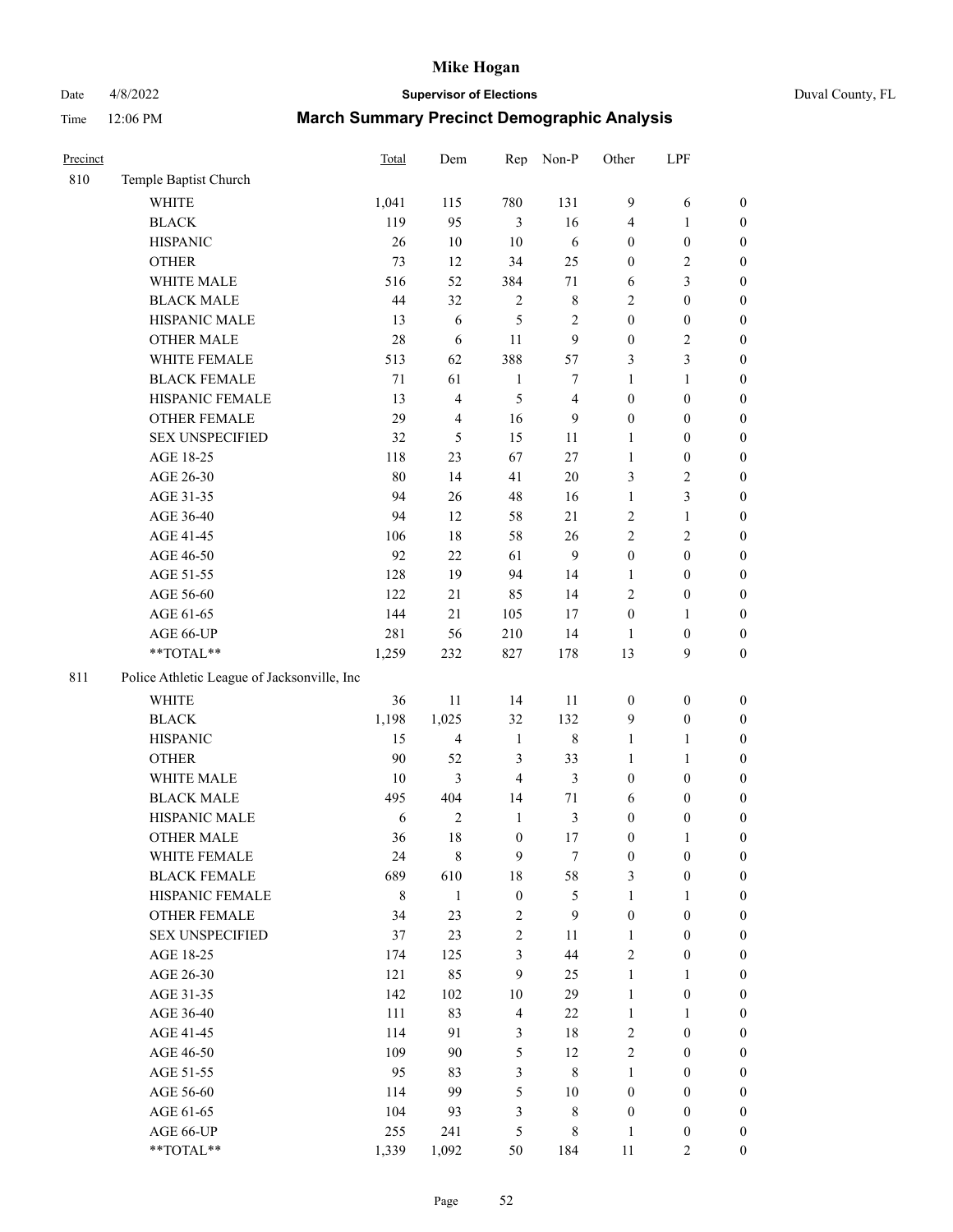# Date 4/8/2022 **Supervisor of Elections** Duval County, FL

| Precinct |                              | Total  | Dem            |                         | Rep Non-P      | Other            | LPF              |                  |
|----------|------------------------------|--------|----------------|-------------------------|----------------|------------------|------------------|------------------|
| 812      | <b>Emmett Reed Center</b>    |        |                |                         |                |                  |                  |                  |
|          | <b>WHITE</b>                 | 66     | 26             | 16                      | 22             | $\mathbf{1}$     | $\mathbf{1}$     | 0                |
|          | <b>BLACK</b>                 | 1,222  | 1,040          | 25                      | 152            | 4                | $\mathbf{1}$     | 0                |
|          | <b>HISPANIC</b>              | 31     | 15             | $\overline{4}$          | 10             | $\overline{2}$   | $\boldsymbol{0}$ | $\boldsymbol{0}$ |
|          | <b>OTHER</b>                 | 87     | 45             | 5                       | 36             | $\mathbf{1}$     | $\boldsymbol{0}$ | $\boldsymbol{0}$ |
|          | WHITE MALE                   | 25     | 10             | 6                       | $8\,$          | $\mathbf{1}$     | $\boldsymbol{0}$ | $\boldsymbol{0}$ |
|          | <b>BLACK MALE</b>            | 500    | 415            | 14                      | 67             | 3                | 1                | $\boldsymbol{0}$ |
|          | HISPANIC MALE                | 10     | $\overline{4}$ | 3                       | $\mathfrak{Z}$ | $\boldsymbol{0}$ | $\boldsymbol{0}$ | $\boldsymbol{0}$ |
|          | <b>OTHER MALE</b>            | 27     | 12             | $\overline{4}$          | $10\,$         | $\mathbf{1}$     | $\boldsymbol{0}$ | $\boldsymbol{0}$ |
|          | WHITE FEMALE                 | $40\,$ | 16             | $\mathbf{9}$            | 14             | $\boldsymbol{0}$ | 1                | $\boldsymbol{0}$ |
|          | <b>BLACK FEMALE</b>          | 697    | 608            | $10\,$                  | $78\,$         | 1                | $\boldsymbol{0}$ | 0                |
|          | HISPANIC FEMALE              | 18     | 10             | $\mathbf{1}$            | 6              | $\mathbf{1}$     | $\boldsymbol{0}$ | 0                |
|          | <b>OTHER FEMALE</b>          | 28     | 18             | $\mathbf{1}$            | 9              | $\boldsymbol{0}$ | $\boldsymbol{0}$ | $\boldsymbol{0}$ |
|          | <b>SEX UNSPECIFIED</b>       | 61     | 33             | $\sqrt{2}$              | 25             | $\mathbf{1}$     | $\boldsymbol{0}$ | $\boldsymbol{0}$ |
|          | AGE 18-25                    | 145    | 82             | 5                       | 56             | 2                | $\boldsymbol{0}$ | $\boldsymbol{0}$ |
|          | AGE 26-30                    | 104    | 67             | 4                       | 31             | $\mathbf{1}$     | $\mathbf{1}$     | $\boldsymbol{0}$ |
|          | AGE 31-35                    | 122    | $87\,$         | $\mathbf{9}$            | 24             | $\mathbf{1}$     | $\mathbf{1}$     | $\boldsymbol{0}$ |
|          | AGE 36-40                    | 103    | 76             | 6                       | $20\,$         | $\mathbf{1}$     | $\boldsymbol{0}$ | $\boldsymbol{0}$ |
|          | AGE 41-45                    | 111    | 83             | 5                       | 21             | 2                | $\boldsymbol{0}$ | $\boldsymbol{0}$ |
|          | AGE 46-50                    | 88     | 66             | $\overline{\mathbf{4}}$ | 18             | $\boldsymbol{0}$ | $\boldsymbol{0}$ | $\boldsymbol{0}$ |
|          | AGE 51-55                    | 104    | 89             | $\sqrt{2}$              | 12             | 1                | $\boldsymbol{0}$ | $\boldsymbol{0}$ |
|          | AGE 56-60                    | 112    | 96             | 6                       | 10             | $\boldsymbol{0}$ | $\boldsymbol{0}$ | 0                |
|          | AGE 61-65                    | 157    | 140            | $\overline{4}$          | 13             | $\boldsymbol{0}$ | $\boldsymbol{0}$ | 0                |
|          | AGE 66-UP                    | 360    | 340            | 5                       | 15             | $\boldsymbol{0}$ | $\boldsymbol{0}$ | $\boldsymbol{0}$ |
|          | **TOTAL**                    | 1,406  | 1,126          | 50                      | 220            | 8                | $\mathbf{2}$     | $\boldsymbol{0}$ |
| 813      | Our Redeemer Lutheran Church |        |                |                         |                |                  |                  |                  |
|          | <b>WHITE</b>                 | 2,299  | 392            | 1,431                   | 426            | 38               | 12               | $\boldsymbol{0}$ |
|          | <b>BLACK</b>                 | 3,868  | 3,235          | 109                     | 489            | 32               | $\mathfrak{Z}$   | $\boldsymbol{0}$ |
|          | <b>HISPANIC</b>              | 179    | 72             | 42                      | 62             | 2                | $\mathbf{1}$     | $\boldsymbol{0}$ |
|          | <b>OTHER</b>                 | 352    | 154            | 69                      | 124            | 4                | $\mathbf{1}$     | $\boldsymbol{0}$ |
|          | WHITE MALE                   | 1,099  | 167            | 698                     | 207            | 16               | $11\,$           | $\boldsymbol{0}$ |
|          | <b>BLACK MALE</b>            | 1,651  | 1,328          | 70                      | 237            | 14               | $\mathfrak{2}$   | $\boldsymbol{0}$ |
|          | HISPANIC MALE                | 86     | $28\,$         | 24                      | 33             | $\mathbf{1}$     | $\boldsymbol{0}$ | 0                |
|          | <b>OTHER MALE</b>            | 137    | 51             | 26                      | 59             | $\boldsymbol{0}$ | $\mathbf{1}$     | 0                |
|          | WHITE FEMALE                 | 1,179  | 222            | 719                     | 215            | 22               | 1                | 0                |
|          | <b>BLACK FEMALE</b>          | 2,169  | 1,873          | 38                      | 239            | 18               | $\mathbf{1}$     | 0                |
|          | HISPANIC FEMALE              | 92     | 43             | 18                      | 29             | $\mathbf{1}$     | $\mathbf{1}$     | 0                |
|          | <b>OTHER FEMALE</b>          | 136    | 66             | 36                      | 31             | 3                | $\boldsymbol{0}$ | 0                |
|          | <b>SEX UNSPECIFIED</b>       | 149    | 75             | 22                      | 51             | $\mathbf{1}$     | $\boldsymbol{0}$ | 0                |
|          | AGE 18-25                    | 798    | 472            | 108                     | 205            | 12               | $\mathbf{1}$     | 0                |
|          | AGE 26-30                    | 536    | 263            | 103                     | 159            | 8                | 3                | 0                |
|          | AGE 31-35                    | 555    | 313            | 109                     | 122            | 6                | 5                | 0                |
|          | AGE 36-40                    | 577    | 326            | 121                     | 122            | 7                | $\mathbf{1}$     | 0                |
|          | AGE 41-45                    | 592    | 365            | 109                     | 108            | 7                | $\mathfrak{Z}$   | 0                |
|          | AGE 46-50                    | 647    | 413            | 139                     | 86             | 8                | $\mathbf{1}$     | 0                |
|          | AGE 51-55                    | 705    | 424            | 180                     | 93             | 8                | $\boldsymbol{0}$ | 0                |
|          | AGE 56-60                    | 598    | 339            | 187                     | 62             | 9                | 1                | 0                |
|          | AGE 61-65                    | 606    | 337            | 190                     | 71             | 6                | $\sqrt{2}$       | 0                |
|          | AGE 66-UP                    | 1,084  | 601            | 405                     | 73             | 5                | $\boldsymbol{0}$ | 0                |
|          | **TOTAL**                    | 6,698  | 3,853          | 1,651                   | 1,101          | 76               | 17               | $\boldsymbol{0}$ |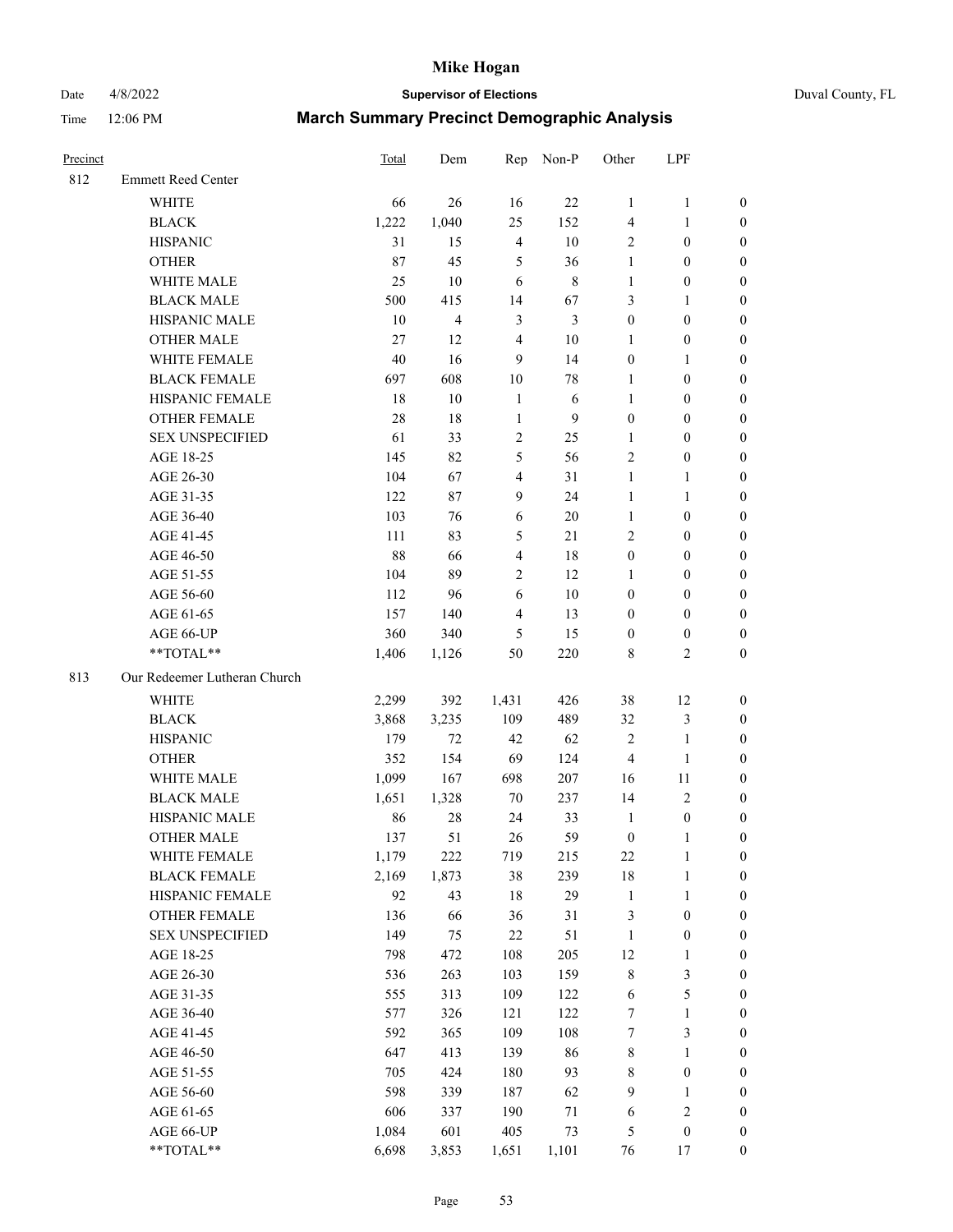# Date 4/8/2022 **Supervisor of Elections** Duval County, FL

| Precinct |                               | Total          | Dem     | Rep              | Non-P          | Other            | LPF              |                  |
|----------|-------------------------------|----------------|---------|------------------|----------------|------------------|------------------|------------------|
| 814      | Cisco Garden Community Center |                |         |                  |                |                  |                  |                  |
|          | <b>WHITE</b>                  | 2,755          | 371     | 1,957            | 395            | 24               | $8\,$            | $\boldsymbol{0}$ |
|          | <b>BLACK</b>                  | 555            | 453     | 25               | 75             | $\overline{2}$   | $\boldsymbol{0}$ | $\boldsymbol{0}$ |
|          | <b>HISPANIC</b>               | 89             | 36      | 26               | 26             | $\mathbf{1}$     | $\boldsymbol{0}$ | $\boldsymbol{0}$ |
|          | <b>OTHER</b>                  | 166            | 38      | 69               | 55             | 4                | $\boldsymbol{0}$ | $\boldsymbol{0}$ |
|          | WHITE MALE                    | 1,306          | 153     | 943              | 195            | 12               | $\mathfrak{Z}$   | $\boldsymbol{0}$ |
|          | <b>BLACK MALE</b>             | 254            | 195     | 15               | 43             | $\mathbf{1}$     | $\boldsymbol{0}$ | $\boldsymbol{0}$ |
|          | HISPANIC MALE                 | 45             | 17      | 13               | 15             | $\boldsymbol{0}$ | $\boldsymbol{0}$ | $\boldsymbol{0}$ |
|          | <b>OTHER MALE</b>             | 56             | 12      | 24               | 17             | 3                | $\boldsymbol{0}$ | $\boldsymbol{0}$ |
|          | WHITE FEMALE                  | 1,416          | 215     | 991              | 193            | 12               | 5                | $\boldsymbol{0}$ |
|          | <b>BLACK FEMALE</b>           | 297            | 254     | 10               | 32             | $\mathbf{1}$     | $\boldsymbol{0}$ | 0                |
|          | HISPANIC FEMALE               | 42             | 17      | 13               | 11             | $\mathbf{1}$     | $\boldsymbol{0}$ | $\boldsymbol{0}$ |
|          | OTHER FEMALE                  | 72             | 19      | 28               | 24             | $\mathbf{1}$     | $\boldsymbol{0}$ | $\boldsymbol{0}$ |
|          | <b>SEX UNSPECIFIED</b>        | 77             | 16      | 40               | 21             | $\boldsymbol{0}$ | $\boldsymbol{0}$ | $\boldsymbol{0}$ |
|          | AGE 18-25                     | 361            | 89      | 172              | 92             | 5                | $\mathfrak{Z}$   | $\boldsymbol{0}$ |
|          | AGE 26-30                     | 263            | 55      | 140              | 65             | $\overline{c}$   | $\mathbf{1}$     | $\boldsymbol{0}$ |
|          | AGE 31-35                     | 291            | 59      | 163              | 60             | 7                | $\sqrt{2}$       | $\boldsymbol{0}$ |
|          | AGE 36-40                     | 290            | 77      | 150              | 59             | $\overline{4}$   | $\boldsymbol{0}$ | $\boldsymbol{0}$ |
|          | AGE 41-45                     | 242            | 70      | 120              | 49             | 3                | $\boldsymbol{0}$ | $\boldsymbol{0}$ |
|          | AGE 46-50                     | 263            | 72      | 156              | 35             | $\boldsymbol{0}$ | $\boldsymbol{0}$ | $\boldsymbol{0}$ |
|          | AGE 51-55                     | 347            | 88      | 199              | 57             | 2                | $\mathbf{1}$     | 0                |
|          | AGE 56-60                     | 363            | 101     | 211              | 47             | 3                | $\mathbf{1}$     | $\boldsymbol{0}$ |
|          | AGE 61-65                     | 349            | 88      | 229              | 31             | 1                | $\boldsymbol{0}$ | $\boldsymbol{0}$ |
|          | AGE 66-UP                     | 796            | 199     | 537              | 56             | 4                | $\boldsymbol{0}$ | $\boldsymbol{0}$ |
|          | **TOTAL**                     | 3,565          | 898     | 2,077            | 551            | 31               | $8\,$            | $\boldsymbol{0}$ |
| 815      | Graham Branch Library         |                |         |                  |                |                  |                  |                  |
|          | <b>WHITE</b>                  | 67             | 30      | 15               | $21\,$         | $\mathbf{1}$     | $\boldsymbol{0}$ | $\boldsymbol{0}$ |
|          | <b>BLACK</b>                  | 1,520          | 1,299   | 42               | 168            | 10               | $\mathbf{1}$     | $\boldsymbol{0}$ |
|          | <b>HISPANIC</b>               | 24             | 11      | $\overline{4}$   | 9              | $\boldsymbol{0}$ | $\boldsymbol{0}$ | $\boldsymbol{0}$ |
|          | <b>OTHER</b>                  | 112            | 64      | $\mathfrak{S}$   | 42             | $\boldsymbol{0}$ | $\mathbf{1}$     | $\boldsymbol{0}$ |
|          | WHITE MALE                    | 22             | $\,8\,$ | 5                | $\overline{9}$ | $\boldsymbol{0}$ | $\boldsymbol{0}$ | $\boldsymbol{0}$ |
|          | <b>BLACK MALE</b>             | 657            | 550     | $20\,$           | 83             | 4                | $\boldsymbol{0}$ | $\boldsymbol{0}$ |
|          | HISPANIC MALE                 | $\overline{9}$ | 5       | $\sqrt{2}$       | $\sqrt{2}$     | $\boldsymbol{0}$ | $\boldsymbol{0}$ | 0                |
|          | OTHER MALE                    | 31             | 17      | $\mathbf{1}$     | 13             | $\boldsymbol{0}$ | $\boldsymbol{0}$ | $\boldsymbol{0}$ |
|          | WHITE FEMALE                  | 45             | 22      | $10\,$           | 12             | $\mathbf{1}$     | $\boldsymbol{0}$ | $\boldsymbol{0}$ |
|          | <b>BLACK FEMALE</b>           | 836            | 727     | 22               | $80\,$         | 6                | $\mathbf{1}$     | $\overline{0}$   |
|          | HISPANIC FEMALE               | 15             | 6       | $\sqrt{2}$       | 7              | $\boldsymbol{0}$ | $\boldsymbol{0}$ | $\overline{0}$   |
|          | <b>OTHER FEMALE</b>           | 47             | 31      | $\overline{4}$   | 11             | $\boldsymbol{0}$ | $\mathbf{1}$     | $\overline{0}$   |
|          | <b>SEX UNSPECIFIED</b>        | 61             | 38      | $\boldsymbol{0}$ | 23             | $\boldsymbol{0}$ | $\boldsymbol{0}$ | $\overline{0}$   |
|          | AGE 18-25                     | 176            | 118     | $\overline{4}$   | 50             | 2                | $\overline{2}$   | $\overline{0}$   |
|          | AGE 26-30                     | 152            | 106     | $\overline{4}$   | 41             | $\mathbf{1}$     | $\boldsymbol{0}$ | 0                |
|          | AGE 31-35                     | 147            | 113     | 6                | $27\,$         | $\mathbf{1}$     | $\boldsymbol{0}$ | 0                |
|          | AGE 36-40                     | 185            | 139     | 6                | 37             | 3                | $\boldsymbol{0}$ | 0                |
|          | AGE 41-45                     | 132            | 97      | 10               | 24             | $\mathbf{1}$     | $\boldsymbol{0}$ | 0                |
|          | AGE 46-50                     | 124            | 103     | $\overline{9}$   | 12             | $\boldsymbol{0}$ | $\boldsymbol{0}$ | $\boldsymbol{0}$ |
|          | AGE 51-55                     | 130            | 110     | $\boldsymbol{7}$ | 13             | $\boldsymbol{0}$ | $\boldsymbol{0}$ | $\boldsymbol{0}$ |
|          | AGE 56-60                     | 163            | 142     | 8                | 11             | 2                | $\boldsymbol{0}$ | $\boldsymbol{0}$ |
|          | AGE 61-65                     | 160            | 145     | 6                | $\,$ $\,$      | $\mathbf{1}$     | $\boldsymbol{0}$ | $\boldsymbol{0}$ |
|          | AGE 66-UP                     | 354            | 331     | 6                | 17             | $\boldsymbol{0}$ | $\boldsymbol{0}$ | $\boldsymbol{0}$ |
|          | **TOTAL**                     | 1,723          | 1,404   | 66               | 240            | 11               | $\overline{2}$   | $\boldsymbol{0}$ |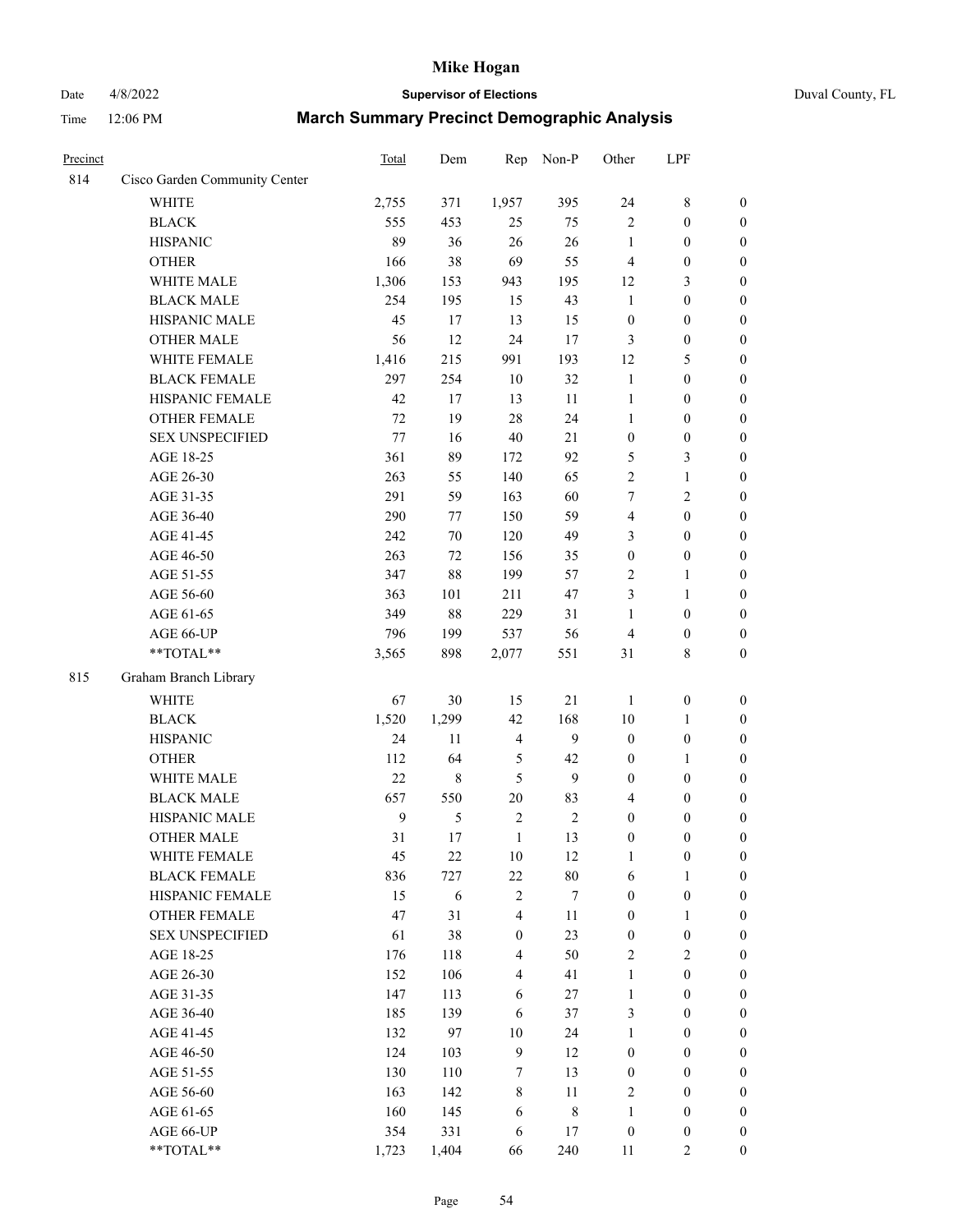# Date 4/8/2022 **Supervisor of Elections** Duval County, FL

| Precinct |                          | <b>Total</b> | Dem            | Rep            | Non-P                   | Other            | LPF              |                  |
|----------|--------------------------|--------------|----------------|----------------|-------------------------|------------------|------------------|------------------|
| 816      | Norwood Community Church |              |                |                |                         |                  |                  |                  |
|          | <b>WHITE</b>             | 110          | 34             | 39             | 32                      | $\overline{4}$   | $\mathbf{1}$     | 0                |
|          | <b>BLACK</b>             | 668          | 544            | 17             | 99                      | 8                | $\boldsymbol{0}$ | $\boldsymbol{0}$ |
|          | <b>HISPANIC</b>          | 16           | 10             | $\sqrt{2}$     | $\overline{4}$          | $\boldsymbol{0}$ | $\boldsymbol{0}$ | $\boldsymbol{0}$ |
|          | <b>OTHER</b>             | 55           | 26             | $\overline{4}$ | 24                      | 1                | $\boldsymbol{0}$ | $\boldsymbol{0}$ |
|          | WHITE MALE               | 48           | 11             | 21             | 14                      | $\mathbf{1}$     | 1                | $\boldsymbol{0}$ |
|          | <b>BLACK MALE</b>        | 258          | 204            | 7              | 41                      | 6                | $\boldsymbol{0}$ | $\boldsymbol{0}$ |
|          | HISPANIC MALE            | 9            | $\overline{4}$ | $\mathbf{1}$   | $\overline{\mathbf{4}}$ | $\boldsymbol{0}$ | $\boldsymbol{0}$ | $\boldsymbol{0}$ |
|          | OTHER MALE               | 17           | 9              | 3              | 5                       | $\boldsymbol{0}$ | $\boldsymbol{0}$ | $\boldsymbol{0}$ |
|          | WHITE FEMALE             | 60           | 23             | 17             | 17                      | 3                | $\boldsymbol{0}$ | $\boldsymbol{0}$ |
|          | <b>BLACK FEMALE</b>      | 393          | 325            | 10             | 57                      | $\mathbf{1}$     | $\boldsymbol{0}$ | $\boldsymbol{0}$ |
|          | HISPANIC FEMALE          | $\tau$       | 6              | $\mathbf{1}$   | $\boldsymbol{0}$        | $\boldsymbol{0}$ | $\boldsymbol{0}$ | $\boldsymbol{0}$ |
|          | <b>OTHER FEMALE</b>      | 21           | 13             | $\mathbf{1}$   | $\tau$                  | $\boldsymbol{0}$ | $\boldsymbol{0}$ | $\boldsymbol{0}$ |
|          | <b>SEX UNSPECIFIED</b>   | 36           | 19             | $\mathbf{1}$   | 14                      | 2                | $\boldsymbol{0}$ | $\boldsymbol{0}$ |
|          | AGE 18-25                | 118          | 61             | 3              | 52                      | 2                | $\boldsymbol{0}$ | $\boldsymbol{0}$ |
|          | AGE 26-30                | 91           | 55             | 8              | $28\,$                  | $\boldsymbol{0}$ | $\boldsymbol{0}$ | $\boldsymbol{0}$ |
|          | AGE 31-35                | 79           | 56             | $\overline{4}$ | 19                      | $\boldsymbol{0}$ | $\boldsymbol{0}$ | $\boldsymbol{0}$ |
|          | AGE 36-40                | 94           | 74             | 5              | 13                      | $\mathbf{1}$     | $\mathbf{1}$     | $\boldsymbol{0}$ |
|          | AGE 41-45                | 75           | 57             | $\mathbf{1}$   | 14                      | 3                | $\boldsymbol{0}$ | $\boldsymbol{0}$ |
|          | AGE 46-50                | 56           | 43             | 3              | $\tau$                  | 3                | $\boldsymbol{0}$ | $\boldsymbol{0}$ |
|          | AGE 51-55                | 72           | 54             | $\overline{9}$ | $\tau$                  | 2                | $\boldsymbol{0}$ | $\boldsymbol{0}$ |
|          | AGE 56-60                | 60           | 44             | 7              | $\boldsymbol{9}$        | $\boldsymbol{0}$ | $\boldsymbol{0}$ | 0                |
|          | AGE 61-65                | $77 \,$      | 61             | 9              | 7                       | $\boldsymbol{0}$ | $\boldsymbol{0}$ | $\boldsymbol{0}$ |
|          | AGE 66-UP                | 127          | 109            | 13             | 3                       | $\overline{2}$   | $\boldsymbol{0}$ | $\boldsymbol{0}$ |
|          | **TOTAL**                | 849          | 614            | 62             | 159                     | 13               | $\mathbf{1}$     | $\boldsymbol{0}$ |
|          |                          |              |                |                |                         |                  |                  |                  |
| 817      | Highlands Baptist Church |              |                |                |                         |                  |                  |                  |
|          | <b>WHITE</b>             | 1,425        | 323            | 711            | 355                     | 29               | $\boldsymbol{7}$ | $\boldsymbol{0}$ |
|          | <b>BLACK</b>             | 2,443        | 1,978          | 75             | 361                     | 24               | $\mathfrak{S}$   | $\boldsymbol{0}$ |
|          | <b>HISPANIC</b>          | 205          | 84             | 38             | $80\,$                  | 2                | $\mathbf{1}$     | $\boldsymbol{0}$ |
|          | <b>OTHER</b>             | 307          | 118            | 52             | 129                     | 6                | $\sqrt{2}$       | $\boldsymbol{0}$ |
|          | WHITE MALE               | 646          | 128            | 338            | 161                     | 14               | 5                | $\boldsymbol{0}$ |
|          | <b>BLACK MALE</b>        | 935          | 716            | 34             | 166                     | 14               | 5                | $\boldsymbol{0}$ |
|          | HISPANIC MALE            | 101          | 31             | 25             | $44\,$                  | $\mathbf{1}$     | $\boldsymbol{0}$ | 0                |
|          | OTHER MALE               | 105          | 36             | 21             | 45                      | $\mathbf{1}$     | $\mathfrak{2}$   | $\boldsymbol{0}$ |
|          | WHITE FEMALE             | 760          | 192            | 362            | 189                     | 15               | 2                | 0                |
|          | <b>BLACK FEMALE</b>      | 1,471        | 1,233          | 36             | 192                     | 10               | $\boldsymbol{0}$ | $\boldsymbol{0}$ |
|          | HISPANIC FEMALE          | 101          | 52             | 12             | 35                      | $\mathbf{1}$     | 1                | $\boldsymbol{0}$ |
|          | <b>OTHER FEMALE</b>      | 133          | 63             | 22             | $44\,$                  | 4                | $\boldsymbol{0}$ | $\overline{0}$   |
|          | <b>SEX UNSPECIFIED</b>   | 128          | 52             | 26             | 49                      | $\mathbf{1}$     | $\boldsymbol{0}$ | 0                |
|          | AGE 18-25                | 593          | 298            | 76             | 197                     | $20\,$           | $\sqrt{2}$       | 0                |
|          | AGE 26-30                | 492          | 251            | 61             | 173                     | 5                | $\sqrt{2}$       | 0                |
|          | AGE 31-35                | 449          | 248            | 65             | 124                     | 7                | $\mathfrak s$    | 0                |
|          | AGE 36-40                | 392          | 238            | 56             | 92                      | 5                | $\mathbf{1}$     | 0                |
|          | AGE 41-45                | 353          | 221            | 61             | 68                      | 3                | $\boldsymbol{0}$ | 0                |
|          | AGE 46-50                | 312          | 182            | 57             | 65                      | $\boldsymbol{7}$ | $\mathbf{1}$     | 0                |
|          | AGE 51-55                | 354          | 199            | 89             | 59                      | 5                | $\sqrt{2}$       | 0                |
|          | AGE 56-60                | 370          | 227            | 101            | 36                      | 5                | 1                | $\boldsymbol{0}$ |
|          | AGE 61-65                | 351          | 230            | 81             | $40\,$                  | $\boldsymbol{0}$ | $\boldsymbol{0}$ | $\boldsymbol{0}$ |
|          | AGE 66-UP                | 714          | 409            | 229            | 71                      | 4                | $\mathbf{1}$     | $\boldsymbol{0}$ |
|          | **TOTAL**                | 4,380        | 2,503          | 876            | 925                     | 61               | 15               | $\boldsymbol{0}$ |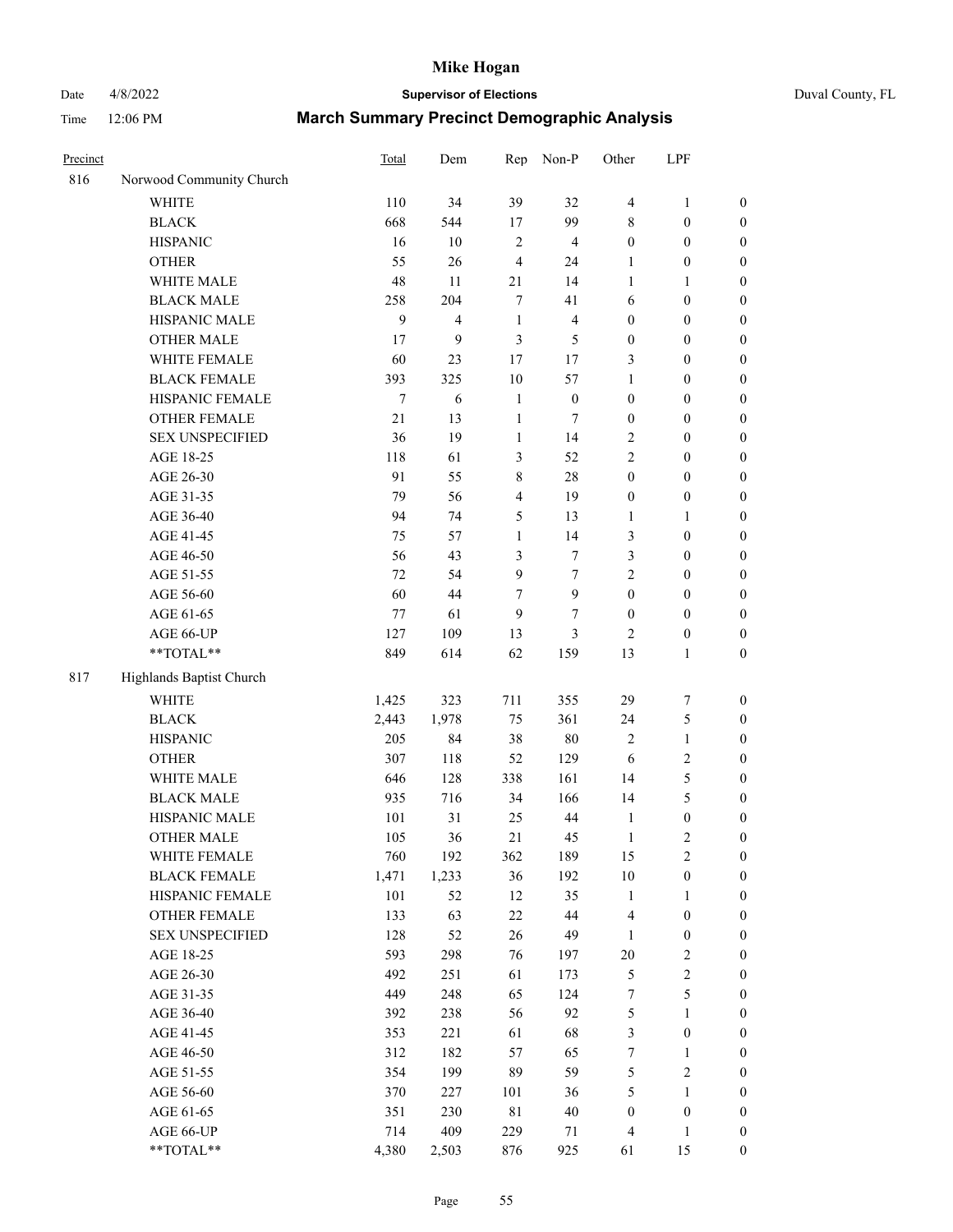# Date 4/8/2022 **Supervisor of Elections** Duval County, FL

| Precinct |                                      | Total | Dem   | Rep              | Non-P       | Other            | LPF                     |                  |
|----------|--------------------------------------|-------|-------|------------------|-------------|------------------|-------------------------|------------------|
| 818      | Greater Harvest Christian Fellowship |       |       |                  |             |                  |                         |                  |
|          | <b>WHITE</b>                         | 307   | 74    | 164              | 63          | 5                | $\mathbf{1}$            | $\boldsymbol{0}$ |
|          | <b>BLACK</b>                         | 1,080 | 909   | 27               | 141         | 3                | $\boldsymbol{0}$        | $\boldsymbol{0}$ |
|          | <b>HISPANIC</b>                      | 30    | 9     | $\overline{4}$   | 17          | $\boldsymbol{0}$ | $\boldsymbol{0}$        | $\boldsymbol{0}$ |
|          | <b>OTHER</b>                         | 95    | 45    | 11               | 37          | $\mathbf{1}$     | $\mathbf{1}$            | $\boldsymbol{0}$ |
|          | WHITE MALE                           | 142   | 19    | 84               | 35          | 4                | $\boldsymbol{0}$        | $\boldsymbol{0}$ |
|          | <b>BLACK MALE</b>                    | 431   | 350   | 16               | 62          | 3                | $\boldsymbol{0}$        | $\boldsymbol{0}$ |
|          | HISPANIC MALE                        | 12    | 3     | $\overline{4}$   | 5           | $\boldsymbol{0}$ | $\boldsymbol{0}$        | $\boldsymbol{0}$ |
|          | OTHER MALE                           | 33    | 16    | $\overline{4}$   | 11          | 1                | $\mathbf{1}$            | 0                |
|          | WHITE FEMALE                         | 161   | 53    | 78               | $28\,$      | $\mathbf{1}$     | $\mathbf{1}$            | 0                |
|          | <b>BLACK FEMALE</b>                  | 629   | 542   | $11\,$           | 76          | $\boldsymbol{0}$ | $\boldsymbol{0}$        | $\boldsymbol{0}$ |
|          | HISPANIC FEMALE                      | 17    | 6     | $\boldsymbol{0}$ | 11          | $\boldsymbol{0}$ | $\boldsymbol{0}$        | $\boldsymbol{0}$ |
|          | OTHER FEMALE                         | 39    | 22    | 6                | 11          | $\boldsymbol{0}$ | $\boldsymbol{0}$        | $\boldsymbol{0}$ |
|          | <b>SEX UNSPECIFIED</b>               | 48    | 26    | $\mathfrak{Z}$   | 19          | $\boldsymbol{0}$ | $\boldsymbol{0}$        | $\boldsymbol{0}$ |
|          | AGE 18-25                            | 181   | 109   | 15               | 55          | $\mathbf{1}$     | $\mathbf{1}$            | $\boldsymbol{0}$ |
|          | AGE 26-30                            | 122   | 70    | 14               | 36          | $\mathbf{1}$     | $\mathbf{1}$            | $\boldsymbol{0}$ |
|          | AGE 31-35                            | 129   | 86    | 9                | 31          | 3                | $\boldsymbol{0}$        | $\boldsymbol{0}$ |
|          | AGE 36-40                            | 140   | 92    | 15               | 33          | $\boldsymbol{0}$ | $\boldsymbol{0}$        | $\boldsymbol{0}$ |
|          | AGE 41-45                            | 169   | 132   | 12               | 25          | $\boldsymbol{0}$ | $\boldsymbol{0}$        | $\boldsymbol{0}$ |
|          | AGE 46-50                            | 126   | 90    | 16               | $20\,$      | $\boldsymbol{0}$ | $\boldsymbol{0}$        | 0                |
|          | AGE 51-55                            | 111   | 78    | 15               | 17          | 1                | $\boldsymbol{0}$        | $\boldsymbol{0}$ |
|          | AGE 56-60                            | 140   | 91    | 25               | 22          | 2                | $\boldsymbol{0}$        | $\boldsymbol{0}$ |
|          | AGE 61-65                            | 124   | 87    | 29               | $\,$ 8 $\,$ | $\boldsymbol{0}$ | $\boldsymbol{0}$        | $\boldsymbol{0}$ |
|          | AGE 66-UP                            | 270   | 202   | 56               | 11          | 1                | $\boldsymbol{0}$        | $\boldsymbol{0}$ |
|          | **TOTAL**                            | 1,512 | 1,037 | 206              | 258         | 9                | $\overline{c}$          | $\boldsymbol{0}$ |
| 901      | CWA AFL-CIO Local #3106              |       |       |                  |             |                  |                         |                  |
|          | <b>WHITE</b>                         | 1,603 | 680   | 457              | 412         | 35               | 19                      | $\boldsymbol{0}$ |
|          | <b>BLACK</b>                         | 1,174 | 939   | 43               | 182         | $\,$ $\,$        | $\sqrt{2}$              | $\boldsymbol{0}$ |
|          | <b>HISPANIC</b>                      | 135   | 58    | 27               | 46          | $\sqrt{2}$       | $\sqrt{2}$              | $\overline{0}$   |
|          | <b>OTHER</b>                         | 252   | 110   | 50               | 86          | 5                | $\mathbf{1}$            | $\boldsymbol{0}$ |
|          | WHITE MALE                           | 779   | 296   | 243              | 211         | 16               | 13                      | 0                |
|          | <b>BLACK MALE</b>                    | 502   | 379   | 27               | 89          | 5                | $\sqrt{2}$              | 0                |
|          | HISPANIC MALE                        | 74    | 32    | 15               | 24          | $\sqrt{2}$       | $\mathbf{1}$            | 0                |
|          | <b>OTHER MALE</b>                    | 95    | 41    | 19               | 35          | $\boldsymbol{0}$ | $\boldsymbol{0}$        | $\boldsymbol{0}$ |
|          | WHITE FEMALE                         | 800   | 372   | 211              | 193         | 18               | 6                       | $\boldsymbol{0}$ |
|          | <b>BLACK FEMALE</b>                  | 648   | 543   | 16               | 86          | 3                | $\boldsymbol{0}$        | $\boldsymbol{0}$ |
|          | HISPANIC FEMALE                      | 58    | 26    | 11               | $20\,$      | $\boldsymbol{0}$ | $\mathbf{1}$            | $\overline{0}$   |
|          | <b>OTHER FEMALE</b>                  | 101   | 51    | 19               | 26          | 4                | $\mathbf{1}$            | $\theta$         |
|          | <b>SEX UNSPECIFIED</b>               | 107   | 47    | 16               | 42          | 2                | $\boldsymbol{0}$        | $\theta$         |
|          | AGE 18-25                            | 303   | 153   | 38               | $100\,$     | $\mathbf{9}$     | $\mathfrak{Z}$          | $\overline{0}$   |
|          | AGE 26-30                            | 430   | 229   | 52               | 137         | 8                | $\overline{\mathbf{4}}$ | 0                |
|          | AGE 31-35                            | 476   | 253   | 66               | 134         | 14               | 9                       | 0                |
|          | AGE 36-40                            | 319   | 196   | 36               | 81          | 3                | $\mathfrak{Z}$          | $\boldsymbol{0}$ |
|          | AGE 41-45                            | 260   | 148   | 46               | 59          | 4                | $\mathfrak{Z}$          | $\overline{0}$   |
|          | AGE 46-50                            | 220   | 115   | 44               | 57          | 4                | $\boldsymbol{0}$        | $\overline{0}$   |
|          | AGE 51-55                            | 234   | 124   | 56               | 51          | 3                | $\boldsymbol{0}$        | $\overline{0}$   |
|          | AGE 56-60                            | 246   | 147   | 61               | 33          | 4                | $\mathbf{1}$            | $\overline{0}$   |
|          | AGE 61-65                            | 258   | 156   | 72               | 29          | $\mathbf{1}$     | $\boldsymbol{0}$        | $\overline{0}$   |
|          | AGE 66-UP                            | 418   | 266   | 106              | 45          | $\boldsymbol{0}$ | $\mathbf{1}$            | $\overline{0}$   |
|          | **TOTAL**                            | 3,164 | 1,787 | 577              | 726         | 50               | 24                      | $\boldsymbol{0}$ |
|          |                                      |       |       |                  |             |                  |                         |                  |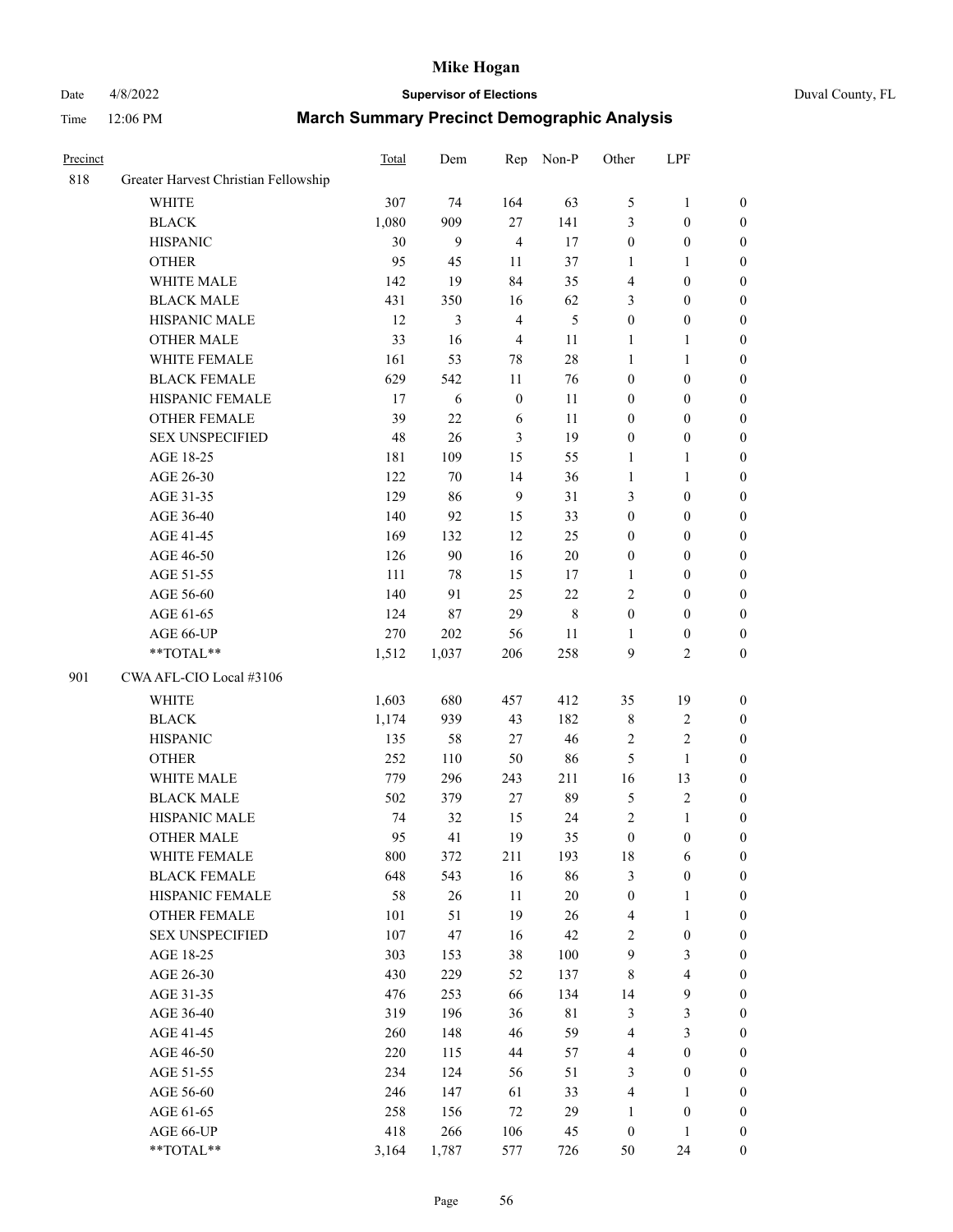# Date 4/8/2022 **Supervisor of Elections** Duval County, FL

| Precinct |                                                           | Total | Dem   | Rep            | Non-P          | Other            | LPF              |                  |
|----------|-----------------------------------------------------------|-------|-------|----------------|----------------|------------------|------------------|------------------|
| 902      | Schell-Sweet Resource Wellness Center                     |       |       |                |                |                  |                  |                  |
|          | <b>WHITE</b>                                              | 92    | 42    | 15             | 31             | $\overline{4}$   | $\boldsymbol{0}$ | $\boldsymbol{0}$ |
|          | <b>BLACK</b>                                              | 2,466 | 2,116 | 57             | 276            | 14               | 3                | $\boldsymbol{0}$ |
|          | <b>HISPANIC</b>                                           | 21    | 12    | 4              | 5              | $\boldsymbol{0}$ | $\boldsymbol{0}$ | $\boldsymbol{0}$ |
|          | <b>OTHER</b>                                              | 158   | 81    | $\overline{9}$ | 65             | 3                | $\boldsymbol{0}$ | $\boldsymbol{0}$ |
|          | WHITE MALE                                                | 35    | 14    | $\tau$         | 13             | $\mathbf{1}$     | $\boldsymbol{0}$ | $\boldsymbol{0}$ |
|          | <b>BLACK MALE</b>                                         | 1,012 | 834   | 32             | 138            | 6                | $\overline{2}$   | $\boldsymbol{0}$ |
|          | HISPANIC MALE                                             | 9     | 5     | $\sqrt{2}$     | $\overline{2}$ | $\boldsymbol{0}$ | $\boldsymbol{0}$ | $\boldsymbol{0}$ |
|          | OTHER MALE                                                | 51    | 31    | 3              | 16             | 1                | $\boldsymbol{0}$ | 0                |
|          | WHITE FEMALE                                              | 55    | 28    | 6              | 18             | 3                | $\boldsymbol{0}$ | 0                |
|          | <b>BLACK FEMALE</b>                                       | 1,408 | 1,243 | 25             | 131            | 8                | $\mathbf{1}$     | $\boldsymbol{0}$ |
|          | HISPANIC FEMALE                                           | 11    | 7     | $\sqrt{2}$     | $\overline{2}$ | $\boldsymbol{0}$ | $\boldsymbol{0}$ | $\boldsymbol{0}$ |
|          | OTHER FEMALE                                              | 51    | 26    | $\mathfrak{Z}$ | $20\,$         | 2                | $\boldsymbol{0}$ | $\boldsymbol{0}$ |
|          | <b>SEX UNSPECIFIED</b>                                    | 105   | 63    | 5              | 37             | $\boldsymbol{0}$ | $\boldsymbol{0}$ | $\boldsymbol{0}$ |
|          | AGE 18-25                                                 | 315   | 194   | 13             | 102            | 5                | $\mathbf{1}$     | $\boldsymbol{0}$ |
|          | AGE 26-30                                                 | 229   | 165   | 11             | 52             | $\boldsymbol{0}$ | $\mathbf{1}$     | $\boldsymbol{0}$ |
|          | AGE 31-35                                                 | 266   | 195   | $\,$ 8 $\,$    | 56             | 6                | $\mathbf{1}$     | $\boldsymbol{0}$ |
|          | AGE 36-40                                                 | 208   | 156   | 7              | 42             | 3                | $\boldsymbol{0}$ | $\boldsymbol{0}$ |
|          | AGE 41-45                                                 | 194   | 161   | $\overline{4}$ | $28\,$         | $\mathbf{1}$     | $\boldsymbol{0}$ | $\boldsymbol{0}$ |
|          | AGE 46-50                                                 | 175   | 149   | $\overline{4}$ | 22             | $\boldsymbol{0}$ | $\boldsymbol{0}$ | 0                |
|          | AGE 51-55                                                 | 205   | 180   | 8              | 17             | $\boldsymbol{0}$ | $\boldsymbol{0}$ | 0                |
|          | AGE 56-60                                                 | 250   | 223   | 9              | 18             | $\boldsymbol{0}$ | $\boldsymbol{0}$ | $\boldsymbol{0}$ |
|          | AGE 61-65                                                 | 229   | 203   | 7              | 16             | 3                | $\boldsymbol{0}$ | $\boldsymbol{0}$ |
|          | AGE 66-UP                                                 | 666   | 625   | 14             | 24             | 3                | $\boldsymbol{0}$ | $\boldsymbol{0}$ |
|          | $\mathrm{*}\mathrm{*}\mathrm{TOTAL} \mathrm{*}\mathrm{*}$ | 2,737 | 2,251 | 85             | 377            | 21               | 3                | $\boldsymbol{0}$ |
| 903      | Redemption Church                                         |       |       |                |                |                  |                  |                  |
|          | <b>WHITE</b>                                              | 1,165 | 322   | 569            | 246            | 24               | $\overline{4}$   | $\boldsymbol{0}$ |
|          | <b>BLACK</b>                                              | 1,516 | 1,178 | 50             | 270            | 16               | $\sqrt{2}$       | $\boldsymbol{0}$ |
|          | <b>HISPANIC</b>                                           | 212   | 94    | 24             | 85             | 7                | $\sqrt{2}$       | $\boldsymbol{0}$ |
|          | <b>OTHER</b>                                              | 269   | 105   | 65             | 93             | 6                | $\boldsymbol{0}$ | $\boldsymbol{0}$ |
|          | WHITE MALE                                                | 522   | 133   | 254            | 121            | 11               | $\mathfrak{Z}$   | 0                |
|          | <b>BLACK MALE</b>                                         | 596   | 437   | 26             | 125            | $\tau$           | $\mathbf{1}$     | 0                |
|          | HISPANIC MALE                                             | 95    | 38    | 12             | 39             | 5                | $\mathbf{1}$     | 0                |
|          | <b>OTHER MALE</b>                                         | 82    | 27    | 22             | 33             | $\boldsymbol{0}$ | $\boldsymbol{0}$ | $\boldsymbol{0}$ |
|          | WHITE FEMALE                                              | 633   | 184   | 310            | 125            | 13               | 1                | $\boldsymbol{0}$ |
|          | <b>BLACK FEMALE</b>                                       | 880   | 711   | 23             | 136            | 9                | $\mathbf{1}$     | $\boldsymbol{0}$ |
|          | HISPANIC FEMALE                                           | 113   | 53    | 12             | 45             | 2                | $\mathbf{1}$     | $\overline{0}$   |
|          | <b>OTHER FEMALE</b>                                       | 132   | 55    | 36             | 37             | 4                | $\boldsymbol{0}$ | $\overline{0}$   |
|          | <b>SEX UNSPECIFIED</b>                                    | 109   | 61    | 13             | 33             | $\sqrt{2}$       | $\boldsymbol{0}$ | $\theta$         |
|          | AGE 18-25                                                 | 403   | 223   | 35             | 130            | 12               | $\mathfrak{Z}$   | 0                |
|          | AGE 26-30                                                 | 353   | 185   | 51             | 106            | $10\,$           | $\mathbf{1}$     | 0                |
|          | AGE 31-35                                                 | 342   | 186   | 46             | 102            | 7                | $\mathbf{1}$     | 0                |
|          | AGE 36-40                                                 | 275   | 143   | 50             | 74             | 7                | $\mathbf{1}$     | 0                |
|          | AGE 41-45                                                 | 240   | 127   | 48             | 61             | 2                | $\sqrt{2}$       | 0                |
|          | AGE 46-50                                                 | 212   | 117   | 49             | 41             | 5                | $\boldsymbol{0}$ | $\boldsymbol{0}$ |
|          | AGE 51-55                                                 | 240   | 135   | 61             | 42             | 2                | $\boldsymbol{0}$ | $\boldsymbol{0}$ |
|          | AGE 56-60                                                 | 268   | 152   | 73             | $40\,$         | 3                | $\boldsymbol{0}$ | $\overline{0}$   |
|          | AGE 61-65                                                 | 268   | 142   | 82             | 41             | 3                | $\boldsymbol{0}$ | $\overline{0}$   |
|          | AGE 66-UP                                                 | 561   | 289   | 213            | 57             | $\sqrt{2}$       | $\boldsymbol{0}$ | $\overline{0}$   |
|          | **TOTAL**                                                 | 3,162 | 1,699 | 708            | 694            | 53               | $8\,$            | $\boldsymbol{0}$ |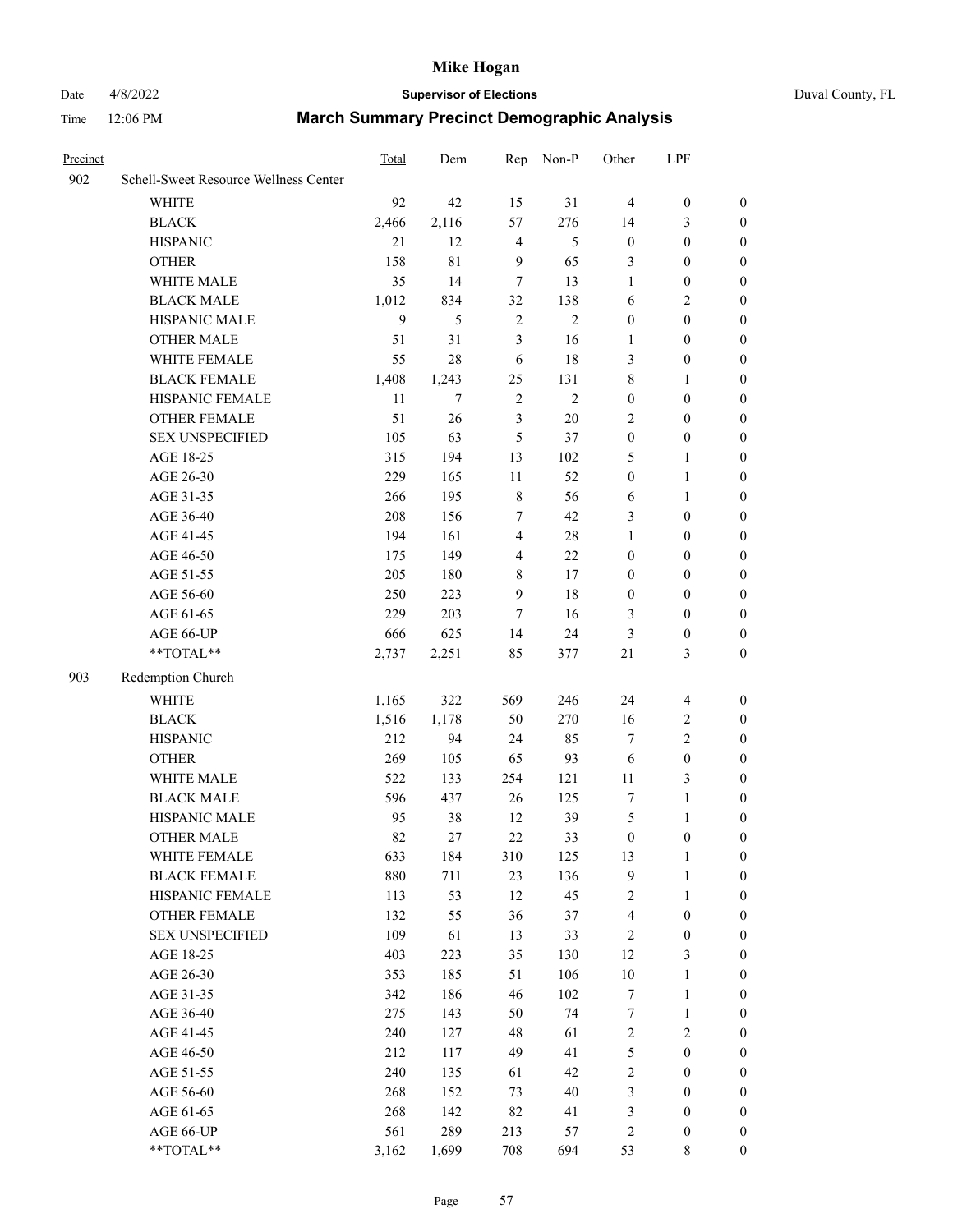# Date 4/8/2022 **Supervisor of Elections** Duval County, FL

| Precinct |                                    | Total       | Dem    | Rep              | Non-P          | Other            | LPF                     |                  |
|----------|------------------------------------|-------------|--------|------------------|----------------|------------------|-------------------------|------------------|
| 904      | Johnnie W. Walker Community Center |             |        |                  |                |                  |                         |                  |
|          | <b>WHITE</b>                       | 51          | 24     | 11               | 15             | $\boldsymbol{0}$ | $\mathbf{1}$            | $\boldsymbol{0}$ |
|          | <b>BLACK</b>                       | 2,296       | 2,017  | 44               | 225            | 10               | $\boldsymbol{0}$        | $\boldsymbol{0}$ |
|          | <b>HISPANIC</b>                    | 12          | $\tau$ | $\mathbf{0}$     | 5              | $\boldsymbol{0}$ | $\boldsymbol{0}$        | $\boldsymbol{0}$ |
|          | <b>OTHER</b>                       | 110         | 57     | 7                | 45             | $\boldsymbol{0}$ | 1                       | $\boldsymbol{0}$ |
|          | WHITE MALE                         | 26          | 9      | $\tau$           | 9              | $\boldsymbol{0}$ | $\mathbf{1}$            | $\boldsymbol{0}$ |
|          | <b>BLACK MALE</b>                  | 900         | 764    | 18               | 113            | 5                | $\boldsymbol{0}$        | $\boldsymbol{0}$ |
|          | HISPANIC MALE                      | 3           | 1      | $\boldsymbol{0}$ | $\mathbf{2}$   | $\boldsymbol{0}$ | $\boldsymbol{0}$        | $\boldsymbol{0}$ |
|          | <b>OTHER MALE</b>                  | 31          | 16     | 1                | 14             | $\boldsymbol{0}$ | $\boldsymbol{0}$        | 0                |
|          | WHITE FEMALE                       | 25          | 15     | $\overline{4}$   | 6              | $\boldsymbol{0}$ | $\boldsymbol{0}$        | 0                |
|          | <b>BLACK FEMALE</b>                | 1,355       | 1,221  | 24               | 105            | 5                | $\boldsymbol{0}$        | $\boldsymbol{0}$ |
|          | HISPANIC FEMALE                    | $\,$ 8 $\,$ | 6      | $\boldsymbol{0}$ | $\overline{2}$ | $\boldsymbol{0}$ | $\boldsymbol{0}$        | $\boldsymbol{0}$ |
|          | OTHER FEMALE                       | 46          | $28\,$ | $\overline{4}$   | 14             | $\boldsymbol{0}$ | $\boldsymbol{0}$        | $\boldsymbol{0}$ |
|          | <b>SEX UNSPECIFIED</b>             | 75          | 45     | $\overline{4}$   | 25             | $\boldsymbol{0}$ | $\mathbf{1}$            | $\boldsymbol{0}$ |
|          | AGE 18-25                          | 238         | 166    | 7                | 62             | $\overline{c}$   | $\mathbf{1}$            | $\boldsymbol{0}$ |
|          | AGE 26-30                          | 202         | 152    | 5                | 43             | $\overline{c}$   | $\boldsymbol{0}$        | $\boldsymbol{0}$ |
|          | AGE 31-35                          | 203         | 151    | 7                | 42             | 3                | $\boldsymbol{0}$        | $\boldsymbol{0}$ |
|          | AGE 36-40                          | 173         | 138    | $\overline{4}$   | 29             | $\mathbf{1}$     | 1                       | $\boldsymbol{0}$ |
|          | AGE 41-45                          | 168         | 133    | 8                | 26             | 1                | $\boldsymbol{0}$        | 0                |
|          | AGE 46-50                          | 174         | 144    | 5                | 25             | $\boldsymbol{0}$ | $\boldsymbol{0}$        | 0                |
|          | AGE 51-55                          | 201         | 181    | 3                | 17             | $\boldsymbol{0}$ | $\boldsymbol{0}$        | $\boldsymbol{0}$ |
|          | AGE 56-60                          | 229         | 207    | 6                | 16             | $\boldsymbol{0}$ | $\boldsymbol{0}$        | $\boldsymbol{0}$ |
|          | AGE 61-65                          | 225         | 209    | 6                | $10\,$         | $\boldsymbol{0}$ | $\boldsymbol{0}$        | $\boldsymbol{0}$ |
|          | AGE 66-UP                          | 656         | 624    | 11               | 20             | $\mathbf{1}$     | $\boldsymbol{0}$        | $\boldsymbol{0}$ |
|          | $**TOTAL**$                        | 2,469       | 2,105  | 62               | 290            | $10\,$           | $\overline{c}$          | $\boldsymbol{0}$ |
|          |                                    |             |        |                  |                |                  |                         |                  |
| 905      | Webb Wesconnett Regional Library   |             |        |                  |                |                  |                         |                  |
|          | WHITE                              | 710         | 169    | 351              | 177            | 9                | $\overline{\mathbf{4}}$ | $\boldsymbol{0}$ |
|          | <b>BLACK</b>                       | 1,347       | 1,051  | 43               | 237            | 14               | $\sqrt{2}$              | $\boldsymbol{0}$ |
|          | <b>HISPANIC</b>                    | 188         | 75     | 38               | 74             | $\boldsymbol{0}$ | $\mathbf{1}$            | $\boldsymbol{0}$ |
|          | <b>OTHER</b>                       | 223         | 79     | 48               | 91             | 5                | $\boldsymbol{0}$        | $\boldsymbol{0}$ |
|          | WHITE MALE                         | 290         | 58     | 158              | 69             | 3                | $\mathbf{2}$            | 0                |
|          | <b>BLACK MALE</b>                  | 498         | 354    | 22               | 110            | 12               | $\boldsymbol{0}$        | 0                |
|          | HISPANIC MALE                      | $8\sqrt{1}$ | 23     | 21               | 36             | $\boldsymbol{0}$ | 1                       | 0                |
|          | OTHER MALE                         | 101         | 31     | 27               | 41             | 2                | $\boldsymbol{0}$        | $\boldsymbol{0}$ |
|          | WHITE FEMALE                       | 410         | 109    | 188              | 105            | 6                | $\sqrt{2}$              | $\boldsymbol{0}$ |
|          | <b>BLACK FEMALE</b>                | 829         | 681    | 21               | 123            | 2                | $\overline{c}$          | $\overline{0}$   |
|          | HISPANIC FEMALE                    | 106         | 51     | 17               | 38             | $\boldsymbol{0}$ | $\boldsymbol{0}$        | $\overline{0}$   |
|          | <b>OTHER FEMALE</b>                | 93          | 41     | 17               | 32             | 3                | $\boldsymbol{0}$        | $\overline{0}$   |
|          | <b>SEX UNSPECIFIED</b>             | 60          | 26     | $\overline{9}$   | 25             | $\boldsymbol{0}$ | $\boldsymbol{0}$        | $\overline{0}$   |
|          | AGE 18-25                          | 304         | 157    | 40               | 102            | 4                | $\mathbf{1}$            | 0                |
|          | AGE 26-30                          | 257         | 133    | 27               | 92             | 3                | $\sqrt{2}$              | 0                |
|          | AGE 31-35                          | 281         | 153    | 37               | $80\,$         | $\boldsymbol{9}$ | $\sqrt{2}$              | 0                |
|          | AGE 36-40                          | 256         | 158    | 30               | 65             | 3                | $\boldsymbol{0}$        | $\overline{0}$   |
|          | AGE 41-45                          | 205         | 125    | 33               | 46             | $\boldsymbol{0}$ | $\mathbf{1}$            | $\boldsymbol{0}$ |
|          | AGE 46-50                          | 192         | 110    | 39               | 42             | $\mathbf{1}$     | $\boldsymbol{0}$        | $\boldsymbol{0}$ |
|          | AGE 51-55                          | 207         | 116    | 52               | 37             | $\mathbf{1}$     | $\mathbf{1}$            | $\overline{0}$   |
|          | AGE 56-60                          | 204         | 105    | 60               | 36             | 3                | $\boldsymbol{0}$        | $\overline{0}$   |
|          | AGE 61-65                          | 161         | 96     | 39               | 24             | $\sqrt{2}$       | $\boldsymbol{0}$        | $\overline{0}$   |
|          | AGE 66-UP                          | 401         | 221    | 123              | 55             | $\sqrt{2}$       | $\boldsymbol{0}$        | $\boldsymbol{0}$ |
|          | **TOTAL**                          | 2,468       | 1,374  | 480              | 579            | $28\,$           | 7                       | $\boldsymbol{0}$ |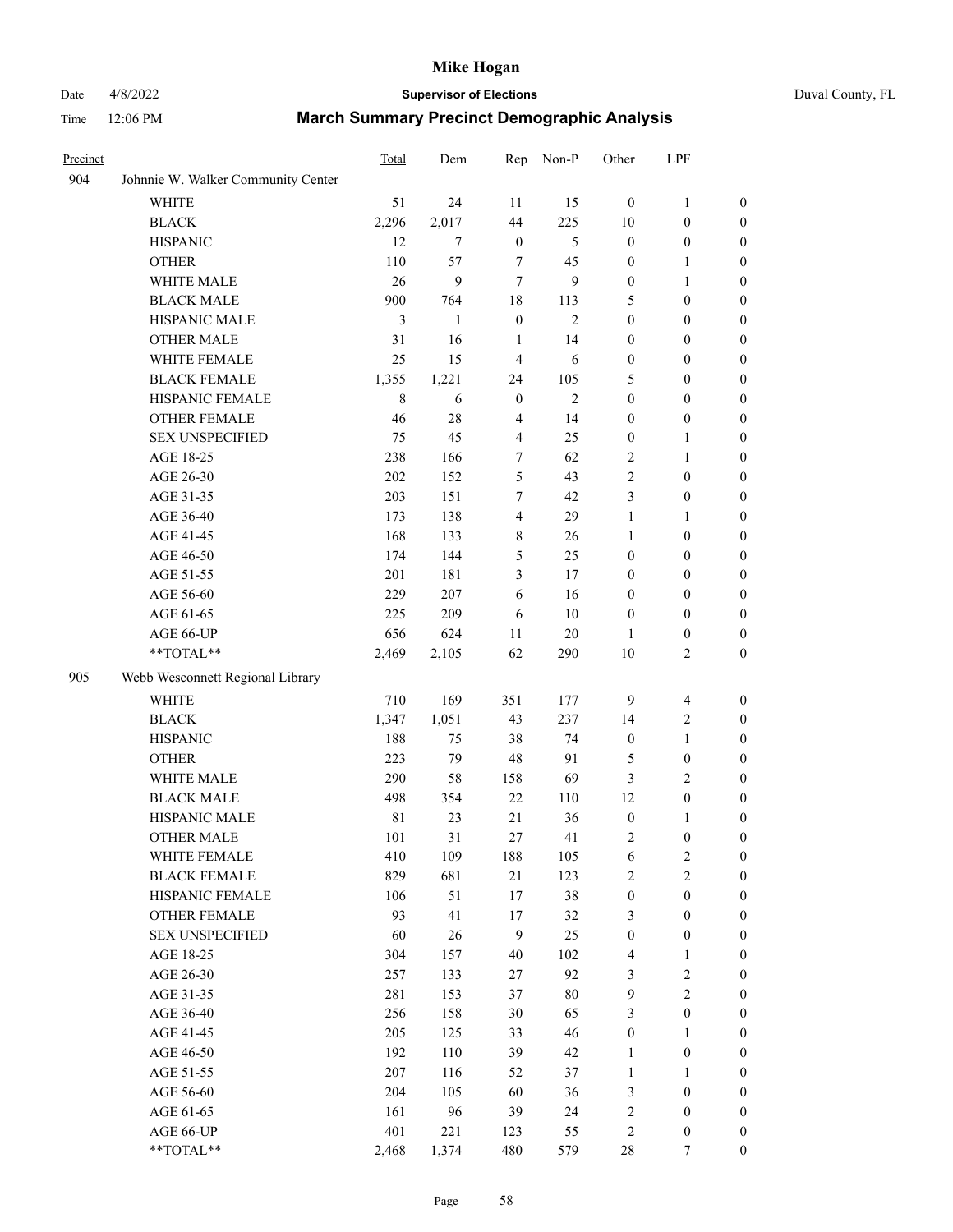# Date 4/8/2022 **Supervisor of Elections** Duval County, FL

| Precinct |                                | <b>Total</b> | Dem         | Rep            | Non-P  | Other            | LPF              |                  |
|----------|--------------------------------|--------------|-------------|----------------|--------|------------------|------------------|------------------|
| 906      | St Andrews Presbyterian Church |              |             |                |        |                  |                  |                  |
|          | <b>WHITE</b>                   | 1,015        | 244         | 513            | 225    | 21               | 12               | 0                |
|          | <b>BLACK</b>                   | 347          | 267         | 14             | 61     | 5                | $\boldsymbol{0}$ | 0                |
|          | <b>HISPANIC</b>                | 87           | 30          | 20             | 36     | $\mathbf{1}$     | $\boldsymbol{0}$ | $\boldsymbol{0}$ |
|          | <b>OTHER</b>                   | 124          | 39          | 41             | 40     | $\mathbf{2}$     | $\overline{2}$   | $\boldsymbol{0}$ |
|          | WHITE MALE                     | 475          | 93          | 261            | 103    | $10\,$           | $8\,$            | $\boldsymbol{0}$ |
|          | <b>BLACK MALE</b>              | 146          | 106         | 5              | 34     | $\mathbf{1}$     | $\boldsymbol{0}$ | $\boldsymbol{0}$ |
|          | HISPANIC MALE                  | 40           | 12          | 10             | 18     | $\boldsymbol{0}$ | $\boldsymbol{0}$ | $\boldsymbol{0}$ |
|          | <b>OTHER MALE</b>              | 48           | 11          | 23             | 12     | 1                | $\mathbf{1}$     | $\boldsymbol{0}$ |
|          | WHITE FEMALE                   | 528          | 147         | 249            | 119    | $10\,$           | $\mathfrak{Z}$   | $\boldsymbol{0}$ |
|          | <b>BLACK FEMALE</b>            | 199          | 160         | 9              | 26     | 4                | $\boldsymbol{0}$ | 0                |
|          | HISPANIC FEMALE                | 44           | 16          | 10             | 17     | $\mathbf{1}$     | $\boldsymbol{0}$ | 0                |
|          | <b>OTHER FEMALE</b>            | 57           | $20\,$      | 15             | 21     | $\boldsymbol{0}$ | $\mathbf{1}$     | 0                |
|          | <b>SEX UNSPECIFIED</b>         | 36           | 15          | 6              | 12     | $\overline{c}$   | $\mathbf{1}$     | $\boldsymbol{0}$ |
|          | AGE 18-25                      | 162          | 52          | 34             | $72\,$ | 3                | $\mathbf{1}$     | $\boldsymbol{0}$ |
|          | AGE 26-30                      | 128          | 50          | 38             | 36     | 2                | $\sqrt{2}$       | $\boldsymbol{0}$ |
|          | AGE 31-35                      | 151          | 62          | 30             | 51     | 5                | $\mathfrak{Z}$   | $\boldsymbol{0}$ |
|          | AGE 36-40                      | 121          | 40          | 47             | $27\,$ | 5                | $\sqrt{2}$       | $\boldsymbol{0}$ |
|          | AGE 41-45                      | 133          | 49          | 41             | $40\,$ | 2                | $\mathbf{1}$     | $\boldsymbol{0}$ |
|          | AGE 46-50                      | 109          | 45          | 34             | $26\,$ | 4                | $\boldsymbol{0}$ | $\boldsymbol{0}$ |
|          | AGE 51-55                      | 114          | 49          | 40             | 23     | 1                | $\mathbf{1}$     | $\boldsymbol{0}$ |
|          | AGE 56-60                      | 153          | 52          | 76             | 22     | 3                | $\boldsymbol{0}$ | 0                |
|          | AGE 61-65                      | 152          | 53          | 74             | 22     | 3                | $\boldsymbol{0}$ | 0                |
|          | AGE 66-UP                      | 350          | 128         | 174            | 43     | $\mathbf{1}$     | $\overline{4}$   | $\boldsymbol{0}$ |
|          | **TOTAL**                      | 1,573        | 580         | 588            | 362    | 29               | 14               | $\boldsymbol{0}$ |
| 907      | Wesconnett Church of Christ    |              |             |                |        |                  |                  |                  |
|          | <b>WHITE</b>                   | 922          | 207         | 490            | 207    | 12               | 6                | $\boldsymbol{0}$ |
|          | <b>BLACK</b>                   | 778          | 609         | 30             | 123    | 13               | $\mathfrak{Z}$   | $\boldsymbol{0}$ |
|          | <b>HISPANIC</b>                | 72           | 36          | $\tau$         | 28     | $\mathbf{1}$     | $\boldsymbol{0}$ | $\boldsymbol{0}$ |
|          | <b>OTHER</b>                   | 145          | 51          | 31             | 60     | 2                | $\mathbf{1}$     | $\boldsymbol{0}$ |
|          | WHITE MALE                     | 434          | $8\sqrt{1}$ | 242            | 100    | 5                | 6                | $\boldsymbol{0}$ |
|          | <b>BLACK MALE</b>              | 310          | 228         | 15             | 57     | 7                | $\mathfrak{Z}$   | $\boldsymbol{0}$ |
|          | HISPANIC MALE                  | 31           | 16          | $\mathfrak{Z}$ | 12     | $\boldsymbol{0}$ | $\boldsymbol{0}$ | $\boldsymbol{0}$ |
|          | <b>OTHER MALE</b>              | 60           | 20          | 10             | $28\,$ | 2                | $\boldsymbol{0}$ | $\boldsymbol{0}$ |
|          | WHITE FEMALE                   | 476          | 124         | 244            | 101    | 7                | $\boldsymbol{0}$ | 0                |
|          | <b>BLACK FEMALE</b>            | 457          | 372         | 14             | 65     | 6                | $\boldsymbol{0}$ | $\overline{0}$   |
|          | HISPANIC FEMALE                | 40           | $20\,$      | $\overline{4}$ | 15     | $\mathbf{1}$     | $\boldsymbol{0}$ | $\overline{0}$   |
|          | OTHER FEMALE                   | 68           | 23          | 20             | 24     | $\boldsymbol{0}$ | $\mathbf{1}$     | $\overline{0}$   |
|          | <b>SEX UNSPECIFIED</b>         | 41           | 19          | 6              | 16     | $\boldsymbol{0}$ | $\boldsymbol{0}$ | 0                |
|          | AGE 18-25                      | 213          | 114         | 31             | 60     | 6                | $\sqrt{2}$       | 0                |
|          | AGE 26-30                      | 170          | 90          | 25             | 51     | 4                | $\boldsymbol{0}$ | 0                |
|          | AGE 31-35                      | 217          | 120         | 37             | 57     | $\mathbf{1}$     | $\sqrt{2}$       | 0                |
|          | AGE 36-40                      | 174          | 86          | 28             | 50     | 7                | $\mathfrak{Z}$   | 0                |
|          | AGE 41-45                      | 150          | 78          | 28             | 41     | $\mathbf{1}$     | $\overline{c}$   | 0                |
|          | AGE 46-50                      | 138          | 80          | 36             | 21     | $\boldsymbol{0}$ | $\mathbf{1}$     | 0                |
|          | AGE 51-55                      | 159          | 71          | 46             | 40     | 2                | $\boldsymbol{0}$ | 0                |
|          | AGE 56-60                      | 144          | 61          | 59             | 22     | 2                | $\boldsymbol{0}$ | $\overline{0}$   |
|          | AGE 61-65                      | 169          | 66          | 73             | 29     | $\mathbf{1}$     | $\boldsymbol{0}$ | $\overline{0}$   |
|          | AGE 66-UP                      | 383          | 137         | 195            | 47     | 4                | $\boldsymbol{0}$ | 0                |
|          | **TOTAL**                      | 1,917        | 903         | 558            | 418    | 28               | 10               | $\boldsymbol{0}$ |
|          |                                |              |             |                |        |                  |                  |                  |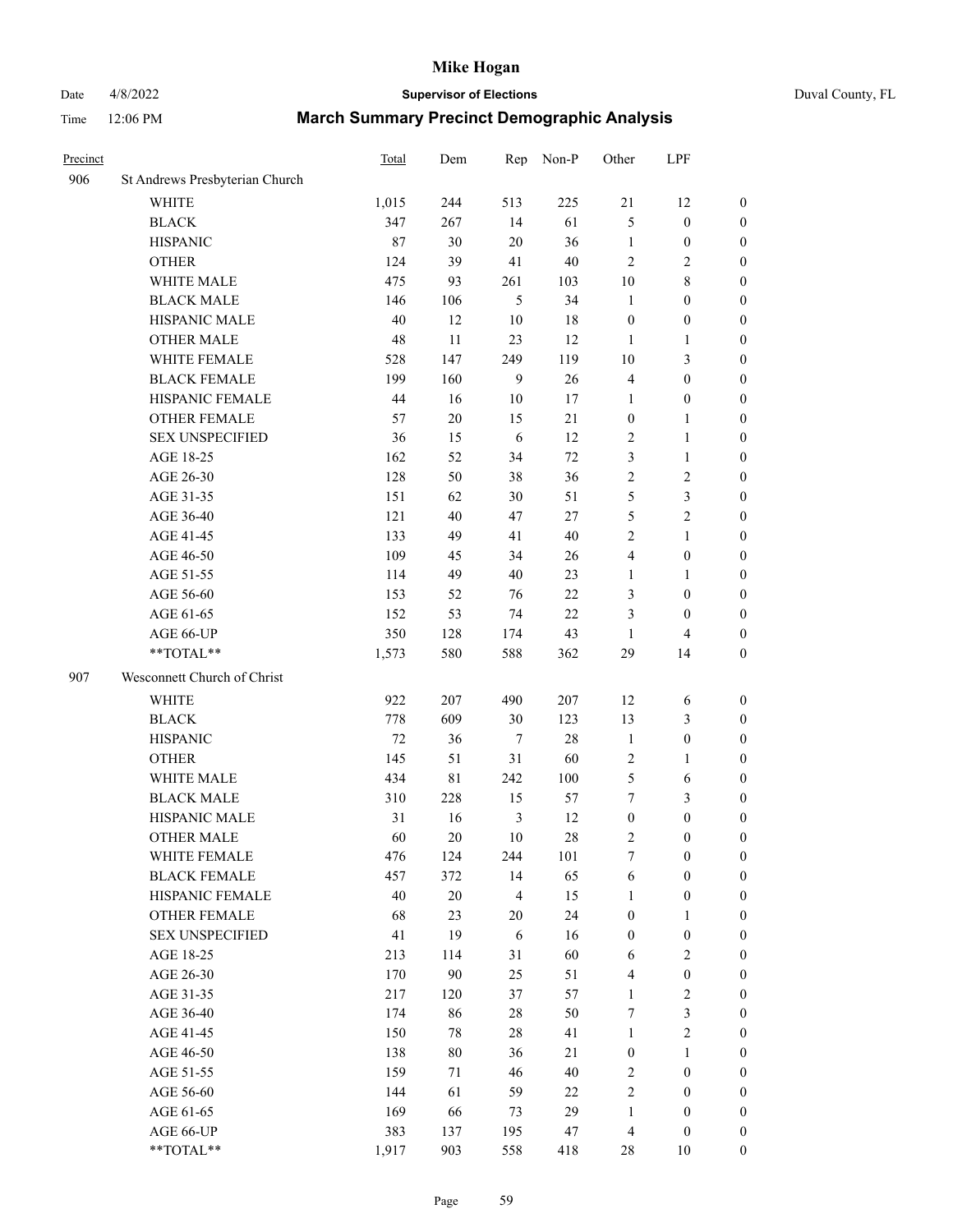# Date 4/8/2022 **Supervisor of Elections** Duval County, FL

| Precinct |                                        | Total  | Dem              | Rep              | Non-P            | Other                   | LPF              |                  |
|----------|----------------------------------------|--------|------------------|------------------|------------------|-------------------------|------------------|------------------|
| 908      | Potters House International Ministries |        |                  |                  |                  |                         |                  |                  |
|          | <b>WHITE</b>                           | 2,137  | 684              | 896              | 489              | 45                      | 23               | $\boldsymbol{0}$ |
|          | <b>BLACK</b>                           | 1,680  | 1,267            | 64               | 327              | $20\,$                  | $\sqrt{2}$       | $\boldsymbol{0}$ |
|          | <b>HISPANIC</b>                        | 198    | 82               | 37               | 71               | 7                       | 1                | $\boldsymbol{0}$ |
|          | <b>OTHER</b>                           | 365    | 139              | 69               | 150              | 7                       | $\boldsymbol{0}$ | $\boldsymbol{0}$ |
|          | WHITE MALE                             | 988    | 264              | 454              | 238              | 16                      | 16               | $\boldsymbol{0}$ |
|          | <b>BLACK MALE</b>                      | 589    | 405              | 26               | 147              | 11                      | $\boldsymbol{0}$ | $\boldsymbol{0}$ |
|          | HISPANIC MALE                          | 91     | 29               | 27               | 33               | $\sqrt{2}$              | $\boldsymbol{0}$ | $\boldsymbol{0}$ |
|          | OTHER MALE                             | 128    | 41               | 30               | 53               | 4                       | $\boldsymbol{0}$ | 0                |
|          | WHITE FEMALE                           | 1,125  | 413              | 432              | 244              | 29                      | 7                | 0                |
|          | <b>BLACK FEMALE</b>                    | 1,058  | 838              | 38               | 171              | $\overline{9}$          | $\sqrt{2}$       | 0                |
|          | HISPANIC FEMALE                        | 99     | 48               | 9                | 36               | 5                       | $\mathbf{1}$     | $\boldsymbol{0}$ |
|          | OTHER FEMALE                           | 160    | 72               | 29               | 56               | 3                       | $\boldsymbol{0}$ | $\boldsymbol{0}$ |
|          | <b>SEX UNSPECIFIED</b>                 | 142    | 62               | 21               | 59               | $\boldsymbol{0}$        | $\boldsymbol{0}$ | $\boldsymbol{0}$ |
|          | AGE 18-25                              | 573    | 294              | 66               | 188              | $22\,$                  | $\mathfrak{Z}$   | $\boldsymbol{0}$ |
|          | AGE 26-30                              | 543    | 277              | 90               | 154              | 16                      | 6                | $\boldsymbol{0}$ |
|          | AGE 31-35                              | 547    | 289              | 83               | 164              | $\,$ 8 $\,$             | $\mathfrak{Z}$   | $\boldsymbol{0}$ |
|          | AGE 36-40                              | 440    | 222              | 81               | 121              | 13                      | $\mathfrak{Z}$   | $\boldsymbol{0}$ |
|          | AGE 41-45                              | 363    | 177              | 88               | 89               | $\overline{4}$          | 5                | $\boldsymbol{0}$ |
|          | AGE 46-50                              | 317    | 176              | 70               | 63               | 6                       | $\boldsymbol{2}$ | 0                |
|          | AGE 51-55                              | 327    | 154              | 104              | 65               | $\overline{c}$          | $\sqrt{2}$       | 0                |
|          | AGE 56-60                              | 329    | 169              | 105              | 50               | 3                       | $\sqrt{2}$       | 0                |
|          | AGE 61-65                              | 302    | 142              | 108              | 50               | 2                       | $\boldsymbol{0}$ | $\boldsymbol{0}$ |
|          | AGE 66-UP                              | 639    | 272              | 271              | 93               | 3                       | $\boldsymbol{0}$ | $\boldsymbol{0}$ |
|          | **TOTAL**                              | 4,380  | 2,172            | 1,066            | 1,037            | 79                      | 26               | $\boldsymbol{0}$ |
| 909      | City Rescue Mission                    |        |                  |                  |                  |                         |                  |                  |
|          |                                        |        |                  |                  |                  |                         |                  |                  |
|          | <b>WHITE</b>                           | 180    | 69               | 43               | 64               | $\overline{\mathbf{4}}$ | $\boldsymbol{0}$ | $\boldsymbol{0}$ |
|          | <b>BLACK</b>                           | 1,250  | 1,043            | 39               | 162              | 4                       | $\sqrt{2}$       | $\boldsymbol{0}$ |
|          | <b>HISPANIC</b>                        | 37     | 19               | $\sqrt{5}$       | 12               | $\mathbf{1}$            | $\boldsymbol{0}$ | $\boldsymbol{0}$ |
|          | <b>OTHER</b>                           | 125    | $70\,$           | $\tau$           | 46               | 2                       | $\boldsymbol{0}$ | $\boldsymbol{0}$ |
|          | WHITE MALE                             | 72     | 24               | $22\,$           | 25               | $\mathbf{1}$            | $\boldsymbol{0}$ | 0                |
|          | <b>BLACK MALE</b>                      | 493    | 396              | $20\,$           | 74               | 1                       | $\sqrt{2}$       | 0                |
|          | HISPANIC MALE                          | 15     | $\boldsymbol{7}$ | 3                | 5                | $\boldsymbol{0}$        | $\boldsymbol{0}$ | 0                |
|          | OTHER MALE                             | 40     | 23               | $\overline{c}$   | 15               | $\boldsymbol{0}$        | $\boldsymbol{0}$ | $\boldsymbol{0}$ |
|          | WHITE FEMALE                           | 106    | 45               | 20               | 38               | 3                       | $\boldsymbol{0}$ | $\boldsymbol{0}$ |
|          | <b>BLACK FEMALE</b>                    | 730    | 627              | 16               | 84               | 3                       | $\boldsymbol{0}$ | $\overline{0}$   |
|          | HISPANIC FEMALE                        | $21\,$ | 12               | $\mathbf{1}$     | 7                | $\mathbf{1}$            | $\boldsymbol{0}$ | $\overline{0}$   |
|          | <b>OTHER FEMALE</b>                    | 54     | 37               | $\mathbf{1}$     | 15               | $\mathbf{1}$            | $\boldsymbol{0}$ | $\overline{0}$   |
|          | <b>SEX UNSPECIFIED</b>                 | 61     | 30               | 9                | 21               | $\mathbf{1}$            | $\boldsymbol{0}$ | $\overline{0}$   |
|          | AGE 18-25                              | 195    | 108              | 17               | $70\,$           | $\boldsymbol{0}$        | $\boldsymbol{0}$ | $\overline{0}$   |
|          | AGE 26-30                              | 155    | 103              | $11\,$           | 39               | $\mathbf{1}$            | $\mathbf{1}$     | 0                |
|          | AGE 31-35                              | 200    | 138              | $\,$ 8 $\,$      | 53               | $\mathbf{1}$            | $\boldsymbol{0}$ | 0                |
|          | AGE 36-40                              | 153    | 111              | $\mathbf{9}$     | 32               | $\mathbf{1}$            | $\boldsymbol{0}$ | 0                |
|          | AGE 41-45                              | 121    | 93               | $\boldsymbol{7}$ | 18               | 3                       | $\boldsymbol{0}$ | 0                |
|          | AGE 46-50                              | 127    | 97               | $\boldsymbol{7}$ | 22               | $\mathbf{1}$            | $\boldsymbol{0}$ | $\boldsymbol{0}$ |
|          | AGE 51-55                              | 126    | 98               | $\boldsymbol{7}$ | $20\,$           | $\mathbf{1}$            | $\boldsymbol{0}$ | $\boldsymbol{0}$ |
|          | AGE 56-60                              | 140    | 118              | 8                | 12               | 2                       | $\boldsymbol{0}$ | $\boldsymbol{0}$ |
|          | AGE 61-65                              | 143    | 121              | 10               | 11               | $\boldsymbol{0}$        | $\mathbf{1}$     | $\boldsymbol{0}$ |
|          | AGE 66-UP                              | 232    | 214              | 10               | $\boldsymbol{7}$ | $\mathbf{1}$            | $\boldsymbol{0}$ | $\boldsymbol{0}$ |
|          | **TOTAL**                              | 1,592  | 1,201            | 94               | 284              | 11                      | $\overline{2}$   | $\boldsymbol{0}$ |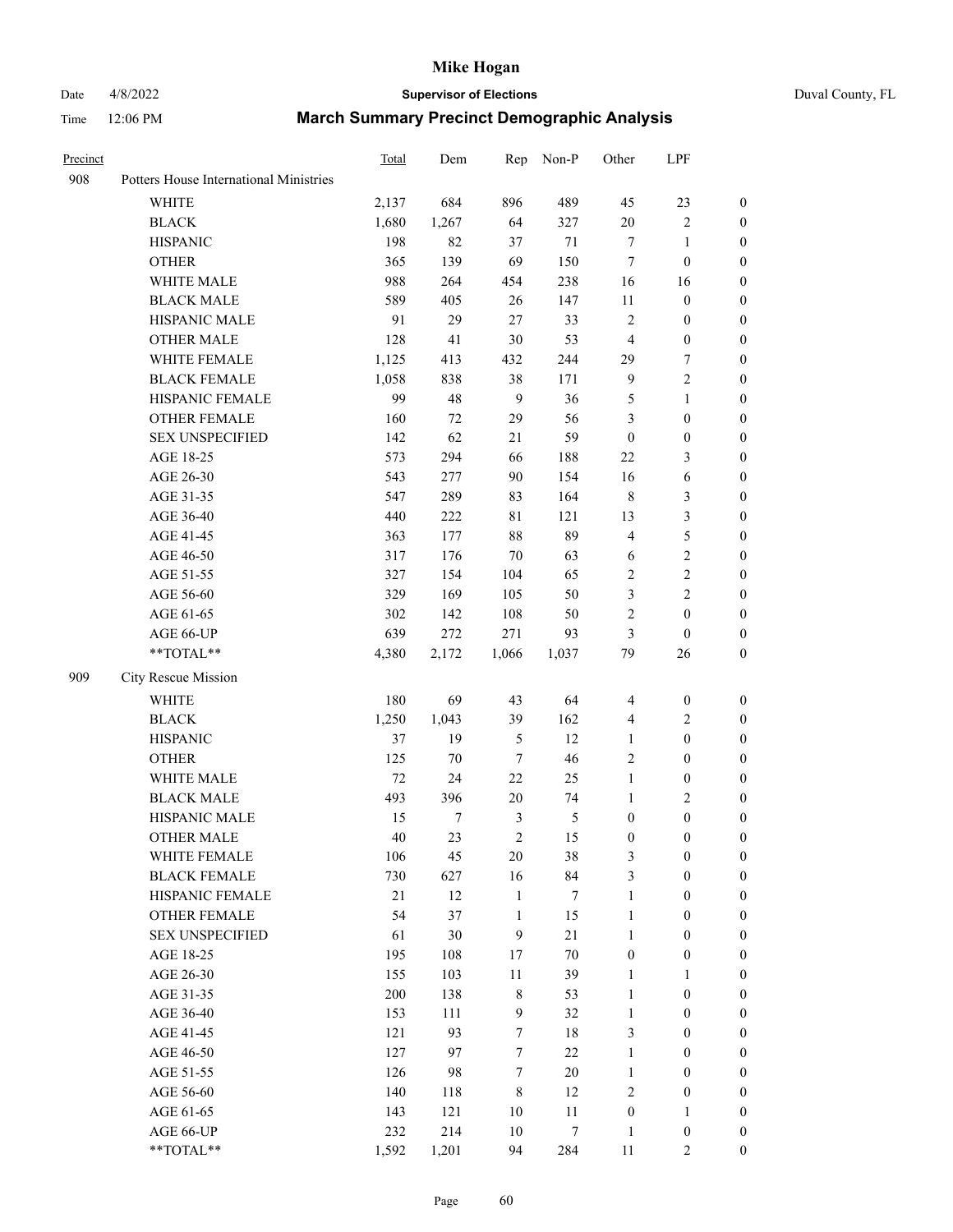# Date 4/8/2022 **Supervisor of Elections** Duval County, FL

| Precinct |                                     | Total | Dem    | Rep            | Non-P        | Other                   | LPF              |                  |
|----------|-------------------------------------|-------|--------|----------------|--------------|-------------------------|------------------|------------------|
| 910      | Wallace Small Senior Citizen Center |       |        |                |              |                         |                  |                  |
|          | <b>WHITE</b>                        | 288   | 94     | 113            | 72           | $\tau$                  | $\sqrt{2}$       | 0                |
|          | <b>BLACK</b>                        | 1,920 | 1,604  | 61             | 242          | 12                      | $\mathbf{1}$     | 0                |
|          | <b>HISPANIC</b>                     | 50    | 25     | 6              | $18\,$       | $\mathbf{1}$            | $\boldsymbol{0}$ | 0                |
|          | <b>OTHER</b>                        | 157   | 76     | 9              | 71           | $\mathbf{1}$            | $\boldsymbol{0}$ | $\boldsymbol{0}$ |
|          | WHITE MALE                          | 116   | 35     | 50             | 25           | 5                       | 1                | $\boldsymbol{0}$ |
|          | <b>BLACK MALE</b>                   | 767   | 617    | 28             | 114          | 7                       | $\mathbf{1}$     | $\boldsymbol{0}$ |
|          | HISPANIC MALE                       | 19    | 10     | $\mathbf{1}$   | $\,8\,$      | $\boldsymbol{0}$        | $\boldsymbol{0}$ | $\boldsymbol{0}$ |
|          | <b>OTHER MALE</b>                   | 51    | 23     | 5              | 23           | $\boldsymbol{0}$        | $\boldsymbol{0}$ | $\boldsymbol{0}$ |
|          | WHITE FEMALE                        | 169   | 58     | 63             | 45           | $\overline{c}$          | $\mathbf{1}$     | $\boldsymbol{0}$ |
|          | <b>BLACK FEMALE</b>                 | 1,107 | 953    | 32             | 117          | 5                       | $\boldsymbol{0}$ | 0                |
|          | HISPANIC FEMALE                     | 30    | 15     | 5              | $\mathbf{9}$ | $\mathbf{1}$            | $\boldsymbol{0}$ | 0                |
|          | <b>OTHER FEMALE</b>                 | 65    | 37     | $\overline{4}$ | 24           | $\boldsymbol{0}$        | $\boldsymbol{0}$ | $\boldsymbol{0}$ |
|          | <b>SEX UNSPECIFIED</b>              | 91    | 51     | $\mathbf{1}$   | 38           | $\mathbf{1}$            | $\boldsymbol{0}$ | $\boldsymbol{0}$ |
|          | AGE 18-25                           | 304   | 197    | 18             | 83           | 6                       | $\boldsymbol{0}$ | $\boldsymbol{0}$ |
|          | AGE 26-30                           | 233   | 162    | 16             | 54           | $\mathbf{1}$            | $\boldsymbol{0}$ | $\boldsymbol{0}$ |
|          | AGE 31-35                           | 286   | 195    | 15             | 74           | $\mathbf{1}$            | $\mathbf{1}$     | $\boldsymbol{0}$ |
|          | AGE 36-40                           | 222   | 159    | $18\,$         | 42           | 2                       | $\mathbf{1}$     | $\boldsymbol{0}$ |
|          | AGE 41-45                           | 172   | 129    | 9              | 31           | 2                       | $\mathbf{1}$     | $\boldsymbol{0}$ |
|          | AGE 46-50                           | 187   | 138    | 16             | $30\,$       | 3                       | $\boldsymbol{0}$ | $\boldsymbol{0}$ |
|          | AGE 51-55                           | 200   | 147    | $20\,$         | 31           | 2                       | $\boldsymbol{0}$ | $\boldsymbol{0}$ |
|          | AGE 56-60                           | 221   | 175    | 20             | 24           | $\overline{2}$          | $\boldsymbol{0}$ | 0                |
|          | AGE 61-65                           | 222   | 182    | 18             | 21           | $\mathbf{1}$            | $\boldsymbol{0}$ | 0                |
|          | AGE 66-UP                           | 368   | 315    | 39             | 13           | $\mathbf{1}$            | $\boldsymbol{0}$ | $\boldsymbol{0}$ |
|          | **TOTAL**                           | 2,415 | 1,799  | 189            | 403          | 21                      | $\mathfrak{Z}$   | $\boldsymbol{0}$ |
| 911      | Edith Brown Ford Community Center   |       |        |                |              |                         |                  |                  |
|          | <b>WHITE</b>                        | 758   | 223    | 314            | 207          | 12                      | $\sqrt{2}$       | $\boldsymbol{0}$ |
|          | <b>BLACK</b>                        | 2,466 | 2,056  | 90             | 303          | 16                      | $\mathbf{1}$     | $\boldsymbol{0}$ |
|          | <b>HISPANIC</b>                     | 106   | 46     | 18             | 39           | 3                       | $\boldsymbol{0}$ | $\boldsymbol{0}$ |
|          | <b>OTHER</b>                        | 243   | 94     | 39             | 108          | 2                       | $\boldsymbol{0}$ | $\boldsymbol{0}$ |
|          | WHITE MALE                          | 346   | $90\,$ | 155            | 94           | $\tau$                  | $\boldsymbol{0}$ | $\boldsymbol{0}$ |
|          | <b>BLACK MALE</b>                   | 955   | 755    | 47             | 149          | $\overline{\mathbf{4}}$ | $\boldsymbol{0}$ | $\boldsymbol{0}$ |
|          | HISPANIC MALE                       | 40    | 15     | 11             | 13           | $\mathbf{1}$            | $\boldsymbol{0}$ | 0                |
|          | <b>OTHER MALE</b>                   | 77    | 30     | 13             | 33           | $\mathbf{1}$            | $\boldsymbol{0}$ | 0                |
|          | WHITE FEMALE                        | 395   | 130    | 151            | 108          | 4                       | 2                | 0                |
|          | <b>BLACK FEMALE</b>                 | 1,436 | 1,239  | 40             | 146          | $10\,$                  | $\mathbf{1}$     | $\boldsymbol{0}$ |
|          | HISPANIC FEMALE                     | 65    | 30     | 7              | $26\,$       | $\overline{c}$          | $\boldsymbol{0}$ | $\overline{0}$   |
|          | OTHER FEMALE                        | 91    | 41     | 16             | 33           | $\mathbf{1}$            | $\boldsymbol{0}$ | $\overline{0}$   |
|          | <b>SEX UNSPECIFIED</b>              | 168   | 89     | 21             | 55           | 3                       | $\boldsymbol{0}$ | 0                |
|          | AGE 18-25                           | 443   | 259    | 33             | 145          | 6                       | $\boldsymbol{0}$ | $\overline{0}$   |
|          | AGE 26-30                           | 334   | 201    | 32             | 96           | 3                       | $\overline{2}$   | 0                |
|          | AGE 31-35                           | 363   | 234    | 36             | $87\,$       | 6                       | $\boldsymbol{0}$ | 0                |
|          | AGE 36-40                           | 343   | 234    | 32             | 74           | 3                       | $\boldsymbol{0}$ | 0                |
|          | AGE 41-45                           | 288   | 204    | 31             | 49           | 3                       | 1                | 0                |
|          | AGE 46-50                           | 271   | 166    | 43             | 58           | 4                       | $\boldsymbol{0}$ | 0                |
|          | AGE 51-55                           | 243   | 176    | 33             | 33           | 1                       | $\boldsymbol{0}$ | 0                |
|          | AGE 56-60                           | 346   | 247    | 57             | 38           | 4                       | $\boldsymbol{0}$ | $\boldsymbol{0}$ |
|          | AGE 61-65                           | 319   | 226    | 54             | 37           | 2                       | $\boldsymbol{0}$ | $\boldsymbol{0}$ |
|          | AGE 66-UP                           | 623   | 472    | 110            | $40\,$       | $\mathbf{1}$            | $\boldsymbol{0}$ | 0                |
|          | **TOTAL**                           | 3,573 | 2,419  | 461            | 657          | 33                      | $\mathfrak{Z}$   | $\boldsymbol{0}$ |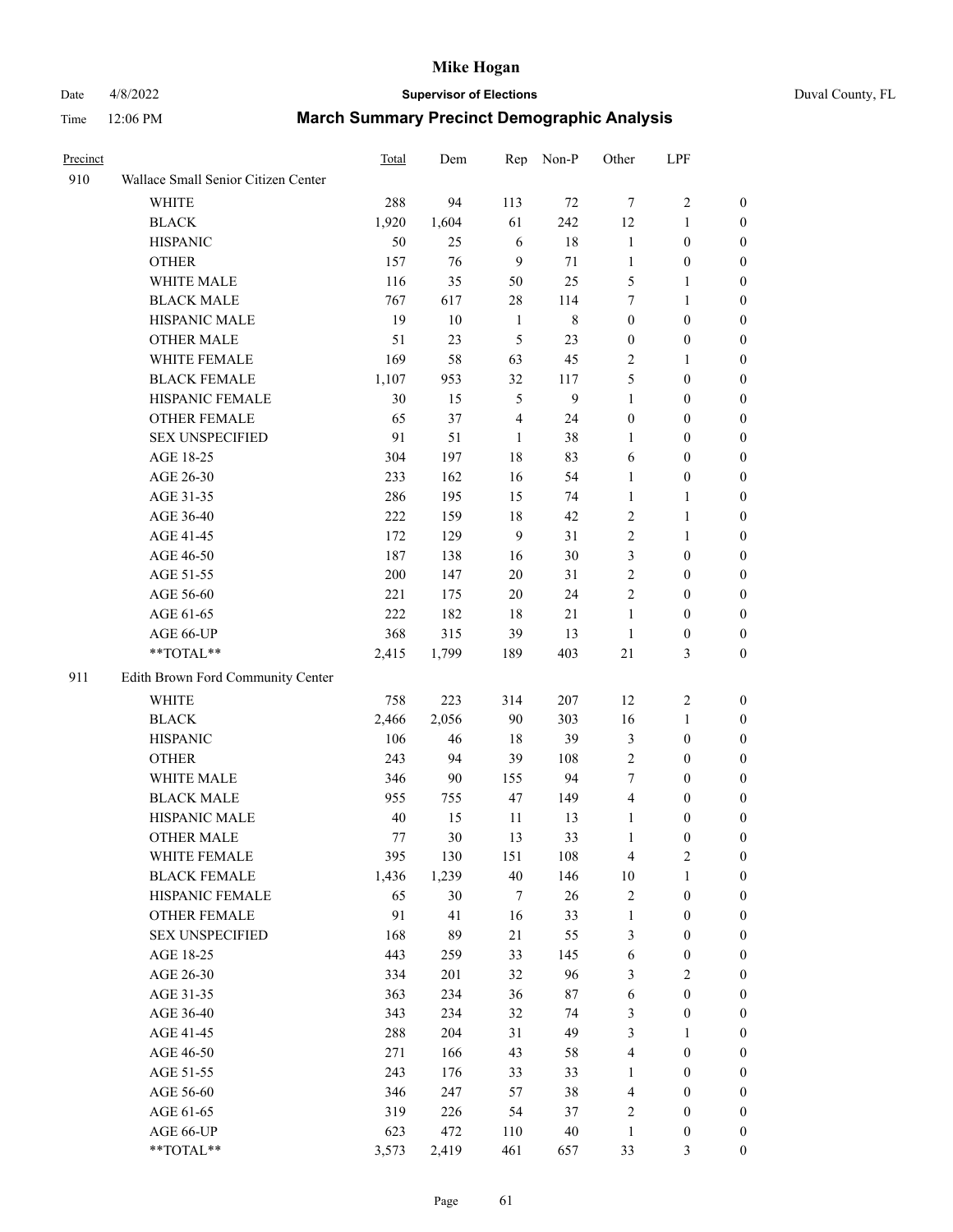Date 4/8/2022 **Supervisor of Elections** Duval County, FL

| 912 | Beaver St Enterprise Center |        |             |                |               |                  |                  |                  |
|-----|-----------------------------|--------|-------------|----------------|---------------|------------------|------------------|------------------|
|     |                             |        |             |                |               |                  |                  |                  |
|     | <b>WHITE</b>                | 72     | 27          | 14             | 26            | 5                | $\boldsymbol{0}$ | $\boldsymbol{0}$ |
|     | <b>BLACK</b>                | 1,386  | 1,153       | 42             | 179           | $11\,$           | $\mathbf{1}$     | $\boldsymbol{0}$ |
|     | <b>HISPANIC</b>             | 23     | $\,$ 8 $\,$ | 5              | 10            | $\boldsymbol{0}$ | $\boldsymbol{0}$ | $\boldsymbol{0}$ |
|     | <b>OTHER</b>                | 170    | 86          | 4              | 77            | 2                | 1                | $\boldsymbol{0}$ |
|     | WHITE MALE                  | 25     | 9           | 6              | $\,8\,$       | $\overline{c}$   | $\boldsymbol{0}$ | $\boldsymbol{0}$ |
|     | <b>BLACK MALE</b>           | 608    | 482         | 18             | 101           | 6                | $\mathbf{1}$     | $\boldsymbol{0}$ |
|     | HISPANIC MALE               | $10\,$ | 3           | $\mathfrak{2}$ | 5             | $\boldsymbol{0}$ | $\boldsymbol{0}$ | $\boldsymbol{0}$ |
|     | <b>OTHER MALE</b>           | 52     | 31          | $\mathbf{1}$   | 18            | 1                | 1                | $\boldsymbol{0}$ |
|     | WHITE FEMALE                | 45     | 18          | $\,$ 8 $\,$    | 16            | 3                | $\boldsymbol{0}$ | $\boldsymbol{0}$ |
|     | <b>BLACK FEMALE</b>         | 751    | 652         | 22             | $72\,$        | 5                | $\boldsymbol{0}$ | $\boldsymbol{0}$ |
|     | HISPANIC FEMALE             | 13     | 5           | $\mathfrak{Z}$ | $\mathfrak s$ | $\boldsymbol{0}$ | $\boldsymbol{0}$ | $\boldsymbol{0}$ |
|     | <b>OTHER FEMALE</b>         | 45     | 29          | $\mathbf{1}$   | 15            | $\boldsymbol{0}$ | $\boldsymbol{0}$ | $\boldsymbol{0}$ |
|     | <b>SEX UNSPECIFIED</b>      | 102    | 45          | 4              | 52            | $\mathbf{1}$     | $\boldsymbol{0}$ | $\boldsymbol{0}$ |
|     | AGE 18-25                   | 276    | 179         | 7              | 87            | 2                | $\mathbf{1}$     | $\boldsymbol{0}$ |
|     | AGE 26-30                   | 183    | 124         | 5              | 52            | $\mathbf{1}$     | $\mathbf{1}$     | $\boldsymbol{0}$ |
|     | AGE 31-35                   | 195    | 140         | 8              | 46            | $\mathbf{1}$     | $\boldsymbol{0}$ | $\boldsymbol{0}$ |
|     | AGE 36-40                   | 164    | 122         | 5              | 33            | 4                | $\boldsymbol{0}$ | $\boldsymbol{0}$ |
|     | AGE 41-45                   | 119    | 88          | 8              | $21\,$        | 2                | $\boldsymbol{0}$ | $\boldsymbol{0}$ |
|     | AGE 46-50                   | 111    | 89          | 7              | 14            | $\mathbf{1}$     | $\boldsymbol{0}$ | $\boldsymbol{0}$ |
|     | AGE 51-55                   | 111    | 92          | $\tau$         | 10            | $\mathbf{2}$     | $\boldsymbol{0}$ | $\boldsymbol{0}$ |
|     | AGE 56-60                   | 139    | 114         | $10\,$         | 13            | $\mathbf{2}$     | $\boldsymbol{0}$ | $\boldsymbol{0}$ |
|     | AGE 61-65                   | 133    | 120         | 3              | $\,$ 8 $\,$   | $\overline{c}$   | $\boldsymbol{0}$ | $\boldsymbol{0}$ |
|     | AGE 66-UP                   | 220    | 206         | 5              | $\,$ 8 $\,$   | 1                | $\boldsymbol{0}$ | $\boldsymbol{0}$ |
|     | $**TOTAL**$                 | 1,651  | 1,274       | 65             | 292           | 18               | $\sqrt{2}$       | $\boldsymbol{0}$ |
| 913 | Wesconnett Assembly of God  |        |             |                |               |                  |                  |                  |
|     | <b>WHITE</b>                | 798    | 199         | 381            | 192           | $21\,$           | $\mathfrak s$    | $\boldsymbol{0}$ |
|     | <b>BLACK</b>                | 1,208  | 933         | 43             | 220           | 9                | $\mathfrak{Z}$   | $\boldsymbol{0}$ |
|     | <b>HISPANIC</b>             | 231    | 97          | 29             | 102           | 3                | $\boldsymbol{0}$ | $\boldsymbol{0}$ |
|     | <b>OTHER</b>                | 198    | 77          | 46             | 72            | 2                | $\mathbf{1}$     | $\boldsymbol{0}$ |
|     | WHITE MALE                  | 359    | 75          | 191            | 79            | $10\,$           | $\overline{4}$   | $\boldsymbol{0}$ |
|     | <b>BLACK MALE</b>           | 387    | 280         | 19             | 85            | 3                | $\boldsymbol{0}$ | $\boldsymbol{0}$ |
|     | HISPANIC MALE               | 90     | 34          | 14             | 42            | $\boldsymbol{0}$ | $\boldsymbol{0}$ | 0                |
|     | <b>OTHER MALE</b>           | 70     | 20          | 18             | 30            | 1                | $\mathbf{1}$     | $\boldsymbol{0}$ |
|     | WHITE FEMALE                | 429    | 122         | 185            | 110           | 11               | $\mathbf{1}$     | $\boldsymbol{0}$ |
|     | <b>BLACK FEMALE</b>         | 797    | 633         | 23             | 133           | 5                | $\mathfrak{Z}$   | $\overline{0}$   |
|     | HISPANIC FEMALE             | 137    | 59          | 15             | 60            | 3                | $\boldsymbol{0}$ | $\overline{0}$   |
|     | <b>OTHER FEMALE</b>         | 105    | 49          | 26             | 29            | $\mathbf{1}$     | $\boldsymbol{0}$ | $\overline{0}$   |
|     | <b>SEX UNSPECIFIED</b>      | 61     | 34          | $\,$ 8 $\,$    | 18            | $\mathbf{1}$     | $\boldsymbol{0}$ | $\theta$         |
|     | AGE 18-25                   | 310    | 156         | 37             | 108           | 9                | $\boldsymbol{0}$ | $\overline{0}$   |
|     | AGE 26-30                   | 296    | 160         | 45             | $87\,$        | 3                | $\mathbf{1}$     | 0                |
|     | AGE 31-35                   | 304    | 156         | 42             | 99            | 3                | $\overline{4}$   | 0                |
|     | AGE 36-40                   | 200    | 106         | 31             | 60            | 3                | $\boldsymbol{0}$ | 0                |
|     | AGE 41-45                   | 185    | 113         | 28             | 41            | 3                | $\boldsymbol{0}$ | 0                |
|     | AGE 46-50                   | 189    | 101         | 33             | 51            | 2                | $\sqrt{2}$       | $\overline{0}$   |
|     | AGE 51-55                   | 196    | 115         | 43             | 31            | 5                | $\sqrt{2}$       | $\boldsymbol{0}$ |
|     | AGE 56-60                   | 193    | 109         | 48             | 34            | 2                | $\boldsymbol{0}$ | $\overline{0}$   |
|     | AGE 61-65                   | 181    | 101         | 53             | 26            | $\mathbf{1}$     | $\boldsymbol{0}$ | 0                |
|     | AGE 66-UP                   | 381    | 189         | 139            | 49            | 4                | $\boldsymbol{0}$ | 0                |
|     | **TOTAL**                   | 2,435  | 1,306       | 499            | 586           | 35               | 9                | $\boldsymbol{0}$ |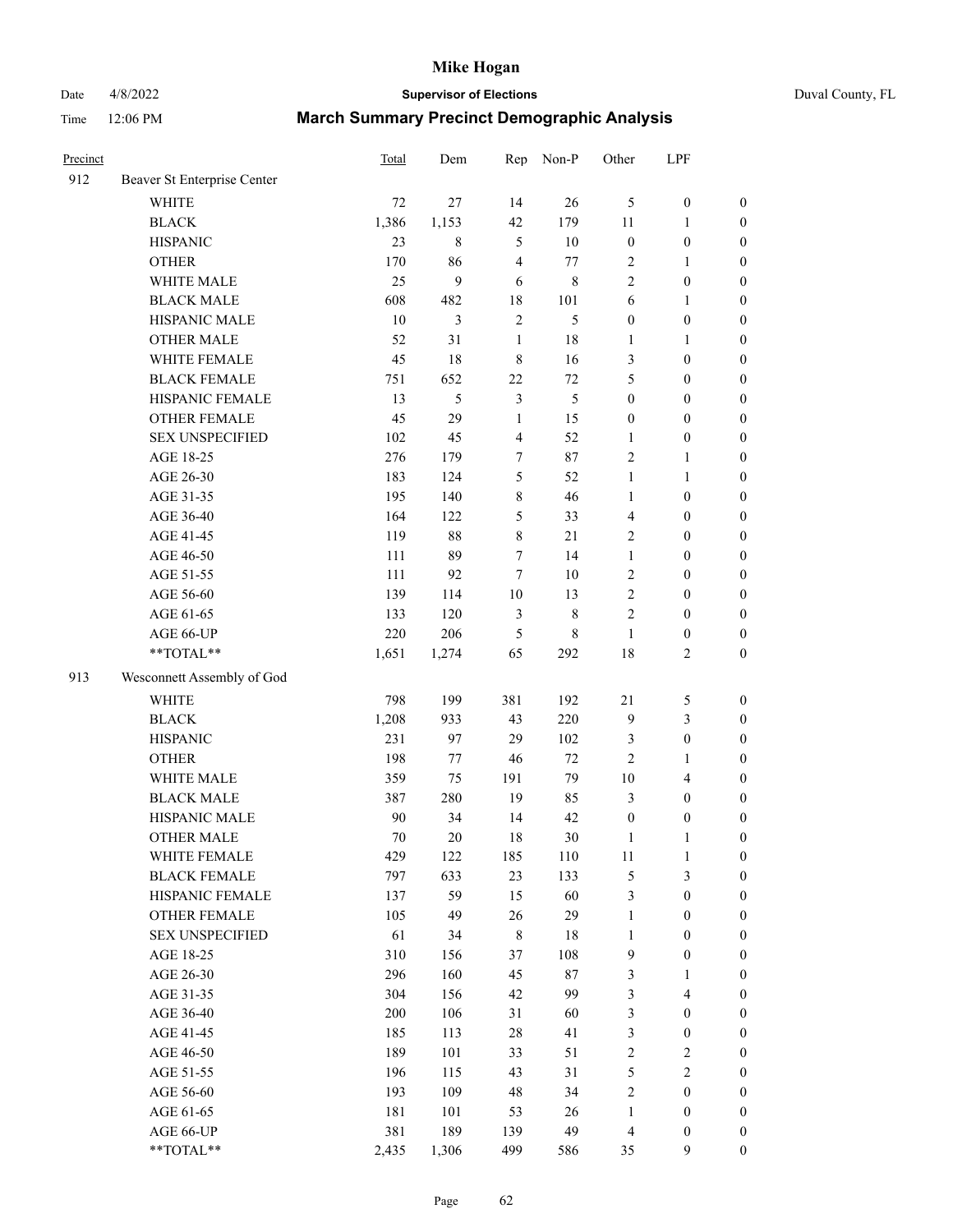# Date 4/8/2022 **Supervisor of Elections** Duval County, FL

| Precinct |                                | Total | Dem              | Rep         | Non-P   | Other                   | LPF              |                  |
|----------|--------------------------------|-------|------------------|-------------|---------|-------------------------|------------------|------------------|
| 914      | Elks Lodge #2605               |       |                  |             |         |                         |                  |                  |
|          | <b>WHITE</b>                   | 1,859 | 412              | 947         | 458     | 29                      | 13               | 0                |
|          | <b>BLACK</b>                   | 2,193 | 1,678            | 76          | 417     | 22                      | $\boldsymbol{0}$ | 0                |
|          | <b>HISPANIC</b>                | 569   | 219              | 92          | 246     | $10\,$                  | $\sqrt{2}$       | $\boldsymbol{0}$ |
|          | <b>OTHER</b>                   | 658   | 216              | 167         | 261     | 13                      | 1                | $\boldsymbol{0}$ |
|          | WHITE MALE                     | 873   | 146              | 481         | 222     | 15                      | 9                | $\boldsymbol{0}$ |
|          | <b>BLACK MALE</b>              | 864   | 602              | 46          | 205     | 11                      | $\boldsymbol{0}$ | $\boldsymbol{0}$ |
|          | HISPANIC MALE                  | 265   | 94               | 50          | 116     | 5                       | $\boldsymbol{0}$ | $\boldsymbol{0}$ |
|          | <b>OTHER MALE</b>              | 236   | $70\,$           | 59          | 99      | $\tau$                  | $\mathbf{1}$     | $\boldsymbol{0}$ |
|          | WHITE FEMALE                   | 967   | 261              | 459         | 229     | 14                      | $\overline{4}$   | $\boldsymbol{0}$ |
|          | <b>BLACK FEMALE</b>            | 1,301 | 1,053            | 30          | 207     | 11                      | $\boldsymbol{0}$ | 0                |
|          | HISPANIC FEMALE                | 284   | 118              | 38          | 123     | 3                       | $\sqrt{2}$       | $\boldsymbol{0}$ |
|          | OTHER FEMALE                   | 344   | 121              | 92          | 126     | 5                       | $\boldsymbol{0}$ | $\boldsymbol{0}$ |
|          | <b>SEX UNSPECIFIED</b>         | 145   | 60               | 27          | 55      | 3                       | $\boldsymbol{0}$ | $\boldsymbol{0}$ |
|          | AGE 18-25                      | 709   | 306              | 122         | 259     | $21\,$                  | 1                | $\boldsymbol{0}$ |
|          | AGE 26-30                      | 609   | 264              | 126         | 200     | 15                      | $\overline{4}$   | $\boldsymbol{0}$ |
|          | AGE 31-35                      | 585   | 306              | 89          | 179     | 8                       | 3                | $\boldsymbol{0}$ |
|          | AGE 36-40                      | 547   | 285              | 101         | 156     | 5                       | $\boldsymbol{0}$ | $\boldsymbol{0}$ |
|          | AGE 41-45                      | 494   | 271              | 95          | 121     | 5                       | $\mathfrak{2}$   | $\boldsymbol{0}$ |
|          | AGE 46-50                      | 405   | 204              | 91          | 106     | $\overline{\mathbf{4}}$ | $\boldsymbol{0}$ | $\boldsymbol{0}$ |
|          | AGE 51-55                      | 443   | 218              | 118         | 103     | 4                       | $\boldsymbol{0}$ | $\boldsymbol{0}$ |
|          | AGE 56-60                      | 396   | 197              | 116         | $77 \,$ | 3                       | $\mathfrak{Z}$   | $\boldsymbol{0}$ |
|          | AGE 61-65                      | 367   | 156              | 138         | 70      | $\mathbf{1}$            | $\mathfrak{2}$   | $\boldsymbol{0}$ |
|          | AGE 66-UP                      | 724   | 318              | 286         | 111     | 8                       | $\mathbf{1}$     | $\boldsymbol{0}$ |
|          | $**TOTAL**$                    | 5,279 | 2,525            | 1,282       | 1,382   | 74                      | 16               | $\boldsymbol{0}$ |
| 1001     | Charles Clark Community Center |       |                  |             |         |                         |                  |                  |
|          | <b>WHITE</b>                   | 282   | 67               | 138         | $71\,$  | 3                       | $\mathfrak z$    | $\boldsymbol{0}$ |
|          | <b>BLACK</b>                   | 2,715 | 2,350            | 67          | 274     | 23                      | $\mathbf{1}$     | $\boldsymbol{0}$ |
|          | <b>HISPANIC</b>                | 54    | 19               | 15          | 19      | $\boldsymbol{0}$        | $\mathbf{1}$     | $\boldsymbol{0}$ |
|          | <b>OTHER</b>                   | 186   | 114              | 14          | 55      | $\overline{c}$          | $\mathbf{1}$     | $\boldsymbol{0}$ |
|          | WHITE MALE                     | 140   | $30\,$           | 73          | 33      | $\mathbf{1}$            | 3                | $\boldsymbol{0}$ |
|          | <b>BLACK MALE</b>              | 1,079 | 892              | 35          | 140     | 12                      | $\boldsymbol{0}$ | $\boldsymbol{0}$ |
|          | HISPANIC MALE                  | 26    | $\boldsymbol{7}$ | $\,$ 8 $\,$ | 10      | $\boldsymbol{0}$        | 1                | 0                |
|          | <b>OTHER MALE</b>              | 65    | 42               | 8           | 14      | $\boldsymbol{0}$        | 1                | $\boldsymbol{0}$ |
|          | WHITE FEMALE                   | 136   | 34               | 62          | 38      | 2                       | 0                | 0                |
|          | <b>BLACK FEMALE</b>            | 1,583 | 1,412            | 31          | 128     | 11                      | $\mathbf{1}$     | $\overline{0}$   |
|          | HISPANIC FEMALE                | 27    | 12               | 6           | 9       | $\boldsymbol{0}$        | $\boldsymbol{0}$ | $\overline{0}$   |
|          | OTHER FEMALE                   | 77    | 50               | 5           | 20      | $\overline{\mathbf{c}}$ | $\boldsymbol{0}$ | $\overline{0}$   |
|          | <b>SEX UNSPECIFIED</b>         | 104   | 71               | 6           | $27\,$  | $\boldsymbol{0}$        | $\boldsymbol{0}$ | 0                |
|          | AGE 18-25                      | 340   | 209              | 23          | 98      | 8                       | $\sqrt{2}$       | 0                |
|          | AGE 26-30                      | 266   | 170              | 19          | 70      | 6                       | $\mathbf{1}$     | 0                |
|          | AGE 31-35                      | 264   | 196              | 22          | 43      | 3                       | $\boldsymbol{0}$ | 0                |
|          | AGE 36-40                      | 258   | 189              | $20\,$      | 46      | $\overline{\mathbf{c}}$ | 1                | 0                |
|          | AGE 41-45                      | 233   | 178              | 21          | 30      | $\mathbf{2}$            | $\mathfrak{2}$   | 0                |
|          | AGE 46-50                      | 266   | 207              | 22          | 34      | 3                       | $\boldsymbol{0}$ | 0                |
|          | AGE 51-55                      | 232   | 178              | 27          | 27      | $\boldsymbol{0}$        | $\boldsymbol{0}$ | 0                |
|          | AGE 56-60                      | 291   | 239              | 21          | 29      | 2                       | $\boldsymbol{0}$ | $\overline{0}$   |
|          | AGE 61-65                      | 255   | 215              | 18          | 21      | 1                       | $\boldsymbol{0}$ | 0                |
|          | AGE 66-UP                      | 832   | 769              | 41          | 21      | $\mathbf{1}$            | $\boldsymbol{0}$ | 0                |
|          | **TOTAL**                      | 3,237 | 2,550            | 234         | 419     | 28                      | 6                | $\boldsymbol{0}$ |
|          |                                |       |                  |             |         |                         |                  |                  |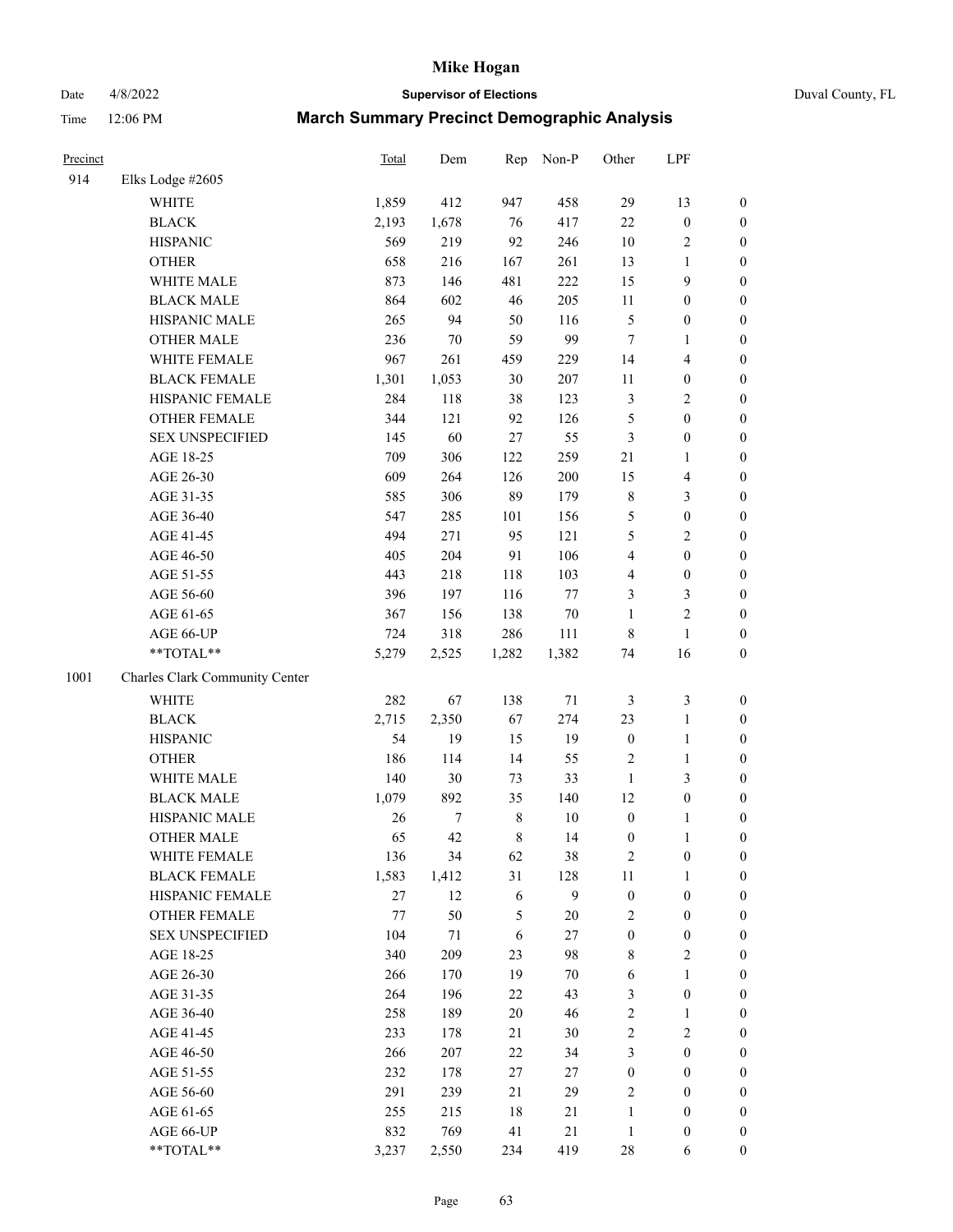# Date 4/8/2022 **Supervisor of Elections** Duval County, FL

| Precinct |                                     | <b>Total</b> | Dem            | Rep              | Non-P          | Other            | LPF              |                  |
|----------|-------------------------------------|--------------|----------------|------------------|----------------|------------------|------------------|------------------|
| 1002     | Woodlawn Presbyterian Church        |              |                |                  |                |                  |                  |                  |
|          | <b>WHITE</b>                        | 87           | 29             | 34               | 17             | $\overline{4}$   | $\mathfrak{Z}$   | 0                |
|          | <b>BLACK</b>                        | 2,911        | 2,523          | 76               | 299            | 12               | $\mathbf{1}$     | $\boldsymbol{0}$ |
|          | <b>HISPANIC</b>                     | 24           | $\,8\,$        | $\mathbf{1}$     | 15             | $\boldsymbol{0}$ | $\boldsymbol{0}$ | $\boldsymbol{0}$ |
|          | <b>OTHER</b>                        | 180          | 93             | 6                | 79             | 2                | $\boldsymbol{0}$ | $\boldsymbol{0}$ |
|          | WHITE MALE                          | 42           | 11             | 17               | 10             | $\overline{c}$   | $\mathfrak{2}$   | $\boldsymbol{0}$ |
|          | <b>BLACK MALE</b>                   | 1,166        | 980            | 33               | 145            | 7                | $\mathbf{1}$     | $\boldsymbol{0}$ |
|          | HISPANIC MALE                       | 10           | $\overline{4}$ | $\mathbf{1}$     | $\sqrt{5}$     | $\boldsymbol{0}$ | $\boldsymbol{0}$ | $\boldsymbol{0}$ |
|          | <b>OTHER MALE</b>                   | 59           | 32             | $\sqrt{2}$       | 24             | $\mathbf{1}$     | $\boldsymbol{0}$ | $\boldsymbol{0}$ |
|          | WHITE FEMALE                        | 41           | 17             | 14               | 7              | $\overline{c}$   | $\mathbf{1}$     | $\boldsymbol{0}$ |
|          | <b>BLACK FEMALE</b>                 | 1,698        | 1,509          | 41               | 144            | 4                | $\boldsymbol{0}$ | 0                |
|          | HISPANIC FEMALE                     | 14           | $\overline{4}$ | $\boldsymbol{0}$ | 10             | 0                | $\boldsymbol{0}$ | $\boldsymbol{0}$ |
|          | <b>OTHER FEMALE</b>                 | 67           | 38             | $\mathbf{1}$     | $27\,$         | 1                | $\boldsymbol{0}$ | $\boldsymbol{0}$ |
|          | <b>SEX UNSPECIFIED</b>              | 105          | 58             | $\,8\,$          | 38             | 1                | $\boldsymbol{0}$ | $\boldsymbol{0}$ |
|          | AGE 18-25                           | 344          | 231            | $10\,$           | 100            | 3                | $\boldsymbol{0}$ | $\boldsymbol{0}$ |
|          | AGE 26-30                           | 256          | 170            | 15               | 69             | $\boldsymbol{0}$ | $\mathfrak{2}$   | $\boldsymbol{0}$ |
|          | AGE 31-35                           | 271          | 205            | $\mathfrak s$    | 57             | 3                | $\mathbf{1}$     | $\boldsymbol{0}$ |
|          | AGE 36-40                           | 217          | 162            | 9                | 42             | 3                | $\mathbf{1}$     | $\boldsymbol{0}$ |
|          | AGE 41-45                           | 238          | 197            | $11\,$           | 29             | 1                | $\boldsymbol{0}$ | $\boldsymbol{0}$ |
|          | AGE 46-50                           | 232          | 197            | 11               | 24             | $\boldsymbol{0}$ | $\boldsymbol{0}$ | $\boldsymbol{0}$ |
|          | AGE 51-55                           | 234          | 199            | $\,8\,$          | 24             | 3                | $\boldsymbol{0}$ | 0                |
|          | AGE 56-60                           | 271          | 240            | 10               | 19             | $\overline{c}$   | $\boldsymbol{0}$ | $\boldsymbol{0}$ |
|          | AGE 61-65                           | 324          | 281            | $20\,$           | $22\,$         | $\mathbf{1}$     | $\boldsymbol{0}$ | $\boldsymbol{0}$ |
|          | AGE 66-UP                           | 815          | 771            | $18\,$           | 24             | 2                | $\boldsymbol{0}$ | $\boldsymbol{0}$ |
|          | $**TOTAL**$                         | 3,202        | 2,653          | 117              | 410            | 18               | $\overline{4}$   | $\boldsymbol{0}$ |
| 1003     | Zion Hope Missionary Baptist Church |              |                |                  |                |                  |                  |                  |
|          | <b>WHITE</b>                        | 38           | 15             | 12               | 10             | 1                | $\boldsymbol{0}$ | $\boldsymbol{0}$ |
|          | <b>BLACK</b>                        | 1,798        | 1,570          | 48               | 171            | 9                | $\boldsymbol{0}$ | $\boldsymbol{0}$ |
|          | <b>HISPANIC</b>                     | 24           | 13             | $\boldsymbol{0}$ | 11             | $\boldsymbol{0}$ | $\boldsymbol{0}$ | $\boldsymbol{0}$ |
|          | <b>OTHER</b>                        | 106          | 55             | $\overline{4}$   | 47             | $\boldsymbol{0}$ | $\boldsymbol{0}$ | $\boldsymbol{0}$ |
|          | WHITE MALE                          | 14           | $\overline{2}$ | $\overline{4}$   | $\,$ 8 $\,$    | $\boldsymbol{0}$ | $\boldsymbol{0}$ | $\boldsymbol{0}$ |
|          | <b>BLACK MALE</b>                   | 659          | 543            | 22               | 89             | 5                | $\boldsymbol{0}$ | $\boldsymbol{0}$ |
|          | HISPANIC MALE                       | $\,$ $\,$    | $\overline{4}$ | $\boldsymbol{0}$ | $\overline{4}$ | $\boldsymbol{0}$ | $\boldsymbol{0}$ | 0                |
|          | <b>OTHER MALE</b>                   | 40           | 22             | $\sqrt{2}$       | 16             | $\boldsymbol{0}$ | $\boldsymbol{0}$ | $\boldsymbol{0}$ |
|          | WHITE FEMALE                        | 24           | 13             | 8                | 2              | 1                | $\boldsymbol{0}$ | $\boldsymbol{0}$ |
|          | <b>BLACK FEMALE</b>                 | 1,097        | 994            | 24               | 75             | 4                | $\boldsymbol{0}$ | $\boldsymbol{0}$ |
|          | HISPANIC FEMALE                     | 13           | 9              | $\boldsymbol{0}$ | 4              | $\boldsymbol{0}$ | $\boldsymbol{0}$ | $\overline{0}$   |
|          | OTHER FEMALE                        | 39           | 20             | $\mathbf{1}$     | 18             | $\boldsymbol{0}$ | $\boldsymbol{0}$ | $\overline{0}$   |
|          | <b>SEX UNSPECIFIED</b>              | $72\,$       | 46             | 3                | 23             | $\boldsymbol{0}$ | $\boldsymbol{0}$ | $\boldsymbol{0}$ |
|          | AGE 18-25                           | 222          | 145            | $\mathfrak s$    | 68             | 4                | $\boldsymbol{0}$ | $\overline{0}$   |
|          | AGE 26-30                           | 188          | 152            | $\mathfrak s$    | 30             | 1                | $\boldsymbol{0}$ | 0                |
|          | AGE 31-35                           | 194          | 154            | $\overline{4}$   | 36             | $\boldsymbol{0}$ | $\boldsymbol{0}$ | 0                |
|          | AGE 36-40                           | 173          | 141            | $10\,$           | 21             | 1                | $\boldsymbol{0}$ | 0                |
|          | AGE 41-45                           | 143          | 114            | $\mathfrak{S}$   | 24             | $\boldsymbol{0}$ | $\boldsymbol{0}$ | 0                |
|          | AGE 46-50                           | 127          | 103            | $\sqrt{6}$       | 17             | 1                | $\boldsymbol{0}$ | $\boldsymbol{0}$ |
|          | AGE 51-55                           | 133          | 114            | $\boldsymbol{9}$ | $\,$ 8 $\,$    | 2                | $\boldsymbol{0}$ | $\boldsymbol{0}$ |
|          | AGE 56-60                           | 156          | 143            | 5                | $\,$ 8 $\,$    | $\boldsymbol{0}$ | $\boldsymbol{0}$ | $\boldsymbol{0}$ |
|          | AGE 61-65                           | 166          | 149            | 6                | 10             | 1                | $\boldsymbol{0}$ | $\boldsymbol{0}$ |
|          | AGE 66-UP                           | 464          | 438            | $\mathbf{9}$     | 17             | $\boldsymbol{0}$ | $\boldsymbol{0}$ | $\boldsymbol{0}$ |
|          | **TOTAL**                           | 1,966        | 1,653          | 64               | 239            | $10\,$           | $\boldsymbol{0}$ | $\boldsymbol{0}$ |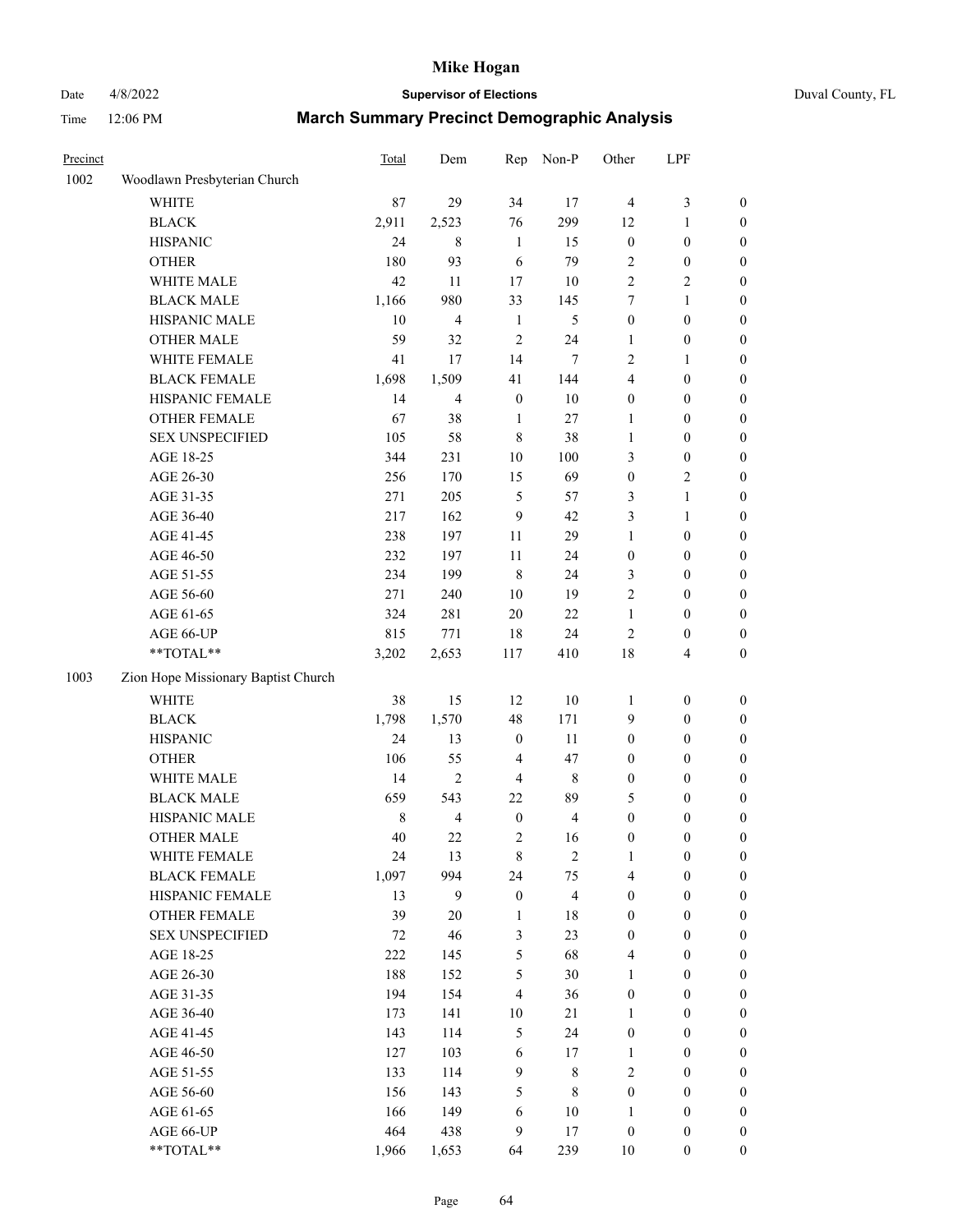Date 4/8/2022 **Supervisor of Elections** Duval County, FL

| Precinct |                          | Total   | Dem            | Rep              | Non-P          | Other            | LPF              |                  |
|----------|--------------------------|---------|----------------|------------------|----------------|------------------|------------------|------------------|
| 1004     | St Paul AME Church       |         |                |                  |                |                  |                  |                  |
|          | <b>WHITE</b>             | 38      | 17             | 9                | 10             | $\overline{2}$   | $\boldsymbol{0}$ | $\boldsymbol{0}$ |
|          | <b>BLACK</b>             | 2,278   | 2,016          | 41               | 210            | 11               | $\boldsymbol{0}$ | $\boldsymbol{0}$ |
|          | <b>HISPANIC</b>          | 18      | 9              | $\overline{2}$   | $\tau$         | $\boldsymbol{0}$ | $\boldsymbol{0}$ | $\boldsymbol{0}$ |
|          | <b>OTHER</b>             | 118     | 71             | $10\,$           | 37             | $\boldsymbol{0}$ | $\boldsymbol{0}$ | $\boldsymbol{0}$ |
|          | WHITE MALE               | 14      | $\overline{4}$ | 5                | 5              | $\boldsymbol{0}$ | $\boldsymbol{0}$ | $\boldsymbol{0}$ |
|          | <b>BLACK MALE</b>        | 909     | 759            | 24               | 120            | 6                | $\boldsymbol{0}$ | $\boldsymbol{0}$ |
|          | HISPANIC MALE            | $\,8\,$ | $\overline{4}$ | $\mathbf{1}$     | $\mathfrak{Z}$ | $\boldsymbol{0}$ | $\boldsymbol{0}$ | $\boldsymbol{0}$ |
|          | <b>OTHER MALE</b>        | 26      | 16             | 3                | 7              | $\boldsymbol{0}$ | $\boldsymbol{0}$ | $\boldsymbol{0}$ |
|          | WHITE FEMALE             | 22      | 13             | 3                | $\overline{4}$ | 2                | $\boldsymbol{0}$ | $\boldsymbol{0}$ |
|          | <b>BLACK FEMALE</b>      | 1,340   | 1,232          | 17               | 86             | 5                | $\boldsymbol{0}$ | $\boldsymbol{0}$ |
|          | HISPANIC FEMALE          | 10      | 5              | $\mathbf{1}$     | $\overline{4}$ | $\boldsymbol{0}$ | $\boldsymbol{0}$ | 0                |
|          | <b>OTHER FEMALE</b>      | 52      | 40             | 5                | $\tau$         | $\boldsymbol{0}$ | $\boldsymbol{0}$ | $\boldsymbol{0}$ |
|          | <b>SEX UNSPECIFIED</b>   | 71      | 40             | 3                | $28\,$         | $\boldsymbol{0}$ | $\boldsymbol{0}$ | $\boldsymbol{0}$ |
|          | AGE 18-25                | 239     | 158            | $11\,$           | 65             | 5                | $\boldsymbol{0}$ | $\boldsymbol{0}$ |
|          | AGE 26-30                | 181     | 141            | 6                | 31             | 3                | $\boldsymbol{0}$ | $\boldsymbol{0}$ |
|          | AGE 31-35                | 218     | 156            | 13               | 47             | $\overline{c}$   | $\boldsymbol{0}$ | $\boldsymbol{0}$ |
|          | AGE 36-40                | 162     | 131            | $\boldsymbol{7}$ | 24             | $\boldsymbol{0}$ | $\boldsymbol{0}$ | $\boldsymbol{0}$ |
|          | AGE 41-45                | 131     | 109            | $\sqrt{2}$       | 18             | 2                | $\boldsymbol{0}$ | $\boldsymbol{0}$ |
|          | AGE 46-50                | 151     | 135            | 3                | 12             | $\mathbf{1}$     | $\boldsymbol{0}$ | $\boldsymbol{0}$ |
|          | AGE 51-55                | 172     | 152            | 5                | 15             | $\boldsymbol{0}$ | $\boldsymbol{0}$ | $\boldsymbol{0}$ |
|          | AGE 56-60                | 222     | 199            | 6                | 17             | $\boldsymbol{0}$ | $\boldsymbol{0}$ | 0                |
|          | AGE 61-65                | 206     | 188            | $\overline{4}$   | 14             | $\boldsymbol{0}$ | $\boldsymbol{0}$ | 0                |
|          | AGE 66-UP                | 770     | 744            | 5                | 21             | $\boldsymbol{0}$ | $\boldsymbol{0}$ | $\boldsymbol{0}$ |
|          | **TOTAL**                | 2,452   | 2,113          | 62               | 264            | 13               | $\boldsymbol{0}$ | $\boldsymbol{0}$ |
|          |                          |         |                |                  |                |                  |                  |                  |
| 1005     | Legends Community Center |         |                |                  |                |                  |                  |                  |
|          | <b>WHITE</b>             | 129     | 35             | 53               | 31             | $10\,$           | $\boldsymbol{0}$ | $\boldsymbol{0}$ |
|          | <b>BLACK</b>             | 3,356   | 2,976          | 67               | 299            | 13               | $\mathbf{1}$     | $\boldsymbol{0}$ |
|          | <b>HISPANIC</b>          | 36      | 21             | $\mathfrak{S}$   | 10             | $\boldsymbol{0}$ | $\boldsymbol{0}$ | $\boldsymbol{0}$ |
|          | <b>OTHER</b>             | 167     | 96             | $\,$ 8 $\,$      | 62             | $\mathbf{1}$     | $\boldsymbol{0}$ | $\boldsymbol{0}$ |
|          | WHITE MALE               | 58      | 15             | 24               | 16             | 3                | $\boldsymbol{0}$ | $\boldsymbol{0}$ |
|          | <b>BLACK MALE</b>        | 1,303   | 1,108          | 33               | 155            | 6                | 1                | $\boldsymbol{0}$ |
|          | HISPANIC MALE            | 16      | 6              | $\overline{4}$   | $\sqrt{6}$     | $\boldsymbol{0}$ | $\boldsymbol{0}$ | $\boldsymbol{0}$ |
|          | <b>OTHER MALE</b>        | 53      | 26             | 3                | 24             | $\boldsymbol{0}$ | $\boldsymbol{0}$ | $\boldsymbol{0}$ |
|          | WHITE FEMALE             | 66      | 17             | 27               | 15             | 7                | 0                | 0                |
|          | <b>BLACK FEMALE</b>      | 2,003   | 1,826          | 34               | 136            | 7                | $\boldsymbol{0}$ | $\boldsymbol{0}$ |
|          | HISPANIC FEMALE          | 18      | 14             | $\mathbf{1}$     | $\mathfrak{Z}$ | $\boldsymbol{0}$ | $\boldsymbol{0}$ | $\overline{0}$   |
|          | OTHER FEMALE             | 57      | 42             | 3                | 12             | $\boldsymbol{0}$ | $\boldsymbol{0}$ | $\overline{0}$   |
|          | <b>SEX UNSPECIFIED</b>   | 114     | 74             | $\overline{4}$   | 35             | $\mathbf{1}$     | $\boldsymbol{0}$ | 0                |
|          | AGE 18-25                | 367     | 255            | 13               | 96             | 3                | $\boldsymbol{0}$ | $\overline{0}$   |
|          | AGE 26-30                | 272     | 204            | $11\,$           | 55             | 2                | $\boldsymbol{0}$ | 0                |
|          | AGE 31-35                | 295     | 233            | 13               | 48             | $\mathbf{1}$     | $\boldsymbol{0}$ | 0                |
|          | AGE 36-40                | 273     | 220            | 14               | 38             | $\mathbf{1}$     | $\boldsymbol{0}$ | 0                |
|          | AGE 41-45                | 258     | 212            | 10               | 34             | 2                | $\boldsymbol{0}$ | 0                |
|          | AGE 46-50                | 268     | 221            | 12               | 31             | 4                | $\boldsymbol{0}$ | 0                |
|          | AGE 51-55                | 255     | 213            | $\tau$           | 33             | 2                | $\boldsymbol{0}$ | $\boldsymbol{0}$ |
|          | AGE 56-60                | 322     | 279            | 16               | 23             | 4                | $\boldsymbol{0}$ | $\overline{0}$   |
|          | AGE 61-65                | 328     | 294            | 13               | $20\,$         | 1                | $\boldsymbol{0}$ | $\overline{0}$   |
|          | AGE 66-UP                | 1,050   | 997            | 24               | 24             | 4                | $\mathbf{1}$     | 0                |
|          | **TOTAL**                | 3,688   | 3,128          | 133              | 402            | 24               | $\mathbf{1}$     | $\boldsymbol{0}$ |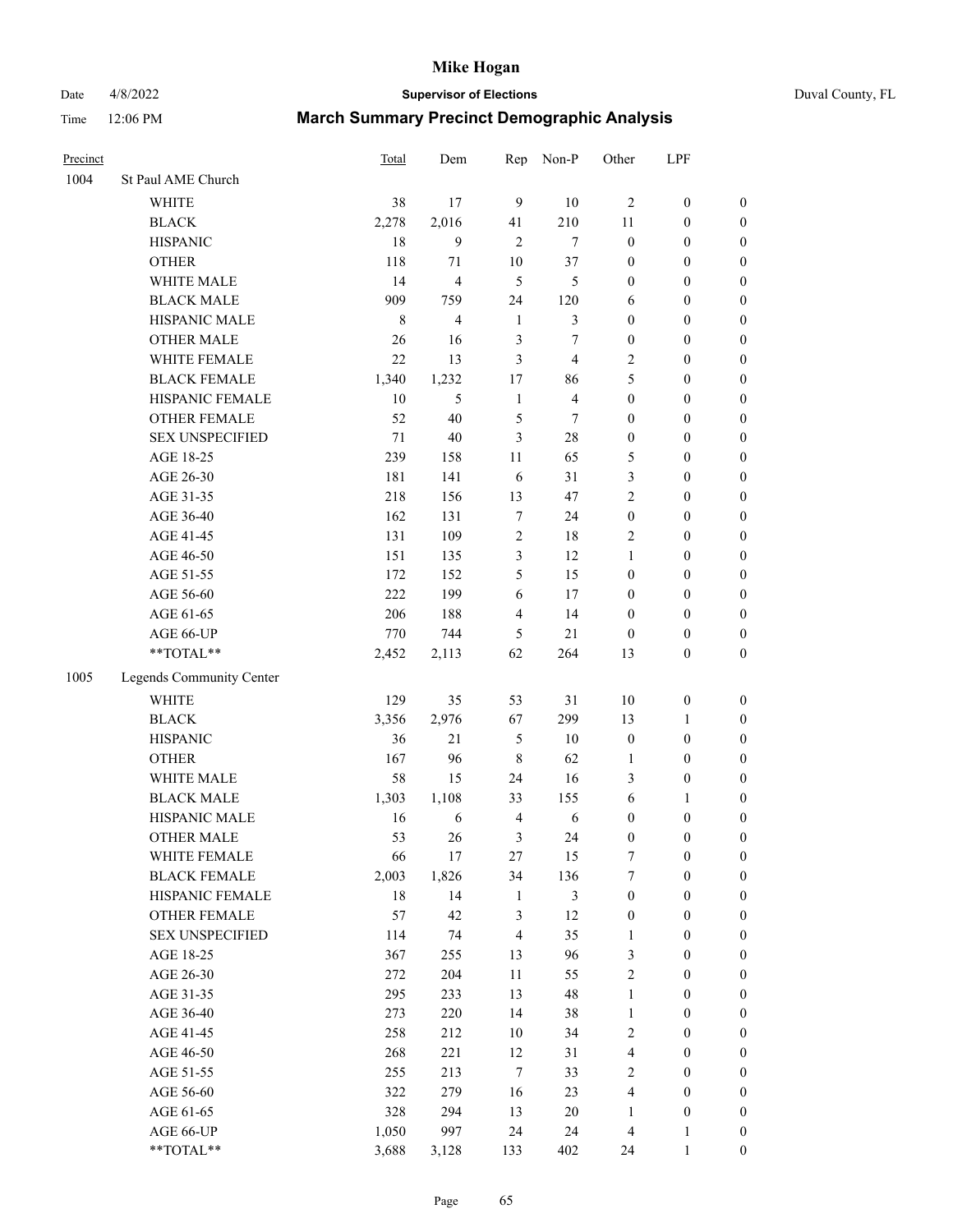# Date 4/8/2022 **Supervisor of Elections** Duval County, FL

| Precinct |                                | <b>Total</b> | Dem    | Rep         | Non-P  | Other            | LPF              |                  |
|----------|--------------------------------|--------------|--------|-------------|--------|------------------|------------------|------------------|
| 1006     | Church of God - N Lane Ave     |              |        |             |        |                  |                  |                  |
|          | <b>WHITE</b>                   | 1,057        | 209    | 585         | 234    | 23               | 6                | 0                |
|          | <b>BLACK</b>                   | 814          | 657    | $28\,$      | 125    | 3                | $\mathbf{1}$     | 0                |
|          | <b>HISPANIC</b>                | 78           | 30     | 23          | 24     | $\mathbf{1}$     | $\boldsymbol{0}$ | $\boldsymbol{0}$ |
|          | <b>OTHER</b>                   | 141          | 49     | 30          | 60     | $\mathbf{2}$     | $\boldsymbol{0}$ | $\boldsymbol{0}$ |
|          | WHITE MALE                     | 486          | 81     | 275         | 114    | 12               | $\overline{4}$   | $\boldsymbol{0}$ |
|          | <b>BLACK MALE</b>              | 361          | 277    | 18          | 64     | $\mathbf{1}$     | 1                | $\boldsymbol{0}$ |
|          | HISPANIC MALE                  | 39           | 11     | 14          | 13     | $\mathbf{1}$     | $\boldsymbol{0}$ | $\boldsymbol{0}$ |
|          | <b>OTHER MALE</b>              | 59           | $20\,$ | 17          | 22     | $\boldsymbol{0}$ | $\boldsymbol{0}$ | $\boldsymbol{0}$ |
|          | WHITE FEMALE                   | 551          | 125    | 299         | 114    | 11               | $\mathbf{2}$     | $\boldsymbol{0}$ |
|          | <b>BLACK FEMALE</b>            | 436          | 366    | $10\,$      | 58     | 2                | $\boldsymbol{0}$ | $\boldsymbol{0}$ |
|          | HISPANIC FEMALE                | 38           | 19     | $\,$ 8 $\,$ | 11     | $\boldsymbol{0}$ | $\boldsymbol{0}$ | 0                |
|          | <b>OTHER FEMALE</b>            | 50           | 15     | $10\,$      | 24     | 1                | $\boldsymbol{0}$ | $\boldsymbol{0}$ |
|          | <b>SEX UNSPECIFIED</b>         | 70           | 31     | 15          | 23     | $\mathbf{1}$     | $\boldsymbol{0}$ | $\boldsymbol{0}$ |
|          | AGE 18-25                      | 223          | $88\,$ | 49          | $80\,$ | 6                | $\boldsymbol{0}$ | $\boldsymbol{0}$ |
|          | AGE 26-30                      | 196          | 97     | 34          | 61     | 3                | $\mathbf{1}$     | $\boldsymbol{0}$ |
|          | AGE 31-35                      | 196          | $88\,$ | 51          | 54     | $\overline{c}$   | $\mathbf{1}$     | $\boldsymbol{0}$ |
|          | AGE 36-40                      | 187          | 101    | 38          | 41     | 4                | 3                | $\boldsymbol{0}$ |
|          | AGE 41-45                      | 156          | 65     | 53          | 35     | 3                | $\boldsymbol{0}$ | $\boldsymbol{0}$ |
|          | AGE 46-50                      | 199          | 99     | 65          | 32     | $\overline{c}$   | 1                | $\boldsymbol{0}$ |
|          | AGE 51-55                      | 187          | 81     | $70\,$      | 33     | 3                | $\boldsymbol{0}$ | 0                |
|          | AGE 56-60                      | 203          | 85     | 74          | 42     | $\mathbf{1}$     | 1                | 0                |
|          | AGE 61-65                      | 175          | 84     | 63          | 25     | 3                | $\boldsymbol{0}$ | 0                |
|          | AGE 66-UP                      | 368          | 157    | 169         | $40\,$ | $\mathbf{2}$     | $\boldsymbol{0}$ | $\boldsymbol{0}$ |
|          | **TOTAL**                      | 2,090        | 945    | 666         | 443    | 29               | $\tau$           | $\boldsymbol{0}$ |
| 1007     | Evangel Temple Assembly of God |              |        |             |        |                  |                  |                  |
|          | <b>WHITE</b>                   | 906          | 228    | 455         | 204    | 15               | $\overline{4}$   | $\boldsymbol{0}$ |
|          | <b>BLACK</b>                   | 600          | 481    | $22\,$      | 95     | $\mathbf{1}$     | $\mathbf{1}$     | $\boldsymbol{0}$ |
|          | <b>HISPANIC</b>                | 102          | 48     | 16          | 37     | $\mathbf{1}$     | $\boldsymbol{0}$ | $\boldsymbol{0}$ |
|          | <b>OTHER</b>                   | 141          | 57     | 39          | 43     | $\mathbf{1}$     | $\mathbf{1}$     | $\boldsymbol{0}$ |
|          | WHITE MALE                     | 407          | 99     | 215         | 83     | 8                | $\mathfrak{2}$   | $\boldsymbol{0}$ |
|          | <b>BLACK MALE</b>              | 226          | 162    | 14          | 48     | $\mathbf{1}$     | $\mathbf{1}$     | $\boldsymbol{0}$ |
|          | HISPANIC MALE                  | 37           | 14     | $\,8\,$     | 14     | 1                | $\boldsymbol{0}$ | 0                |
|          | <b>OTHER MALE</b>              | 40           | 12     | 15          | 12     | $\boldsymbol{0}$ | $\mathbf{1}$     | 0                |
|          | WHITE FEMALE                   | 492          | 127    | 237         | 119    | 7                | 2                | 0                |
|          | <b>BLACK FEMALE</b>            | 367          | 313    | 8           | 46     | $\boldsymbol{0}$ | $\boldsymbol{0}$ | $\boldsymbol{0}$ |
|          | HISPANIC FEMALE                | 65           | 34     | $\,$ 8 $\,$ | 23     | $\boldsymbol{0}$ | $\boldsymbol{0}$ | $\overline{0}$   |
|          | <b>OTHER FEMALE</b>            | 64           | $28\,$ | 19          | 17     | $\boldsymbol{0}$ | $\boldsymbol{0}$ | $\overline{0}$   |
|          | <b>SEX UNSPECIFIED</b>         | 51           | 25     | 8           | 17     | $\mathbf{1}$     | $\boldsymbol{0}$ | 0                |
|          | AGE 18-25                      | 180          | 82     | 38          | 56     | 2                | $\sqrt{2}$       | 0                |
|          | AGE 26-30                      | 164          | 77     | $28\,$      | 55     | $\overline{2}$   | $\overline{c}$   | 0                |
|          | AGE 31-35                      | 180          | 92     | 39          | 46     | $\overline{c}$   | $\mathbf{1}$     | 0                |
|          | AGE 36-40                      | 157          | 84     | 33          | 38     | $\mathbf{1}$     | $\mathbf{1}$     | 0                |
|          | AGE 41-45                      | 143          | 68     | 33          | 40     | 2                | $\boldsymbol{0}$ | 0                |
|          | AGE 46-50                      | 133          | 59     | 36          | 38     | $\boldsymbol{0}$ | $\boldsymbol{0}$ | 0                |
|          | AGE 51-55                      | 128          | 51     | 48          | 24     | 5                | $\boldsymbol{0}$ | $\overline{0}$   |
|          | AGE 56-60                      | 155          | 79     | 49          | 27     | $\boldsymbol{0}$ | $\boldsymbol{0}$ | $\overline{0}$   |
|          | AGE 61-65                      | 163          | 66     | 69          | $28\,$ | $\boldsymbol{0}$ | $\boldsymbol{0}$ | $\overline{0}$   |
|          | AGE 66-UP                      | 346          | 156    | 159         | 27     | 4                | $\boldsymbol{0}$ | 0                |
|          | **TOTAL**                      | 1,749        | 814    | 532         | 379    | 18               | 6                | $\boldsymbol{0}$ |
|          |                                |              |        |             |        |                  |                  |                  |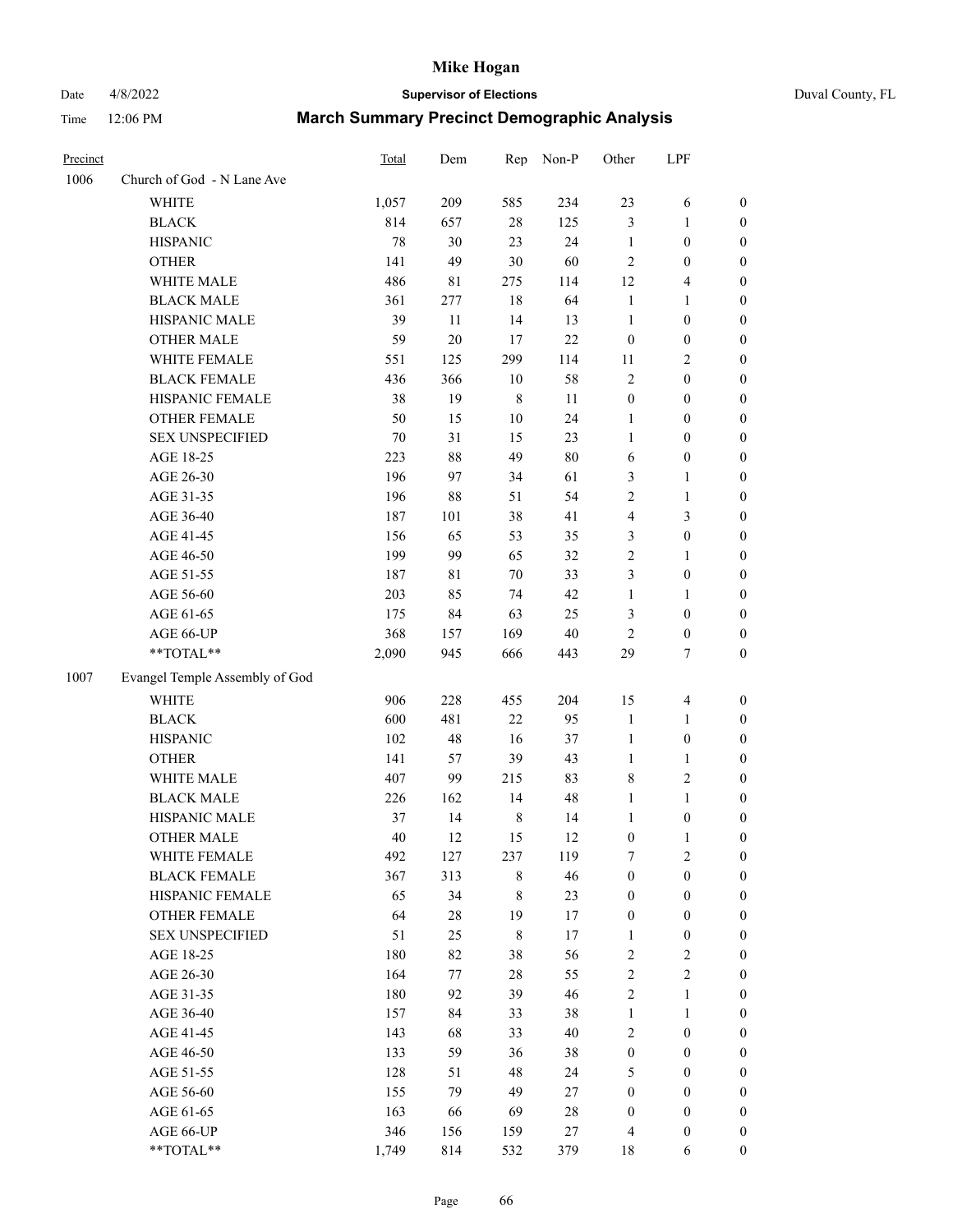Date 4/8/2022 **Supervisor of Elections** Duval County, FL

| Precinct |                                 | <b>Total</b> | Dem     | Rep          | Non-P       | Other            | LPF              |                  |
|----------|---------------------------------|--------------|---------|--------------|-------------|------------------|------------------|------------------|
| 1008     | Mary Lena Gibbs Center          |              |         |              |             |                  |                  |                  |
|          | <b>WHITE</b>                    | 1,212        | 269     | 649          | 266         | 18               | 10               | 0                |
|          | <b>BLACK</b>                    | 2,109        | 1,691   | 81           | 321         | 15               | $\mathbf{1}$     | 0                |
|          | <b>HISPANIC</b>                 | 241          | 93      | 41           | 103         | 4                | $\boldsymbol{0}$ | $\boldsymbol{0}$ |
|          | <b>OTHER</b>                    | 413          | 136     | 111          | 160         | 5                | 1                | $\boldsymbol{0}$ |
|          | WHITE MALE                      | 568          | 109     | 321          | 124         | 8                | 6                | $\boldsymbol{0}$ |
|          | <b>BLACK MALE</b>               | 853          | 651     | 42           | 154         | 6                | $\boldsymbol{0}$ | $\boldsymbol{0}$ |
|          | HISPANIC MALE                   | 106          | 35      | 27           | 43          | 1                | $\boldsymbol{0}$ | $\boldsymbol{0}$ |
|          | <b>OTHER MALE</b>               | 166          | 37      | 51           | 76          | 2                | $\boldsymbol{0}$ | $\boldsymbol{0}$ |
|          | WHITE FEMALE                    | 624          | 155     | 319          | 136         | $10\,$           | $\overline{4}$   | $\boldsymbol{0}$ |
|          | <b>BLACK FEMALE</b>             | 1,216        | 1,011   | 38           | 157         | 9                | $\mathbf{1}$     | 0                |
|          | HISPANIC FEMALE                 | 128          | 56      | 13           | 56          | 3                | $\boldsymbol{0}$ | 0                |
|          | OTHER FEMALE                    | 187          | $77 \,$ | 52           | 56          | $\mathbf{1}$     | 1                | $\boldsymbol{0}$ |
|          | <b>SEX UNSPECIFIED</b>          | 127          | 58      | 19           | 48          | $\overline{c}$   | $\boldsymbol{0}$ | $\boldsymbol{0}$ |
|          | AGE 18-25                       | 500          | 247     | 65           | 179         | 8                | $\mathbf{1}$     | $\boldsymbol{0}$ |
|          | AGE 26-30                       | 376          | 182     | 63           | 122         | 6                | $\mathfrak{Z}$   | $\boldsymbol{0}$ |
|          | AGE 31-35                       | 425          | 218     | 76           | 122         | 6                | 3                | $\boldsymbol{0}$ |
|          | AGE 36-40                       | 394          | 225     | 58           | 104         | 6                | $\mathbf{1}$     | $\boldsymbol{0}$ |
|          | AGE 41-45                       | 317          | 180     | 59           | 74          | 4                | $\boldsymbol{0}$ | $\boldsymbol{0}$ |
|          | AGE 46-50                       | 325          | 197     | 67           | 57          | $\overline{c}$   | $\mathbf{2}$     | $\boldsymbol{0}$ |
|          | AGE 51-55                       | 276          | 156     | 69           | 48          | 3                | $\boldsymbol{0}$ | $\boldsymbol{0}$ |
|          | AGE 56-60                       | 321          | 189     | 85           | 45          | 1                | 1                | 0                |
|          | AGE 61-65                       | 303          | 166     | 94           | $40\,$      | 3                | $\boldsymbol{0}$ | $\boldsymbol{0}$ |
|          | AGE 66-UP                       | 738          | 429     | 246          | 59          | 3                | $\mathbf{1}$     | $\boldsymbol{0}$ |
|          | **TOTAL**                       | 3,975        | 2,189   | 882          | 850         | 42               | 12               | $\boldsymbol{0}$ |
| 1009     | Oak Hill Church of the Nazarene |              |         |              |             |                  |                  |                  |
|          | <b>WHITE</b>                    | 918          | 197     | 501          | 198         | 15               | $\boldsymbol{7}$ | $\boldsymbol{0}$ |
|          | <b>BLACK</b>                    | 1,427        | 1,125   | 47           | 227         | 27               | $\mathbf{1}$     | $\boldsymbol{0}$ |
|          | <b>HISPANIC</b>                 | 216          | 93      | 45           | 75          | $\mathbf{1}$     | $\sqrt{2}$       | $\boldsymbol{0}$ |
|          | <b>OTHER</b>                    | 305          | 107     | 75           | 118         | 3                | $\sqrt{2}$       | $\boldsymbol{0}$ |
|          | WHITE MALE                      | 420          | $80\,$  | 247          | $8\sqrt{1}$ | $\tau$           | 5                | $\boldsymbol{0}$ |
|          | <b>BLACK MALE</b>               | 576          | 423     | 23           | 121         | 8                | $\mathbf{1}$     | $\boldsymbol{0}$ |
|          | HISPANIC MALE                   | 108          | 42      | 25           | 38          | 1                | $\sqrt{2}$       | 0                |
|          | <b>OTHER MALE</b>               | 118          | 46      | 32           | 37          | 1                | $\overline{2}$   | $\boldsymbol{0}$ |
|          | WHITE FEMALE                    | 490          | 113     | 252          | 115         | 8                | $\overline{c}$   | 0                |
|          | <b>BLACK FEMALE</b>             | 825          | 682     | 23           | 102         | 18               | $\boldsymbol{0}$ | $\overline{0}$   |
|          | HISPANIC FEMALE                 | 102          | 49      | 19           | 34          | $\boldsymbol{0}$ | $\boldsymbol{0}$ | $\overline{0}$   |
|          | <b>OTHER FEMALE</b>             | 141          | 51      | 38           | 51          | 1                | $\boldsymbol{0}$ | 0                |
|          | <b>SEX UNSPECIFIED</b>          | 86           | 36      | $\mathbf{9}$ | 39          | 2                | $\boldsymbol{0}$ | 0                |
|          | AGE 18-25                       | 349          | 174     | 37           | 125         | 11               | $\sqrt{2}$       | 0                |
|          | AGE 26-30                       | 281          | 145     | 42           | 85          | 6                | 3                | 0                |
|          | AGE 31-35                       | 260          | 138     | 46           | $72\,$      | 4                | $\boldsymbol{0}$ | 0                |
|          | AGE 36-40                       | 244          | 144     | 41           | 53          | 5                | $\mathbf{1}$     | 0                |
|          | AGE 41-45                       | 220          | 129     | 35           | 52          | 3                | $\mathbf{1}$     | 0                |
|          | AGE 46-50                       | 247          | 140     | 61           | 42          | 3                | $\mathbf{1}$     | 0                |
|          | AGE 51-55                       | 231          | 131     | 50           | 47          | $\mathbf{1}$     | $\sqrt{2}$       | 0                |
|          | AGE 56-60                       | 263          | 140     | 69           | 50          | 4                | $\boldsymbol{0}$ | 0                |
|          | AGE 61-65                       | 250          | 120     | 95           | 33          | 2                | $\boldsymbol{0}$ | 0                |
|          | AGE 66-UP                       | 521          | 261     | 192          | 59          | 7                | $\mathfrak{2}$   | 0                |
|          | **TOTAL**                       | 2,866        | 1,522   | 668          | 618         | 46               | 12               | $\boldsymbol{0}$ |
|          |                                 |              |         |              |             |                  |                  |                  |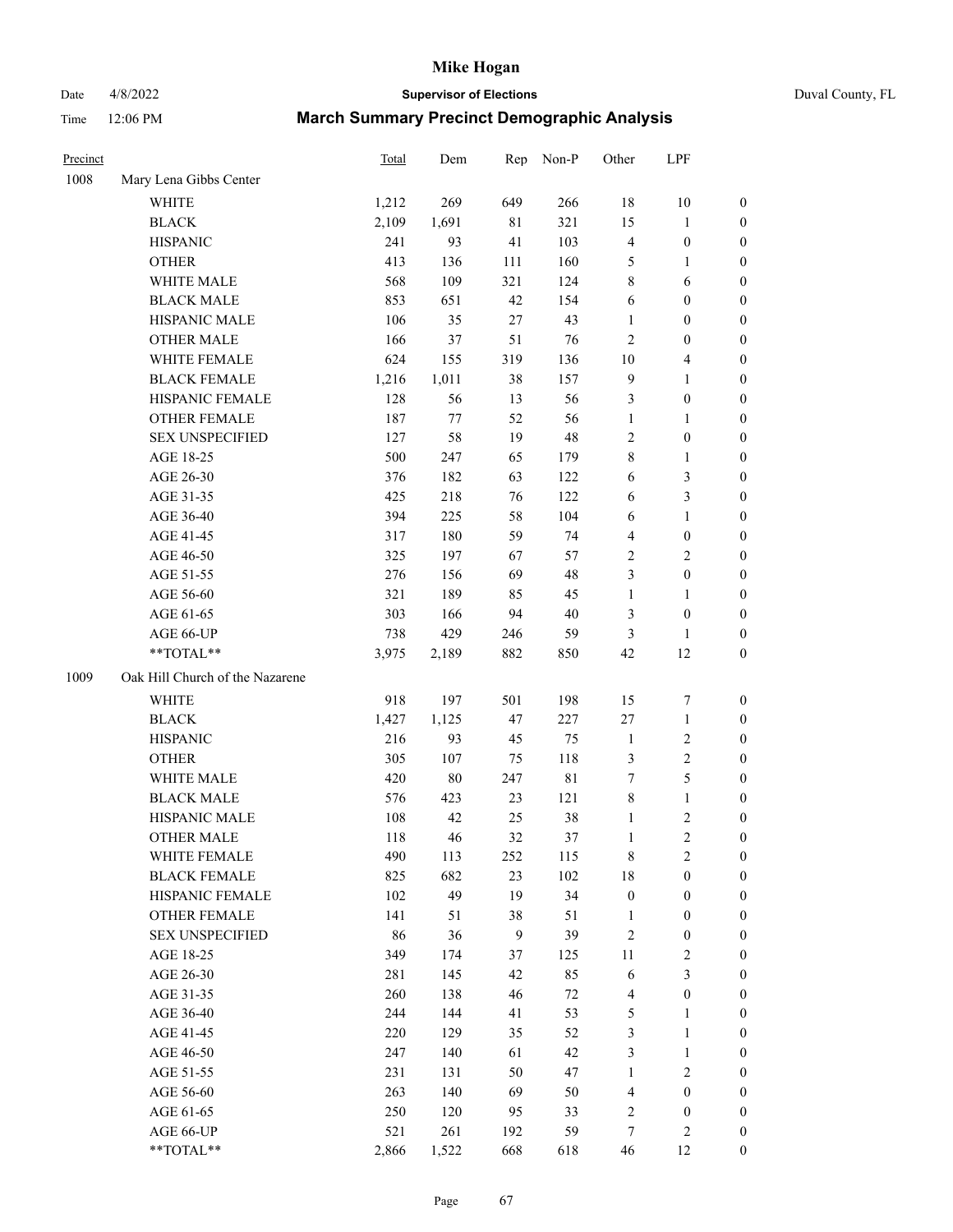# Date 4/8/2022 **Supervisor of Elections** Duval County, FL

| Precinct |                             | Total | Dem            |                  | Rep Non-P | Other            | LPF              |                  |
|----------|-----------------------------|-------|----------------|------------------|-----------|------------------|------------------|------------------|
| 1010     | Sweetwater Church of Christ |       |                |                  |           |                  |                  |                  |
|          | <b>WHITE</b>                | 1,330 | 285            | 705              | 305       | 32               | $\mathfrak z$    | 0                |
|          | <b>BLACK</b>                | 816   | 651            | 29               | 123       | 11               | $\sqrt{2}$       | 0                |
|          | <b>HISPANIC</b>             | 160   | 79             | 29               | 50        | $\sqrt{2}$       | $\boldsymbol{0}$ | $\boldsymbol{0}$ |
|          | <b>OTHER</b>                | 198   | 67             | 50               | $77 \,$   | $\overline{4}$   | $\boldsymbol{0}$ | $\boldsymbol{0}$ |
|          | WHITE MALE                  | 606   | 105            | 342              | 145       | 12               | $\sqrt{2}$       | $\boldsymbol{0}$ |
|          | <b>BLACK MALE</b>           | 322   | 234            | 15               | 63        | 8                | $\sqrt{2}$       | $\boldsymbol{0}$ |
|          | HISPANIC MALE               | 74    | 30             | 15               | 28        | $\mathbf{1}$     | $\boldsymbol{0}$ | $\boldsymbol{0}$ |
|          | <b>OTHER MALE</b>           | 79    | 29             | 17               | 31        | $\mathfrak{2}$   | $\boldsymbol{0}$ | $\boldsymbol{0}$ |
|          | WHITE FEMALE                | 709   | 176            | 355              | 157       | $20\,$           | 1                | $\boldsymbol{0}$ |
|          | <b>BLACK FEMALE</b>         | 484   | 409            | 13               | 59        | 3                | $\boldsymbol{0}$ | 0                |
|          | HISPANIC FEMALE             | 81    | 45             | 14               | 21        | $\mathbf{1}$     | $\boldsymbol{0}$ | 0                |
|          | OTHER FEMALE                | 81    | $27\,$         | 25               | $27\,$    | 2                | $\boldsymbol{0}$ | $\boldsymbol{0}$ |
|          | <b>SEX UNSPECIFIED</b>      | 68    | 27             | 17               | 24        | $\boldsymbol{0}$ | $\boldsymbol{0}$ | $\boldsymbol{0}$ |
|          | AGE 18-25                   | 311   | 129            | 54               | 115       | 13               | $\boldsymbol{0}$ | $\boldsymbol{0}$ |
|          | AGE 26-30                   | 235   | 102            | 50               | 79        | 2                | $\sqrt{2}$       | $\boldsymbol{0}$ |
|          | AGE 31-35                   | 208   | 89             | 43               | 69        | 5                | $\sqrt{2}$       | $\boldsymbol{0}$ |
|          | AGE 36-40                   | 214   | 97             | 52               | 63        | $\overline{c}$   | $\boldsymbol{0}$ | $\boldsymbol{0}$ |
|          | AGE 41-45                   | 208   | 102            | 52               | 52        | $\overline{c}$   | $\boldsymbol{0}$ | $\boldsymbol{0}$ |
|          | AGE 46-50                   | 176   | 98             | 42               | $30\,$    | 6                | $\boldsymbol{0}$ | $\boldsymbol{0}$ |
|          | AGE 51-55                   | 207   | 94             | 77               | 28        | 8                | $\boldsymbol{0}$ | $\boldsymbol{0}$ |
|          | AGE 56-60                   | 234   | 100            | 91               | 41        | 2                | $\boldsymbol{0}$ | 0                |
|          | AGE 61-65                   | 216   | 75             | 107              | 30        | 4                | $\boldsymbol{0}$ | 0                |
|          | AGE 66-UP                   | 495   | 196            | 245              | 48        | 5                | 1                | $\boldsymbol{0}$ |
|          | $**TOTAL**$                 | 2,504 | 1,082          | 813              | 555       | 49               | $\mathfrak s$    | $\boldsymbol{0}$ |
| 1011     | Teamsters 512               |       |                |                  |           |                  |                  |                  |
|          | <b>WHITE</b>                | 1,045 | 194            | 622              | 214       | 8                | $\boldsymbol{7}$ | $\boldsymbol{0}$ |
|          | <b>BLACK</b>                | 472   | 365            | 18               | 83        | 5                | $\mathbf{1}$     | $\boldsymbol{0}$ |
|          | <b>HISPANIC</b>             | 82    | 36             | 22               | 23        | $\mathbf{1}$     | $\boldsymbol{0}$ | $\boldsymbol{0}$ |
|          | <b>OTHER</b>                | 85    | 17             | 33               | 33        | $\mathbf{1}$     | $\mathbf{1}$     | $\boldsymbol{0}$ |
|          | WHITE MALE                  | 481   | 80             | 288              | 105       | 4                | $\overline{4}$   | $\boldsymbol{0}$ |
|          | <b>BLACK MALE</b>           | 182   | 122            | $\boldsymbol{7}$ | 49        | 3                | $\mathbf{1}$     | $\boldsymbol{0}$ |
|          | HISPANIC MALE               | 45    | 17             | 14               | 14        | $\boldsymbol{0}$ | $\boldsymbol{0}$ | 0                |
|          | <b>OTHER MALE</b>           | 29    | $\overline{4}$ | 11               | 14        | $\boldsymbol{0}$ | $\boldsymbol{0}$ | 0                |
|          | WHITE FEMALE                | 551   | 109            | 330              | 105       | 4                | 3                | 0                |
|          | <b>BLACK FEMALE</b>         | 282   | 237            | 9                | 34        | $\mathbf{2}$     | $\boldsymbol{0}$ | $\overline{0}$   |
|          | HISPANIC FEMALE             | 36    | 18             | 8                | 9         | 1                | $\boldsymbol{0}$ | $\overline{0}$   |
|          | OTHER FEMALE                | 42    | 10             | 18               | 13        | 1                | $\boldsymbol{0}$ | 0                |
|          | <b>SEX UNSPECIFIED</b>      | 36    | 15             | 10               | 10        | $\boldsymbol{0}$ | $\mathbf{1}$     | 0                |
|          | AGE 18-25                   | 171   | 63             | 49               | 53        | 4                | $\sqrt{2}$       | 0                |
|          | AGE 26-30                   | 130   | 41             | 33               | 53        | $\mathbf{1}$     | $\overline{c}$   | 0                |
|          | AGE 31-35                   | 171   | 76             | 50               | 41        | 3                | $\mathbf{1}$     | 0                |
|          | AGE 36-40                   | 168   | 74             | 54               | 37        | 3                | $\boldsymbol{0}$ | 0                |
|          | AGE 41-45                   | 138   | 56             | 56               | 25        | $\boldsymbol{0}$ | $\mathbf{1}$     | 0                |
|          | AGE 46-50                   | 153   | 56             | 61               | 34        | $\mathbf{1}$     | $\mathbf{1}$     | 0                |
|          | AGE 51-55                   | 131   | 50             | 54               | 24        | $\mathbf{1}$     | $\sqrt{2}$       | 0                |
|          | AGE 56-60                   | 162   | 61             | 72               | 29        | $\boldsymbol{0}$ | $\boldsymbol{0}$ | $\overline{0}$   |
|          | AGE 61-65                   | 139   | 43             | 73               | 23        | $\boldsymbol{0}$ | $\boldsymbol{0}$ | $\overline{0}$   |
|          | AGE 66-UP                   | 321   | 92             | 193              | 34        | 2                | $\boldsymbol{0}$ | 0                |
|          | **TOTAL**                   | 1,684 | 612            | 695              | 353       | 15               | 9                | $\boldsymbol{0}$ |
|          |                             |       |                |                  |           |                  |                  |                  |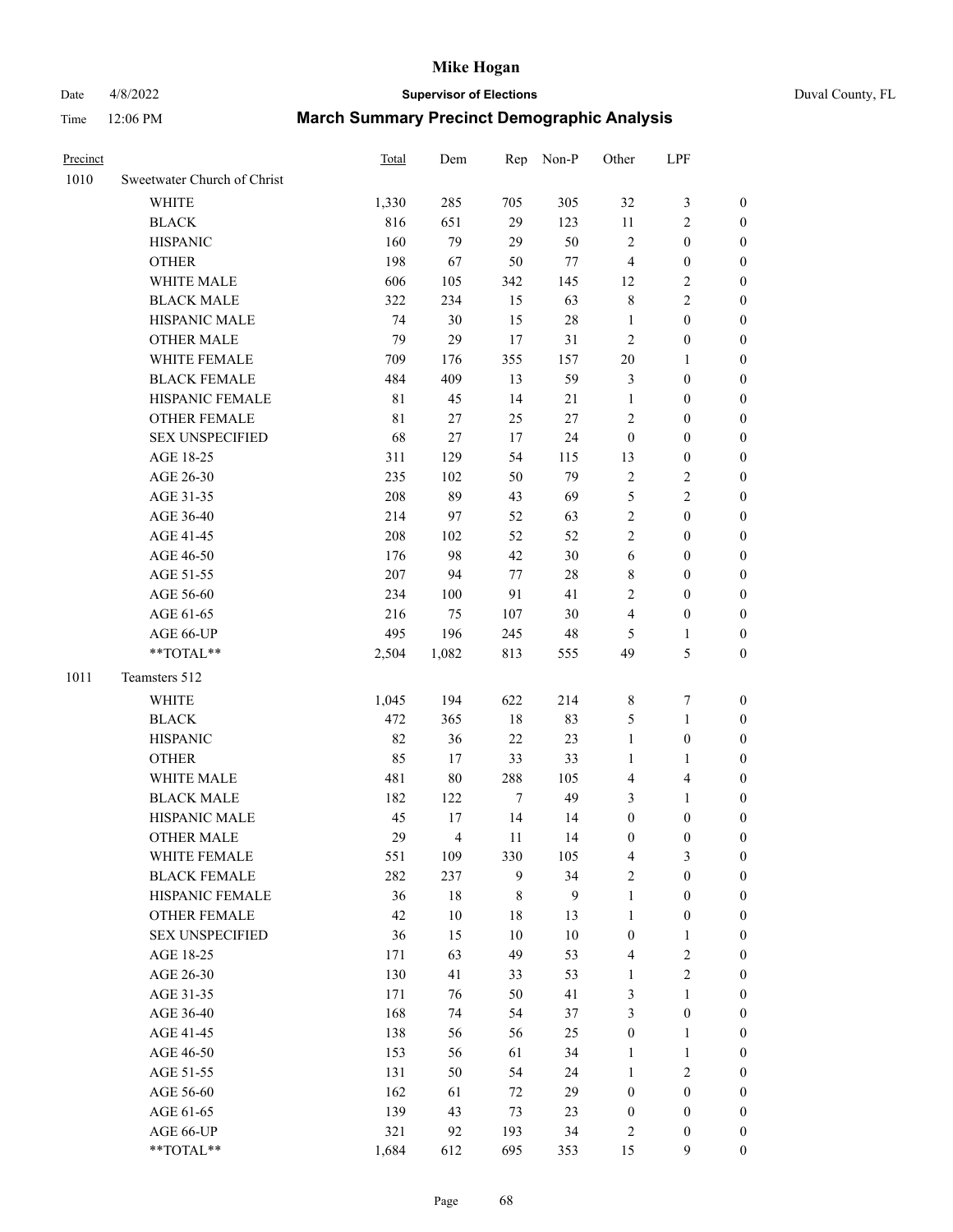# Date 4/8/2022 **Supervisor of Elections** Duval County, FL

| Precinct |                                | Total | Dem         | Rep    | Non-P  | Other            | LPF              |                  |
|----------|--------------------------------|-------|-------------|--------|--------|------------------|------------------|------------------|
| 1012     | <b>Gregory West Apartments</b> |       |             |        |        |                  |                  |                  |
|          | <b>WHITE</b>                   | 751   | 180         | 348    | 207    | 12               | $\overline{4}$   | 0                |
|          | <b>BLACK</b>                   | 1,760 | 1,351       | 64     | 330    | 14               | 1                | $\boldsymbol{0}$ |
|          | <b>HISPANIC</b>                | 357   | 166         | 52     | 134    | 5                | $\boldsymbol{0}$ | $\boldsymbol{0}$ |
|          | <b>OTHER</b>                   | 308   | 114         | 60     | 132    | $\overline{c}$   | $\boldsymbol{0}$ | $\boldsymbol{0}$ |
|          | WHITE MALE                     | 336   | 56          | 179    | 94     | 3                | $\overline{4}$   | $\boldsymbol{0}$ |
|          | <b>BLACK MALE</b>              | 636   | 438         | 38     | 152    | 8                | $\boldsymbol{0}$ | $\boldsymbol{0}$ |
|          | HISPANIC MALE                  | 154   | 55          | 27     | 71     | 1                | $\boldsymbol{0}$ | $\boldsymbol{0}$ |
|          | <b>OTHER MALE</b>              | 117   | 36          | 28     | 51     | 2                | $\boldsymbol{0}$ | $\boldsymbol{0}$ |
|          | WHITE FEMALE                   | 398   | 117         | 167    | 105    | 9                | $\boldsymbol{0}$ | $\boldsymbol{0}$ |
|          | <b>BLACK FEMALE</b>            | 1,106 | 900         | 26     | 173    | 6                | 1                | $\boldsymbol{0}$ |
|          | HISPANIC FEMALE                | 197   | 107         | 25     | 61     | 4                | $\boldsymbol{0}$ | $\boldsymbol{0}$ |
|          | OTHER FEMALE                   | 142   | 59          | 27     | 56     | 0                | $\boldsymbol{0}$ | $\boldsymbol{0}$ |
|          | <b>SEX UNSPECIFIED</b>         | 90    | 43          | $\tau$ | 40     | $\boldsymbol{0}$ | $\boldsymbol{0}$ | $\boldsymbol{0}$ |
|          | AGE 18-25                      | 435   | 223         | 35     | 175    | 2                | $\boldsymbol{0}$ | $\boldsymbol{0}$ |
|          | AGE 26-30                      | 344   | 183         | 37     | 111    | 12               | $\mathbf{1}$     | $\boldsymbol{0}$ |
|          | AGE 31-35                      | 359   | 212         | 41     | 103    | $\mathbf{1}$     | $\sqrt{2}$       | $\boldsymbol{0}$ |
|          | AGE 36-40                      | 321   | 206         | 28     | 82     | 5                | $\boldsymbol{0}$ | $\boldsymbol{0}$ |
|          | AGE 41-45                      | 287   | 179         | 39     | 64     | 4                | $\mathbf{1}$     | $\boldsymbol{0}$ |
|          | AGE 46-50                      | 276   | 170         | 45     | 59     | $\overline{c}$   | $\boldsymbol{0}$ | $\boldsymbol{0}$ |
|          | AGE 51-55                      | 275   | 157         | 62     | 55     | $\mathbf{1}$     | $\boldsymbol{0}$ | $\boldsymbol{0}$ |
|          | AGE 56-60                      | 240   | 127         | 57     | 54     | $\mathbf{2}$     | $\boldsymbol{0}$ | $\boldsymbol{0}$ |
|          | AGE 61-65                      | 227   | 137         | 49     | 39     | $\overline{c}$   | $\boldsymbol{0}$ | $\boldsymbol{0}$ |
|          | AGE 66-UP                      | 412   | 217         | 131    | 61     | $\mathbf{2}$     | $\mathbf{1}$     | $\boldsymbol{0}$ |
|          | $**TOTAL**$                    | 3,176 | 1,811       | 524    | 803    | 33               | 5                | $\boldsymbol{0}$ |
| 1013     | Cedar Creek Baptist Church     |       |             |        |        |                  |                  |                  |
|          | <b>WHITE</b>                   | 780   | 173         | 438    | 149    | 14               | 6                | $\boldsymbol{0}$ |
|          | <b>BLACK</b>                   | 502   | 384         | 17     | 95     | 6                | $\boldsymbol{0}$ | $\boldsymbol{0}$ |
|          | <b>HISPANIC</b>                | 80    | 36          | 9      | 34     | 1                | $\boldsymbol{0}$ | $\boldsymbol{0}$ |
|          | <b>OTHER</b>                   | 90    | 24          | 26     | 39     | $\boldsymbol{0}$ | $\mathbf{1}$     | $\boldsymbol{0}$ |
|          | WHITE MALE                     | 367   | 73          | 206    | 77     | 6                | 5                | $\boldsymbol{0}$ |
|          | <b>BLACK MALE</b>              | 178   | 119         | 9      | 46     | 4                | $\boldsymbol{0}$ | $\boldsymbol{0}$ |
|          | HISPANIC MALE                  | 34    | 13          | 4      | 17     | $\boldsymbol{0}$ | $\boldsymbol{0}$ | $\boldsymbol{0}$ |
|          | <b>OTHER MALE</b>              | 33    | $\tau$      | 9      | 17     | $\boldsymbol{0}$ | $\boldsymbol{0}$ | $\boldsymbol{0}$ |
|          | WHITE FEMALE                   | 409   | 100         | 229    | 71     | 8                | 1                | 0                |
|          | <b>BLACK FEMALE</b>            | 310   | 253         | 8      | 47     | $\overline{c}$   | $\boldsymbol{0}$ | $\overline{0}$   |
|          | HISPANIC FEMALE                | 44    | $22\,$      | 5      | 16     | 1                | $\boldsymbol{0}$ | $\overline{0}$   |
|          | OTHER FEMALE                   | 29    | $\,$ 8 $\,$ | 11     | 10     | $\boldsymbol{0}$ | $\boldsymbol{0}$ | $\overline{0}$   |
|          | <b>SEX UNSPECIFIED</b>         | 48    | $22\,$      | 9      | 16     | $\boldsymbol{0}$ | $\mathbf{1}$     | 0                |
|          | AGE 18-25                      | 163   | 65          | 42     | 53     | 3                | $\boldsymbol{0}$ | 0                |
|          | AGE 26-30                      | 164   | 77          | 27     | 53     | 6                | $\mathbf{1}$     | 0                |
|          | AGE 31-35                      | 143   | 64          | 36     | 41     | 1                | $\mathbf{1}$     | 0                |
|          | AGE 36-40                      | 120   | 50          | 35     | 31     | 3                | $\mathbf{1}$     | 0                |
|          | AGE 41-45                      | 107   | 47          | 33     | 25     | $\mathbf{1}$     | $\mathbf{1}$     | 0                |
|          | AGE 46-50                      | 106   | 49          | 33     | 21     | 3                | $\boldsymbol{0}$ | 0                |
|          | AGE 51-55                      | 124   | 61          | 35     | 25     | 2                | $\mathbf{1}$     | 0                |
|          | AGE 56-60                      | 144   | 54          | 60     | $27\,$ | 1                | $\sqrt{2}$       | 0                |
|          | AGE 61-65                      | 107   | 58          | 32     | 17     | $\boldsymbol{0}$ | $\boldsymbol{0}$ | $\overline{0}$   |
|          | AGE 66-UP                      | 274   | 92          | 157    | 24     | $\mathbf{1}$     | $\boldsymbol{0}$ | 0                |
|          | **TOTAL**                      | 1,452 | 617         | 490    | 317    | 21               | 7                | $\boldsymbol{0}$ |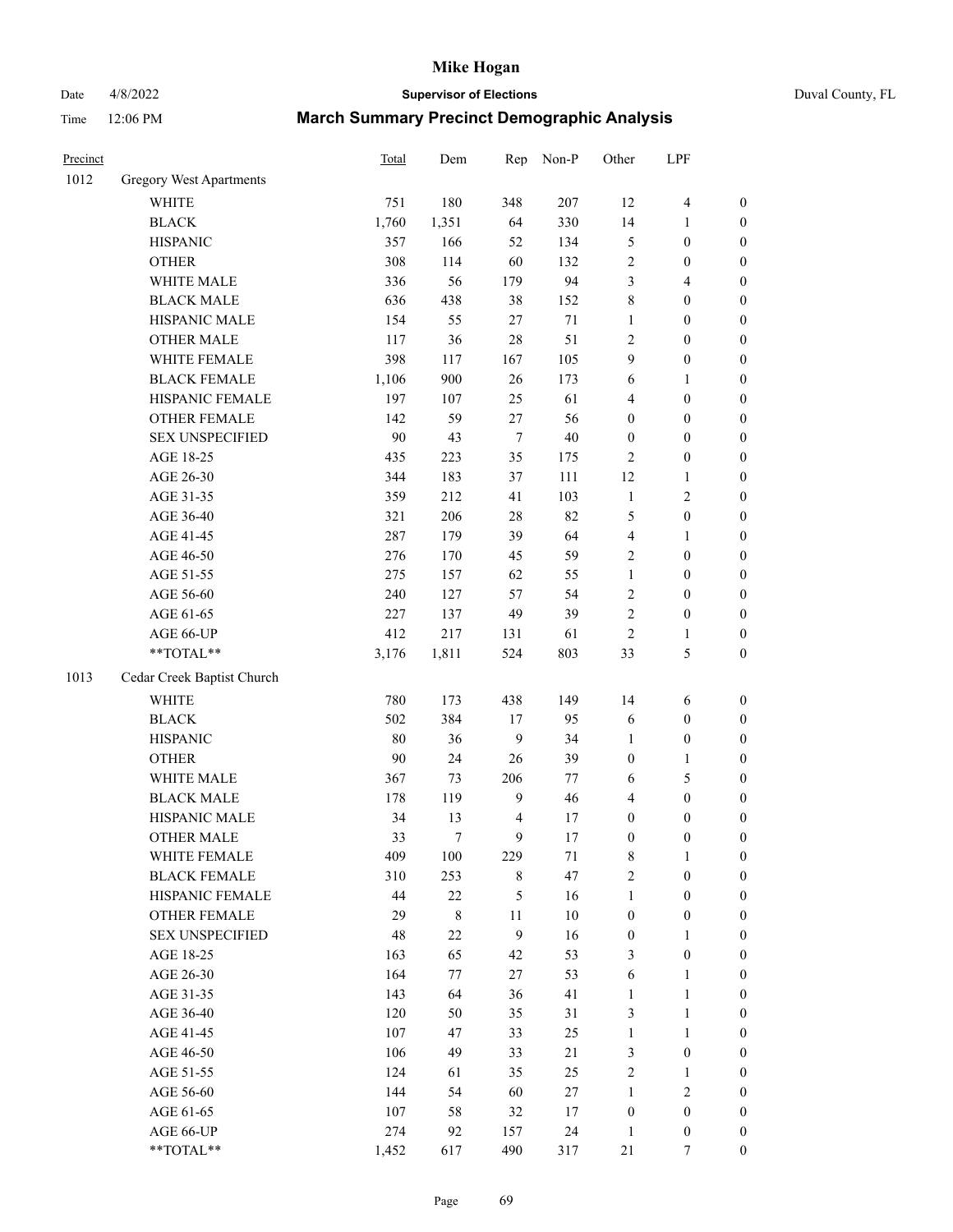# Date 4/8/2022 **Supervisor of Elections** Duval County, FL

| Precinct |                                     | Total        | Dem        | Rep       | Non-P             | Other             | LPF                            |                  |
|----------|-------------------------------------|--------------|------------|-----------|-------------------|-------------------|--------------------------------|------------------|
| 1014     | McGirts Creek Regional Park         |              |            |           |                   |                   |                                |                  |
|          | <b>WHITE</b>                        | 1,253        | 296        | 632       | 298               | 18                | $\mathbf{9}$                   | 0                |
|          | <b>BLACK</b>                        | 1,765        | 1,415      | 63        | 256               | 31                | $\boldsymbol{0}$               | $\boldsymbol{0}$ |
|          | <b>HISPANIC</b>                     | 267          | 108        | 43        | 111               | 5                 | $\boldsymbol{0}$               | $\boldsymbol{0}$ |
|          | <b>OTHER</b>                        | 358          | 113        | 109       | 130               | $\overline{4}$    | $\sqrt{2}$                     | $\boldsymbol{0}$ |
|          | WHITE MALE                          | 610          | 125        | 317       | 149               | 11                | $\,$ 8 $\,$                    | $\boldsymbol{0}$ |
|          | <b>BLACK MALE</b>                   | 729          | 538        | 35        | 140               | 16                | $\boldsymbol{0}$               | $\boldsymbol{0}$ |
|          | HISPANIC MALE                       | 117          | 41         | 23        | 50                | 3                 | $\boldsymbol{0}$               | $\boldsymbol{0}$ |
|          | <b>OTHER MALE</b>                   | 135          | 36         | 44        | 54                | $\mathbf{1}$      | $\boldsymbol{0}$               | $\boldsymbol{0}$ |
|          | WHITE FEMALE                        | 629          | 168        | 308       | 145               | 7                 | $\mathbf{1}$                   | $\boldsymbol{0}$ |
|          | <b>BLACK FEMALE</b>                 | 1,006        | 853        | 27        | 112               | 14                | $\boldsymbol{0}$               | $\boldsymbol{0}$ |
|          | HISPANIC FEMALE                     | 144          | 64         | 19        | 59                | $\mathbf{2}$      | $\boldsymbol{0}$               | $\boldsymbol{0}$ |
|          | OTHER FEMALE                        | 165          | 58         | 58        | 44                | 3                 | $\sqrt{2}$                     | $\boldsymbol{0}$ |
|          | <b>SEX UNSPECIFIED</b>              | 108          | 49         | 16        | 42                | $\mathbf{1}$      | $\boldsymbol{0}$               | $\boldsymbol{0}$ |
|          | AGE 18-25                           | 420          | 211        | 60        | 140               | 7                 | $\sqrt{2}$                     | $\boldsymbol{0}$ |
|          | AGE 26-30                           | 335          | 160        | 63        | 102               | 6                 | $\overline{4}$                 | $\boldsymbol{0}$ |
|          | AGE 31-35                           | 347          | 181        | 60        | 99                | $\boldsymbol{7}$  | $\boldsymbol{0}$               | $\boldsymbol{0}$ |
|          | AGE 36-40                           | 316          | 169        | 50        | 90                | $\boldsymbol{7}$  | $\boldsymbol{0}$               | $\boldsymbol{0}$ |
|          | AGE 41-45                           | 295          | 168        | 39        | 80                | 8                 | $\boldsymbol{0}$               | $\boldsymbol{0}$ |
|          | AGE 46-50                           | 275          | 153        | 64        | 52                | 6                 | $\boldsymbol{0}$               | $\boldsymbol{0}$ |
|          | AGE 51-55                           | 326          | 170        | 85        | 65                | $\mathbf{2}$      | $\overline{4}$                 | $\boldsymbol{0}$ |
|          | AGE 56-60                           | 313          | 182        | 78        | 50                | 3                 | $\boldsymbol{0}$               | $\boldsymbol{0}$ |
|          | AGE 61-65                           | 296          | 174        | 83        | 38                | $\mathbf{1}$      | $\boldsymbol{0}$               | $\boldsymbol{0}$ |
|          | AGE 66-UP                           | 720          | 364        | 265       | 79                | $11\,$            | $\mathbf{1}$                   | $\boldsymbol{0}$ |
|          | $**TOTAL**$                         | 3,643        | 1,932      | 847       | 795               | 58                | 11                             | $\boldsymbol{0}$ |
| 1015     | River City Community Church         |              |            |           |                   |                   |                                |                  |
|          | <b>WHITE</b>                        |              | 288        | 598       | 259               | 23                | $\mathfrak s$                  |                  |
|          |                                     | 1,173        | 992        |           | 208               |                   |                                | $\boldsymbol{0}$ |
|          | <b>BLACK</b><br><b>HISPANIC</b>     | 1,257<br>220 | 92         | 40<br>39  | 84                | 17                | $\boldsymbol{0}$               | $\boldsymbol{0}$ |
|          |                                     |              |            |           |                   | 4                 | $\mathbf{1}$                   | $\boldsymbol{0}$ |
|          | <b>OTHER</b>                        | 362          | 100        | 122       | 132               | 7                 | $\mathbf{1}$                   | $\boldsymbol{0}$ |
|          | WHITE MALE<br><b>BLACK MALE</b>     | 560          | 105        | 296<br>21 | 140<br>95         | 16<br>$\,$ 8 $\,$ | 3<br>$\boldsymbol{0}$          | $\boldsymbol{0}$ |
|          |                                     | 502          | 378        |           |                   |                   |                                | $\boldsymbol{0}$ |
|          | HISPANIC MALE                       | 96           | 35         | 22        | 37                | 2                 | $\boldsymbol{0}$               | $\boldsymbol{0}$ |
|          | <b>OTHER MALE</b>                   | 142          | 34         | 57        | 48                | $\overline{c}$    | $\mathbf{1}$                   | $\boldsymbol{0}$ |
|          | WHITE FEMALE<br><b>BLACK FEMALE</b> | 600          | 180        | 296       | 115               | 7                 | $\overline{c}$                 | 0                |
|          |                                     | 734          | 595        | 19        | 112               | 8                 | $\boldsymbol{0}$               | $\overline{0}$   |
|          | HISPANIC FEMALE                     | 122          | 57         | 17        | 45                | $\overline{c}$    | 1                              | $\overline{0}$   |
|          | OTHER FEMALE                        | 170          | 53         | 52        | 61                | 4                 | $\boldsymbol{0}$               | $\theta$         |
|          | <b>SEX UNSPECIFIED</b>              | 86           | 35         | 19        | 30                | 2                 | $\boldsymbol{0}$               | 0                |
|          | AGE 18-25                           | 378          | 170        | 60        | 137               | 10                | $\mathbf{1}$                   | 0                |
|          | AGE 26-30                           | 277<br>288   | 130        | 52<br>44  | 88<br>$8\sqrt{1}$ | 5<br>8            | $\mathbf{2}$                   | 0<br>0           |
|          | AGE 31-35                           |              | 154        |           |                   |                   | $\mathbf{1}$                   |                  |
|          | AGE 36-40                           | 248<br>233   | 120<br>121 | 44<br>53  | 76<br>54          | 6                 | $\sqrt{2}$<br>$\boldsymbol{0}$ | 0                |
|          | AGE 41-45                           |              |            |           |                   | 5                 |                                | 0                |
|          | AGE 46-50                           | 217          | 115        | 59        | 42                | 1                 | $\boldsymbol{0}$               | 0                |
|          | AGE 51-55                           | 253          | 127        | 64        | 58                | 4                 | $\boldsymbol{0}$               | 0                |
|          | AGE 56-60                           | 273          | 151        | 75        | 43                | 4                 | $\boldsymbol{0}$               | $\overline{0}$   |
|          | AGE 61-65                           | 298          | 143        | 103       | 49                | 3                 | $\boldsymbol{0}$               | $\overline{0}$   |
|          | AGE 66-UP                           | 547          | 241        | 245       | 55                | 5                 | $\mathbf{1}$                   | 0                |
|          | **TOTAL**                           | 3,012        | 1,472      | 799       | 683               | 51                | 7                              | $\boldsymbol{0}$ |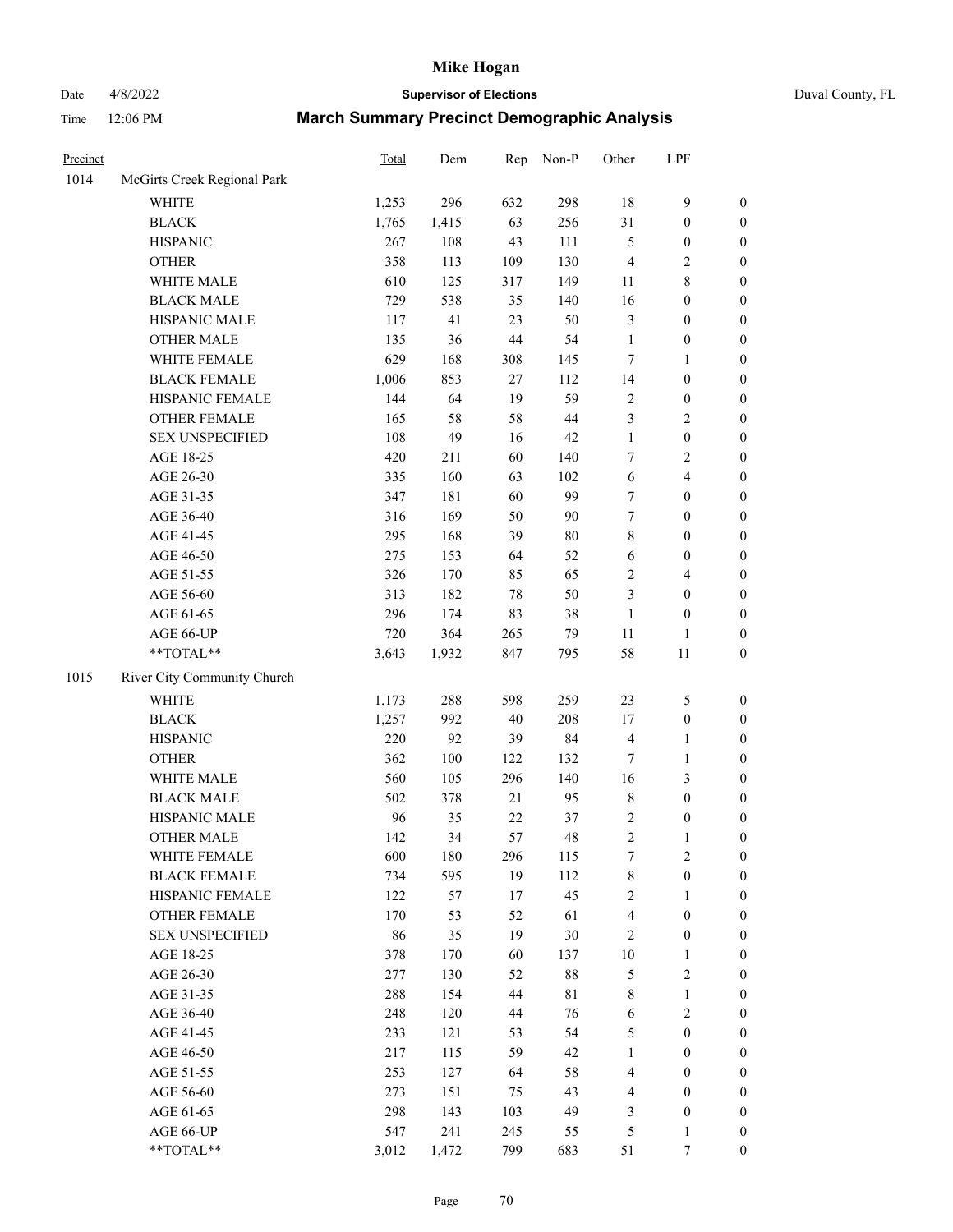Date 4/8/2022 **Supervisor of Elections** Duval County, FL

| Precinct |                         | <b>Total</b> | Dem         | Rep            | Non-P  | Other                   | LPF              |                  |
|----------|-------------------------|--------------|-------------|----------------|--------|-------------------------|------------------|------------------|
| 1016     | Argyle Church of Christ |              |             |                |        |                         |                  |                  |
|          | <b>WHITE</b>            | 832          | 170         | 417            | 230    | 8                       | $\boldsymbol{7}$ | 0                |
|          | <b>BLACK</b>            | 799          | 598         | 42             | 147    | 12                      | $\boldsymbol{0}$ | $\boldsymbol{0}$ |
|          | <b>HISPANIC</b>         | 202          | 64          | 49             | 83     | 5                       | 1                | $\boldsymbol{0}$ |
|          | <b>OTHER</b>            | 247          | 84          | 74             | 87     | 1                       | $\mathbf{1}$     | $\boldsymbol{0}$ |
|          | WHITE MALE              | 400          | 70          | 212            | 111    | 2                       | 5                | $\boldsymbol{0}$ |
|          | <b>BLACK MALE</b>       | 338          | 224         | 23             | 85     | 6                       | $\boldsymbol{0}$ | $\boldsymbol{0}$ |
|          | HISPANIC MALE           | 97           | 32          | 24             | 36     | 4                       | $\mathbf{1}$     | $\boldsymbol{0}$ |
|          | <b>OTHER MALE</b>       | 94           | 28          | 32             | 34     | $\boldsymbol{0}$        | $\boldsymbol{0}$ | $\boldsymbol{0}$ |
|          | WHITE FEMALE            | 423          | 99          | 204            | 112    | 6                       | $\sqrt{2}$       | $\boldsymbol{0}$ |
|          | <b>BLACK FEMALE</b>     | 448          | 363         | 19             | 60     | 6                       | $\boldsymbol{0}$ | 0                |
|          | HISPANIC FEMALE         | 98           | 28          | 24             | 45     | 1                       | $\boldsymbol{0}$ | $\boldsymbol{0}$ |
|          | OTHER FEMALE            | 116          | 44          | 35             | 37     | $\boldsymbol{0}$        | $\boldsymbol{0}$ | $\boldsymbol{0}$ |
|          | <b>SEX UNSPECIFIED</b>  | 66           | 28          | 9              | $27\,$ | $\mathbf{1}$            | $\mathbf{1}$     | $\boldsymbol{0}$ |
|          | AGE 18-25               | 277          | 127         | 57             | 82     | 8                       | $\mathfrak{Z}$   | $\boldsymbol{0}$ |
|          | AGE 26-30               | 258          | 120         | 43             | 90     | 3                       | $\overline{c}$   | $\boldsymbol{0}$ |
|          | AGE 31-35               | 223          | 103         | 32             | 88     | $\boldsymbol{0}$        | $\boldsymbol{0}$ | $\boldsymbol{0}$ |
|          | AGE 36-40               | 168          | 69          | 40             | 53     | 5                       | $\mathbf{1}$     | $\boldsymbol{0}$ |
|          | AGE 41-45               | 163          | 74          | 38             | 47     | 3                       | $\mathbf{1}$     | $\boldsymbol{0}$ |
|          | AGE 46-50               | 169          | 89          | 38             | $40\,$ | $\mathbf{1}$            | $\mathbf{1}$     | $\boldsymbol{0}$ |
|          | AGE 51-55               | 191          | 91          | 59             | 37     | 3                       | $\mathbf{1}$     | 0                |
|          | AGE 56-60               | 192          | $8\sqrt{1}$ | 76             | 35     | $\boldsymbol{0}$        | $\boldsymbol{0}$ | 0                |
|          | AGE 61-65               | 175          | 63          | $80\,$         | 30     | 2                       | $\boldsymbol{0}$ | $\boldsymbol{0}$ |
|          | AGE 66-UP               | 264          | 99          | 119            | 45     | $\mathbf{1}$            | $\boldsymbol{0}$ | $\boldsymbol{0}$ |
|          | **TOTAL**               | 2,080        | 916         | 582            | 547    | 26                      | 9                | $\boldsymbol{0}$ |
| 1101     | FSCJ - Deerwood Center  |              |             |                |        |                         |                  |                  |
|          | WHITE                   | 732          | 165         | 392            | 161    | 12                      | $\sqrt{2}$       | $\boldsymbol{0}$ |
|          | <b>BLACK</b>            | 148          | 114         | $\,$ 8 $\,$    | 25     | $\mathbf{1}$            | $\boldsymbol{0}$ | $\boldsymbol{0}$ |
|          | <b>HISPANIC</b>         | 73           | 22          | 25             | 24     | $\overline{c}$          | $\boldsymbol{0}$ | $\boldsymbol{0}$ |
|          | <b>OTHER</b>            | 161          | 34          | 46             | 79     | $\overline{c}$          | $\boldsymbol{0}$ | $\boldsymbol{0}$ |
|          | WHITE MALE              | 347          | 63          | 197            | 78     | 9                       | $\boldsymbol{0}$ | $\boldsymbol{0}$ |
|          | <b>BLACK MALE</b>       | 56           | 42          | $\overline{4}$ | $10\,$ | $\boldsymbol{0}$        | $\boldsymbol{0}$ | $\boldsymbol{0}$ |
|          | HISPANIC MALE           | 36           | 10          | 12             | 13     | 1                       | $\boldsymbol{0}$ | 0                |
|          | <b>OTHER MALE</b>       | 61           | $\,8\,$     | 19             | 34     | $\boldsymbol{0}$        | $\boldsymbol{0}$ | $\boldsymbol{0}$ |
|          | WHITE FEMALE            | 376          | 101         | 190            | 80     | 3                       | $\boldsymbol{2}$ | $\overline{0}$   |
|          | <b>BLACK FEMALE</b>     | 90           | $70\,$      | 4              | 15     | $\mathbf{1}$            | $\boldsymbol{0}$ | $\overline{0}$   |
|          | HISPANIC FEMALE         | 37           | 12          | 13             | $11\,$ | $\mathbf{1}$            | $\boldsymbol{0}$ | $\overline{0}$   |
|          | <b>OTHER FEMALE</b>     | 83           | 23          | 22             | 36     | 2                       | $\boldsymbol{0}$ | 0                |
|          | <b>SEX UNSPECIFIED</b>  | $28\,$       | 6           | 10             | 12     | $\boldsymbol{0}$        | $\boldsymbol{0}$ | 0                |
|          | AGE 18-25               | 103          | $22\,$      | 43             | 35     | $\mathbf{2}$            | $\mathbf{1}$     | 0                |
|          | AGE 26-30               | 92           | 34          | $28\,$         | 25     | 5                       | $\boldsymbol{0}$ | 0                |
|          | AGE 31-35               | 89           | 43          | 23             | $22\,$ | $\mathbf{1}$            | $\boldsymbol{0}$ | 0                |
|          | AGE 36-40               | 90           | 42          | 24             | 24     | $\boldsymbol{0}$        | $\boldsymbol{0}$ | 0                |
|          | AGE 41-45               | 85           | 23          | 30             | 31     | $\mathbf{1}$            | $\boldsymbol{0}$ | 0                |
|          | AGE 46-50               | 109          | 21          | 47             | 39     | $\mathbf{1}$            | 1                | 0                |
|          | AGE 51-55               | 120          | 30          | 52             | 35     | 3                       | $\boldsymbol{0}$ | $\boldsymbol{0}$ |
|          | AGE 56-60               | 124          | 41          | 55             | 27     | $\mathbf{1}$            | $\boldsymbol{0}$ | $\boldsymbol{0}$ |
|          | AGE 61-65               | $8\sqrt{1}$  | 29          | 37             | 14     | $\mathbf{1}$            | $\boldsymbol{0}$ | 0                |
|          | AGE 66-UP               | 221          | 50          | 132            | 37     | $\overline{\mathbf{c}}$ | $\boldsymbol{0}$ | 0                |
|          | **TOTAL**               | 1,114        | 335         | 471            | 289    | 17                      | $\mathbf{2}$     | $\boldsymbol{0}$ |
|          |                         |              |             |                |        |                         |                  |                  |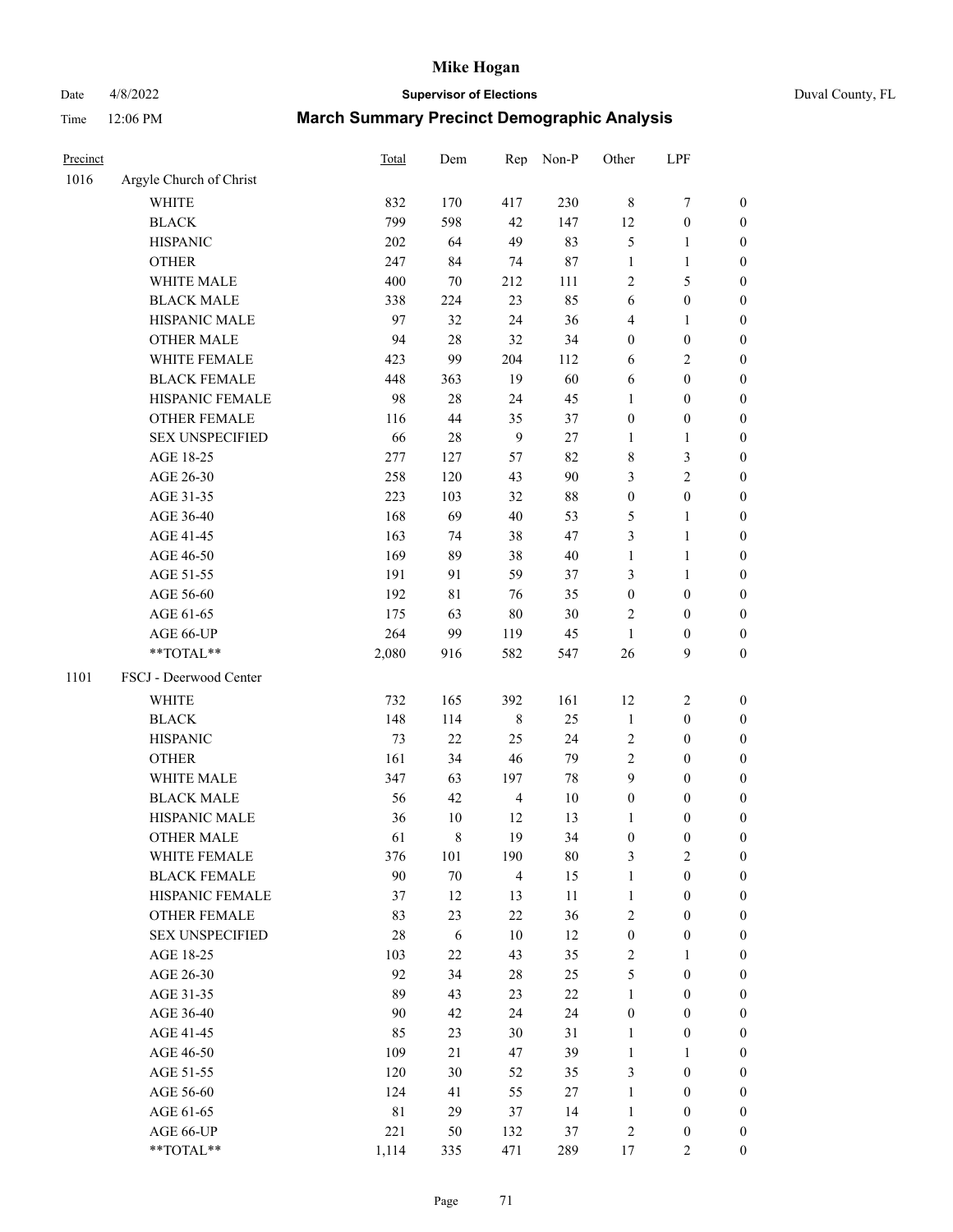# Date 4/8/2022 **Supervisor of Elections** Duval County, FL

| Precinct |                                   | Total  | Dem            | Rep              | Non-P          | Other            | LPF              |                  |
|----------|-----------------------------------|--------|----------------|------------------|----------------|------------------|------------------|------------------|
| 1102     | Glen Kernan Golf and Country Club |        |                |                  |                |                  |                  |                  |
|          | <b>WHITE</b>                      | 389    | 69             | 239              | 73             | 7                | $\mathbf{1}$     | 0                |
|          | <b>BLACK</b>                      | 26     | 17             | $\mathbf{1}$     | $\tau$         | 1                | $\boldsymbol{0}$ | 0                |
|          | <b>HISPANIC</b>                   | 17     | $\mathfrak{Z}$ | 9                | $\mathfrak s$  | $\boldsymbol{0}$ | $\boldsymbol{0}$ | $\boldsymbol{0}$ |
|          | <b>OTHER</b>                      | 157    | 46             | 32               | 74             | 4                | 1                | $\boldsymbol{0}$ |
|          | WHITE MALE                        | 187    | $27\,$         | 121              | 37             | 2                | $\boldsymbol{0}$ | $\boldsymbol{0}$ |
|          | <b>BLACK MALE</b>                 | 14     | 9              | $\mathbf{1}$     | $\overline{4}$ | $\boldsymbol{0}$ | $\boldsymbol{0}$ | $\boldsymbol{0}$ |
|          | HISPANIC MALE                     | 6      | $\mathbf{1}$   | $\overline{c}$   | 3              | 0                | $\boldsymbol{0}$ | $\boldsymbol{0}$ |
|          | <b>OTHER MALE</b>                 | $70\,$ | 22             | 15               | 31             | $\mathbf{1}$     | $\mathbf{1}$     | $\boldsymbol{0}$ |
|          | WHITE FEMALE                      | 199    | 42             | 116              | 35             | 5                | $\mathbf{1}$     | $\boldsymbol{0}$ |
|          | <b>BLACK FEMALE</b>               | 10     | 6              | $\boldsymbol{0}$ | $\mathfrak{Z}$ | $\mathbf{1}$     | $\boldsymbol{0}$ | 0                |
|          | HISPANIC FEMALE                   | 11     | $\sqrt{2}$     | 7                | $\overline{2}$ | $\boldsymbol{0}$ | $\boldsymbol{0}$ | 0                |
|          | OTHER FEMALE                      | 65     | 21             | 13               | 30             | $\mathbf{1}$     | $\boldsymbol{0}$ | $\boldsymbol{0}$ |
|          | <b>SEX UNSPECIFIED</b>            | 27     | 5              | 6                | 14             | $\overline{c}$   | $\boldsymbol{0}$ | $\boldsymbol{0}$ |
|          | AGE 18-25                         | 109    | 33             | 40               | 31             | 4                | 1                | $\boldsymbol{0}$ |
|          | AGE 26-30                         | 22     | 6              | $11\,$           | $\overline{4}$ | $\mathbf{1}$     | $\boldsymbol{0}$ | $\boldsymbol{0}$ |
|          | AGE 31-35                         | 19     | 5              | 7                | 5              | $\mathbf{1}$     | $\mathbf{1}$     | $\boldsymbol{0}$ |
|          | AGE 36-40                         | 35     | 10             | 15               | 9              | $\mathbf{1}$     | $\boldsymbol{0}$ | $\boldsymbol{0}$ |
|          | AGE 41-45                         | 43     | $\tau$         | 21               | 15             | $\boldsymbol{0}$ | $\boldsymbol{0}$ | $\boldsymbol{0}$ |
|          | AGE 46-50                         | 72     | 17             | 29               | 25             | $\mathbf{1}$     | $\boldsymbol{0}$ | $\boldsymbol{0}$ |
|          | AGE 51-55                         | 72     | 16             | 40               | 15             | $\mathbf{1}$     | $\boldsymbol{0}$ | $\boldsymbol{0}$ |
|          | AGE 56-60                         | 62     | 12             | 30               | 19             | $\mathbf{1}$     | $\boldsymbol{0}$ | 0                |
|          | AGE 61-65                         | 44     | $\tau$         | 21               | 15             | $\mathbf{1}$     | $\boldsymbol{0}$ | 0                |
|          | AGE 66-UP                         | 111    | 22             | 67               | $21\,$         | $\mathbf{1}$     | $\boldsymbol{0}$ | $\boldsymbol{0}$ |
|          | $**TOTAL**$                       | 589    | 135            | 281              | 159            | 12               | $\sqrt{2}$       | $\boldsymbol{0}$ |
| 1103     | Hampton Glen                      |        |                |                  |                |                  |                  |                  |
|          | <b>WHITE</b>                      | 2,027  | 508            | 1,053            | 435            | 25               | 6                | $\boldsymbol{0}$ |
|          | <b>BLACK</b>                      | 356    | 259            | 16               | 75             | 5                | $\mathbf{1}$     | $\boldsymbol{0}$ |
|          | <b>HISPANIC</b>                   | 231    | 91             | 58               | 74             | 8                | $\boldsymbol{0}$ | $\boldsymbol{0}$ |
|          | <b>OTHER</b>                      | 641    | 210            | 133              | 292            | 5                | $\mathbf{1}$     | $\boldsymbol{0}$ |
|          | WHITE MALE                        | 929    | 187            | 516              | 210            | 12               | $\overline{4}$   | $\boldsymbol{0}$ |
|          | <b>BLACK MALE</b>                 | 164    | 104            | $11\,$           | 46             | 3                | $\boldsymbol{0}$ | $\boldsymbol{0}$ |
|          | HISPANIC MALE                     | 108    | 40             | 26               | 38             | 4                | $\boldsymbol{0}$ | $\boldsymbol{0}$ |
|          | <b>OTHER MALE</b>                 | 269    | 85             | 58               | 122            | 3                | 1                | $\boldsymbol{0}$ |
|          | WHITE FEMALE                      | 1,081  | 319            | 527              | 221            | 12               | $\overline{c}$   | 0                |
|          | <b>BLACK FEMALE</b>               | 188    | 151            | 5                | 29             | 2                | $\mathbf{1}$     | $\boldsymbol{0}$ |
|          | HISPANIC FEMALE                   | 118    | 49             | 30               | 35             | 4                | $\boldsymbol{0}$ | $\overline{0}$   |
|          | OTHER FEMALE                      | 310    | 109            | 68               | 132            | $\mathbf{1}$     | $\boldsymbol{0}$ | $\overline{0}$   |
|          | <b>SEX UNSPECIFIED</b>            | 88     | 24             | 19               | 43             | 2                | $\boldsymbol{0}$ | 0                |
|          | AGE 18-25                         | 465    | 174            | 128              | 145            | 17               | $\mathbf{1}$     | 0                |
|          | AGE 26-30                         | 319    | 129            | 81               | 105            | 3                | $\mathbf{1}$     | 0                |
|          | AGE 31-35                         | 260    | 109            | $80\,$           | 68             | $\overline{c}$   | $\mathbf{1}$     | 0                |
|          | AGE 36-40                         | 227    | 74             | 73               | 77             | 3                | $\boldsymbol{0}$ | 0                |
|          | AGE 41-45                         | 219    | 82             | 69               | 63             | $\overline{c}$   | 3                | 0                |
|          | AGE 46-50                         | 250    | 75             | 103              | $71\,$         | $\mathbf{1}$     | $\boldsymbol{0}$ | 0                |
|          | AGE 51-55                         | 305    | 85             | 124              | 94             | 2                | $\boldsymbol{0}$ | 0                |
|          | AGE 56-60                         | 332    | 86             | 147              | 96             | 2                | 1                | $\overline{0}$   |
|          | AGE 61-65                         | 273    | 70             | 151              | 51             | $\mathbf{1}$     | $\boldsymbol{0}$ | 0                |
|          | AGE 66-UP                         | 605    | 184            | 304              | 106            | 10               | $\mathbf{1}$     | 0                |
|          | **TOTAL**                         | 3,255  | 1,068          | 1,260            | 876            | 43               | 8                | $\boldsymbol{0}$ |
|          |                                   |        |                |                  |                |                  |                  |                  |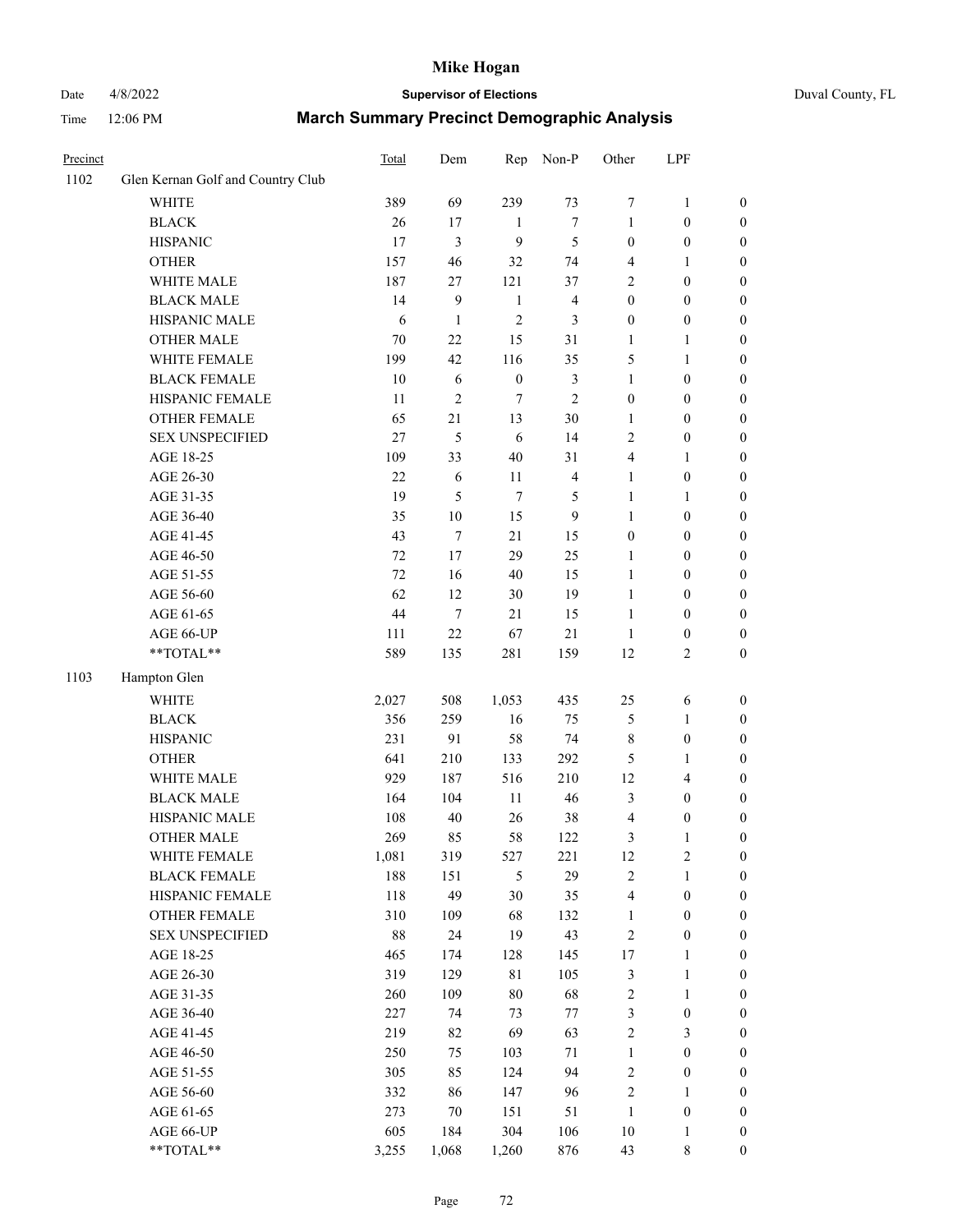# Date 4/8/2022 **Supervisor of Elections** Duval County, FL

| Precinct |                            | <b>Total</b> | Dem    | Rep    | Non-P       | Other            | LPF              |                  |
|----------|----------------------------|--------------|--------|--------|-------------|------------------|------------------|------------------|
| 1104     | Julington Baptist Church   |              |        |        |             |                  |                  |                  |
|          | <b>WHITE</b>               | 4,219        | 907    | 2,162  | 1,043       | $8\sqrt{1}$      | 26               | 0                |
|          | <b>BLACK</b>               | 1,085        | 806    | 52     | 210         | 16               | $\mathbf{1}$     | 0                |
|          | <b>HISPANIC</b>            | 609          | 197    | 151    | 247         | 9                | $\mathfrak s$    | $\boldsymbol{0}$ |
|          | <b>OTHER</b>               | 1,156        | 356    | 283    | 499         | 13               | $\mathfrak s$    | $\boldsymbol{0}$ |
|          | WHITE MALE                 | 1,979        | 358    | 1,056  | 520         | 31               | 14               | $\boldsymbol{0}$ |
|          | <b>BLACK MALE</b>          | 471          | 317    | 30     | 115         | $\,$ $\,$        | 1                | $\boldsymbol{0}$ |
|          | HISPANIC MALE              | 283          | 93     | $71\,$ | 115         | $\mathbf{1}$     | $\mathfrak{Z}$   | $\boldsymbol{0}$ |
|          | <b>OTHER MALE</b>          | 497          | 144    | 124    | 220         | 5                | $\overline{4}$   | $\boldsymbol{0}$ |
|          | WHITE FEMALE               | 2,200        | 543    | 1,082  | 513         | 50               | 12               | $\boldsymbol{0}$ |
|          | <b>BLACK FEMALE</b>        | 594          | 477    | $20\,$ | 89          | 8                | $\boldsymbol{0}$ | $\boldsymbol{0}$ |
|          | HISPANIC FEMALE            | 315          | 99     | 79     | 127         | 8                | $\sqrt{2}$       | $\boldsymbol{0}$ |
|          | <b>OTHER FEMALE</b>        | 560          | 189    | 136    | 227         | $\boldsymbol{7}$ | $\mathbf{1}$     | $\boldsymbol{0}$ |
|          | <b>SEX UNSPECIFIED</b>     | 170          | 46     | 50     | 73          | $\mathbf{1}$     | $\boldsymbol{0}$ | $\boldsymbol{0}$ |
|          | AGE 18-25                  | 778          | 240    | 245    | 265         | $22\,$           | 6                | $\boldsymbol{0}$ |
|          | AGE 26-30                  | 851          | 260    | 291    | 279         | 16               | $\mathfrak s$    | $\boldsymbol{0}$ |
|          | AGE 31-35                  | 818          | 263    | 268    | 257         | 16               | 14               | $\boldsymbol{0}$ |
|          | AGE 36-40                  | 689          | 239    | 212    | 227         | $\,$ $\,$        | $\mathfrak{Z}$   | $\boldsymbol{0}$ |
|          | AGE 41-45                  | 672          | 224    | 192    | 241         | 9                | 6                | $\boldsymbol{0}$ |
|          | AGE 46-50                  | 608          | 192    | 208    | 194         | $11\,$           | $\mathfrak{Z}$   | $\boldsymbol{0}$ |
|          | AGE 51-55                  | 645          | 176    | 293    | 161         | 15               | $\boldsymbol{0}$ | $\boldsymbol{0}$ |
|          | AGE 56-60                  | 573          | 178    | 275    | 115         | 5                | $\boldsymbol{0}$ | 0                |
|          | AGE 61-65                  | 489          | 162    | 214    | 105         | 8                | $\boldsymbol{0}$ | $\boldsymbol{0}$ |
|          | AGE 66-UP                  | 946          | 332    | 450    | 155         | 9                | $\boldsymbol{0}$ | $\boldsymbol{0}$ |
|          | $**TOTAL**$                | 7,069        | 2,266  | 2,648  | 1,999       | 119              | 37               | $\boldsymbol{0}$ |
| 1105     | Kernan Blvd Baptist Church |              |        |        |             |                  |                  |                  |
|          | <b>WHITE</b>               | 3,088        | 713    | 1,394  | 881         | 76               | 24               | $\boldsymbol{0}$ |
|          | <b>BLACK</b>               | 652          | 428    | 36     | 178         | 9                | $\mathbf{1}$     | $\boldsymbol{0}$ |
|          | <b>HISPANIC</b>            | 417          | 165    | 100    | 143         | 4                | $\mathfrak s$    | $\boldsymbol{0}$ |
|          | <b>OTHER</b>               | 603          | 188    | 152    | 247         | 14               | $\overline{2}$   | $\boldsymbol{0}$ |
|          | WHITE MALE                 | 1,456        | 266    | 721    | 418         | 31               | 20               | $\boldsymbol{0}$ |
|          | <b>BLACK MALE</b>          | 277          | 173    | $18\,$ | $8\sqrt{1}$ | 5                | $\boldsymbol{0}$ | $\boldsymbol{0}$ |
|          | HISPANIC MALE              | 197          | 60     | 58     | $72\,$      | 3                | 4                | $\boldsymbol{0}$ |
|          | <b>OTHER MALE</b>          | 231          | 60     | 67     | 100         | 3                | $\mathbf{1}$     | $\boldsymbol{0}$ |
|          | WHITE FEMALE               | 1,582        | 434    | 653    | 449         | 42               | 4                | 0                |
|          | <b>BLACK FEMALE</b>        | 349          | 238    | 15     | 91          | 4                | $\mathbf{1}$     | $\boldsymbol{0}$ |
|          | HISPANIC FEMALE            | 215          | 103    | 41     | 69          | $\mathbf{1}$     | $\mathbf{1}$     | $\overline{0}$   |
|          | <b>OTHER FEMALE</b>        | 256          | 92     | 66     | 90          | 7                | $\mathbf{1}$     | $\overline{0}$   |
|          | <b>SEX UNSPECIFIED</b>     | 197          | 68     | 43     | 79          | 7                | $\boldsymbol{0}$ | 0                |
|          | AGE 18-25                  | 1,120        | 428    | 312    | 338         | 35               | 7                | 0                |
|          | AGE 26-30                  | 747          | 230    | 209    | 284         | 17               | $\boldsymbol{7}$ | 0                |
|          | AGE 31-35                  | 597          | 179    | 194    | 198         | $20\,$           | 6                | 0                |
|          | AGE 36-40                  | 381          | 121    | 117    | 133         | $\,$ 8 $\,$      | $\sqrt{2}$       | 0                |
|          | AGE 41-45                  | 333          | 97     | 107    | 123         | 4                | $\sqrt{2}$       | 0                |
|          | AGE 46-50                  | 286          | 83     | 117    | $80\,$      | 4                | $\sqrt{2}$       | 0                |
|          | AGE 51-55                  | 329          | $88\,$ | 155    | 79          | 5                | $\sqrt{2}$       | 0                |
|          | AGE 56-60                  | 301          | 69     | 146    | 83          | 2                | 1                | $\boldsymbol{0}$ |
|          | AGE 61-65                  | 244          | 74     | 110    | 55          | 5                | $\boldsymbol{0}$ | $\overline{0}$   |
|          | AGE 66-UP                  | 422          | 125    | 215    | 76          | 3                | $\mathfrak{Z}$   | 0                |
|          | $**TOTAL**$                | 4,760        | 1,494  | 1,682  | 1,449       | 103              | 32               | $\boldsymbol{0}$ |
|          |                            |              |        |        |             |                  |                  |                  |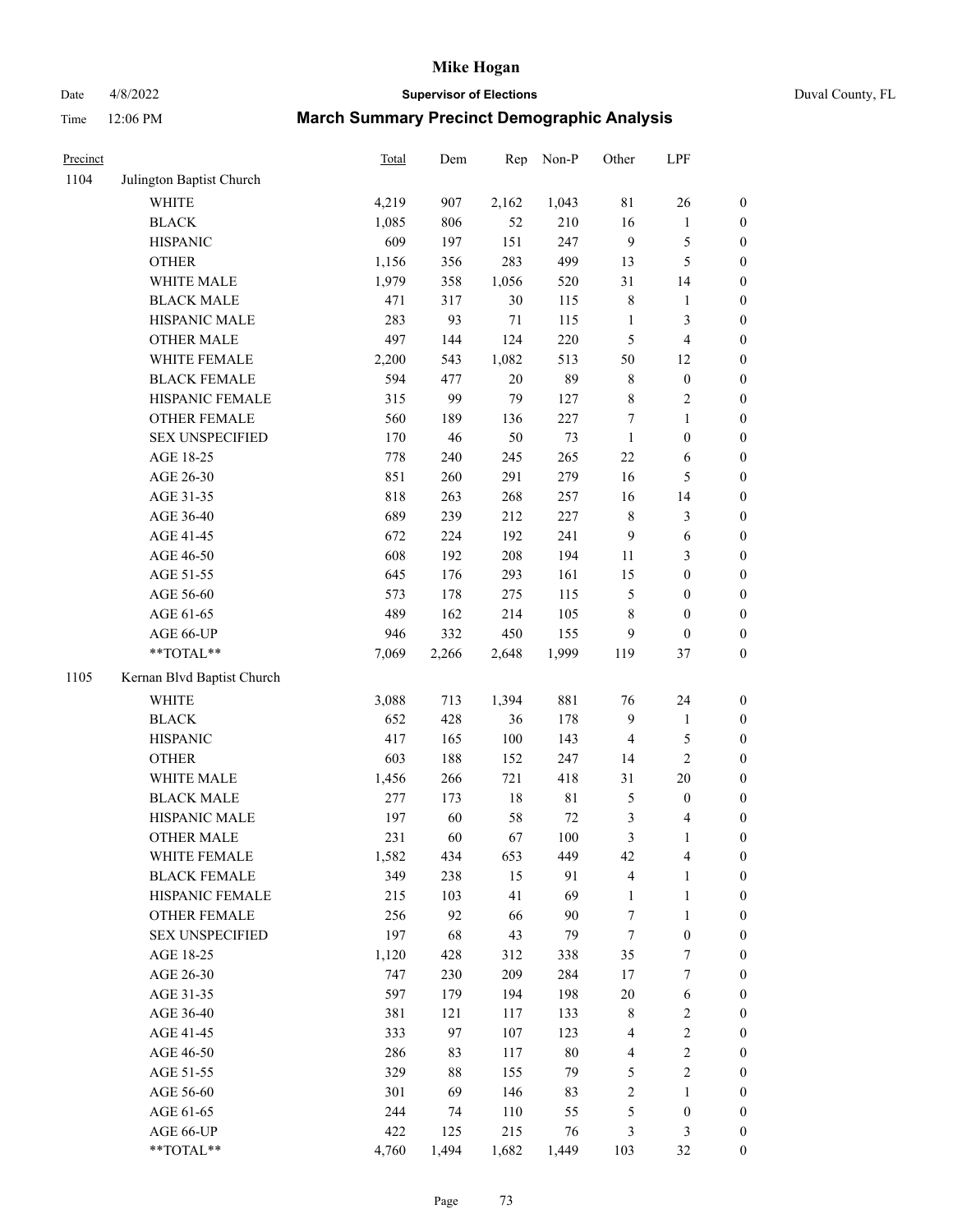Date 4/8/2022 **Supervisor of Elections** Duval County, FL

| Precinct |                        | Total | Dem         | Rep              | Non-P  | Other            | LPF              |                  |
|----------|------------------------|-------|-------------|------------------|--------|------------------|------------------|------------------|
| 1106     | Church of Eleven 22    |       |             |                  |        |                  |                  |                  |
|          | <b>WHITE</b>           | 4,528 | 1,083       | 2,329            | 1,023  | 73               | $20\,$           | $\boldsymbol{0}$ |
|          | <b>BLACK</b>           | 750   | 541         | 30               | 166    | 12               | $\mathbf{1}$     | $\boldsymbol{0}$ |
|          | <b>HISPANIC</b>        | 495   | 175         | 126              | 188    | $\mathfrak{S}$   | $\mathbf{1}$     | $\boldsymbol{0}$ |
|          | <b>OTHER</b>           | 834   | 308         | 173              | 339    | 12               | $\sqrt{2}$       | $\boldsymbol{0}$ |
|          | WHITE MALE             | 2,008 | 407         | 1,056            | 497    | 33               | 15               | $\boldsymbol{0}$ |
|          | <b>BLACK MALE</b>      | 322   | 213         | 19               | 84     | 6                | $\boldsymbol{0}$ | $\boldsymbol{0}$ |
|          | HISPANIC MALE          | 212   | 62          | 62               | 86     | $\overline{c}$   | $\boldsymbol{0}$ | $\boldsymbol{0}$ |
|          | <b>OTHER MALE</b>      | 349   | 107         | 71               | 166    | $\overline{4}$   | $\mathbf{1}$     | $\boldsymbol{0}$ |
|          | WHITE FEMALE           | 2,488 | 668         | 1,260            | 516    | 39               | $\mathfrak s$    | 0                |
|          | <b>BLACK FEMALE</b>    | 422   | 324         | 11               | 81     | 5                | $\mathbf{1}$     | 0                |
|          | HISPANIC FEMALE        | 279   | 111         | 63               | 101    | 3                | $\mathbf{1}$     | 0                |
|          | OTHER FEMALE           | 406   | 169         | 90               | 140    | 6                | $\mathbf{1}$     | 0                |
|          | <b>SEX UNSPECIFIED</b> | 121   | $46\,$      | 26               | 45     | $\overline{4}$   | $\boldsymbol{0}$ | $\boldsymbol{0}$ |
|          | AGE 18-25              | 705   | 260         | 206              | 214    | 19               | 6                | $\boldsymbol{0}$ |
|          | AGE 26-30              | 660   | 213         | 209              | 217    | 14               | $\boldsymbol{7}$ | $\boldsymbol{0}$ |
|          | AGE 31-35              | 530   | 167         | 171              | 176    | 11               | $\mathfrak{S}$   | $\boldsymbol{0}$ |
|          | AGE 36-40              | 482   | 179         | 146              | 148    | $\,$ 8 $\,$      | $\mathbf{1}$     | $\boldsymbol{0}$ |
|          | AGE 41-45              | 464   | 146         | 172              | 142    | 3                | $\mathbf{1}$     | $\boldsymbol{0}$ |
|          | AGE 46-50              | 466   | 148         | 160              | 151    | 7                | $\boldsymbol{0}$ | $\boldsymbol{0}$ |
|          | AGE 51-55              | 471   | 135         | 202              | 127    | 7                | $\boldsymbol{0}$ | $\boldsymbol{0}$ |
|          | AGE 56-60              | 477   | 154         | 183              | 130    | 10               | $\boldsymbol{0}$ | 0                |
|          | AGE 61-65              | 457   | 127         | 221              | 102    | 6                | $\mathbf{1}$     | 0                |
|          | AGE 66-UP              | 1,895 | 578         | 988              | 309    | 17               | 3                | 0                |
|          | **TOTAL**              | 6,607 | 2,107       | 2,658            | 1,716  | 102              | 24               | $\boldsymbol{0}$ |
| 1107     | FSCJ - Deerwood Center |       |             |                  |        |                  |                  |                  |
|          | <b>WHITE</b>           | 1,071 | 156         | 720              | 178    | 15               | $\sqrt{2}$       | $\boldsymbol{0}$ |
|          | <b>BLACK</b>           | 96    | 64          | $\boldsymbol{7}$ | 24     | $\mathbf{1}$     | $\boldsymbol{0}$ | $\boldsymbol{0}$ |
|          | <b>HISPANIC</b>        | 68    | 13          | 27               | 28     | $\boldsymbol{0}$ | $\boldsymbol{0}$ | $\boldsymbol{0}$ |
|          | <b>OTHER</b>           | 437   | 134         | 101              | 192    | 7                | $\mathfrak{Z}$   | $\boldsymbol{0}$ |
|          | WHITE MALE             | 531   | 69          | 350              | 103    | $\tau$           | $\overline{2}$   | $\boldsymbol{0}$ |
|          | <b>BLACK MALE</b>      | 45    | 25          | $\mathfrak{Z}$   | 16     | $\mathbf{1}$     | $\boldsymbol{0}$ | $\boldsymbol{0}$ |
|          | HISPANIC MALE          | 37    | $\,$ 8 $\,$ | 15               | 14     | $\boldsymbol{0}$ | $\boldsymbol{0}$ | 0                |
|          | <b>OTHER MALE</b>      | 189   | 50          | 47               | 87     | 3                | $\mathbf{2}$     | 0                |
|          | WHITE FEMALE           | 525   | 87          | 363              | 67     | 8                | $\boldsymbol{0}$ | 0                |
|          | <b>BLACK FEMALE</b>    | 50    | 39          | $\overline{4}$   | $\tau$ | $\boldsymbol{0}$ | $\boldsymbol{0}$ | $\overline{0}$   |
|          | HISPANIC FEMALE        | 31    | 5           | 12               | 14     | $\boldsymbol{0}$ | $\boldsymbol{0}$ | $\overline{0}$   |
|          | <b>OTHER FEMALE</b>    | 218   | 75          | 51               | 87     | 4                | $\mathbf{1}$     | $\overline{0}$   |
|          | <b>SEX UNSPECIFIED</b> | 46    | 9           | 10               | 27     | $\boldsymbol{0}$ | $\boldsymbol{0}$ | 0                |
|          | AGE 18-25              | 185   | 51          | 67               | 58     | 8                | $\mathbf{1}$     | 0                |
|          | AGE 26-30              | 93    | 29          | 34               | 27     | $\sqrt{2}$       | $\mathbf{1}$     | 0                |
|          | AGE 31-35              | 71    | 21          | 29               | $18\,$ | $\mathbf{2}$     | $\mathbf{1}$     | 0                |
|          | AGE 36-40              | 74    | 17          | 29               | 26     | $\overline{c}$   | $\boldsymbol{0}$ | 0                |
|          | AGE 41-45              | 89    | 24          | 32               | 32     | $\boldsymbol{0}$ | $\mathbf{1}$     | 0                |
|          | AGE 46-50              | 110   | 23          | 54               | 32     | 1                | $\boldsymbol{0}$ | 0                |
|          | AGE 51-55              | 146   | 27          | 62               | 56     | $\mathbf{1}$     | $\boldsymbol{0}$ | 0                |
|          | AGE 56-60              | 189   | 37          | 97               | 52     | $\overline{c}$   | $\mathbf{1}$     | 0                |
|          | AGE 61-65              | 180   | 30          | 112              | 37     | $\mathbf{1}$     | $\boldsymbol{0}$ | 0                |
|          | AGE 66-UP              | 535   | 108         | 339              | 84     | $\overline{4}$   | $\boldsymbol{0}$ | 0                |
|          | **TOTAL**              | 1,672 | 367         | 855              | 422    | 23               | 5                | $\boldsymbol{0}$ |
|          |                        |       |             |                  |        |                  |                  |                  |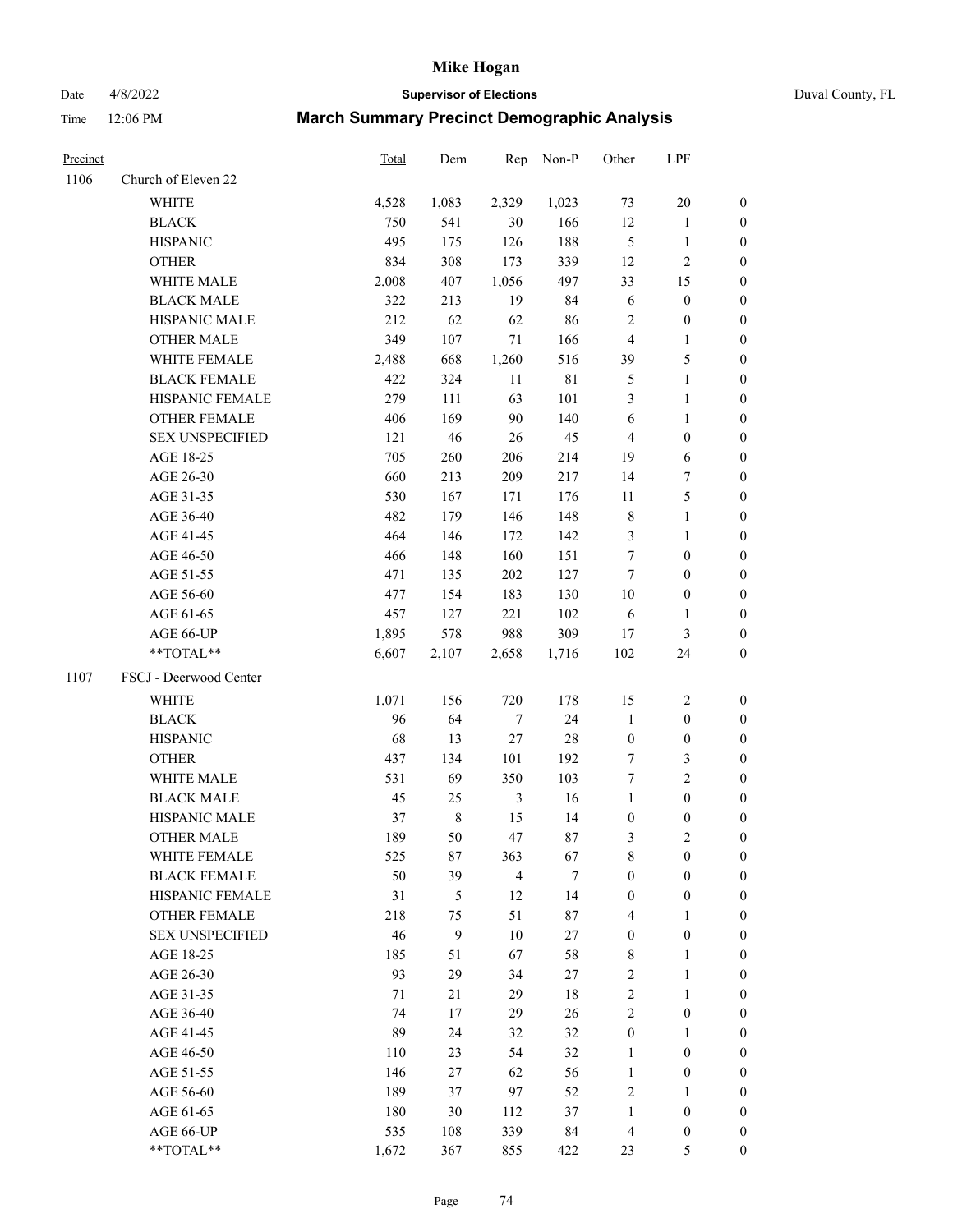Date 4/8/2022 **Supervisor of Elections** Duval County, FL

| Precinct |                        | Total  | Dem        | Rep            | Non-P   | Other            | LPF                     |                  |
|----------|------------------------|--------|------------|----------------|---------|------------------|-------------------------|------------------|
| 1108     | FSCJ - Deerwood Center |        |            |                |         |                  |                         |                  |
|          | WHITE                  | 2,218  | 616        | 965            | 571     | 53               | 13                      | 0                |
|          | <b>BLACK</b>           | 762    | 549        | 32             | 165     | 14               | $\sqrt{2}$              | 0                |
|          | <b>HISPANIC</b>        | 340    | 114        | 89             | 125     | 11               | $\mathbf{1}$            | $\boldsymbol{0}$ |
|          | <b>OTHER</b>           | 341    | 125        | 57             | 149     | $\,$ $\,$        | $\sqrt{2}$              | $\boldsymbol{0}$ |
|          | WHITE MALE             | 1,043  | 246        | 465            | 306     | 16               | 10                      | $\boldsymbol{0}$ |
|          | <b>BLACK MALE</b>      | 295    | 192        | 14             | 79      | 9                | $\mathbf{1}$            | $\boldsymbol{0}$ |
|          | HISPANIC MALE          | 147    | 47         | $40\,$         | 53      | 6                | $\mathbf{1}$            | $\boldsymbol{0}$ |
|          | OTHER MALE             | 118    | 43         | 19             | 52      | 3                | $\mathbf{1}$            | $\boldsymbol{0}$ |
|          | WHITE FEMALE           | 1,152  | 365        | 493            | 254     | 37               | 3                       | $\boldsymbol{0}$ |
|          | <b>BLACK FEMALE</b>    | 456    | 350        | $18\,$         | 82      | 5                | $\mathbf{1}$            | $\boldsymbol{0}$ |
|          | HISPANIC FEMALE        | 188    | 65         | 49             | 69      | 5                | $\boldsymbol{0}$        | $\boldsymbol{0}$ |
|          | OTHER FEMALE           | 168    | 67         | 29             | 66      | 5                | $\mathbf{1}$            | $\boldsymbol{0}$ |
|          | <b>SEX UNSPECIFIED</b> | 94     | 29         | 16             | 49      | $\boldsymbol{0}$ | $\boldsymbol{0}$        | $\boldsymbol{0}$ |
|          | AGE 18-25              | 526    | 205        | 131            | 168     | $20\,$           | $\sqrt{2}$              | $\boldsymbol{0}$ |
|          | AGE 26-30              | 522    | 222        | 111            | 168     | 18               | 3                       | $\boldsymbol{0}$ |
|          | AGE 31-35              | 453    | 179        | 107            | 150     | 13               | $\overline{4}$          | $\boldsymbol{0}$ |
|          | AGE 36-40              | 302    | 120        | 73             | 99      | $\boldsymbol{7}$ | $\mathfrak{Z}$          | $\boldsymbol{0}$ |
|          | AGE 41-45              | 275    | 105        | 76             | 89      | $\overline{2}$   | $\mathfrak{Z}$          | $\boldsymbol{0}$ |
|          | AGE 46-50              | 256    | 99         | 84             | 62      | $\boldsymbol{9}$ | $\overline{c}$          | $\boldsymbol{0}$ |
|          | AGE 51-55              | 261    | 97         | 99             | 59      | $\mathfrak s$    | $\mathbf{1}$            | $\boldsymbol{0}$ |
|          | AGE 56-60              | 252    | 92         | 101            | 55      | 4                | $\boldsymbol{0}$        | $\boldsymbol{0}$ |
|          | AGE 61-65              | 251    | 84         | 111            | 53      | 3                | $\boldsymbol{0}$        | $\boldsymbol{0}$ |
|          | AGE 66-UP              | 563    | 201        | 250            | 107     | 5                | $\boldsymbol{0}$        | $\boldsymbol{0}$ |
|          | **TOTAL**              | 3,661  | 1,404      | 1,143          | 1,010   | 86               | 18                      | $\boldsymbol{0}$ |
| 1109     | Deerwood Country Club  |        |            |                |         |                  |                         |                  |
|          | <b>WHITE</b>           | 1,724  | 298        | 1,141          | 262     | 19               | $\overline{\mathbf{4}}$ | $\boldsymbol{0}$ |
|          | <b>BLACK</b>           | 58     | 41         | $\mathfrak{Z}$ | $11\,$  | $\mathfrak{Z}$   | $\boldsymbol{0}$        | $\boldsymbol{0}$ |
|          | <b>HISPANIC</b>        | 85     | 12         | 47             | 23      | 3                | $\boldsymbol{0}$        | $\boldsymbol{0}$ |
|          | <b>OTHER</b>           | 203    | 55         | 65             | 82      | $\mathbf{1}$     | $\boldsymbol{0}$        | $\boldsymbol{0}$ |
|          | WHITE MALE             | 821    | 117        | 554            | 136     | $10\,$           | $\overline{4}$          | $\boldsymbol{0}$ |
|          | <b>BLACK MALE</b>      | $28\,$ | 17         | $\sqrt{2}$     | $\,8\,$ | $\mathbf{1}$     | $\boldsymbol{0}$        | $\boldsymbol{0}$ |
|          | HISPANIC MALE          | 34     | $\sqrt{5}$ | $17\,$         | 12      | $\boldsymbol{0}$ | $\boldsymbol{0}$        | 0                |
|          | <b>OTHER MALE</b>      | 76     | 21         | 22             | 33      | $\boldsymbol{0}$ | $\boldsymbol{0}$        | $\boldsymbol{0}$ |
|          | WHITE FEMALE           | 894    | 178        | 582            | 125     | 9                | 0                       | 0                |
|          | <b>BLACK FEMALE</b>    | 29     | 23         | $\mathbf{1}$   | 3       | $\sqrt{2}$       | $\boldsymbol{0}$        | $\overline{0}$   |
|          | HISPANIC FEMALE        | 50     | 6          | 30             | $11\,$  | 3                | $\boldsymbol{0}$        | $\overline{0}$   |
|          | OTHER FEMALE           | 95     | 32         | 33             | 29      | $\mathbf{1}$     | $\boldsymbol{0}$        | $\theta$         |
|          | <b>SEX UNSPECIFIED</b> | 43     | $\tau$     | 15             | 21      | $\boldsymbol{0}$ | $\boldsymbol{0}$        | 0                |
|          | AGE 18-25              | 225    | 48         | 112            | 61      | 4                | $\boldsymbol{0}$        | 0                |
|          | AGE 26-30              | 106    | 17         | 59             | 29      | $\mathbf{1}$     | $\boldsymbol{0}$        | 0                |
|          | AGE 31-35              | 108    | 21         | 62             | 23      | 2                | $\boldsymbol{0}$        | 0                |
|          | AGE 36-40              | 138    | 33         | $78\,$         | $27\,$  | $\boldsymbol{0}$ | $\boldsymbol{0}$        | 0                |
|          | AGE 41-45              | 136    | 24         | 76             | 31      | 3                | $\mathfrak{2}$          | 0                |
|          | AGE 46-50              | 186    | 31         | 115            | 35      | 4                | $\mathbf{1}$            | 0                |
|          | AGE 51-55              | 169    | 29         | 111            | $28\,$  | $\mathbf{1}$     | $\boldsymbol{0}$        | 0                |
|          | AGE 56-60              | 170    | 35         | 95             | 37      | 3                | $\boldsymbol{0}$        | 0                |
|          | AGE 61-65              | 182    | 32         | 120            | 30      | $\boldsymbol{0}$ | $\boldsymbol{0}$        | 0                |
|          | AGE 66-UP              | 650    | 136        | 428            | 77      | 8                | $\mathbf{1}$            | 0                |
|          | **TOTAL**              | 2,070  | 406        | 1,256          | 378     | 26               | $\overline{4}$          | $\boldsymbol{0}$ |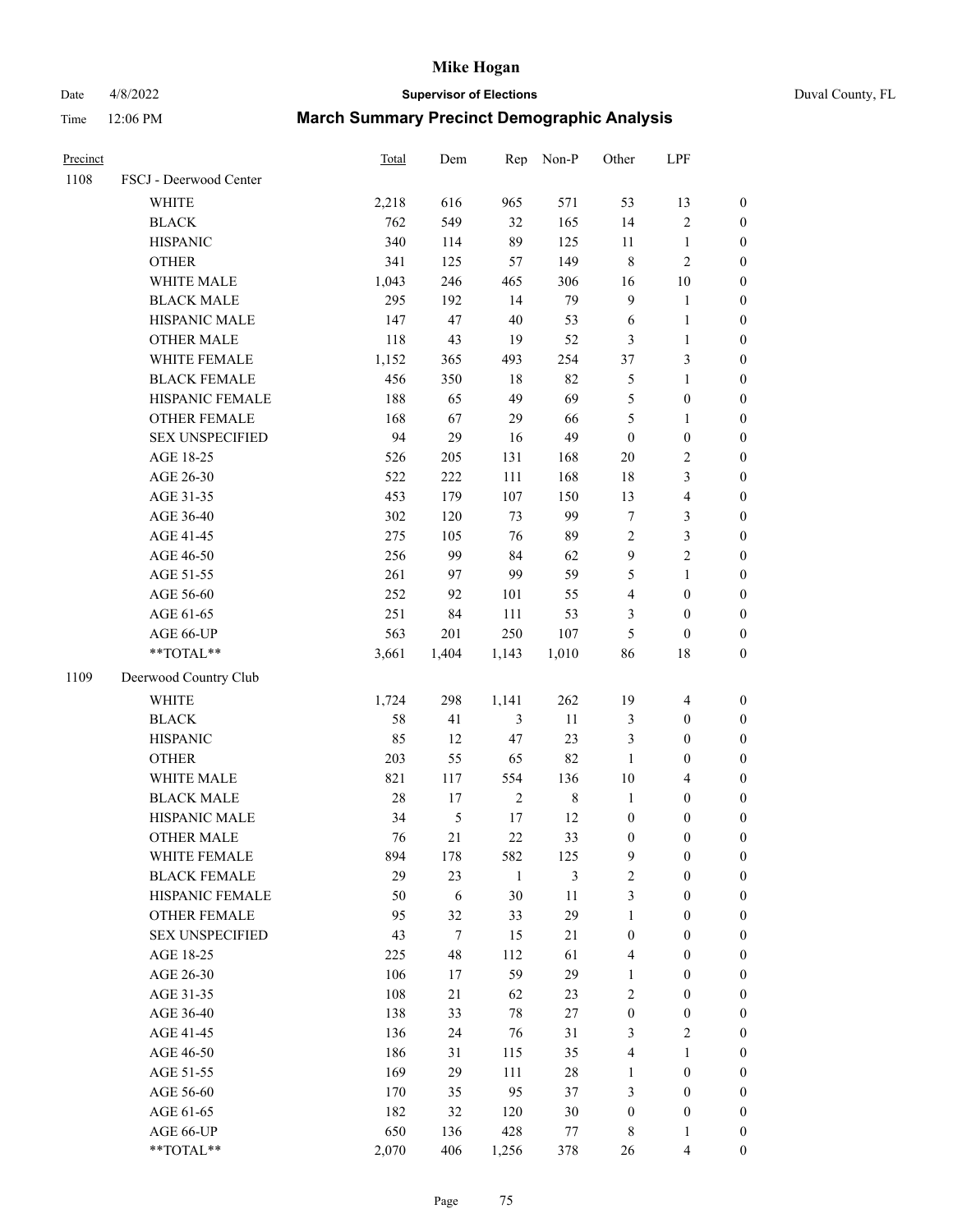# Date 4/8/2022 **Supervisor of Elections** Duval County, FL

| Precinct |                                       | Total | Dem   | Rep         | Non-P  | Other            | LPF              |                  |
|----------|---------------------------------------|-------|-------|-------------|--------|------------------|------------------|------------------|
| 1110     | Holiday Inn Express Bartram Park S    |       |       |             |        |                  |                  |                  |
|          | <b>WHITE</b>                          | 4,851 | 1,044 | 2,476       | 1,187  | 122              | $22\,$           | 0                |
|          | <b>BLACK</b>                          | 1,102 | 754   | 67          | 259    | $20\,$           | $\sqrt{2}$       | 0                |
|          | <b>HISPANIC</b>                       | 692   | 249   | 181         | 254    | 6                | $\sqrt{2}$       | 0                |
|          | <b>OTHER</b>                          | 810   | 237   | 221         | 338    | $11\,$           | $\mathfrak{Z}$   | $\boldsymbol{0}$ |
|          | WHITE MALE                            | 2,135 | 370   | 1,127       | 578    | 47               | 13               | $\boldsymbol{0}$ |
|          | <b>BLACK MALE</b>                     | 465   | 280   | 34          | 141    | 10               | $\boldsymbol{0}$ | $\boldsymbol{0}$ |
|          | HISPANIC MALE                         | 293   | 92    | $8\sqrt{1}$ | 115    | 3                | $\sqrt{2}$       | $\boldsymbol{0}$ |
|          | <b>OTHER MALE</b>                     | 327   | 89    | 88          | 142    | $\boldsymbol{7}$ | $\mathbf{1}$     | $\boldsymbol{0}$ |
|          | WHITE FEMALE                          | 2,683 | 668   | 1,334       | 599    | 73               | $\boldsymbol{9}$ | $\boldsymbol{0}$ |
|          | <b>BLACK FEMALE</b>                   | 627   | 469   | 31          | 115    | 10               | $\sqrt{2}$       | 0                |
|          | HISPANIC FEMALE                       | 394   | 156   | 99          | 136    | 3                | $\boldsymbol{0}$ | 0                |
|          | OTHER FEMALE                          | 396   | 124   | 115         | 152    | 3                | $\sqrt{2}$       | 0                |
|          | <b>SEX UNSPECIFIED</b>                | 135   | 36    | 36          | 60     | 3                | $\boldsymbol{0}$ | $\boldsymbol{0}$ |
|          | AGE 18-25                             | 669   | 189   | 229         | 225    | $21\,$           | $\mathfrak s$    | $\boldsymbol{0}$ |
|          | AGE 26-30                             | 952   | 281   | 360         | 280    | 25               | 6                | $\boldsymbol{0}$ |
|          | AGE 31-35                             | 995   | 314   | 355         | 306    | 14               | 6                | $\boldsymbol{0}$ |
|          | AGE 36-40                             | 809   | 250   | 264         | 280    | 12               | 3                | $\boldsymbol{0}$ |
|          | AGE 41-45                             | 665   | 214   | 236         | 202    | $11\,$           | $\sqrt{2}$       | $\boldsymbol{0}$ |
|          | AGE 46-50                             | 565   | 175   | 205         | 167    | 15               | $\mathfrak{Z}$   | $\boldsymbol{0}$ |
|          | AGE 51-55                             | 587   | 175   | 259         | 142    | $\,8\,$          | $\mathfrak{Z}$   | 0                |
|          | AGE 56-60                             | 514   | 143   | 235         | 121    | 14               | $\mathbf{1}$     | 0                |
|          | AGE 61-65                             | 496   | 158   | 246         | 89     | 3                | $\boldsymbol{0}$ | 0                |
|          | AGE 66-UP                             | 1,202 | 385   | 556         | 225    | 36               | $\boldsymbol{0}$ | $\boldsymbol{0}$ |
|          | $**TOTAL**$                           | 7,455 | 2,284 | 2,945       | 2,038  | 159              | 29               | $\boldsymbol{0}$ |
| 1111     | Shepherd of the Woods Lutheran Church |       |       |             |        |                  |                  |                  |
|          | <b>WHITE</b>                          | 1,047 | 311   | 401         | 301    | $21\,$           | 13               | $\boldsymbol{0}$ |
|          | <b>BLACK</b>                          | 598   | 435   | 21          | 134    | 6                | $\sqrt{2}$       | $\boldsymbol{0}$ |
|          | <b>HISPANIC</b>                       | 229   | 79    | 42          | 104    | 2                | $\sqrt{2}$       | $\boldsymbol{0}$ |
|          | <b>OTHER</b>                          | 193   | 68    | 33          | 85     | 5                | $\sqrt{2}$       | $\boldsymbol{0}$ |
|          | WHITE MALE                            | 461   | 116   | 180         | 140    | 13               | 12               | $\boldsymbol{0}$ |
|          | <b>BLACK MALE</b>                     | 220   | 142   | 13          | 62     | 3                | $\boldsymbol{0}$ | $\boldsymbol{0}$ |
|          | HISPANIC MALE                         | 88    | 25    | 19          | 43     | $\boldsymbol{0}$ | 1                | 0                |
|          | <b>OTHER MALE</b>                     | 65    | 17    | 17          | 27     | 3                | $\mathbf{1}$     | 0                |
|          | WHITE FEMALE                          | 569   | 189   | 214         | 157    | 8                | 1                | 0                |
|          | <b>BLACK FEMALE</b>                   | 372   | 288   | 8           | 71     | 3                | $\sqrt{2}$       | $\overline{0}$   |
|          | HISPANIC FEMALE                       | 134   | 53    | 19          | 59     | $\overline{c}$   | $\mathbf{1}$     | $\overline{0}$   |
|          | OTHER FEMALE                          | 92    | 40    | 12          | 38     | 2                | $\boldsymbol{0}$ | $\overline{0}$   |
|          | <b>SEX UNSPECIFIED</b>                | 66    | 23    | 15          | 27     | $\boldsymbol{0}$ | $\mathbf{1}$     | 0                |
|          | AGE 18-25                             | 336   | 137   | 68          | 114    | 10               | 7                | 0                |
|          | AGE 26-30                             | 346   | 146   | 64          | 127    | 6                | 3                | 0                |
|          | AGE 31-35                             | 304   | 139   | 52          | 102    | 7                | $\overline{4}$   | 0                |
|          | AGE 36-40                             | 194   | 85    | 38          | 66     | 3                | $\sqrt{2}$       | 0                |
|          | AGE 41-45                             | 127   | 53    | 34          | 39     | $\mathbf{1}$     | $\boldsymbol{0}$ | 0                |
|          | AGE 46-50                             | 131   | 67    | 22          | 39     | 2                | 1                | 0                |
|          | AGE 51-55                             | 122   | 48    | 32          | 40     | $\mathbf{2}$     | $\boldsymbol{0}$ | 0                |
|          | AGE 56-60                             | 120   | 66    | 31          | 22     | 1                | $\boldsymbol{0}$ | 0                |
|          | AGE 61-65                             | 101   | 46    | 33          | $21\,$ | $\mathbf{1}$     | $\boldsymbol{0}$ | 0                |
|          | AGE 66-UP                             | 286   | 106   | 123         | 54     | $\mathbf{1}$     | $\mathfrak{2}$   | 0                |
|          | **TOTAL**                             | 2,067 | 893   | 497         | 624    | 34               | 19               | $\boldsymbol{0}$ |
|          |                                       |       |       |             |        |                  |                  |                  |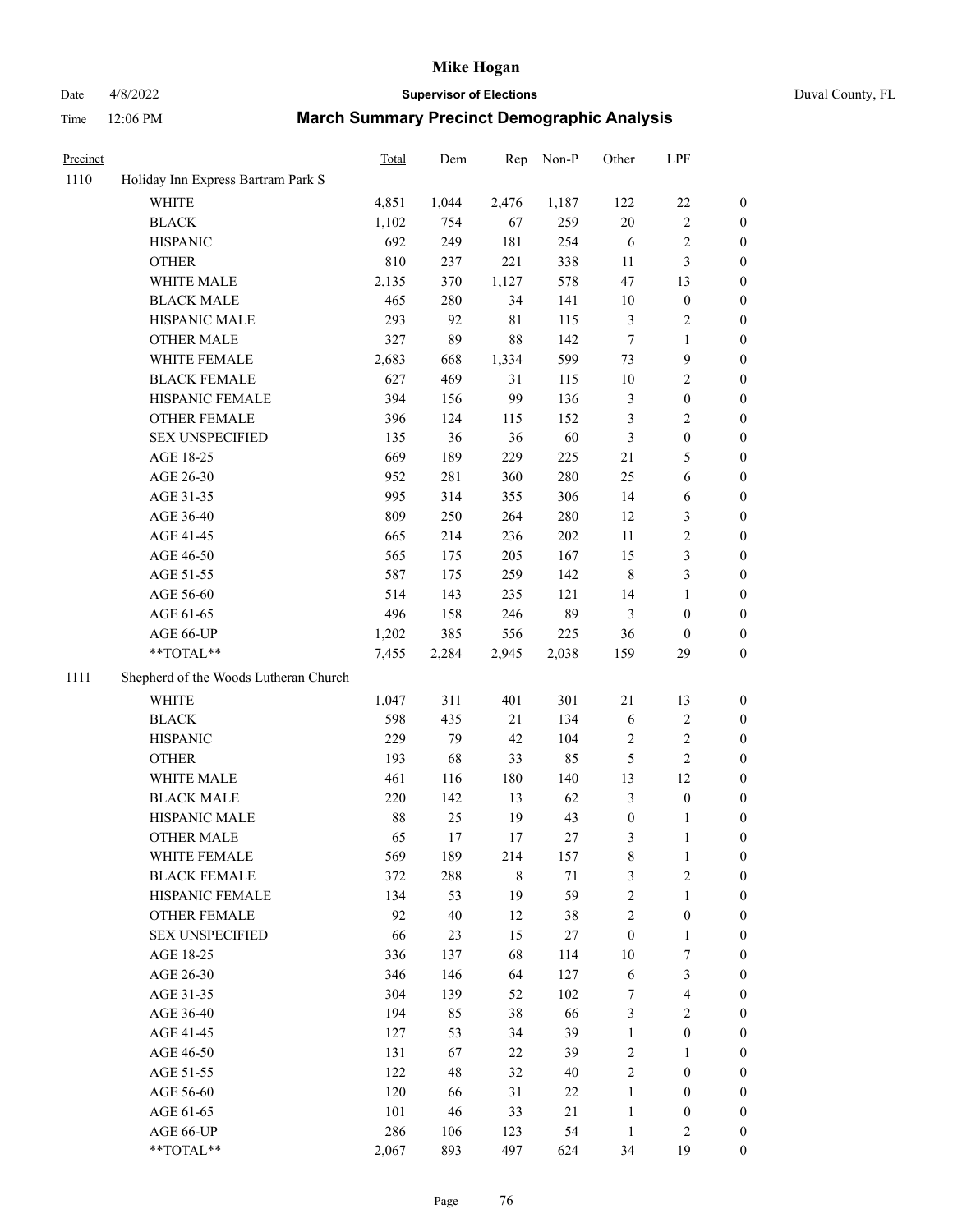Date 4/8/2022 **Supervisor of Elections** Duval County, FL

| Precinct |                            | <b>Total</b> | Dem     | Rep    | Non-P  | Other                   | LPF              |                                      |
|----------|----------------------------|--------------|---------|--------|--------|-------------------------|------------------|--------------------------------------|
| 1112     | Southeast Regional Library |              |         |        |        |                         |                  |                                      |
|          | <b>WHITE</b>               | 2,635        | 567     | 1,394  | 607    | 55                      | 12               | 0                                    |
|          | <b>BLACK</b>               | 527          | 372     | 23     | 119    | 12                      | $\mathbf{1}$     | 0                                    |
|          | <b>HISPANIC</b>            | 278          | 86      | 91     | 93     | 6                       | $\sqrt{2}$       | $\boldsymbol{0}$                     |
|          | <b>OTHER</b>               | 623          | 211     | 143    | 257    | $11\,$                  | $\mathbf{1}$     | $\boldsymbol{0}$                     |
|          | WHITE MALE                 | 1,219        | 220     | 659    | 309    | 22                      | $\boldsymbol{9}$ | $\boldsymbol{0}$                     |
|          | <b>BLACK MALE</b>          | 235          | 146     | 10     | 73     | 6                       | $\boldsymbol{0}$ | $\boldsymbol{0}$                     |
|          | HISPANIC MALE              | 111          | 32      | 39     | 37     | $\mathbf{1}$            | $\sqrt{2}$       | $\boldsymbol{0}$                     |
|          | <b>OTHER MALE</b>          | 261          | 74      | 65     | 115    | 6                       | $\mathbf{1}$     | $\boldsymbol{0}$                     |
|          | WHITE FEMALE               | 1,397        | 343     | 727    | 292    | 32                      | $\mathfrak{Z}$   | $\boldsymbol{0}$                     |
|          | <b>BLACK FEMALE</b>        | 287          | 222     | 13     | 45     | 6                       | $\mathbf{1}$     | $\boldsymbol{0}$                     |
|          | HISPANIC FEMALE            | 164          | 52      | 52     | 55     | 5                       | $\boldsymbol{0}$ | $\boldsymbol{0}$                     |
|          | OTHER FEMALE               | 289          | 109     | 62     | 114    | 4                       | $\boldsymbol{0}$ | $\boldsymbol{0}$                     |
|          | <b>SEX UNSPECIFIED</b>     | 100          | 38      | 24     | 36     | $\mathbf{2}$            | $\boldsymbol{0}$ | $\boldsymbol{0}$                     |
|          | AGE 18-25                  | 558          | 181     | 185    | 164    | 26                      | $\sqrt{2}$       | $\boldsymbol{0}$                     |
|          | AGE 26-30                  | 496          | 152     | 163    | 164    | 15                      | $\sqrt{2}$       | $\boldsymbol{0}$                     |
|          | AGE 31-35                  | 392          | 131     | 120    | 133    | 6                       | $\sqrt{2}$       | $\boldsymbol{0}$                     |
|          | AGE 36-40                  | 336          | 123     | 110    | 95     | 5                       | 3                | $\boldsymbol{0}$                     |
|          | AGE 41-45                  | 299          | 95      | 109    | 90     | $\overline{\mathbf{4}}$ | $\mathbf{1}$     | $\boldsymbol{0}$                     |
|          | AGE 46-50                  | 352          | 104     | 134    | 105    | 7                       | $\sqrt{2}$       | $\boldsymbol{0}$                     |
|          | AGE 51-55                  | 348          | 94      | 157    | 89     | $\tau$                  | $\mathbf{1}$     | $\boldsymbol{0}$                     |
|          | AGE 56-60                  | 349          | 83      | 181    | $78\,$ | 6                       | $\mathbf{1}$     | $\boldsymbol{0}$                     |
|          | AGE 61-65                  | 318          | 94      | 161    | 60     | 3                       | $\boldsymbol{0}$ | $\boldsymbol{0}$                     |
|          | AGE 66-UP                  | 615          | 179     | 331    | 98     | 5                       | $\mathbf{2}$     | $\boldsymbol{0}$                     |
|          | $**TOTAL**$                | 4,063        | 1,236   | 1,651  | 1,076  | 84                      | 16               | $\boldsymbol{0}$                     |
| 1113     | Deermeadows Baptist Church |              |         |        |        |                         |                  |                                      |
|          | <b>WHITE</b>               | 2,021        | 559     | 797    | 578    | 63                      | 24               | $\boldsymbol{0}$                     |
|          | <b>BLACK</b>               | 1,253        | 889     | 47     | 293    | $22\,$                  | $\sqrt{2}$       |                                      |
|          | <b>HISPANIC</b>            | 382          | 143     | 82     | 152    | $\mathbf{2}$            | $\mathfrak{Z}$   | $\boldsymbol{0}$<br>$\boldsymbol{0}$ |
|          | <b>OTHER</b>               | 423          | 170     | 71     | 170    | $10\,$                  | $\overline{2}$   | $\boldsymbol{0}$                     |
|          | WHITE MALE                 | 932          | 236     | 383    | 278    | 21                      | 14               | $\boldsymbol{0}$                     |
|          | <b>BLACK MALE</b>          | 487          | 318     | 19     | 138    | $11\,$                  | $\mathbf{1}$     | $\boldsymbol{0}$                     |
|          | HISPANIC MALE              | 169          | 62      | 42     | 62     | $\mathbf{1}$            | $\sqrt{2}$       | $\boldsymbol{0}$                     |
|          | <b>OTHER MALE</b>          | 179          | 51      | 37     | 83     | $\boldsymbol{7}$        | $\mathbf{1}$     | $\boldsymbol{0}$                     |
|          | WHITE FEMALE               | 1,067        | 318     | 409    | 289    | 41                      | 10               | 0                                    |
|          | <b>BLACK FEMALE</b>        | 754          | 559     | 28     | 155    | 11                      | $\mathbf{1}$     | $\boldsymbol{0}$                     |
|          | HISPANIC FEMALE            | 205          | $77 \,$ | 37     | 89     | $\mathbf{1}$            | $\mathbf{1}$     | $\overline{0}$                       |
|          | OTHER FEMALE               | 196          | 104     | $28\,$ | 61     | $\overline{c}$          | $\mathbf{1}$     | $\overline{0}$                       |
|          | <b>SEX UNSPECIFIED</b>     | 90           | 36      | 14     | 38     | $\overline{c}$          | $\boldsymbol{0}$ | 0                                    |
|          | AGE 18-25                  | 594          | 235     | 111    | 227    | 15                      | 6                | 0                                    |
|          | AGE 26-30                  | 742          | 310     | 126    | 269    | 26                      | 11               | 0                                    |
|          | AGE 31-35                  | 515          | 236     | 86     | 170    | 15                      | $\,$ $\,$        | 0                                    |
|          | AGE 36-40                  | 386          | 172     | 72     | 130    | 9                       | $\mathfrak{Z}$   | 0                                    |
|          | AGE 41-45                  | 298          | 152     | 60     | 82     | 3                       | $\mathbf{1}$     | 0                                    |
|          | AGE 46-50                  | 291          | 135     | 79     | $70\,$ | 7                       | $\boldsymbol{0}$ | 0                                    |
|          | AGE 51-55                  | 253          | 126     | 64     | 56     |                         | 1                | 0                                    |
|          | AGE 56-60                  | 262          | 104     | 86     | 67     | 6<br>5                  | $\boldsymbol{0}$ | 0                                    |
|          | AGE 61-65                  | 221          | 79      | $78\,$ | 58     | 6                       | $\boldsymbol{0}$ | 0                                    |
|          | AGE 66-UP                  | 517          | 212     | 235    | 64     | 5                       | 1                | 0                                    |
|          | **TOTAL**                  | 4,079        | 1,761   | 997    | 1,193  | 97                      | 31               | $\boldsymbol{0}$                     |
|          |                            |              |         |        |        |                         |                  |                                      |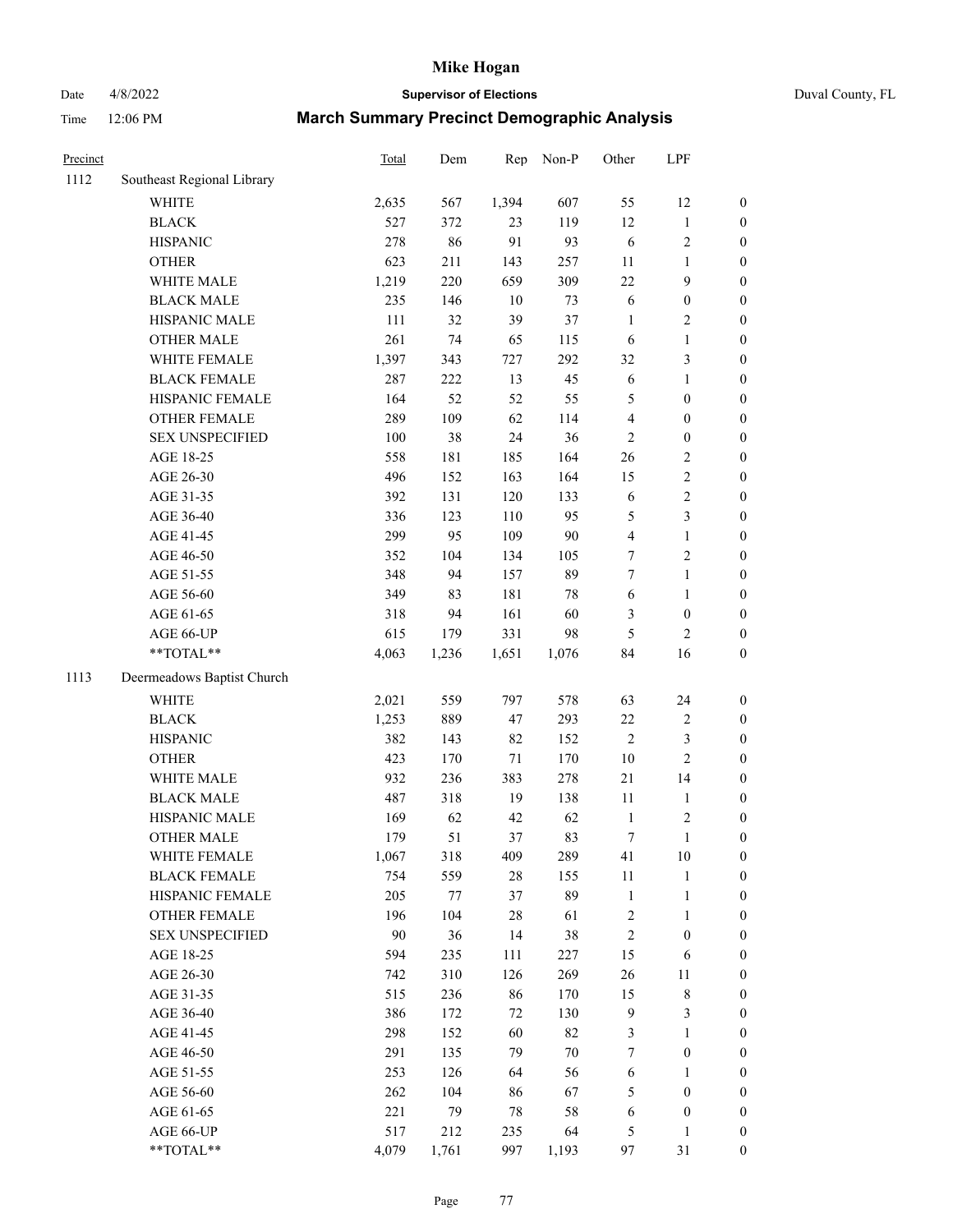# Date 4/8/2022 **Supervisor of Elections** Duval County, FL

| Precinct |                                                            | Total | Dem   | Rep    | Non-P       | Other                   | LPF              |                  |
|----------|------------------------------------------------------------|-------|-------|--------|-------------|-------------------------|------------------|------------------|
| 1114     | Best Western Premier Jacksonville                          |       |       |        |             |                         |                  |                  |
|          | <b>WHITE</b>                                               | 2,497 | 702   | 1,102  | 615         | 63                      | 15               | 0                |
|          | <b>BLACK</b>                                               | 966   | 688   | 33     | 224         | 19                      | $\sqrt{2}$       | 0                |
|          | <b>HISPANIC</b>                                            | 367   | 123   | 79     | 160         | $\overline{4}$          | $\mathbf{1}$     | $\boldsymbol{0}$ |
|          | <b>OTHER</b>                                               | 482   | 158   | 107    | 201         | 12                      | $\overline{4}$   | $\boldsymbol{0}$ |
|          | WHITE MALE                                                 | 1,109 | 271   | 521    | 281         | 25                      | 11               | $\boldsymbol{0}$ |
|          | <b>BLACK MALE</b>                                          | 369   | 238   | 13     | 110         | 7                       | 1                | $\boldsymbol{0}$ |
|          | HISPANIC MALE                                              | 184   | 45    | 52     | 85          | $\overline{c}$          | $\boldsymbol{0}$ | $\boldsymbol{0}$ |
|          | <b>OTHER MALE</b>                                          | 193   | 53    | 48     | 85          | $\overline{4}$          | 3                | $\boldsymbol{0}$ |
|          | WHITE FEMALE                                               | 1,363 | 420   | 577    | 325         | 37                      | $\overline{4}$   | $\boldsymbol{0}$ |
|          | <b>BLACK FEMALE</b>                                        | 580   | 439   | 19     | 109         | 12                      | $\mathbf{1}$     | 0                |
|          | HISPANIC FEMALE                                            | 177   | 74    | 27     | 73          | $\mathbf{2}$            | $\mathbf{1}$     | 0                |
|          | OTHER FEMALE                                               | 223   | 89    | 46     | 79          | 8                       | $\mathbf{1}$     | 0                |
|          | <b>SEX UNSPECIFIED</b>                                     | 114   | 42    | 18     | 53          | $\mathbf{1}$            | $\boldsymbol{0}$ | $\boldsymbol{0}$ |
|          | AGE 18-25                                                  | 666   | 242   | 179    | 213         | 28                      | $\overline{4}$   | $\boldsymbol{0}$ |
|          | AGE 26-30                                                  | 879   | 349   | 228    | 276         | 23                      | $\mathfrak{Z}$   | $\boldsymbol{0}$ |
|          | AGE 31-35                                                  | 582   | 222   | 142    | 202         | 12                      | $\overline{4}$   | $\boldsymbol{0}$ |
|          | AGE 36-40                                                  | 385   | 174   | 90     | 111         | 6                       | $\overline{4}$   | $\boldsymbol{0}$ |
|          | AGE 41-45                                                  | 264   | 96    | 71     | 91          | 4                       | $\sqrt{2}$       | $\boldsymbol{0}$ |
|          | AGE 46-50                                                  | 252   | 92    | 68     | 85          | 5                       | $\overline{c}$   | $\boldsymbol{0}$ |
|          | AGE 51-55                                                  | 250   | 105   | 84     | 53          | 7                       | $\mathbf{1}$     | 0                |
|          | AGE 56-60                                                  | 238   | 91    | 95     | 49          | $\mathbf{2}$            | $\mathbf{1}$     | 0                |
|          | AGE 61-65                                                  | 197   | 75    | $80\,$ | 37          | 5                       | $\boldsymbol{0}$ | 0                |
|          | AGE 66-UP                                                  | 599   | 225   | 284    | 83          | 6                       | 1                | $\boldsymbol{0}$ |
|          | $**TOTAL**$                                                | 4,312 | 1,671 | 1,321  | 1,200       | 98                      | $22\,$           | $\boldsymbol{0}$ |
| 1115     | Bartram Springs Clubhouse                                  |       |       |        |             |                         |                  |                  |
|          | <b>WHITE</b>                                               | 2,813 | 555   | 1,504  | 697         | 38                      | 19               | $\boldsymbol{0}$ |
|          | <b>BLACK</b>                                               | 715   | 513   | 38     | 156         | 8                       | $\boldsymbol{0}$ | $\boldsymbol{0}$ |
|          | <b>HISPANIC</b>                                            | 346   | 110   | 86     | 143         | 5                       | $\mathfrak{2}$   | $\boldsymbol{0}$ |
|          | <b>OTHER</b>                                               | 615   | 200   | 191    | 213         | 10                      | $\mathbf{1}$     | $\boldsymbol{0}$ |
|          | WHITE MALE                                                 | 1,316 | 205   | 744    | 335         | 19                      | 13               | $\boldsymbol{0}$ |
|          | <b>BLACK MALE</b>                                          | 316   | 206   | 24     | $8\sqrt{1}$ | 5                       | $\boldsymbol{0}$ | $\boldsymbol{0}$ |
|          | HISPANIC MALE                                              | 170   | 50    | 43     | 74          | $\mathbf{1}$            | $\overline{c}$   | 0                |
|          | <b>OTHER MALE</b>                                          | 250   | 76    | 88     | 84          | 2                       | $\boldsymbol{0}$ | $\boldsymbol{0}$ |
|          | WHITE FEMALE                                               | 1,478 | 347   | 749    | 357         | 19                      | 6                | 0                |
|          | <b>BLACK FEMALE</b>                                        | 396   | 304   | 14     | 75          | 3                       | $\boldsymbol{0}$ | $\boldsymbol{0}$ |
|          | HISPANIC FEMALE                                            | 171   | 57    | 42     | 68          | 4                       | $\boldsymbol{0}$ | $\overline{0}$   |
|          | OTHER FEMALE                                               | 299   | 103   | 90     | 99          | 6                       | $\mathbf{1}$     | $\overline{0}$   |
|          | <b>SEX UNSPECIFIED</b>                                     | 93    | 30    | 25     | 36          | $\overline{\mathbf{c}}$ | $\boldsymbol{0}$ | 0                |
|          | AGE 18-25                                                  | 520   | 168   | 158    | 176         | 16                      | $\sqrt{2}$       | 0                |
|          | AGE 26-30                                                  | 410   | 134   | 137    | 130         | 6                       | 3                | 0                |
|          | AGE 31-35                                                  | 451   | 130   | 162    | 146         | 9                       | $\overline{4}$   | 0                |
|          | AGE 36-40                                                  | 478   | 146   | 179    | 146         | 5                       | $\sqrt{2}$       | 0                |
|          | AGE 41-45                                                  | 486   | 142   | 178    | 157         | 5                       | $\overline{4}$   | 0                |
|          | AGE 46-50                                                  | 470   | 139   | 201    | 124         | 3                       | $\mathfrak z$    | 0                |
|          | AGE 51-55                                                  | 433   | 117   | 204    | 106         | 4                       | $\sqrt{2}$       | 0                |
|          | AGE 56-60                                                  | 407   | 115   | 199    | 86          | 6                       | 1                | $\boldsymbol{0}$ |
|          | AGE 61-65                                                  | 276   | 108   | 129    | 36          | $\overline{\mathbf{c}}$ | $\mathbf{1}$     | $\boldsymbol{0}$ |
|          | AGE 66-UP                                                  | 558   | 179   | 272    | 102         | 5                       | $\boldsymbol{0}$ | 0                |
|          | $\mathrm{*}\mathrm{*} \mathrm{TOTAL} \mathrm{*}\mathrm{*}$ | 4,489 | 1,378 | 1,819  | 1,209       | 61                      | $22\,$           | $\boldsymbol{0}$ |
|          |                                                            |       |       |        |             |                         |                  |                  |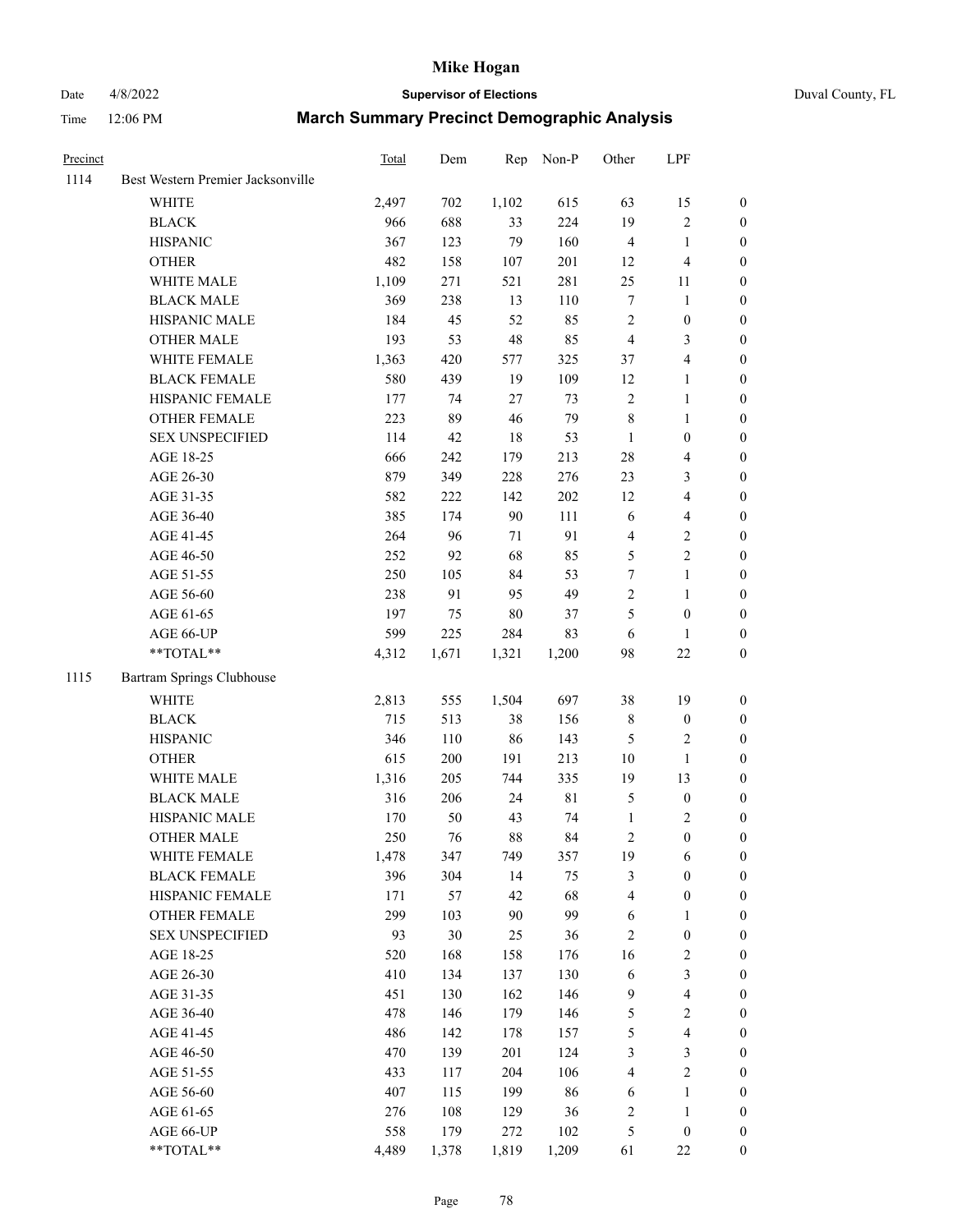# Date 4/8/2022 **Supervisor of Elections** Duval County, FL

| Precinct |                                                 | Total  | Dem        | Rep            | Non-P            | Other            | LPF              |                  |
|----------|-------------------------------------------------|--------|------------|----------------|------------------|------------------|------------------|------------------|
| 1116     | First Baptist Church of Jacksonville at Nocatee |        |            |                |                  |                  |                  |                  |
|          | <b>WHITE</b>                                    | 1,895  | 395        | 1,046          | 408              | 41               | $\mathfrak{S}$   | $\boldsymbol{0}$ |
|          | <b>BLACK</b>                                    | 77     | 53         | 6              | 16               | $\overline{c}$   | $\boldsymbol{0}$ | $\boldsymbol{0}$ |
|          | <b>HISPANIC</b>                                 | 88     | 30         | 37             | 21               | $\boldsymbol{0}$ | $\boldsymbol{0}$ | $\boldsymbol{0}$ |
|          | <b>OTHER</b>                                    | 109    | 33         | 33             | $42\,$           | $\boldsymbol{0}$ | $\mathbf{1}$     | $\boldsymbol{0}$ |
|          | WHITE MALE                                      | 914    | 146        | 528            | 215              | 23               | $\mathbf{2}$     | $\boldsymbol{0}$ |
|          | <b>BLACK MALE</b>                               | 38     | 24         | $\mathfrak{Z}$ | $\boldsymbol{9}$ | $\overline{c}$   | $\boldsymbol{0}$ | $\boldsymbol{0}$ |
|          | HISPANIC MALE                                   | 39     | 12         | 16             | 11               | $\boldsymbol{0}$ | $\boldsymbol{0}$ | 0                |
|          | <b>OTHER MALE</b>                               | 43     | 14         | 13             | 15               | $\boldsymbol{0}$ | 1                | 0                |
|          | WHITE FEMALE                                    | 974    | 249        | 513            | 191              | 18               | $\mathfrak{Z}$   | $\boldsymbol{0}$ |
|          | <b>BLACK FEMALE</b>                             | 39     | 29         | 3              | $\tau$           | $\boldsymbol{0}$ | $\boldsymbol{0}$ | $\boldsymbol{0}$ |
|          | HISPANIC FEMALE                                 | 48     | $18\,$     | 21             | 9                | $\boldsymbol{0}$ | $\boldsymbol{0}$ | $\boldsymbol{0}$ |
|          | OTHER FEMALE                                    | 53     | $17\,$     | $17\,$         | 19               | $\boldsymbol{0}$ | $\boldsymbol{0}$ | $\boldsymbol{0}$ |
|          | <b>SEX UNSPECIFIED</b>                          | 21     | $\sqrt{2}$ | $\,8\,$        | 11               | $\boldsymbol{0}$ | $\boldsymbol{0}$ | $\boldsymbol{0}$ |
|          | AGE 18-25                                       | 133    | 43         | 52             | 32               | 5                | $\mathbf{1}$     | $\boldsymbol{0}$ |
|          | AGE 26-30                                       | 91     | 17         | 42             | $30\,$           | $\mathbf{1}$     | $\mathbf{1}$     | $\boldsymbol{0}$ |
|          | AGE 31-35                                       | 129    | 27         | 62             | 39               | $\mathbf{1}$     | $\boldsymbol{0}$ | $\boldsymbol{0}$ |
|          | AGE 36-40                                       | 145    | 32         | 66             | 45               | $\boldsymbol{0}$ | $\sqrt{2}$       | 0                |
|          | AGE 41-45                                       | 122    | 29         | 50             | $40\,$           | 3                | $\boldsymbol{0}$ | 0                |
|          | AGE 46-50                                       | 122    | 26         | 56             | 38               | $\sqrt{2}$       | $\boldsymbol{0}$ | $\boldsymbol{0}$ |
|          | AGE 51-55                                       | 170    | 43         | $80\,$         | 43               | 3                | $\mathbf{1}$     | $\boldsymbol{0}$ |
|          | AGE 56-60                                       | 226    | 45         | 126            | $46\,$           | 8                | $\mathbf{1}$     | $\boldsymbol{0}$ |
|          | AGE 61-65                                       | 266    | 64         | 155            | $44\,$           | $\mathfrak{Z}$   | $\boldsymbol{0}$ | $\boldsymbol{0}$ |
|          | AGE 66-UP                                       | 765    | 185        | 433            | 130              | 17               | $\boldsymbol{0}$ | $\boldsymbol{0}$ |
|          | **TOTAL**                                       | 2,169  | 511        | 1,122          | 487              | 43               | 6                | $\boldsymbol{0}$ |
| 1201     | Church of God Marietta                          |        |            |                |                  |                  |                  |                  |
|          | WHITE                                           | 2,130  | 354        | 1,392          | 356              | 22               | 6                | $\boldsymbol{0}$ |
|          | <b>BLACK</b>                                    | 384    | 298        | $26\,$         | 54               | 3                | $\mathfrak{Z}$   | $\boldsymbol{0}$ |
|          | <b>HISPANIC</b>                                 | 130    | 55         | 38             | 35               | $\sqrt{2}$       | $\boldsymbol{0}$ | $\boldsymbol{0}$ |
|          | <b>OTHER</b>                                    | 190    | 45         | $77\,$         | 65               | $\mathfrak{Z}$   | $\boldsymbol{0}$ | 0                |
|          | WHITE MALE                                      | 979    | 150        | 651            | 161              | 13               | $\overline{4}$   | 0                |
|          | <b>BLACK MALE</b>                               | 173    | 119        | 19             | 33               | $\mathbf{1}$     | 1                | 0                |
|          | HISPANIC MALE                                   | 61     | $28\,$     | 16             | 16               | $\mathbf{1}$     | $\boldsymbol{0}$ | 0                |
|          | <b>OTHER MALE</b>                               | 75     | 19         | 35             | 21               | $\boldsymbol{0}$ | $\boldsymbol{0}$ | $\boldsymbol{0}$ |
|          | WHITE FEMALE                                    | 1,129  | 200        | 728            | 190              | 9                | $\sqrt{2}$       | $\boldsymbol{0}$ |
|          | <b>BLACK FEMALE</b>                             | 205    | 173        | 7              | 21               | $\boldsymbol{2}$ | $\sqrt{2}$       | $\overline{0}$   |
|          | HISPANIC FEMALE                                 | 66     | 26         | $22\,$         | 17               | $\mathbf{1}$     | $\boldsymbol{0}$ | $\theta$         |
|          | <b>OTHER FEMALE</b>                             | $78\,$ | $22\,$     | 31             | $22\,$           | 3                | $\boldsymbol{0}$ | 0                |
|          | <b>SEX UNSPECIFIED</b>                          | 68     | 15         | 24             | 29               | $\boldsymbol{0}$ | $\boldsymbol{0}$ | 0                |
|          | AGE 18-25                                       | 247    | 69         | 101            | 69               | 6                | $\sqrt{2}$       | 0                |
|          | AGE 26-30                                       | 208    | 37         | 103            | 65               | 3                | $\boldsymbol{0}$ | 0                |
|          | AGE 31-35                                       | 227    | 62         | 99             | 60               | 5                | $\mathbf{1}$     | 0                |
|          | AGE 36-40                                       | 224    | 54         | 112            | 54               | $\sqrt{2}$       | $\sqrt{2}$       | 0                |
|          | AGE 41-45                                       | 205    | 62         | 90             | 52               | $\mathbf{1}$     | $\boldsymbol{0}$ | $\boldsymbol{0}$ |
|          | AGE 46-50                                       | 169    | 52         | 76             | 37               | 3                | $\mathbf{1}$     | $\overline{0}$   |
|          | AGE 51-55                                       | 224    | 58         | 123            | $38\,$           | 4                | $\mathbf{1}$     | 0                |
|          | AGE 56-60                                       | 264    | 71         | 154            | 36               | 3                | $\boldsymbol{0}$ | 0                |
|          | AGE 61-65                                       | 296    | 85         | 176            | 34               | $\mathbf{1}$     | $\boldsymbol{0}$ | 0                |
|          | AGE 66-UP                                       | 770    | $202\,$    | 499            | 65               | $\overline{c}$   | $\sqrt{2}$       | 0                |
|          | **TOTAL**                                       | 2,834  | 752        | 1,533          | 510              | $30\,$           | $\boldsymbol{9}$ | $\boldsymbol{0}$ |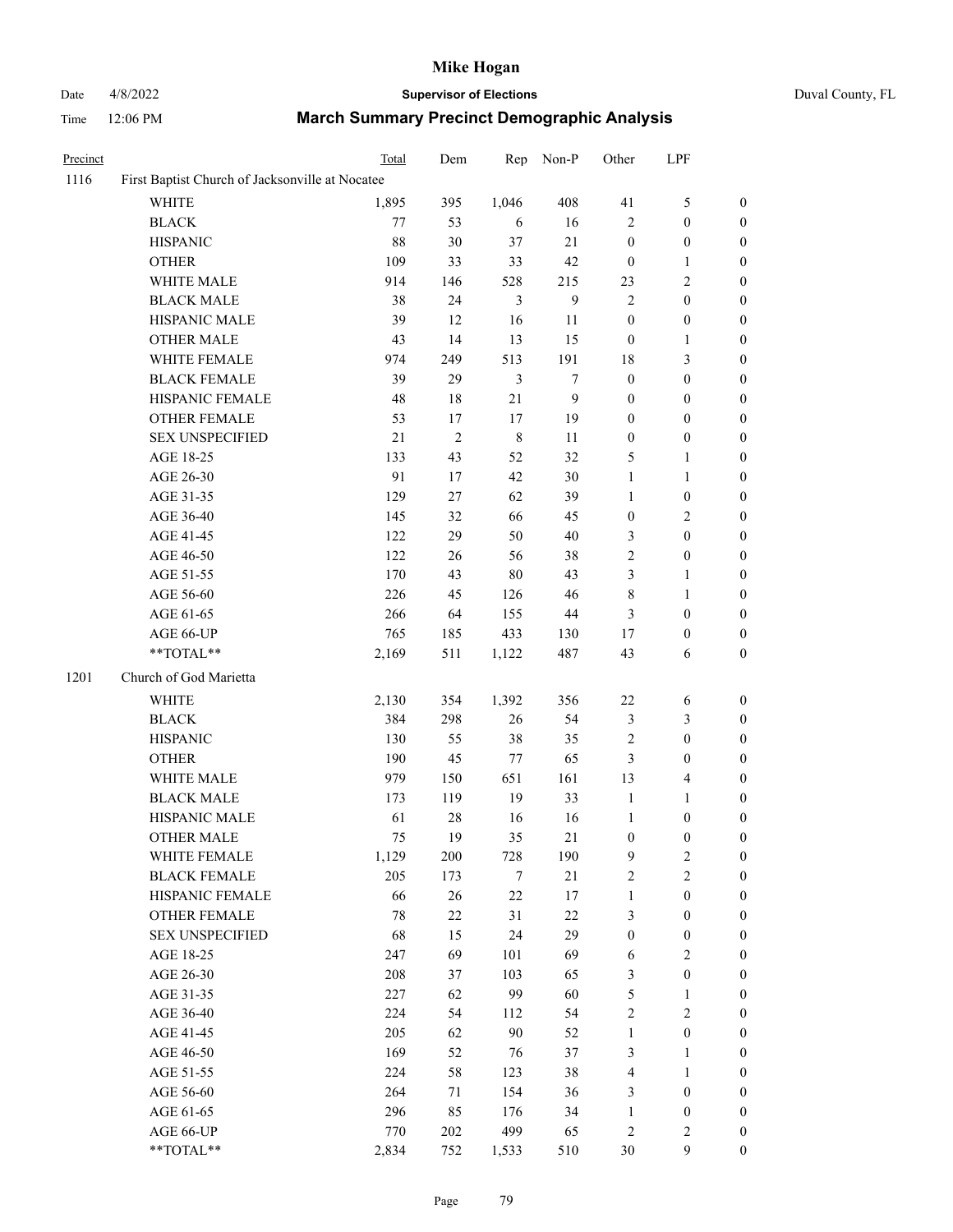Date 4/8/2022 **Supervisor of Elections** Duval County, FL

| Precinct |                                | Total | Dem            | Rep            | Non-P                   | Other            | LPF              |                  |
|----------|--------------------------------|-------|----------------|----------------|-------------------------|------------------|------------------|------------------|
| 1202     | Hillcrest at Crystal Springs   |       |                |                |                         |                  |                  |                  |
|          | <b>WHITE</b>                   | 1,569 | 232            | 1,103          | 209                     | 16               | $\mathbf{9}$     | 0                |
|          | <b>BLACK</b>                   | 591   | 457            | $28\,$         | 99                      | $\tau$           | $\boldsymbol{0}$ | $\boldsymbol{0}$ |
|          | <b>HISPANIC</b>                | 86    | 33             | 27             | 25                      | $\mathbf{1}$     | $\boldsymbol{0}$ | $\boldsymbol{0}$ |
|          | <b>OTHER</b>                   | 177   | 49             | 69             | 58                      | 1                | $\boldsymbol{0}$ | $\boldsymbol{0}$ |
|          | WHITE MALE                     | 754   | 102            | 538            | 103                     | 8                | $\mathfrak{Z}$   | $\boldsymbol{0}$ |
|          | <b>BLACK MALE</b>              | 271   | 200            | 16             | 51                      | 4                | $\boldsymbol{0}$ | $\boldsymbol{0}$ |
|          | HISPANIC MALE                  | 40    | 15             | 14             | 11                      | $\boldsymbol{0}$ | $\boldsymbol{0}$ | $\boldsymbol{0}$ |
|          | <b>OTHER MALE</b>              | 54    | 11             | 27             | 15                      | $\mathbf{1}$     | $\boldsymbol{0}$ | $\boldsymbol{0}$ |
|          | WHITE FEMALE                   | 791   | 127            | 549            | 101                     | 8                | 6                | $\boldsymbol{0}$ |
|          | <b>BLACK FEMALE</b>            | 312   | 252            | 11             | 46                      | 3                | $\boldsymbol{0}$ | $\boldsymbol{0}$ |
|          | HISPANIC FEMALE                | 44    | 16             | 13             | 14                      | $\mathbf{1}$     | $\boldsymbol{0}$ | 0                |
|          | OTHER FEMALE                   | 84    | 32             | 30             | 22                      | $\boldsymbol{0}$ | $\boldsymbol{0}$ | $\boldsymbol{0}$ |
|          | <b>SEX UNSPECIFIED</b>         | 73    | 16             | 29             | $28\,$                  | $\boldsymbol{0}$ | $\boldsymbol{0}$ | $\boldsymbol{0}$ |
|          | AGE 18-25                      | 243   | 66             | 104            | 67                      | 4                | $\sqrt{2}$       | $\boldsymbol{0}$ |
|          | AGE 26-30                      | 203   | 60             | 83             | 52                      | 8                | $\boldsymbol{0}$ | $\boldsymbol{0}$ |
|          | AGE 31-35                      | 174   | 53             | 74             | 44                      | $\mathbf{1}$     | $\sqrt{2}$       | $\boldsymbol{0}$ |
|          | AGE 36-40                      | 176   | 59             | 84             | 31                      | $\boldsymbol{0}$ | $\sqrt{2}$       | $\boldsymbol{0}$ |
|          | AGE 41-45                      | 175   | 60             | 86             | 26                      | 2                | $\mathbf{1}$     | $\boldsymbol{0}$ |
|          | AGE 46-50                      | 169   | 44             | 88             | 34                      | 3                | $\boldsymbol{0}$ | $\boldsymbol{0}$ |
|          | AGE 51-55                      | 220   | 77             | 110            | 29                      | 2                | $\sqrt{2}$       | $\boldsymbol{0}$ |
|          | AGE 56-60                      | 284   | 101            | 139            | 41                      | 3                | $\boldsymbol{0}$ | 0                |
|          | AGE 61-65                      | 247   | 71             | 160            | 16                      | $\boldsymbol{0}$ | $\boldsymbol{0}$ | 0                |
|          | AGE 66-UP                      | 532   | 180            | 299            | 51                      | $\overline{c}$   | $\boldsymbol{0}$ | $\boldsymbol{0}$ |
|          | **TOTAL**                      | 2,423 | 771            | 1,227          | 391                     | $25\,$           | 9                | $\boldsymbol{0}$ |
| 1203     | Leroy D. Clemons Senior Center |       |                |                |                         |                  |                  |                  |
|          | <b>WHITE</b>                   | 1,136 | 146            | 769            | 200                     | 14               | $\boldsymbol{7}$ | $\boldsymbol{0}$ |
|          | <b>BLACK</b>                   | 129   | 100            | 5              | 23                      | $\mathbf{1}$     | $\boldsymbol{0}$ | $\boldsymbol{0}$ |
|          | <b>HISPANIC</b>                | 36    | 9              | 16             | 11                      | $\boldsymbol{0}$ | $\boldsymbol{0}$ | $\boldsymbol{0}$ |
|          | <b>OTHER</b>                   | 59    | 9              | 25             | 22                      | 2                | $\mathbf{1}$     | $\boldsymbol{0}$ |
|          | WHITE MALE                     | 533   | 56             | 374            | 91                      | 8                | $\overline{4}$   | $\boldsymbol{0}$ |
|          | <b>BLACK MALE</b>              | 60    | 42             | $\overline{4}$ | 14                      | $\boldsymbol{0}$ | $\boldsymbol{0}$ | $\boldsymbol{0}$ |
|          | HISPANIC MALE                  | 19    | $\mathfrak{Z}$ | 10             | 6                       | $\boldsymbol{0}$ | $\boldsymbol{0}$ | $\boldsymbol{0}$ |
|          | OTHER MALE                     | 24    | 3              | 11             | 9                       | $\mathbf{1}$     | $\boldsymbol{0}$ | $\boldsymbol{0}$ |
|          | WHITE FEMALE                   | 591   | 87             | 387            | 108                     | 6                | 3                | 0                |
|          | <b>BLACK FEMALE</b>            | 67    | 57             | $\mathbf{1}$   | $\,$ 8 $\,$             | $\mathbf{1}$     | $\boldsymbol{0}$ | $\boldsymbol{0}$ |
|          | HISPANIC FEMALE                | 16    | 6              | 6              | $\overline{\mathbf{4}}$ | $\boldsymbol{0}$ | $\boldsymbol{0}$ | $\overline{0}$   |
|          | OTHER FEMALE                   | 21    | 5              | $\mathbf{9}$   | 6                       | $\mathbf{1}$     | $\boldsymbol{0}$ | $\overline{0}$   |
|          | <b>SEX UNSPECIFIED</b>         | 29    | 5              | 13             | $10\,$                  | $\boldsymbol{0}$ | $\mathbf{1}$     | 0                |
|          | AGE 18-25                      | 115   | 16             | 61             | 36                      | $\mathbf{1}$     | $\mathbf{1}$     | 0                |
|          | AGE 26-30                      | 121   | 25             | 65             | $28\,$                  | $\mathbf{1}$     | $\overline{2}$   | 0                |
|          | AGE 31-35                      | 119   | 24             | 64             | $28\,$                  | 3                | $\boldsymbol{0}$ | 0                |
|          | AGE 36-40                      | 124   | 17             | 70             | $30\,$                  | 5                | $\sqrt{2}$       | 0                |
|          | AGE 41-45                      | 97    | 11             | 55             | 31                      | $\boldsymbol{0}$ | $\boldsymbol{0}$ | 0                |
|          | AGE 46-50                      | 85    | 11             | 52             | 19                      | 2                | $\mathbf{1}$     | 0                |
|          | AGE 51-55                      | 122   | 24             | 73             | 24                      | $\boldsymbol{0}$ | $\mathbf{1}$     | 0                |
|          | AGE 56-60                      | 141   | 27             | 93             | $20\,$                  | 1                | $\boldsymbol{0}$ | $\overline{0}$   |
|          | AGE 61-65                      | 152   | 33             | 94             | $20\,$                  | 4                | $\mathbf{1}$     | $\overline{0}$   |
|          | AGE 66-UP                      | 284   | 76             | 188            | $20\,$                  | $\boldsymbol{0}$ | $\boldsymbol{0}$ | 0                |
|          | **TOTAL**                      | 1,360 | 264            | 815            | 256                     | 17               | 8                | $\boldsymbol{0}$ |
|          |                                |       |                |                |                         |                  |                  |                  |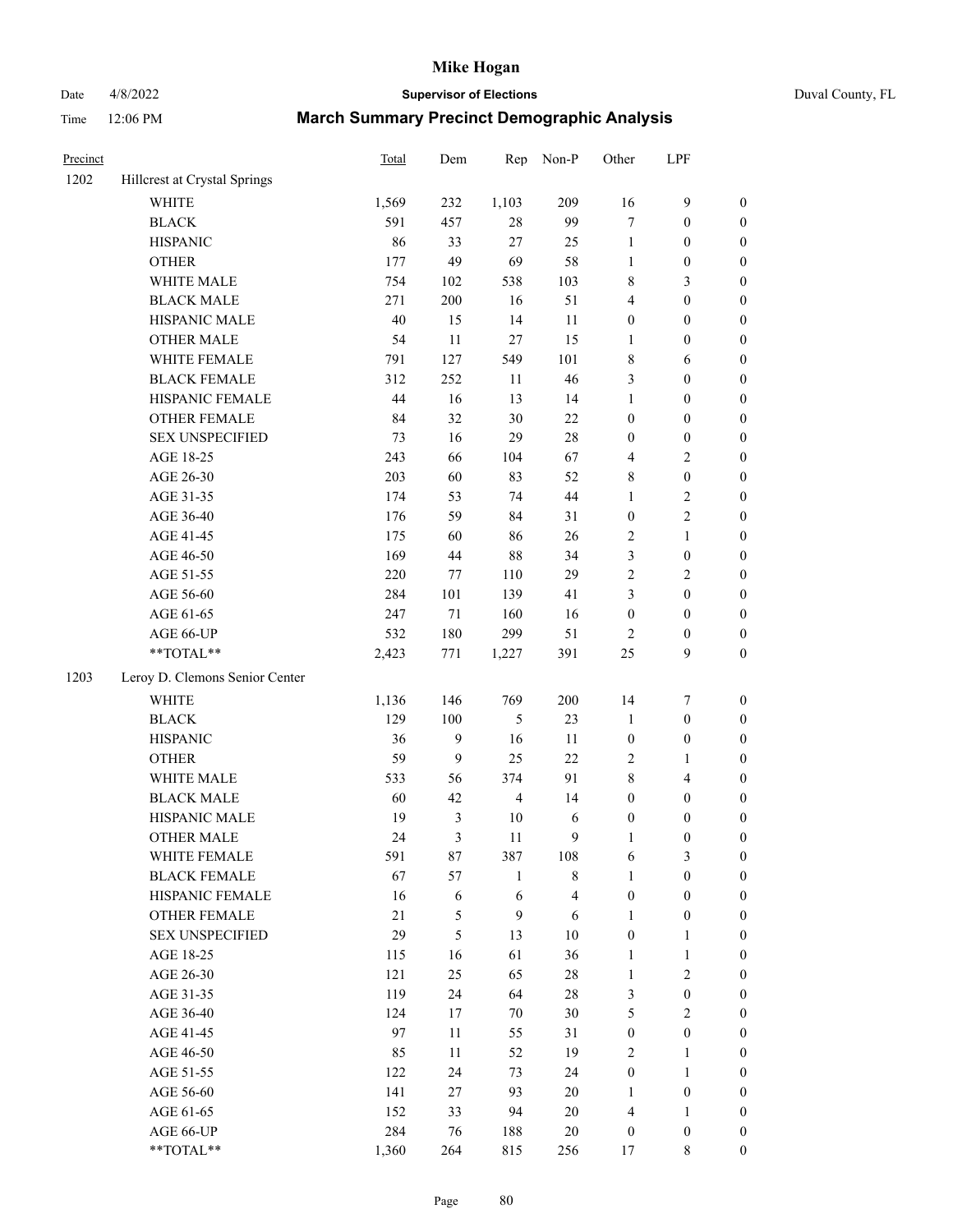# Date 4/8/2022 **Supervisor of Elections** Duval County, FL

| Precinct |                                                             | <b>Total</b> | Dem    | Rep         | Non-P  | Other                   | LPF              |                  |
|----------|-------------------------------------------------------------|--------------|--------|-------------|--------|-------------------------|------------------|------------------|
| 1204     | Maxville Community Center                                   |              |        |             |        |                         |                  |                  |
|          | <b>WHITE</b>                                                | 1,725        | 226    | 1,177       | 294    | 21                      | $\boldsymbol{7}$ | 0                |
|          | <b>BLACK</b>                                                | 522          | 393    | $18\,$      | 103    | 8                       | $\boldsymbol{0}$ | $\boldsymbol{0}$ |
|          | <b>HISPANIC</b>                                             | 107          | 30     | 35          | 42     | $\boldsymbol{0}$        | $\boldsymbol{0}$ | $\boldsymbol{0}$ |
|          | <b>OTHER</b>                                                | 127          | 30     | 41          | 52     | $\mathbf{2}$            | $\sqrt{2}$       | $\boldsymbol{0}$ |
|          | WHITE MALE                                                  | 818          | 83     | 575         | 148    | 7                       | 5                | $\boldsymbol{0}$ |
|          | <b>BLACK MALE</b>                                           | 221          | 156    | 10          | 50     | 5                       | $\boldsymbol{0}$ | $\boldsymbol{0}$ |
|          | HISPANIC MALE                                               | 50           | $10\,$ | $20\,$      | $20\,$ | $\boldsymbol{0}$        | $\boldsymbol{0}$ | $\boldsymbol{0}$ |
|          | <b>OTHER MALE</b>                                           | 58           | 12     | 19          | 23     | $\overline{c}$          | $\sqrt{2}$       | $\boldsymbol{0}$ |
|          | WHITE FEMALE                                                | 883          | 141    | 581         | 145    | 14                      | $\sqrt{2}$       | $\boldsymbol{0}$ |
|          | <b>BLACK FEMALE</b>                                         | 294          | 230    | $\,$ 8 $\,$ | 53     | 3                       | $\boldsymbol{0}$ | $\boldsymbol{0}$ |
|          | HISPANIC FEMALE                                             | 56           | 19     | 15          | 22     | $\boldsymbol{0}$        | $\boldsymbol{0}$ | $\boldsymbol{0}$ |
|          | <b>OTHER FEMALE</b>                                         | 43           | 15     | $11\,$      | $17\,$ | $\boldsymbol{0}$        | $\boldsymbol{0}$ | $\boldsymbol{0}$ |
|          | <b>SEX UNSPECIFIED</b>                                      | 58           | 13     | 32          | 13     | $\boldsymbol{0}$        | $\boldsymbol{0}$ | $\boldsymbol{0}$ |
|          | AGE 18-25                                                   | 279          | 73     | 123         | $80\,$ | 3                       | $\boldsymbol{0}$ | $\boldsymbol{0}$ |
|          | AGE 26-30                                                   | 236          | 53     | 111         | 67     | 3                       | $\sqrt{2}$       | $\boldsymbol{0}$ |
|          | AGE 31-35                                                   | 235          | 59     | 96          | 74     | 4                       | $\sqrt{2}$       | $\boldsymbol{0}$ |
|          | AGE 36-40                                                   | 260          | 93     | 110         | 50     | 4                       | $\mathfrak{Z}$   | $\boldsymbol{0}$ |
|          | AGE 41-45                                                   | 209          | 62     | 85          | 58     | $\mathbf{2}$            | $\sqrt{2}$       | $\boldsymbol{0}$ |
|          | AGE 46-50                                                   | 200          | 58     | 95          | 42     | 5                       | $\boldsymbol{0}$ | $\boldsymbol{0}$ |
|          | AGE 51-55                                                   | 201          | 54     | 115         | $28\,$ | $\overline{\mathbf{4}}$ | $\boldsymbol{0}$ | $\boldsymbol{0}$ |
|          | AGE 56-60                                                   | 246          | 67     | 150         | $27\,$ | $\mathbf{2}$            | $\boldsymbol{0}$ | $\boldsymbol{0}$ |
|          | AGE 61-65                                                   | 204          | 52     | 121         | 29     | $\overline{c}$          | $\boldsymbol{0}$ | $\boldsymbol{0}$ |
|          | AGE 66-UP                                                   | 411          | 108    | 265         | 36     | $\mathbf{2}$            | $\boldsymbol{0}$ | $\boldsymbol{0}$ |
|          | $\mathrm{*}\mathrm{*} \mathrm{TOTAL} \mathrm{*} \mathrm{*}$ | 2,481        | 679    | 1,271       | 491    | 31                      | 9                | $\boldsymbol{0}$ |
| 1205     | Midnight Cry Ministries                                     |              |        |             |        |                         |                  |                  |
|          | <b>WHITE</b>                                                | 2,179        | 399    | 1,245       | 491    | 28                      | 16               | $\boldsymbol{0}$ |
|          | <b>BLACK</b>                                                | 1,642        | 1,294  | 62          | 268    | $18\,$                  | $\boldsymbol{0}$ | $\boldsymbol{0}$ |
|          | <b>HISPANIC</b>                                             | 329          | 111    | 69          | 145    | 2                       | $\sqrt{2}$       | $\boldsymbol{0}$ |
|          | <b>OTHER</b>                                                | 389          | 102    | 120         | 155    | $10\,$                  | $\sqrt{2}$       | $\boldsymbol{0}$ |
|          | WHITE MALE                                                  | 1,007        | 153    | 592         | 235    | 15                      | 12               | $\boldsymbol{0}$ |
|          | <b>BLACK MALE</b>                                           | 701          | 524    | 34          | 134    | $\boldsymbol{9}$        | $\boldsymbol{0}$ | $\boldsymbol{0}$ |
|          | HISPANIC MALE                                               | 134          | 47     | 32          | 54     | $\boldsymbol{0}$        | 1                | 0                |
|          | <b>OTHER MALE</b>                                           | 156          | 35     | 61          | 54     | 5                       | $\mathbf{1}$     | $\boldsymbol{0}$ |
|          | WHITE FEMALE                                                | 1,146        | 240    | 640         | 249    | 13                      | 4                | 0                |
|          | <b>BLACK FEMALE</b>                                         | 914          | 750    | 27          | 128    | 9                       | $\boldsymbol{0}$ | $\boldsymbol{0}$ |
|          | HISPANIC FEMALE                                             | 189          | 63     | 36          | 87     | $\overline{c}$          | $\mathbf{1}$     | $\boldsymbol{0}$ |
|          | OTHER FEMALE                                                | 162          | 50     | 46          | 62     | 3                       | $\mathbf{1}$     | $\overline{0}$   |
|          | <b>SEX UNSPECIFIED</b>                                      | 129          | $44\,$ | 28          | 55     | 2                       | $\boldsymbol{0}$ | 0                |
|          | AGE 18-25                                                   | 585          | 251    | 128         | 190    | 13                      | 3                | 0                |
|          | AGE 26-30                                                   | 428          | 144    | 121         | 152    | $10\,$                  | $\mathbf{1}$     | 0                |
|          | AGE 31-35                                                   | 441          | 169    | 126         | 139    | 6                       | $\mathbf{1}$     | 0                |
|          | AGE 36-40                                                   | 386          | 164    | 90          | 124    | 4                       | $\overline{4}$   | 0                |
|          | AGE 41-45                                                   | 364          | 185    | 88          | 84     | 7                       | $\boldsymbol{0}$ | 0                |
|          | AGE 46-50                                                   | 424          | 194    | 127         | 97     | 3                       | $\mathfrak{Z}$   | 0                |
|          | AGE 51-55                                                   | 396          | 179    | 128         | 82     | 5                       | $\sqrt{2}$       | $\overline{0}$   |
|          | AGE 56-60                                                   | 435          | 190    | 174         | 62     | 5                       | $\overline{4}$   | $\boldsymbol{0}$ |
|          | AGE 61-65                                                   | 344          | 142    | 149         | 50     | $\overline{\mathbf{c}}$ | $\mathbf{1}$     | $\boldsymbol{0}$ |
|          | AGE 66-UP                                                   | 736          | 288    | 365         | 79     | 3                       | $\mathbf{1}$     | $\boldsymbol{0}$ |
|          | **TOTAL**                                                   | 4,539        | 1,906  | 1,496       | 1,059  | 58                      | 20               | $\boldsymbol{0}$ |
|          |                                                             |              |        |             |        |                         |                  |                  |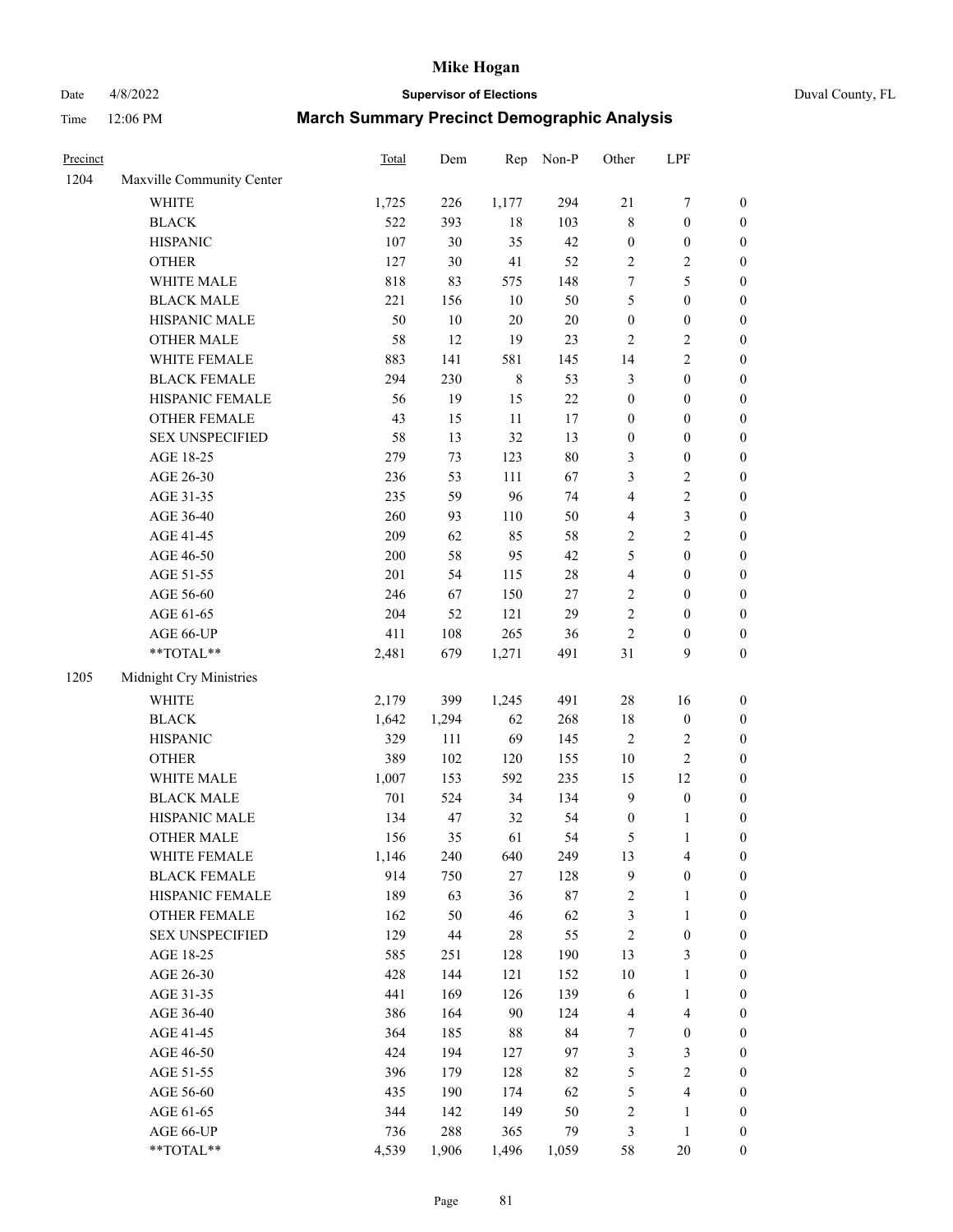# Date 4/8/2022 **Supervisor of Elections** Duval County, FL

| Precinct |                             | Total | Dem              | Rep                      | Non-P          | Other            | LPF              |                  |
|----------|-----------------------------|-------|------------------|--------------------------|----------------|------------------|------------------|------------------|
| 1206     | Promise Land Baptist Church |       |                  |                          |                |                  |                  |                  |
|          | <b>WHITE</b>                | 1,980 | 253              | 1,417                    | 288            | 16               | 6                | 0                |
|          | <b>BLACK</b>                | 1,290 | 1,011            | 57                       | 205            | 15               | $\overline{c}$   | 0                |
|          | <b>HISPANIC</b>             | 96    | 44               | 30                       | 21             | $\mathbf{1}$     | $\boldsymbol{0}$ | $\boldsymbol{0}$ |
|          | <b>OTHER</b>                | 293   | 100              | 94                       | 93             | 6                | $\boldsymbol{0}$ | $\boldsymbol{0}$ |
|          | WHITE MALE                  | 936   | 90               | 703                      | 131            | 7                | 5                | $\boldsymbol{0}$ |
|          | <b>BLACK MALE</b>           | 594   | 434              | 37                       | 116            | 5                | $\sqrt{2}$       | $\boldsymbol{0}$ |
|          | HISPANIC MALE               | 37    | 19               | 14                       | $\overline{4}$ | 0                | $\boldsymbol{0}$ | $\boldsymbol{0}$ |
|          | <b>OTHER MALE</b>           | 98    | 30               | 31                       | 35             | 2                | $\boldsymbol{0}$ | $\boldsymbol{0}$ |
|          | WHITE FEMALE                | 1,019 | 160              | 697                      | 152            | 9                | $\mathbf{1}$     | $\boldsymbol{0}$ |
|          | <b>BLACK FEMALE</b>         | 671   | 559              | 18                       | 84             | 10               | $\boldsymbol{0}$ | $\boldsymbol{0}$ |
|          | HISPANIC FEMALE             | 57    | 24               | 16                       | 16             | $\mathbf{1}$     | $\boldsymbol{0}$ | $\boldsymbol{0}$ |
|          | OTHER FEMALE                | 143   | 55               | 50                       | 36             | 2                | $\boldsymbol{0}$ | $\boldsymbol{0}$ |
|          | <b>SEX UNSPECIFIED</b>      | 104   | 37               | 32                       | 33             | $\overline{c}$   | $\boldsymbol{0}$ | $\boldsymbol{0}$ |
|          | AGE 18-25                   | 428   | 155              | 134                      | 132            | 6                | $\mathbf{1}$     | $\boldsymbol{0}$ |
|          | AGE 26-30                   | 264   | 90               | 94                       | 75             | 3                | $\sqrt{2}$       | $\boldsymbol{0}$ |
|          | AGE 31-35                   | 279   | 95               | 108                      | 70             | 4                | $\sqrt{2}$       | $\boldsymbol{0}$ |
|          | AGE 36-40                   | 280   | 99               | 122                      | 56             | 3                | $\boldsymbol{0}$ | $\boldsymbol{0}$ |
|          | AGE 41-45                   | 302   | 131              | 111                      | 55             | 3                | $\mathbf{2}$     | $\boldsymbol{0}$ |
|          | AGE 46-50                   | 314   | 138              | 116                      | 58             | $\overline{c}$   | $\boldsymbol{0}$ | $\boldsymbol{0}$ |
|          | AGE 51-55                   | 350   | 156              | 154                      | 39             | $\boldsymbol{0}$ | 1                | $\boldsymbol{0}$ |
|          | AGE 56-60                   | 394   | 152              | 200                      | 39             | 3                | $\boldsymbol{0}$ | 0                |
|          | AGE 61-65                   | 341   | 126              | 167                      | 46             | 2                | $\boldsymbol{0}$ | $\boldsymbol{0}$ |
|          | AGE 66-UP                   | 707   | 266              | 392                      | 37             | 12               | $\boldsymbol{0}$ | $\boldsymbol{0}$ |
|          | $**TOTAL**$                 | 3,659 | 1,408            | 1,598                    | 607            | 38               | $\,$ 8 $\,$      | $\boldsymbol{0}$ |
| 1207     | Baldwin Town Hall           |       |                  |                          |                |                  |                  |                  |
|          | <b>WHITE</b>                | 688   | 111              | 424                      | 137            | 14               | $\sqrt{2}$       | $\boldsymbol{0}$ |
|          | <b>BLACK</b>                | 235   | 210              | 8                        | 17             | $\boldsymbol{0}$ | $\boldsymbol{0}$ | $\boldsymbol{0}$ |
|          | <b>HISPANIC</b>             | 12    | $\overline{4}$   | 6                        | $\sqrt{2}$     | $\boldsymbol{0}$ | $\boldsymbol{0}$ | $\boldsymbol{0}$ |
|          | <b>OTHER</b>                | 30    | $\boldsymbol{7}$ | 12                       | 10             | $\mathbf{1}$     | $\boldsymbol{0}$ | $\boldsymbol{0}$ |
|          | WHITE MALE                  | 307   | 48               | 189                      | 61             | 9                | $\boldsymbol{0}$ | $\boldsymbol{0}$ |
|          | <b>BLACK MALE</b>           | 82    | $70\,$           | 5                        | 7              | $\boldsymbol{0}$ | $\boldsymbol{0}$ | $\boldsymbol{0}$ |
|          | HISPANIC MALE               | 5     | $\sqrt{2}$       | $\sqrt{2}$               | $\mathbf{1}$   | $\boldsymbol{0}$ | $\boldsymbol{0}$ | $\boldsymbol{0}$ |
|          | <b>OTHER MALE</b>           | 11    | $\overline{4}$   | 4                        | 3              | $\boldsymbol{0}$ | $\boldsymbol{0}$ | $\boldsymbol{0}$ |
|          | WHITE FEMALE                | 371   | 62               | 230                      | 72             | 5                | 2                | 0                |
|          | <b>BLACK FEMALE</b>         | 147   | 136              | 3                        | $\,$ 8 $\,$    | $\boldsymbol{0}$ | $\boldsymbol{0}$ | $\overline{0}$   |
|          | HISPANIC FEMALE             | 7     | $\mathbf{2}$     | $\overline{\mathcal{L}}$ | $\mathbf{1}$   | $\boldsymbol{0}$ | $\boldsymbol{0}$ | $\overline{0}$   |
|          | <b>OTHER FEMALE</b>         | 9     | $\sqrt{2}$       | 5                        | $\mathbf{1}$   | 1                | $\boldsymbol{0}$ | $\overline{0}$   |
|          | <b>SEX UNSPECIFIED</b>      | 26    | 6                | 8                        | 12             | $\boldsymbol{0}$ | $\boldsymbol{0}$ | 0                |
|          | AGE 18-25                   | 91    | 29               | 31                       | 28             | 3                | $\boldsymbol{0}$ | $\theta$         |
|          | AGE 26-30                   | 85    | 24               | 43                       | 15             | 3                | $\boldsymbol{0}$ | 0                |
|          | AGE 31-35                   | 72    | 21               | 33                       | 17             | $\boldsymbol{0}$ | 1                | 0                |
|          | AGE 36-40                   | 86    | 21               | 47                       | 18             | 0                | $\boldsymbol{0}$ | 0                |
|          | AGE 41-45                   | 64    | 21               | 31                       | 9              | 3                | $\boldsymbol{0}$ | 0                |
|          | AGE 46-50                   | 69    | 22               | 31                       | 14             | $\mathbf{1}$     | 1                | 0                |
|          | AGE 51-55                   | 80    | 24               | 46                       | 9              | $\mathbf{1}$     | $\boldsymbol{0}$ | 0                |
|          | AGE 56-60                   | 81    | 28               | 33                       | 18             | 2                | $\boldsymbol{0}$ | $\overline{0}$   |
|          | AGE 61-65                   | 92    | 35               | 42                       | 14             | 1                | $\boldsymbol{0}$ | $\overline{0}$   |
|          | AGE 66-UP                   | 245   | 107              | 113                      | 24             | $\mathbf{1}$     | $\boldsymbol{0}$ | 0                |
|          | **TOTAL**                   | 965   | 332              | 450                      | 166            | 15               | $\mathbf{2}$     | $\overline{0}$   |
|          |                             |       |                  |                          |                |                  |                  |                  |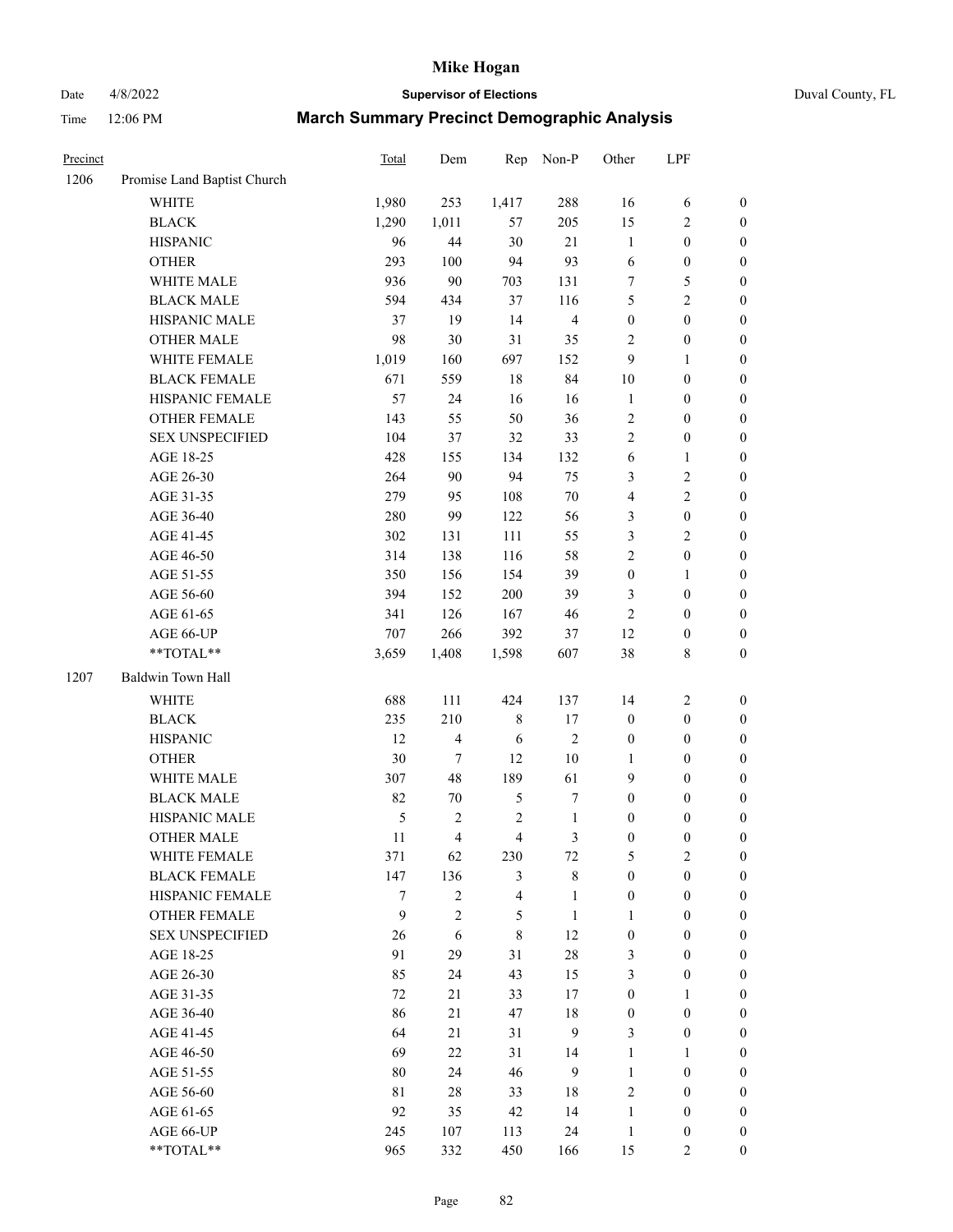# Date 4/8/2022 **Supervisor of Elections** Duval County, FL

| Precinct |                           | Total | Dem    | Rep         | Non-P  | Other            | LPF                     |                  |
|----------|---------------------------|-------|--------|-------------|--------|------------------|-------------------------|------------------|
| 1208     | Harvest Ministries        |       |        |             |        |                  |                         |                  |
|          | WHITE                     | 1,852 | 376    | 1,059       | 383    | 25               | $\mathbf{9}$            | 0                |
|          | <b>BLACK</b>              | 1,406 | 1,102  | 41          | 242    | $20\,$           | $\mathbf{1}$            | $\boldsymbol{0}$ |
|          | <b>HISPANIC</b>           | 270   | 101    | 61          | 104    | 4                | $\boldsymbol{0}$        | $\boldsymbol{0}$ |
|          | <b>OTHER</b>              | 441   | 125    | 144         | 166    | 4                | $\sqrt{2}$              | $\boldsymbol{0}$ |
|          | WHITE MALE                | 860   | 152    | 509         | 185    | 7                | $\tau$                  | $\boldsymbol{0}$ |
|          | <b>BLACK MALE</b>         | 507   | 362    | 25          | 108    | 11               | $\mathbf{1}$            | $\boldsymbol{0}$ |
|          | HISPANIC MALE             | 122   | 45     | 32          | $44\,$ | $\mathbf{1}$     | $\boldsymbol{0}$        | $\boldsymbol{0}$ |
|          | <b>OTHER MALE</b>         | 158   | 42     | 56          | 59     | $\mathbf{1}$     | $\boldsymbol{0}$        | $\boldsymbol{0}$ |
|          | WHITE FEMALE              | 974   | 224    | 541         | 190    | $17$             | $\overline{2}$          | $\boldsymbol{0}$ |
|          | <b>BLACK FEMALE</b>       | 882   | 725    | 15          | 133    | $\overline{9}$   | $\boldsymbol{0}$        | $\boldsymbol{0}$ |
|          | HISPANIC FEMALE           | 145   | 54     | 28          | 60     | 3                | $\boldsymbol{0}$        | 0                |
|          | OTHER FEMALE              | 217   | 67     | $70\,$      | $77\,$ | $\mathbf{1}$     | $\sqrt{2}$              | $\boldsymbol{0}$ |
|          | <b>SEX UNSPECIFIED</b>    | 103   | 33     | 29          | 38     | 3                | $\boldsymbol{0}$        | $\boldsymbol{0}$ |
|          | AGE 18-25                 | 443   | 182    | 85          | 163    | 13               | $\boldsymbol{0}$        | $\boldsymbol{0}$ |
|          | AGE 26-30                 | 351   | 146    | $8\sqrt{1}$ | 117    | 6                | $\mathbf{1}$            | $\boldsymbol{0}$ |
|          | AGE 31-35                 | 395   | 189    | 83          | 111    | 7                | $\mathfrak s$           | $\boldsymbol{0}$ |
|          | AGE 36-40                 | 350   | 144    | 92          | 108    | 3                | $\mathfrak{Z}$          | $\boldsymbol{0}$ |
|          | AGE 41-45                 | 309   | 140    | 91          | 72     | 6                | $\boldsymbol{0}$        | $\boldsymbol{0}$ |
|          | AGE 46-50                 | 338   | 151    | 114         | 64     | 8                | $\mathbf{1}$            | $\boldsymbol{0}$ |
|          | AGE 51-55                 | 324   | 154    | 105         | 62     | $\sqrt{2}$       | $\mathbf{1}$            | 0                |
|          | AGE 56-60                 | 365   | 156    | 151         | 56     | $\mathbf{1}$     | $\mathbf{1}$            | 0                |
|          | AGE 61-65                 | 379   | 171    | 160         | 45     | 3                | $\boldsymbol{0}$        | 0                |
|          | AGE 66-UP                 | 715   | 271    | 343         | 97     | $\overline{4}$   | $\boldsymbol{0}$        | $\boldsymbol{0}$ |
|          | **TOTAL**                 | 3,969 | 1,704  | 1,305       | 895    | 53               | 12                      | $\boldsymbol{0}$ |
| 1209     | Whitehouse Baptist Church |       |        |             |        |                  |                         |                  |
|          | <b>WHITE</b>              | 2,728 | 389    | 1,855       | 440    | 32               | 12                      | $\boldsymbol{0}$ |
|          | <b>BLACK</b>              | 519   | 400    | $27\,$      | $88\,$ | 4                | $\boldsymbol{0}$        | $\boldsymbol{0}$ |
|          | <b>HISPANIC</b>           | 105   | 34     | 36          | 34     | $\mathbf{1}$     | $\boldsymbol{0}$        | $\boldsymbol{0}$ |
|          | <b>OTHER</b>              | 190   | 43     | 78          | 62     | 6                | $\mathbf{1}$            | $\boldsymbol{0}$ |
|          | WHITE MALE                | 1,290 | 161    | 898         | 211    | 16               | $\overline{\mathbf{4}}$ | $\boldsymbol{0}$ |
|          | <b>BLACK MALE</b>         | 218   | 159    | $20\,$      | 39     | $\boldsymbol{0}$ | $\boldsymbol{0}$        | $\boldsymbol{0}$ |
|          | HISPANIC MALE             | 63    | $18\,$ | 24          | $20\,$ | 1                | $\boldsymbol{0}$        | $\boldsymbol{0}$ |
|          | <b>OTHER MALE</b>         | 67    | 13     | 30          | 22     | $\sqrt{2}$       | $\boldsymbol{0}$        | $\boldsymbol{0}$ |
|          | WHITE FEMALE              | 1,408 | 226    | 942         | 217    | 16               | 7                       | 0                |
|          | <b>BLACK FEMALE</b>       | 292   | 236    | 7           | 45     | 4                | $\boldsymbol{0}$        | $\boldsymbol{0}$ |
|          | HISPANIC FEMALE           | 40    | 14     | 12          | 14     | $\boldsymbol{0}$ | $\boldsymbol{0}$        | $\overline{0}$   |
|          | OTHER FEMALE              | 71    | 14     | 35          | 19     | 3                | $\boldsymbol{0}$        | $\overline{0}$   |
|          | <b>SEX UNSPECIFIED</b>    | 93    | 25     | 28          | 37     | $\mathbf{1}$     | $\mathfrak{2}$          | 0                |
|          | AGE 18-25                 | 361   | 82     | 167         | 97     | 13               | $\sqrt{2}$              | 0                |
|          | AGE 26-30                 | 276   | 60     | 140         | $70\,$ | 4                | $\sqrt{2}$              | 0                |
|          | AGE 31-35                 | 291   | 66     | 144         | 73     | 6                | $\sqrt{2}$              | 0                |
|          | AGE 36-40                 | 278   | 64     | 145         | 65     | 4                | $\boldsymbol{0}$        | 0                |
|          | AGE 41-45                 | 295   | 78     | 149         | 62     | 3                | $\mathfrak{Z}$          | 0                |
|          | AGE 46-50                 | 304   | 70     | 178         | 49     | 6                | $\mathbf{1}$            | 0                |
|          | AGE 51-55                 | 340   | 94     | 187         | 58     | $\mathbf{1}$     | $\boldsymbol{0}$        | 0                |
|          | AGE 56-60                 | 355   | 85     | 223         | 45     | $\sqrt{2}$       | $\boldsymbol{0}$        | 0                |
|          | AGE 61-65                 | 327   | 87     | 195         | 41     | 2                | $\sqrt{2}$              | 0                |
|          | AGE 66-UP                 | 715   | 180    | 468         | 64     | 2                | $\mathbf{1}$            | $\boldsymbol{0}$ |
|          | **TOTAL**                 | 3,542 | 866    | 1,996       | 624    | 43               | 13                      | $\boldsymbol{0}$ |
|          |                           |       |        |             |        |                  |                         |                  |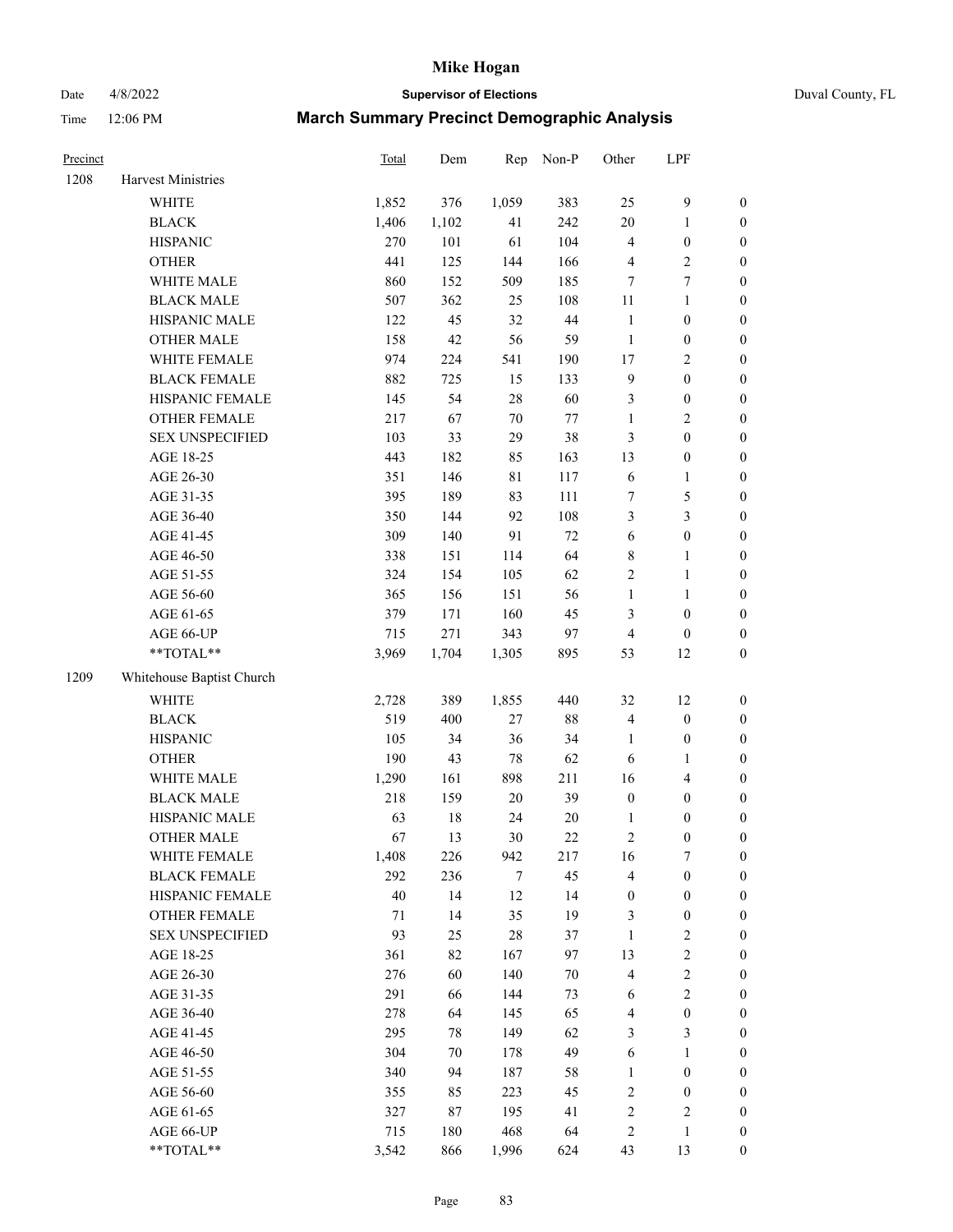Date 4/8/2022 **Supervisor of Elections** Duval County, FL

| Precinct |                             | <b>Total</b> | Dem   | Rep    | Non-P       | Other          | LPF                     |                  |
|----------|-----------------------------|--------------|-------|--------|-------------|----------------|-------------------------|------------------|
| 1210     | Shindler Dr Baptist Church  |              |       |        |             |                |                         |                  |
|          | <b>WHITE</b>                | 1,746        | 309   | 1,012  | 386         | $27\,$         | 12                      | 0                |
|          | <b>BLACK</b>                | 776          | 582   | 40     | 144         | $10\,$         | $\boldsymbol{0}$        | 0                |
|          | <b>HISPANIC</b>             | 259          | 96    | 56     | 102         | 3              | $\sqrt{2}$              | $\boldsymbol{0}$ |
|          | <b>OTHER</b>                | 255          | 93    | 73     | $81\,$      | 7              | 1                       | $\boldsymbol{0}$ |
|          | WHITE MALE                  | 823          | 109   | 511    | 183         | 11             | 9                       | $\boldsymbol{0}$ |
|          | <b>BLACK MALE</b>           | 337          | 231   | 24     | 74          | 8              | $\boldsymbol{0}$        | $\boldsymbol{0}$ |
|          | HISPANIC MALE               | 132          | 46    | 33     | 50          | 2              | $\mathbf{1}$            | $\boldsymbol{0}$ |
|          | <b>OTHER MALE</b>           | 92           | 31    | 32     | $27\,$      | $\overline{c}$ | $\boldsymbol{0}$        | $\boldsymbol{0}$ |
|          | WHITE FEMALE                | 902          | 197   | 490    | 196         | 16             | $\mathfrak{Z}$          | $\boldsymbol{0}$ |
|          | <b>BLACK FEMALE</b>         | 428          | 343   | 15     | 68          | $\sqrt{2}$     | $\boldsymbol{0}$        | $\boldsymbol{0}$ |
|          | HISPANIC FEMALE             | 123          | 47    | 22     | 52          | $\mathbf{1}$   | $\mathbf{1}$            | 0                |
|          | OTHER FEMALE                | 132          | 51    | 37     | 41          | $\mathfrak{Z}$ | $\boldsymbol{0}$        | $\boldsymbol{0}$ |
|          | <b>SEX UNSPECIFIED</b>      | 67           | 25    | 17     | $22\,$      | $\sqrt{2}$     | $\mathbf{1}$            | $\boldsymbol{0}$ |
|          | AGE 18-25                   | 332          | 123   | 87     | 108         | 12             | $\sqrt{2}$              | $\boldsymbol{0}$ |
|          | AGE 26-30                   | 321          | 95    | 109    | 109         | 6              | $\sqrt{2}$              | $\boldsymbol{0}$ |
|          | AGE 31-35                   | 274          | 113   | 83     | 69          | 5              | $\overline{\mathbf{4}}$ | $\boldsymbol{0}$ |
|          | AGE 36-40                   | 264          | 101   | 74     | $8\sqrt{1}$ | 5              | $\mathfrak{Z}$          | $\boldsymbol{0}$ |
|          | AGE 41-45                   | 217          | 74    | $77\,$ | 63          | $\overline{2}$ | $\mathbf{1}$            | $\boldsymbol{0}$ |
|          | AGE 46-50                   | 241          | 82    | 96     | 58          | 5              | $\boldsymbol{0}$        | $\boldsymbol{0}$ |
|          | AGE 51-55                   | 283          | 99    | 129    | 53          | $\mathbf{1}$   | $\mathbf{1}$            | $\boldsymbol{0}$ |
|          | AGE 56-60                   | 298          | 109   | 131    | 56          | 2              | $\boldsymbol{0}$        | 0                |
|          | AGE 61-65                   | 263          | 101   | 113    | 44          | 3              | $\overline{2}$          | 0                |
|          | AGE 66-UP                   | 543          | 183   | 282    | 72          | 6              | $\boldsymbol{0}$        | $\boldsymbol{0}$ |
|          | **TOTAL**                   | 3,036        | 1,080 | 1,181  | 713         | 47             | 15                      | $\boldsymbol{0}$ |
| 1211     | Christian Family Fellowship |              |       |        |             |                |                         |                  |
|          | WHITE                       | 2,839        | 511   | 1,613  | 642         | 63             | $10\,$                  | $\boldsymbol{0}$ |
|          | <b>BLACK</b>                | 2,648        | 1,961 | 113    | 534         | 37             | $\mathfrak{Z}$          | $\boldsymbol{0}$ |
|          | <b>HISPANIC</b>             | 671          | 242   | 171    | 249         | 8              | $\mathbf{1}$            | $\boldsymbol{0}$ |
|          | <b>OTHER</b>                | 797          | 234   | 234    | 309         | 17             | $\mathfrak{Z}$          | $\boldsymbol{0}$ |
|          | WHITE MALE                  | 1,339        | 183   | 800    | 321         | 29             | $\sqrt{6}$              | $\boldsymbol{0}$ |
|          | <b>BLACK MALE</b>           | 1,145        | 776   | 60     | 287         | 21             | $\mathbf{1}$            | $\boldsymbol{0}$ |
|          | HISPANIC MALE               | 316          | 102   | 92     | 119         | $\overline{c}$ | $\mathbf{1}$            | $\boldsymbol{0}$ |
|          | <b>OTHER MALE</b>           | 308          | 76    | 106    | 121         | 3              | $\overline{c}$          | $\boldsymbol{0}$ |
|          | WHITE FEMALE                | 1,477        | 325   | 798    | 316         | 34             | 4                       | 0                |
|          | <b>BLACK FEMALE</b>         | 1,470        | 1,163 | 51     | 238         | 16             | $\sqrt{2}$              | $\overline{0}$   |
|          | HISPANIC FEMALE             | 348          | 139   | 76     | 127         | 6              | $\boldsymbol{0}$        | $\overline{0}$   |
|          | <b>OTHER FEMALE</b>         | 395          | 127   | 111    | 144         | 12             | 1                       | $\overline{0}$   |
|          | <b>SEX UNSPECIFIED</b>      | 157          | 57    | 37     | 61          | $\overline{c}$ | $\boldsymbol{0}$        | 0                |
|          | AGE 18-25                   | 836          | 338   | 174    | 304         | 19             | $\mathbf{1}$            | 0                |
|          | AGE 26-30                   | 764          | 282   | 198    | 258         | $22\,$         | $\overline{\mathbf{4}}$ | 0                |
|          | AGE 31-35                   | 750          | 306   | 183    | 240         | 19             | $\boldsymbol{2}$        | 0                |
|          | AGE 36-40                   | 630          | 282   | 158    | 172         | 13             | $\mathfrak s$           | 0                |
|          | AGE 41-45                   | 635          | 269   | 166    | 184         | 13             | $\mathfrak{Z}$          | 0                |
|          | AGE 46-50                   | 613          | 274   | 198    | 134         | 6              | $\mathbf{1}$            | 0                |
|          | AGE 51-55                   | 640          | 313   | 207    | 109         | 10             | $\mathbf{1}$            | 0                |
|          | AGE 56-60                   | 615          | 273   | 219    | 115         | 8              | $\boldsymbol{0}$        | 0                |
|          | AGE 61-65                   | 551          | 242   | 217    | $88\,$      | 4              | $\boldsymbol{0}$        | $\boldsymbol{0}$ |
|          | AGE 66-UP                   | 921          | 369   | 411    | 130         | 11             | $\boldsymbol{0}$        | 0                |
|          | **TOTAL**                   | 6,955        | 2,948 | 2,131  | 1,734       | 125            | 17                      | $\boldsymbol{0}$ |
|          |                             |              |       |        |             |                |                         |                  |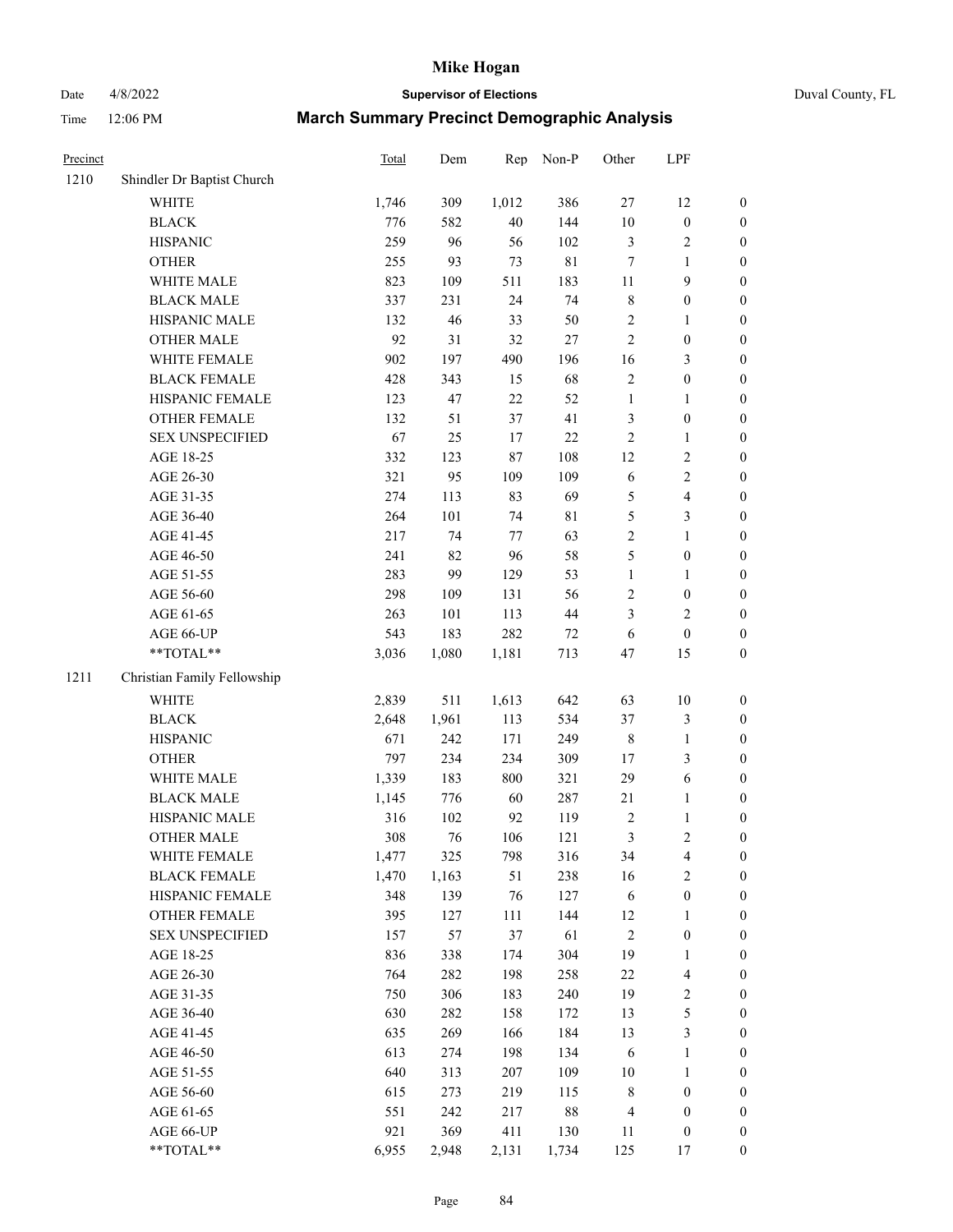# Date 4/8/2022 **Supervisor of Elections** Duval County, FL

| Precinct |                                | <b>Total</b> | Dem   | Rep   | Non-P | Other                   | LPF              |                  |
|----------|--------------------------------|--------------|-------|-------|-------|-------------------------|------------------|------------------|
| 1212     | West Regional Library          |              |       |       |       |                         |                  |                  |
|          | <b>WHITE</b>                   | 2,952        | 450   | 1,894 | 561   | 35                      | 12               | 0                |
|          | <b>BLACK</b>                   | 3,058        | 2,423 | 116   | 478   | 40                      | $\mathbf{1}$     | 0                |
|          | <b>HISPANIC</b>                | 458          | 165   | 110   | 176   | 6                       | $\mathbf{1}$     | $\boldsymbol{0}$ |
|          | <b>OTHER</b>                   | 595          | 206   | 163   | 215   | $10\,$                  | $\mathbf{1}$     | $\boldsymbol{0}$ |
|          | WHITE MALE                     | 1,385        | 165   | 918   | 273   | 19                      | 10               | $\boldsymbol{0}$ |
|          | <b>BLACK MALE</b>              | 1,343        | 1,014 | 64    | 243   | 21                      | $\mathbf{1}$     | $\boldsymbol{0}$ |
|          | HISPANIC MALE                  | 216          | 67    | 60    | 83    | 5                       | $\mathbf{1}$     | $\boldsymbol{0}$ |
|          | <b>OTHER MALE</b>              | 214          | 71    | 63    | 74    | 5                       | $\mathbf{1}$     | $\boldsymbol{0}$ |
|          | WHITE FEMALE                   | 1,530        | 279   | 955   | 278   | 16                      | $\sqrt{2}$       | $\boldsymbol{0}$ |
|          | <b>BLACK FEMALE</b>            | 1,661        | 1,368 | 50    | 224   | 19                      | $\boldsymbol{0}$ | $\boldsymbol{0}$ |
|          | HISPANIC FEMALE                | 234          | 96    | 47    | 90    | $\mathbf{1}$            | $\boldsymbol{0}$ | $\boldsymbol{0}$ |
|          | OTHER FEMALE                   | 285          | 106   | 86    | 89    | 4                       | $\boldsymbol{0}$ | $\boldsymbol{0}$ |
|          | <b>SEX UNSPECIFIED</b>         | 195          | 78    | 40    | 76    | $\mathbf{1}$            | $\boldsymbol{0}$ | $\boldsymbol{0}$ |
|          | AGE 18-25                      | 822          | 397   | 159   | 244   | 21                      | $\mathbf{1}$     | $\boldsymbol{0}$ |
|          | AGE 26-30                      | 608          | 236   | 156   | 203   | $11\,$                  | $\sqrt{2}$       | $\boldsymbol{0}$ |
|          | AGE 31-35                      | 650          | 277   | 207   | 156   | 8                       | $\sqrt{2}$       | $\boldsymbol{0}$ |
|          | AGE 36-40                      | 715          | 340   | 202   | 160   | $10\,$                  | $\mathfrak{Z}$   | $\boldsymbol{0}$ |
|          | AGE 41-45                      | 732          | 367   | 215   | 137   | $11\,$                  | $\sqrt{2}$       | $\boldsymbol{0}$ |
|          | AGE 46-50                      | 715          | 352   | 209   | 140   | $11\,$                  | 3                | $\boldsymbol{0}$ |
|          | AGE 51-55                      | 681          | 356   | 200   | 117   | 7                       | $\mathbf{1}$     | $\boldsymbol{0}$ |
|          | AGE 56-60                      | 644          | 306   | 248   | 85    | 5                       | $\boldsymbol{0}$ | $\boldsymbol{0}$ |
|          | AGE 61-65                      | 540          | 243   | 230   | 65    | $\mathbf{1}$            | 1                | $\boldsymbol{0}$ |
|          | AGE 66-UP                      | 956          | 370   | 457   | 123   | 6                       | $\boldsymbol{0}$ | $\boldsymbol{0}$ |
|          | $**TOTAL**$                    | 7,063        | 3,244 | 2,283 | 1,430 | 91                      | 15               | $\boldsymbol{0}$ |
| 1213     | Westside Family Worship Center |              |       |       |       |                         |                  |                  |
|          | <b>WHITE</b>                   | 2,496        | 450   | 1,426 | 574   | 34                      | 12               | $\boldsymbol{0}$ |
|          | <b>BLACK</b>                   | 1,925        | 1,486 | 75    | 341   | 23                      | $\boldsymbol{0}$ | $\boldsymbol{0}$ |
|          | <b>HISPANIC</b>                | 449          | 174   | 64    | 202   | 8                       | $\mathbf{1}$     | $\boldsymbol{0}$ |
|          | <b>OTHER</b>                   | 410          | 130   | 109   | 167   | 4                       | $\boldsymbol{0}$ | $\boldsymbol{0}$ |
|          | WHITE MALE                     | 1,175        | 157   | 723   | 273   | 15                      | $\boldsymbol{7}$ | $\boldsymbol{0}$ |
|          | <b>BLACK MALE</b>              | 725          | 513   | 36    | 162   | 14                      | $\boldsymbol{0}$ | $\boldsymbol{0}$ |
|          | HISPANIC MALE                  | 204          | 73    | 29    | 96    | 6                       | $\boldsymbol{0}$ | $\boldsymbol{0}$ |
|          | <b>OTHER MALE</b>              | 139          | 45    | 38    | 54    | 2                       | $\boldsymbol{0}$ | $\boldsymbol{0}$ |
|          | WHITE FEMALE                   | 1,289        | 286   | 681   | 298   | 19                      | 5                | 0                |
|          | <b>BLACK FEMALE</b>            | 1,170        | 951   | 38    | 172   | 9                       | $\boldsymbol{0}$ | $\boldsymbol{0}$ |
|          | HISPANIC FEMALE                | 235          | 97    | 35    | 100   | $\overline{\mathbf{c}}$ | 1                | $\overline{0}$   |
|          | OTHER FEMALE                   | 195          | 63    | 57    | 73    | $\overline{\mathbf{c}}$ | $\boldsymbol{0}$ | $\overline{0}$   |
|          | <b>SEX UNSPECIFIED</b>         | 148          | 55    | 37    | 56    | $\boldsymbol{0}$        | $\boldsymbol{0}$ | 0                |
|          | AGE 18-25                      | 629          | 266   | 122   | 228   | 12                      | $\mathbf{1}$     | 0                |
|          | AGE 26-30                      | 537          | 214   | 122   | 191   | 8                       | $\sqrt{2}$       | 0                |
|          | AGE 31-35                      | 565          | 240   | 125   | 186   | 12                      | $\sqrt{2}$       | 0                |
|          | AGE 36-40                      | 469          | 196   | 116   | 149   | 6                       | $\sqrt{2}$       | 0                |
|          | AGE 41-45                      | 424          | 219   | 87    | 111   | 6                       | $\mathbf{1}$     | 0                |
|          | AGE 46-50                      | 393          | 170   | 123   | 95    | 3                       | $\sqrt{2}$       | 0                |
|          | AGE 51-55                      | 484          | 208   | 170   | 97    | 8                       | $\mathbf{1}$     | 0                |
|          | AGE 56-60                      | 459          | 203   | 175   | 77    | 4                       | $\boldsymbol{0}$ | $\boldsymbol{0}$ |
|          | AGE 61-65                      | 458          | 194   | 202   | 56    | 4                       | $\sqrt{2}$       | $\boldsymbol{0}$ |
|          | AGE 66-UP                      | 862          | 330   | 432   | 94    | 6                       | $\boldsymbol{0}$ | $\boldsymbol{0}$ |
|          | **TOTAL**                      | 5,280        | 2,240 | 1,674 | 1,284 | 69                      | 13               | $\boldsymbol{0}$ |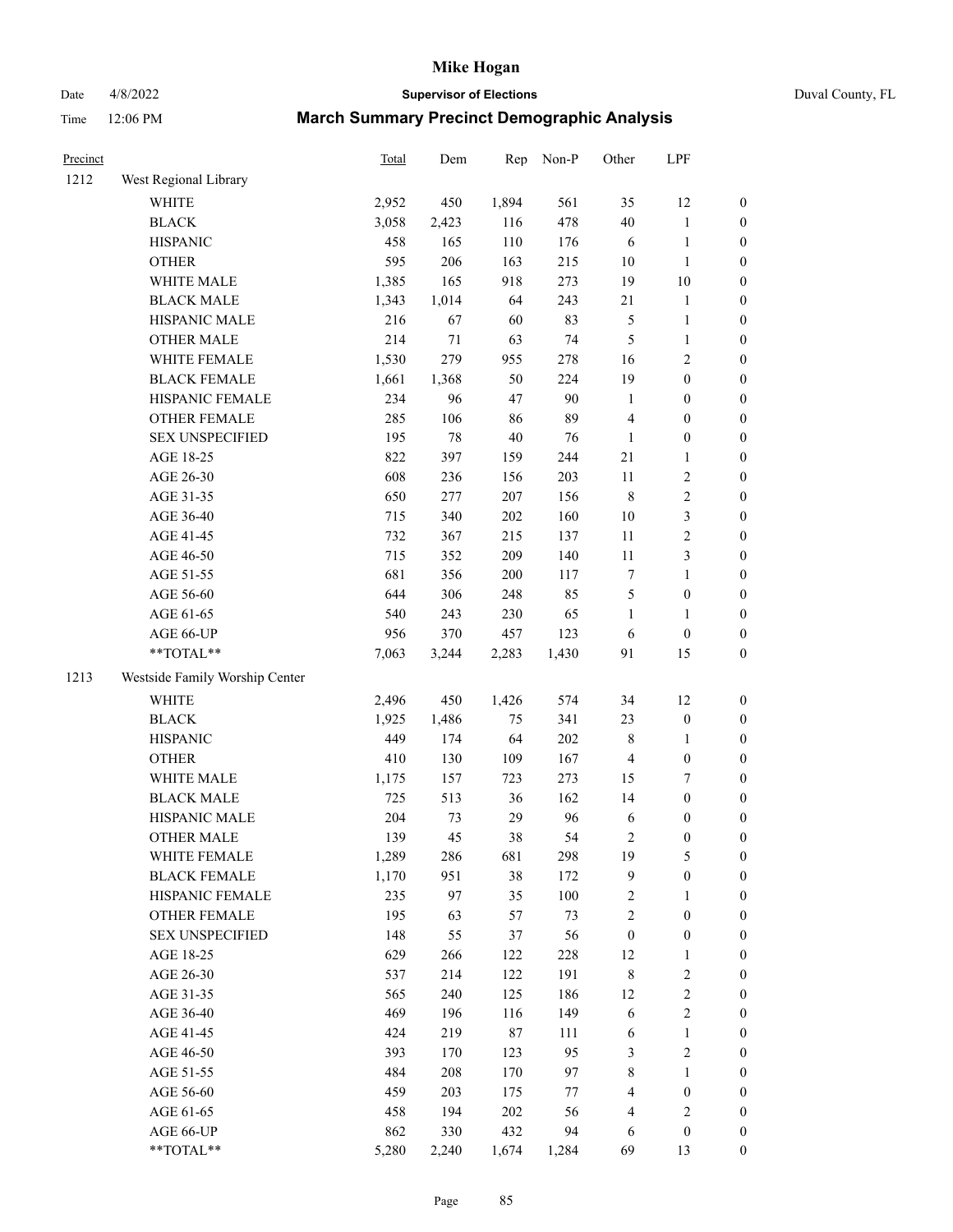# Date 4/8/2022 **Supervisor of Elections** Duval County, FL

| Precinct |                              | Total      | Dem              | Rep            | Non-P            | Other            | LPF              |                  |
|----------|------------------------------|------------|------------------|----------------|------------------|------------------|------------------|------------------|
| 1301     | Bennie Furlong Senior Center |            |                  |                |                  |                  |                  |                  |
|          | <b>WHITE</b>                 | 3,006      | 742              | 1,600          | 596              | 53               | 15               | $\boldsymbol{0}$ |
|          | <b>BLACK</b>                 | 36         | 28               | 3              | 5                | $\boldsymbol{0}$ | $\boldsymbol{0}$ | $\boldsymbol{0}$ |
|          | <b>HISPANIC</b>              | 64         | 22               | 21             | 20               | 1                | $\boldsymbol{0}$ | $\boldsymbol{0}$ |
|          | <b>OTHER</b>                 | 168        | 49               | 45             | 67               | 5                | $\mathfrak{2}$   | $\boldsymbol{0}$ |
|          | WHITE MALE                   | 1,477      | 309              | 815            | 316              | 26               | 11               | $\boldsymbol{0}$ |
|          | <b>BLACK MALE</b>            | 19         | 14               | $\overline{c}$ | 3                | $\boldsymbol{0}$ | $\boldsymbol{0}$ | $\boldsymbol{0}$ |
|          | HISPANIC MALE                | 28         | 6                | 11             | 11               | $\boldsymbol{0}$ | $\boldsymbol{0}$ | $\boldsymbol{0}$ |
|          | <b>OTHER MALE</b>            | 68         | 16               | 22             | 26               | 3                | 1                | $\boldsymbol{0}$ |
|          | WHITE FEMALE                 | 1,501      | 425              | 771            | 274              | 27               | $\overline{4}$   | $\boldsymbol{0}$ |
|          | <b>BLACK FEMALE</b>          | 16         | 14               | $\mathbf{1}$   | $\mathbf{1}$     | $\boldsymbol{0}$ | $\boldsymbol{0}$ | 0                |
|          | HISPANIC FEMALE              | 35         | 16               | 10             | $\,$ 8 $\,$      | $\mathbf{1}$     | $\boldsymbol{0}$ | $\boldsymbol{0}$ |
|          | OTHER FEMALE                 | 69         | 25               | 18             | 24               | $\mathbf{1}$     | $\mathbf{1}$     | $\boldsymbol{0}$ |
|          | <b>SEX UNSPECIFIED</b>       | 61         | 16               | 19             | 25               | $\mathbf{1}$     | $\boldsymbol{0}$ | $\boldsymbol{0}$ |
|          | AGE 18-25                    | 267        | 68               | 120            | 70               | 8                | $\mathbf{1}$     | $\boldsymbol{0}$ |
|          | AGE 26-30                    | 219        | 46               | 102            | 64               | 3                | $\overline{4}$   | $\boldsymbol{0}$ |
|          | AGE 31-35                    | 268        | 69               | 114            | 71               | 10               | $\overline{4}$   | $\boldsymbol{0}$ |
|          | AGE 36-40                    | 217        | 51               | 97             | 65               | 3                | $\mathbf{1}$     | $\boldsymbol{0}$ |
|          | AGE 41-45                    | 227        | 53               | 97             | $71\,$           | 5                | $\mathbf{1}$     | $\boldsymbol{0}$ |
|          | AGE 46-50                    | 240        | 69               | 109            | 56               | 4                | $\sqrt{2}$       | $\boldsymbol{0}$ |
|          | AGE 51-55                    | 289        |                  | 179            | 57               |                  | $\boldsymbol{0}$ |                  |
|          |                              |            | 45               |                |                  | 8                |                  | 0                |
|          | AGE 56-60<br>AGE 61-65       | 324<br>382 | 74<br>88         | 188<br>221     | 54<br>68         | 6                | $\sqrt{2}$       | $\boldsymbol{0}$ |
|          |                              |            |                  |                |                  | 4                | $\mathbf{1}$     | $\boldsymbol{0}$ |
|          | AGE 66-UP<br>$**TOTAL**$     | 841        | 278              | 442            | 112              | 8                | $\mathbf{1}$     | $\boldsymbol{0}$ |
|          |                              | 3,274      | 841              | 1,669          | 688              | 59               | 17               | $\boldsymbol{0}$ |
| 1302     | Bethlehem Lutheran Church    |            |                  |                |                  |                  |                  |                  |
|          | <b>WHITE</b>                 | 2,881      | 624              | 1,649          | 562              | 26               | 20               | $\boldsymbol{0}$ |
|          | <b>BLACK</b>                 | 21         | 14               | $\overline{4}$ | $\mathfrak{2}$   | $\mathbf{1}$     | $\boldsymbol{0}$ | $\boldsymbol{0}$ |
|          | <b>HISPANIC</b>              | 61         | 15               | 24             | 16               | 4                | $\sqrt{2}$       | $\boldsymbol{0}$ |
|          | <b>OTHER</b>                 | 158        | 40               | 66             | 46               | 6                | $\boldsymbol{0}$ | $\boldsymbol{0}$ |
|          | WHITE MALE                   | 1,430      | 246              | 841            | 312              | 12               | 19               | $\boldsymbol{0}$ |
|          | <b>BLACK MALE</b>            | 13         | $\boldsymbol{9}$ | $\overline{c}$ | $\mathbf{1}$     | $\mathbf{1}$     | $\boldsymbol{0}$ | $\boldsymbol{0}$ |
|          | HISPANIC MALE                | 22         | 5                | $\mathbf{9}$   | $\tau$           | $\boldsymbol{0}$ | 1                | 0                |
|          | <b>OTHER MALE</b>            | 67         | 16               | 29             | 18               | 4                | $\boldsymbol{0}$ | $\boldsymbol{0}$ |
|          | WHITE FEMALE                 | 1,419      | 372              | 786            | 246              | 14               | 1                | $\overline{0}$   |
|          | <b>BLACK FEMALE</b>          | 7          | $\mathfrak s$    | $\mathbf{1}$   | 1                | $\boldsymbol{0}$ | $\boldsymbol{0}$ | $\overline{0}$   |
|          | HISPANIC FEMALE              | 39         | 10               | 15             | $\boldsymbol{9}$ | 4                | $\mathbf{1}$     | $\overline{0}$   |
|          | <b>OTHER FEMALE</b>          | 57         | 15               | 28             | 13               | 1                | $\boldsymbol{0}$ | 0                |
|          | <b>SEX UNSPECIFIED</b>       | 67         | 15               | 32             | 19               | $\mathbf{1}$     | $\boldsymbol{0}$ | 0                |
|          | AGE 18-25                    | 260        | 58               | 137            | 56               | 7                | $\sqrt{2}$       | 0                |
|          | AGE 26-30                    | 258        | 52               | 136            | 63               | 5                | $\sqrt{2}$       | 0                |
|          | AGE 31-35                    | 323        | 66               | 154            | 98               | 3                | $\sqrt{2}$       | 0                |
|          | AGE 36-40                    | 320        | 63               | 174            | $72\,$           | 6                | $\mathfrak s$    | 0                |
|          | AGE 41-45                    | 286        | 62               | 142            | 79               | $\mathbf{1}$     | $\sqrt{2}$       | 0                |
|          | AGE 46-50                    | 242        | 55               | 121            | 62               | 2                | $\sqrt{2}$       | 0                |
|          | AGE 51-55                    | 231        | 43               | 139            | 46               | 1                | $\sqrt{2}$       | $\boldsymbol{0}$ |
|          | AGE 56-60                    | 267        | 48               | 184            | 30               | 4                | $\mathbf{1}$     | $\boldsymbol{0}$ |
|          | AGE 61-65                    | 310        | 76               | 191            | 38               | 4                | $\mathbf{1}$     | 0                |
|          | AGE 66-UP                    | 624        | 170              | 365            | 82               | 4                | $\mathfrak{Z}$   | 0                |
|          | **TOTAL**                    | 3,121      | 693              | 1,743          | 626              | 37               | $22\,$           | $\boldsymbol{0}$ |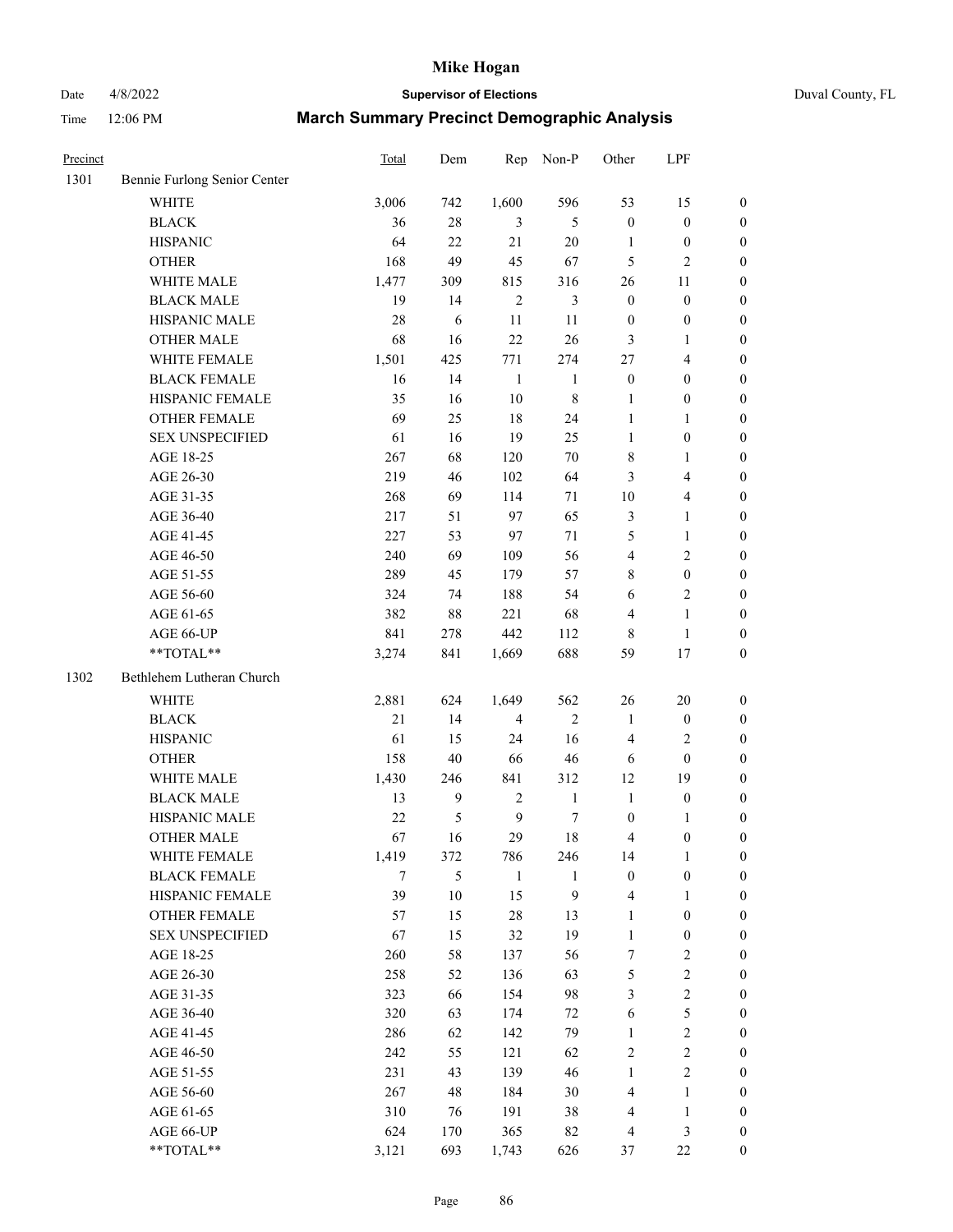Date 4/8/2022 **Supervisor of Elections** Duval County, FL

| Precinct |                              | Total | Dem            | Rep          | Non-P        | Other                   | LPF                     |                  |
|----------|------------------------------|-------|----------------|--------------|--------------|-------------------------|-------------------------|------------------|
| 1303     | American Legion Post 129     |       |                |              |              |                         |                         |                  |
|          | <b>WHITE</b>                 | 2,479 | 578            | 1,296        | 543          | 48                      | 14                      | 0                |
|          | <b>BLACK</b>                 | 115   | 91             | 2            | 21           | $\mathbf{1}$            | $\boldsymbol{0}$        | $\boldsymbol{0}$ |
|          | <b>HISPANIC</b>              | 73    | 22             | 27           | 24           | $\boldsymbol{0}$        | $\boldsymbol{0}$        | $\boldsymbol{0}$ |
|          | <b>OTHER</b>                 | 174   | 35             | 73           | 60           | 4                       | $\sqrt{2}$              | $\boldsymbol{0}$ |
|          | WHITE MALE                   | 1,214 | 233            | 668          | 281          | 25                      | $\tau$                  | $\boldsymbol{0}$ |
|          | <b>BLACK MALE</b>            | 49    | 35             | 1            | 12           | $\mathbf{1}$            | $\boldsymbol{0}$        | $\boldsymbol{0}$ |
|          | HISPANIC MALE                | 23    | $\overline{c}$ | 9            | 12           | $\boldsymbol{0}$        | $\boldsymbol{0}$        | $\boldsymbol{0}$ |
|          | <b>OTHER MALE</b>            | 65    | 11             | 28           | 25           | $\mathbf{1}$            | $\boldsymbol{0}$        | $\boldsymbol{0}$ |
|          | WHITE FEMALE                 | 1,246 | 344            | 616          | 257          | 23                      | 6                       | $\boldsymbol{0}$ |
|          | <b>BLACK FEMALE</b>          | 65    | 55             | $\mathbf{1}$ | $\mathbf{9}$ | $\boldsymbol{0}$        | $\boldsymbol{0}$        | $\boldsymbol{0}$ |
|          | HISPANIC FEMALE              | 49    | $20\,$         | 17           | 12           | $\boldsymbol{0}$        | $\boldsymbol{0}$        | $\boldsymbol{0}$ |
|          | OTHER FEMALE                 | 69    | 16             | 32           | 19           | 2                       | $\boldsymbol{0}$        | $\boldsymbol{0}$ |
|          | <b>SEX UNSPECIFIED</b>       | 61    | $10\,$         | 26           | 21           | $\mathbf{1}$            | 3                       | $\boldsymbol{0}$ |
|          | AGE 18-25                    | 259   | 66             | 113          | $71\,$       | 7                       | $\sqrt{2}$              | $\boldsymbol{0}$ |
|          | AGE 26-30                    | 301   | 69             | 138          | 84           | 6                       | $\overline{\mathbf{4}}$ | $\boldsymbol{0}$ |
|          | AGE 31-35                    | 260   | 64             | 107          | 80           | 5                       | $\overline{\mathbf{4}}$ | $\boldsymbol{0}$ |
|          | AGE 36-40                    | 235   | 65             | 86           | 75           | 7                       | $\sqrt{2}$              | $\boldsymbol{0}$ |
|          | AGE 41-45                    | 205   | 46             | 96           | 56           | 5                       | $\overline{2}$          | $\boldsymbol{0}$ |
|          | AGE 46-50                    | 205   | 51             | 102          | 48           | $\overline{4}$          | $\boldsymbol{0}$        | $\boldsymbol{0}$ |
|          | AGE 51-55                    | 217   | 38             | 123          | 49           | 5                       | $\sqrt{2}$              | $\boldsymbol{0}$ |
|          | AGE 56-60                    | 260   | 67             | 137          | 52           | $\overline{\mathbf{4}}$ | $\boldsymbol{0}$        | 0                |
|          | AGE 61-65                    | 264   | 78             | 138          | 43           | 5                       | $\boldsymbol{0}$        | $\boldsymbol{0}$ |
|          | AGE 66-UP                    | 635   | 182            | 358          | 90           | 5                       | $\boldsymbol{0}$        | $\boldsymbol{0}$ |
|          | **TOTAL**                    | 2,841 | 726            | 1,398        | 648          | 53                      | 16                      | $\boldsymbol{0}$ |
| 1304     | Jacksonville Beach City Hall |       |                |              |              |                         |                         |                  |
|          | WHITE                        | 2,635 | 670            | 1,244        | 650          | 55                      | 16                      | $\boldsymbol{0}$ |
|          | <b>BLACK</b>                 | 259   | 186            | 15           | 55           | $\sqrt{2}$              | $\mathbf{1}$            | $\boldsymbol{0}$ |
|          | <b>HISPANIC</b>              | 110   | 38             | 39           | 29           | 3                       | $\mathbf{1}$            | $\boldsymbol{0}$ |
|          | <b>OTHER</b>                 | 187   | 47             | 50           | 82           | $\tau$                  | $\mathbf{1}$            | $\boldsymbol{0}$ |
|          | WHITE MALE                   | 1,285 | 268            | 626          | 353          | 28                      | $10\,$                  | $\boldsymbol{0}$ |
|          | <b>BLACK MALE</b>            | 93    | 63             | $\sqrt{5}$   | 24           | $\boldsymbol{0}$        | $\mathbf{1}$            | $\boldsymbol{0}$ |
|          | HISPANIC MALE                | 51    | 14             | 23           | 14           | $\boldsymbol{0}$        | $\boldsymbol{0}$        | 0                |
|          | OTHER MALE                   | 76    | 17             | 20           | 34           | 4                       | $\mathbf{1}$            | $\boldsymbol{0}$ |
|          | WHITE FEMALE                 | 1,323 | 396            | 601          | 294          | 27                      | 5                       | 0                |
|          | <b>BLACK FEMALE</b>          | 159   | 117            | $10\,$       | $30\,$       | 2                       | $\boldsymbol{0}$        | $\boldsymbol{0}$ |
|          | HISPANIC FEMALE              | 57    | 23             | 16           | 14           | 3                       | $\mathbf{1}$            | $\overline{0}$   |
|          | OTHER FEMALE                 | 84    | $28\,$         | 22           | 31           | 3                       | $\boldsymbol{0}$        | $\overline{0}$   |
|          | <b>SEX UNSPECIFIED</b>       | 62    | 15             | 25           | $21\,$       | $\boldsymbol{0}$        | $\mathbf{1}$            | 0                |
|          | AGE 18-25                    | 266   | 93             | 88           | 75           | 10                      | $\boldsymbol{0}$        | 0                |
|          | AGE 26-30                    | 443   | 115            | 170          | 144          | 9                       | $\mathfrak{S}$          | 0                |
|          | AGE 31-35                    | 374   | 109            | 138          | 109          | 12                      | 6                       | 0                |
|          | AGE 36-40                    | 268   | 74             | 97           | 93           | 3                       | $\mathbf{1}$            | 0                |
|          | AGE 41-45                    | 219   | 62             | 74           | 76           | 5                       | $\sqrt{2}$              | 0                |
|          | AGE 46-50                    | 191   | 47             | 88           | 52           | 3                       | $\mathbf{1}$            | 0                |
|          | AGE 51-55                    | 257   | 65             | 118          | $72\,$       | $\overline{c}$          | $\boldsymbol{0}$        | 0                |
|          | AGE 56-60                    | 262   | 62             | 142          | 51           | 6                       | $\mathbf{1}$            | $\boldsymbol{0}$ |
|          | AGE 61-65                    | 220   | 73             | 110          | 31           | 5                       | $\mathbf{1}$            | $\overline{0}$   |
|          | AGE 66-UP                    | 691   | 241            | 323          | 113          | 12                      | $\sqrt{2}$              | 0                |
|          | **TOTAL**                    | 3,191 | 941            | 1,348        | 816          | 67                      | 19                      | $\boldsymbol{0}$ |
|          |                              |       |                |              |              |                         |                         |                  |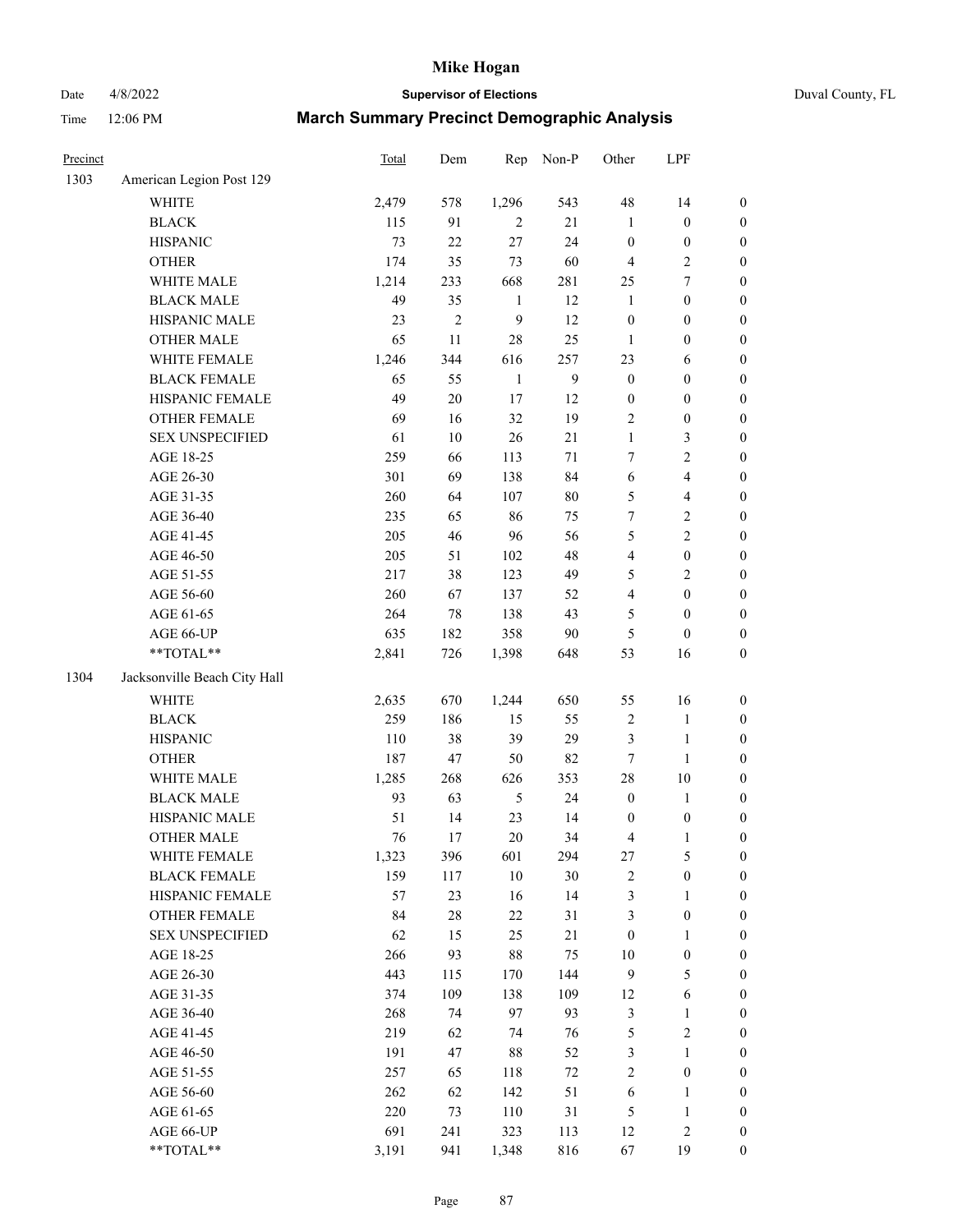# Date 4/8/2022 **Supervisor of Elections** Duval County, FL

| Precinct |                          | <b>Total</b> | Dem    | Rep            | Non-P            | Other            | LPF              |                  |
|----------|--------------------------|--------------|--------|----------------|------------------|------------------|------------------|------------------|
| 1305     | Beaches Regional Library |              |        |                |                  |                  |                  |                  |
|          | <b>WHITE</b>             | 2,636        | 715    | 1,311          | 558              | 39               | 13               | 0                |
|          | <b>BLACK</b>             | 21           | 13     | 3              | $\overline{4}$   | $\mathbf{1}$     | $\boldsymbol{0}$ | 0                |
|          | <b>HISPANIC</b>          | 67           | 24     | 25             | 16               | $\mathbf{1}$     | $\mathbf{1}$     | $\boldsymbol{0}$ |
|          | <b>OTHER</b>             | 126          | 38     | 44             | 41               | $\mathbf{1}$     | $\mathfrak{2}$   | $\boldsymbol{0}$ |
|          | WHITE MALE               | 1,239        | 254    | 655            | 299              | 21               | 10               | $\boldsymbol{0}$ |
|          | <b>BLACK MALE</b>        | 11           | 6      | $\sqrt{2}$     | $\sqrt{2}$       | $\mathbf{1}$     | $\boldsymbol{0}$ | $\boldsymbol{0}$ |
|          | HISPANIC MALE            | 24           | $\tau$ | 9              | 7                | $\mathbf{1}$     | $\boldsymbol{0}$ | $\boldsymbol{0}$ |
|          | <b>OTHER MALE</b>        | 46           | 13     | 17             | 14               | $\mathbf{1}$     | $\mathbf{1}$     | $\boldsymbol{0}$ |
|          | WHITE FEMALE             | 1,374        | 455    | 642            | 256              | 18               | $\mathfrak{Z}$   | $\boldsymbol{0}$ |
|          | <b>BLACK FEMALE</b>      | $10\,$       | $\tau$ | $\mathbf{1}$   | $\sqrt{2}$       | $\boldsymbol{0}$ | $\boldsymbol{0}$ | 0                |
|          | HISPANIC FEMALE          | 40           | 16     | 14             | $\boldsymbol{9}$ | $\boldsymbol{0}$ | $\mathbf{1}$     | 0                |
|          | <b>OTHER FEMALE</b>      | 56           | $20\,$ | 17             | 18               | $\boldsymbol{0}$ | $\mathbf{1}$     | $\boldsymbol{0}$ |
|          | <b>SEX UNSPECIFIED</b>   | 50           | 12     | 26             | 12               | $\boldsymbol{0}$ | $\boldsymbol{0}$ | $\boldsymbol{0}$ |
|          | AGE 18-25                | 250          | $77\,$ | 89             | 71               | 9                | $\overline{4}$   | $\boldsymbol{0}$ |
|          | AGE 26-30                | 245          | $70\,$ | 100            | 69               | 5                | $\mathbf{1}$     | $\boldsymbol{0}$ |
|          | AGE 31-35                | 246          | 64     | 101            | 79               | $\mathbf{1}$     | $\mathbf{1}$     | $\boldsymbol{0}$ |
|          | AGE 36-40                | 259          | 63     | 115            | 77               | 3                | $\mathbf{1}$     | $\boldsymbol{0}$ |
|          | AGE 41-45                | 184          | 50     | 75             | 54               | 3                | $\sqrt{2}$       | $\boldsymbol{0}$ |
|          | AGE 46-50                | 231          | 59     | 113            | 52               | 4                | $\mathfrak{Z}$   | $\boldsymbol{0}$ |
|          | AGE 51-55                | 244          | 55     | 128            | 52               | 6                | $\mathfrak{Z}$   | $\boldsymbol{0}$ |
|          | AGE 56-60                | 236          | 49     | 142            | 37               | 8                | $\boldsymbol{0}$ | 0                |
|          | AGE 61-65                | 274          | 60     | 159            | 53               | $\mathbf{1}$     | $\mathbf{1}$     | $\boldsymbol{0}$ |
|          | AGE 66-UP                | 681          | 243    | 361            | 75               | $\sqrt{2}$       | $\boldsymbol{0}$ | $\boldsymbol{0}$ |
|          | $**TOTAL**$              | 2,850        | 790    | 1,383          | 619              | 42               | 16               | $\boldsymbol{0}$ |
| 1306     | Atlantic Beach City Hall |              |        |                |                  |                  |                  |                  |
|          | <b>WHITE</b>             | 2,227        | 697    | 998            | 488              | 37               | $\boldsymbol{7}$ | $\boldsymbol{0}$ |
|          | <b>BLACK</b>             | 88           | 67     | 5              | 16               | $\boldsymbol{0}$ | $\boldsymbol{0}$ | $\boldsymbol{0}$ |
|          | <b>HISPANIC</b>          | 47           | $20\,$ | 13             | 13               | $\mathbf{1}$     | $\boldsymbol{0}$ | $\boldsymbol{0}$ |
|          | <b>OTHER</b>             | 159          | 41     | 54             | 59               | $\overline{c}$   | 3                | $\boldsymbol{0}$ |
|          | WHITE MALE               | 1,056        | 269    | 503            | 260              | 19               | $\mathfrak s$    | $\boldsymbol{0}$ |
|          | <b>BLACK MALE</b>        | 48           | 34     | $\mathfrak{Z}$ | 11               | $\boldsymbol{0}$ | $\boldsymbol{0}$ | $\boldsymbol{0}$ |
|          | HISPANIC MALE            | 25           | $10\,$ | $\,$ 8 $\,$    | 7                | $\boldsymbol{0}$ | $\boldsymbol{0}$ | $\boldsymbol{0}$ |
|          | <b>OTHER MALE</b>        | 54           | 9      | 19             | 25               | $\boldsymbol{0}$ | $\mathbf{1}$     | $\boldsymbol{0}$ |
|          | WHITE FEMALE             | 1,154        | 422    | 489            | 223              | 18               | $\overline{c}$   | 0                |
|          | <b>BLACK FEMALE</b>      | 40           | 33     | $\overline{c}$ | 5                | $\boldsymbol{0}$ | $\boldsymbol{0}$ | $\overline{0}$   |
|          | HISPANIC FEMALE          | 22           | $10\,$ | 5              | $\sqrt{6}$       | $\mathbf{1}$     | $\boldsymbol{0}$ | $\overline{0}$   |
|          | <b>OTHER FEMALE</b>      | 68           | 25     | 25             | 16               | $\mathbf{1}$     | $\mathbf{1}$     | $\overline{0}$   |
|          | <b>SEX UNSPECIFIED</b>   | 54           | 13     | 16             | 23               | $\mathbf{1}$     | $\mathbf{1}$     | 0                |
|          | AGE 18-25                | 184          | 49     | 75             | 53               | 7                | $\boldsymbol{0}$ | 0                |
|          | AGE 26-30                | 209          | 68     | 81             | 55               | 5                | $\boldsymbol{0}$ | 0                |
|          | AGE 31-35                | 223          | 86     | 65             | 63               | 8                | 1                | 0                |
|          | AGE 36-40                | 215          | 60     | 72             | 77               | 5                | $\mathbf{1}$     | 0                |
|          | AGE 41-45                | 204          | 69     | 73             | 55               | 3                | $\overline{4}$   | 0                |
|          | AGE 46-50                | 187          | 47     | 85             | 52               | 3                | $\boldsymbol{0}$ | 0                |
|          | AGE 51-55                | 191          | 54     | 93             | 39               | 3                | $\mathbf{2}$     | 0                |
|          | AGE 56-60                | 231          | 60     | 118            | 52               | $\mathbf{1}$     | $\boldsymbol{0}$ | $\overline{0}$   |
|          | AGE 61-65                | 243          | 82     | 126            | 34               | $\mathbf{1}$     | $\boldsymbol{0}$ | 0                |
|          | AGE 66-UP                | 634          | 250    | 282            | 96               | 4                | $\mathfrak{2}$   | 0                |
|          | **TOTAL**                | 2,521        | 825    | 1,070          | 576              | 40               | 10               | $\boldsymbol{0}$ |
|          |                          |              |        |                |                  |                  |                  |                  |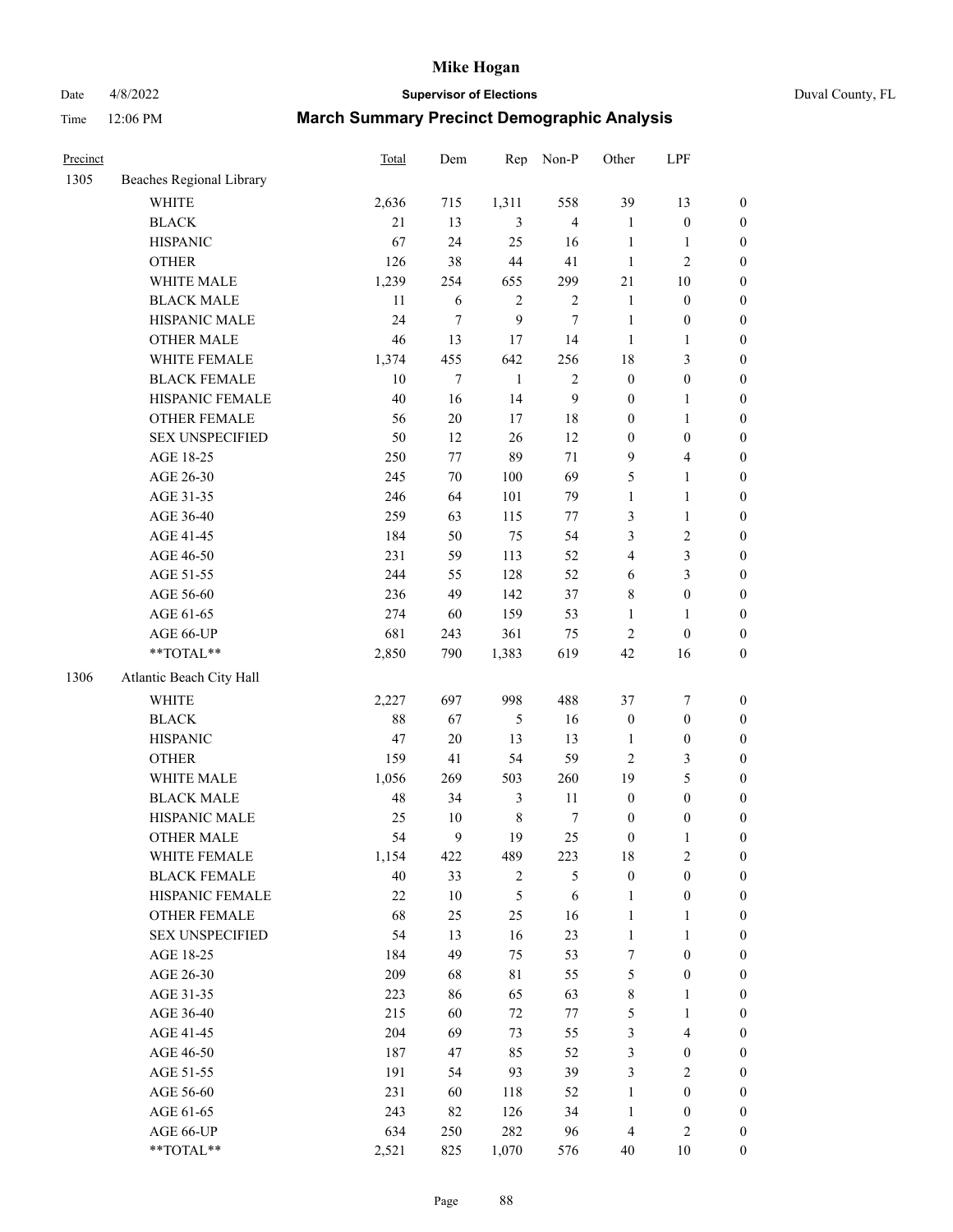Date 4/8/2022 **Supervisor of Elections** Duval County, FL

| Precinct |                               | Total | Dem    | Rep    | Non-P                   | Other            | LPF                     |                  |
|----------|-------------------------------|-------|--------|--------|-------------------------|------------------|-------------------------|------------------|
| 1307     | Adele Grage Cultural Center   |       |        |        |                         |                  |                         |                  |
|          | <b>WHITE</b>                  | 2,726 | 784    | 1,385  | 504                     | 39               | 14                      | $\boldsymbol{0}$ |
|          | <b>BLACK</b>                  | 21    | 11     | 3      | 5                       | $\mathbf{1}$     | $\mathbf{1}$            | $\boldsymbol{0}$ |
|          | <b>HISPANIC</b>               | 45    | 17     | 21     | $\overline{7}$          | $\boldsymbol{0}$ | $\boldsymbol{0}$        | $\boldsymbol{0}$ |
|          | <b>OTHER</b>                  | 141   | 30     | 58     | 47                      | 6                | $\boldsymbol{0}$        | $\boldsymbol{0}$ |
|          | WHITE MALE                    | 1,260 | 290    | 677    | 262                     | $20\,$           | 11                      | $\boldsymbol{0}$ |
|          | <b>BLACK MALE</b>             | 11    | 5      | 1      | $\overline{\mathbf{4}}$ | $\boldsymbol{0}$ | $\mathbf{1}$            | $\boldsymbol{0}$ |
|          | HISPANIC MALE                 | 20    | 6      | 10     | $\overline{4}$          | $\boldsymbol{0}$ | $\boldsymbol{0}$        | $\boldsymbol{0}$ |
|          | OTHER MALE                    | 55    | $10\,$ | 28     | 16                      | 1                | $\boldsymbol{0}$        | $\boldsymbol{0}$ |
|          | WHITE FEMALE                  | 1,450 | 489    | 699    | 240                     | 19               | $\mathfrak{Z}$          | $\boldsymbol{0}$ |
|          | <b>BLACK FEMALE</b>           | 10    | 6      | 2      | $\mathbf{1}$            | $\mathbf{1}$     | $\boldsymbol{0}$        | 0                |
|          | HISPANIC FEMALE               | 23    | 11     | 9      | $\mathfrak{Z}$          | $\boldsymbol{0}$ | $\boldsymbol{0}$        | $\boldsymbol{0}$ |
|          | OTHER FEMALE                  | 55    | 15     | $20\,$ | 16                      | 4                | $\boldsymbol{0}$        | $\boldsymbol{0}$ |
|          | <b>SEX UNSPECIFIED</b>        | 49    | $10\,$ | 21     | 17                      | 1                | $\boldsymbol{0}$        | $\boldsymbol{0}$ |
|          | AGE 18-25                     | 200   | 59     | 89     | 44                      | 6                | $\sqrt{2}$              | $\boldsymbol{0}$ |
|          | AGE 26-30                     | 110   | 35     | 44     | 26                      | 5                | $\boldsymbol{0}$        | $\boldsymbol{0}$ |
|          | AGE 31-35                     | 127   | 34     | 51     | 38                      | 3                | $\mathbf{1}$            | $\boldsymbol{0}$ |
|          | AGE 36-40                     | 132   | 32     | 51     | 44                      | 3                | $\sqrt{2}$              | $\boldsymbol{0}$ |
|          | AGE 41-45                     | 122   | 37     | 48     | 36                      | $\boldsymbol{0}$ | $\mathbf{1}$            | $\boldsymbol{0}$ |
|          | AGE 46-50                     | 134   | 41     | 54     | 34                      | 2                | $\mathfrak{Z}$          | $\boldsymbol{0}$ |
|          | AGE 51-55                     | 211   | 45     | 115    | 48                      | $\overline{c}$   | $\mathbf{1}$            | 0                |
|          | AGE 56-60                     | 260   | 51     | 154    | 51                      | 2                | $\sqrt{2}$              | $\boldsymbol{0}$ |
|          | AGE 61-65                     | 272   | 83     | 140    | 42                      | $\mathfrak{S}$   | $\sqrt{2}$              | $\boldsymbol{0}$ |
|          | AGE 66-UP                     | 1,365 | 425    | 721    | 200                     | 18               | $\mathbf{1}$            | $\boldsymbol{0}$ |
|          | **TOTAL**                     | 2,933 | 842    | 1,467  | 563                     | 46               | 15                      | $\boldsymbol{0}$ |
| 1308     | Community Presbyterian Church |       |        |        |                         |                  |                         |                  |
|          | <b>WHITE</b>                  | 2,564 | 699    | 1,249  | 568                     | 35               | 13                      | $\boldsymbol{0}$ |
|          | <b>BLACK</b>                  | 336   | 260    | 17     | 57                      | $\mathbf{1}$     | $\mathbf{1}$            | $\boldsymbol{0}$ |
|          | <b>HISPANIC</b>               | 64    | 22     | 19     | 23                      | $\boldsymbol{0}$ | $\boldsymbol{0}$        | $\boldsymbol{0}$ |
|          | <b>OTHER</b>                  | 158   | 59     | 52     | $44\,$                  | 3                | $\boldsymbol{0}$        | $\boldsymbol{0}$ |
|          | WHITE MALE                    | 1,195 | 268    | 620    | 284                     | 14               | $\mathbf{9}$            | $\boldsymbol{0}$ |
|          | <b>BLACK MALE</b>             | 137   | 93     | 11     | 32                      | $\mathbf{1}$     | $\boldsymbol{0}$        | $\boldsymbol{0}$ |
|          | HISPANIC MALE                 | 24    | 6      | 6      | 12                      | $\boldsymbol{0}$ | $\boldsymbol{0}$        | 0                |
|          | <b>OTHER MALE</b>             | 52    | 17     | 21     | 12                      | 2                | $\boldsymbol{0}$        | $\boldsymbol{0}$ |
|          | WHITE FEMALE                  | 1,354 | 425    | 625    | 280                     | 20               | $\overline{\mathbf{4}}$ | $\boldsymbol{0}$ |
|          | <b>BLACK FEMALE</b>           | 193   | 162    | 6      | 24                      | $\boldsymbol{0}$ | 1                       | $\boldsymbol{0}$ |
|          | HISPANIC FEMALE               | 39    | 15     | 13     | $11\,$                  | $\boldsymbol{0}$ | $\boldsymbol{0}$        | $\overline{0}$   |
|          | <b>OTHER FEMALE</b>           | 65    | 27     | 20     | 17                      | $\mathbf{1}$     | $\boldsymbol{0}$        | $\overline{0}$   |
|          | <b>SEX UNSPECIFIED</b>        | 63    | 27     | 15     | $20\,$                  | $\mathbf{1}$     | $\boldsymbol{0}$        | 0                |
|          | AGE 18-25                     | 298   | 108    | 107    | 76                      | 7                | $\boldsymbol{0}$        | 0                |
|          | AGE 26-30                     | 203   | 68     | 66     | 64                      | 4                | $\mathbf{1}$            | 0                |
|          | AGE 31-35                     | 212   | 77     | 67     | 64                      | 3                | $\mathbf{1}$            | 0                |
|          | AGE 36-40                     | 246   | $70\,$ | 93     | 77                      | 2                | $\overline{\mathbf{4}}$ | 0                |
|          | AGE 41-45                     | 251   | 69     | 101    | $77\,$                  | $\sqrt{2}$       | $\sqrt{2}$              | 0                |
|          | AGE 46-50                     | 233   | 76     | 100    | 55                      | $\mathbf{1}$     | $\mathbf{1}$            | 0                |
|          | AGE 51-55                     | 249   | 69     | 117    | 55                      | 4                | $\overline{\mathbf{4}}$ | $\boldsymbol{0}$ |
|          | AGE 56-60                     | 359   | 112    | 175    | 64                      | 7                | 1                       | $\boldsymbol{0}$ |
|          | AGE 61-65                     | 316   | 101    | 163    | 47                      | 5                | $\boldsymbol{0}$        | $\overline{0}$   |
|          | AGE 66-UP                     | 755   | 290    | 348    | 113                     | 4                | $\boldsymbol{0}$        | 0                |
|          | **TOTAL**                     | 3,122 | 1,040  | 1,337  | 692                     | 39               | 14                      | $\boldsymbol{0}$ |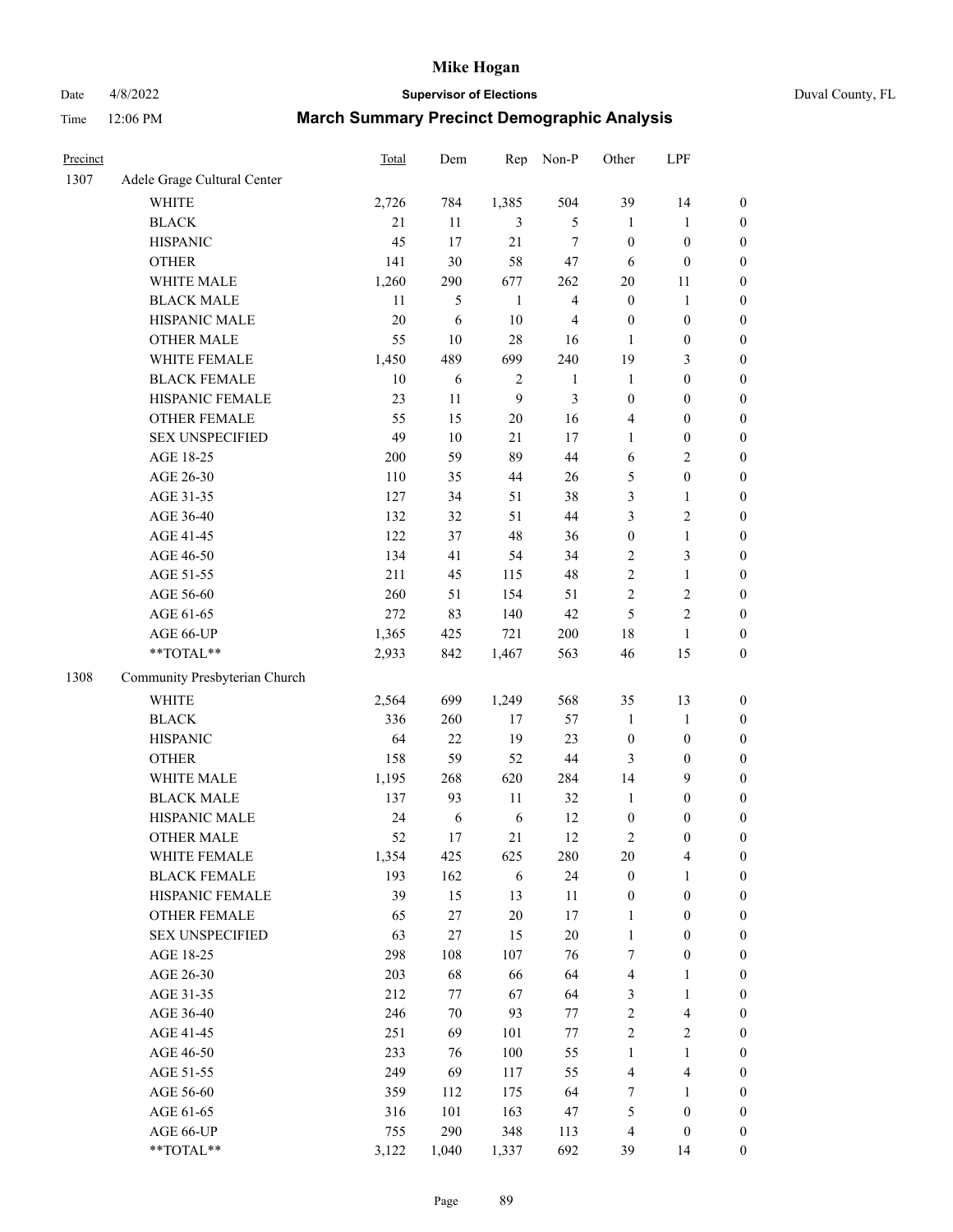# Date 4/8/2022 **Supervisor of Elections** Duval County, FL

| Precinct |                                                            | Total | Dem         | Rep              | Non-P          | Other                   | LPF              |                  |
|----------|------------------------------------------------------------|-------|-------------|------------------|----------------|-------------------------|------------------|------------------|
| 1309     | Christ United Methodist Church                             |       |             |                  |                |                         |                  |                  |
|          | <b>WHITE</b>                                               | 2,735 | 673         | 1,388            | 609            | 48                      | 17               | 0                |
|          | <b>BLACK</b>                                               | 41    | 18          | 8                | 12             | 3                       | $\boldsymbol{0}$ | 0                |
|          | <b>HISPANIC</b>                                            | 53    | 19          | 20               | 12             | $\mathbf{1}$            | $\mathbf{1}$     | 0                |
|          | <b>OTHER</b>                                               | 149   | 36          | 47               | 59             | 2                       | 5                | $\boldsymbol{0}$ |
|          | WHITE MALE                                                 | 1,313 | 240         | 709              | 327            | 26                      | 11               | $\boldsymbol{0}$ |
|          | <b>BLACK MALE</b>                                          | 25    | 13          | 3                | 7              | $\overline{c}$          | $\boldsymbol{0}$ | 0                |
|          | HISPANIC MALE                                              | 25    | 6           | 10               | $\,$ 8 $\,$    | $\mathbf{1}$            | $\boldsymbol{0}$ | $\boldsymbol{0}$ |
|          | <b>OTHER MALE</b>                                          | 54    | 12          | 15               | 23             | $\mathbf{2}$            | $\mathbf{2}$     | $\boldsymbol{0}$ |
|          | WHITE FEMALE                                               | 1,390 | 430         | 662              | 270            | 22                      | 6                | 0                |
|          | <b>BLACK FEMALE</b>                                        | 16    | 5           | 5                | 5              | $\mathbf{1}$            | $\boldsymbol{0}$ | 0                |
|          | HISPANIC FEMALE                                            | 27    | 13          | $\boldsymbol{9}$ | $\overline{4}$ | $\boldsymbol{0}$        | 1                | 0                |
|          | OTHER FEMALE                                               | 67    | 20          | 25               | 19             | $\boldsymbol{0}$        | $\mathfrak{Z}$   | 0                |
|          | SEX UNSPECIFIED                                            | 60    | $\tau$      | 25               | 28             | $\boldsymbol{0}$        | $\boldsymbol{0}$ | $\boldsymbol{0}$ |
|          | AGE 18-25                                                  | 262   | 59          | 107              | 82             | $10\,$                  | $\overline{4}$   | $\boldsymbol{0}$ |
|          | AGE 26-30                                                  | 259   | 64          | 103              | 85             | 7                       | $\boldsymbol{0}$ | $\boldsymbol{0}$ |
|          | AGE 31-35                                                  | 256   | 59          | 107              | 78             | 9                       | 3                | $\boldsymbol{0}$ |
|          | AGE 36-40                                                  | 298   | 74          | 128              | 87             | 3                       | 6                | $\boldsymbol{0}$ |
|          | AGE 41-45                                                  | 268   | 69          | 114              | 77             | 6                       | $\sqrt{2}$       | $\overline{0}$   |
|          | AGE 46-50                                                  | 238   | 45          | 112              | 74             | 5                       | $\sqrt{2}$       | $\boldsymbol{0}$ |
|          | AGE 51-55                                                  | 245   | 54          | 134              | 53             | $\mathbf{1}$            | $\mathfrak{Z}$   | 0                |
|          | AGE 56-60                                                  | 239   | 52          | 134              | 47             | 4                       | $\overline{c}$   | 0                |
|          | AGE 61-65                                                  | 266   | 66          | 155              | 43             | 2                       | $\boldsymbol{0}$ | 0                |
|          | AGE 66-UP                                                  | 647   | 204         | 369              | 66             | $\tau$                  | 1                | 0                |
|          | $**TOTAL**$                                                | 2,978 | 746         | 1,463            | 692            | 54                      | 23               | $\boldsymbol{0}$ |
| 1310     | First Christian Church of the Beaches                      |       |             |                  |                |                         |                  |                  |
|          | <b>WHITE</b>                                               | 2,786 | 680         | 1,387            | 654            | 50                      | 15               | $\boldsymbol{0}$ |
|          | <b>BLACK</b>                                               | 42    | $22\,$      | $\overline{9}$   | 10             | $\mathbf{1}$            | $\boldsymbol{0}$ | $\boldsymbol{0}$ |
|          | <b>HISPANIC</b>                                            | 100   | 24          | 45               | 26             | 5                       | $\boldsymbol{0}$ | 0                |
|          | <b>OTHER</b>                                               | 171   | 42          | 50               | 75             | $\mathbf{1}$            | 3                | $\overline{0}$   |
|          | WHITE MALE                                                 | 1,372 | 282         | 689              | 360            | 27                      | 14               | $\boldsymbol{0}$ |
|          | <b>BLACK MALE</b>                                          | 25    | 11          | 5                | $\,$ 8 $\,$    | $\mathbf{1}$            | $\boldsymbol{0}$ | 0                |
|          | HISPANIC MALE                                              | 50    | $\,$ 8 $\,$ | 29               | 11             | $\overline{\mathbf{c}}$ | $\boldsymbol{0}$ | 0                |
|          | <b>OTHER MALE</b>                                          | 67    | 15          | 18               | 32             | $\mathbf{1}$            | 1                | 0                |
|          | WHITE FEMALE                                               | 1,392 | 394         | 685              | 289            | 23                      | 1                | 0                |
|          | <b>BLACK FEMALE</b>                                        | 15    | 10          | 3                | $\overline{2}$ | $\boldsymbol{0}$        | $\boldsymbol{0}$ | $\overline{0}$   |
|          | HISPANIC FEMALE                                            | 50    | 16          | 16               | 15             | 3                       | $\boldsymbol{0}$ | $\overline{0}$   |
|          | <b>OTHER FEMALE</b>                                        | 67    | $20\,$      | 27               | 19             | $\boldsymbol{0}$        | $\mathbf{1}$     | $\overline{0}$   |
|          | <b>SEX UNSPECIFIED</b>                                     | 61    | 12          | 19               | 29             | $\boldsymbol{0}$        | $\mathbf{1}$     | 0                |
|          | AGE 18-25                                                  | 255   | 62          | 98               | 82             | 13                      | $\boldsymbol{0}$ | 0                |
|          | AGE 26-30                                                  | 309   | 72          | 116              | 111            | 6                       | $\overline{4}$   | 0                |
|          | AGE 31-35                                                  | 320   | 75          | 141              | 99             | 4                       | $\mathbf{1}$     | 0                |
|          | AGE 36-40                                                  | 265   | 72          | 100              | 84             | 7                       | $\sqrt{2}$       | 0                |
|          | AGE 41-45                                                  | 232   | 59          | 97               | 66             | 6                       | $\overline{4}$   | 0                |
|          | AGE 46-50                                                  | 214   | 52          | 105              | 50             | 4                       | $\mathfrak{Z}$   | 0                |
|          | AGE 51-55                                                  | 271   | 63          | 147              | 58             | 3                       | $\boldsymbol{0}$ | $\overline{0}$   |
|          | AGE 56-60                                                  | 309   | $70\,$      | 170              | 61             | 5                       | $\mathfrak{Z}$   | $\overline{0}$   |
|          | AGE 61-65                                                  | 271   | 58          | 147              | 62             | 3                       | $\mathbf{1}$     | $\overline{0}$   |
|          | AGE 66-UP                                                  | 653   | 185         | 370              | 92             | 6                       | $\boldsymbol{0}$ | 0                |
|          | $\mathrm{*}\mathrm{*} \mathrm{TOTAL} \mathrm{*}\mathrm{*}$ | 3,099 | 768         | 1,491            | 765            | 57                      | 18               | $\boldsymbol{0}$ |
|          |                                                            |       |             |                  |                |                         |                  |                  |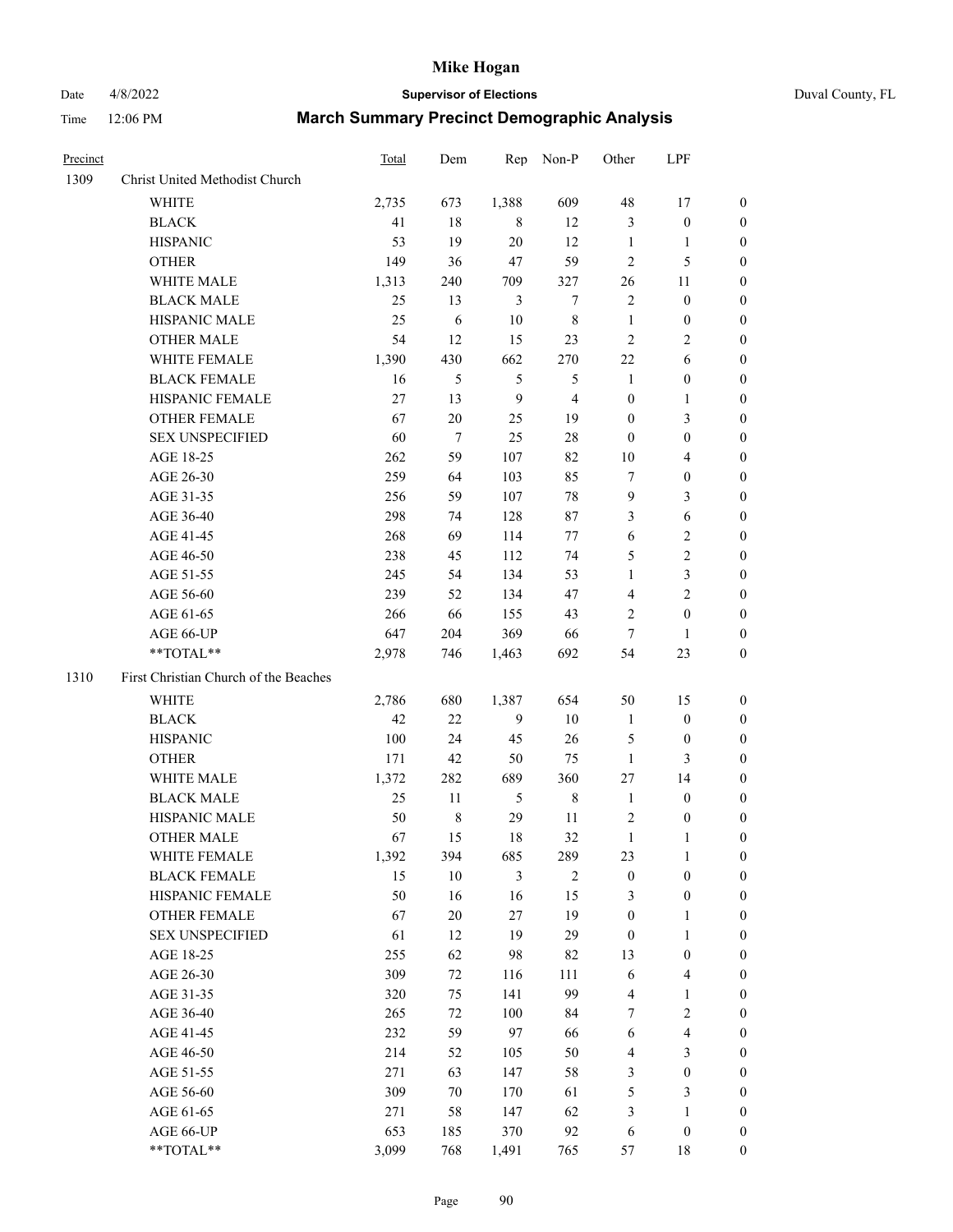Date 4/8/2022 **Supervisor of Elections** Duval County, FL

| Precinct |                            | Total   | Dem         | Rep            | Non-P          | Other            | LPF                     |                  |
|----------|----------------------------|---------|-------------|----------------|----------------|------------------|-------------------------|------------------|
| 1311     | Hampton Inn                |         |             |                |                |                  |                         |                  |
|          | <b>WHITE</b>               | 3,323   | 750         | 1,765          | 729            | 61               | 18                      | 0                |
|          | <b>BLACK</b>               | 68      | 46          | 7              | 13             | $\mathbf{1}$     | $\mathbf{1}$            | 0                |
|          | <b>HISPANIC</b>            | 81      | 26          | 32             | 21             | $\sqrt{2}$       | $\boldsymbol{0}$        | $\boldsymbol{0}$ |
|          | <b>OTHER</b>               | 241     | 63          | 107            | $70\,$         | $\mathbf{1}$     | $\boldsymbol{0}$        | $\boldsymbol{0}$ |
|          | WHITE MALE                 | 1,537   | 266         | 864            | 373            | 24               | 10                      | $\boldsymbol{0}$ |
|          | <b>BLACK MALE</b>          | 41      | 26          | $\overline{4}$ | $10\,$         | $\mathbf{1}$     | $\boldsymbol{0}$        | $\boldsymbol{0}$ |
|          | HISPANIC MALE              | 25      | $\,8\,$     | 10             | $\tau$         | $\boldsymbol{0}$ | $\boldsymbol{0}$        | $\boldsymbol{0}$ |
|          | <b>OTHER MALE</b>          | $90\,$  | 22          | 41             | 27             | $\boldsymbol{0}$ | $\boldsymbol{0}$        | $\boldsymbol{0}$ |
|          | WHITE FEMALE               | 1,758   | 478         | 892            | 343            | 37               | $8\,$                   | $\boldsymbol{0}$ |
|          | <b>BLACK FEMALE</b>        | $27\,$  | $20\,$      | $\mathfrak{Z}$ | $\mathfrak{Z}$ | $\boldsymbol{0}$ | $\mathbf{1}$            | 0                |
|          | HISPANIC FEMALE            | 54      | 18          | 21             | 13             | $\sqrt{2}$       | $\boldsymbol{0}$        | 0                |
|          | <b>OTHER FEMALE</b>        | 113     | 34          | 53             | 25             | $\mathbf{1}$     | $\boldsymbol{0}$        | $\boldsymbol{0}$ |
|          | <b>SEX UNSPECIFIED</b>     | 68      | 13          | 23             | 32             | $\boldsymbol{0}$ | $\boldsymbol{0}$        | $\boldsymbol{0}$ |
|          | AGE 18-25                  | 298     | 67          | 141            | 79             | 11               | $\boldsymbol{0}$        | $\boldsymbol{0}$ |
|          | AGE 26-30                  | 342     | 76          | 152            | 102            | 7                | $\mathfrak{S}$          | $\boldsymbol{0}$ |
|          | AGE 31-35                  | 367     | 71          | 174            | 115            | 4                | $\mathfrak{Z}$          | $\boldsymbol{0}$ |
|          | AGE 36-40                  | 314     | 72          | 141            | 90             | 8                | $\mathfrak{Z}$          | $\boldsymbol{0}$ |
|          | AGE 41-45                  | 303     | 72          | 135            | $90\,$         | 5                | $\mathbf{1}$            | $\boldsymbol{0}$ |
|          | AGE 46-50                  | 216     | 35          | 123            | 55             | $\overline{c}$   | $\mathbf{1}$            | $\boldsymbol{0}$ |
|          | AGE 51-55                  | 328     | 49          | 204            | 66             | 5                | $\overline{\mathbf{4}}$ | 0                |
|          | AGE 56-60                  | 315     | 70          | 180            | 57             | 7                | $\mathbf{1}$            | 0                |
|          | AGE 61-65                  | 336     | 95          | 182            | 50             | 8                | $\mathbf{1}$            | 0                |
|          | AGE 66-UP                  | 894     | 278         | 479            | 129            | 8                | $\boldsymbol{0}$        | $\boldsymbol{0}$ |
|          | **TOTAL**                  | 3,713   | 885         | 1,911          | 833            | 65               | 19                      | $\boldsymbol{0}$ |
| 1312     | Oceanside Church of Christ |         |             |                |                |                  |                         |                  |
|          | <b>WHITE</b>               | 1,917   | 503         | 829            | 539            | 34               | 12                      | $\boldsymbol{0}$ |
|          | <b>BLACK</b>               | 307     | 232         | 17             | 53             | 5                | $\boldsymbol{0}$        | $\boldsymbol{0}$ |
|          | <b>HISPANIC</b>            | 139     | 56          | 37             | 42             | 4                | $\boldsymbol{0}$        | $\boldsymbol{0}$ |
|          | <b>OTHER</b>               | 164     | 50          | 48             | 61             | 4                | $\mathbf{1}$            | $\boldsymbol{0}$ |
|          | WHITE MALE                 | 923     | 178         | 436            | 287            | 15               | $\tau$                  | $\boldsymbol{0}$ |
|          | <b>BLACK MALE</b>          | 129     | 86          | 13             | $28\,$         | $\mathbf{2}$     | $\boldsymbol{0}$        | $\boldsymbol{0}$ |
|          | HISPANIC MALE              | 61      | 16          | 19             | 26             | $\boldsymbol{0}$ | $\boldsymbol{0}$        | 0                |
|          | <b>OTHER MALE</b>          | 59      | 17          | 14             | 27             | $\mathbf{1}$     | $\boldsymbol{0}$        | $\boldsymbol{0}$ |
|          | WHITE FEMALE               | 978     | 320         | 385            | 249            | 19               | 5                       | 0                |
|          | <b>BLACK FEMALE</b>        | 172     | 142         | $\overline{4}$ | 23             | 3                | $\boldsymbol{0}$        | $\overline{0}$   |
|          | HISPANIC FEMALE            | $77 \,$ | 40          | 17             | 16             | 4                | $\boldsymbol{0}$        | $\overline{0}$   |
|          | OTHER FEMALE               | 67      | 23          | $22\,$         | $20\,$         | $\mathbf{1}$     | $\mathbf{1}$            | $\overline{0}$   |
|          | <b>SEX UNSPECIFIED</b>     | 61      | 19          | 21             | 19             | $\overline{c}$   | $\boldsymbol{0}$        | 0                |
|          | AGE 18-25                  | 278     | 98          | 79             | 89             | $10\,$           | $\sqrt{2}$              | 0                |
|          | AGE 26-30                  | 324     | 82          | 124            | 112            | 5                | $\mathbf{1}$            | 0                |
|          | AGE 31-35                  | 297     | $8\sqrt{1}$ | 91             | 113            | 8                | $\overline{4}$          | 0                |
|          | AGE 36-40                  | 265     | 95          | 75             | 82             | 9                | $\overline{\mathbf{4}}$ | 0                |
|          | AGE 41-45                  | 209     | 82          | 52             | 71             | 3                | $\mathbf{1}$            | 0                |
|          | AGE 46-50                  | 200     | 57          | $71\,$         | 67             | 5                | $\boldsymbol{0}$        | 0                |
|          | AGE 51-55                  | 205     | 55          | 105            | 45             | $\boldsymbol{0}$ | $\boldsymbol{0}$        | $\overline{0}$   |
|          | AGE 56-60                  | 196     | 56          | 99             | 38             | $\overline{2}$   | $\mathbf{1}$            | $\overline{0}$   |
|          | AGE 61-65                  | 204     | $78\,$      | 98             | 27             | $\mathbf{1}$     | $\boldsymbol{0}$        | $\overline{0}$   |
|          | AGE 66-UP                  | 349     | 157         | 137            | 51             | $\overline{4}$   | $\boldsymbol{0}$        | $\boldsymbol{0}$ |
|          | **TOTAL**                  | 2,527   | 841         | 931            | 695            | 47               | 13                      | $\boldsymbol{0}$ |
|          |                            |         |             |                |                |                  |                         |                  |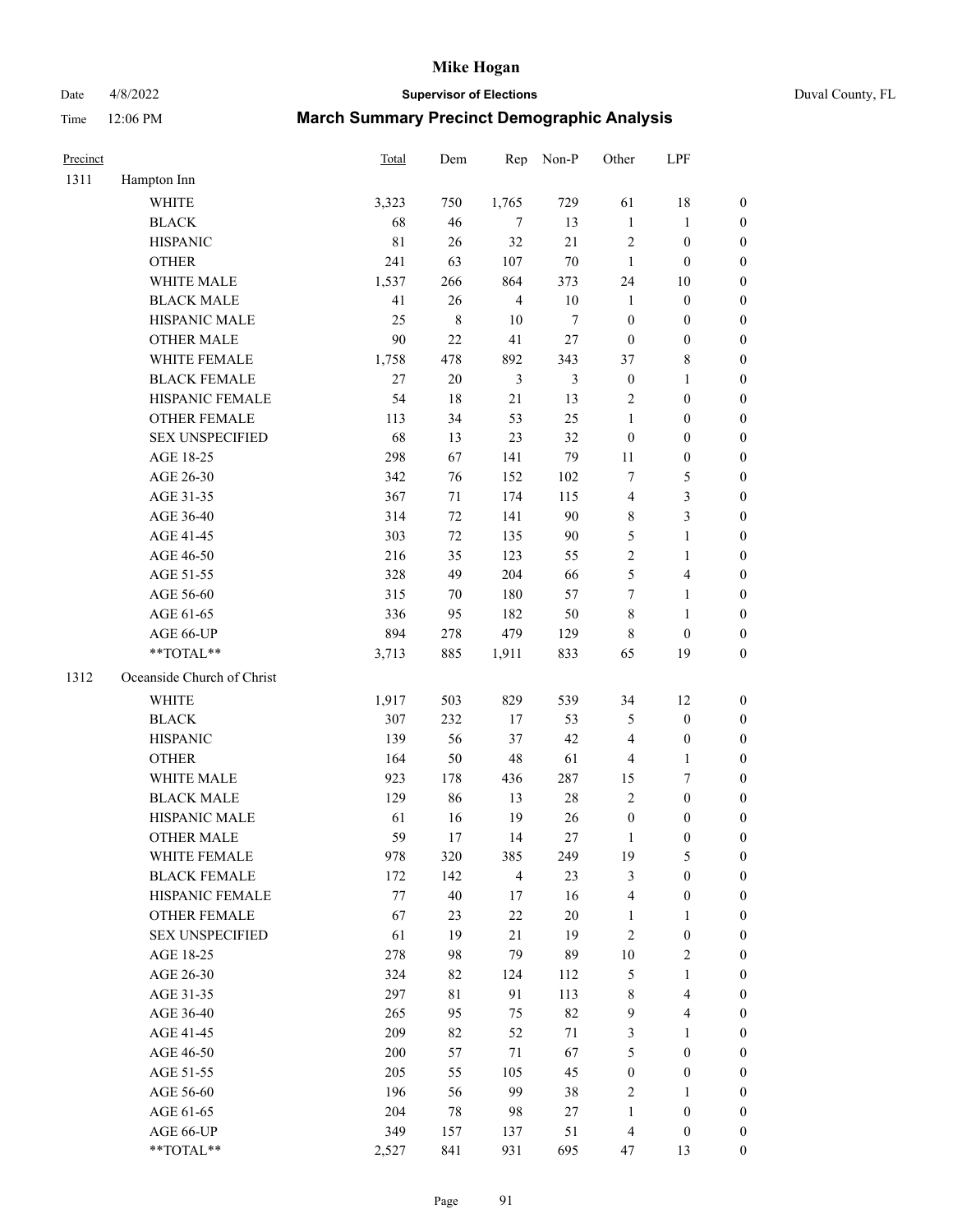Date 4/8/2022 **Supervisor of Elections** Duval County, FL

| Precinct |                          | Total | Dem | Rep            | Non-P       | Other            | LPF                     |                  |
|----------|--------------------------|-------|-----|----------------|-------------|------------------|-------------------------|------------------|
| 1313     | Rivertown Church         |       |     |                |             |                  |                         |                  |
|          | <b>WHITE</b>             | 3,710 | 623 | 2,265          | 771         | 41               | $10\,$                  | $\boldsymbol{0}$ |
|          | <b>BLACK</b>             | 202   | 141 | 12             | 49          | $\boldsymbol{0}$ | $\boldsymbol{0}$        | $\boldsymbol{0}$ |
|          | <b>HISPANIC</b>          | 169   | 64  | 51             | 52          | $\overline{c}$   | $\boldsymbol{0}$        | $\boldsymbol{0}$ |
|          | <b>OTHER</b>             | 297   | 59  | 108            | 123         | 6                | $\mathbf{1}$            | $\boldsymbol{0}$ |
|          | WHITE MALE               | 1,848 | 239 | 1,173          | 416         | 14               | 6                       | $\boldsymbol{0}$ |
|          | <b>BLACK MALE</b>        | 70    | 40  | $\,8\,$        | $22\,$      | $\boldsymbol{0}$ | $\boldsymbol{0}$        | $\boldsymbol{0}$ |
|          | HISPANIC MALE            | 78    | 27  | 28             | 22          | $\mathbf{1}$     | $\boldsymbol{0}$        | $\boldsymbol{0}$ |
|          | <b>OTHER MALE</b>        | 99    | 23  | 34             | 42          | $\boldsymbol{0}$ | $\boldsymbol{0}$        | $\boldsymbol{0}$ |
|          | WHITE FEMALE             | 1,834 | 380 | 1,074          | 349         | 27               | $\overline{4}$          | $\boldsymbol{0}$ |
|          | <b>BLACK FEMALE</b>      | 131   | 101 | $\overline{4}$ | 26          | $\boldsymbol{0}$ | $\boldsymbol{0}$        | $\boldsymbol{0}$ |
|          | HISPANIC FEMALE          | 89    | 35  | 23             | 30          | $\mathbf{1}$     | $\boldsymbol{0}$        | 0                |
|          | OTHER FEMALE             | 145   | 26  | 60             | 53          | 5                | $\mathbf{1}$            | $\boldsymbol{0}$ |
|          | <b>SEX UNSPECIFIED</b>   | 84    | 16  | 32             | 35          | $\mathbf{1}$     | $\boldsymbol{0}$        | $\boldsymbol{0}$ |
|          | AGE 18-25                | 407   | 110 | 162            | 130         | 4                | $\mathbf{1}$            | $\boldsymbol{0}$ |
|          | AGE 26-30                | 315   | 68  | 136            | 105         | 3                | $\mathfrak{Z}$          | $\boldsymbol{0}$ |
|          | AGE 31-35                | 333   | 85  | 146            | 95          | 5                | $\sqrt{2}$              | $\boldsymbol{0}$ |
|          | AGE 36-40                | 388   | 84  | 185            | 107         | 9                | $\mathfrak{Z}$          | $\boldsymbol{0}$ |
|          | AGE 41-45                | 371   | 76  | 179            | 110         | $\sqrt{6}$       | $\boldsymbol{0}$        | $\boldsymbol{0}$ |
|          | AGE 46-50                | 337   | 60  | 195            | $77\,$      | 5                | $\boldsymbol{0}$        | $\boldsymbol{0}$ |
|          | AGE 51-55                | 351   | 61  | 210            | 74          | 5                | $\mathbf{1}$            | $\boldsymbol{0}$ |
|          | AGE 56-60                | 415   | 65  | 269            | $78\,$      | 3                | $\boldsymbol{0}$        | 0                |
|          | AGE 61-65                | 387   | 59  | 251            | $71\,$      | 5                | $\mathbf{1}$            | 0                |
|          | AGE 66-UP                | 1,074 | 219 | 703            | 148         | $\overline{4}$   | $\boldsymbol{0}$        | $\boldsymbol{0}$ |
|          | **TOTAL**                | 4,378 | 887 | 2,436          | 995         | 49               | 11                      | $\boldsymbol{0}$ |
| 1314     | Mayport Community Center |       |     |                |             |                  |                         |                  |
|          | WHITE                    | 770   | 135 | 415            | 192         | 21               | $\boldsymbol{7}$        | $\boldsymbol{0}$ |
|          | <b>BLACK</b>             | 148   | 89  | 9              | 42          | 8                | $\boldsymbol{0}$        | $\boldsymbol{0}$ |
|          | <b>HISPANIC</b>          | 97    | 26  | 32             | 34          | $\mathbf{1}$     | $\overline{4}$          | $\boldsymbol{0}$ |
|          | <b>OTHER</b>             | 121   | 30  | 50             | 37          | 4                | $\boldsymbol{0}$        | $\boldsymbol{0}$ |
|          | WHITE MALE               | 394   | 48  | 232            | 100         | $10\,$           | $\overline{4}$          | $\boldsymbol{0}$ |
|          | <b>BLACK MALE</b>        | 66    | 30  | 6              | 25          | 5                | $\boldsymbol{0}$        | $\boldsymbol{0}$ |
|          | HISPANIC MALE            | 51    | 12  | 17             | $18\,$      | $\mathbf{1}$     | $\mathfrak{Z}$          | $\boldsymbol{0}$ |
|          | <b>OTHER MALE</b>        | 49    | 9   | 23             | 14          | 3                | $\boldsymbol{0}$        | $\boldsymbol{0}$ |
|          | WHITE FEMALE             | 360   | 84  | 174            | 88          | 11               | 3                       | 0                |
|          | <b>BLACK FEMALE</b>      | 79    | 57  | 3              | 16          | 3                | $\boldsymbol{0}$        | $\overline{0}$   |
|          | HISPANIC FEMALE          | 44    | 13  | 14             | 16          | $\boldsymbol{0}$ | $\mathbf{1}$            | $\overline{0}$   |
|          | OTHER FEMALE             | 56    | 14  | $22\,$         | $20\,$      | $\boldsymbol{0}$ | $\boldsymbol{0}$        | 0                |
|          | <b>SEX UNSPECIFIED</b>   | 37    | 13  | 15             | $\,$ 8 $\,$ | $\mathbf{1}$     | $\boldsymbol{0}$        | 0                |
|          | AGE 18-25                | 155   | 42  | 55             | 50          | 4                | $\overline{\mathbf{4}}$ | 0                |
|          | AGE 26-30                | 117   | 24  | 42             | 48          | 2                | $\mathbf{1}$            | 0                |
|          | AGE 31-35                | 162   | 45  | 56             | 51          | 7                | $\mathfrak{Z}$          | 0                |
|          | AGE 36-40                | 180   | 43  | 79             | 51          | 6                | $\mathbf{1}$            | 0                |
|          | AGE 41-45                | 146   | 38  | 71             | 32          | 3                | $\mathbf{2}$            | 0                |
|          | AGE 46-50                | 95    | 24  | 47             | 21          | 3                | $\boldsymbol{0}$        | 0                |
|          | AGE 51-55                | 78    | 11  | 45             | $18\,$      | $\overline{4}$   | $\boldsymbol{0}$        | 0                |
|          | AGE 56-60                | 63    | 14  | 36             | 11          | $\overline{c}$   | $\boldsymbol{0}$        | 0                |
|          | AGE 61-65                | 44    | 9   | 28             | 6           | $\mathbf{1}$     | $\boldsymbol{0}$        | 0                |
|          | AGE 66-UP                | 96    | 30  | 47             | 17          | 2                | $\boldsymbol{0}$        | 0                |
|          | **TOTAL**                | 1,136 | 280 | 506            | 305         | 34               | 11                      | $\boldsymbol{0}$ |
|          |                          |       |     |                |             |                  |                         |                  |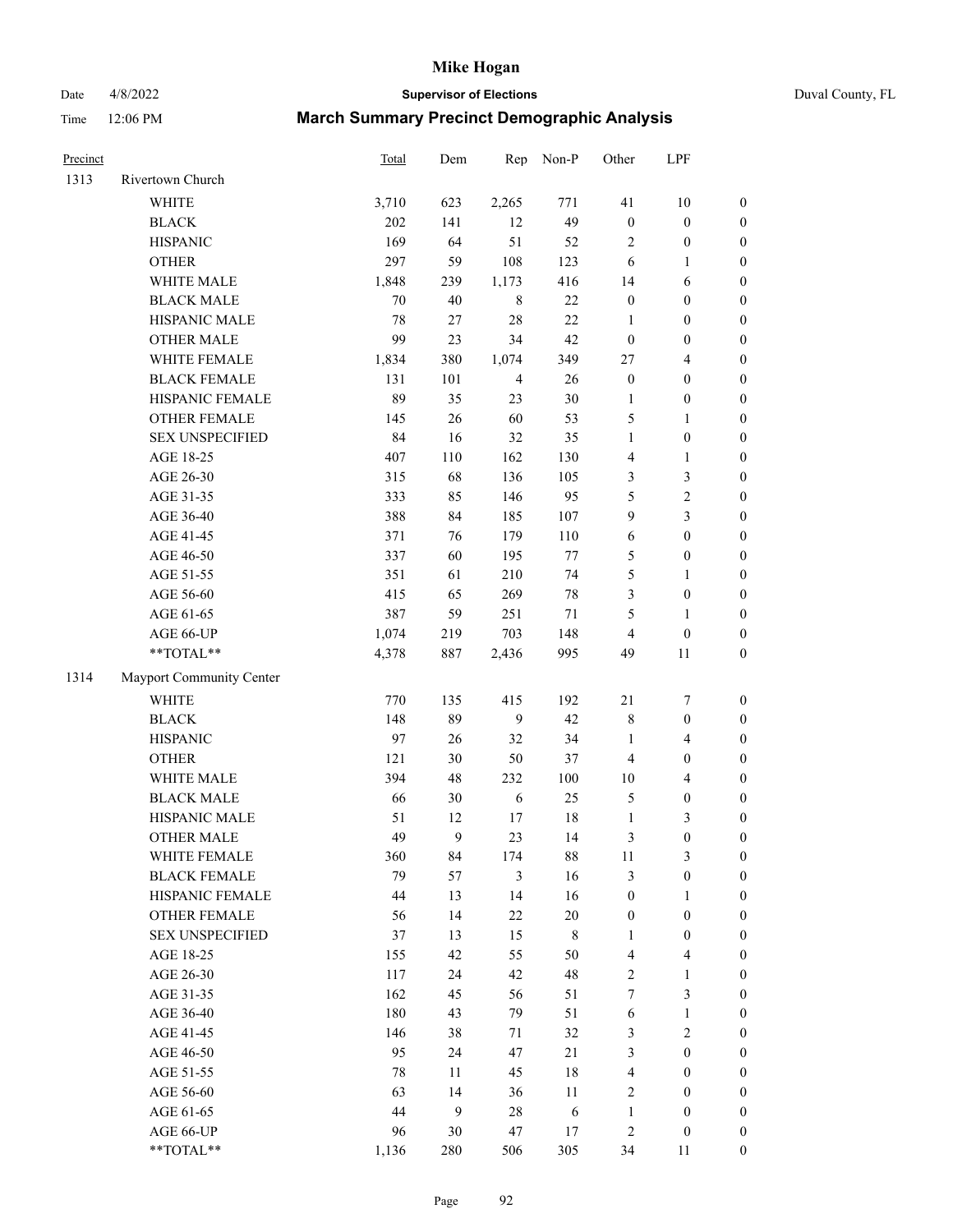Date 4/8/2022 **Supervisor of Elections** Duval County, FL

| Precinct |                            | <b>Total</b> | Dem    | Rep    | Non-P  | Other                   | LPF              |                  |
|----------|----------------------------|--------------|--------|--------|--------|-------------------------|------------------|------------------|
| 1315     | Oceanside Church of Christ |              |        |        |        |                         |                  |                  |
|          | <b>WHITE</b>               | 4,519        | 1,067  | 2,114  | 1,211  | 101                     | 26               | 0                |
|          | <b>BLACK</b>               | 767          | 522    | 52     | 177    | 13                      | $\mathfrak{Z}$   | 0                |
|          | <b>HISPANIC</b>            | 414          | 143    | 109    | 150    | 9                       | $\mathfrak{Z}$   | $\boldsymbol{0}$ |
|          | <b>OTHER</b>               | 580          | 147    | 183    | 238    | 9                       | $\mathfrak{Z}$   | $\boldsymbol{0}$ |
|          | WHITE MALE                 | 2,145        | 406    | 1,066  | 605    | 51                      | 17               | $\boldsymbol{0}$ |
|          | <b>BLACK MALE</b>          | 355          | 211    | 32     | 105    | 5                       | $\sqrt{2}$       | $\boldsymbol{0}$ |
|          | HISPANIC MALE              | 194          | 58     | 59     | 69     | $\sqrt{6}$              | $\sqrt{2}$       | $\boldsymbol{0}$ |
|          | <b>OTHER MALE</b>          | 229          | 49     | 79     | 96     | $\mathbf{2}$            | $\mathfrak{Z}$   | $\boldsymbol{0}$ |
|          | WHITE FEMALE               | 2,326        | 645    | 1,031  | 592    | 49                      | $\boldsymbol{9}$ | $\boldsymbol{0}$ |
|          | <b>BLACK FEMALE</b>        | 397          | 299    | $20\,$ | $70\,$ | 8                       | $\boldsymbol{0}$ | 0                |
|          | HISPANIC FEMALE            | 210          | 81     | 47     | $78\,$ | 3                       | 1                | 0                |
|          | OTHER FEMALE               | 264          | 75     | 86     | 98     | 5                       | $\boldsymbol{0}$ | $\boldsymbol{0}$ |
|          | <b>SEX UNSPECIFIED</b>     | 160          | 55     | 38     | 63     | 3                       | $\mathbf{1}$     | $\boldsymbol{0}$ |
|          | AGE 18-25                  | 672          | 215    | 186    | 246    | $20\,$                  | $\mathfrak s$    | $\boldsymbol{0}$ |
|          | AGE 26-30                  | 676          | 167    | 216    | 262    | $22\,$                  | $\boldsymbol{9}$ | $\boldsymbol{0}$ |
|          | AGE 31-35                  | 677          | 206    | 232    | 221    | 13                      | $\mathfrak s$    | $\boldsymbol{0}$ |
|          | AGE 36-40                  | 583          | 182    | 180    | 206    | 11                      | $\overline{4}$   | $\boldsymbol{0}$ |
|          | AGE 41-45                  | 494          | 138    | 168    | 176    | 9                       | $\mathfrak{Z}$   | $\boldsymbol{0}$ |
|          | AGE 46-50                  | 491          | 124    | 204    | 150    | $\mathbf{9}$            | $\overline{4}$   | $\boldsymbol{0}$ |
|          | AGE 51-55                  | 458          | 127    | 198    | 122    | $\mathbf{9}$            | $\sqrt{2}$       | $\boldsymbol{0}$ |
|          | AGE 56-60                  | 524          | 158    | 252    | 109    | 5                       | $\boldsymbol{0}$ | 0                |
|          | AGE 61-65                  | 505          | 166    | 224    | 98     | 15                      | $\overline{c}$   | 0                |
|          | AGE 66-UP                  | 1,200        | 396    | 598    | 186    | 19                      | $\mathbf{1}$     | $\boldsymbol{0}$ |
|          | $**TOTAL**$                | 6,280        | 1,879  | 2,458  | 1,776  | 132                     | 35               | $\boldsymbol{0}$ |
|          |                            |              |        |        |        |                         |                  |                  |
| 1401     | Church at Argyle           |              |        |        |        |                         |                  |                  |
|          | <b>WHITE</b>               | 1,496        | 320    | 796    | 332    | 36                      | 12               | $\boldsymbol{0}$ |
|          | <b>BLACK</b>               | 865          | 648    | 42     | 154    | 21                      | $\boldsymbol{0}$ | $\boldsymbol{0}$ |
|          | <b>HISPANIC</b>            | 265          | 105    | 54     | 101    | 4                       | $\mathbf{1}$     | $\boldsymbol{0}$ |
|          | <b>OTHER</b>               | 275          | 91     | 84     | 91     | 7                       | $\sqrt{2}$       | $\boldsymbol{0}$ |
|          | WHITE MALE                 | 685          | 114    | 382    | 166    | 15                      | $\,$ 8 $\,$      | $\boldsymbol{0}$ |
|          | <b>BLACK MALE</b>          | 322          | 219    | 22     | $70\,$ | 11                      | $\boldsymbol{0}$ | $\boldsymbol{0}$ |
|          | HISPANIC MALE              | 109          | 41     | 24     | 42     | $\overline{c}$          | $\boldsymbol{0}$ | 0                |
|          | <b>OTHER MALE</b>          | 106          | $28\,$ | 40     | 33     | $\overline{\mathbf{4}}$ | $\mathbf{1}$     | $\boldsymbol{0}$ |
|          | WHITE FEMALE               | 800          | 205    | 407    | 163    | 21                      | 4                | 0                |
|          | <b>BLACK FEMALE</b>        | 536          | 424    | 19     | 83     | 10                      | $\boldsymbol{0}$ | $\overline{0}$   |
|          | HISPANIC FEMALE            | 152          | 62     | 30     | 58     | $\overline{c}$          | $\boldsymbol{0}$ | $\overline{0}$   |
|          | <b>OTHER FEMALE</b>        | 139          | 56     | 36     | $44\,$ | 2                       | $\mathbf{1}$     | $\overline{0}$   |
|          | <b>SEX UNSPECIFIED</b>     | 52           | 15     | 16     | 19     | $\mathbf{1}$            | $\mathbf{1}$     | 0                |
|          | AGE 18-25                  | 300          | 116    | 70     | 99     | 13                      | $\sqrt{2}$       | 0                |
|          | AGE 26-30                  | 321          | 141    | 65     | 105    | 8                       | $\sqrt{2}$       | 0                |
|          | AGE 31-35                  | 315          | 125    | 76     | 103    | 7                       | $\overline{4}$   | 0                |
|          | AGE 36-40                  | 294          | 130    | 83     | $72\,$ | 7                       | $\sqrt{2}$       | 0                |
|          | AGE 41-45                  | 212          | $78\,$ | 67     | 58     | $\tau$                  | $\sqrt{2}$       | 0                |
|          | AGE 46-50                  | 234          | 97     | 67     | 59     | 9                       | $\sqrt{2}$       | 0                |
|          | AGE 51-55                  | 244          | 105    | 102    | 34     | 3                       | $\boldsymbol{0}$ | 0                |
|          | AGE 56-60                  | 225          | 96     | 93     | 35     | 1                       | $\boldsymbol{0}$ | 0                |
|          | AGE 61-65                  | 255          | 104    | 105    | 43     | 3                       | $\boldsymbol{0}$ | $\overline{0}$   |
|          | AGE 66-UP                  | 501          | 172    | 248    | 70     | 10                      | $\mathbf{1}$     | 0                |
|          | **TOTAL**                  | 2,901        | 1,164  | 976    | 678    | 68                      | 15               | $\boldsymbol{0}$ |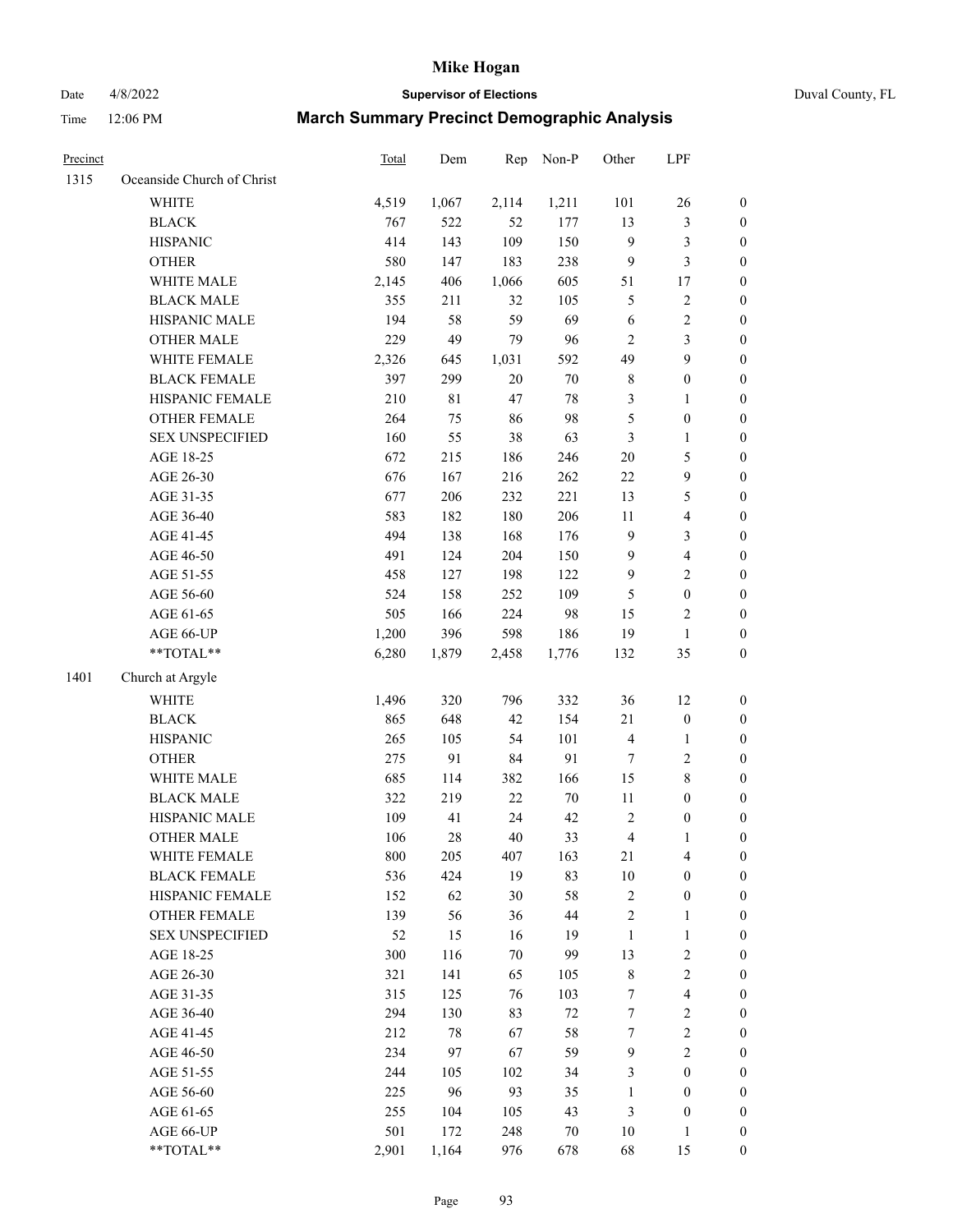# Date 4/8/2022 **Supervisor of Elections** Duval County, FL

| Precinct |                              | Total | Dem    | Rep    | Non-P | Other                   | LPF              |                  |
|----------|------------------------------|-------|--------|--------|-------|-------------------------|------------------|------------------|
| 1402     | Kirkwood Presbyterian Church |       |        |        |       |                         |                  |                  |
|          | <b>WHITE</b>                 | 1,440 | 235    | 896    | 281   | $20\,$                  | $\,$ 8 $\,$      | 0                |
|          | <b>BLACK</b>                 | 795   | 610    | 39     | 134   | $10\,$                  | $\sqrt{2}$       | 0                |
|          | <b>HISPANIC</b>              | 275   | 98     | 87     | 86    | 3                       | $\mathbf{1}$     | $\boldsymbol{0}$ |
|          | <b>OTHER</b>                 | 405   | 103    | 142    | 154   | 6                       | $\boldsymbol{0}$ | $\boldsymbol{0}$ |
|          | WHITE MALE                   | 706   | 99     | 445    | 150   | 6                       | 6                | $\boldsymbol{0}$ |
|          | <b>BLACK MALE</b>            | 348   | 254    | 22     | 65    | 5                       | $\sqrt{2}$       | $\boldsymbol{0}$ |
|          | HISPANIC MALE                | 121   | 39     | 44     | 35    | $\overline{c}$          | $\mathbf{1}$     | $\boldsymbol{0}$ |
|          | <b>OTHER MALE</b>            | 150   | 40     | 57     | 51    | 2                       | $\boldsymbol{0}$ | $\boldsymbol{0}$ |
|          | WHITE FEMALE                 | 721   | 136    | 443    | 126   | 14                      | $\sqrt{2}$       | $\boldsymbol{0}$ |
|          | <b>BLACK FEMALE</b>          | 437   | 349    | 16     | 67    | 5                       | $\boldsymbol{0}$ | $\boldsymbol{0}$ |
|          | HISPANIC FEMALE              | 154   | 59     | 43     | 51    | $\mathbf{1}$            | $\boldsymbol{0}$ | $\boldsymbol{0}$ |
|          | OTHER FEMALE                 | 205   | 54     | $77\,$ | 70    | 4                       | $\boldsymbol{0}$ | $\boldsymbol{0}$ |
|          | <b>SEX UNSPECIFIED</b>       | 73    | 16     | 17     | 40    | $\boldsymbol{0}$        | $\boldsymbol{0}$ | $\boldsymbol{0}$ |
|          | AGE 18-25                    | 241   | 93     | 57     | 87    | 2                       | $\sqrt{2}$       | $\boldsymbol{0}$ |
|          | AGE 26-30                    | 249   | 82     | 69     | 92    | 3                       | 3                | $\boldsymbol{0}$ |
|          | AGE 31-35                    | 260   | 89     | 87     | 82    | 1                       | $\mathbf{1}$     | $\boldsymbol{0}$ |
|          | AGE 36-40                    | 229   | 97     | 53     | 69    | 8                       | $\sqrt{2}$       | $\boldsymbol{0}$ |
|          | AGE 41-45                    | 228   | 95     | 68     | 59    | 4                       | $\mathfrak{2}$   | $\boldsymbol{0}$ |
|          | AGE 46-50                    | 226   | $88\,$ | 89     | 48    | 1                       | $\boldsymbol{0}$ | $\boldsymbol{0}$ |
|          | AGE 51-55                    | 264   | 88     | 121    | 50    | 5                       | $\boldsymbol{0}$ | $\boldsymbol{0}$ |
|          | AGE 56-60                    | 305   | 105    | 147    | 48    | 5                       | $\boldsymbol{0}$ | 0                |
|          | AGE 61-65                    | 299   | 100    | 148    | 45    | 6                       | $\boldsymbol{0}$ | $\boldsymbol{0}$ |
|          | AGE 66-UP                    | 614   | 209    | 325    | 75    | 4                       | $\mathbf{1}$     | $\boldsymbol{0}$ |
|          | $**TOTAL**$                  | 2,915 | 1,046  | 1,164  | 655   | 39                      | 11               | $\boldsymbol{0}$ |
|          |                              |       |        |        |       |                         |                  |                  |
| 1403     | Argyle Branch Library        |       |        |        |       |                         |                  |                  |
|          | <b>WHITE</b>                 | 1,389 | 252    | 750    | 356   | 27                      | $\overline{4}$   | $\boldsymbol{0}$ |
|          | <b>BLACK</b>                 | 762   | 580    | 19     | 148   | 14                      | $\mathbf{1}$     | $\boldsymbol{0}$ |
|          | <b>HISPANIC</b>              | 282   | 96     | 78     | 105   | 3                       | $\boldsymbol{0}$ | $\boldsymbol{0}$ |
|          | <b>OTHER</b>                 | 283   | 93     | 94     | 91    | 5                       | $\boldsymbol{0}$ | $\boldsymbol{0}$ |
|          | WHITE MALE                   | 648   | 107    | 362    | 165   | 10                      | $\overline{4}$   | $\boldsymbol{0}$ |
|          | <b>BLACK MALE</b>            | 329   | 234    | $10\,$ | 74    | 10                      | $\mathbf{1}$     | $\boldsymbol{0}$ |
|          | HISPANIC MALE                | 132   | 36     | 45     | 50    | $\mathbf{1}$            | $\boldsymbol{0}$ | $\boldsymbol{0}$ |
|          | <b>OTHER MALE</b>            | 109   | 28     | 42     | 38    | $\mathbf{1}$            | $\boldsymbol{0}$ | $\boldsymbol{0}$ |
|          | WHITE FEMALE                 | 730   | 143    | 384    | 187   | 16                      | 0                | 0                |
|          | <b>BLACK FEMALE</b>          | 416   | 333    | 8      | 71    | 4                       | $\boldsymbol{0}$ | $\overline{0}$   |
|          | HISPANIC FEMALE              | 146   | 58     | 33     | 53    | 2                       | $\boldsymbol{0}$ | $\overline{0}$   |
|          | OTHER FEMALE                 | 141   | 50     | 48     | 39    | 4                       | $\boldsymbol{0}$ | $\overline{0}$   |
|          | <b>SEX UNSPECIFIED</b>       | 65    | 32     | 9      | 23    | 1                       | $\boldsymbol{0}$ | 0                |
|          | AGE 18-25                    | 293   | 113    | 61     | 110   | 9                       | $\boldsymbol{0}$ | $\theta$         |
|          | AGE 26-30                    | 260   | 94     | 70     | 90    | 6                       | $\boldsymbol{0}$ | 0                |
|          | AGE 31-35                    | 289   | 103    | 76     | 102   | 8                       | $\boldsymbol{0}$ | 0                |
|          | AGE 36-40                    | 259   | 106    | 68     | 79    | 5                       | $\mathbf{1}$     | 0                |
|          | AGE 41-45                    | 250   | 105    | 56     | 83    | 4                       | $\sqrt{2}$       | 0                |
|          | AGE 46-50                    | 240   | 92     | 86     | 53    | 8                       | $\mathbf{1}$     | 0                |
|          | AGE 51-55                    | 212   | 78     | 85     | 46    | 3                       | $\boldsymbol{0}$ | 0                |
|          | AGE 56-60                    | 227   | 74     | 122    | 29    | 1                       | 1                | 0                |
|          | AGE 61-65                    | 227   | 84     | 103    | 37    | 3                       | $\boldsymbol{0}$ | 0                |
|          | AGE 66-UP                    | 459   | 172    | 214    | 71    | $\overline{\mathbf{c}}$ | $\boldsymbol{0}$ | 0                |
|          | **TOTAL**                    | 2,716 | 1,021  | 941    | 700   | 49                      | 5                | $\boldsymbol{0}$ |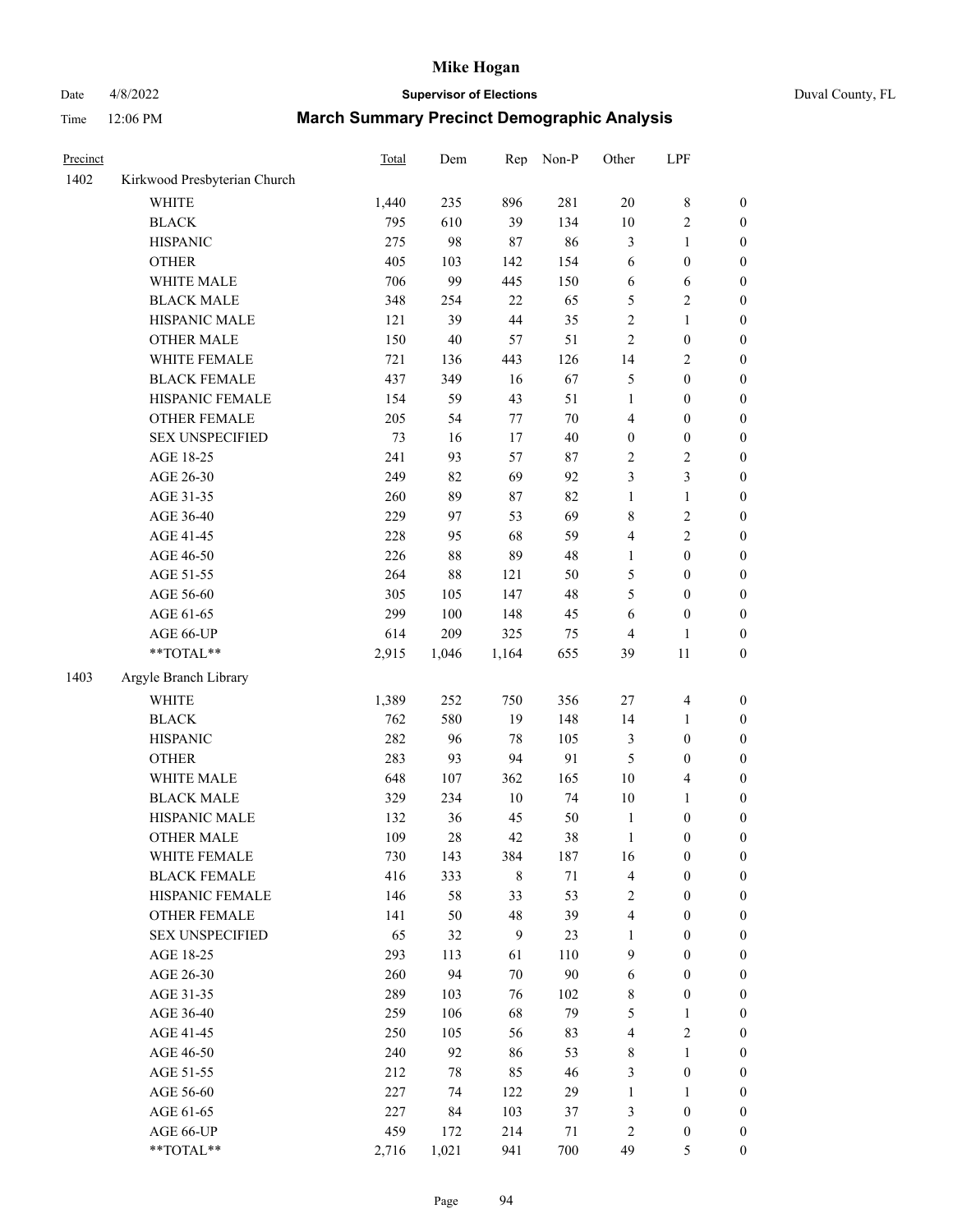# Date 4/8/2022 **Supervisor of Elections** Duval County, FL

| Precinct |                            | <b>Total</b> | Dem    | Rep            | Non-P          | Other            | LPF              |                  |
|----------|----------------------------|--------------|--------|----------------|----------------|------------------|------------------|------------------|
| 1404     | Grace Church of Avondale   |              |        |                |                |                  |                  |                  |
|          | <b>WHITE</b>               | 3,969        | 1,636  | 1,504          | 743            | 54               | 32               | 0                |
|          | <b>BLACK</b>               | 93           | 72     | 5              | 14             | $\mathbf{1}$     | $\mathbf{1}$     | 0                |
|          | <b>HISPANIC</b>            | 157          | 79     | 35             | 38             | 4                | $\mathbf{1}$     | $\boldsymbol{0}$ |
|          | <b>OTHER</b>               | 253          | 98     | 52             | 100            | 1                | $\mathfrak{2}$   | $\boldsymbol{0}$ |
|          | WHITE MALE                 | 1,870        | 658    | 748            | 416            | 29               | 19               | $\boldsymbol{0}$ |
|          | <b>BLACK MALE</b>          | 49           | 34     | $\mathfrak{Z}$ | 10             | $\mathbf{1}$     | 1                | $\boldsymbol{0}$ |
|          | HISPANIC MALE              | 72           | 35     | 17             | 17             | $\overline{c}$   | $\mathbf{1}$     | $\boldsymbol{0}$ |
|          | <b>OTHER MALE</b>          | 105          | 36     | 21             | 47             | $\boldsymbol{0}$ | $\mathbf{1}$     | $\boldsymbol{0}$ |
|          | WHITE FEMALE               | 2,072        | 969    | 745            | 321            | 24               | 13               | $\boldsymbol{0}$ |
|          | <b>BLACK FEMALE</b>        | 42           | 36     | $\sqrt{2}$     | $\overline{4}$ | $\boldsymbol{0}$ | $\boldsymbol{0}$ | 0                |
|          | HISPANIC FEMALE            | 84           | 43     | 18             | 21             | $\sqrt{2}$       | $\boldsymbol{0}$ | 0                |
|          | OTHER FEMALE               | 101          | 49     | 21             | $30\,$         | $\mathbf{1}$     | $\boldsymbol{0}$ | 0                |
|          | <b>SEX UNSPECIFIED</b>     | 77           | 25     | 21             | 29             | $\mathbf{1}$     | $\mathbf{1}$     | $\boldsymbol{0}$ |
|          | AGE 18-25                  | 339          | 146    | 100            | 83             | 5                | $\mathfrak{S}$   | $\boldsymbol{0}$ |
|          | AGE 26-30                  | 450          | 185    | 141            | 109            | 12               | $\mathfrak{Z}$   | $\boldsymbol{0}$ |
|          | AGE 31-35                  | 527          | 234    | 152            | 128            | $\,$ $\,$        | $\mathfrak s$    | $\boldsymbol{0}$ |
|          | AGE 36-40                  | 462          | 194    | 125            | 136            | 6                | $\mathbf{1}$     | $\boldsymbol{0}$ |
|          | AGE 41-45                  | 412          | 177    | 117            | 102            | 5                | $11\,$           | $\boldsymbol{0}$ |
|          | AGE 46-50                  | 305          | 128    | 110            | 61             | 3                | $\mathfrak{Z}$   | $\boldsymbol{0}$ |
|          | AGE 51-55                  | 380          | 137    | 143            | 93             | 5                | $\sqrt{2}$       | $\boldsymbol{0}$ |
|          | AGE 56-60                  | 383          | 140    | 177            | 60             | $\overline{4}$   | $\sqrt{2}$       | 0                |
|          | AGE 61-65                  | 340          | 165    | 124            | 43             | 6                | $\sqrt{2}$       | 0                |
|          | AGE 66-UP                  | 874          | 379    | 407            | $80\,$         | 6                | $\overline{2}$   | $\boldsymbol{0}$ |
|          | **TOTAL**                  | 4,472        | 1,885  | 1,596          | 895            | 60               | 36               | $\boldsymbol{0}$ |
| 1405     | Murray Hill Baptist Church |              |        |                |                |                  |                  |                  |
|          | <b>WHITE</b>               | 1,860        | 804    | 631            | 376            | $30\,$           | 19               | $\boldsymbol{0}$ |
|          | <b>BLACK</b>               | 208          | 151    | 14             | 41             | $\sqrt{2}$       | $\boldsymbol{0}$ | $\boldsymbol{0}$ |
|          | <b>HISPANIC</b>            | 110          | 50     | 24             | 31             | 4                | $\mathbf{1}$     | $\boldsymbol{0}$ |
|          | <b>OTHER</b>               | 144          | 63     | 36             | $40\,$         | 3                | $\sqrt{2}$       | $\boldsymbol{0}$ |
|          | WHITE MALE                 | 850          | 327    | 305            | 196            | 14               | $8\,$            | $\boldsymbol{0}$ |
|          | <b>BLACK MALE</b>          | 94           | 60     | $\tau$         | 26             | $\mathbf{1}$     | $\boldsymbol{0}$ | $\boldsymbol{0}$ |
|          | HISPANIC MALE              | 51           | $22\,$ | 14             | 13             | $\sqrt{2}$       | $\boldsymbol{0}$ | 0                |
|          | <b>OTHER MALE</b>          | 55           | 20     | 14             | $20\,$         | $\boldsymbol{0}$ | $\mathbf{1}$     | $\boldsymbol{0}$ |
|          | WHITE FEMALE               | 990          | 472    | 317            | 175            | 16               | 10               | 0                |
|          | <b>BLACK FEMALE</b>        | 109          | 86     | 7              | 15             | $\mathbf{1}$     | $\boldsymbol{0}$ | $\boldsymbol{0}$ |
|          | HISPANIC FEMALE            | 57           | 27     | $10\,$         | 17             | 2                | 1                | $\overline{0}$   |
|          | OTHER FEMALE               | 58           | 31     | 16             | 8              | 3                | $\boldsymbol{0}$ | $\overline{0}$   |
|          | <b>SEX UNSPECIFIED</b>     | 58           | 23     | 15             | 18             | $\boldsymbol{0}$ | $\sqrt{2}$       | 0                |
|          | AGE 18-25                  | 149          | 66     | 29             | 48             | 3                | 3                | 0                |
|          | AGE 26-30                  | 268          | 114    | 60             | 79             | $10\,$           | $\mathfrak{S}$   | 0                |
|          | AGE 31-35                  | 328          | 177    | 67             | 68             | 8                | $\,8\,$          | 0                |
|          | AGE 36-40                  | 256          | 141    | 56             | 56             | 3                | $\boldsymbol{0}$ | 0                |
|          | AGE 41-45                  | 184          | 96     | 39             | 48             | $\mathbf{1}$     | $\boldsymbol{0}$ | 0                |
|          | AGE 46-50                  | 145          | 61     | 44             | 33             | 4                | 3                | 0                |
|          | AGE 51-55                  | 150          | 62     | 52             | 34             | $\boldsymbol{0}$ | $\sqrt{2}$       | 0                |
|          | AGE 56-60                  | 148          | 54     | 62             | 28             | 4                | $\boldsymbol{0}$ | $\overline{0}$   |
|          | AGE 61-65                  | 172          | 77     | 65             | 27             | 3                | $\boldsymbol{0}$ | $\overline{0}$   |
|          | AGE 66-UP                  | 522          | 220    | 231            | 67             | 3                | $\mathbf{1}$     | 0                |
|          | **TOTAL**                  | 2,322        | 1,068  | 705            | 488            | 39               | $22\,$           | $\boldsymbol{0}$ |
|          |                            |              |        |                |                |                  |                  |                  |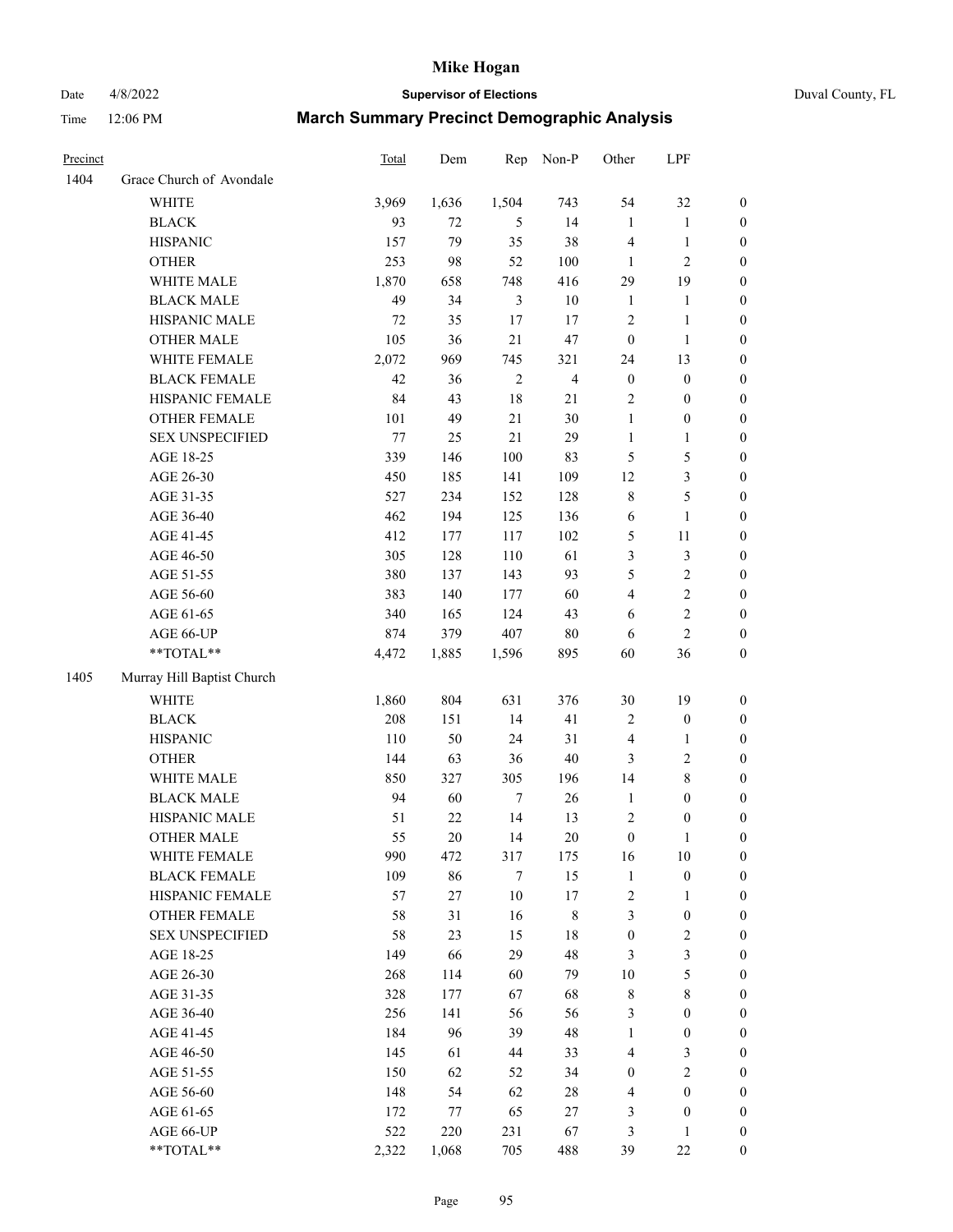# Date 4/8/2022 **Supervisor of Elections** Duval County, FL

| Precinct |                                           | Total | Dem       | Rep            | Non-P  | Other                   | LPF                     |                  |
|----------|-------------------------------------------|-------|-----------|----------------|--------|-------------------------|-------------------------|------------------|
| 1406     | Hillcrest Baptist                         |       |           |                |        |                         |                         |                  |
|          | <b>WHITE</b>                              | 1,019 | 189       | 603            | 207    | 13                      | $\boldsymbol{7}$        | 0                |
|          | <b>BLACK</b>                              | 348   | 278       | 12             | 50     | $\sqrt{6}$              | $\sqrt{2}$              | $\boldsymbol{0}$ |
|          | <b>HISPANIC</b>                           | 158   | 59        | 40             | 56     | $\sqrt{2}$              | $\mathbf{1}$            | $\boldsymbol{0}$ |
|          | <b>OTHER</b>                              | 181   | 34        | 51             | $87\,$ | 7                       | $\sqrt{2}$              | $\boldsymbol{0}$ |
|          | WHITE MALE                                | 471   | 68        | 291            | 103    | 4                       | $\mathfrak{S}$          | $\boldsymbol{0}$ |
|          | <b>BLACK MALE</b>                         | 139   | 101       | $\tau$         | 24     | 5                       | $\sqrt{2}$              | $\boldsymbol{0}$ |
|          | HISPANIC MALE                             | 63    | 16        | 18             | $28\,$ | $\boldsymbol{0}$        | $\mathbf{1}$            | $\boldsymbol{0}$ |
|          | <b>OTHER MALE</b>                         | 80    | 16        | 25             | 36     | $\mathbf{1}$            | $\overline{2}$          | $\boldsymbol{0}$ |
|          | WHITE FEMALE                              | 536   | 118       | 304            | 103    | 9                       | $\overline{2}$          | $\boldsymbol{0}$ |
|          | <b>BLACK FEMALE</b>                       | 203   | 173       | 5              | 24     | $\mathbf{1}$            | $\boldsymbol{0}$        | $\boldsymbol{0}$ |
|          | HISPANIC FEMALE                           | 91    | 39        | 22             | $28\,$ | $\overline{c}$          | $\boldsymbol{0}$        | $\boldsymbol{0}$ |
|          | OTHER FEMALE                              | 85    | $18\,$    | 22             | 39     | 6                       | $\boldsymbol{0}$        | $\boldsymbol{0}$ |
|          | <b>SEX UNSPECIFIED</b>                    | 38    | 11        | 12             | 15     | $\boldsymbol{0}$        | $\boldsymbol{0}$        | $\boldsymbol{0}$ |
|          | AGE 18-25                                 | 144   | 47        | 41             | 52     | 4                       | $\boldsymbol{0}$        | $\boldsymbol{0}$ |
|          | AGE 26-30                                 | 155   | 40        | 47             | 58     | 6                       | $\overline{\mathbf{4}}$ | $\boldsymbol{0}$ |
|          | AGE 31-35                                 | 175   | 62        | 54             | 50     | 4                       | $\mathfrak{S}$          | $\boldsymbol{0}$ |
|          | AGE 36-40                                 | 141   | 50        | 48             | $40\,$ | $\mathbf{1}$            | $\sqrt{2}$              | $\boldsymbol{0}$ |
|          | AGE 41-45                                 | 119   | 41        | 38             | 37     | 3                       | $\boldsymbol{0}$        | $\boldsymbol{0}$ |
|          | AGE 46-50                                 | 124   | 38        | 50             | 32     | $\overline{\mathbf{4}}$ | $\boldsymbol{0}$        | $\boldsymbol{0}$ |
|          | AGE 51-55                                 | 131   | 41        | 62             | 26     | 2                       | $\boldsymbol{0}$        | $\boldsymbol{0}$ |
|          | AGE 56-60                                 | 180   | 47        | 96             | 36     | $\mathbf{1}$            | $\boldsymbol{0}$        | 0                |
|          | AGE 61-65                                 | 166   | 60        | 82             | 22     | $\mathbf{1}$            | $\mathbf{1}$            | 0                |
|          | AGE 66-UP                                 | 371   | 134       | 188            | $47\,$ | $\sqrt{2}$              | $\boldsymbol{0}$        | $\boldsymbol{0}$ |
|          | **TOTAL**                                 | 1,706 | 560       | 706            | 400    | $28\,$                  | 12                      | $\boldsymbol{0}$ |
|          |                                           |       |           |                |        |                         |                         |                  |
| 1407     | Jacksonville Association of Fire Fighters |       |           |                |        |                         |                         |                  |
|          | <b>WHITE</b>                              | 1,116 | 540       | 266            | 268    | 29                      | 13                      | $\boldsymbol{0}$ |
|          | <b>BLACK</b>                              | 255   | 192       | $\,$ 8 $\,$    | 50     | 4                       | $\mathbf{1}$            | $\boldsymbol{0}$ |
|          | <b>HISPANIC</b>                           | 65    | 31        | 10             | $21\,$ | 3                       | $\boldsymbol{0}$        | $\boldsymbol{0}$ |
|          | <b>OTHER</b>                              | 140   | 58        | 21             | 58     | $\overline{c}$          | $\mathbf{1}$            | $\boldsymbol{0}$ |
|          | WHITE MALE                                | 555   | 244       | 133            | 148    | 19                      | 11                      | $\boldsymbol{0}$ |
|          | <b>BLACK MALE</b>                         | 107   | 77        | $\mathfrak{Z}$ | 24     | $\sqrt{2}$              | $\mathbf{1}$            | $\boldsymbol{0}$ |
|          | HISPANIC MALE                             | 27    | $\,$ $\,$ | $\mathfrak s$  | 13     | $\mathbf{1}$            | $\boldsymbol{0}$        | 0                |
|          | OTHER MALE                                | 59    | 25        | $8\,$          | 25     | $\boldsymbol{0}$        | $\mathbf{1}$            | $\boldsymbol{0}$ |
|          | WHITE FEMALE                              | 546   | 288       | 131            | 115    | 10                      | 2                       | 0                |
|          | <b>BLACK FEMALE</b>                       | 146   | 115       | $\overline{4}$ | 25     | 2                       | $\boldsymbol{0}$        | $\overline{0}$   |
|          | HISPANIC FEMALE                           | 37    | $22\,$    | 5              | 8      | $\overline{c}$          | $\boldsymbol{0}$        | $\overline{0}$   |
|          | <b>OTHER FEMALE</b>                       | 56    | 25        | $\mathbf{9}$   | $21\,$ | $\mathbf{1}$            | $\boldsymbol{0}$        | $\overline{0}$   |
|          | <b>SEX UNSPECIFIED</b>                    | 43    | 17        | 7              | 18     | $\mathbf{1}$            | $\boldsymbol{0}$        | 0                |
|          | AGE 18-25                                 | 143   | 74        | 20             | 44     | 4                       | $\mathbf{1}$            | $\theta$         |
|          | AGE 26-30                                 | 289   | 164       | 53             | 65     | 7                       | $\boldsymbol{0}$        | 0                |
|          | AGE 31-35                                 | 289   | 130       | 53             | 93     | 8                       | $\mathfrak{S}$          | 0                |
|          | AGE 36-40                                 | 184   | 92        | 28             | 52     | 7                       | $\mathfrak{S}$          | 0                |
|          | AGE 41-45                                 | 128   | 53        | 17             | 54     | 3                       | $\mathbf{1}$            | 0                |
|          | AGE 46-50                                 | 103   | 58        | 20             | 20     | 3                       | $\sqrt{2}$              | 0                |
|          | AGE 51-55                                 | 94    | 49        | 22             | $20\,$ | 2                       | $\mathbf{1}$            | 0                |
|          | AGE 56-60                                 | 81    | 43        | 22             | 15     | 1                       | $\boldsymbol{0}$        | 0                |
|          | AGE 61-65                                 | 89    | 58        | 18             | 11     | 2                       | $\boldsymbol{0}$        | $\overline{0}$   |
|          | AGE 66-UP                                 | 176   | 100       | 52             | 23     | $\mathbf{1}$            | $\boldsymbol{0}$        | 0                |
|          | **TOTAL**                                 | 1,576 | 821       | 305            | 397    | 38                      | 15                      | $\boldsymbol{0}$ |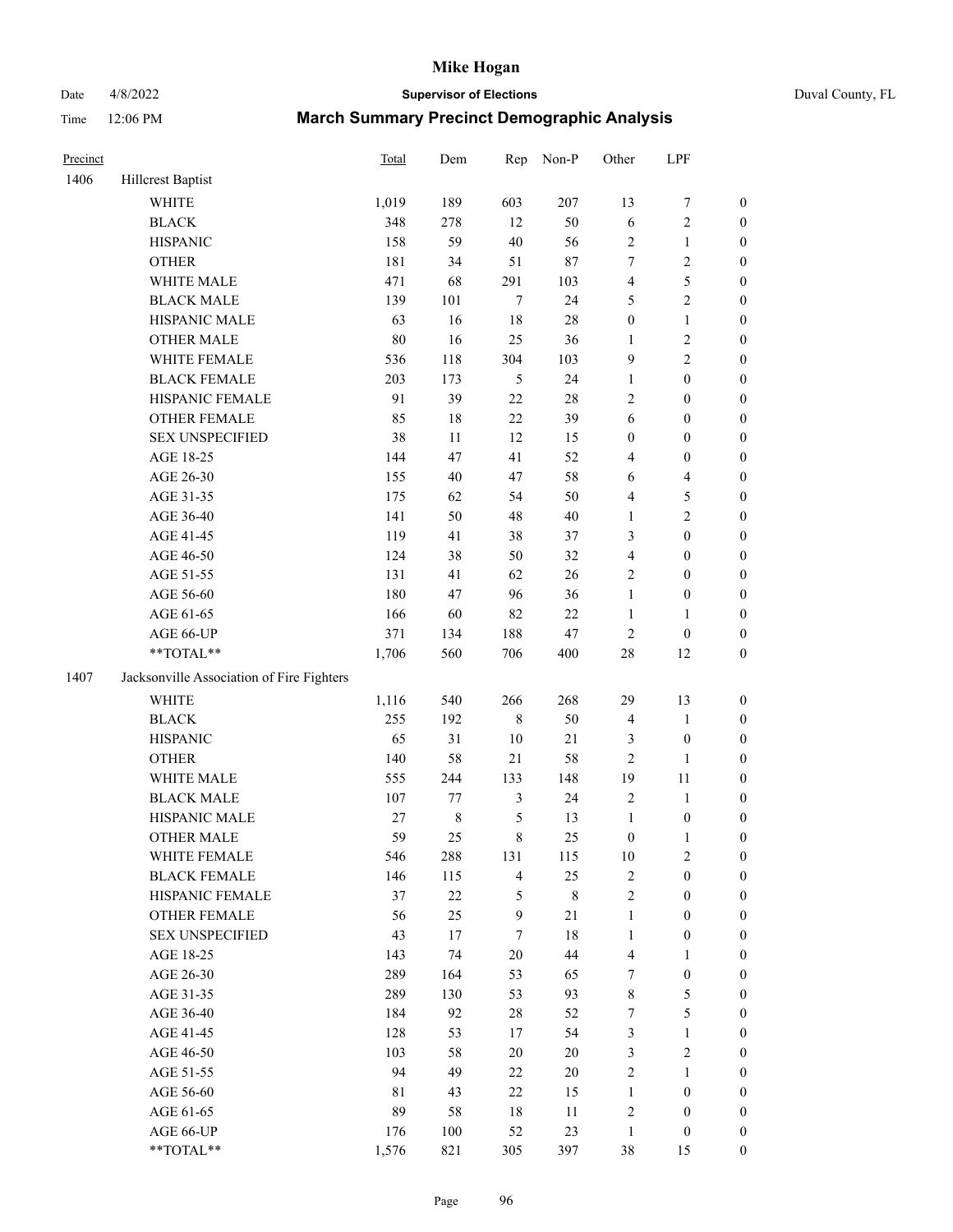# Date 4/8/2022 **Supervisor of Elections** Duval County, FL

| Precinct |                               | <b>Total</b> | Dem   | Rep     | Non-P  | Other            | LPF              |                  |
|----------|-------------------------------|--------------|-------|---------|--------|------------------|------------------|------------------|
| 1408     | St. Johns Presbyterian Church |              |       |         |        |                  |                  |                  |
|          | WHITE                         | 2,992        | 906   | 1,437   | 589    | 45               | 15               | 0                |
|          | <b>BLACK</b>                  | 227          | 158   | 25      | 42     | 2                | $\boldsymbol{0}$ | 0                |
|          | <b>HISPANIC</b>               | 124          | 56    | 30      | 34     | 3                | $\mathbf{1}$     | $\boldsymbol{0}$ |
|          | <b>OTHER</b>                  | 225          | 69    | 66      | $80\,$ | 8                | $\sqrt{2}$       | $\boldsymbol{0}$ |
|          | WHITE MALE                    | 1,397        | 355   | 701     | 311    | $20\,$           | 10               | $\boldsymbol{0}$ |
|          | <b>BLACK MALE</b>             | 106          | 64    | 15      | 26     | $\mathbf{1}$     | $\boldsymbol{0}$ | $\boldsymbol{0}$ |
|          | HISPANIC MALE                 | 57           | 26    | 15      | 16     | $\boldsymbol{0}$ | $\boldsymbol{0}$ | $\boldsymbol{0}$ |
|          | <b>OTHER MALE</b>             | 94           | 30    | 31      | $30\,$ | $\mathbf{1}$     | $\sqrt{2}$       | $\boldsymbol{0}$ |
|          | WHITE FEMALE                  | 1,561        | 543   | 718     | 270    | 25               | 5                | $\boldsymbol{0}$ |
|          | <b>BLACK FEMALE</b>           | 120          | 93    | $10\,$  | 16     | $\mathbf{1}$     | $\boldsymbol{0}$ | 0                |
|          | HISPANIC FEMALE               | 64           | 29    | 14      | 17     | 3                | 1                | 0                |
|          | <b>OTHER FEMALE</b>           | 85           | 26    | 26      | $28\,$ | 5                | $\boldsymbol{0}$ | $\boldsymbol{0}$ |
|          | <b>SEX UNSPECIFIED</b>        | 84           | 23    | $28\,$  | 31     | $\sqrt{2}$       | $\boldsymbol{0}$ | $\boldsymbol{0}$ |
|          | AGE 18-25                     | 231          | 68    | $77 \,$ | $71\,$ | 11               | $\overline{4}$   | $\boldsymbol{0}$ |
|          | AGE 26-30                     | 346          | 124   | 114     | 102    | 6                | $\boldsymbol{0}$ | $\boldsymbol{0}$ |
|          | AGE 31-35                     | 410          | 148   | 146     | 102    | 9                | $\mathfrak s$    | $\boldsymbol{0}$ |
|          | AGE 36-40                     | 352          | 143   | 111     | 93     | 3                | $\sqrt{2}$       | $\boldsymbol{0}$ |
|          | AGE 41-45                     | 280          | 93    | 98      | $80\,$ | 7                | $\overline{c}$   | $\boldsymbol{0}$ |
|          | AGE 46-50                     | 230          | 72    | $100\,$ | 53     | 4                | $\mathbf{1}$     | $\boldsymbol{0}$ |
|          | AGE 51-55                     | 255          | 65    | 130     | 53     | 6                | 1                | 0                |
|          | AGE 56-60                     | 276          | 90    | 139     | 45     | $\overline{c}$   | $\boldsymbol{0}$ | 0                |
|          | AGE 61-65                     | 369          | 114   | 202     | 47     | 5                | $\mathbf{1}$     | 0                |
|          | AGE 66-UP                     | 819          | 272   | 441     | 99     | 5                | $\sqrt{2}$       | $\boldsymbol{0}$ |
|          | **TOTAL**                     | 3,568        | 1,189 | 1,558   | 745    | 58               | 18               | $\boldsymbol{0}$ |
| 1409     | St. Peter's Episcopal Church  |              |       |         |        |                  |                  |                  |
|          | <b>WHITE</b>                  | 3,205        | 680   | 1,749   | 692    | 74               | 10               | $\boldsymbol{0}$ |
|          | <b>BLACK</b>                  | 1,353        | 999   | 56      | 283    | 14               | $\mathbf{1}$     | $\boldsymbol{0}$ |
|          | <b>HISPANIC</b>               | 484          | 192   | 94      | 183    | 12               | $\mathfrak{Z}$   | $\boldsymbol{0}$ |
|          | <b>OTHER</b>                  | 550          | 138   | 166     | 235    | 9                | $\sqrt{2}$       | $\boldsymbol{0}$ |
|          | WHITE MALE                    | 1,542        | 264   | 881     | 356    | 33               | $\,$ 8 $\,$      | $\boldsymbol{0}$ |
|          | <b>BLACK MALE</b>             | 588          | 399   | $28\,$  | 154    | 7                | $\boldsymbol{0}$ | $\boldsymbol{0}$ |
|          | HISPANIC MALE                 | 234          | 75    | 54      | 98     | 6                | 1                | $\boldsymbol{0}$ |
|          | <b>OTHER MALE</b>             | 212          | 52    | 74      | 82     | 4                | $\boldsymbol{0}$ | $\boldsymbol{0}$ |
|          | WHITE FEMALE                  | 1,619        | 410   | 843     | 326    | 38               | $\overline{c}$   | 0                |
|          | <b>BLACK FEMALE</b>           | 743          | 582   | 26      | 127    | 7                | $\mathbf{1}$     | $\boldsymbol{0}$ |
|          | HISPANIC FEMALE               | 240          | 112   | 39      | 82     | 6                | $\mathbf{1}$     | $\boldsymbol{0}$ |
|          | <b>OTHER FEMALE</b>           | 247          | 66    | 74      | 103    | 3                | $\mathbf{1}$     | $\overline{0}$   |
|          | <b>SEX UNSPECIFIED</b>        | 167          | 49    | 46      | 65     | 5                | $\sqrt{2}$       | 0                |
|          | AGE 18-25                     | 670          | 246   | 155     | 246    | $21\,$           | $\sqrt{2}$       | 0                |
|          | AGE 26-30                     | 581          | 173   | 165     | 224    | 14               | 5                | 0                |
|          | AGE 31-35                     | 547          | 206   | 162     | 164    | 14               | $\mathbf{1}$     | 0                |
|          | AGE 36-40                     | 477          | 183   | 157     | 121    | 10               | 6                | 0                |
|          | AGE 41-45                     | 459          | 166   | 138     | 142    | 13               | $\boldsymbol{0}$ | 0                |
|          | AGE 46-50                     | 389          | 156   | 132     | 96     | 5                | $\boldsymbol{0}$ | 0                |
|          | AGE 51-55                     | 439          | 154   | 173     | 104    | 8                | $\boldsymbol{0}$ | 0                |
|          | AGE 56-60                     | 486          | 193   | 199     | 89     | 5                | $\boldsymbol{0}$ | $\boldsymbol{0}$ |
|          | AGE 61-65                     | 495          | 169   | 240     | 79     | 6                | 1                | $\boldsymbol{0}$ |
|          | AGE 66-UP                     | 1,049        | 363   | 544     | 128    | 13               | $\mathbf{1}$     | 0                |
|          | **TOTAL**                     | 5,592        | 2,009 | 2,065   | 1,393  | 109              | 16               | $\boldsymbol{0}$ |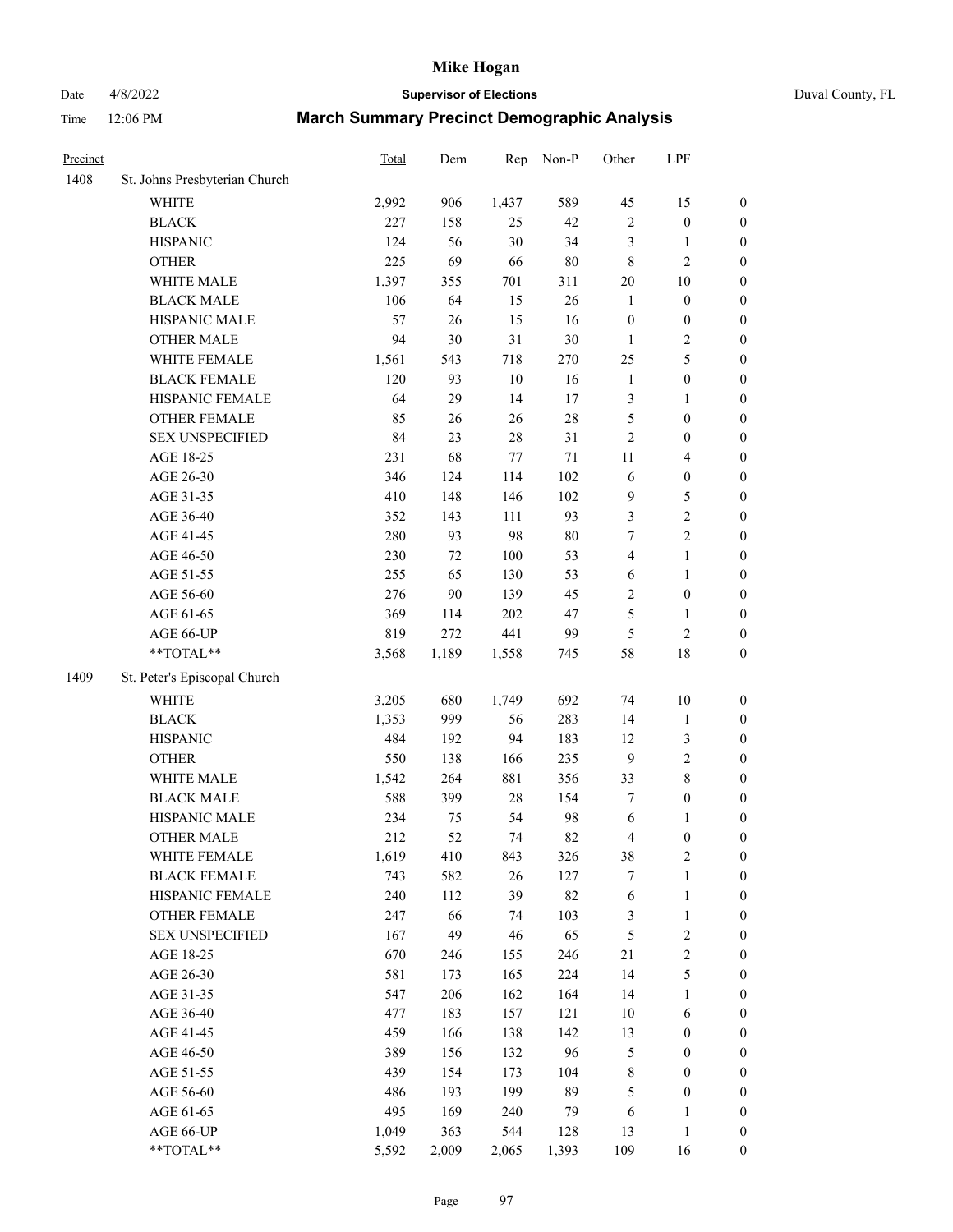Date 4/8/2022 **Supervisor of Elections** Duval County, FL

| Precinct |                                | <b>Total</b> | Dem    | Rep            | Non-P       | Other                   | LPF              |                  |
|----------|--------------------------------|--------------|--------|----------------|-------------|-------------------------|------------------|------------------|
| 1410     | Fleet Reserve                  |              |        |                |             |                         |                  |                  |
|          | WHITE                          | 2,472        | 504    | 1,326          | 577         | 50                      | 15               | 0                |
|          | <b>BLACK</b>                   | 1,630        | 1,241  | 62             | 300         | 24                      | $\mathfrak{Z}$   | 0                |
|          | <b>HISPANIC</b>                | 421          | 157    | 82             | 171         | 8                       | $\mathfrak{Z}$   | $\boldsymbol{0}$ |
|          | <b>OTHER</b>                   | 511          | 171    | 125            | 206         | 6                       | $\mathfrak{Z}$   | $\boldsymbol{0}$ |
|          | WHITE MALE                     | 1,131        | 174    | 640            | 280         | 29                      | $\,$ 8 $\,$      | $\boldsymbol{0}$ |
|          | <b>BLACK MALE</b>              | 621          | 432    | 42             | 136         | 10                      | 1                | $\boldsymbol{0}$ |
|          | HISPANIC MALE                  | 185          | 61     | 41             | 79          | 3                       | $\mathbf{1}$     | $\boldsymbol{0}$ |
|          | <b>OTHER MALE</b>              | 203          | 61     | 52             | $87\,$      | 3                       | $\boldsymbol{0}$ | $\boldsymbol{0}$ |
|          | WHITE FEMALE                   | 1,318        | 325    | 674            | 291         | 21                      | $\boldsymbol{7}$ | $\boldsymbol{0}$ |
|          | <b>BLACK FEMALE</b>            | 975          | 782    | $18\,$         | 159         | 14                      | $\sqrt{2}$       | 0                |
|          | HISPANIC FEMALE                | 227          | 94     | 36             | 91          | 4                       | $\sqrt{2}$       | 0                |
|          | <b>OTHER FEMALE</b>            | 235          | 93     | 55             | 86          | $\boldsymbol{0}$        | $\mathbf{1}$     | 0                |
|          | <b>SEX UNSPECIFIED</b>         | 139          | 51     | 37             | 45          | 4                       | $\sqrt{2}$       | $\boldsymbol{0}$ |
|          | AGE 18-25                      | 596          | 253    | 118            | 209         | 15                      | $\mathbf{1}$     | $\boldsymbol{0}$ |
|          | AGE 26-30                      | 508          | 197    | 102            | 189         | 17                      | $\mathfrak{Z}$   | $\boldsymbol{0}$ |
|          | AGE 31-35                      | 479          | 209    | 105            | 152         | 9                       | $\overline{4}$   | $\boldsymbol{0}$ |
|          | AGE 36-40                      | 433          | 197    | 95             | 125         | 11                      | $\mathfrak s$    | $\boldsymbol{0}$ |
|          | AGE 41-45                      | 390          | 156    | 118            | 105         | $\,$ 8 $\,$             | 3                | $\boldsymbol{0}$ |
|          | AGE 46-50                      | 388          | 171    | 111            | 98          | 5                       | $\mathfrak{Z}$   | $\boldsymbol{0}$ |
|          | AGE 51-55                      | 454          | 165    | 173            | 107         | 7                       | $\sqrt{2}$       | 0                |
|          | AGE 56-60                      | 451          | 185    | 181            | $8\sqrt{1}$ | 3                       | $\mathbf{1}$     | 0                |
|          | AGE 61-65                      | 404          | 184    | 162            | 52          | 5                       | $\mathbf{1}$     | 0                |
|          | AGE 66-UP                      | 931          | 356    | 430            | 136         | 8                       | $\mathbf{1}$     | 0                |
|          | $**TOTAL**$                    | 5,034        | 2,073  | 1,595          | 1,254       | 88                      | 24               | $\boldsymbol{0}$ |
| 1411     | Ortega United Methodist Church |              |        |                |             |                         |                  |                  |
|          | <b>WHITE</b>                   | 5,052        | 1,023  | 3,258          | 690         | 58                      | 23               | $\boldsymbol{0}$ |
|          | <b>BLACK</b>                   | 145          | 106    | 6              | 31          | 2                       | $\boldsymbol{0}$ | $\boldsymbol{0}$ |
|          | <b>HISPANIC</b>                | 104          | 26     | 51             | 23          | 4                       | $\boldsymbol{0}$ | $\boldsymbol{0}$ |
|          | <b>OTHER</b>                   | 220          | 53     | 83             | 76          | 7                       | $\mathbf{1}$     | $\boldsymbol{0}$ |
|          | WHITE MALE                     | 2,344        | 392    | 1,557          | 355         | 28                      | 12               | $\boldsymbol{0}$ |
|          | <b>BLACK MALE</b>              | 65           | $44\,$ | $\overline{4}$ | 16          | $\mathbf{1}$            | $\boldsymbol{0}$ | $\boldsymbol{0}$ |
|          | HISPANIC MALE                  | 55           | 15     | 25             | 12          | 3                       | $\boldsymbol{0}$ | 0                |
|          | <b>OTHER MALE</b>              | 70           | 13     | 31             | 23          | 3                       | $\boldsymbol{0}$ | $\boldsymbol{0}$ |
|          | WHITE FEMALE                   | 2,659        | 620    | 1,674          | 324         | 30                      | 11               | 0                |
|          | <b>BLACK FEMALE</b>            | 78           | 60     | $\overline{c}$ | 15          | $\mathbf{1}$            | $\boldsymbol{0}$ | $\boldsymbol{0}$ |
|          | HISPANIC FEMALE                | 49           | $11\,$ | 26             | 11          | $\mathbf{1}$            | $\boldsymbol{0}$ | $\boldsymbol{0}$ |
|          | <b>OTHER FEMALE</b>            | 96           | 32     | 38             | 23          | $\overline{\mathbf{c}}$ | $\mathbf{1}$     | $\overline{0}$   |
|          | <b>SEX UNSPECIFIED</b>         | 105          | 21     | 41             | 41          | $\overline{c}$          | $\boldsymbol{0}$ | 0                |
|          | AGE 18-25                      | 541          | 123    | 274            | 129         | 12                      | $\mathfrak z$    | 0                |
|          | AGE 26-30                      | 395          | $80\,$ | 208            | 101         | 4                       | $\sqrt{2}$       | 0                |
|          | AGE 31-35                      | 497          | 115    | 280            | $87\,$      | 12                      | $\sqrt{3}$       | 0                |
|          | AGE 36-40                      | 437          | 101    | 220            | 103         | $\,$ $\,$               | 5                | 0                |
|          | AGE 41-45                      | 392          | 93     | 217            | 74          | 4                       | $\overline{4}$   | 0                |
|          | AGE 46-50                      | 409          | 82     | 237            | 86          | 3                       | $\mathbf{1}$     | 0                |
|          | AGE 51-55                      | 456          | 99     | 276            | $72\,$      | 6                       | $\mathfrak z$    | 0                |
|          | AGE 56-60                      | 418          | 82     | 301            | 29          | 4                       | $\sqrt{2}$       | $\boldsymbol{0}$ |
|          | AGE 61-65                      | 528          | 107    | 370            | 46          | 5                       | $\boldsymbol{0}$ | $\boldsymbol{0}$ |
|          | AGE 66-UP                      | 1,448        | 326    | 1,015          | 93          | 13                      | $\mathbf{1}$     | 0                |
|          | **TOTAL**                      | 5,521        | 1,208  | 3,398          | 820         | 71                      | 24               | $\boldsymbol{0}$ |
|          |                                |              |        |                |             |                         |                  |                  |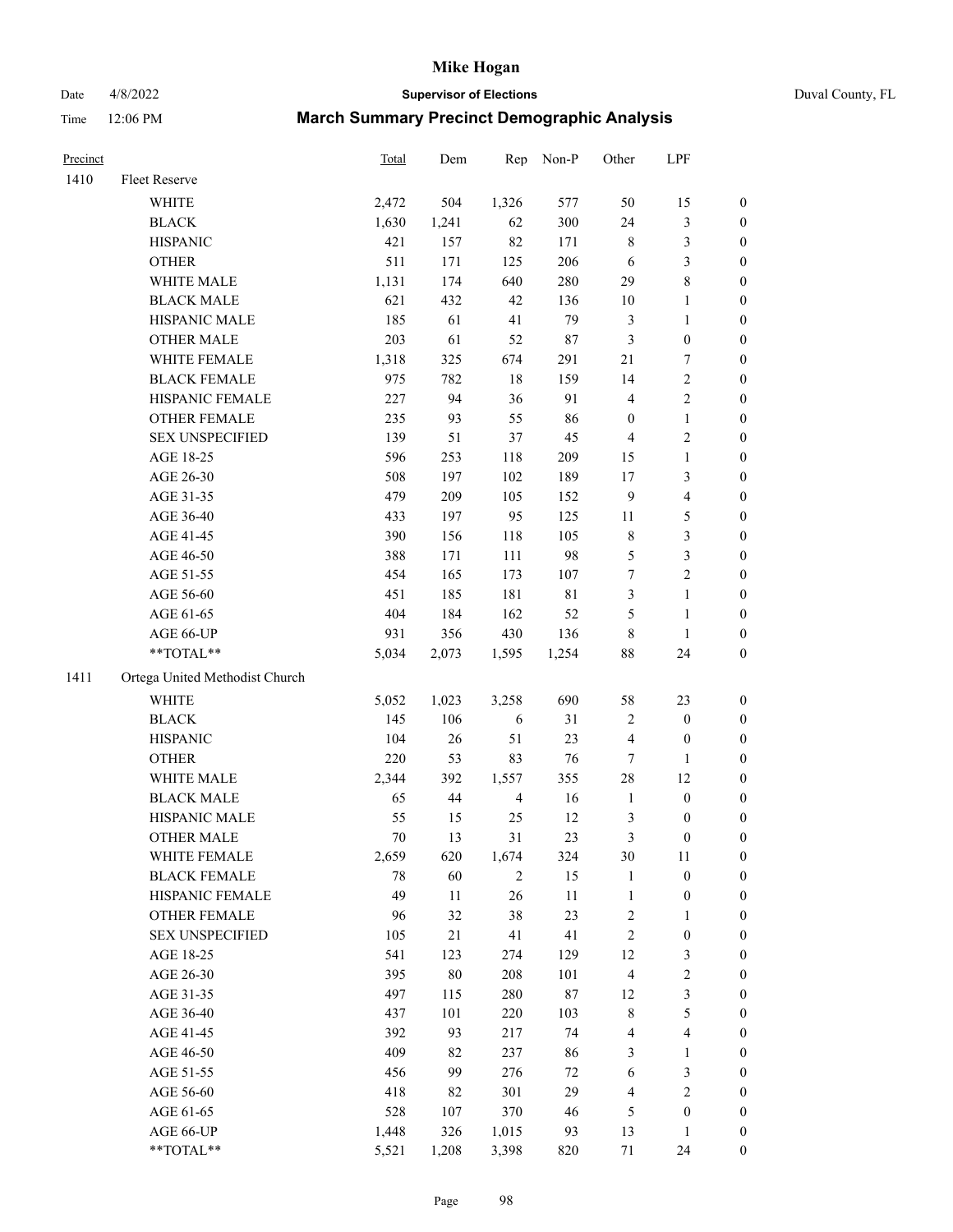# Date 4/8/2022 **Supervisor of Elections** Duval County, FL

| Precinct |                                    | <b>Total</b> | Dem    | Rep         | Non-P  | Other            | LPF              |                  |
|----------|------------------------------------|--------------|--------|-------------|--------|------------------|------------------|------------------|
| 1412     | Saint Catherine's Episcopal Church |              |        |             |        |                  |                  |                  |
|          | <b>WHITE</b>                       | 1,871        | 570    | 849         | 399    | 39               | 14               | 0                |
|          | <b>BLACK</b>                       | 570          | 438    | 15          | 111    | 6                | $\boldsymbol{0}$ | 0                |
|          | <b>HISPANIC</b>                    | 168          | 75     | 31          | 55     | 4                | 3                | $\boldsymbol{0}$ |
|          | <b>OTHER</b>                       | 202          | 67     | 42          | 85     | $\tau$           | $\mathbf{1}$     | $\boldsymbol{0}$ |
|          | WHITE MALE                         | 855          | 236    | 409         | 180    | $17$             | 13               | $\boldsymbol{0}$ |
|          | <b>BLACK MALE</b>                  | 192          | 140    | 6           | 42     | 4                | $\boldsymbol{0}$ | $\boldsymbol{0}$ |
|          | HISPANIC MALE                      | 82           | 36     | $18\,$      | 25     | $\mathbf{2}$     | $\mathbf{1}$     | $\boldsymbol{0}$ |
|          | <b>OTHER MALE</b>                  | 64           | 23     | 15          | 23     | $\overline{c}$   | $\mathbf{1}$     | $\boldsymbol{0}$ |
|          | WHITE FEMALE                       | 994          | 326    | 430         | 215    | $22\,$           | $\mathbf{1}$     | $\boldsymbol{0}$ |
|          | <b>BLACK FEMALE</b>                | 366          | 293    | $\,$ 8 $\,$ | 63     | $\mathbf{2}$     | $\boldsymbol{0}$ | $\boldsymbol{0}$ |
|          | HISPANIC FEMALE                    | 84           | 39     | 13          | $28\,$ | $\overline{c}$   | $\sqrt{2}$       | $\boldsymbol{0}$ |
|          | <b>OTHER FEMALE</b>                | 89           | 33     | 21          | 30     | 5                | $\boldsymbol{0}$ | $\boldsymbol{0}$ |
|          | <b>SEX UNSPECIFIED</b>             | 85           | 24     | 17          | 44     | $\boldsymbol{0}$ | $\boldsymbol{0}$ | $\boldsymbol{0}$ |
|          | AGE 18-25                          | 238          | 97     | 45          | 83     | 12               | $\mathbf{1}$     | $\boldsymbol{0}$ |
|          | AGE 26-30                          | 308          | 141    | 68          | 82     | $10\,$           | $\boldsymbol{7}$ | $\boldsymbol{0}$ |
|          | AGE 31-35                          | 340          | 144    | 82          | 102    | 9                | $\mathfrak{Z}$   | $\boldsymbol{0}$ |
|          | AGE 36-40                          | 278          | 114    | 66          | 85     | 8                | 5                | $\boldsymbol{0}$ |
|          | AGE 41-45                          | 234          | 95     | 77          | 59     | 3                | $\boldsymbol{0}$ | $\boldsymbol{0}$ |
|          | AGE 46-50                          | 201          | 74     | $70\,$      | 51     | 6                | $\boldsymbol{0}$ | $\boldsymbol{0}$ |
|          | AGE 51-55                          | 192          | 76     | 77          | 38     | 1                | $\boldsymbol{0}$ | $\boldsymbol{0}$ |
|          | AGE 56-60                          | 287          | 114    | 112         | 60     | $\boldsymbol{0}$ | 1                | 0                |
|          | AGE 61-65                          | 242          | 99     | 109         | 29     | 4                | $\mathbf{1}$     | $\boldsymbol{0}$ |
|          | AGE 66-UP                          | 491          | 196    | 231         | 61     | 3                | $\boldsymbol{0}$ | $\boldsymbol{0}$ |
|          | $**TOTAL**$                        | 2,811        | 1,150  | 937         | 650    | 56               | 18               | $\boldsymbol{0}$ |
| 1413     | Trinity Lutheran Church - ELCA     |              |        |             |        |                  |                  |                  |
|          | <b>WHITE</b>                       | 3,259        | 1,419  | 1,099       | 650    | 63               | 28               | $\boldsymbol{0}$ |
|          | <b>BLACK</b>                       | 232          | 162    | 12          | 54     | 4                | $\boldsymbol{0}$ | $\boldsymbol{0}$ |
|          | <b>HISPANIC</b>                    | 153          | 82     | 18          | 50     | 3                | $\boldsymbol{0}$ | $\boldsymbol{0}$ |
|          | <b>OTHER</b>                       | 259          | 114    | 46          | 89     | 9                | 1                | $\boldsymbol{0}$ |
|          | WHITE MALE                         | 1,532        | 576    | 558         | 352    | 25               | 21               | $\boldsymbol{0}$ |
|          | <b>BLACK MALE</b>                  | 116          | $80\,$ | 6           | $28\,$ | $\overline{c}$   | $\boldsymbol{0}$ | $\boldsymbol{0}$ |
|          | HISPANIC MALE                      | $72\,$       | 41     | 6           | $25\,$ | $\boldsymbol{0}$ | $\boldsymbol{0}$ | 0                |
|          | <b>OTHER MALE</b>                  | 109          | 36     | $20\,$      | 48     | 4                | $\mathbf{1}$     | $\boldsymbol{0}$ |
|          | WHITE FEMALE                       | 1,698        | 834    | 527         | 292    | 38               | 7                | 0                |
|          | <b>BLACK FEMALE</b>                | 113          | 81     | 6           | 24     | $\mathbf{2}$     | $\boldsymbol{0}$ | $\boldsymbol{0}$ |
|          | HISPANIC FEMALE                    | 77           | 39     | $11\,$      | 24     | 3                | $\boldsymbol{0}$ | $\overline{0}$   |
|          | OTHER FEMALE                       | 94           | 48     | 18          | 25     | 3                | $\boldsymbol{0}$ | $\overline{0}$   |
|          | <b>SEX UNSPECIFIED</b>             | 92           | 42     | 23          | 25     | 2                | $\boldsymbol{0}$ | 0                |
|          | AGE 18-25                          | 288          | 146    | 57          | $78\,$ | 6                | $\mathbf{1}$     | 0                |
|          | AGE 26-30                          | 495          | 246    | 93          | 134    | 17               | 5                | 0                |
|          | AGE 31-35                          | 596          | 297    | 129         | 147    | 18               | 5                | 0                |
|          | AGE 36-40                          | 449          | 183    | 116         | 127    | 12               | $11\,$           | 0                |
|          | AGE 41-45                          | 297          | 138    | 73          | 78     | 3                | $\mathfrak s$    | 0                |
|          | AGE 46-50                          | 235          | 112    | 68          | 49     | 5                | $\mathbf{1}$     | 0                |
|          | AGE 51-55                          | 290          | 102    | 115         | 69     | 3                | $\mathbf{1}$     | 0                |
|          | AGE 56-60                          | 239          | 105    | 96          | 31     | 7                | $\boldsymbol{0}$ | 0                |
|          | AGE 61-65                          | 280          | 133    | 102         | 41     | 4                | $\boldsymbol{0}$ | $\overline{0}$   |
|          | AGE 66-UP                          | 734          | 315    | 326         | 89     | 4                | $\boldsymbol{0}$ | 0                |
|          | **TOTAL**                          | 3,903        | 1,777  | 1,175       | 843    | 79               | 29               | $\boldsymbol{0}$ |
|          |                                    |              |        |             |        |                  |                  |                  |